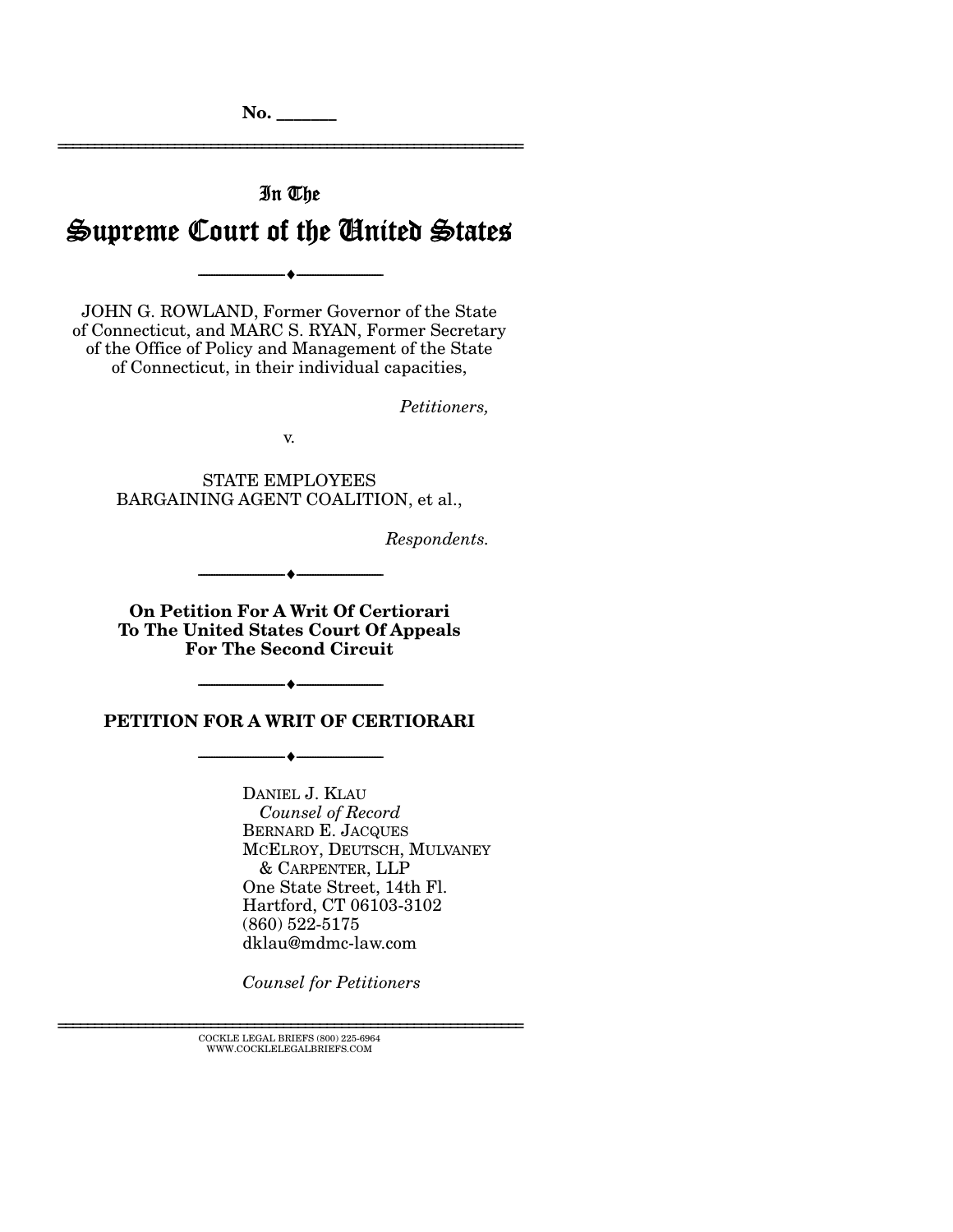#### **QUESTIONS PRESENTED**

 The State of Connecticut faced a budget crisis in 2002. After the State's public employee unions rejected its demand for wage and benefit concessions, Governor John Rowland issued a directive to the State's agencies to reduce the size of the State's workforce by *eliminating positions* – a *legislative* act under *Bogan v. Scott-Harris*, 523 U.S. 44, 56 (1998), and a sovereign power that the State expressly reserved in all collective bargaining contracts. Lacking any valid basis to challenge the layoff directive as a breach of the layoff provisions of the collective bargaining contracts or as a statutory unfair labor practice, the unions "constitutionalized" the labor dispute by challenging the directive as a First Amendment violation. Specifically, they alleged that Governor Rowland's stated reasons for the layoffs were a pretext for his "true" motives – anti-union animus and political retribution. The Second Circuit held that the complaint alleged a valid First Amendment claim as to which the governor did not have qualified immunity. Two questions are presented:

 1. Are a governor's subjective motives for exercising a state's inherent power and contractual right to reduce the size of its unionized workforce legally relevant when a court is asked to determine the constitutionality of that legislative act?

 2. Did the Second Circuit err in requiring strict scrutiny of a governor's decision to reduce the size of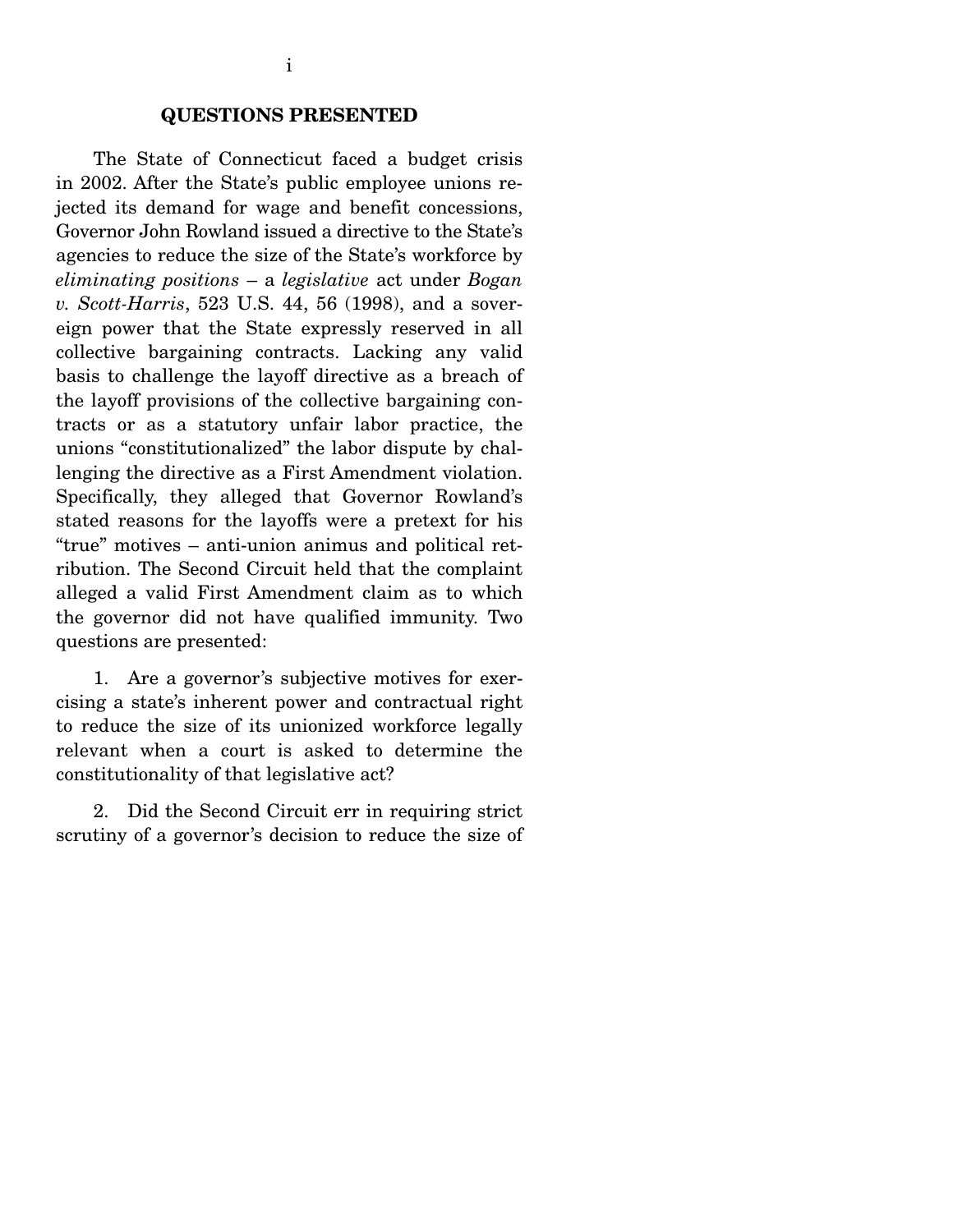# **QUESTIONS PRESENTED** – Continued

a state's unionized workforce by falsely analogizing that decision to firing state employees based on their political party affiliation?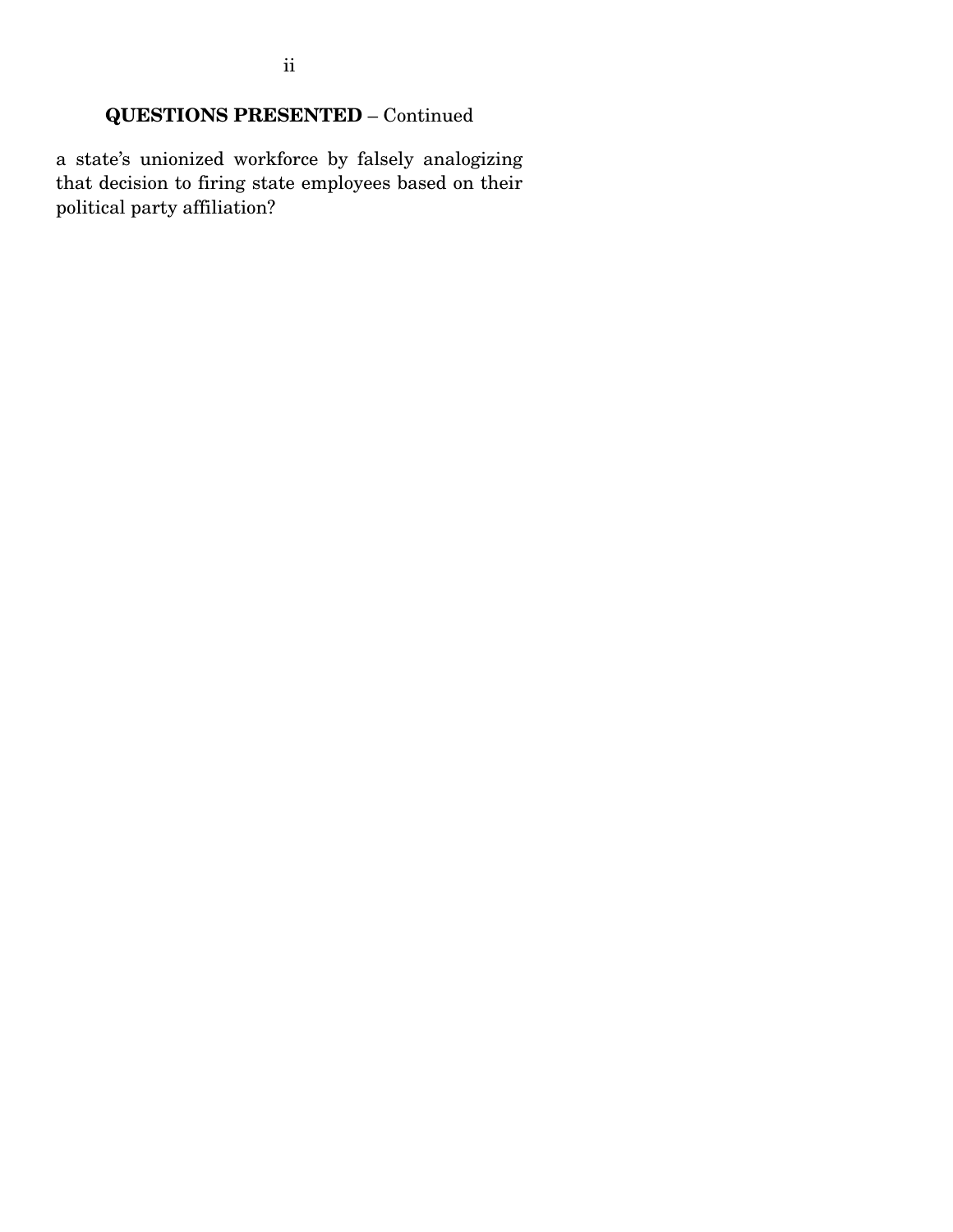#### **PARTIES TO THE PROCEEDING**

 Petitioners John G. Rowland and Marc S. Ryan were defendants/appellees in the court below. Respondent State Employees Bargaining Agent Coalition ("SEBAC") was a plaintiff/appellant in the court below.<sup>1</sup> In addition to SEBAC, the following entities and individuals were plaintiffs/appellants in the court of appeals and are respondents herein: Connecticut Association of Prosecutors; Congress of Connecticut Community Colleges, SEIU, AFL-CIO; Judicial Marshals, Int'l Brotherhood of Police Officers; Connecticut State University American Assoc. of University Professors; Protective Svc. Coalition, IAFF, AFL-CIO; Nat'l Ass'n. of Government Employees, AFL-CIO; Connecticut State Employees Association, SEIU, AFL-CIO; Connecticut Employees Union Independent, SEIU, AFL-CIO, District 1199; New England Health Care Employees Union, SEIU AFL-CIO; Council 4, Amer. Federation of State, County, Municipal Employees AFL-CIO; Denise A. Bouffard, Ind. & O/B/O All Others Similarly Situated; Geneva M. Hedgecock, Ind. & O/B/O All Others Similarly Situated; Dennis P. Heffernan, Ind. & O/B/O All Others Similarly Situated; William D. Hill, Ind. & O/B/O All Others Similarly Situated; Marcelle Y. Pichanick, Ind. & O/B/O All Others Similarly Situated; American

<sup>&</sup>lt;sup>1</sup> The State of Connecticut is filing a separate petition on behalf of the petitioners in their official capacities.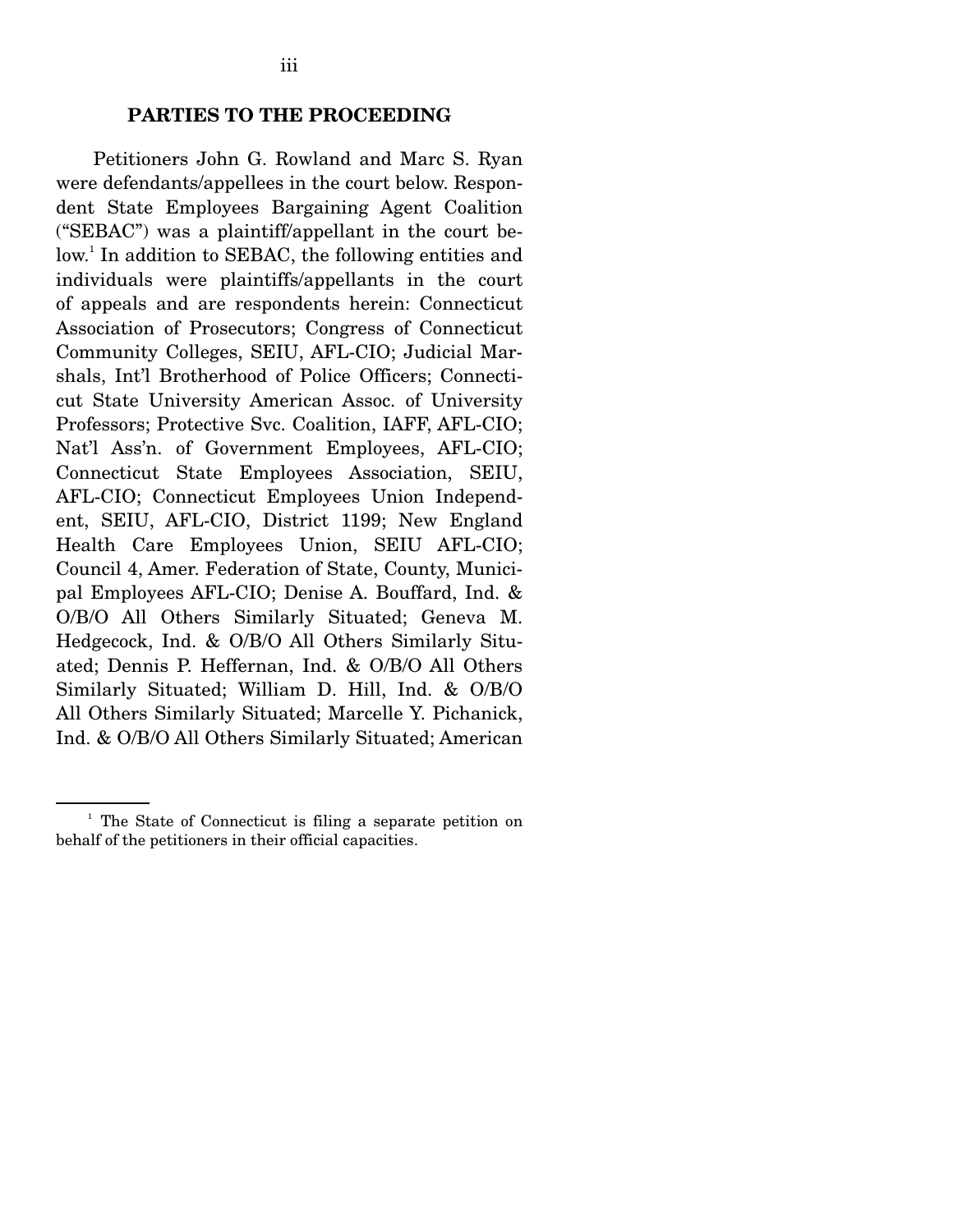# **PARTIES TO THE PROCEEDING** – Continued

Federation of School Administrators, Local 61, AFL-CIO; Connecticut State Police Union; Connecticut Federation of Education & Professors Employees AFT, AFL-CIO.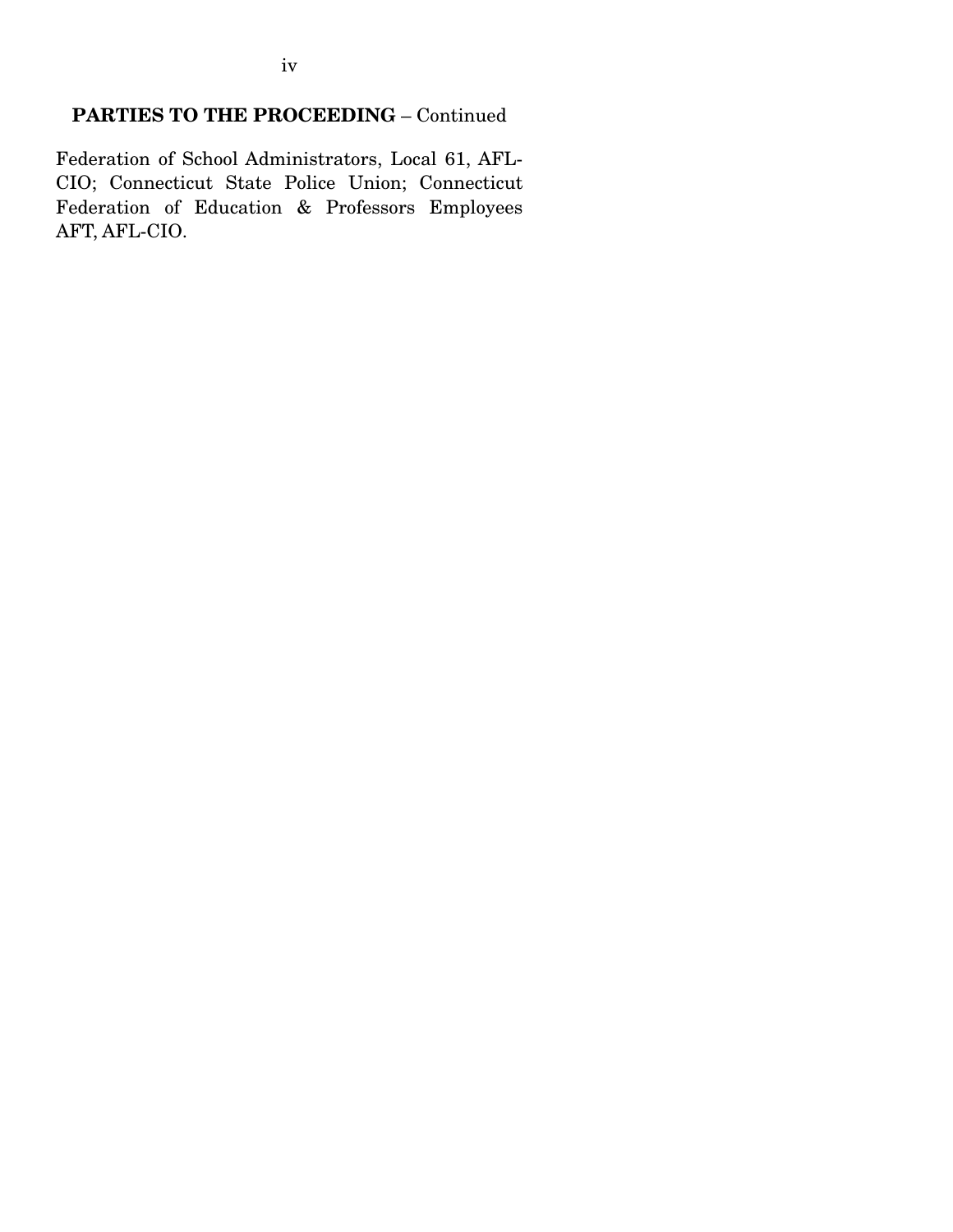# TABLE OF CONTENTS

| $\mathbf{i}$<br>PARTIES TO THE PROCEEDING<br>iii<br>viii<br>$\mathbf{1}$<br>1<br>CONSTITUTIONAL AND STATUTORY PROVI-<br>$\overline{2}$<br>STATEMENT OF THE CASE<br>3<br>3<br>A.<br>The State Of Connecticut Responds To A<br>$\mathbf{B}$ .<br>4<br>C.<br>The Respondents Sue The Governor For<br>Ordering Layoffs, Claiming He Retaliated<br>Against Them Because They Did Not Sup-<br>port His Reelection Campaign And Be-<br>8<br>D.<br>The District Court Grants The State<br>Summary Judgment. The Second Circuit<br>Reverses And Grants Summary Judgment<br>11<br>REASONS FOR GRANTING THE PETITION<br>16<br>THE PETITION RAISES IMPORTANT<br>I.<br>ISSUES CONCERNING QUALIFIED IM-<br>MUNITY AND MANAGEMENT/LABOR RE-<br>LATIONS IN THE PUBLIC SECTOR<br>16 |  | 1 age |
|--------------------------------------------------------------------------------------------------------------------------------------------------------------------------------------------------------------------------------------------------------------------------------------------------------------------------------------------------------------------------------------------------------------------------------------------------------------------------------------------------------------------------------------------------------------------------------------------------------------------------------------------------------------------------------------------------------------------------------------------------------------------|--|-------|
|                                                                                                                                                                                                                                                                                                                                                                                                                                                                                                                                                                                                                                                                                                                                                                    |  |       |
|                                                                                                                                                                                                                                                                                                                                                                                                                                                                                                                                                                                                                                                                                                                                                                    |  |       |
|                                                                                                                                                                                                                                                                                                                                                                                                                                                                                                                                                                                                                                                                                                                                                                    |  |       |
|                                                                                                                                                                                                                                                                                                                                                                                                                                                                                                                                                                                                                                                                                                                                                                    |  |       |
|                                                                                                                                                                                                                                                                                                                                                                                                                                                                                                                                                                                                                                                                                                                                                                    |  |       |
|                                                                                                                                                                                                                                                                                                                                                                                                                                                                                                                                                                                                                                                                                                                                                                    |  |       |
|                                                                                                                                                                                                                                                                                                                                                                                                                                                                                                                                                                                                                                                                                                                                                                    |  |       |
|                                                                                                                                                                                                                                                                                                                                                                                                                                                                                                                                                                                                                                                                                                                                                                    |  |       |
|                                                                                                                                                                                                                                                                                                                                                                                                                                                                                                                                                                                                                                                                                                                                                                    |  |       |
|                                                                                                                                                                                                                                                                                                                                                                                                                                                                                                                                                                                                                                                                                                                                                                    |  |       |
|                                                                                                                                                                                                                                                                                                                                                                                                                                                                                                                                                                                                                                                                                                                                                                    |  |       |
|                                                                                                                                                                                                                                                                                                                                                                                                                                                                                                                                                                                                                                                                                                                                                                    |  |       |
|                                                                                                                                                                                                                                                                                                                                                                                                                                                                                                                                                                                                                                                                                                                                                                    |  |       |

# Page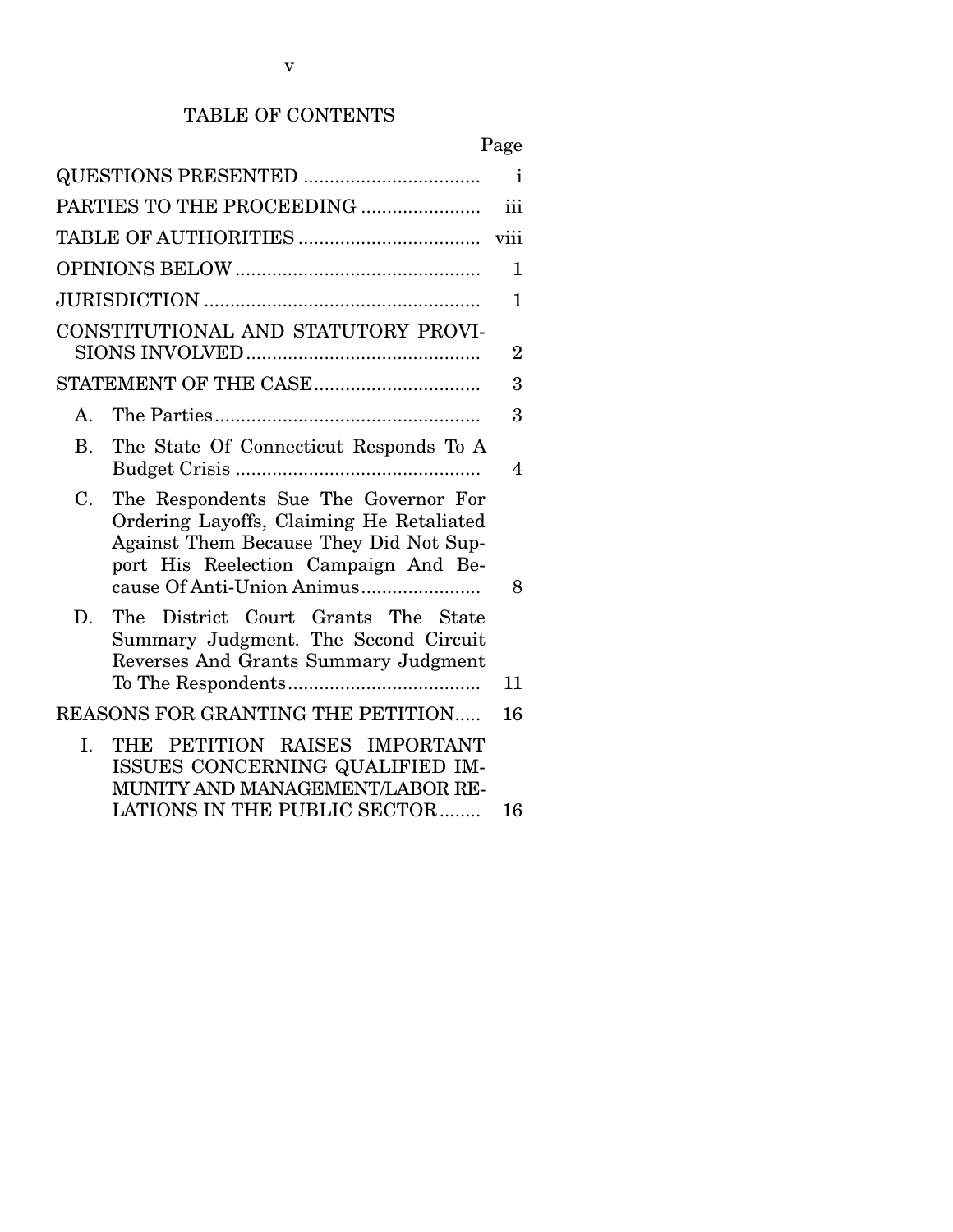vi

Page

| П.   | ELROD AND RUTAN DO NOT CONTROL<br>A STATE'S DECISION TO REDUCE THE<br>SIZE OF ITS WORKFORCE BY ELIMI-<br>NATING POSITIONS COVERED BY COL-                           |    |
|------|---------------------------------------------------------------------------------------------------------------------------------------------------------------------|----|
|      | LECTIVE BARGAINING CONTRACTS                                                                                                                                        | 20 |
| III. | BY ACCEPTING THE RESPONDENTS'<br>FRAMING OF THEIR CLAIM AS A<br>MOTIVE-BASED CONSTITUTIONAL TORT,<br>THE SECOND CIRCUIT'S DECISION<br>CONFLICTS WITH BOGAN AND CON- | 23 |
|      | A. The Court's Precedents Compel Objec-<br>tive Review Of Legislative Action By                                                                                     | 26 |
|      | B. Strong Policy Reasons Support Review-<br>ing Legislative Action By Executive Of-                                                                                 | 30 |
|      | 1. Separation of Powers and Federal-                                                                                                                                | 31 |
|      | 2. Avoiding the Burdens and Disrup-                                                                                                                                 | 33 |
|      | IV. VIEWED OBJECTIVELY, THE STATE'S<br><b>LAYOFF DECISION EASILY SATISFIES</b><br>RATIONAL BASIS REVIEW                                                             | 38 |
|      |                                                                                                                                                                     | 42 |
|      |                                                                                                                                                                     |    |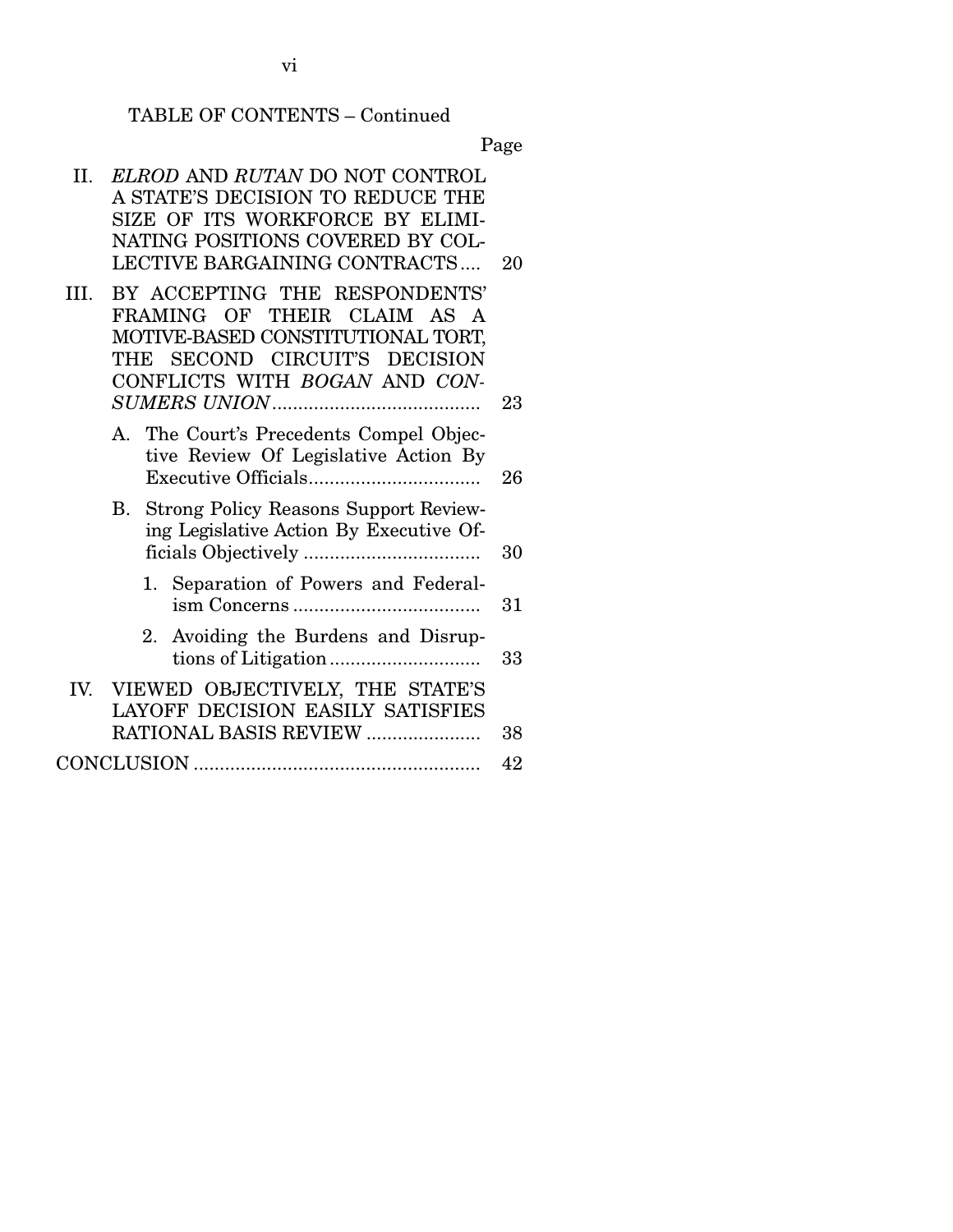# TABLE OF CONTENTS – Continued

Page

# APPENDICES

| State Empls. Bargaining Agent Coalition v.<br>Rowland, 718 F.3d 126 (2d Cir. 2013)  App. 1     |
|------------------------------------------------------------------------------------------------|
| Judgment in Favor of Defendant's Motion for                                                    |
| Ruling on Plaintiff's Motion for Summary Judg-                                                 |
| State Empls. Bargaining Agent Coalition v.<br>Rowland, 494 F.3d 71 (2d Cir. 2007)  App. 48     |
| Order Amending Court's Ruling Denying the De-                                                  |
| Ruling on Defendant's Motion to DismissApp. 108                                                |
|                                                                                                |
| First Amended Answer to Amended Complaint App. 168                                             |
| Joint Local Rules $56(a)1 \& (2)$ Statement  App. 180                                          |
| Corrections [NP-4] Bargaining Unit Contract<br>July 1, 2001 - June 30, 2004 (excerpts)App. 203 |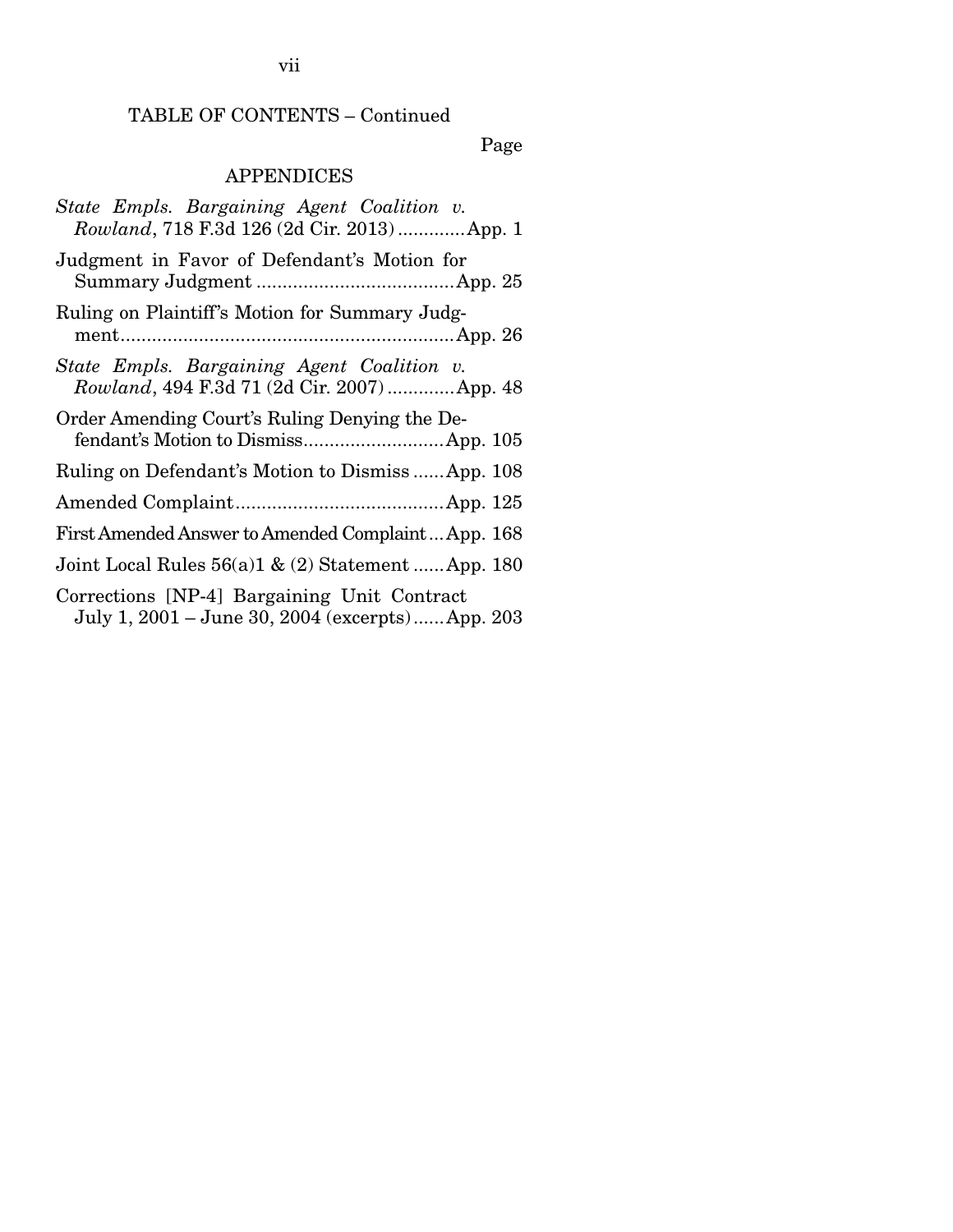# viii

# TABLE OF AUTHORITIES

# Page

# CASES

| American Ship Bldg. Co. v. N.L.R.B., 380 U.S.                                               |
|---------------------------------------------------------------------------------------------|
| Ashcroft v. al-Kidd, 131 S.Ct. 2074 (2011)24, 42                                            |
| Ashcroft v. Iqbal, 556 U.S. 662 (2009) 19, 24, 33, 35, 36                                   |
| Bell Atlantic Corp. v. Twombly, 550 U.S. 544                                                |
| Bogan v. Scott-Harris, 523 U.S. 44 (1998)passim                                             |
| Borough of Duryea, PA v. Guarnieri, 131 S.Ct.                                               |
| Branti v. Finkel, 445 U.S. 507 (1980) 21                                                    |
| City of Charlotte v. Local 660, Intern. Ass'n of<br>Firefighters, 426 U.S. 283 (1976)39, 40 |
| Crawford-El v. Britton, 523 U.S. 574 (1998)  passim                                         |
| Dalehite v. U.S., 346 U.S. 15 (1953)36                                                      |
| Dept. of the Treasury, Internal Revenue Service                                             |
|                                                                                             |
|                                                                                             |
| Garcetti v. Ceballos, 547 U.S. 410 (2006)31                                                 |
| Gregoire v. Biddle, 177 F.2d 579 (2d Cir. 1949),<br>cert. denied, 339 U.S. 949 (1950)37     |
| Harlow v. Fitzgerald, 457 U.S. 800 (1982) 24, 31                                            |
| Homar v. Gilbert, 89 F.3d 1009 (3d Cir. 1996)30                                             |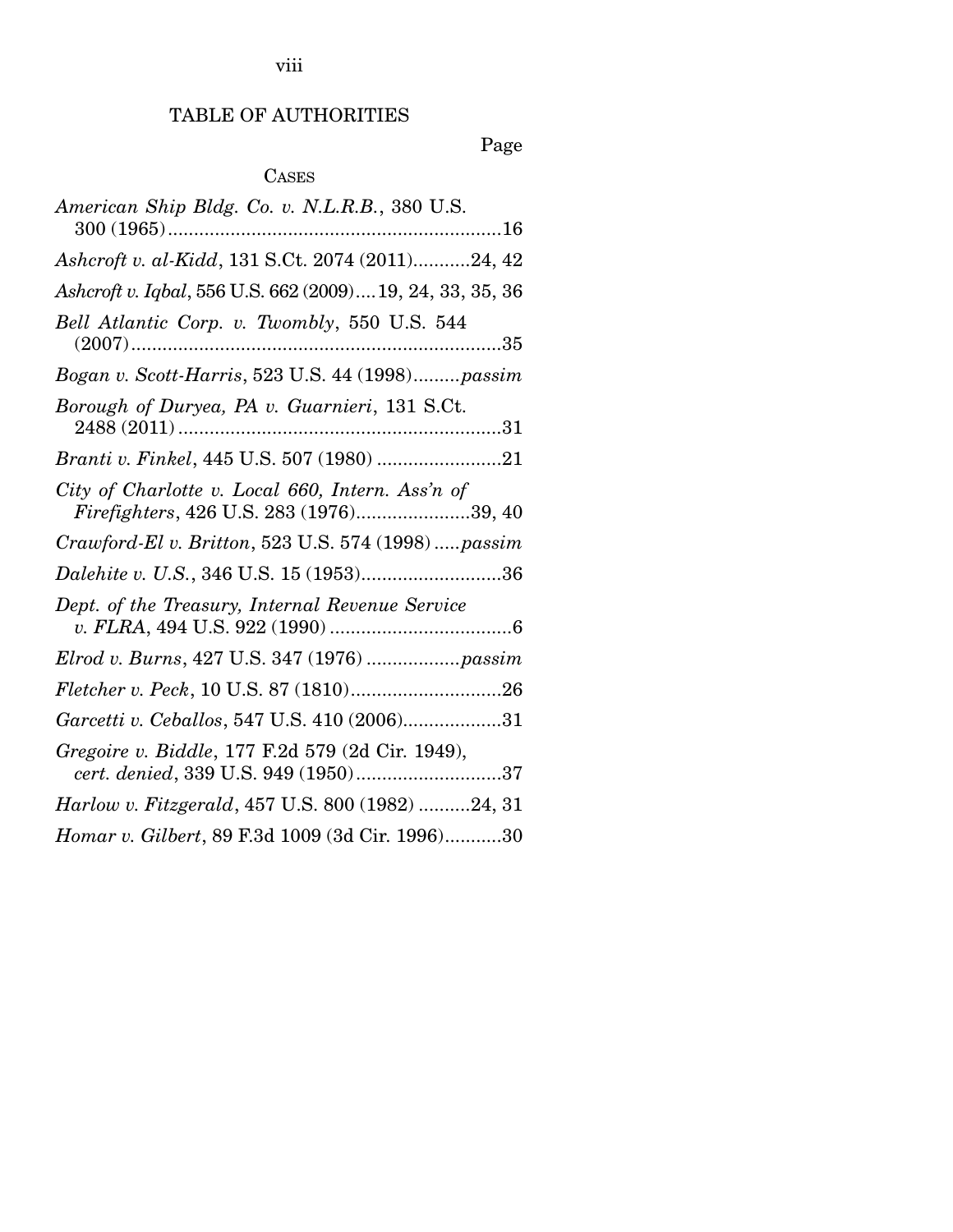TABLE OF AUTHORITIES – Continued

| Page                                                                                                                                            |
|-------------------------------------------------------------------------------------------------------------------------------------------------|
| Hortonville Joint School Dist. No. 1 v. Horton-<br>ville Educ. Assoc., 426 U.S. 482 (1976) 32                                                   |
| Hunter v. Bryant, 502 U.S. 224 (1991)42                                                                                                         |
| Kensington Volunteer Fire Dept., Inc. v. Mont-<br>gomery County, Maryland, 684 F.3d 462 (4th                                                    |
| Lyng v. Int'l Union, United Automobile, Aero-<br>space and Agricultural Implement Workers of<br>America, UAW, et al., 485 U.S. 360 (1988)39, 40 |
| Mandel v. Allen, 81 F.3d 478 (4th Cir. 1996)32, 33                                                                                              |
| Martin v. D.C. Metropolitan Police Dept., 812                                                                                                   |
| N.L.R.B. v. Brown, 380 U.S. 278 (1965) 16                                                                                                       |
| Nicholas v. Pennsylvania State University, 227                                                                                                  |
| Pickering v. Bd. of Educ., 391 U.S. 563 (1968)12, 13, 14                                                                                        |
| Rutan v. Republican Party of Illinois, et al., 497                                                                                              |
| Smith v. Arkansas State Highway Employees,                                                                                                      |
| State Empls. Bargaining Agent Coalition v.<br>Rowland, 494 F.3d 71 (2d Cir. 2007) 1, 4, 10                                                      |
| State Empls. Bargaining Agent Coalition v.<br>Rowland, 718 F.3d 126 (2d Cir. 2013) 1, 14                                                        |
| Supreme Court of VA v. Consumers Union of<br>United States, Inc., 446 U.S. 719 (1980) 27, 28, 37                                                |

ix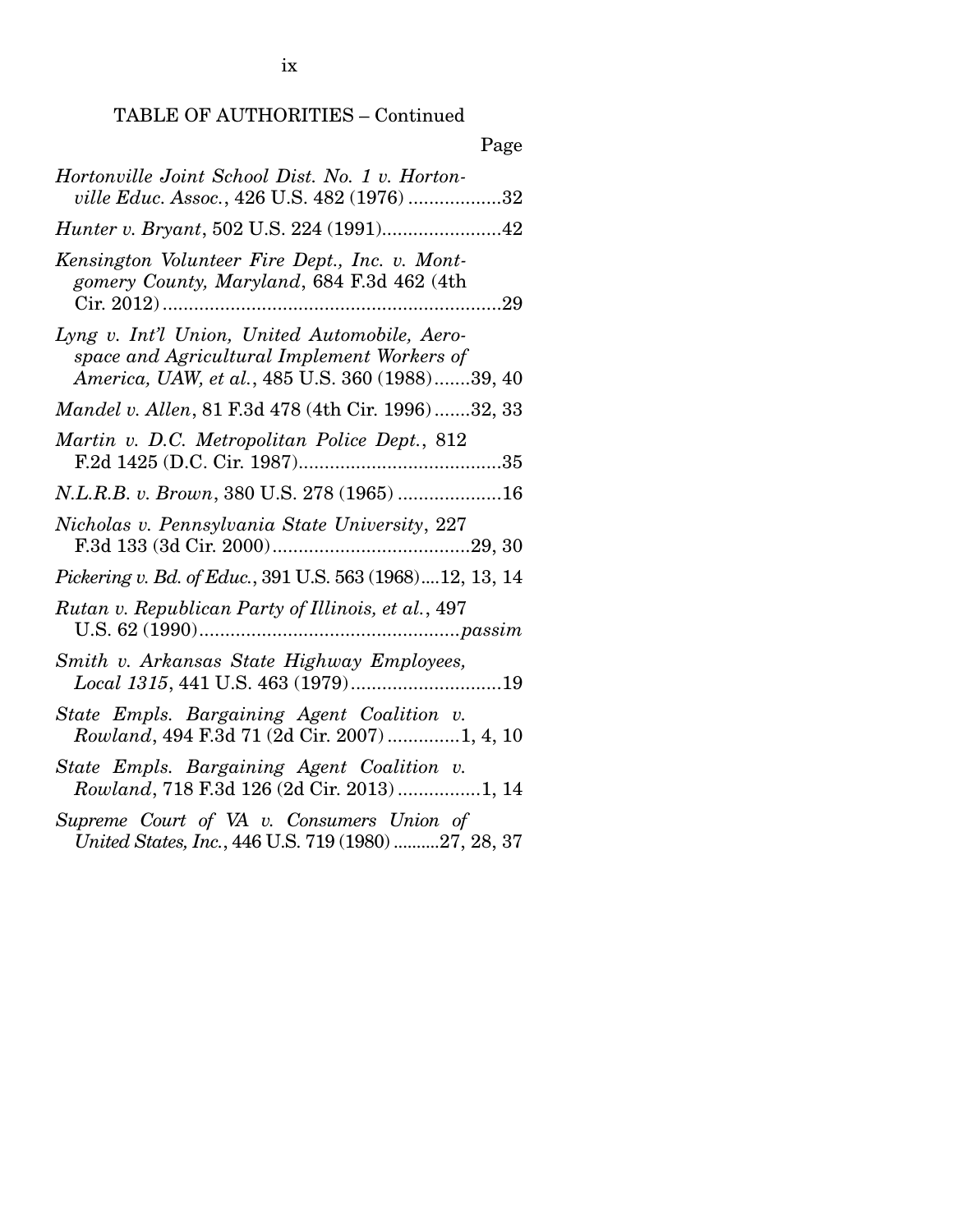# TABLE OF AUTHORITIES – Continued

| Page                                                |
|-----------------------------------------------------|
| Tenney v. Brandhove, 341 U.S. 367 (1951) 26, 27     |
| United States v. O'Brien, 391 U.S. 367 (1968)26, 27 |
| Vill. of Arlington Heights v. Metro. Hous. Dev.     |
| Wisconsin Educ. Ass'n Council, et al. v. Walker,    |
| Ysursa v. Pocatello Educ. Ass'n, 555 U.S. 353       |

# FEDERAL STATUTES

# STATE STATUTES

|--|--|--|--|--|--|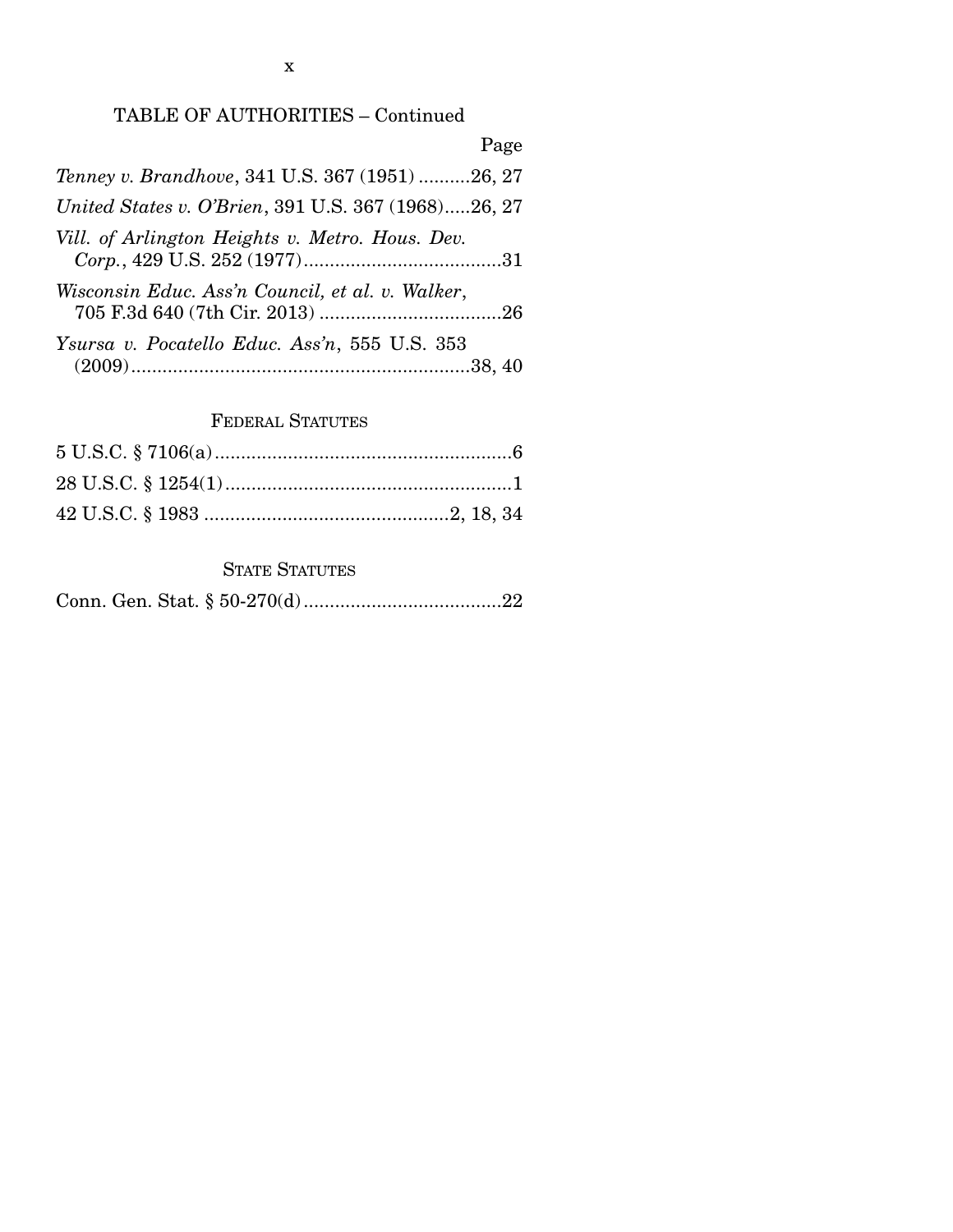#### **PETITION FOR A WRIT OF CERTIORARI**

 John G. Rowland and Marc S. Ryan, in their individual capacities, respectfully petition for a writ of certiorari to review the judgment of the United States Court of Appeals for the Second Circuit in this case.

#### **OPINIONS BELOW**

--------------------------------- ---------------------------------

 The initial opinion of the United States Court of Appeals for the Second Circuit ("*SEBAC* I") is reported at 494 F.3d 71 (2d Cir. 2007) and reproduced in the appendix hereto ("App.") at App. 48-104. The Second Circuit's decision following remand of the case to the District Court for the District of Connecticut ("*SEBAC* II") is reported at 718 F.3d 126 (2d Cir. 2013) and is reproduced at App. 1-24. The District Court's opinions are unreported and are reproduced at App. 26-47, 105-24.

#### **JURISDICTION**

 $\longrightarrow \hspace*{-.2cm}\longrightarrow$ 

 The judgment of the court of appeals was entered on May 31, 2013. This Court's jurisdiction is invoked under 28 U.S.C. § 1254(1).

--------------------------------- ---------------------------------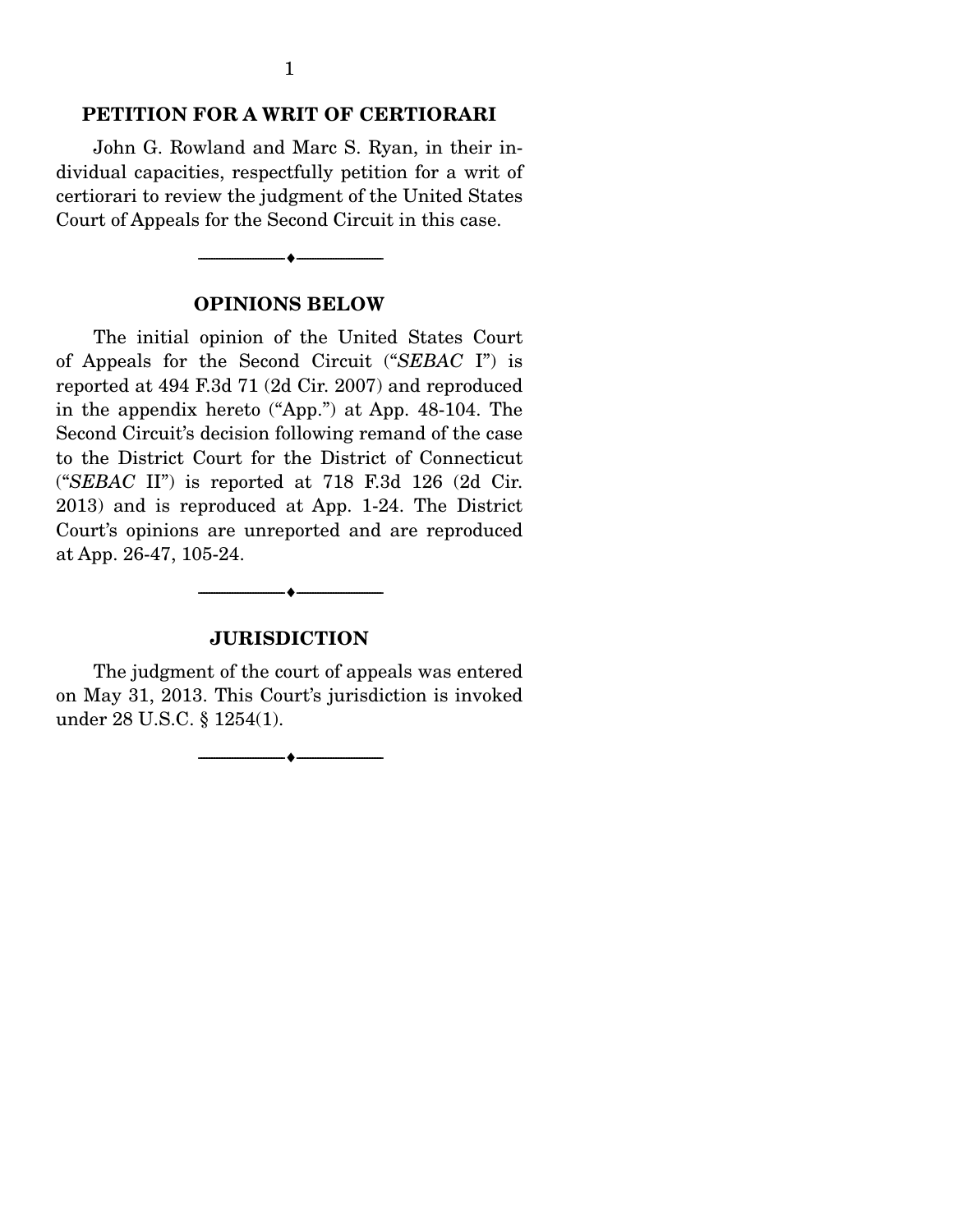### **CONSTITUTIONAL AND STATUTORY PROVISIONS INVOLVED**

 The First Amendment to the Constitution provides:

Congress shall make no law respecting an establishment of religion, or prohibiting the free exercise thereof; or abridging the freedom of speech, or of the press; or the right of the people peaceably to assemble, and to petition the Government for a redress of grievances.

 The Equal Protection Clause of the Fourteenth Amendment to the Constitution provides that no State shall "deprive any person of life, liberty, or property, without due process of law; nor deny to any person within its jurisdiction the equal protection of the laws."

 Article I, Section 10, Clause 1 of the Constitution provides:

No State shall enter into any Treaty, Alliance, or Confederation; grant Letters of Marque and Reprisal; coin Money; remit Bills of Credit; make any Thing but gold and silver Coin a Tender in Payment of Debts; pass any Bill of Attainder, ex post facto Law, or Law impairing the Obligation of Contracts, or grant any Title of Nobility.

42 U.S.C. § 1983 provides in relevant part:

Every person who, under color of any statute, ordinance, regulation, custom, or usage, of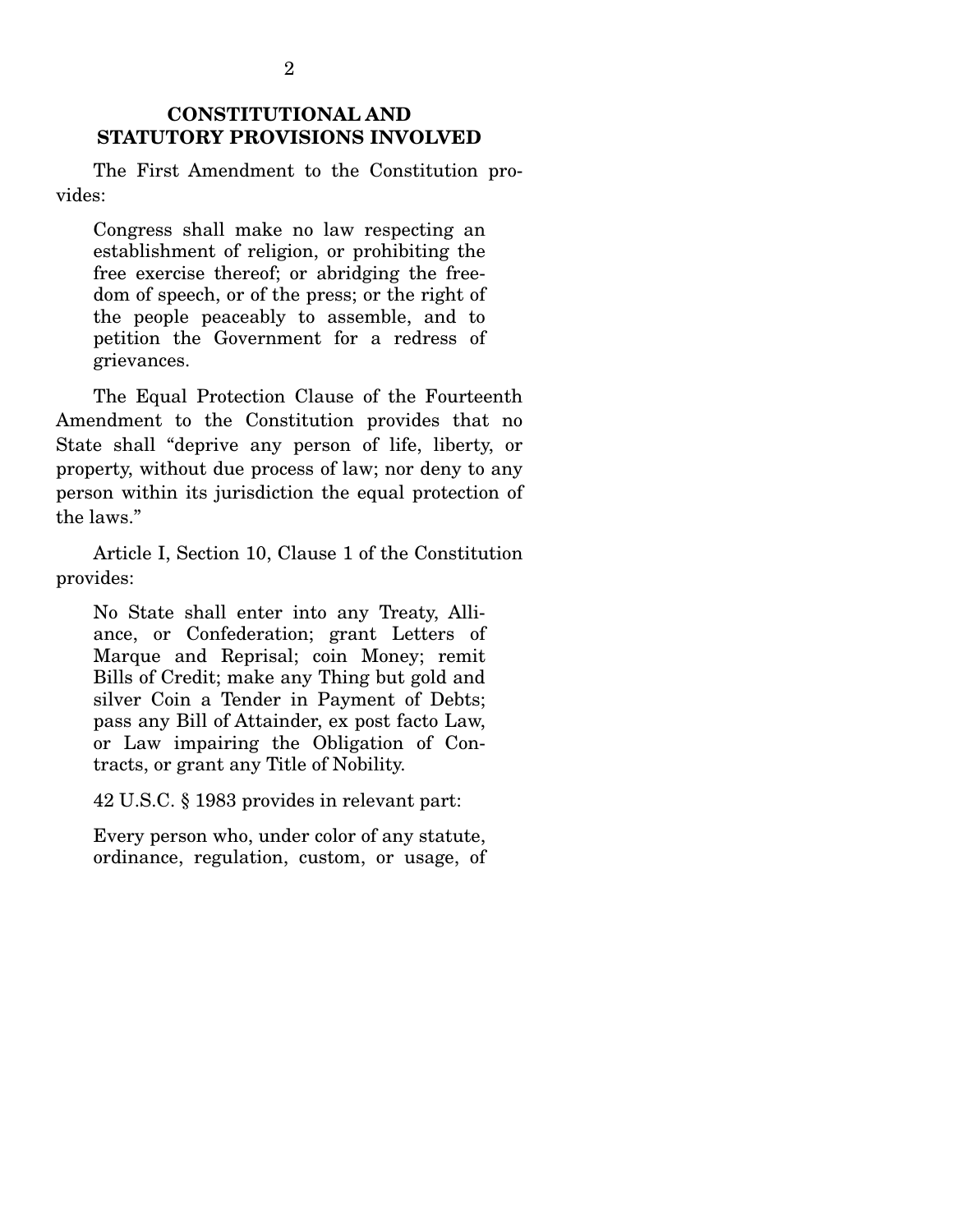any State or Territory or the District of Columbia, subjects, or causes to be subjected, any citizen of the United States or other person within the jurisdiction thereof to the deprivation of any rights, privileges, or immunities secured by the Constitution and laws, shall be liable to the party injured in an action at law, suit in equity, or other proper proceeding for redress. . . .



#### **STATEMENT OF THE CASE**

#### **A. The Parties.**

 At all relevant times, petitioners John Rowland and Marc Ryan were, respectively, the governor of the State of Connecticut and the Secretary of the Office of Policy and Management ("OPM"), the budgetary agency for the executive branch. Their official responsibilities included managing the State's workforce and negotiating the terms of collective bargaining agreements. App. 139 (Amended Complaint ("Compl.") ¶ 37); *id*. at 191 (Joint Local Rule 56 Statement ("LR56") ¶ 35). At all relevant times they acted in furtherance of their functions as Executive Branch officers. *Id.* at 139, 191.

 Respondent State Employees Bargaining Agent Coalition ("SEBAC") is a coalition of 13 unions and is authorized to bargain with the State over health and pension benefits on behalf of all unionized employees.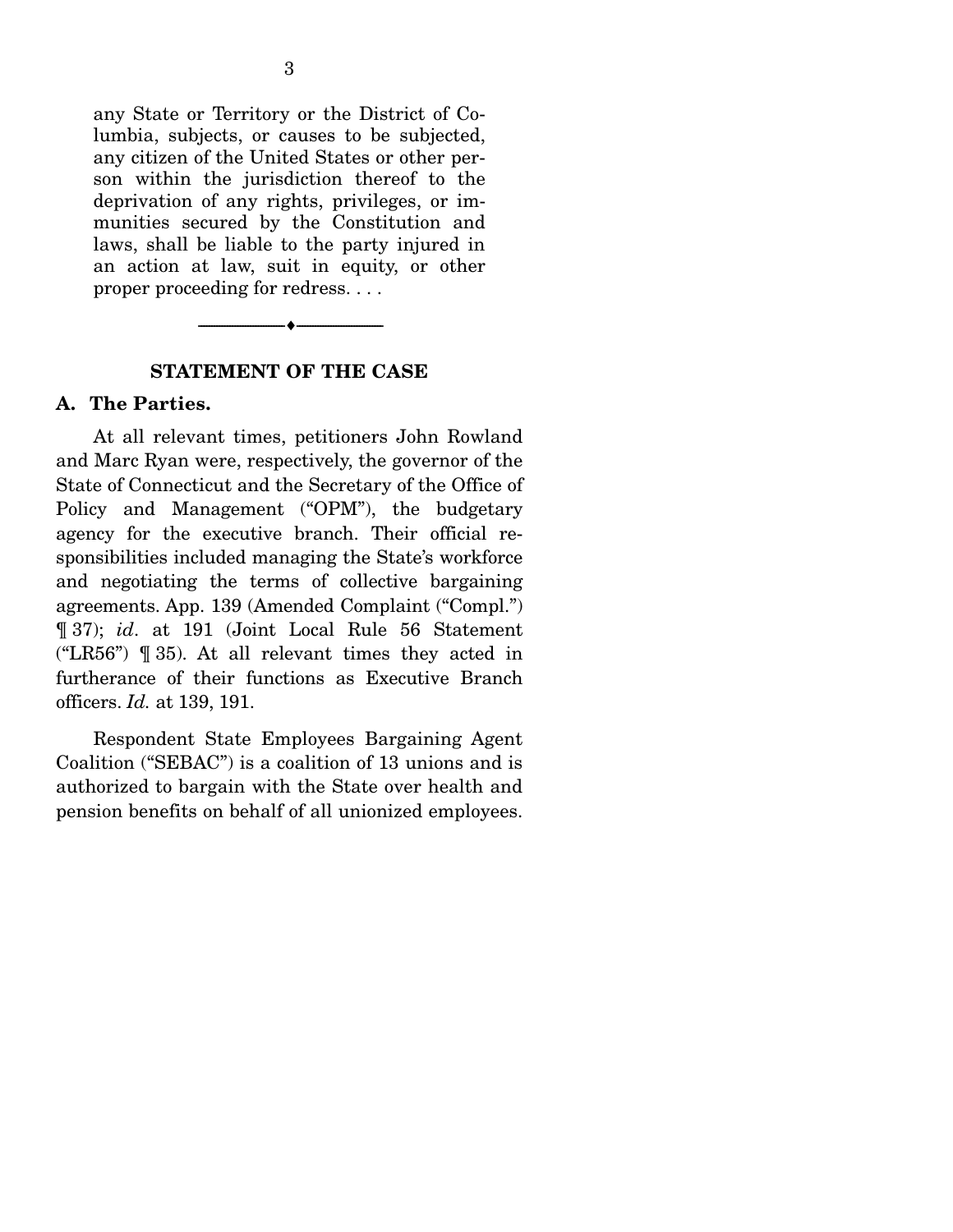The 13 unions represent employees in different collective bargaining units<sup>2</sup> and bargain over other terms and conditions of employment on behalf of the employees they represent. The five individually named respondents are members of a class of approximately 2,800 employees who were members of a bargaining unit represented by one of the respondent unions. App. 128 (Compl. ¶ 3); *id.* at 181-89 (LR56 ¶¶ 1-23).

 Employees holding positions covered by bargaining agreements are not required to join the union. Employees who do not join the union must pay the union an administrative fee in lieu of dues. App. 193 (LR56, ¶ 40); *id.* at 211 (Art. 6).

 Regardless of formal union membership, a union represents *every* employee in a bargaining unit, and all bargaining unit members are subject to their respective union's collective bargaining agreement with the State. *Id.* at 206 (Art. 1, sec. 1).

### **B. The State Of Connecticut Responds To A Budget Crisis.**

 In 2002, the State faced a budget crisis of uncertain duration. *See State Empls. Bargaining Agent Coalition v. Rowland*, 494 F.3d 71, 78 (2007) (*SEBAC* I) (taking judicial notice of state's budget crisis); App.

<sup>&</sup>lt;sup>2</sup> A "bargaining unit" is a group of employees covered by the same collective bargaining agreement and represented by the same bargaining agent, *i.e.*, the same union.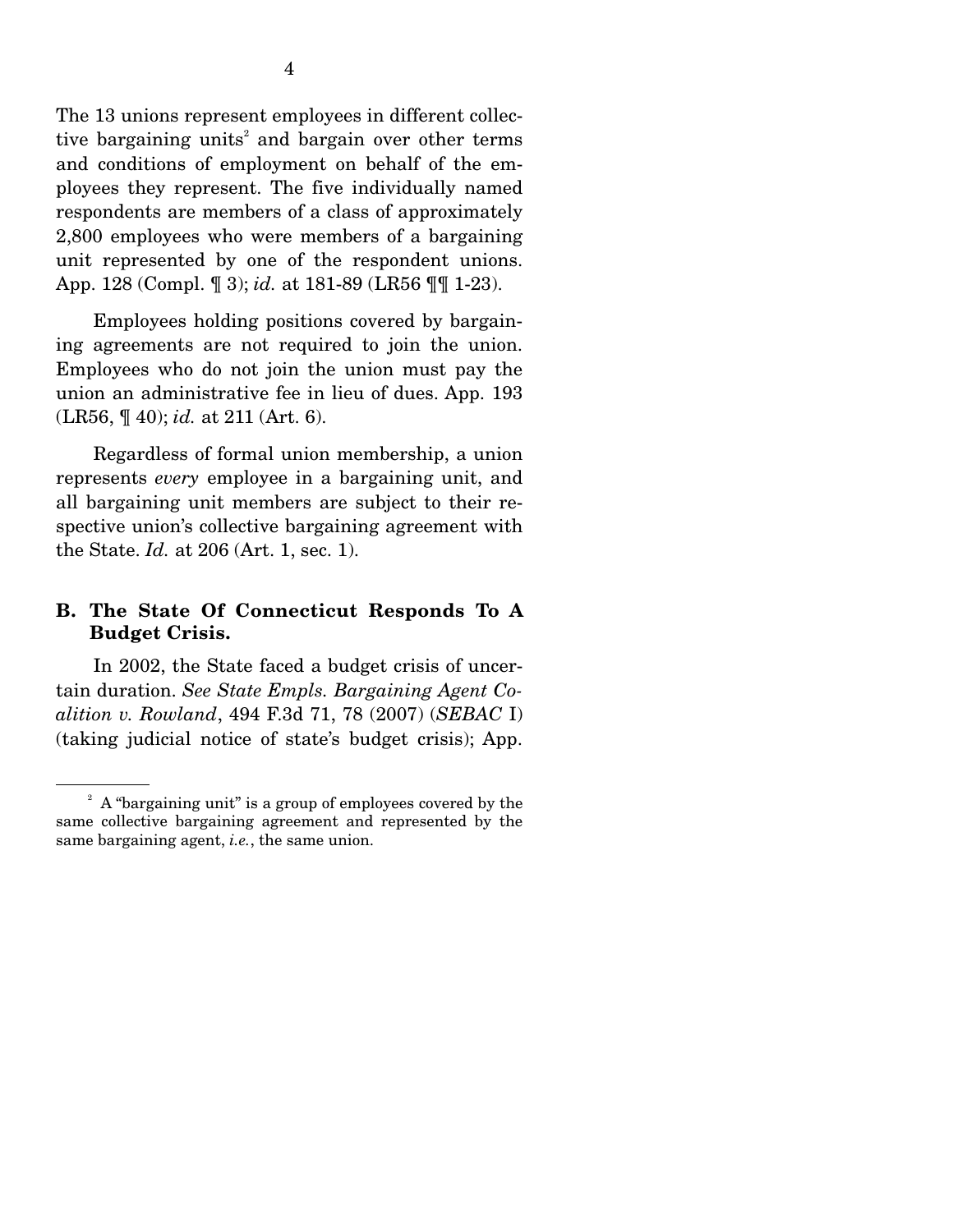55-56. Because the State could not alter the terms of the respondents' collective bargaining contracts unilaterally, Governor Rowland asked the respondents to agree to changes concerning salaries and benefits. Specifically, he sought approximately \$450 million in *long-term* concessions. *Id.* at 140 (Compl. ¶ 39); *id.* at 192-93 (LR56 ¶¶ 37-39). The governor advised the respondents that if they did not agree to the requested concessions he would reduce staffing levels by eliminating approximately 3,000 positions covered by collective bargaining agreements. *Id.* at 140 (Compl. ¶¶ 141-42); *id.* at 193-96 (LR56 ¶ 41, 47-48, 51, 54-56).

 The State faced no such constraints with respect to management employees, who do not have collective bargaining rights. Thus, the State did not require their assent to freeze their salaries. Consequently, the State could obtain budgetary savings from such employees without their agreement and without having to terminate their employment.<sup>3</sup>

 The respondents refused to agree to the requested concessions. App. 140 (Compl. ¶ 42); *id.* at 194 (LR56  $\P$  46).

<sup>&</sup>lt;sup>3</sup> The stipulation does not address the issue of a wage freeze. As for the individual capacity claims, which the stipulation does not govern, the evidence will show that the State imposed a freeze. http://www.cga.ct.gov/OFA/Documents/year/BB/2003BB-20020600\_ FY%2003%20Connecticut%20Budget%20Revisions.pdf (first paragraph of page 4 of 481).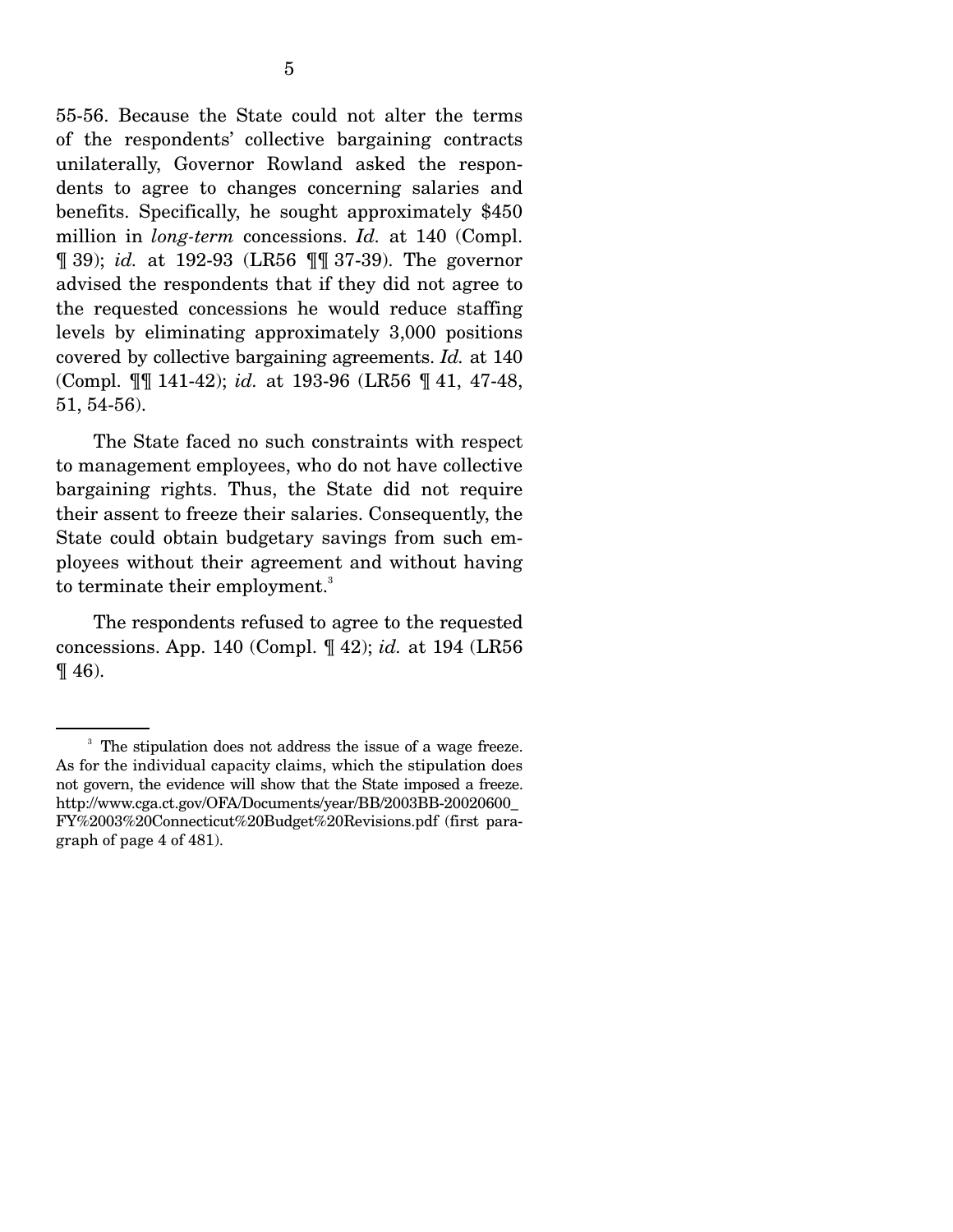Faced with the respondents' refusal to meet the State's demands, Governor Rowland exercised the State's sovereign power to reduce the size of its workforce. Each bargaining agreement includes a "Management Rights" provision which reflects the State's reservation of this sovereign power. The typical clause provides:

Except as otherwise limited by an express provision of this Agreement, the State reserves and retains, whether exercised or not, all the lawful and customary rights, powers and prerogatives of public management. *Such rights include but are not limited to . . . the relief from duty of its employees because of lack of work or for other legitimate reasons*.

App. 210 (Article 5) (emphasis supplied). $4$ 

 Governor Rowland instructed the State agencies to reduce staffing levels by making specified reductions in the number of positions in each bargaining unit represented by a union that refused to grant concessions*.* App. 194-96 (LR56 ¶ 47-48, 51, 54-55). (For illustrative purposes only, the Department of Motor Vehicles eliminated ten Clerk-Typist, 13 Secretary

<sup>4</sup> Federal agencies have comparable management rights. *See* 5 U.S.C. § 7106(a) ("[N]othing in this chapter shall affect the authority of any management official of any agency  $- (1)$  to determine the mission, budget, organization, *number of employees* . . . of the agency; and (2) . . . to hire, assign, direct, *layoff*, and retain employees in the agency. . . .") (Emphasis supplied). *See Dept. of the Treasury, Internal Revenue Service v. FLRA*, 494 U.S. 922 (1990) (discussing § 7106(a)).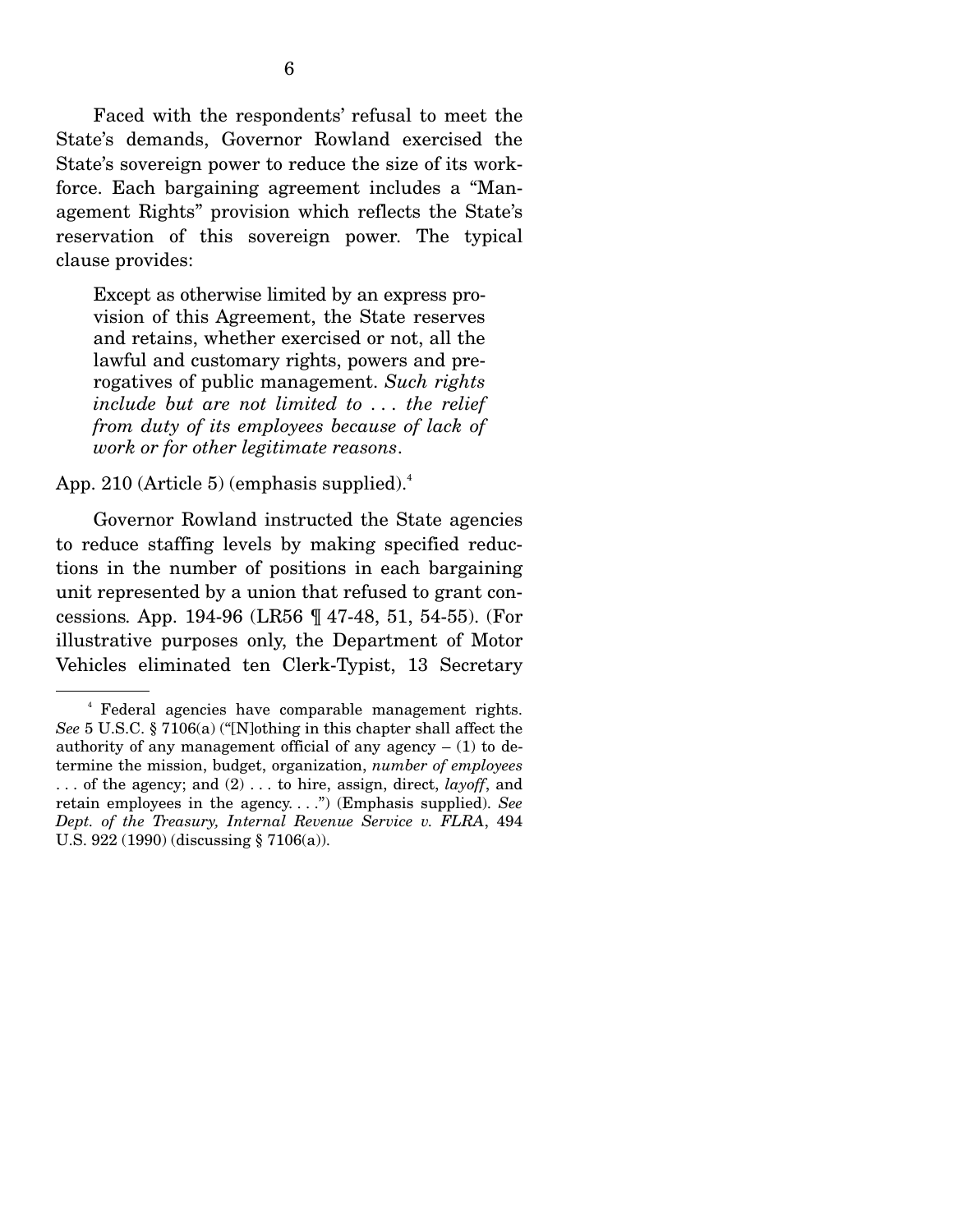Level II and eight Information Technology Specialist positions, the Department of Revenue Services eliminated nine Data Analyst Level I, etc.)

 When bargaining unit positions are eliminated, determining which employees are laid off is based on seniority and bumping rights. Each collective bargaining contract contains provisions governing the order of layoffs based on those rights. For example, Article 11 of respondent AFSCME's contract provides:

**Section 1: Layoff by Seniority.** In the event of a reduction of the work force, employees shall be laid off by seniority with the least senior employee being laid off first. Layoff shall be by class and sub-title.

\* \* \*

**Section 2: Bumping.** An employee in a class affected by layoff may, at his/her option, bump the least senior employee in his/her facility in a job in which he/she formerly held permanent status or the least senior employee in the same classification in the employee's agency, providing he/she has more seniority than the least senior employee affected.

### App. 222.

 The respondents conceded below that Governor Rowland implemented the layoffs in accordance with the seniority and bumping provisions of their collective bargaining agreements. For example, the respondents' motion for class certification states: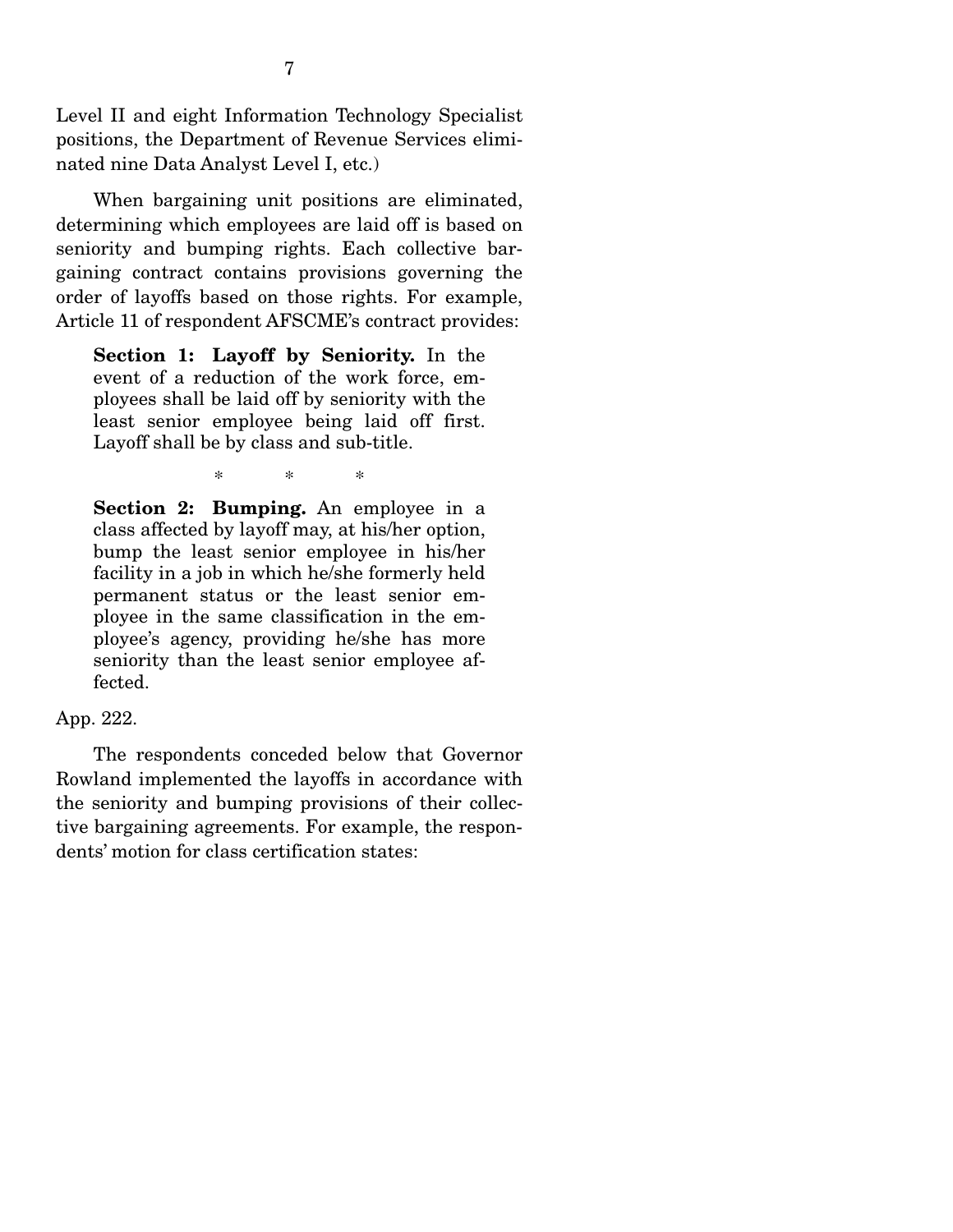The 2,800 terminations ordered by the defendants set off a domino effect of consequences within the state employee workforce. *Because of seniority and bumping provisions in the union's collective bargaining agreements* with the State, some of the workers who received notice of terminations were, instead, transferred or demoted to other State positions – resulting in the transfer, demotion or termination of more junior union employees.

Memorandum of Law In Support of Motion for Class Certification (July 24, 2009) at 3 (emphasis supplied).

 The respondents contended that Governor Rowland used bargaining unit membership as a *proxy* for union membership and characterized bargaining unit members who had not joined the union, yet who were still laid off through the foregoing seniority and bumping process, as "inadvertent victims" of the governor's alleged targeting of union members.

### **C. The Respondents Sue The Governor For Ordering Layoffs, Claiming He Retaliated Against Them Because They Did Not Support His Reelection Campaign And Because Of Anti-Union Animus.**

 Lacking any valid basis to challenge the layoff directive or its implementation as a breach of contract or as an unfair labor practice, the respondents commenced this civil rights action on behalf of themselves and approximately 2,800 other employees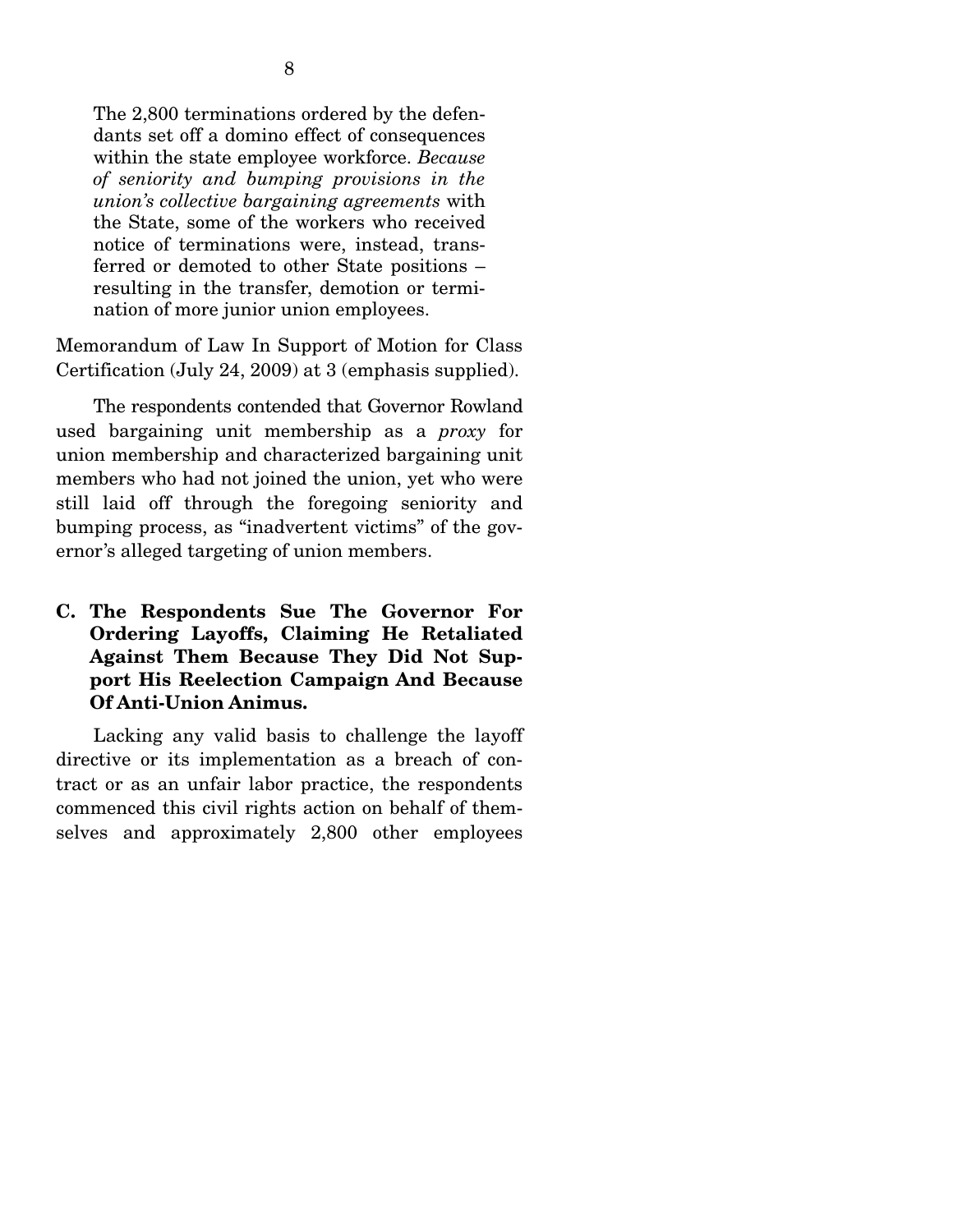who were bumped, demoted or laid off. App. 134-35 (Compl. ¶ 24).

 The ten-count Amended Complaint mainly alleged a First Amendment retaliation claim, along with Equal Protection Clause, substantive due process and Contract Clause claims. The respondents accurately described the wrongdoing alleged in their Complaint as involving "misconduct by the defendants *in the process of collective bargaining with state unions.*" Memorandum of Law in Opposition to Motion to Dismiss (Apr. 3, 2003) at 20 (emphasis supplied). The respondents alleged, in conclusory fashion, the petitioners' subjective motives for ordering the layoffs: they were "intentionally directed solely against state union members because of their state union membership," were "motivated by impermissible anti-union animus," and were in retaliation for the unions endorsing Governor Rowland's "political opposition" during the 2002 gubernatorial race. App. 141, 145-46 (Compl. ¶¶ 45-46 of Count 1 and ¶ 59 of Count 2). The respondents sought reinstatement and money damages.

 The petitioners moved in their individual and official capacities to dismiss the Amended Complaint based on, *inter alia*, absolute legislative, qualified and Eleventh Amendment immunity. With respect to their qualified immunity defense, the petitioners argued that the court was required to evaluate Governor Rowland's actions objectively, *i.e.*, without reference to his allegedly improper motives. *See* Motion to Dismiss (Feb. 24, 2003) at 23-26. For their absolute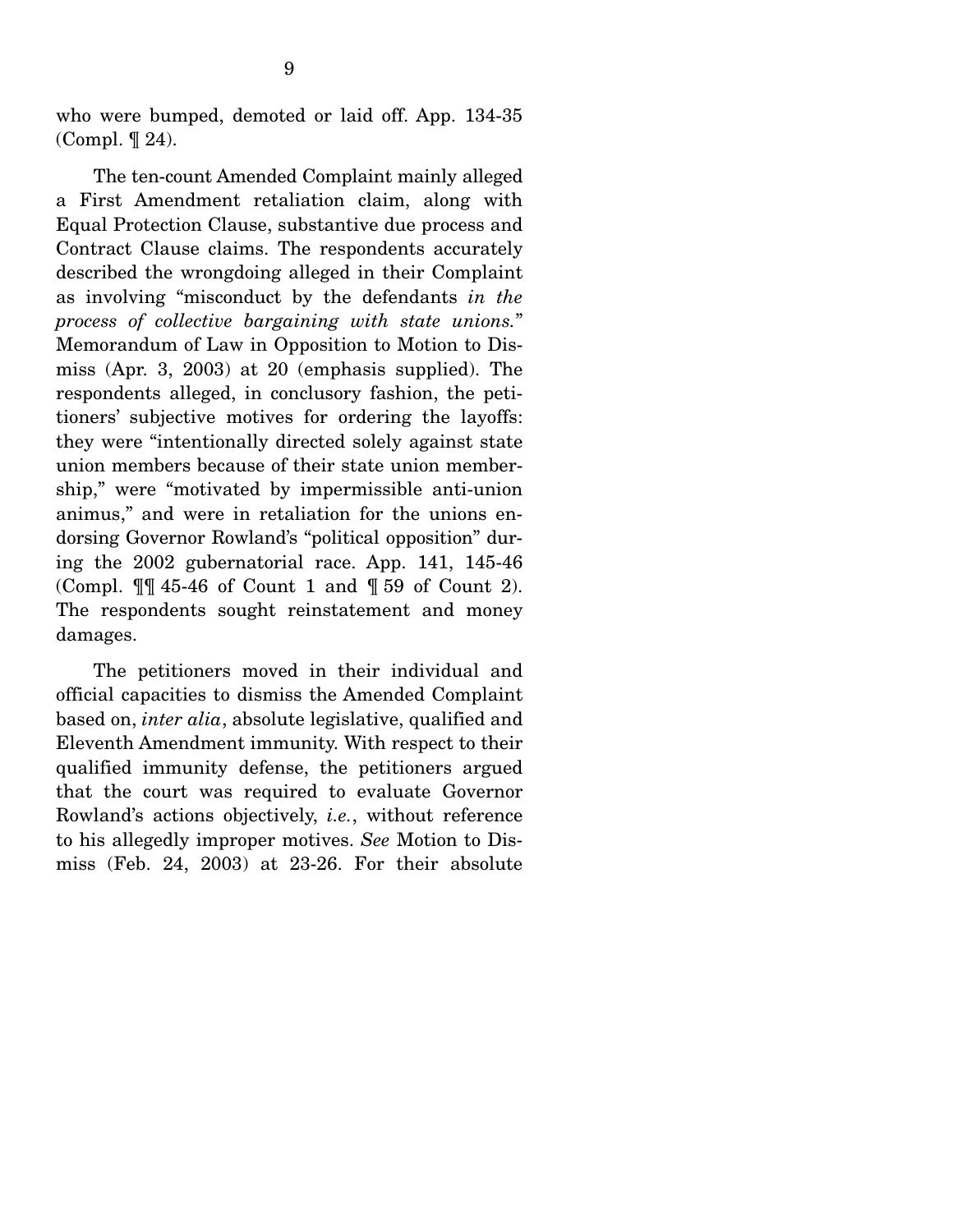legislative immunity defense, petitioners relied on *Bogan v. Scott-Harris*, 523 U.S. 44 (1988), in which this Court affirmed that state and municipal executive branch officials enjoy absolute immunity for their legislative actions, which include the *elimination* of positions in the workforce.

 The respondents agreed that the State had eliminated job positions, not simply fired individuals from existing positions. Memorandum of Law in Opposition to Motion to Dismiss (Apr. 3, 2003) at 24 ("[D]efendants argue that their decision to *eliminate* plaintiffs' positions" are protected.) *Id.* at 25 ("Plaintiffs have *specifically alleged* that defendants *eliminated* union jobs. . . .").

 The district court dismissed the individual capacity claims on Eleventh Amendment grounds, App. 120, and therefore deemed the petitioners' qualified immunity defense moot. *Id.* at 122. The court declined to dismiss the official capacity claims based on absolute legislative immunity because it believed such immunity was available only if the petitioners' actions were both "substantively" and "procedurally" legislative. Although the court believed the former requirement had been satisfied, *id.* at 115-16, it could not determine from the record whether the latter requirement had also been met. *Id.* at 116-17.

 On interlocutory appeal, the Second Circuit agreed in *SEBAC* I *that eliminating positions was a substantively legislative act*, App. 87, but concluded (albeit incorrectly) that it could not ascertain from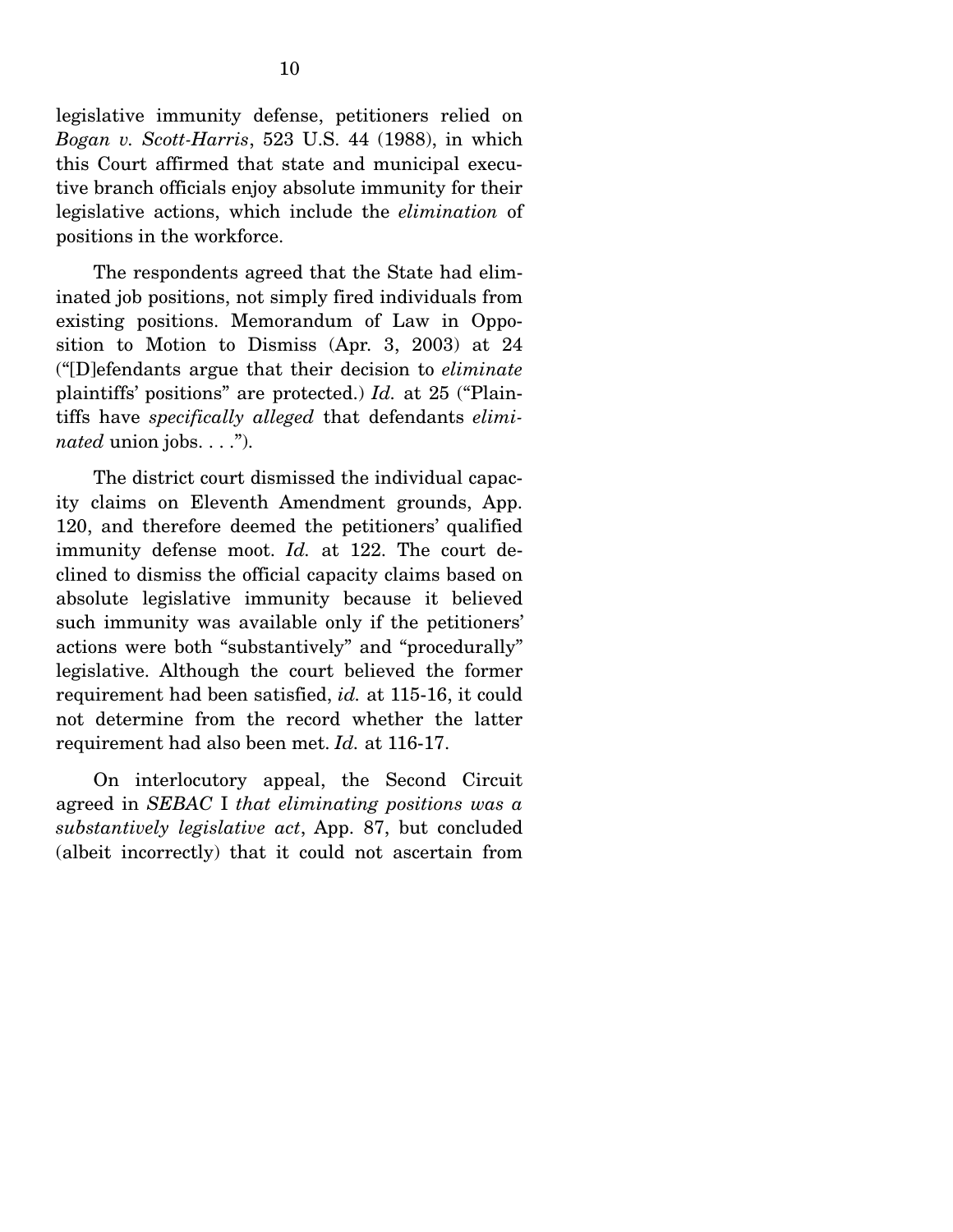the pleadings whether the State eliminated positions or, instead, terminated 2,800 specific individuals while leaving the positions open. *Id.* at 88.

### **D. The District Court Grants The State Summary Judgment. The Second Circuit Reverses And Grants Summary Judgment To The Respondents.**

 On remand, the respondents initiated an aggressive discovery campaign, which included noticing the deposition of Governor M. Jodi Rell (Governor Rowland's Lt. Governor, who succeeded him in office). The respondents made clear that the noticed depositions were just the tip of the iceberg.

 Rather than spend years and tens, if not hundreds, of thousands of dollars on discovery battles over the respondents' efforts to depose the highest ranking officials in the State about Governor Rowland's subjective motives for ordering the layoff, the parties, at the State's suggestion, negotiated a stipulation of facts to serve as the basis of cross-motions for summary judgment on the official capacity claims. App.  $180-202.^5$ 

 Consistent with the allegations of the Amended Complaint and their repeated representations in the

<sup>&</sup>lt;sup>5</sup> As part of the negotiations, the State agreed not to pursue its absolute legislative immunity defense. The petitioners remain free to assert that defense if the individual capacity claims are ultimately remanded to the district court for trial.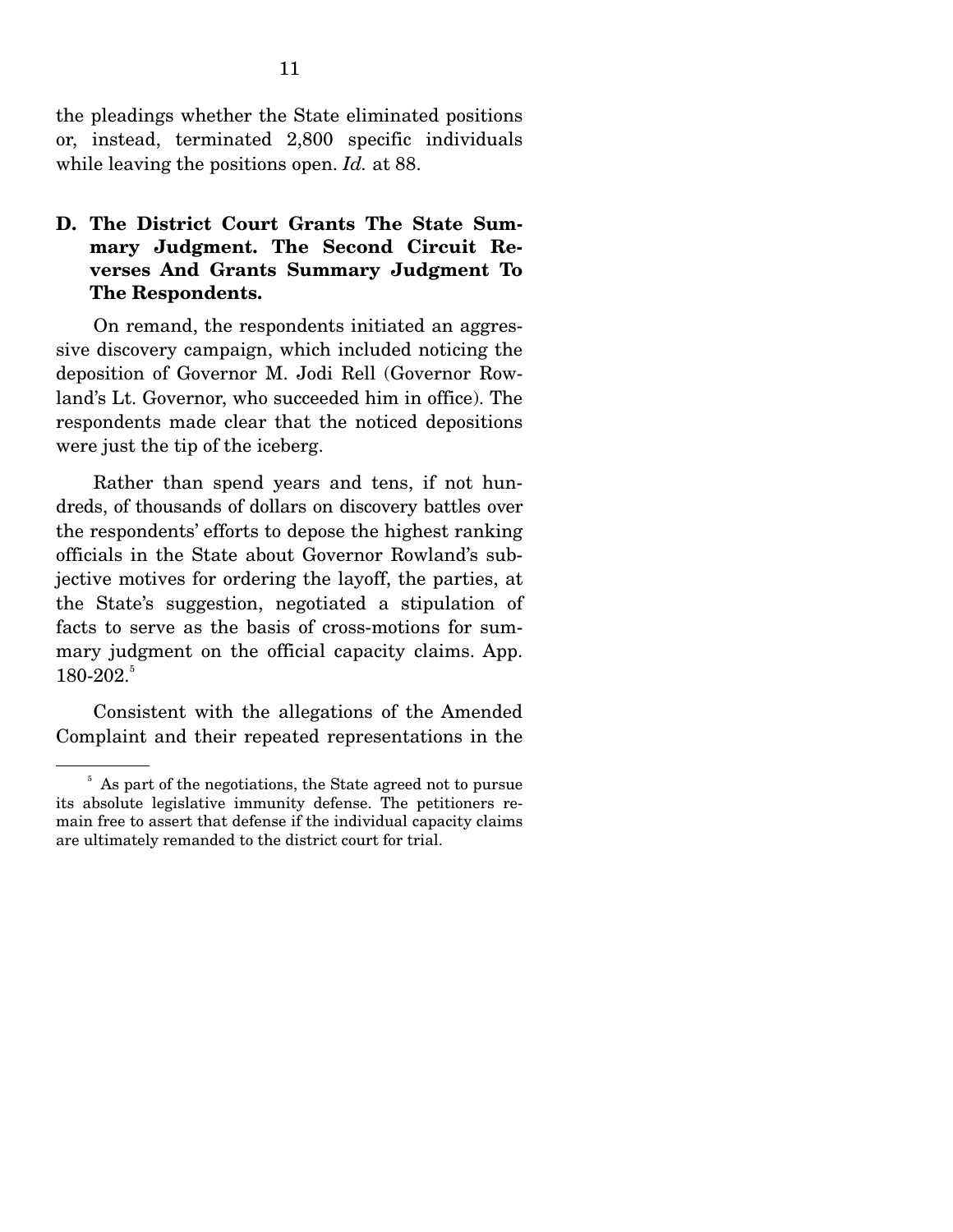district court, the respondents stipulated *that Governor Rowland ordered the elimination of positions*, not the firing of specific individuals from existing positions. App. 194-96 (LR56 ¶ 47-48, 51, 54-55).

 In support of their motion for partial summary judgment on liability, the respondents argued that the record established a First Amendment retaliation claim based on *Pickering v. Bd. of Educ.*, 391 U.S. 563 (1968), and its successor cases. In response, and in support of its own cross-motion for summary judgment, the State argued that the *Pickering* paradigm did not apply because an executive official's subjective motives – which are central to a *Pickering* claim – are legally irrelevant to the constitutionality of the official's *legislative* acts. The State argued that such acts must be evaluated objectively – just like traditional legislation. Alternatively, the State argued that even if the *Pickering* framework applied, the respondents' claims failed because their conduct at the bargaining table in rejecting the State's concession demands did not constitute speech or association on a matter of public concern, a threshold requirement for establishing a *Pickering* claim.

 The district court ignored the State's argument that the *Pickering* framework did not apply to legislative action. Nevertheless, it granted the State summary judgment because "the [respondents] have failed to persuade the court that their union association, in and of itself, raises a matter of public concern," App. 42, a threshold requirement for a *Pickering* claim. The court also found that because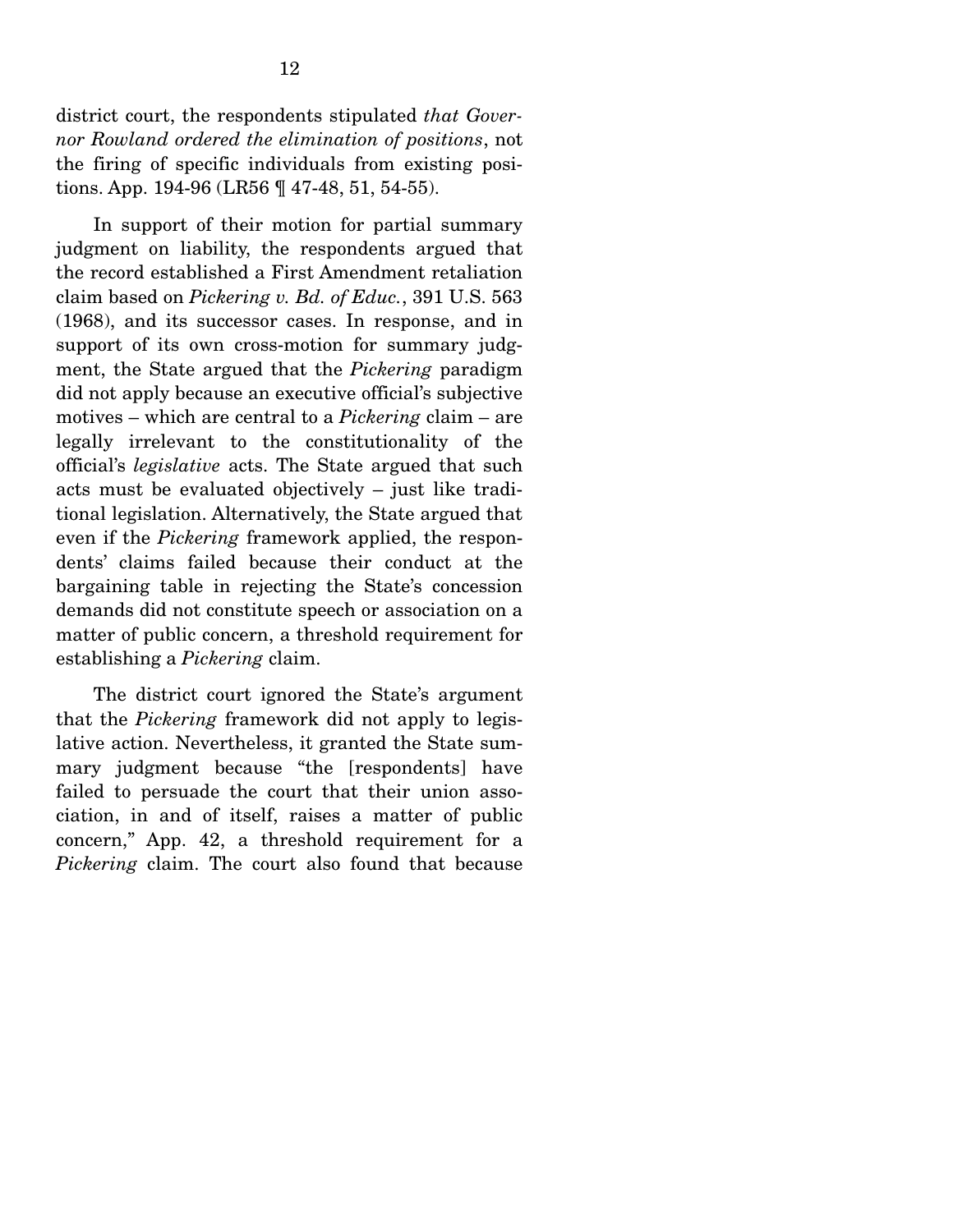union employees had collective bargaining agreements, while non-union management employees did not have the right to collectively bargain and therefore had no collective bargaining rights, statutory or otherwise, the two groups of employees were not "similarly situated" and, therefore, the plaintiffs' Equal Protection Clause claim failed. *Id.* at 44-47. The court also dismissed the respondents' Contract Clause claim. *Id.* at 42-44.

 The respondents appealed to the Second Circuit and continued to advance their First Amendment retaliation claim based on the *Pickering* paradigm. The respondents also introduced an alternate argument based on *Elrod v. Burns*, 427 U.S. 347 (1976) and *Rutan v. Republican Party of Illinois et al.*, 497 U.S. 62 (1990), contending that eliminating positions covered by collective bargaining agreements was legally indistinguishable from hiring or firing someone because of their political party affiliation. They further argued that Governor Rowland's directive to reduce agency staffing levels was subject to strict scrutiny because it did not eliminate non-union managerial positions as well.

 The respondents also appealed the district court's earlier dismissal of their claims against the petitioners in their personal capacities.

 In opposition to the appeal, the petitioners, now arguing in both their official and individual capacities, renewed their two-pronged attack on the respondents' claims. They argued that motive-based tort claims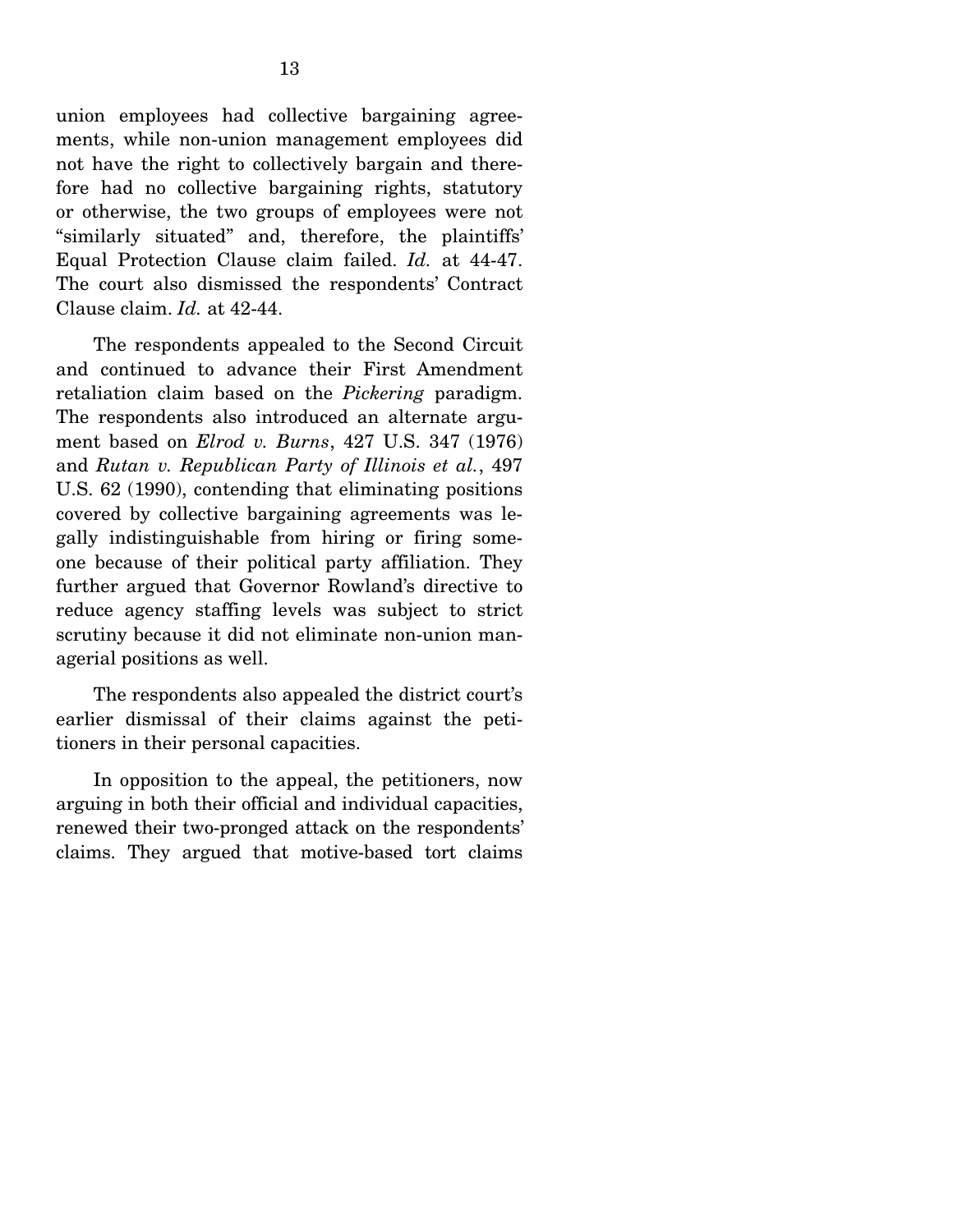cannot be used to challenge the legislative acts of executive officials and, alternatively, that the respondents' *Pickering* and *Elrod*/*Rutan* claims failed for other reasons, even if motive is relevant.<sup>6</sup> The petitioners also renewed their qualified immunity defense.

 The Second Circuit declined to address the respondents' Equal Protection Clause and Contract Clause claims. *SEBAC* II, 718 F.3d 126 (2013); App. 21, n.13. Like the district court, the court also declined to address the petitioners' argument that legislative acts of executive officials should be evaluated objectively. However, the court stated that "the case is better conceptualized under *Rutan*," rather than *Pickering. Id.* at 20, n.13.

 Purporting to apply *Rutan*, the Second Circuit accepted the respondents' argument that, for First Amendment purposes, a state's policy decision to reduce the size of its public workforce by eliminating positions covered by collective bargaining agreements, in full compliance with the layoff provisions of those agreements, is legally equivalent to hiring and firing specific individuals based solely on their political party affiliation. Based on this false equivalence, the Second

<sup>6</sup> This petition focuses on why motive-based constitutional torts in general have no application to cases involving legislative action by executive officials. The State of Connecticut's petition addresses the alternative reasons why the respondents' claims fail, even accepting as legally relevant the sole motive to which the State stipulated: the governor issued the layoff directive *because the respondents would not agree to concessions*.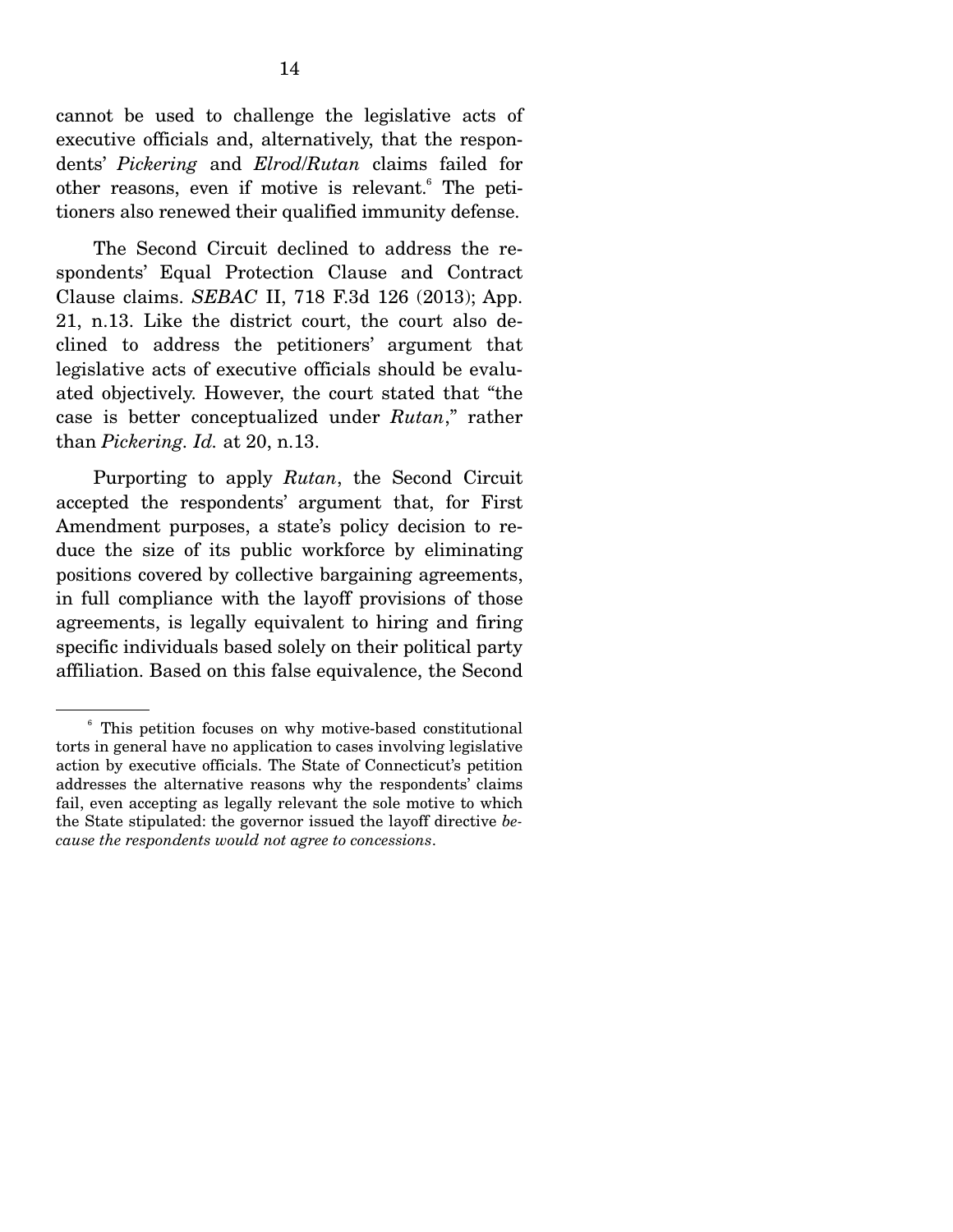Circuit held that when a state eliminates positions in bargaining units, its actions are subject to strict scrutiny, App. 16, which it said the State failed to satisfy. *Id.* at 17-21.

 With respect to the claims against the petitioners personally, the Second Circuit concluded that the district court erred in dismissing them on Eleventh Amendment grounds. App. 22. Because subjective motive remained an element of the respondents' affirmative claims even under the *Elrod*/*Rutan* framework that the court used to analyze the official capacity claims, it also rejected the petitioners' qualified immunity defense, which they had raised as an alternative ground for affirming the dismissal of the individual capacity claims. *Id.* at 22-23. Looking to the Amended Complaint (because the stipulated facts did not apply to those claims), the court noted the allegation that "the 2003 firings were also motivated by Rowland's desire to retaliate against unions that had opposed him in the 2002 gubernatorial election." *Id.* at 23. Applying the *Elrod*/*Rutan* strict scrutiny standard to the allegations of the complaint, the court held that "qualified immunity is unavailable at the pleading stage" because the petitioners had not proffered a "vital interest in terminating employees as political retaliation. . . ." *Id.* 

 Accordingly, the Second Circuit reversed the district court and directed that partial summary judgment on liability enter for the respondents on the official capacity claims. App*.* 24. The court remanded the case for further proceedings to determine the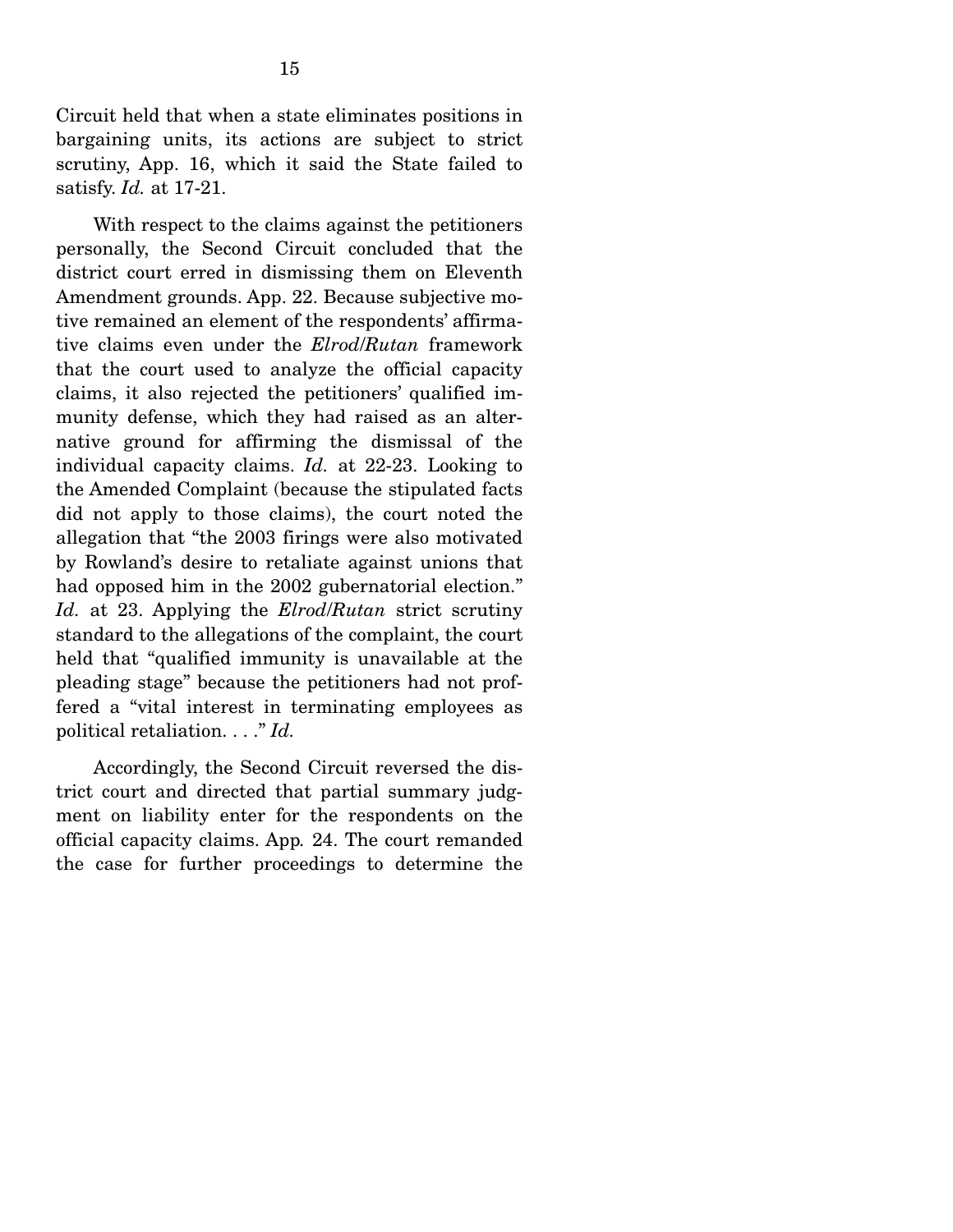appropriate equitable remedies. The court also reinstated the claims against the petitioners personally and remanded them for further proceedings on liability and damages. *Id.*

#### **REASONS FOR GRANTING THE PETITION**

--------------------------------- ---------------------------------

### **I. THE PETITION RAISES IMPORTANT IS-SUES CONCERNING QUALIFIED IMMUN-ITY AND MANAGEMENT/LABOR RELATIONS IN THE PUBLIC SECTOR.**

 Across the country, elected officials at all levels of government have faced significant budget deficits. Because labor costs often represent a large part of the budget, many elected officials have responded to those deficits by giving public employee unions a choice: Agree to wage and benefit concessions under their collective bargaining agreements or face layoffs.

 A state cannot change the terms of a collective bargaining agreement unilaterally. Consequently, the sovereign power to reduce the size and cost of the public workforce through layoffs – *a management prerogative that states expressly reserve in their union*  contracts – is one of the few "economic weapons"<sup>7</sup> that

<sup>7</sup> *E.g.*, *American Ship Bldg. Co. v. N.L.R.B.*, 380 U.S. 300, 310-11 (1965) (federal labor law permits employers to use economic weapon of layoffs as means to put economic pressure on unions in collective bargaining); *N.L.R.B. v. Brown*, 380 U.S. 278, 283 (1965) (employer's use of economic weapons against union does not violate NLRA).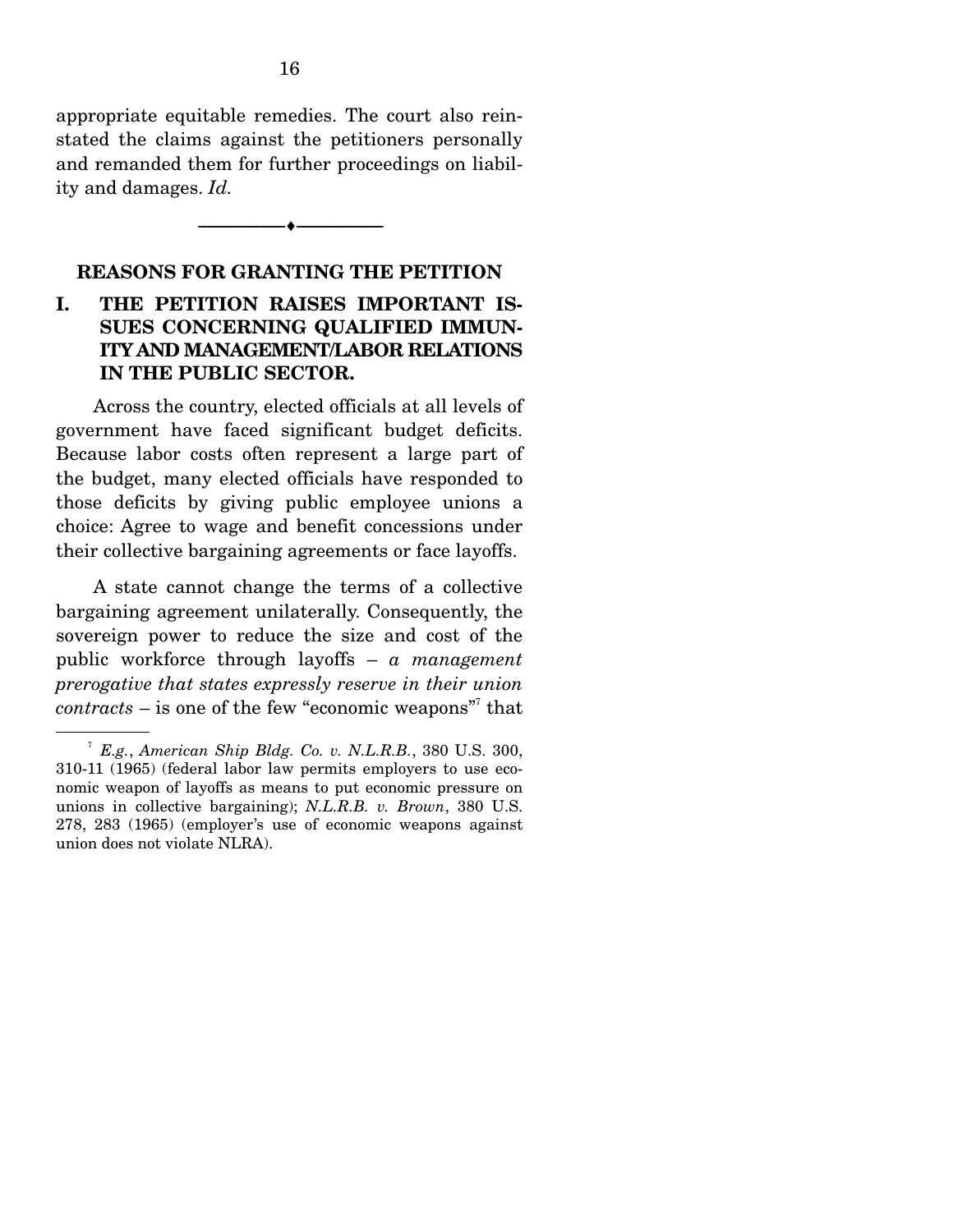a state can lawfully use when bargaining with employee unions over labor costs.

 Faced with a budget crisis, Governor Rowland used that economic weapon and implemented the layoffs in compliance with the layoff provisions of the respondents' collective bargaining contracts. According to the Second Circuit, however, his actions violated the First Amendment because his subjective motives were constitutionally impure.

 By accepting Governor Rowland's alleged antiunion subjective motives as a legitimate element of the respondents' First Amendment claims, the Second Circuit's decision renders the petitioners' qualified immunity defense meaningless, exposing them in their personal capacities not only to the burdens of litigation, but to potentially crippling financial liability. If for no other reason, this Court should grant this petition to address that ruling and hold that subjective motives are legally irrelevant to the constitutionality of legislative action by executive officials. The growth in motive-based constitutional torts must be reined in.

 The Second Circuit's decision also renders layoffs, and thus the threat of layoffs, useless as legitimate tools for applying economic pressure to public employee unions during labor negotiations. It thereby fundamentally alters the historic and delicate balance of power between labor and management in the public sector. If it stands, the decision will undermine the ability of every governor, mayor, first selectman,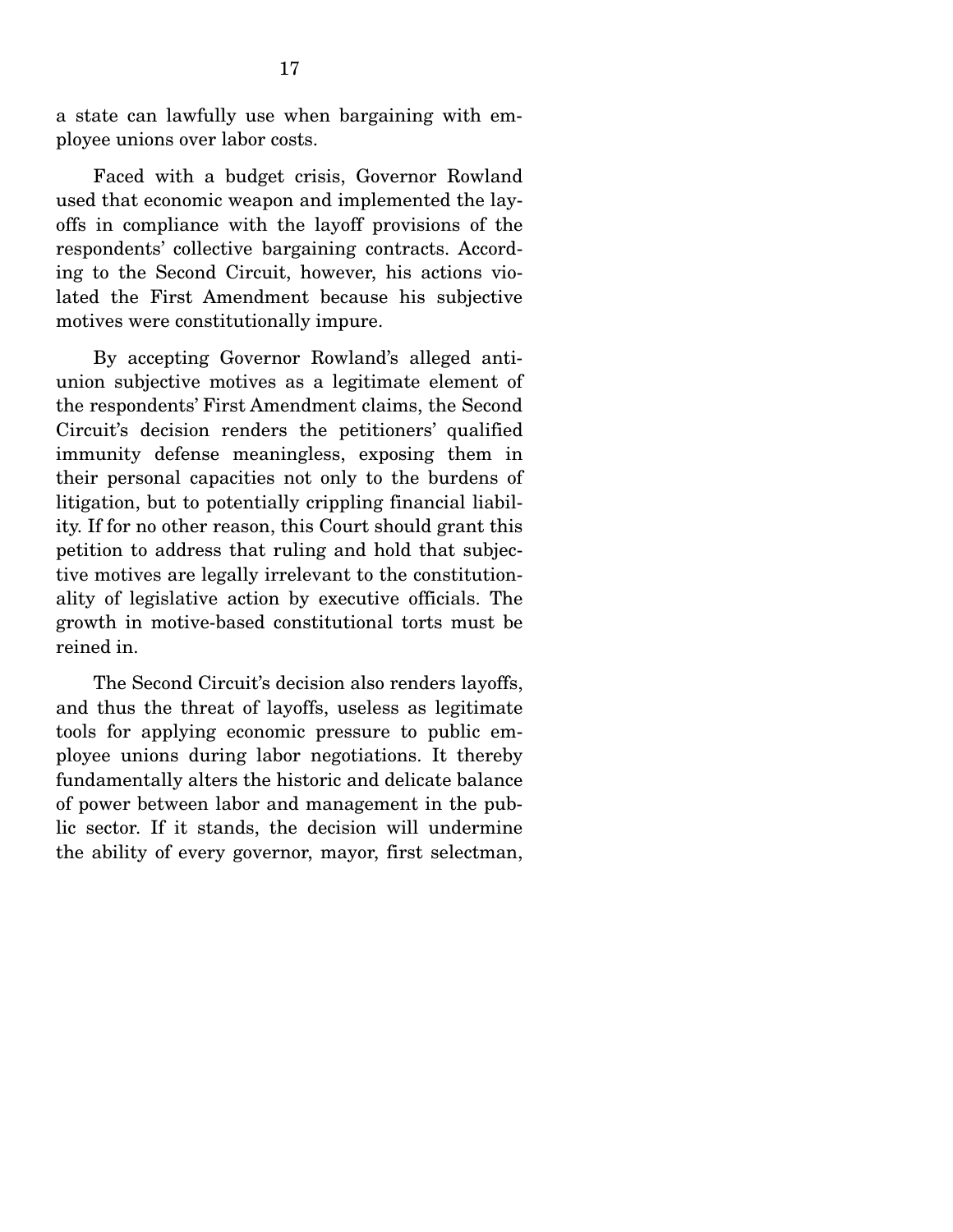board of education and school superintendant, chief justice and court administrator to negotiate effectively with a unionized workforce in their respective branches of government.<sup>8</sup>

 The decision alters the delicate balance of power in two ways. First, as noted above, it transforms a state's objectively lawful policy decision to reduce the size of its workforce – *in compliance with the layoff provisions of applicable collective bargaining contracts* – into a motive-based constitutional tort. Indeed, the respondents describe their case in precisely those terms. *See* Plaintiffs' Memorandum of Law in Opposition to Defendants' Motion to Dismiss (Apr. 3, 2003) at 39 (This case "involv[es] motive-based constitutional torts."). According to the Second Circuit, a union can sue a governor *personally* and force him or her and other high-ranking executive officials and their staffs to submit to the burdens of litigation, including videotaped depositions, to determine whether the governor's subjective motives for exercising a state's sovereign and contractual layoff power were legitimate or whether his or her "true" motivations

<sup>&</sup>lt;sup>8</sup> Although this case involves state executive officials, the Second Circuit's decision similarly restricts federal executive officials. Federal officials also engage in substantively legislative activity. For example, under the Second Circuit's decision, the Secretary of Homeland Security could be sued personally for violating the First Amendment if she eliminated unionized border patrol agent positions. Her subjective motives for such a decision are no more relevant in a *Bivens* action than are the motives of the state executive officials in this section 1983 action.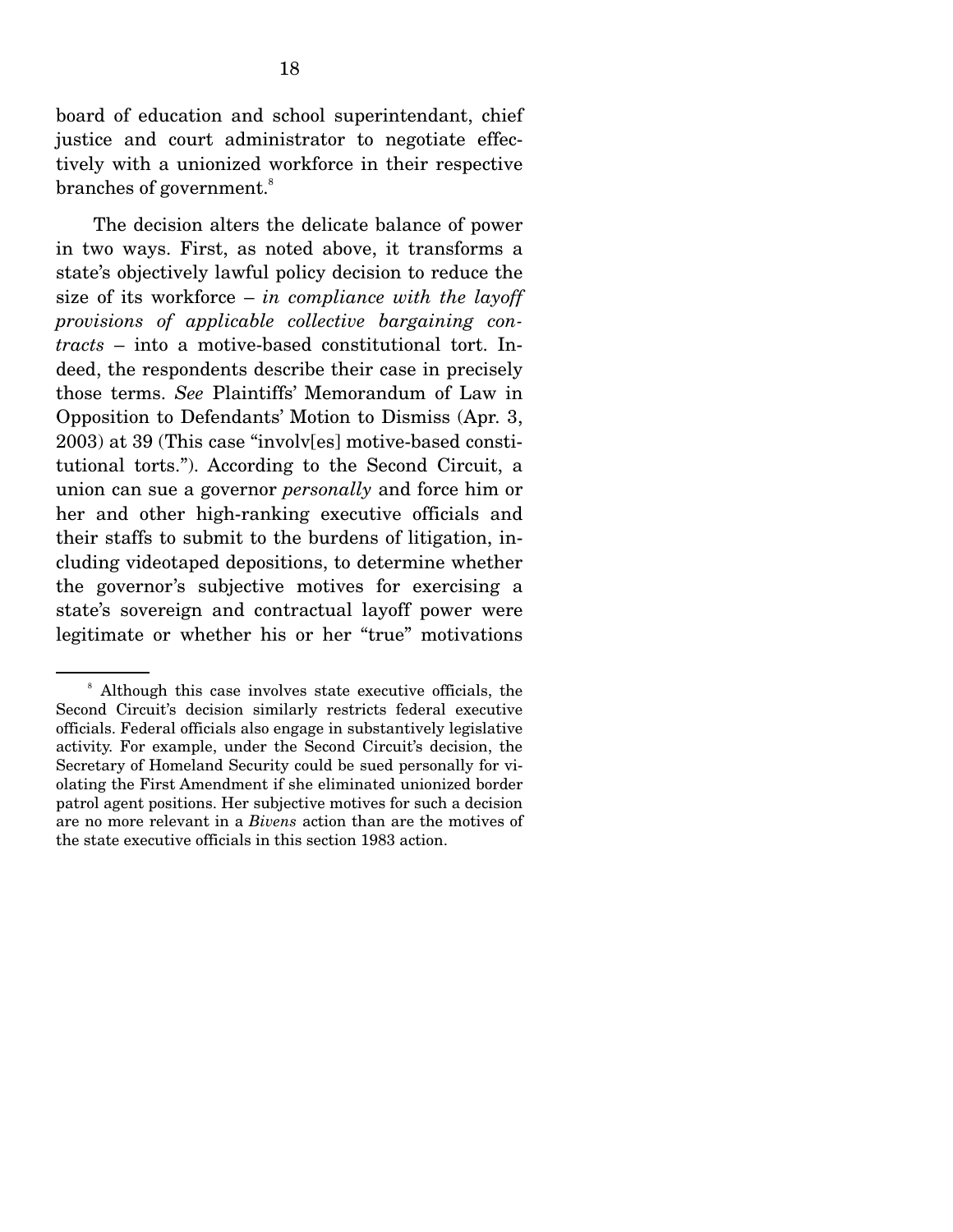were anti-union animus and/or a desire to retaliate against unions for partisan political reasons. If the union persuades a jury that constitutionally impermissible motives were in play, the objectively valid layoff becomes a meritorious First Amendment claim, thereby transforming that amendment into exactly what this Court has said it is not: a substitute for labor relations laws. *Smith v. Arkansas State Highway Employees, Local 1315*, 441 U.S. 463, 464 (1979). It is also difficult, if not impossible, to reconcile the court of appeals' decision with this Court's serious concerns about motive-based constitutional torts, as reflected in, *inter alia*, *Bogan*, *Crawford-El v. Britton*, 523 U.S. 574 (1998) and *Ashcroft v. Iqbal*, 556 U.S. 662 (2009).

 Second, the Second Circuit's ruling subjects a state's policy decision to reduce the size of its unionized workforce to strict scrutiny, a standard a state apparently cannot meet unless it also terminates management employees proportionally, *even though such employees have no collective bargaining rights and, therefore, costs can be reduced by other means*.

 The Second Circuit's acquiescence to the respondents' motive-based constitutional tort framework and its application of strict scrutiny to the State's layoff directive both flow from the court's radical distortion of this Court's decisions in *Elrod* and *Rutan*. Those cases hold that a government employer cannot make decisions concerning the hiring or firing of specific employees based solely on their political party affiliation. They are factually and legally inapposite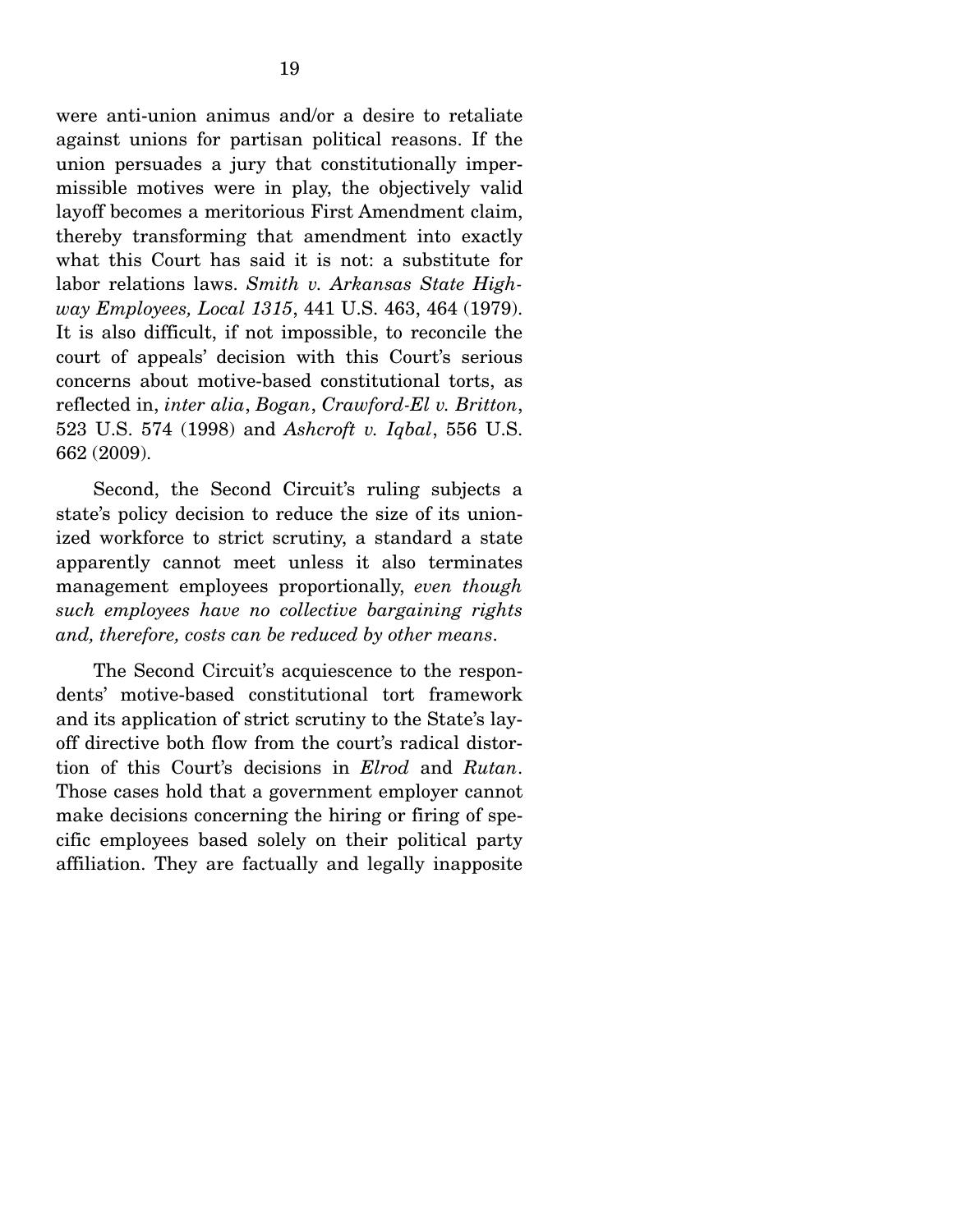to this case. Yet, the Second Circuit accepted the respondents' argument that a state's decision to reduce the size of its workforce by eliminating positions in collective bargaining units is legally equivalent to firing a person from an existing position solely because he is a Democrat or Republican.

 For all of these reasons the petition for a writ of certiorari should be granted.

### **II.** *ELROD* **AND** *RUTAN* **DO NOT CONTROL A STATE'S DECISION TO REDUCE THE SIZE OF ITS WORKFORCE BY ELIMINAT-ING POSITIONS COVERED BY COLLEC-TIVE BARGAINING CONTRACTS.**

 The Second Circuit's decision rests on the mistaken proposition that a state's decision to reduce the size of its public workforce by eliminating positions covered by collective bargaining agreements – in compliance with the layoff provisions of those agreements – is legally indistinguishable from firing specific individuals based solely on their political party affiliation. That false equivalence is only possible by distorting *Elrod* and *Rutan* beyond recognition. The petitioners are unaware of a single case anywhere in the country that has construed *Elrod* and *Rutan* as did the Second Circuit. In fact, the court of appeals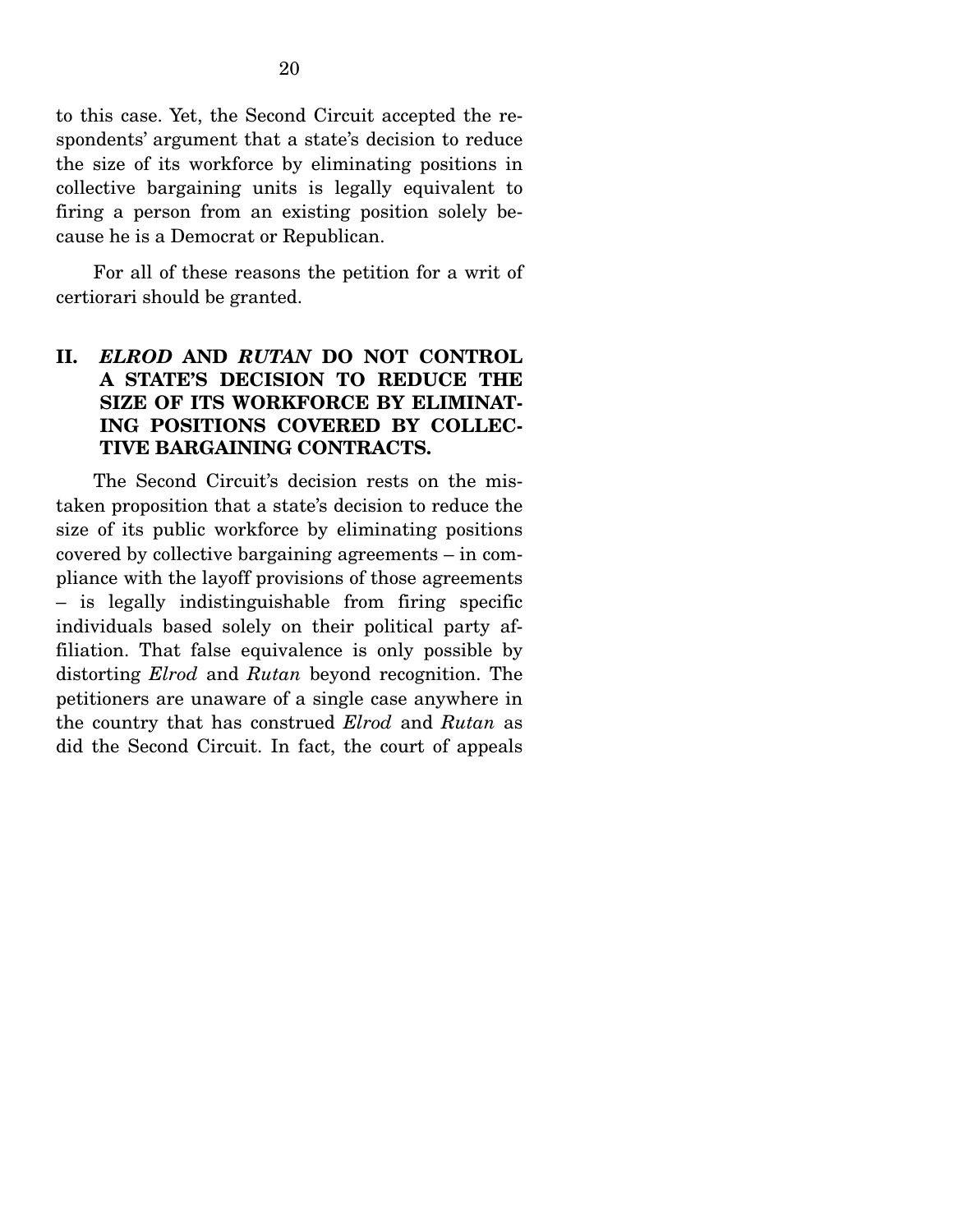acknowledged that its decision was one of first impression.<sup>9</sup> App. 11.

 In *Elrod* and *Branti v. Finkel*, 445 U.S. 507 (1980), this Court held that the First Amendment forbids government officials to discharge public employees solely for not being members of the political party in power unless party affiliation is an appropriate requirement for the position involved. In *Rutan*, the Court extended that holding to forbid using party affiliation as a basis for promotion, transfer, recall and hiring decisions. Simply put, a government employer cannot fire a person solely because he is a Democrat in order it give the job to a Republican, and vice versa. This Court so held because it viewed patronage practices as "tantamount to coerced belief" and reaffirmed that "political belief and association constitute the core of those activities protected by the First Amendment." 497 U.S. at 69 (internal quotations omitted). Accordingly, this Court applied strict scrutiny to assess the constitutionality of such practices. *Id.* at 74.

 Nothing in *Elrod*, *Branti* or *Rutan* supports the Second Circuit's position that a government coerces political belief when it reduces the size of its workforce by eliminating positions covered by collective

<sup>9</sup> Given this acknowledgment, the court of appeals' rejection of the petitioners' qualified immunity defense is remarkable. By definition, if an issue is one of first impression, the law cannot be "clearly established" for qualified immunity purposes.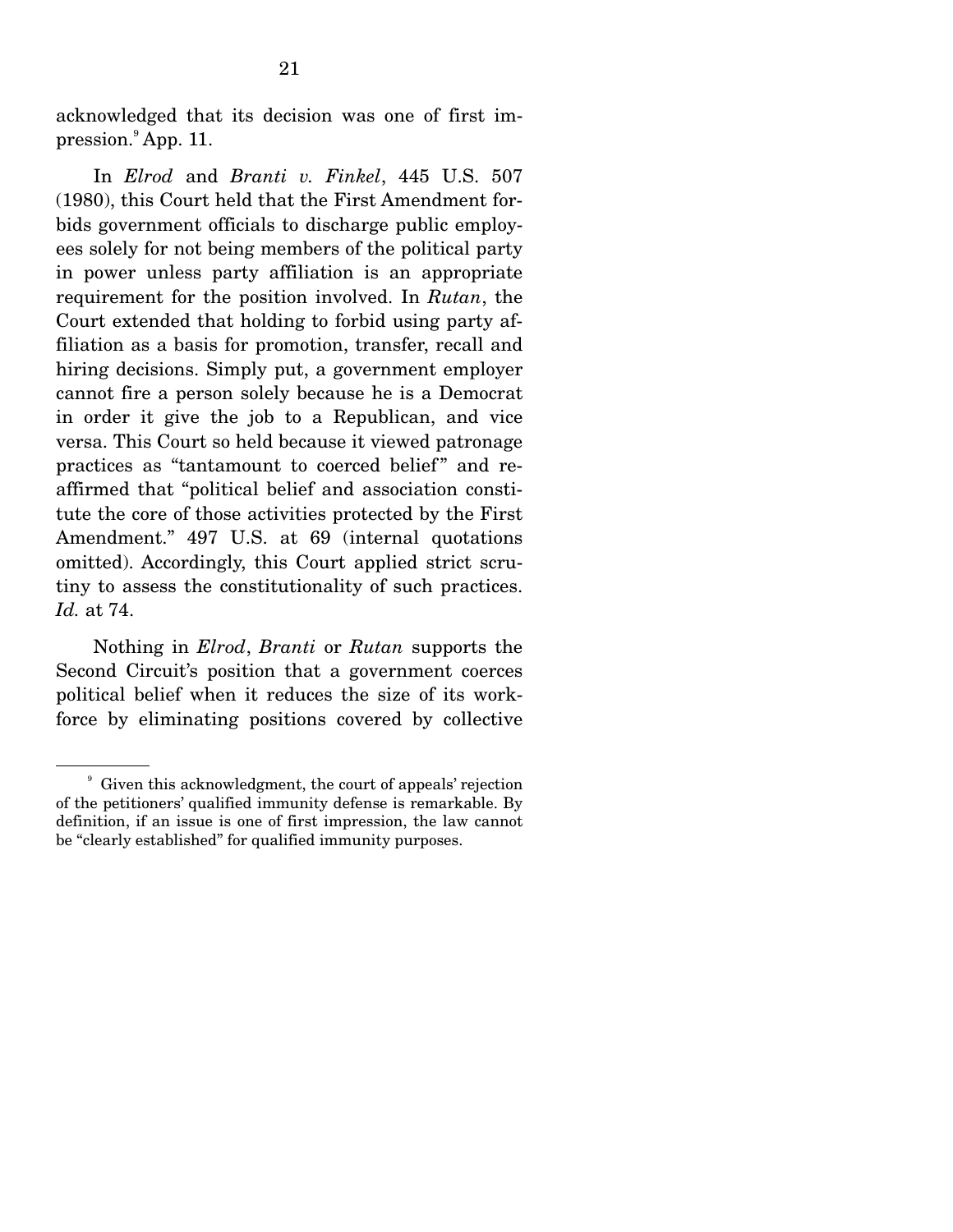bargaining contracts, particularly when it implements the layoffs in accord with the layoff provisions of those contracts. Nor does such a decision require any person to affiliate against his will with a particular organization to obtain or maintain state employment.

 The petitioners do not deny that unions and their members engage in political activity. However, collective bargaining relationships are principally *economic* in nature.10 Unlike labor unions, *Democrats and Republicans do not have collective bargaining agreements with their government employers*. When a state reduces the size of its unionized workforce through layoffs, particularly after a union rejects the state's concession demands during a budget crisis, the state is not coercing union members to adopt certain political beliefs, nor is it punishing them for the political activities of their union. Rather, it is exercising a sovereign power expressly reserved in all collective bargaining agreements.

 Indeed, the notion that a union can sue a governor and allege that his or her exercise of that power violates the First Amendment, is so fundamentally inconsistent with a state's express reservation of the power in its collective bargaining contracts that the

<sup>&</sup>lt;sup>10</sup> Connecticut law defines an "employee organization" as "any lawful association, *labor organization*, federation or council having as its *primary purpose the improvement of wages, hours and other conditions of employment* among state employees." Conn. Gen. Stat. § 50-270(d) (emphasis supplied).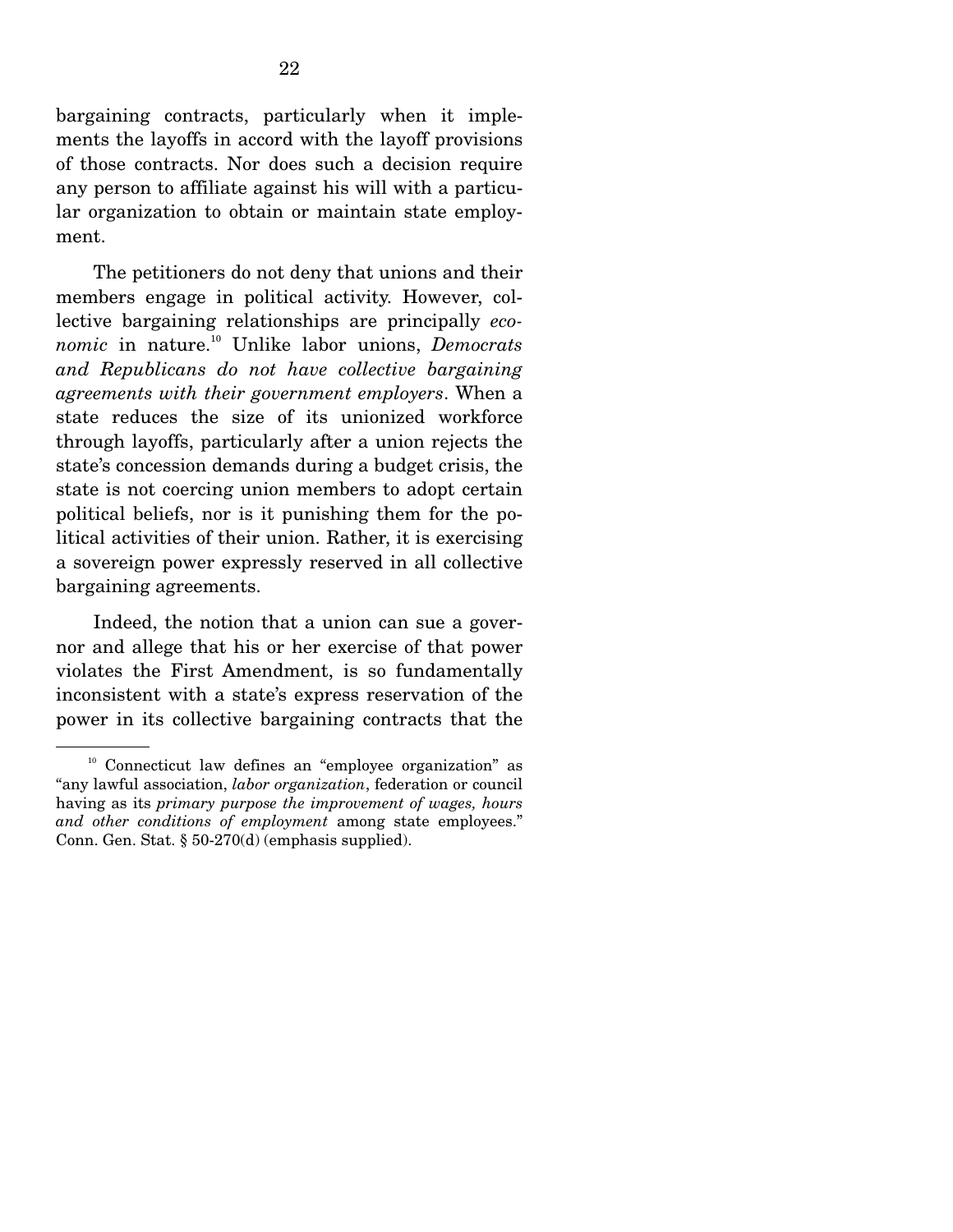respondents should be deemed to have contractually waived their First Amendment claims.

### **III. BY ACCEPTING THE RESPONDENTS' FRAM-ING OF THEIR CLAIM AS A MOTIVE-BASED CONSTITUTIONAL TORT, THE SEC-OND CIRCUIT'S DECISION CONFLICTS WITH** *BOGAN* **AND** *CONSUMERS UNION.*

The Second Circuit's reliance on *Elrod* and *Rutan* is also misguided for a deeper reason: Those cases employ a motive-based framework<sup>11</sup> that has no application to a case involving *legislative* acts by executive officials – and *Bogan* holds that eliminating positions in the public workforce is such an act. 523 U.S. at 53- 54. *Indeed, the petitioners contend that any motivebased framework is inapplicable to a case involving legislative or policymaking acts.* The respondents' reliance on, and the Second Circuit's acceptance of, a motive-based framework for evaluating Governor Rowland's layoff directive is the legal equivalent of trying to force a square peg into a round hole.

 Whether the Second Circuit erred in accepting the respondents' motive-based framework for their claims is relevant, of course, to the merits of the official capacity claims. *But it is also relevant, indeed integral, to resolution of the petitioners' qualified immunity defense*.

<sup>&</sup>lt;sup>11</sup> *Crawford-El*, 523 U.S. at 585 (describing this Court's political patronage cases as involving motive-based claims).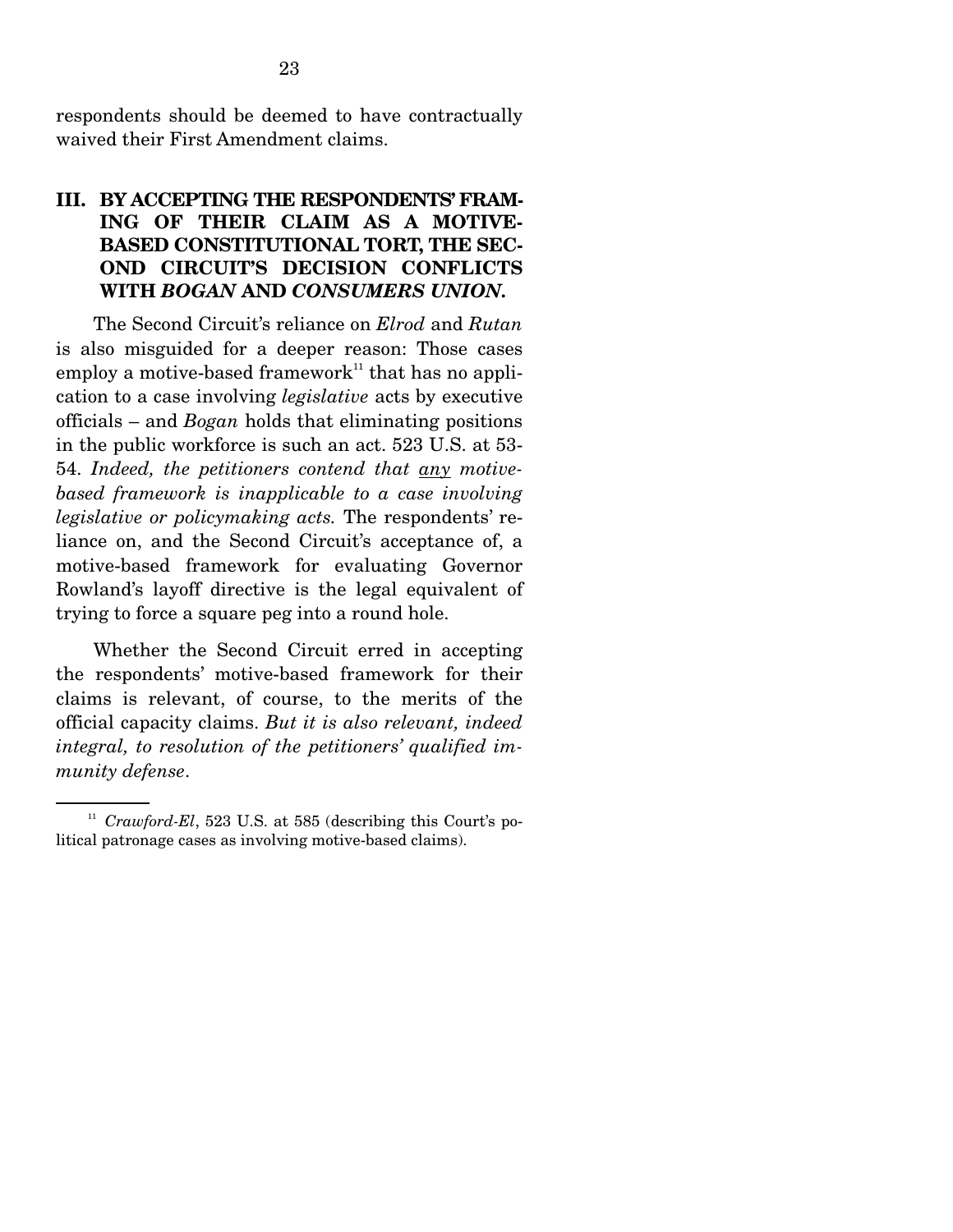In *Harlow v. Fitzgerald*, 457 U.S. 800 (1982), this Court established an objective standard for qualified immunity: "A defense of qualified immunity cannot be rebutted by evidence that the defendant's conduct was malicious or otherwise improperly motivated." *Crawford-El*, 523 U.S. at 588 (explaining *Harlow* standard). However, "although evidence of improper motive is irrelevant on the issue of qualified immunity, it may be an essential component of the plaintiff 's case." *Id.* at 589. If so, the motive or knowledge element of the plaintiff 's affirmative claim makes obtaining summary disposition of a qualified immunity defense difficult, if not impossible, a dilemma the Court explored at length in *Crawford-El* and again more recently in *Iqbal*.

*Removing motive as an element of a plaintiff 's affirmative claim fundamentally changes the nature of the qualified immunity analysis. If motive is not properly an element of a plaintiff 's claim, the qualified immunity analysis remains purely objective. See, e.g., Ashcroft v. al-Kidd*, 131 S.Ct. 2074, 2085 (2011) (holding that "objectively reasonable arrest . . . pursuant to a validly obtained warrant cannot be challenged as unconstitutional on the basis of allegations that the arresting authority had an improper motive" and that the former attorney general had qualified immunity because his actions, viewed objectively, did not violate clearly established law). Thus, instead of asking whether the law was clearly established in 2002 that it was unconstitutional for a governor to lay off union workers in retaliation for the unions'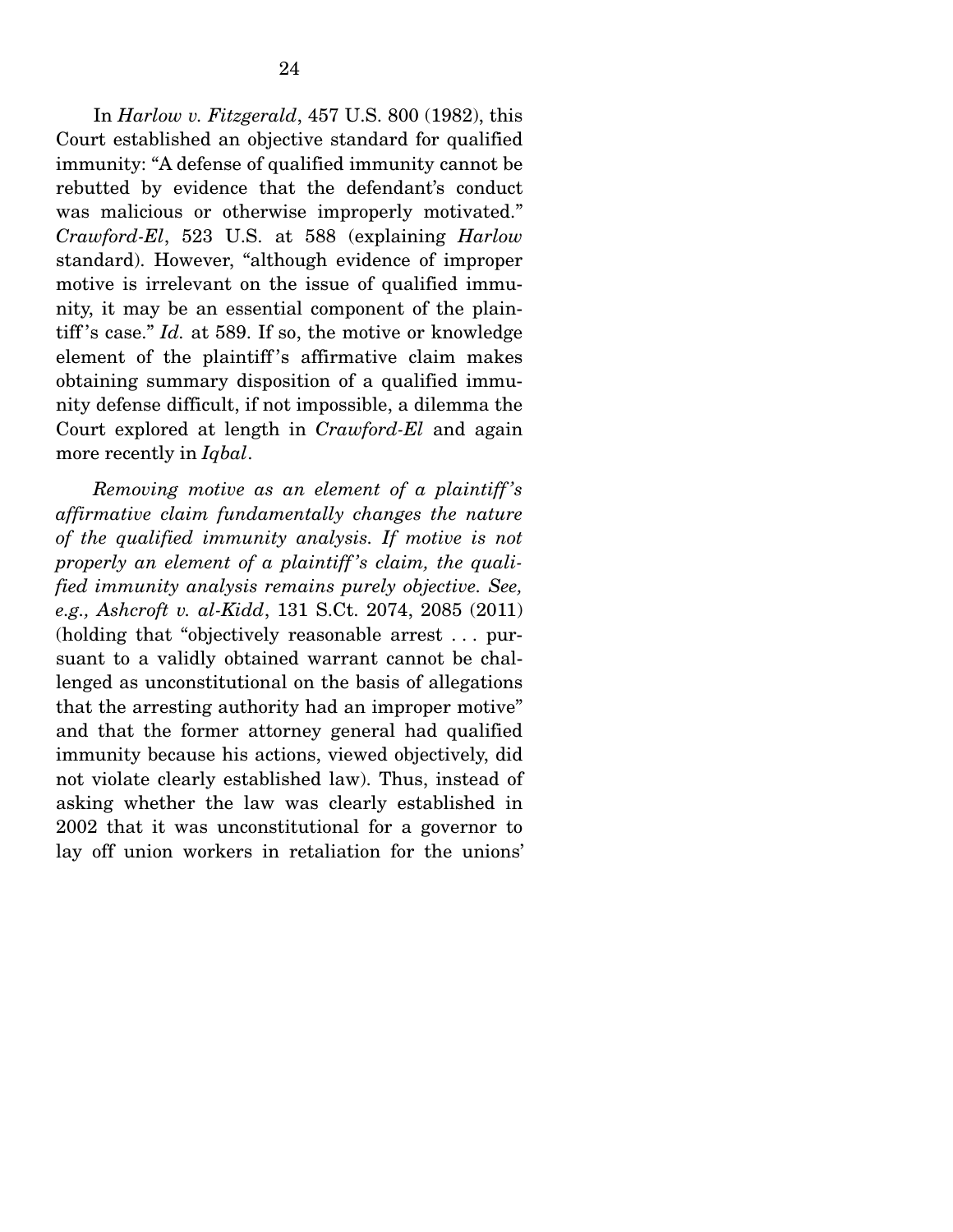failure to support his reelection campaign – the question the Second Circuit effectively posed  $(App. 23)^{12}$  – the question it should have asked (and the question the petitioners posed for qualified immunity purposes) is whether, excluding any consideration of subjective motive, it was clearly unconstitutional in 2002 for a governor to exercise a state's sovereign power and express contractual right to reduce the size of its unionized workforce through layoffs implemented in compliance with collective bargaining agreements. The answer to the properly framed question is an unequivocal "no." No case in the country suggests to the contrary.

 The petitioners have argued throughout these proceedings – in both their official and individual capacities – that Governor Rowland's directive to state agencies to reduce staffing levels by eliminating positions should, indeed must, be evaluated objectively, notwithstanding the respondents' desire to make the governor's alleged motives central to their affirmative case. Both the district court and the court of appeals responded to this argument with deafening

 $12$  The Second Circuit's decision effectively creates two classes of elected executive officials: those who receive the endorsement of public sector unions and those who do not. Executive officials in the latter class (like Governor Rowland), as well as the states they represent, face a substantially increased risk of personal and official liability when they exercise a state's sovereign power to reduce the size of its workforce, even when they comply fastidiously with the layoff provisions of applicable collective bargaining contracts.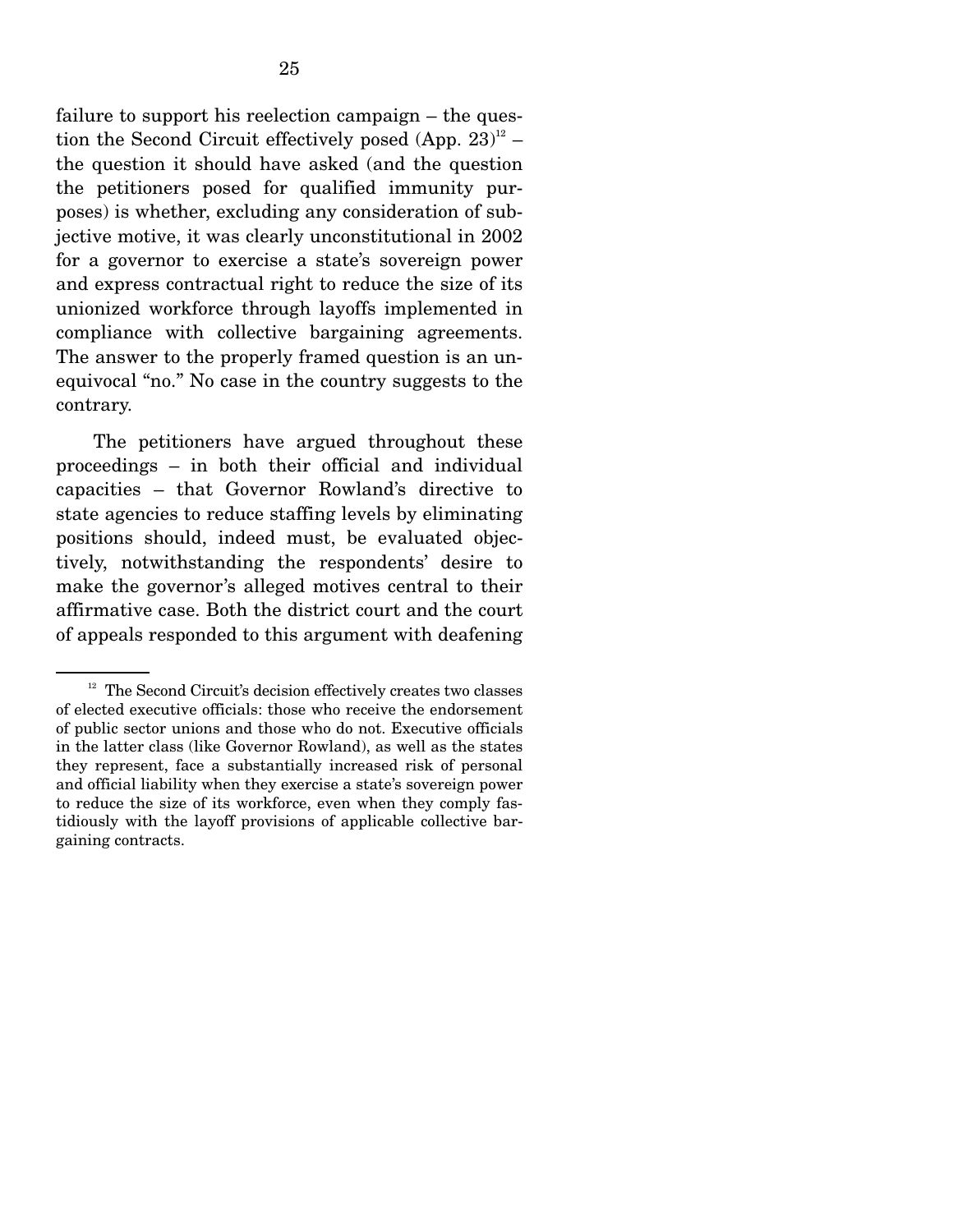silence. Had they addressed and accepted it, this case would have been conclusively resolved on a Rule 12(b)(6) or summary judgment motion nearly ten years ago. The official capacity claims would have been dismissed on their merits because the governor's actions were objectively lawful, and the individual capacity claims would have been dismissed on qualified immunity grounds. Instead, the petitioners face many more years of litigation, including depositions and trial.

## **A. The Court's Precedents Compel Objective Review Of Legislative Action By Executive Officials.**

 The proposition that a court must evaluate an executive official's legislative and policymaking acts objectively flows legally and logically from a long line of decisions in which this Court has firmly rejected inquiry into the subjective motives behind legislative action. Since 1810, when it decided *Fletcher v. Peck*, 10 U.S. 87, the Court has consistently opposed judicial inquiry into legislators' motives. *Tenney v. Brandhove*, 341 U.S. 367, 377 (1951) ("The holding of this court in *Fletcher v. Peck* [ ] that it was not consonant with our scheme of government for a court to inquire in the motives of legislators has remained unquestioned."). *See also United States v. O'Brien*, 391 U.S. 367, 383-84 (1968) (refusing to strike down legislation claimed to violate First Amendment based on allegation of improper legislative motive to suppress speech); *accord Wisconsin Educ. Ass'n Council,*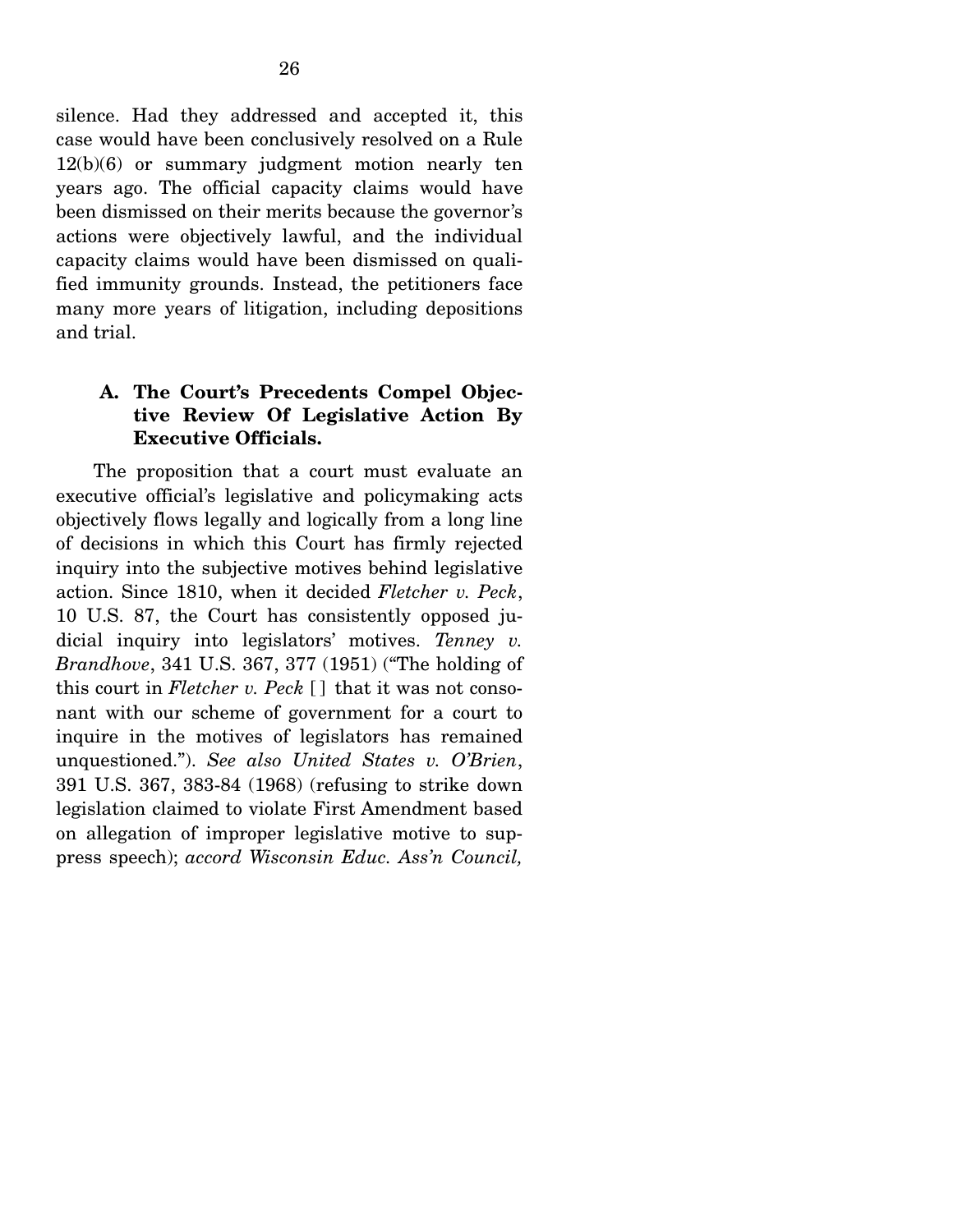*et al. v. Walker*, 705 F.3d 640, 652 (7th Cir. 2013) (following *O'Brien* and rejecting argument that facially valid statute restricting union rights violated First Amendment because of anti-union animus of Wisconsin legislators).

 The Court's more recent decisions in *Bogan* and *Supreme Court of VA v. Consumers Union of United States, Inc.*, 446 U.S. 719 (1980), extend this longstanding judicial antipathy to inquiry into legislators' motives into the realms of executive and judicial officials *when those officials engage in legislative acts.* Both cases confirm that officials outside of traditional legislative bodies, *e.g.*, governors, mayors, first selectmen, even judges and court administrators, can engage in conduct that is legislative in nature. *Bogan*, 523 U.S. at 55 (citing *Consumers Union*). Quoting *Tenney*, *Bogan* further explains that, "[w]hether an act is legislative turns on the nature of the act, rather than on the motive or intent of the official performing it. The privilege of absolute immunity would be of little value if legislators could be subjected to the cost and inconvenience and distractions of a trial upon a conclusion of the pleader, or to the hazard of a judgment against them based upon a jury's speculation as to motives." *Id.* at 54-55. Finally, and of particular significance here, *Bogan* holds that the elimination of a position, as opposed to the hiring or firing of a particular employee into or from an existing position, is a legislative act because it "may have prospective implications that reach well beyond the particular occupant of the office." *Id.* at 56.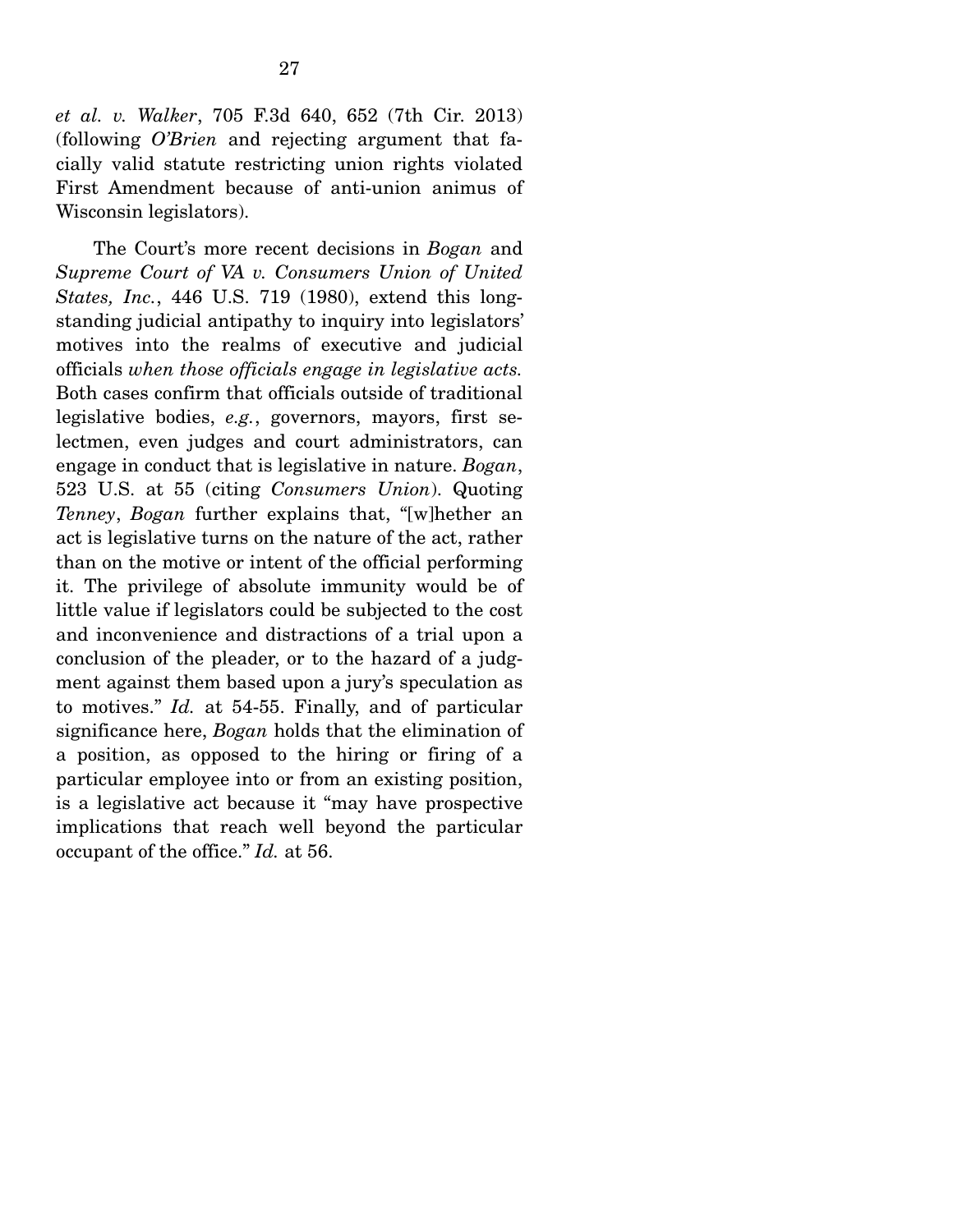If judicial inquiry into the motives of executive and judicial officials for their legislative acts is foreclosed when they are sued in their personal capacities for money damages, as *Bogan* and *Consumers Union* hold, inquiry into their motives should also be forbidden when they are sued in their official capacities for such acts. To hold otherwise would subject such officials to the burdens of litigation, including intrusive discovery into their motives *even if they have immunity from suit in their individual capacities*.

 To illustrate, consider the facts of *Bogan*. The plaintiff alleged that the mayor of Fall River, Massachusetts, along with other defendants, proposed and enacted an ordinance eliminating her department, of which she was the sole employee, because of racial animus and in retaliation for exercising her First Amendment right to file a complaint against a colleague. This Court held that the mayor had absolute legislative immunity against the plaintiff 's individual capacity suit for money damages because the elimination of her position was a legislative act. 523 U.S. at 55-56.

 Suppose, however, the plaintiff had sued the mayor in his official capacity and had asked a court, on the same legal and factual grounds, to declare the ordinance unconstitutional and enjoin the mayor from enforcing it before it took effect? As *Consumers Union* makes clear, absolute legislative immunity is not available in official capacity suits seeking declaratory and injunctive relief barring the enforcement of an executive or judicial official's allegedly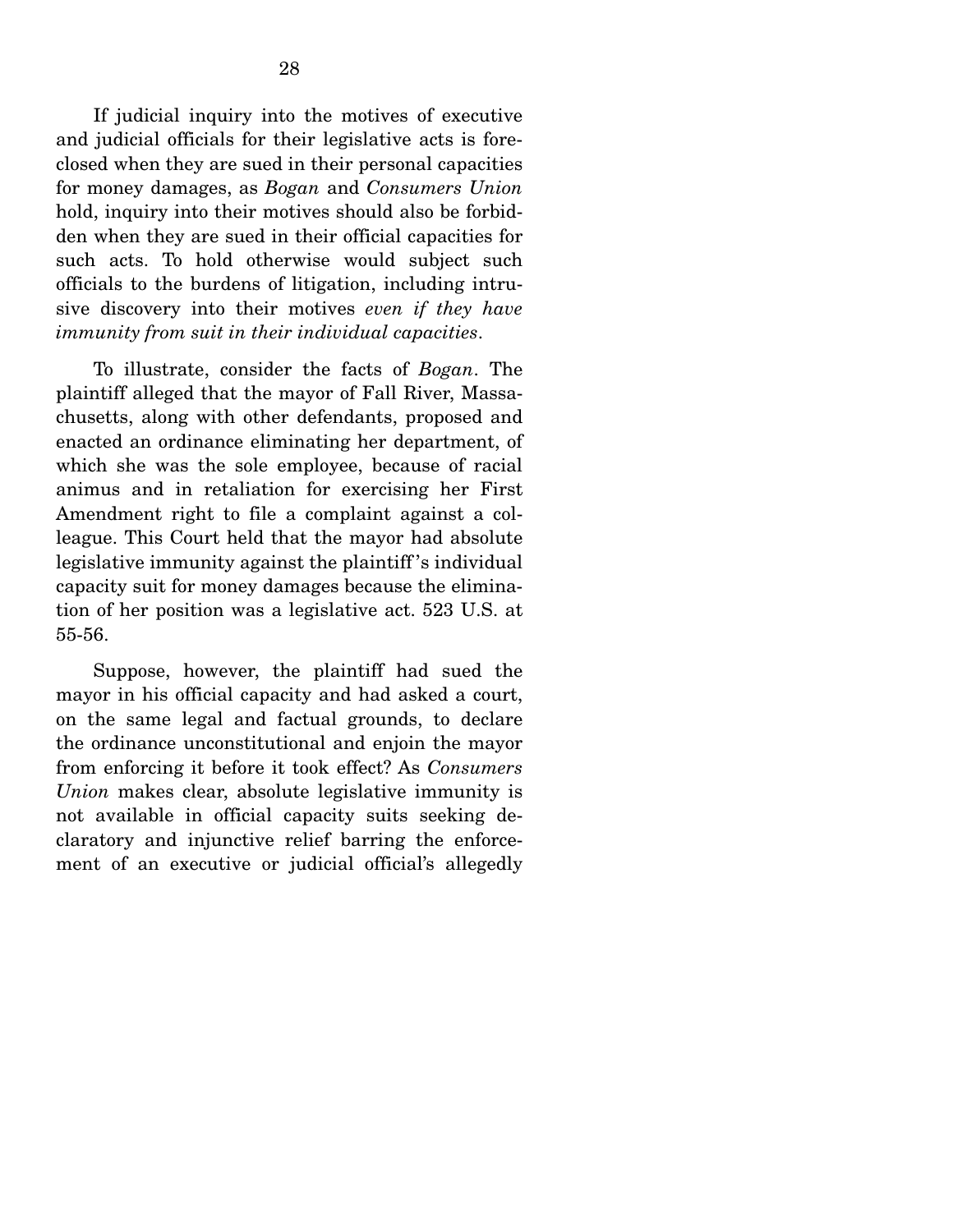unconstitutional act, even if it is legislative in nature. 446 U.S. at 736. Thus, a court considering the *Bogan*  plaintiff 's hypothetical official capacity claims for declaratory and injunctive relief would still have been required to determine the proper legal framework for evaluating the constitutionality of the ordinance.

 Given the substantively legislative nature of the act at issue in *Bogan*, the petitioners contend that a court would be required to evaluate that act objectively. Moreover, the objective review requirement applies regardless of whether the defendants had absolute legislative immunity from a claim for money damages. Although the immunity and objective standard of review issues are interrelated, they are not interdependent. *E.g.*, *Kensington Volunteer Fire Dept., Inc. v. Montgomery County, Maryland*, 684 F.3d 462, 469 (4th Cir. 2012) (whether a party is immune from suit is a different question from whether a court may rely on alleged improper motives to strike down an otherwise valid legislative act). The substantively legislative nature of the executive official's act, not its formal or procedural character, determines the objective nature of the judicial review. Accordingly, if the plaintiff in *Bogan* had attempted to characterize her official capacity claim as a motive-based constitutional tort in an effort to obtain declaratory and injunctive relief barring enforcement of the ordinance, a court would have been required to reject that characterization.

 Justice (then Judge) Alito employed a similar analysis in *Nicholas v. Pennsylvania State University*,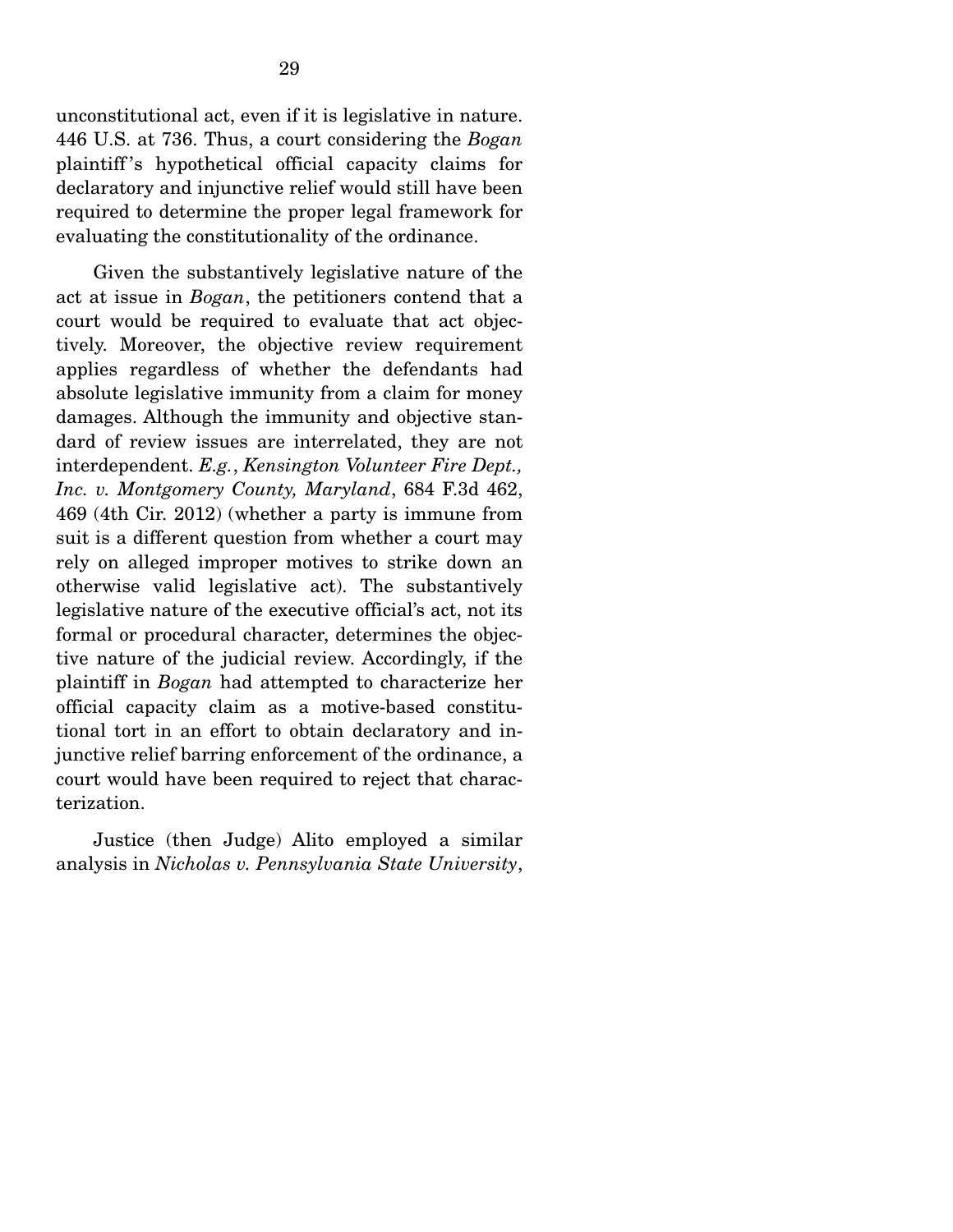227 F.3d 133 (3d Cir. 2000). In evaluating a plaintiff 's substantive due process claim, he explained that "it is crucial to keep in mind the distinction between legislative acts and non-legislative acts." *Id.* at 139. While legislative acts obviously include laws, they also include "broad executive regulations" and he stated that such regulations *should be reviewed objectively*  when subject to a constitutional challenge. *Id. Accord Homar v. Gilbert*, 89 F.3d 1009, 1027 (3d Cir. 1996) (Alito, J., concurring and dissenting in part).

 Extending Justice Alito's reasoning, a decision to fire an individual from her position for disciplinary reasons, while leaving the position open to be refilled, is a personnel decision, *i.e.*, a non-legislative or administrative act. By contrast, a governor's broad directive to the heads of state agencies to reduce the size of the state's workforce by eliminating positions entirely is a legislative act. As such, it must be evaluated objectively when challenged as unconstitutional – for both individual and official capacity claims. The elements of the affirmative claim are the same, whether asserted against a governor in his official or in his individual capacity.

# **B. Strong Policy Reasons Support Reviewing Legislative Action By Executive Officials Objectively.**

 The sound policy reasons that led this Court to extend absolute legislative immunity to judges and to state and municipal executive officials when they act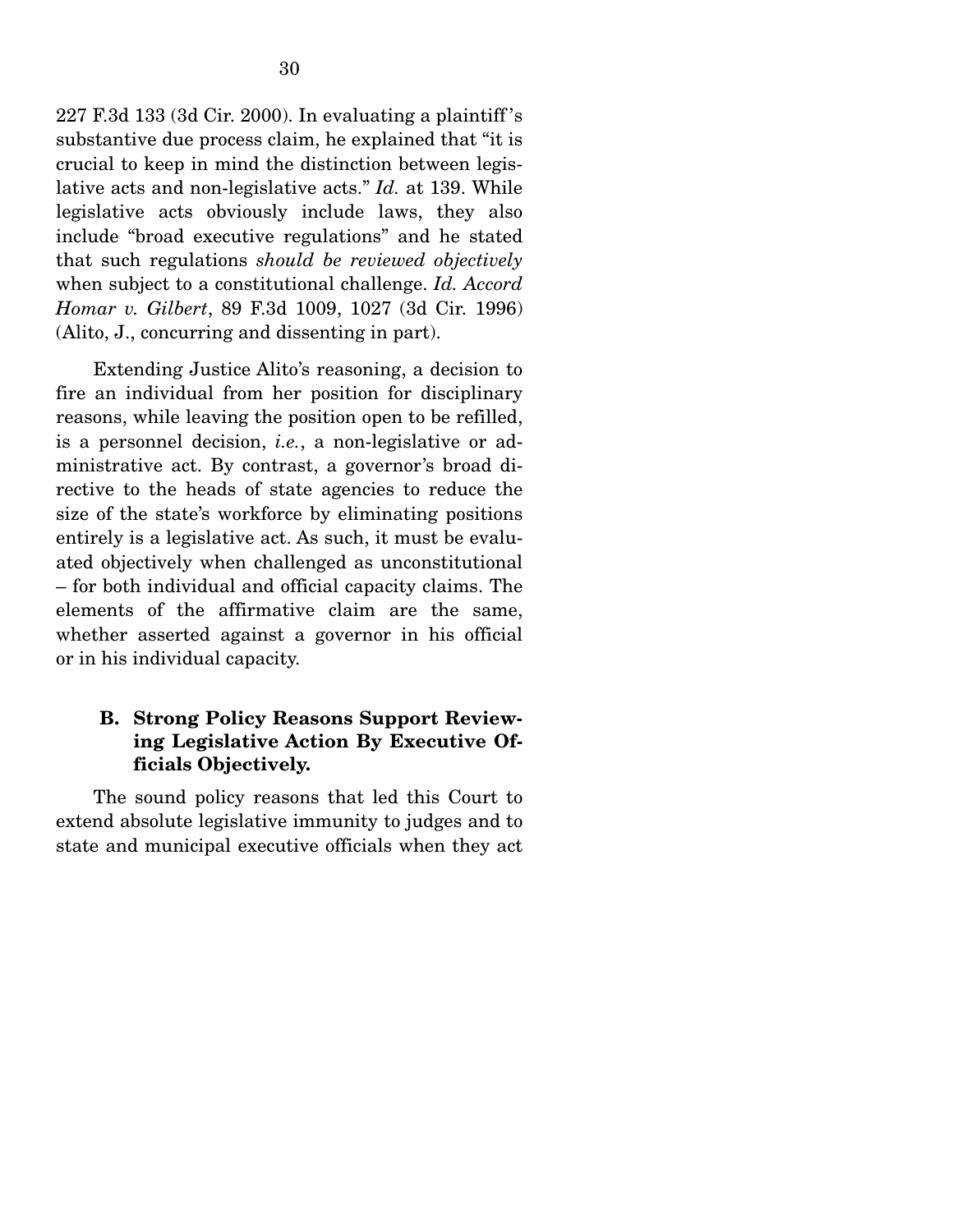in a legislative capacity also support the argument that Governor Rowland's policy decision must be evaluated objectively when resolving *both* the official *and* individual capacity claims. As noted, even though state and local officials do not face personal liability in official capacity suits, making their motives an element of a plaintiff 's claim in such suits when their legislative acts are challenged will still subject the officials to the burdens of litigation, including intrusive discovery about the "true" motives behind their legislative decisions. This may chill their willingness to make the important policymaking decisions they were elected to make, particularly decisions implicating budgetary priorities, and may even chill their desire to run for office. *Harlow*, 457 U.S. at 817. *See also Crawford-El*, 523 U.S. at 609 ("[I]nquiries into the subjective state of mind of government officials are peculiarly disruptive of effective government and the threat of such inquiries will in some instances cause conscientious officials to shrink from making difficult choices.") (Rehnquist, C.J., dissenting).

#### **1. Separation of Powers and Federalism Concerns.**

 This Court has also held that judicial inquiry into the subjective motives of executive officials for the purely administrative act of discharging or disciplining a specific employee raises serious federalism and separation of powers concerns. *Borough of Duryea, PA v. Guarnieri*, 131 S.Ct. 2488, 2496 (2011); *Garcetti v. Ceballos*, 547 U.S. 410, 423 (2006); *see also Vill. of*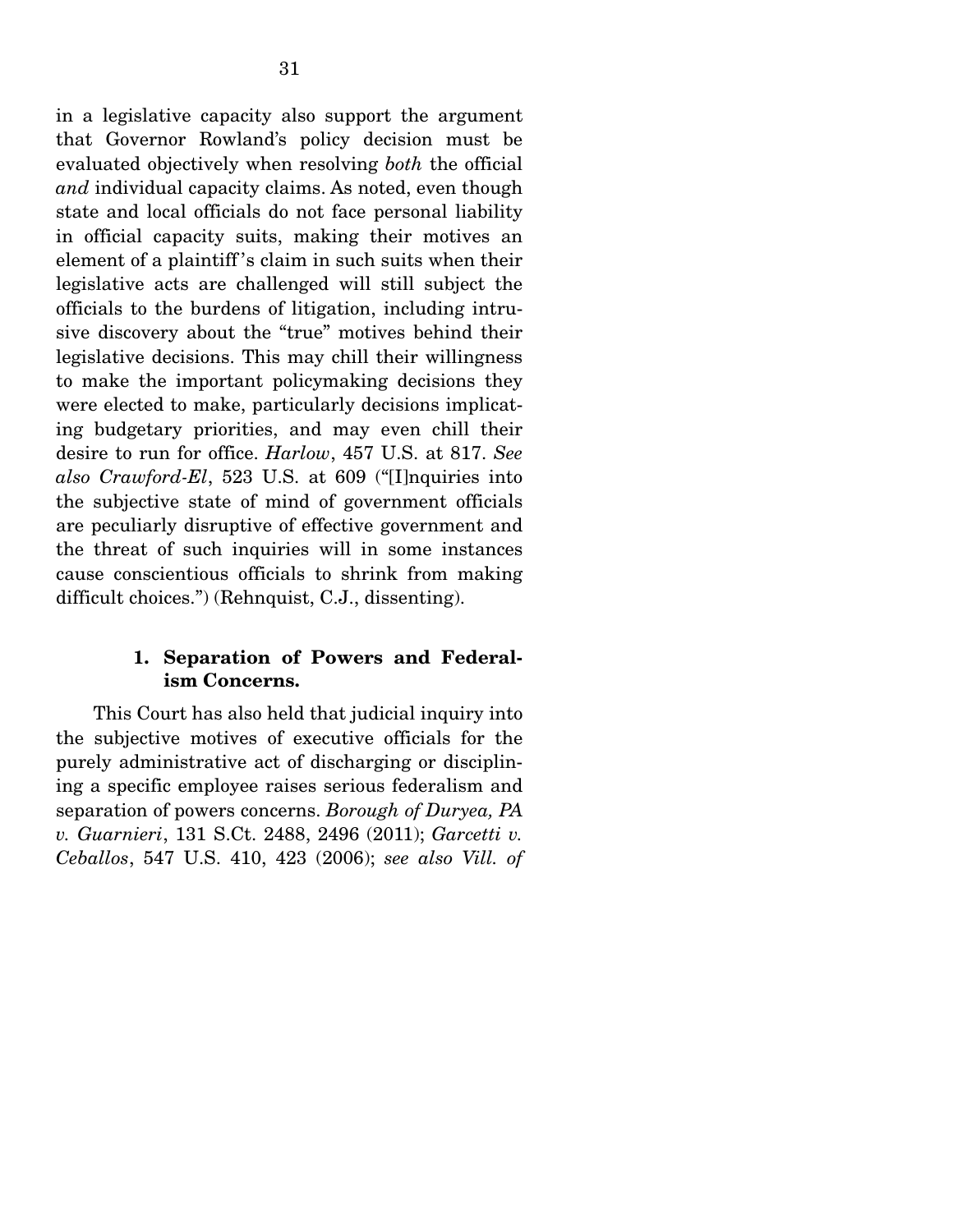*Arlington Heights v. Metro. Hous. Dev. Corp.*, 429 U.S. 252, 268 (1977) ("Judicial inquiries into legislative or executive motivation represent a substantial intrusion into the workings of other branches of government"). The Second Circuit ignored those concerns, which increase exponentially when, as here, a plaintiff seeks to inquire into the motives of executive officials for their legislative decisions.

 Allowing inquiry into motives in cases such as this one also turns federal courts and juries into the ultimate arbiters of legislative, *i.e.*, policy decisions. *See Bogan*, 523 U.S. at 56 (local ordinance eliminating position "bore all the hallmarks of traditional legislation" because it "reflected a discretionary, policymaking decision implicating the budgetary priorities of the city...."). Judgment calls about the wisdom of such policy decisions should be reserved to the voters unless they are objectively arbitrary, that is, unless they cannot survive rational basis review. *See, e.g.*, *Hortonville Joint School Dist. No. 1 v. Hortonville Educ. Assoc.*, 426 U.S. 482, 492 n.4, 495- 96 (1976) (rejecting due process claim based on alleged anti-union animus and explaining that elected members of school board, not a judge, should make policy decision whether to terminate illegally striking teachers); *Mandel v. Allen*, 81 F.3d 478, 482 (4th Cir. 1996) (rejecting claim that elimination of positions without hearing violated Due Process Clause and stating that decision to abolish position for reasons of efficiency and economy is "solely within the judgment and discretion" of elected officials, who may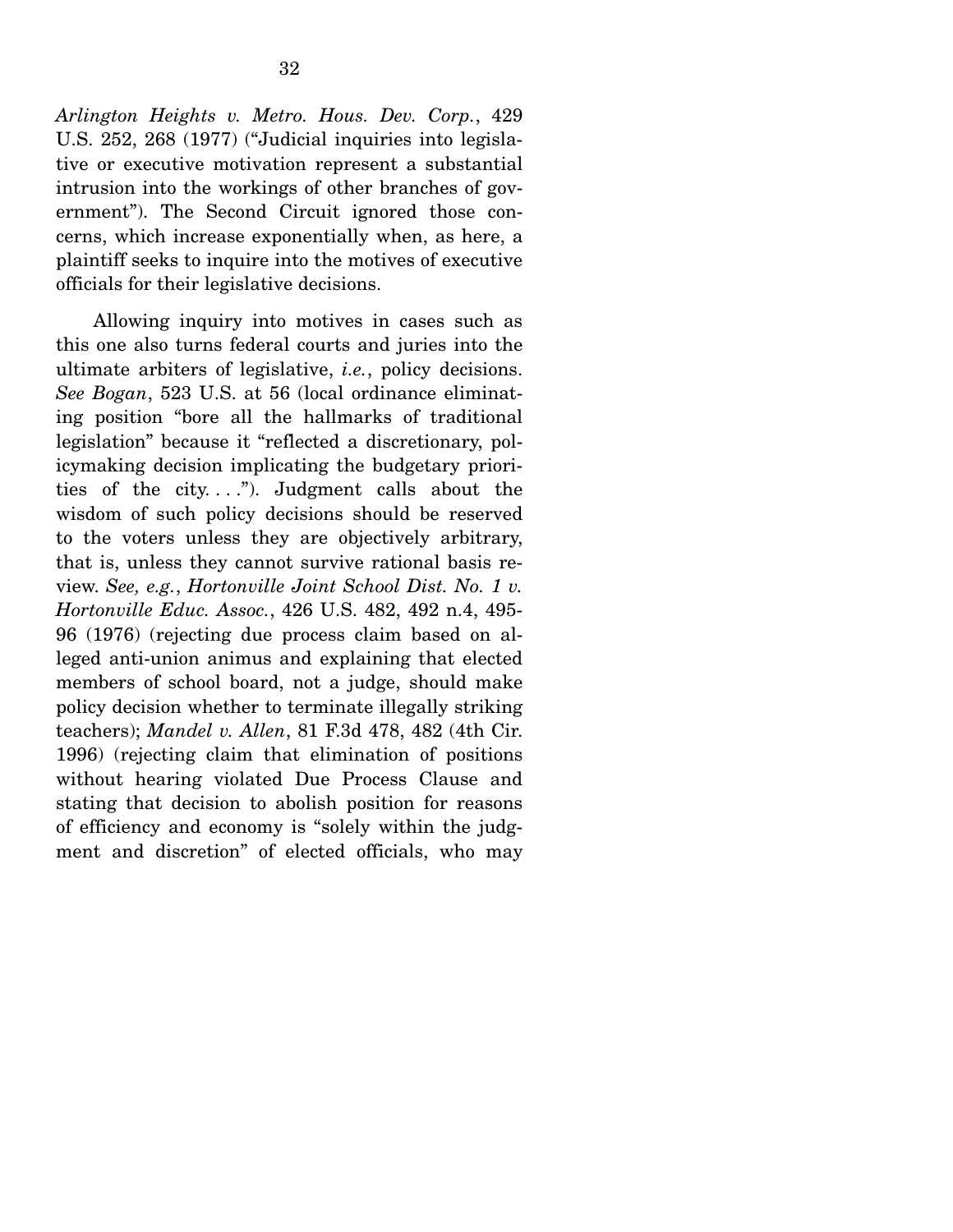expand or contract the overall size of government "as the times and the voters demand"). $^{13}$ 

#### **2. Avoiding the Burdens and Disruptions of Litigation.**

 This Court's decisions in *Crawford-El* and *Iqbal*  also provide strong policy reasons to evaluate the legislative acts and policymaking decisions of executive officials objectively when they are sued in their individual and/or official capacities. In both cases the Court had to balance two competing interests: 1) a plaintiff 's right to legal redress for injuries caused by an executive official's motive-based constitutional tort, and 2) the qualified immunity doctrine, which is intended to free such officials from the concerns of litigation, including avoidance of disruptive discovery, particularly regarding subjective motives. *Iqbal*, 556 U.S. at 685.

 In *Crawford-El*, the Court rejected the D.C. Circuit's proposal for balancing those interests – imposition of a clear and convincing evidence standard for motive-based constitutional torts. Still, five members held that "[w]hen a plaintiff files a complaint against a public official alleging a claim that requires proof of

<sup>&</sup>lt;sup>13</sup> Although *Mandel* is factually distinguishable, the Fourth Circuit's conclusion that eliminating positions is solely within the discretion of elected officials conflicts with the Second Circuit's holding that the exercise of such discretion is subject to strict scrutiny when positions in collective bargaining units are eliminated.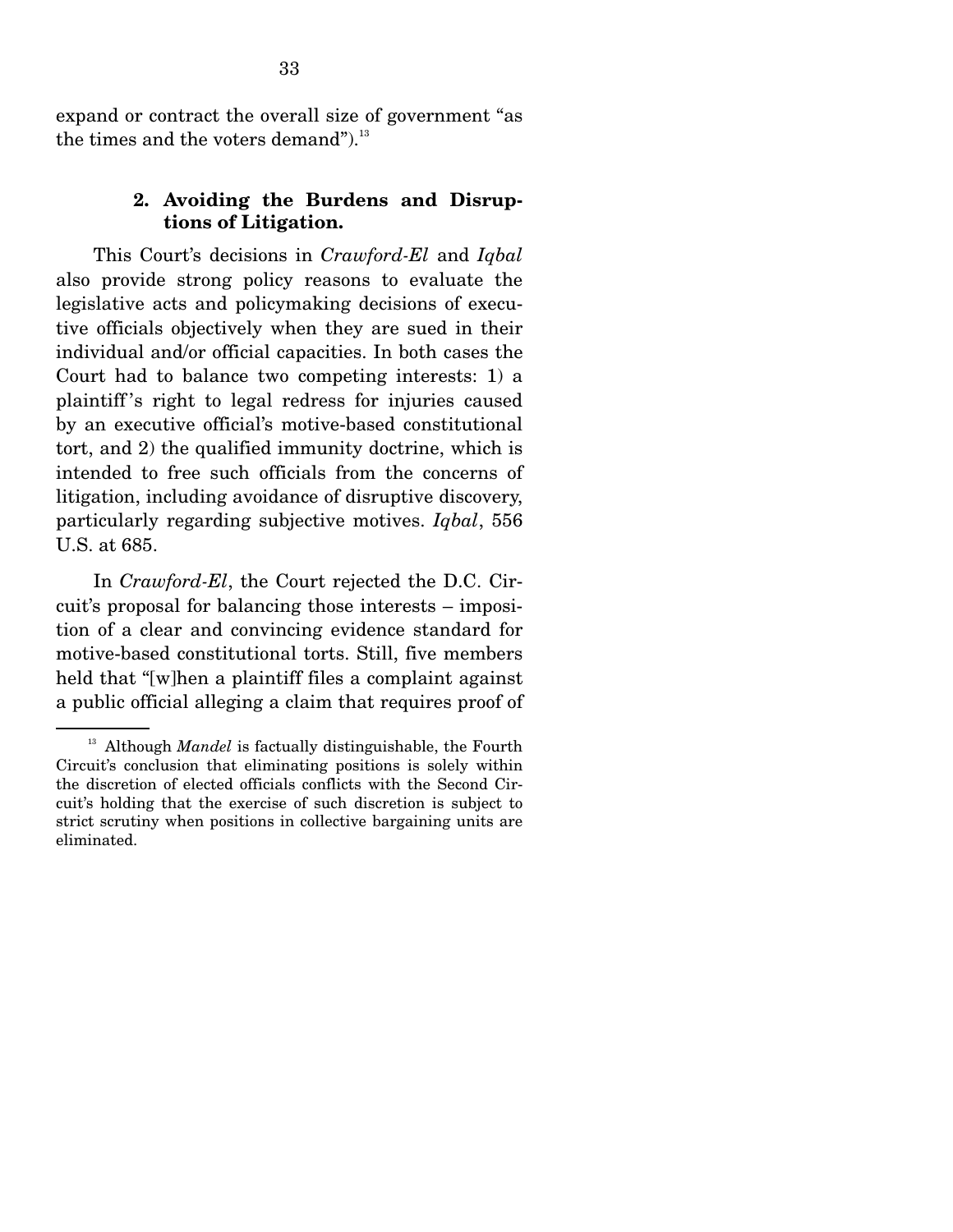wrongful motive, the trial court *must exercise its discretion in a way that protects the substance of the qualified immunity defense*. It must exercise its discretion so that officials are not subjected to unnecessary and burdensome discovery or trial proceedings." *Crawford-El*, 523 U.S. at 597-98 (emphasis supplied).

 However, four justices deemed reliance on a trial court's discretion to control discovery to be inadequate protection for the qualified immunity doctrine. Justices Scalia and Thomas would have adopted a bright-line rule barring a plaintiff from admitting proof of a constitutionally impermissible subjective motive if the defendant established an objectively valid reason for his act. *Id.* at 611-12 (Scalia, J., dissenting). This proposal followed from their shared position "that *no* 'intent-based' constitutional tort would have been actionable under the § 1983 that Congress enacted." *Id.* at 612 (emphasis in original). The respondents' claim in the present case would not survive under this rule.

 Chief Justice Rehnquist and Justice O'Connor would not have gone quite so far, but still would have held that "when a plaintiff alleges that an official's action was taken with an unconstitutional or otherwise unlawful motive, the defendant will be entitled to immunity and immediate dismissal of the suit if he can offer a lawful reason for his action and the plaintiff cannot establish, through objective evidence, that the offered reason is actually pretext." *Id.* at 605 (Rehnquist, C.J., dissenting). (Notably, Justice (then Judge) Ginsburg, writing for the court of appeals in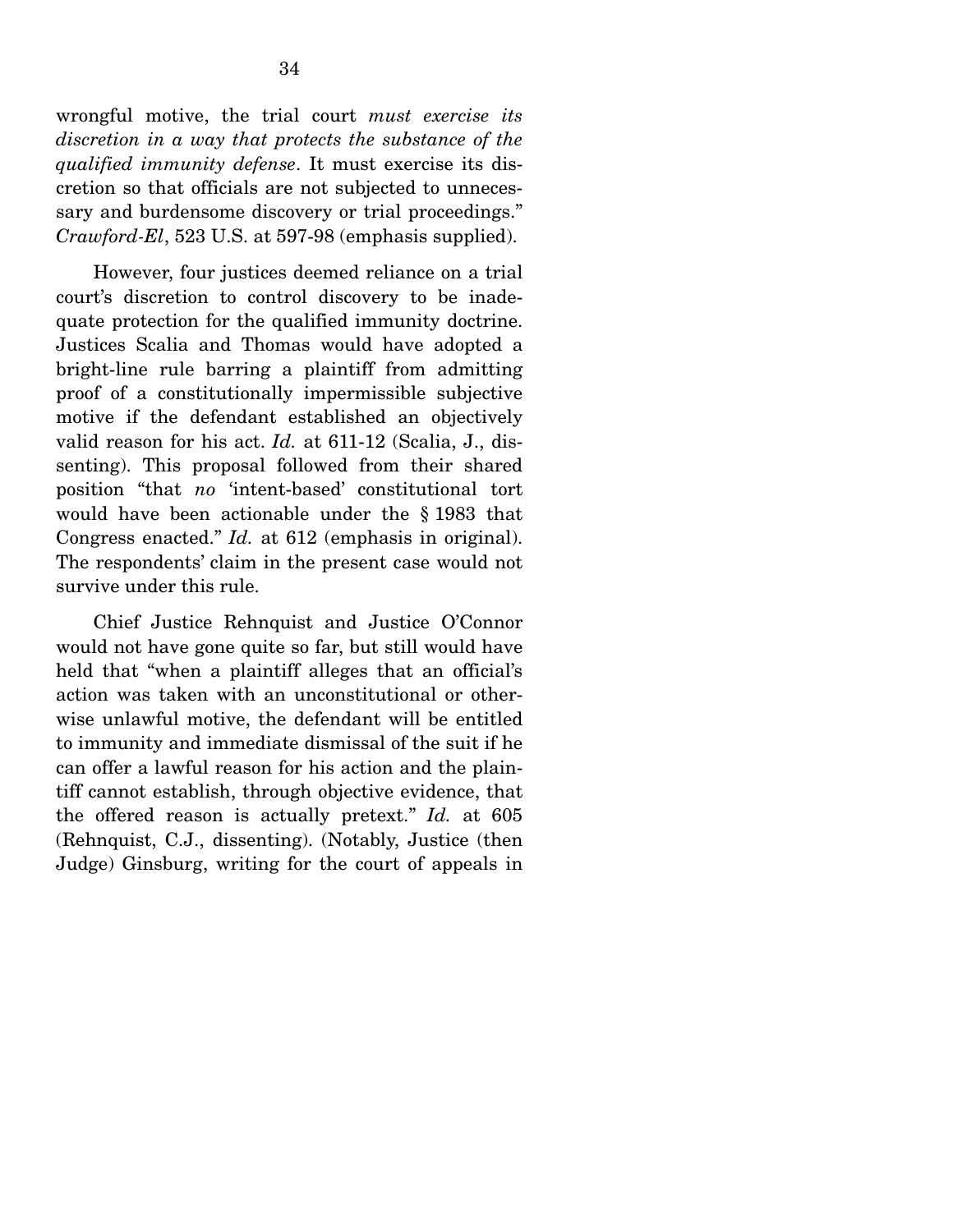*Martin v. D.C. Metropolitan Police Dept.*, 812 F.2d 1425, 1435 (D.C. Cir. 1987), adopted a similar rule requiring a plaintiff to submit *direct* evidence of an executive official's unconstitutional motive.) The claims in the present case would not have survived under the rule Chief Justice Rehnquist, Justice O'Connor and Justice Ginsburg proposed either.

 The policy reasons supporting these twin proposals have even greater force where, as here, the challenged executive official's act is substantively legislative and, therefore, constitutes policymaking.

 It is significant that when the Court decided *Iqbal* in 2009, a majority of its members had lost confidence in the "careful-case-management" approach the Court endorsed eleven years earlier in *Crawford-El*. *Iqbal*, 556 U.S. at 685. In lieu of that approach, *Iqbal* held that to plead a knowledge or motive-based constitutional claim capable of surviving a Rule  $12(b)(6)$  motion to dismiss, a plaintiff must do more than make conclusory allegations concerning motive and knowledge in his complaint.<sup>14</sup>

 This petition, however, is not about whether the respondents' allegations of improper motive are conclusory (although they are). It is about whether they are *legally relevant*. It is about whether the law

 $14$  The district court dismissed the individual capacity claims against the petitioners in 2006, *i.e.*, well before this Court's decisions in *Bell Atlantic Corp. v. Twombly*, 550 U.S. 544 (2007) and *Iqbal*.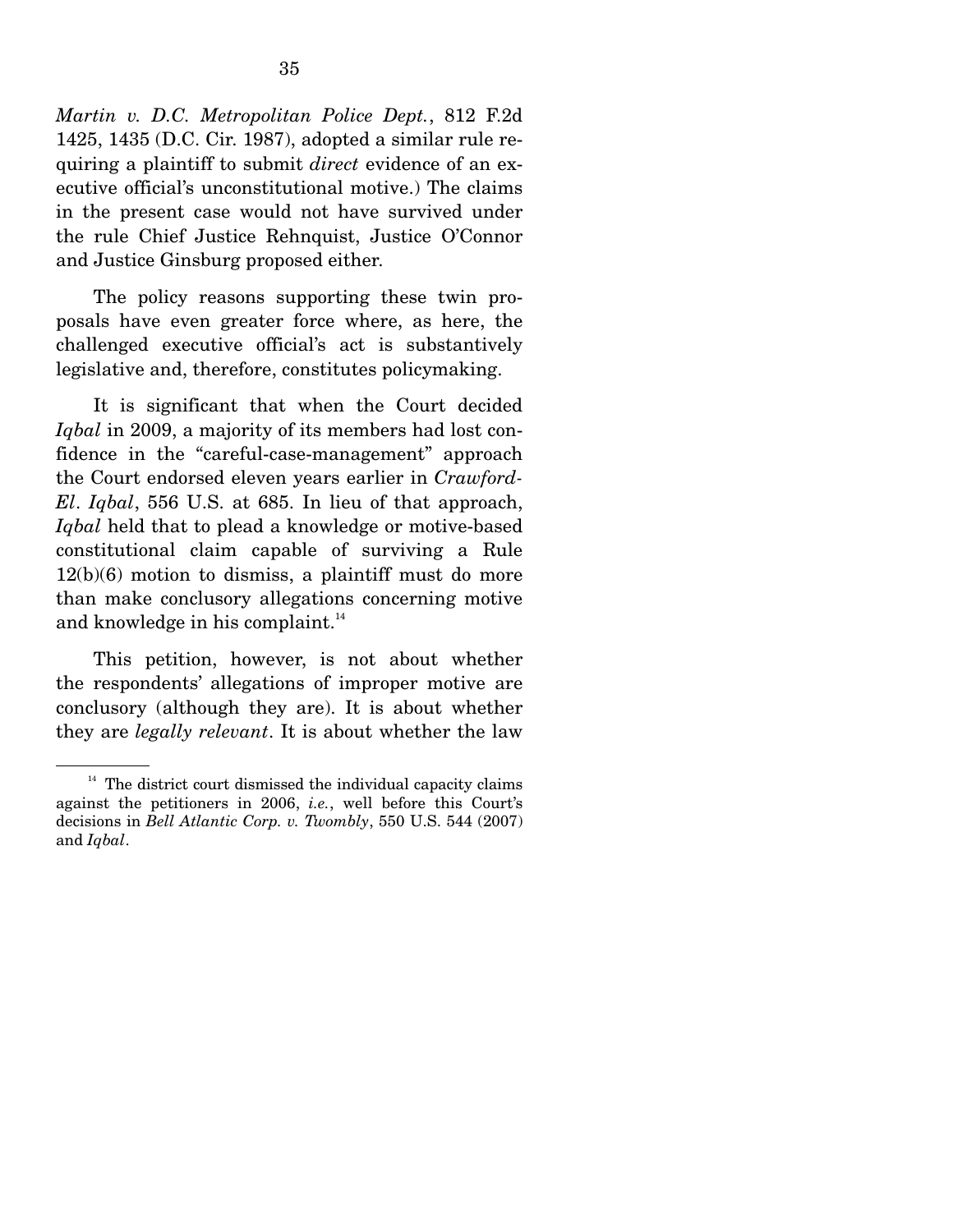permits a plaintiff to use legal alchemy to transmute an executive official's legislative act into a motivebased constitutional tort*.* <sup>15</sup> Although *Crawford-El* and *Iqbal* do not address that question directly, the policy concerns animating those cases weigh heavily in favor of answering the question in the negative, lest every act of policymaking by executive officials become a potential motive-based constitutional tort. "It is not a tort for government to govern." *Dalehite v. U.S.*, 346 U.S. 15, 57 (1953) (Jackson, J., dissenting). Just as an unduly permissive application of general civil pleading standards undermines the fundamental policies that qualified immunity serves, so too are those policies threatened when courts allow plaintiffs, through creative pleading, to characterize objectively lawful legislative and policy decisions of executive officials as motive-based constitutional torts.

 The petitioners recognize that the rule they propose may, in some instances, bar a person injured by an executive official's unconstitutionally motivated but objectively lawful legislative act from recovering damages. As Judge Learned Hand explained, there is a sound policy reason for this rule:

It does indeed go without saying that an official who is in fact guilty of using his powers to vent his spleen upon others . . . should not escape liability for the injuries he may so

<sup>&</sup>lt;sup>15</sup> *See Crawford-El*, 523 U.S. at 504 ("Any minimally competent attorney . . . can convert any adverse decision into a motive-based tort.") (Rehnquist, C.J., dissenting).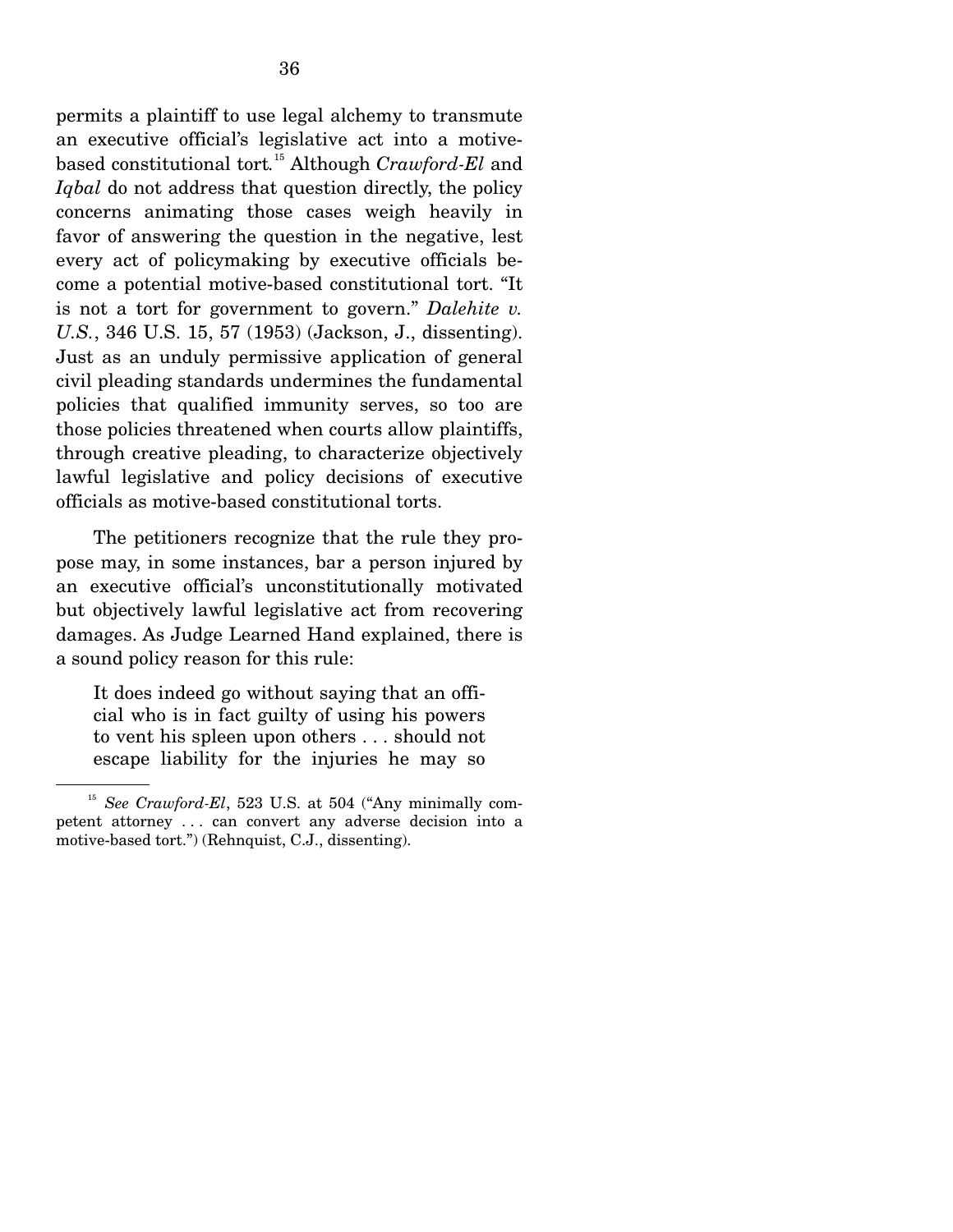cause; and, if it were possible in practice to confine such complaints to the guilty, it would be monstrous to deny recovery. The justification for doing so is that it is impossible to know whether the claim is well founded until the case has been tried, and that to submit all officials, the innocent as well as the guilty, to the burden of a trial and to the inevitable danger of its outcome, would dampen the ardor of all but the most resolute, or the most irresponsible, in the unflinching discharge of their duties. . . . As is so often the case, the answer must be found in a balance between the evils inevitable in either alternative.

*Gregoire v. Biddle*, 177 F.2d 579, 581 (2d Cir. 1949), *cert. denied*, 339 U.S. 949 (1950) (cited in *Crawford-El*, 523 U.S. at 609 n.3) (Rehnquist, C.J., dissenting).

 Significantly, as the district court properly noted in its summary judgment ruling, App. 47, the absence of a *constitutional* remedy in this case does not necessarily imply that other remedies were unavailable to the respondents under the State's robust labor laws or the parties' collective bargaining contracts. Conversely, the absence of other remedies does not compel judicial recognition of a constitutional one.

 In sum, the Second Circuit's decision conflicts with a long line of cases, particularly *Consumers Union* and *Bogan*, in which this Court has forbid judicial inquiry into the subjective motives behind the legislative actions of *all* officials, not just traditional legislators.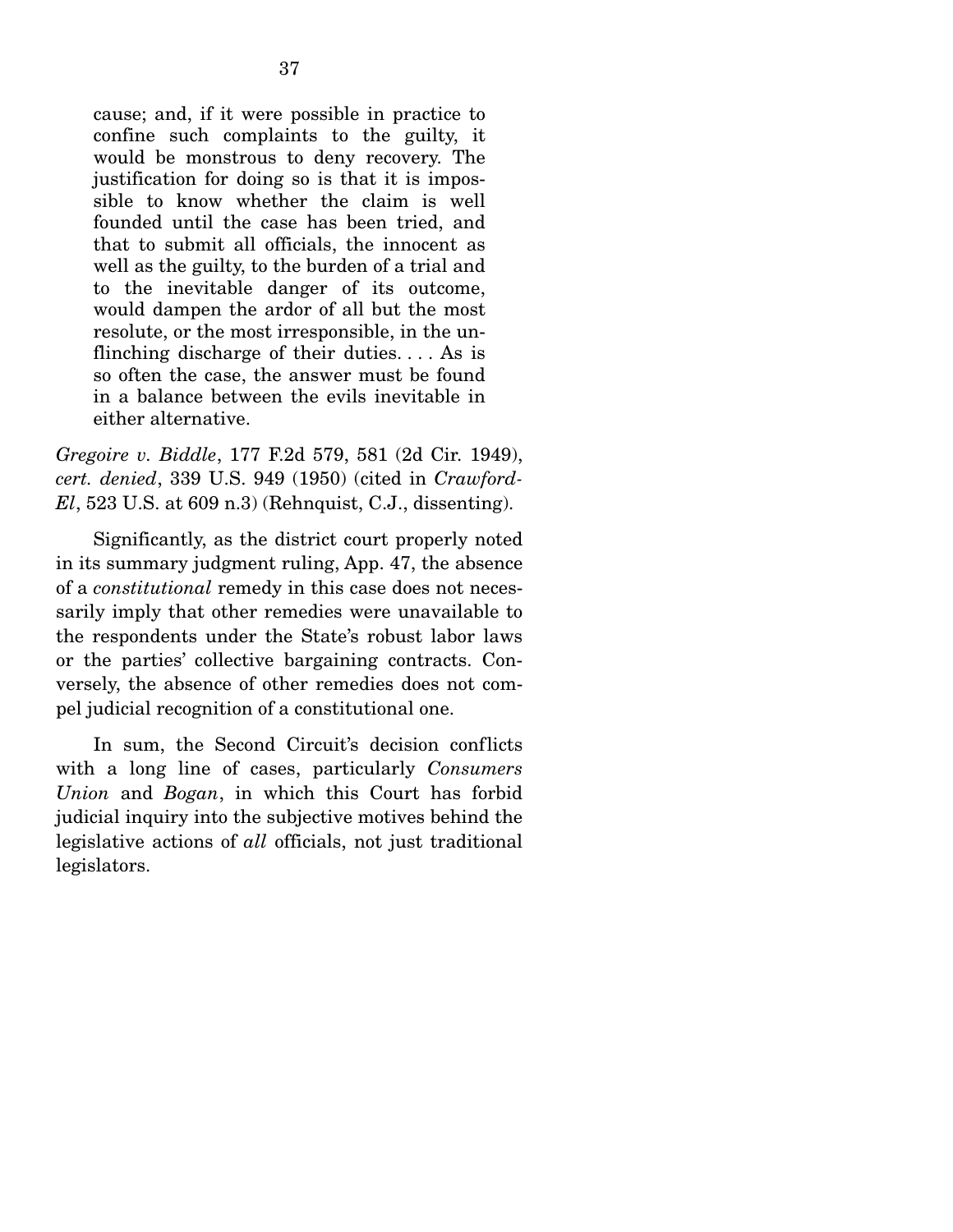# **IV. VIEWED OBJECTIVELY, THE STATE'S LAY-OFF DECISION EASILY SATISFIES RA-TIONAL BASIS REVIEW.**

Evaluated objectively, Governor Rowland's policy decision to reduce the size of the State's workforce by eliminating positions in bargaining units did not abridge the respondents' First Amendment rights to join a union, to associate as members of a union, or to engage in union activity. The respondents remained free to do all of those things. The governor merely held the respondents to the terms of their collective bargaining agreements, which guarantee their wages and benefits, but which do not give them job security beyond that expressly granted by the agreements and which expressly contemplate reductions in force and the manner of their implementation. Consequently, the layoff directive should have been evaluated under rational basis review. Because the State had a rational reason to reduce the size of the public workforce through layoffs – reducing the cost of government and saving taxpayer money – the directive passes constitutional muster.

 The Second Circuit's contrary strict scrutiny holding cannot be reconciled with this Court's decisions applying rational basis review to government actions that allegedly discriminated against unions *as a class*. <sup>16</sup> *See Ysursa v. Pocatello Educ. Ass'n*, 555 U.S.

<sup>&</sup>lt;sup>16</sup> The Amended Complaint alleges that the petitioners "acted on grounds generally applicable to the class" to which the respondents belong – union membership. App. 135-36 (Compl. ¶ 26).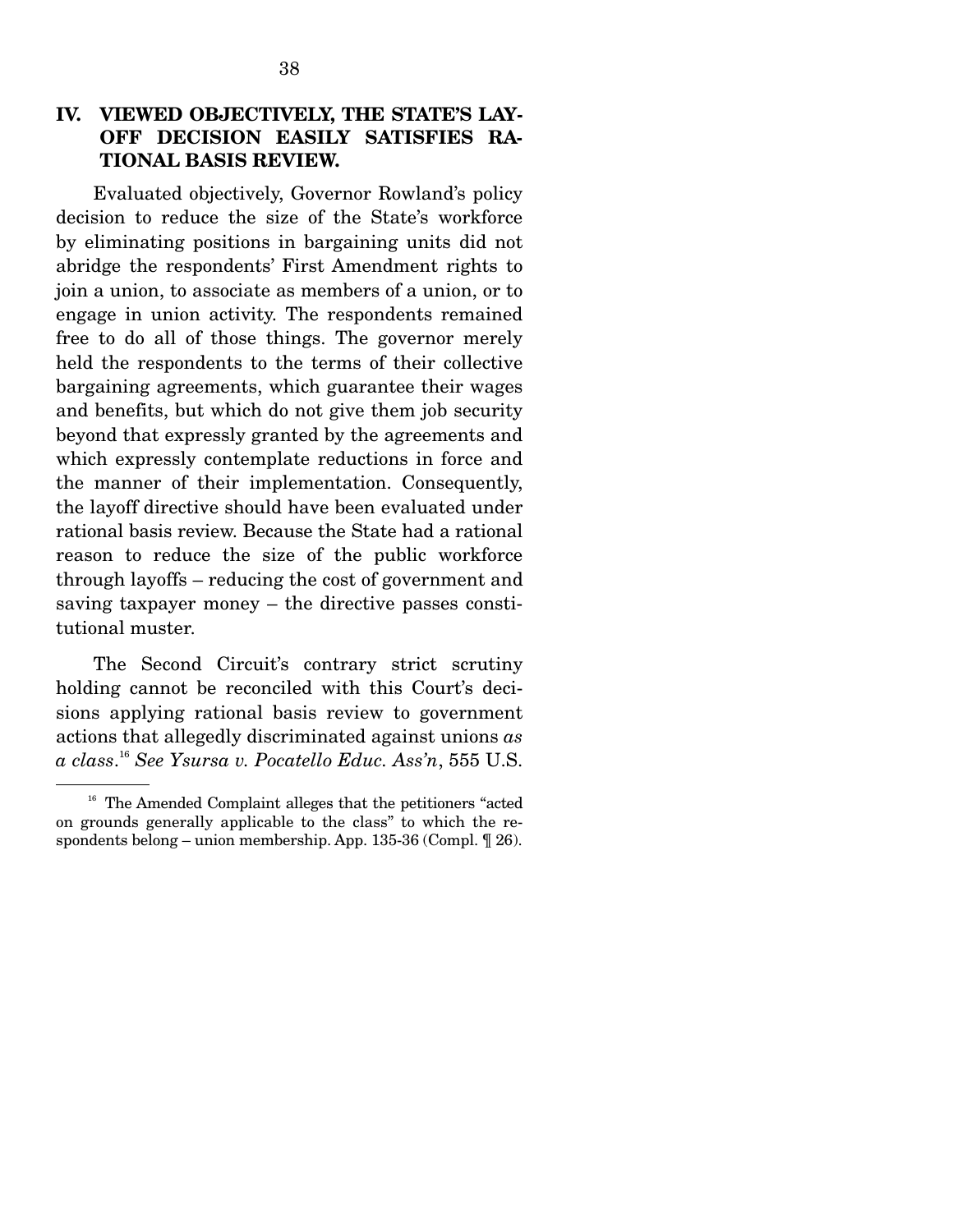353 (2009); *Lyng v. Int'l Union, United Automobile, Aerospace and Agricultural Implement Workers of America, UAW, et al.*, 485 U.S. 360 (1988); *City of Charlotte v. Local 660, Intern. Ass'n of Firefighters*, 426 U.S. 283 (1976).

 In *City of Charlotte*, the Court reviewed a union's claim that a city's informal practice of refusing to withhold union dues from the paychecks of union members who agreed to a checkoff violated the Equal Protection Clause because the city routinely withheld monies from paychecks for various non-union organizations. The Court held that the "respondents' status as union members" did not "entitle them to special treatment under the Equal Protection Clause" and, therefore, "the city's practice must meet only a relatively relaxed standard of reasonableness in order to survive constitutional scrutiny." 426 U.S. at 286. In short, this Court held that *union membership is not a suspect class*. The Court then concluded that the city's informal practice readily passed constitutional muster under rational basis review.

 Significantly, that the Court evaluated the constitutionality of the City's informal practice objectively supports the arguments in Part III.A., *supra*. If subjective motive is legally relevant, a case like *City of Charlotte* could easily be recast as a motivebased tort in which the city's informal practice was attributed to city officials' alleged anti-union motives.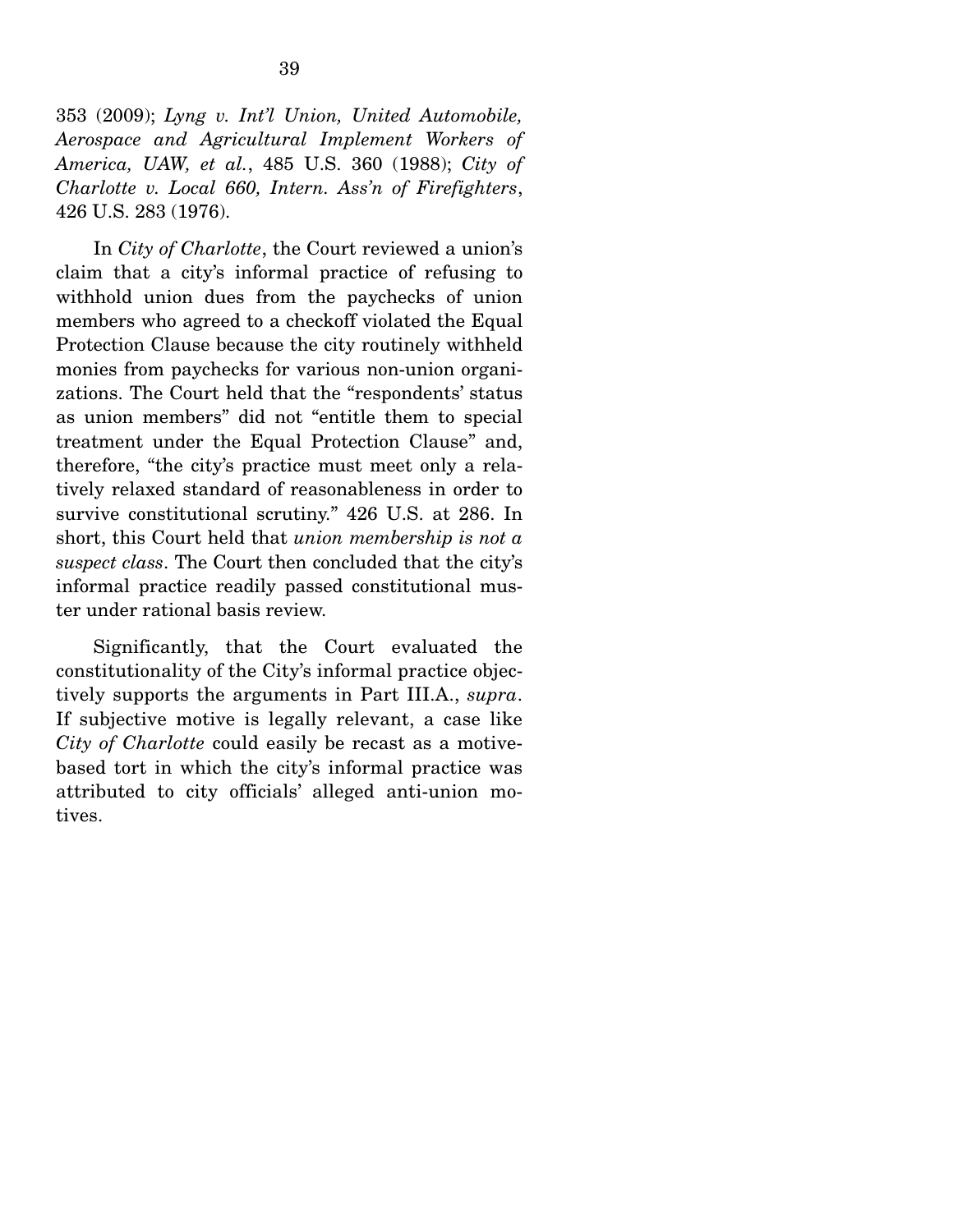The Court's subsequent decisions in *Lyng* and *Ysursa* similarly hold that legislative action that allegedly discriminates against unions and their members as a class is subject to rational basis review unless it directly infringes on their First Amendment associational or speech rights. The Court held in *Lyng*  that a provision of the federal Food Stamp Act denying a household eligibility for food stamps if a member of the household was on strike did not infringe on union members' associational rights. *Lyng*, 485 U.S. at 366-69. Nor did the statute "coerce" political beliefs or require union members "to participate in political activities or support political views with which they disagree." *Id.* at 369. The same things are true of Governor Rowland's layoff directive.

 Similarly, in *Ysursa* the Court held that a union's challenge to an Idaho law prohibiting payroll deductions for union political activities was only subject to rational basis review because the law did not infringe on the union's First Amendment speech rights. The Court explained that although the First Amendment prohibits states from infringing on union activities and speech, it does not impose on government any obligation to aid or subsidize union activities and speech. 555 U.S. at 358. That observation applies *a fortiori* to this case.

 Although the parties cited *City of Charlotte* and *Ysursa* in their Second Circuit briefs, with the petitioners relying heavily on *City of Charlotte* for the proposition that union membership is not a suspect class and that Governor Rowland's directive should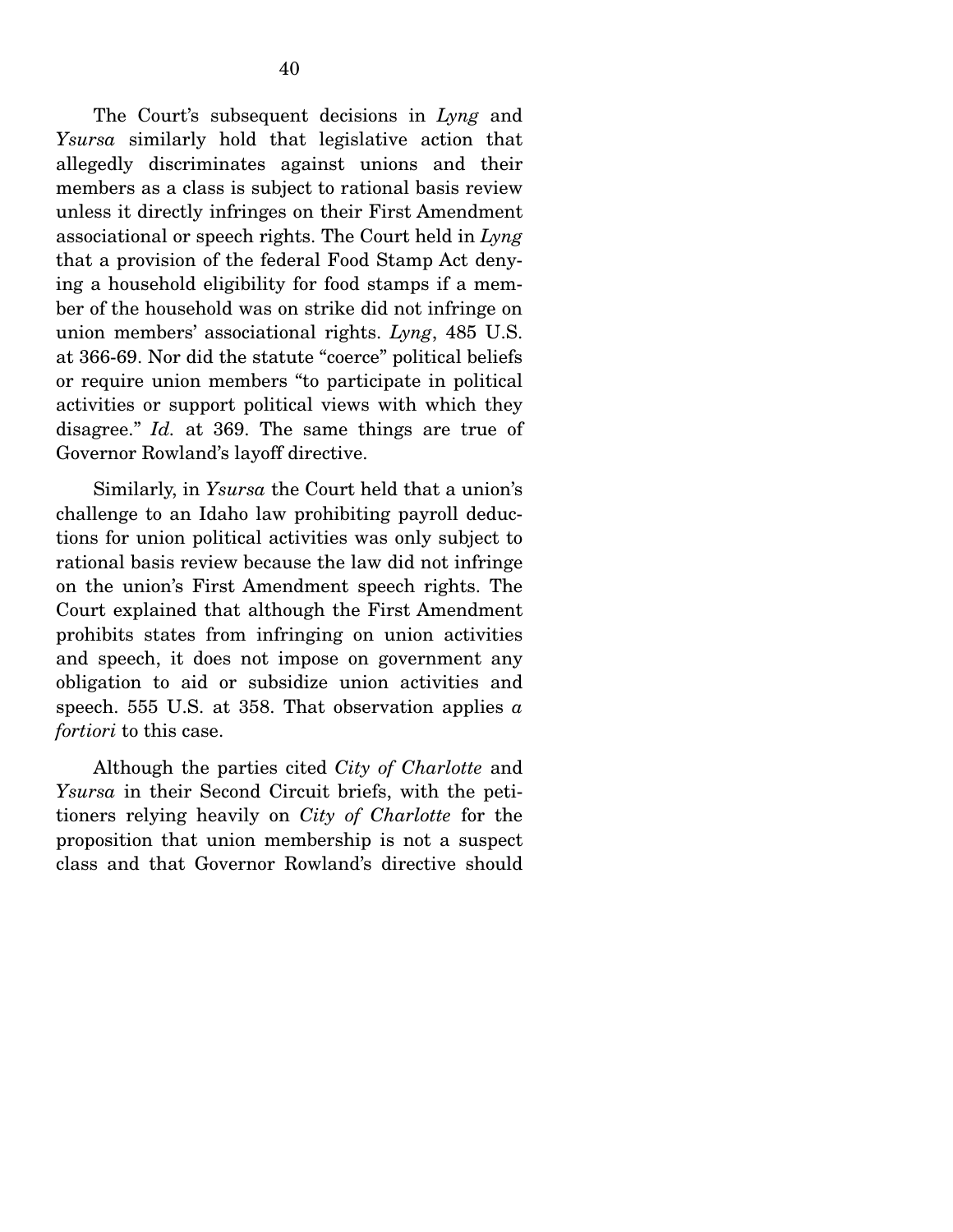be evaluated under rational basis review*,* the court of appeals' decision does not mention these cases, much less attempt to distinguish them.

 The Second Circuit interpreted the State's stipulation that Governor Rowland eliminated positions in bargaining units "because the unions would not accept the State's concession demands" as tantamount to an admission that the governor punished the respondents simply for being union members or because they did not vote for him – even though the petitioners did not stipulate to such motives and no one knows how the individuals who were laid off or demoted actually voted. Imputing a punitive motive to the governor is the only way the court's strict scrutiny holding makes any sense. Because subjective motive is irrelevant, however, the Second Circuit erred in applying strict scrutiny to Governor Rowland's layoff directive.

--------------------------------- ---------------------------------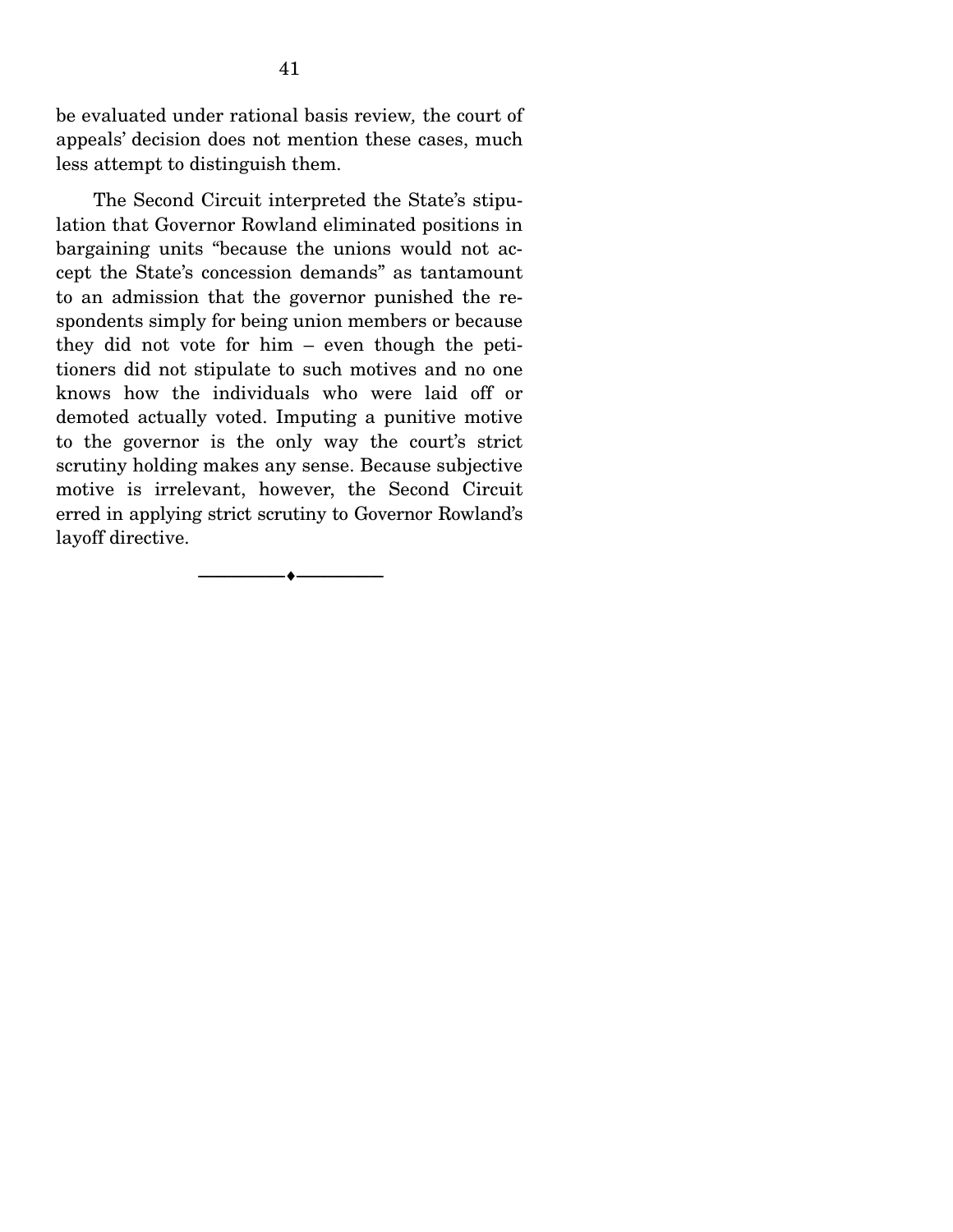#### **CONCLUSION**

 This Court has repeatedly "stressed the importance of deciding qualified immunity questions at the earliest possible stage in litigation." *Hunter v. Bryant*, 502 U.S. 224, 227 (1991) (per curiam). More than ten years after the plaintiffs filed this lawsuit in February 2003, that defense remains unresolved and the petitioners face years more of litigation because of the Second Circuit's qualified immunity ruling. Yet, in all the years of litigation the respondents have failed to present a single case, from any jurisdiction, holding that a governor's objectively lawful decision to reduce the size of a state's workforce, in compliance with the layoff provisions of the state's collective bargaining agreements, violated the First Amendment if anti-union animus or a desire to exact political retribution subjectively motivated the governor's decision. *See Ashcroft v. al-Kidd*, 131 S.Ct. at 2083 ("At the time of al-Kidd's arrest, not a single judicial opinion held that pretext could render an objectively reasonable arrest . . . unconstitutional."). Accordingly, the Second Circuit should have affirmed the dismissal of the individual capacity claims against the petitioners on qualified immunity grounds. Its contrary ruling based on the plaintiffs' *legally irrelevant* (not to mention conclusory) allegations of anti-union animus and political retaliation cannot be sustained.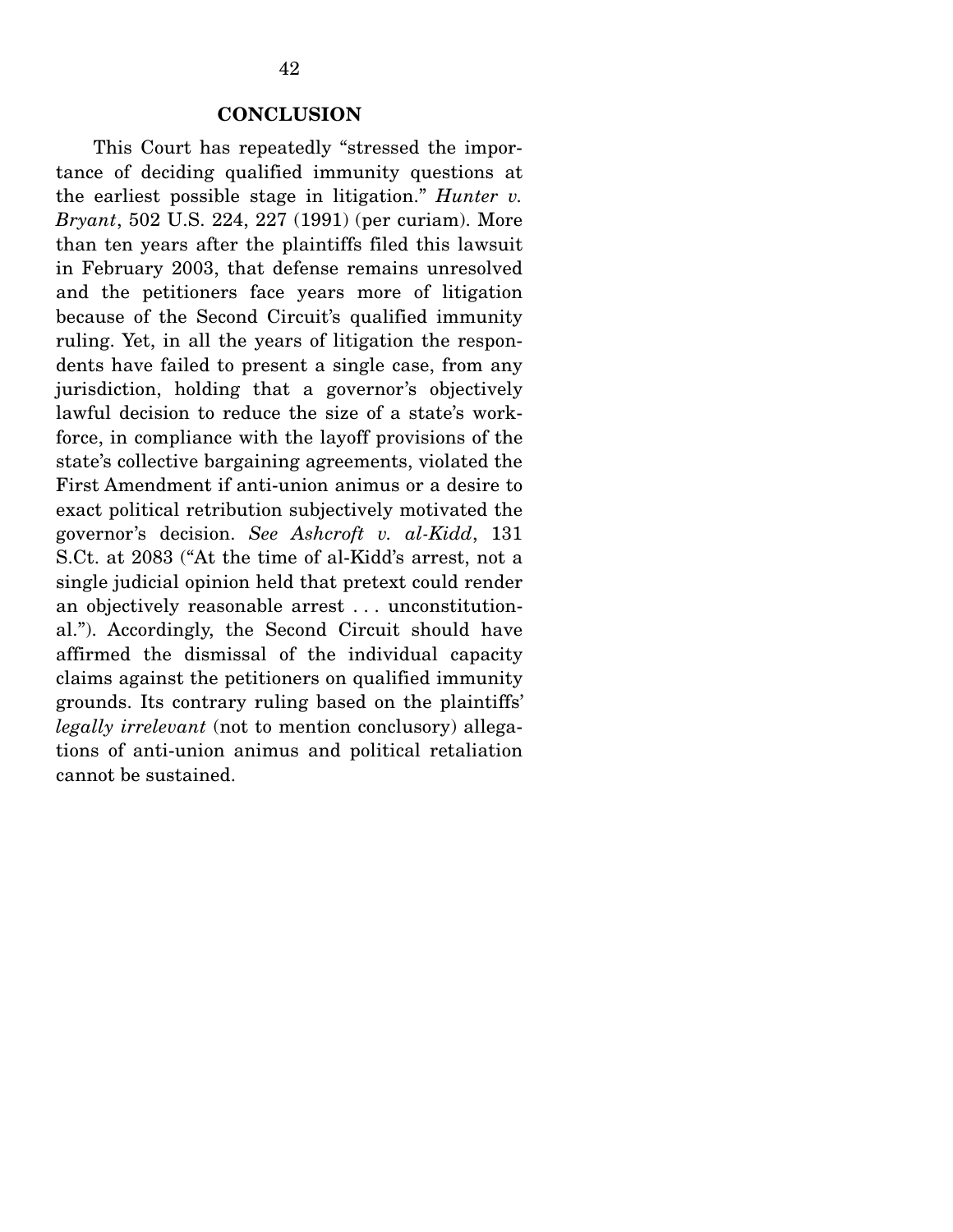For the foregoing reasons, the petition for a writ of certiorari should be granted.

Respectfully submitted,

DANIEL J. KLAU *Counsel of Record*  BERNARD E. JACQUES MCELROY, DEUTSCH, MULVANEY & CARPENTER, LLP One State Street, 14th Fl. Hartford, CT 06103-3102 (860) 522-5175 dklau@mdmc-law.com

*Counsel for Petitioners*

October 11, 2013

43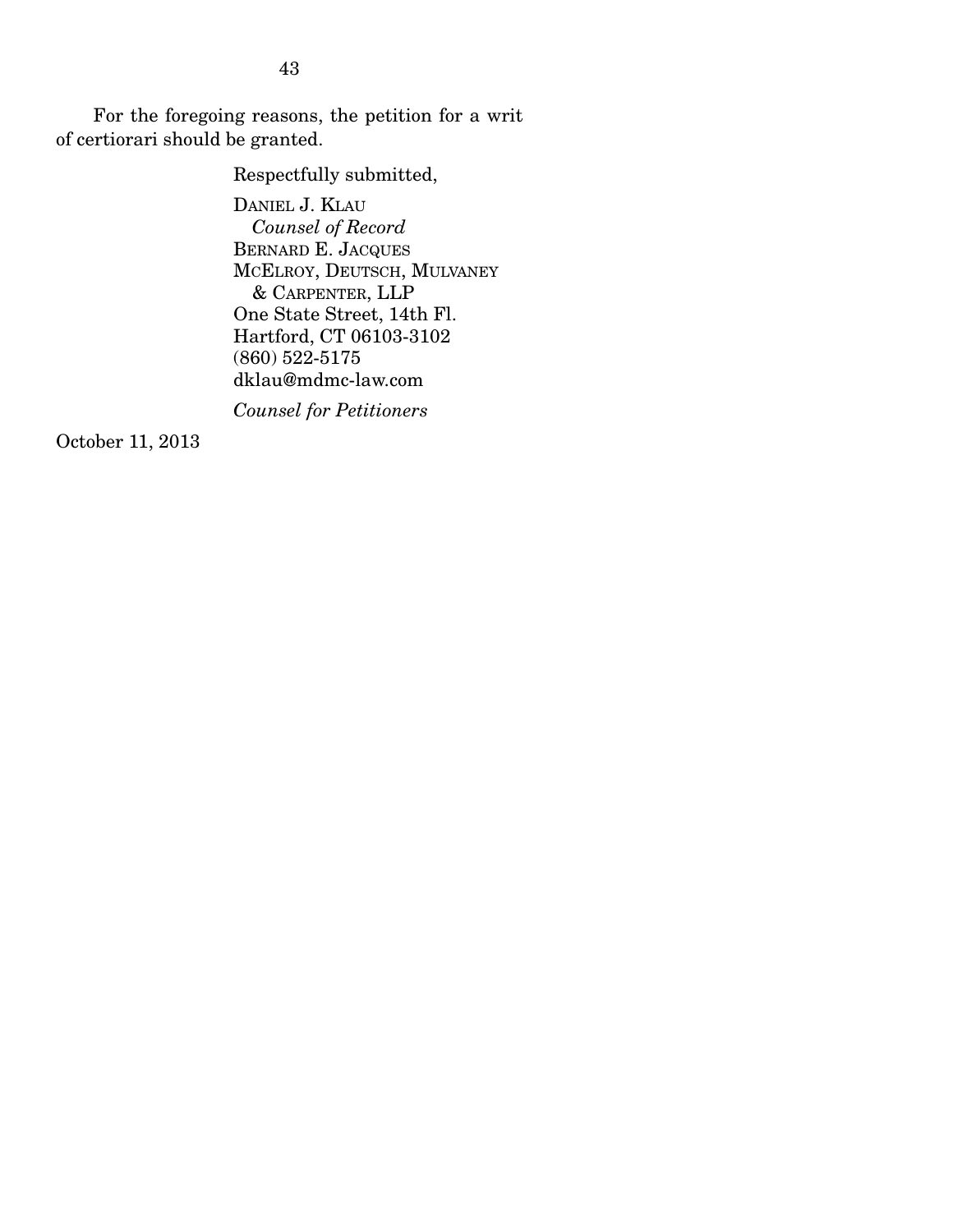## **UNITED STATES COURT OF APPEALS FOR THE SECOND CIRCUIT**

-----------------------------------------------------------------------

August Term, 2012 (Argued: August 27, 2012 Decided: May 31, 2013)

Docket No. 11-3061-cv -----------------------------------------------------------------------

STATE EMP BARGAINING AGENT COALITION, IND & O/B/O ALL OF ITS MEMBERS, CONNECTICUT ASSOCIATION OF PROSECUTORS, CONGRESS OF CT COMMUNITY COLLEGES, SEIU, AFLCIO, JUDICIAL MARSHALS, INTL BROTHERHOOD OF POLICE OFFICERS, CONNECTICUT STATE UNIVERSITY AMERICAN ASSOC. OF UNIVERSITY PROFESSORS, PROTECTIVE SVC COALITION, IAFF, AFLCIO, NATIONAL ASSN OF GOVT. EMP., AFLCIO, CONNECTICUT STATE EMPLOYEES ASSOCIATION, SEIU, AFL-CIO, CONNECTICUT EMPLOYEES UNION INDEPENDENT, SEIU, AFLCIO, DISTRICT 1199, NEW ENGLAND HEALTH CARE EMPLOYEES UNION, SEIU, AFL-CIO, COUNCIL 4, AMER FEDERATION OF STATE, COUNTY, MUNICIPAL EMP, AFL-CIO, DENISE A. BOUFFARD, IND & O/B/O ALL OTHERS SIMILARLY SITUATED, GENEVA M. HEDGECOCK, IND & O/B/O ALL OTHERS SIMILARLY SITUATED, DENNIS P. HEFFERNAN, IND & O/B/O ALL OTHERS SIMILARLY SITUATED, WILLIAM D. HILL, IND & O/B/O ALL OTHERS SIMILARLY SITUATED, MARCELLE Y. PICHANICK, IND & O/B/O ALL OTHERS SIMILARLY SITUATED, AMERICAN FEDERATION OF SCHOOL ADMINISTRATORS, LOCAL 61, AFLCIO, CONNECTICUT STATE POLICE UNION, CONNECTICUT FEDERATION OF EDUCATION & PROFESSORS EMPLOYEES AFT, AFL-CIO,

*Plaintiffs-Appellants*,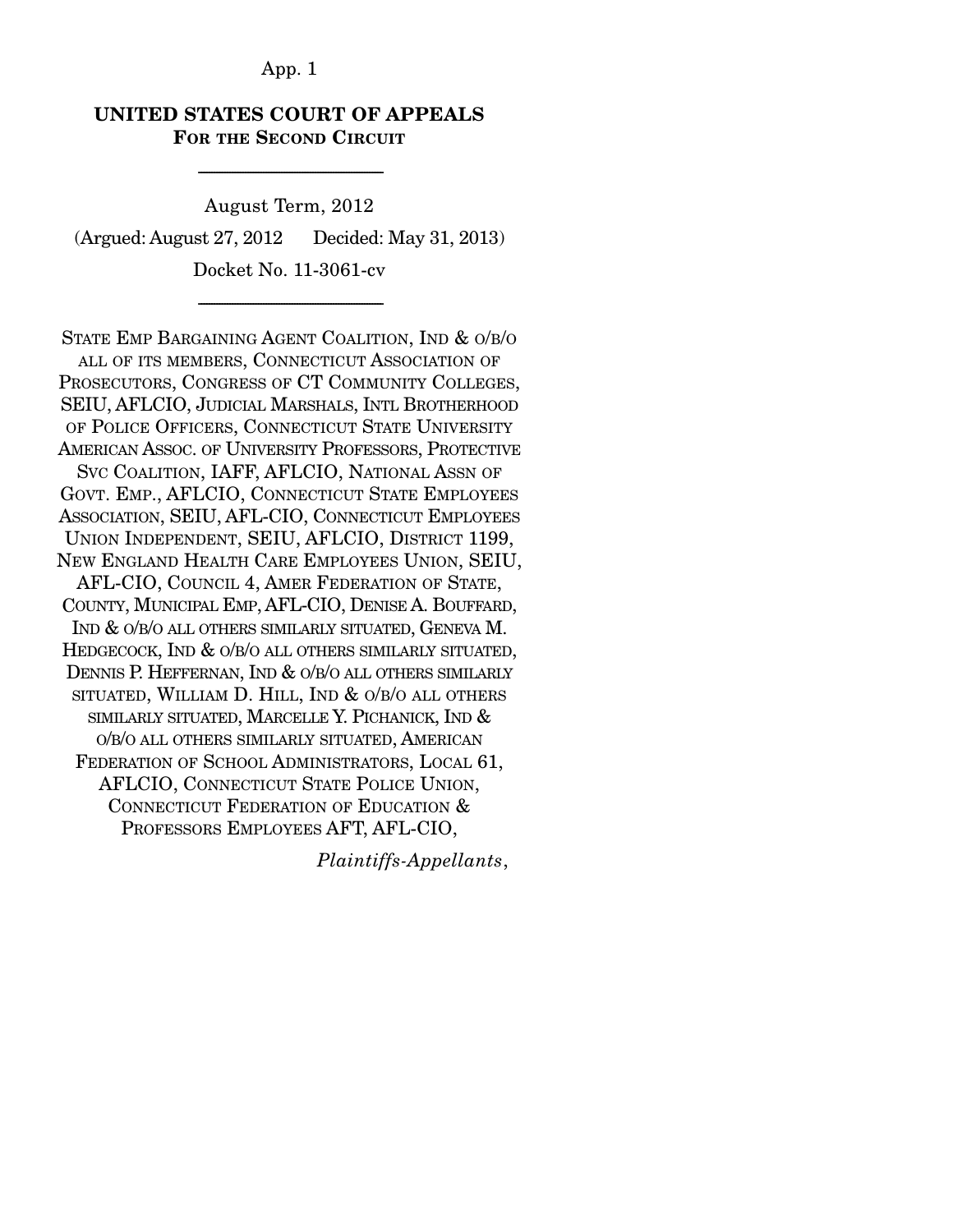UNIVERSITY OF CONNECTICUT, AMERICAN ASSOCIATION OF UNIVERSITY PROFESSORS,

*Plaintiff*,

v.

JOHN G. ROWLAND, I/O AS GOV. OF THE STATE OF CONNECTICUT, MARC S. RYAN, I/O AS SEC OF OFC OF POLICY & MANAGEMENT OF STATE OF CONNECTICUT,

*Defendants-Appellees*.\*

Before:

RAGGI, LYNCH and CHIN, *Circuit Judges*.

-----------------------------------------------------------------------

-----------------------------------------------------------------------

 Plaintiffs-appellants appeal from a decision of the United States District Court for the District of Connecticut (Alfred V. Covello, *Judge*) granting summary judgment for defendants and dismissing plaintiffs' federal constitutional law claims. We conclude that plaintiffs have made out a claim that defendants violated their First Amendment right to freedom of association by targeting union employees for firing based on their union membership. We therefore RE-VERSE the district court's grant of summary judgment to defendants and REMAND to the district court with instructions to GRANT summary judgment to plaintiffs on their First Amendment claim

 <sup>\*</sup> The Clerk of the Court is directed to amend the official caption in the case to conform to the caption listed above.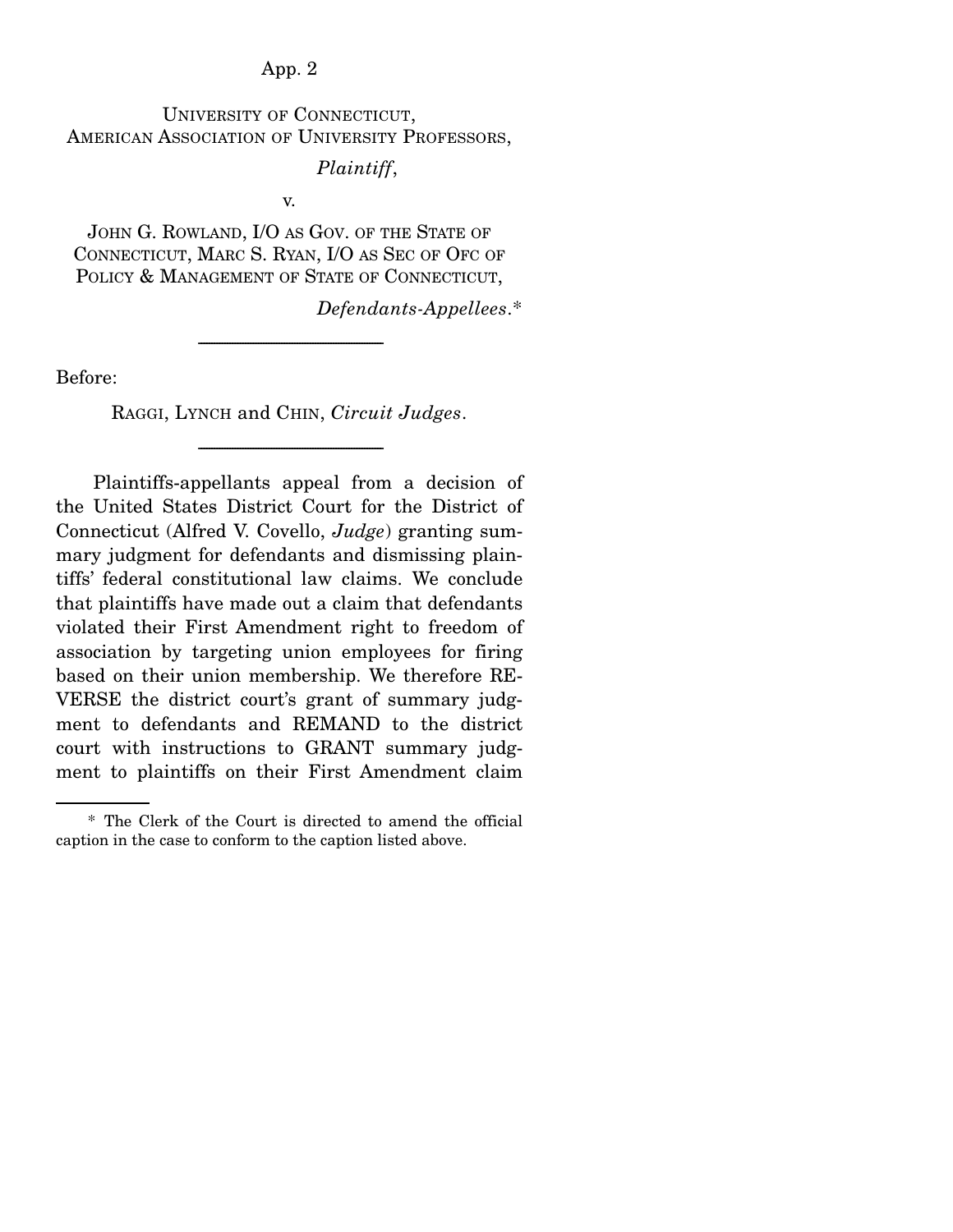and to craft appropriate equitable relief. We also RE-VERSE the district court's dismissal on the pleadings of plaintiffs' claims against defendants in their individual capacities and REMAND those claims for further proceedings consistent with this opinion.

-----------------------------------------------------------------------

- DAVID S. GOLUB (Jonathan M. Levine, *on the brief*), Silver Golub & Teitell LLP, Stamford, Connecticut, *for Plaintiffs-Appellants*.
- DANIEL JOSHUA KLAU (Bernard E. Jacques, *on the brief*), McElroy, Deutsch, Mulvaney & Carpenter, LLP, Hartford, Connecticut, *for Defendants-Appellees*.

-----------------------------------------------------------------------

GERARD E. LYNCH, *Circuit Judge*:

 Plaintiffs-appellants, labor organizations and state employees, brought this action in the United States District Court for the District of Connecticut (Alfred V. Covello, *Judge*), contending that defendantsappellees state officials violated their First Amendment right to freedom of association by discriminatorily laying off only union members when reducing the state's work force. The district court granted summary judgment to defendants in their official capacities based on a stipulated factual record and dismissed plaintiffs' claims; the court also dismissed plaintiffs' claims against defendants as individuals on the pleadings (defendants not having joined the stipulation in their individual capacities). We conclude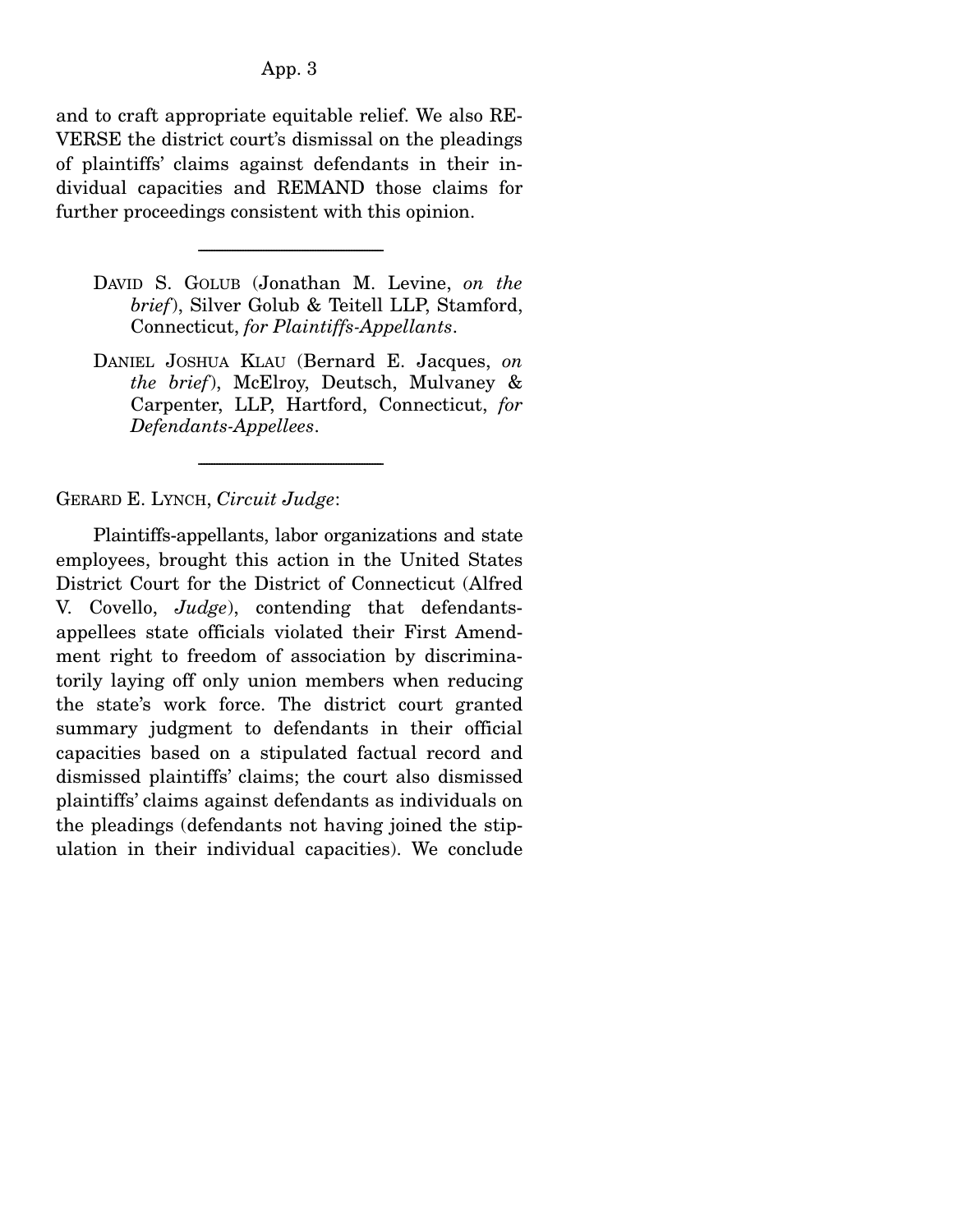that, on the stipulated facts, defendants violated plaintiffs' rights by targeting union employees for firing based on their union membership. We therefore REVERSE the district court's grant of summary judgment to defendants and REMAND to the district court with instructions to GRANT summary judgment to plaintiffs on their First Amendment claim and to craft appropriate equitable relief. We also REVERSE the district court's dismissal on the pleadings of plaintiffs' claims against defendants in their individual capacities and REMAND those claims for further proceedings consistent with this opinion.

### **BACKGROUND**

### **I. Facts**

 The following facts are drawn from the parties' Joint Rule 56 Statement, in which defendants, in their official capacities, and plaintiffs stipulated to certain undisputed material facts.<sup>1</sup> Defendants did not stipulate to any of these facts in their individual capacities.

 Plaintiff-appellant State Employees Bargaining Agent Coalition ("SEBAC") is a coalition of thirteen state public employee unions representing approximately

<sup>&</sup>lt;sup>1</sup> The parties were offered the opportunity at oral argument to submit further stipulations. As they could not agree on any further stipulations, we consider only the Joint Rule 56 Statement.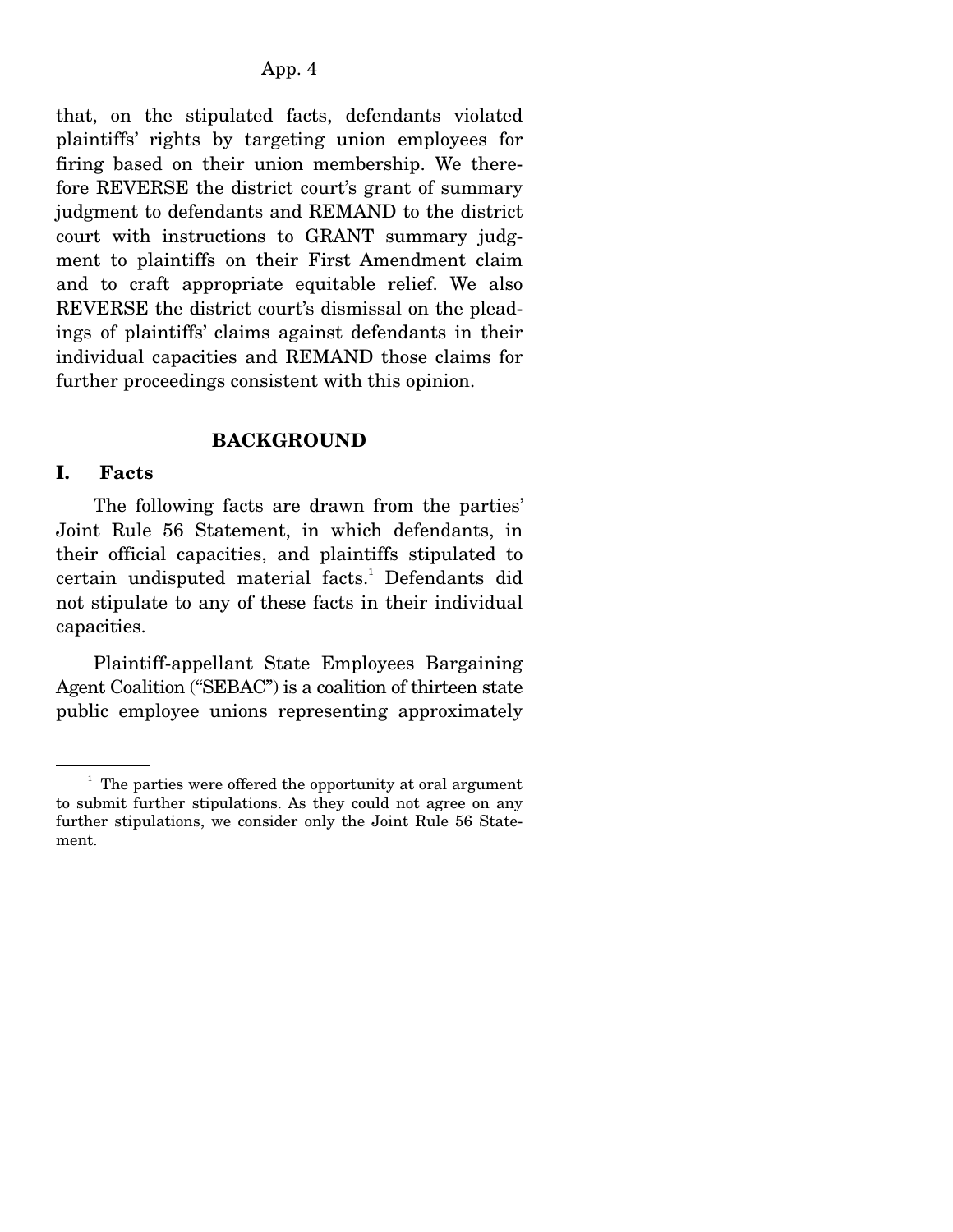40,000 Connecticut state employees.<sup>2</sup> SEBAC has been designated by Connecticut's Board of Labor Relations as the exclusive bargaining agent for its constituent unions for the purpose of negotiating and entering into a collective bargaining agreement ("CBA") covering certain terms of employment, including health care and pension benefits. In 1997, SEBAC entered into a long-term CBA with Connecticut covering all of its constituent unions. The constituent unions also had separate, union-specific CBAs that covered other terms of employment. All of those CBAs were in effect in November-December 2002 and were scheduled to be in effect for a period of years thereafter.

 At all times relevant to the complaint, defendantappellee John G. Rowland was Governor of Connecticut, and defendant-appellee Marc S. Ryan was Secretary of Connecticut's Office of Policy and Management. Rowland and Ryan ("defendants") are sued in both their official and individual capacities. Defendants had responsibility under Connecticut law for managing Connecticut's work force and negotiating CBAs with state employees.

 In November 2002, defendants met with SEBAC and its constituent unions (together with the individual plaintiffs, "plaintiffs") and sought approximately

<sup>&</sup>lt;sup>2</sup> In addition to SEBAC, plaintiffs-appellants include twelve of its thirteen constituent unions, and five former state employees and union members who were terminated by defendants in 2003.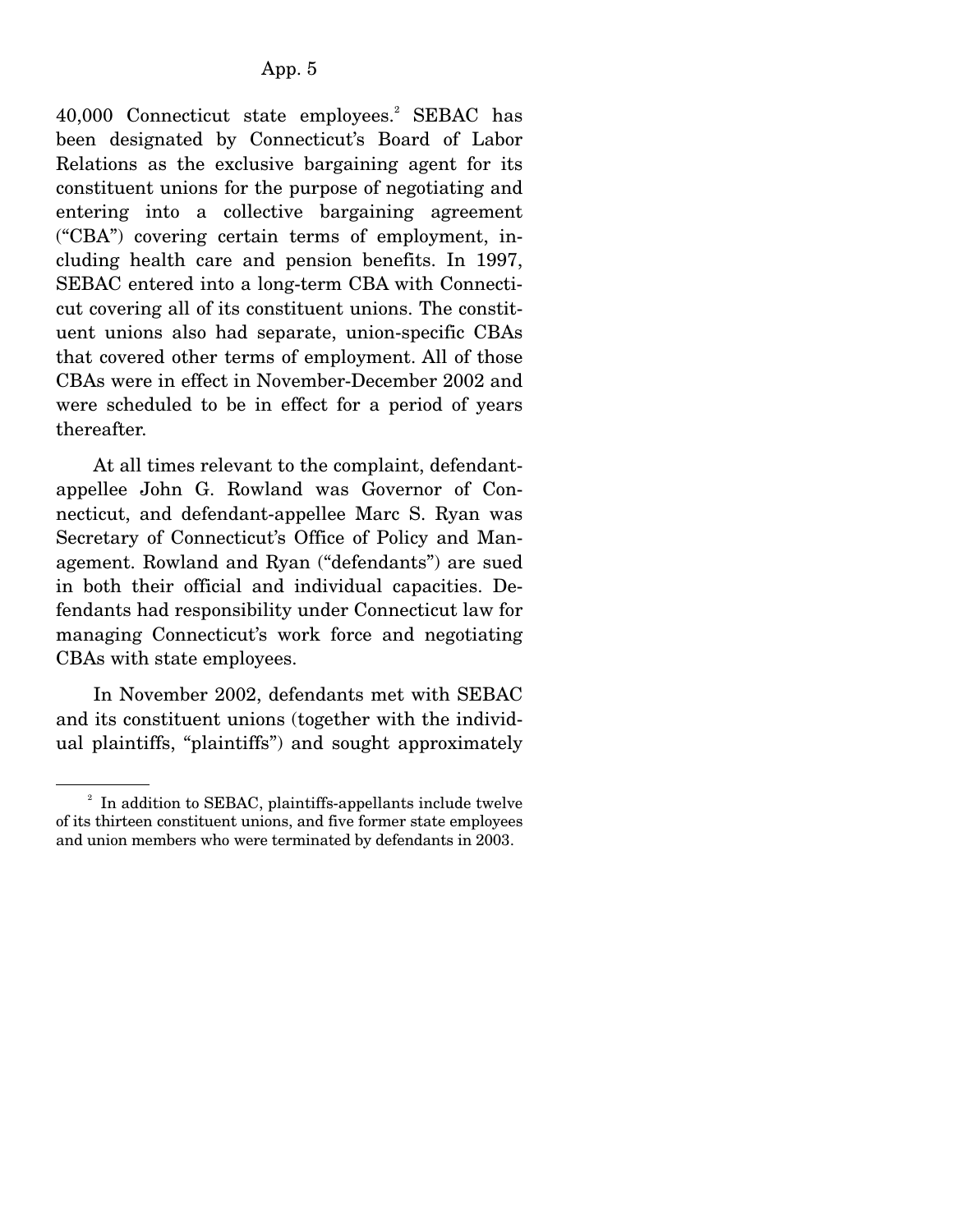\$450 million in long-term concessions under plaintiffs' CBAs. At that time, the State of Connecticut employed approximately 50,000 individuals. Approximately 37,500 (75%) of these employees were members of SEBAC constituent unions, and approximately 12,500  $(25%)$  were not union members.<sup>3</sup> Defendants advised plaintiffs that unless they agreed to these concessions, defendants would fire approximately 3000 unionized state employees. Although all state employees receive the same health care and pension benefits, defendants "intentionally directed their demands for health care and pension concessions (and their corresponding threats of termination if the concessions were not granted) solely to state union employees." Joint Local Rule 56(a)1 & 2 Statement ¶ 44.

 Plaintiffs did not agree to all of the proposed concessions, but instead offered alternative concessions.<sup>4</sup> In December 2002, defendants ordered the firing of approximately 2800 unionized state employees. These firings were effectuated in 2003 (the "2003 firings") and were limited to unionized state employees. No non-union workers were fired. While the fired employees were told that they were being laid off due to economic necessity caused by the state's fiscal year 2003 budget deficit, the firings in fact "had minimal

<sup>&</sup>lt;sup>3</sup> State employees are not required to belong to a union, and non-unionized employees occupy both non-management and management positions.

<sup>4</sup> Under Connecticut law, plaintiffs had a statutory right to refuse the proposed concessions. *See* Conn. Gen. Stat. § 5-272(c).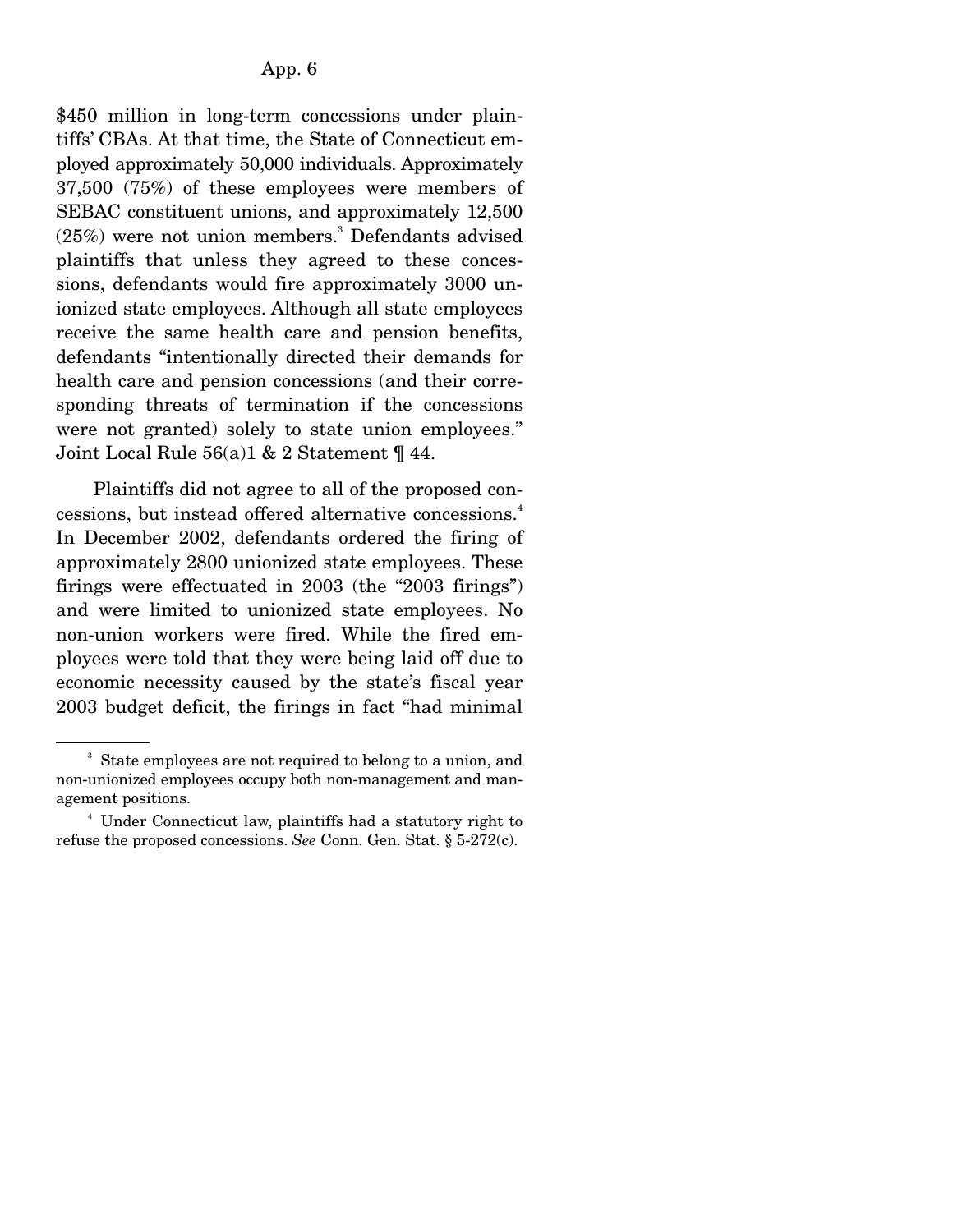effect" on the state's fiscal year 2003 expenses,<sup>5</sup> and "were ordered as a means of trying to compel the plaintiff unions to agree to the concessions demanded." *Id.* ¶ 67. Defendants advised plaintiffs that the 2003 firings would be rescinded if plaintiffs agreed to the proposed concessions.

#### **II. Procedural History**

 Plaintiffs filed the instant action in Connecticut district court in February 2003 seeking damages against defendants in their personal capacities and injunctive relief against defendants in their official capacities. Plaintiffs filed an amended complaint in May 2003, alleging that the 2003 firings violated their rights under the First, Fifth, and Fourteenth Amendments to the United States Constitution, as well as the Contract Clause.

 Defendants moved to dismiss the amended complaint on, inter alia, legislative immunity and Eleventh Amendment sovereign immunity grounds. The district court held that: (1) sovereign immunity

<sup>&</sup>lt;sup>5</sup> Indeed, some of the fired employees could not be fired until after the end of the 2003 fiscal year, or were in positions funded by private industry. Further, the financial concessions offered by plaintiffs for the 2003 fiscal year exceeded by millions of dollars the budget savings realized from the challenged firings. Moreover, it appears uncontested that whatever savings were accomplished by the 2003 firings could have been achieved by layoffs that affected union members and non-union employees equally.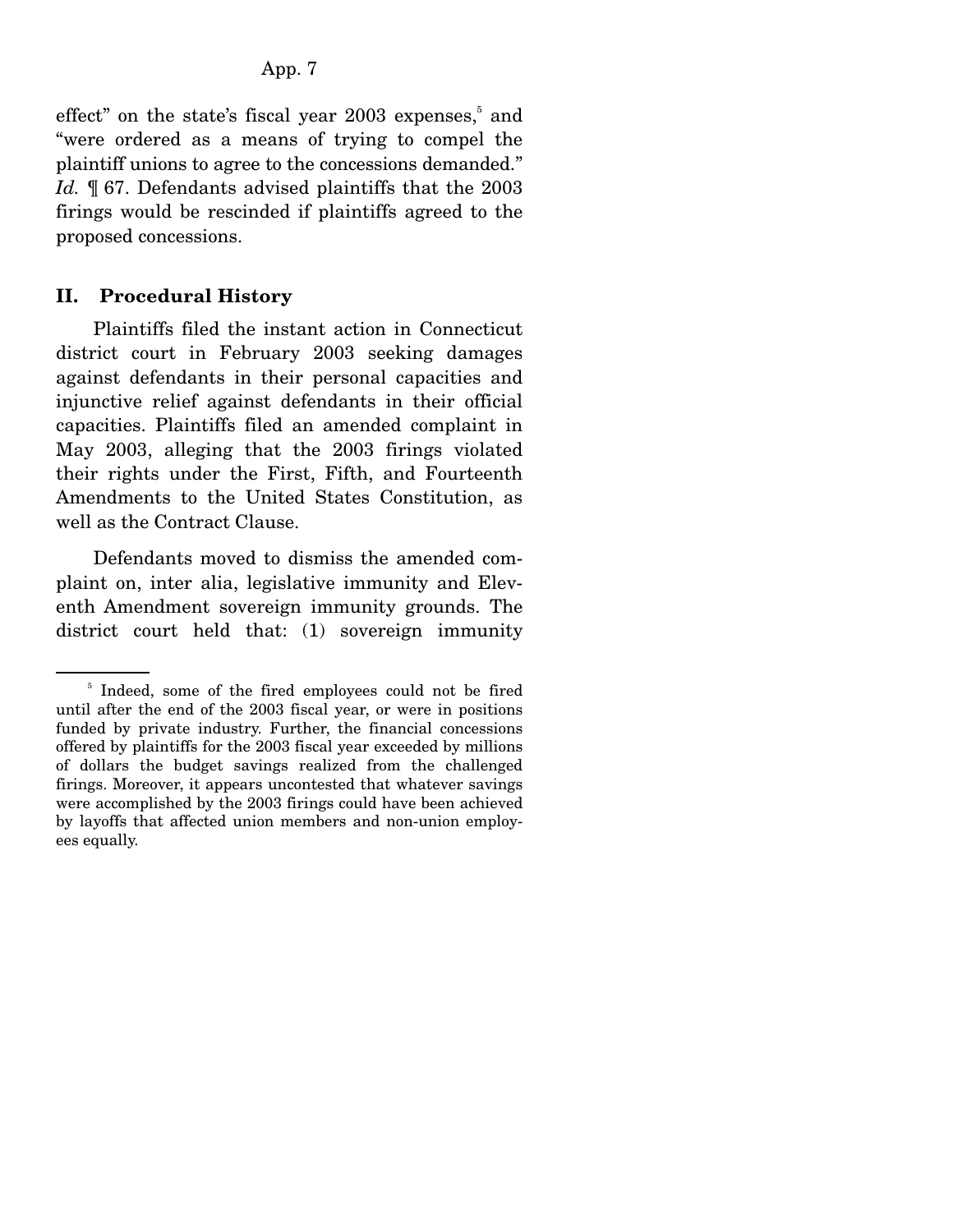barred plaintiffs' claims for money damages, but not plaintiffs' claims for injunctive relief; and (2) further discovery was required to determine whether legislative immunity would bar plaintiffs' claims for injunctive relief. *State Emps. Bargaining Agent Coal. v. Rowland*, No. 03 Civ. 221, 2006 WL 141645 (D. Conn. Jan. 18, 2006). Defendants filed an interlocutory appeal.

 On appeal, we largely affirmed the district court's holdings and sent the case back to the district court for discovery. *State Emps. Bargaining Agent Coal. v. Rowland*, 494 F.3d 71 (2d Cir. 2007). Plaintiffs then moved for reconsideration of the dismissal of the claims against defendants in their individual capacities, which the district court denied as untimely. Plaintiffs were granted class certification in March 2010.

 In June 2010, the parties cross-moved for summary judgment as to liability, agreeing to brief remedial questions only after the resolution of liability issues. Plaintiffs sought summary judgment on the following claims: (1) that defendants violated plaintiffs' right to free association by (a) conditioning plaintiffs' right to continued public employment on their waiver of their right to join a union, (b) retaliating against plaintiffs for engaging in union activity and asserting union rights, and (c) targeting plaintiffs for layoff based on their union membership; (2) that defendants violated the Contract Clause by (a) conditioning plaintiffs' right to continued public employment on plaintiffs' waiver of their legislativelyapproved contract rights under the CBA, and (b)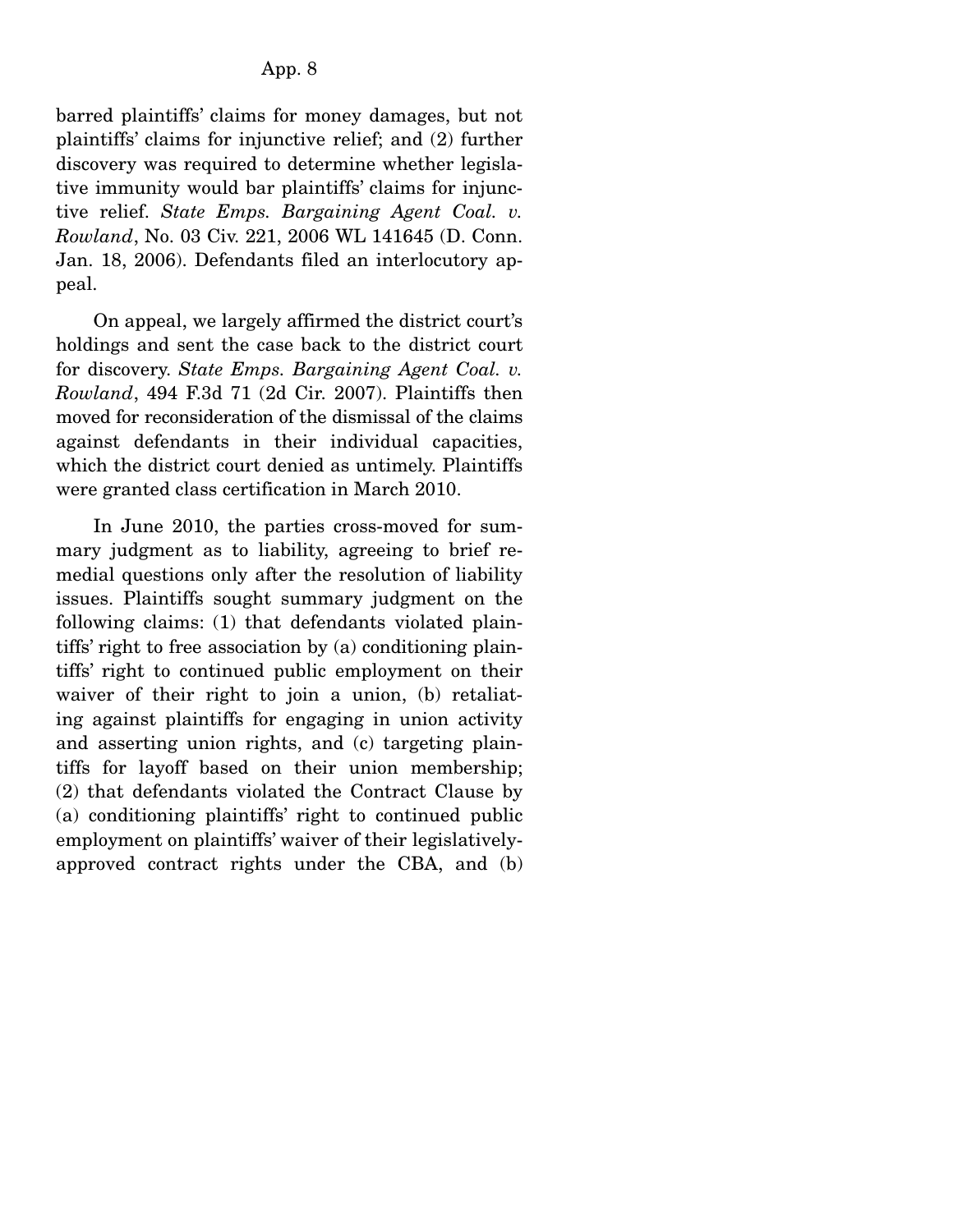retaliating against plaintiffs for refusing to give up these rights by ordering layoffs of plaintiffs in an effort to compel such a waiver; and (3) that defendants violated the Equal Protection Clause by targeting plaintiffs for layoffs based on their union membership.<sup>6</sup> Defendants moved for summary judgment on all claims, arguing that the district court should reject plaintiffs' "effort to transform a labor dispute into a constitutional case." Defs.' Mot. for Summ. J. 1 (emphasis omitted). As noted above, the parties submitted a Joint Rule 56 Statement, and stipulated that the facts therein would govern the cross-motions for summary judgment.

 In June 2011 the district court denied plaintiffs' motion for summary judgment, granted defendants summary judgment, and entered judgment in favor of defendants. Plaintiffs now appeal: (1) the dismissal of their claims against defendants in their individual capacities; (2) the denial of their motion for reconsideration of this dismissal; and (3) the grant of summary judgment to defendants.

#### **DISCUSSION**

We review a district court's grant of summary judgment de novo, *see Nagle v. Marron*, 663 F.3d 100, 104- 05 (2d Cir. 2011), and will affirm only if, construing

<sup>6</sup> Although plaintiffs' complaint also asserted substantive due process claims, plaintiffs did not seek summary judgment on these claims and have since abandoned them.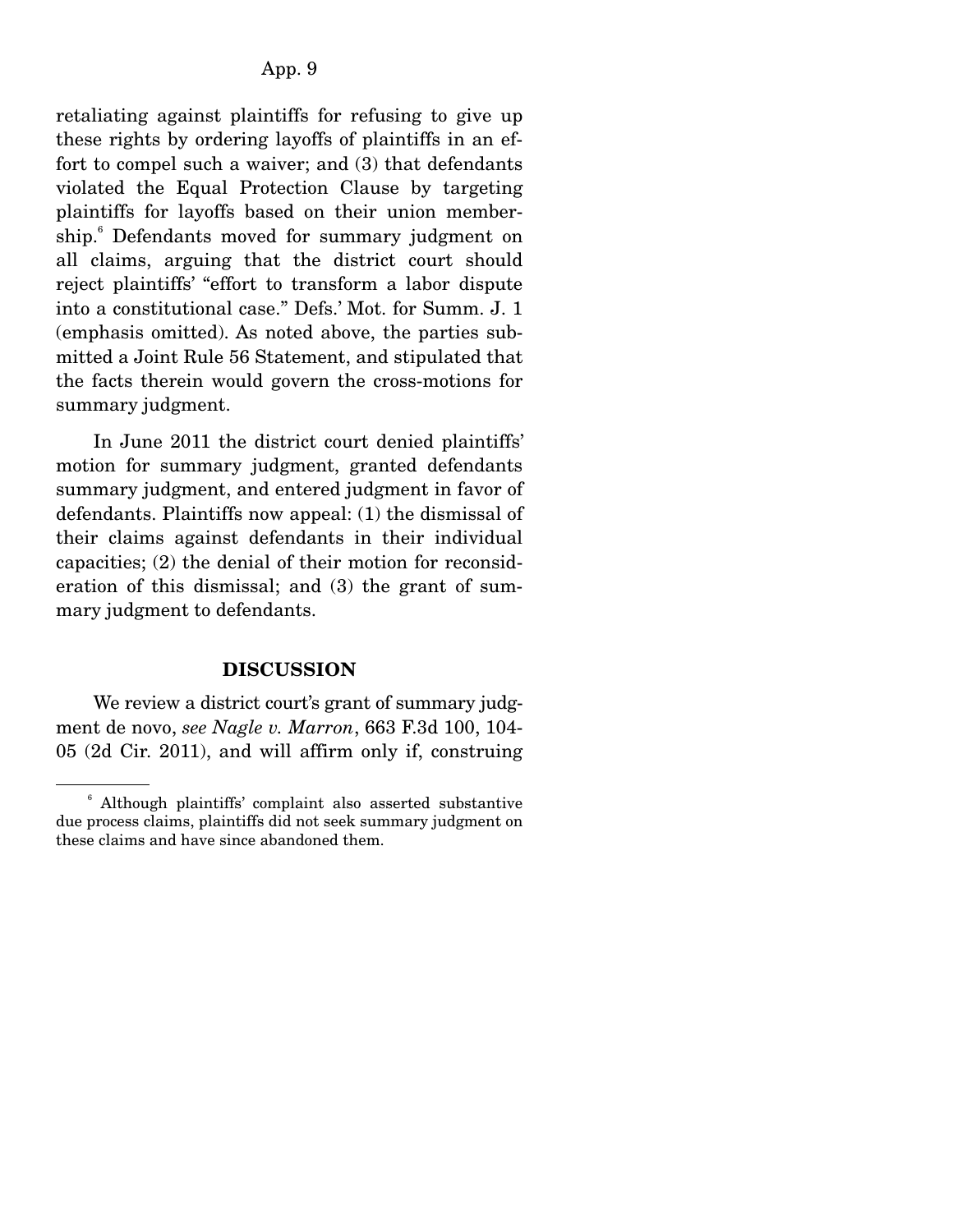the evidence in the light most favorable to the nonmoving party, "there is no genuine dispute as to any material fact and the movant is entitled to judgment as a matter of law," Fed. R. Civ. P. 56(a). Here, there are no disputed issues of fact, as the parties expressly stipulated to the above facts as the basis for adjudicating the summary judgment motions.

# **I. First Amendment Claim**

 Plaintiffs allege that defendants violated their First Amendment right to freedom of association by targeting union employees for termination based on their union membership. Plaintiffs concede that defendants have the right to manage the size of the State's work force, and may lay off employees based on constitutionally-neutral determinations of work force needs and budgetary constraints. But plaintiffs argue that defendants cannot "single out members of a constitutionally protected group for termination unless defendants can establish a compelling interest for doing so, and that they utilized the least restrictive means to accomplish those ends," which they argue defendants have not done. Appellants' Br. 43 (citation omitted).

 The right to free association is "a right closely allied to freedom of speech and a right which, like free speech, lies at the foundation of a free society." *Shelton v. Tucker*, 364 U.S. 479, 485-86 (1960); *see also Smith v. Ark. State Highway Emps.*, 441 U.S. 463, 464 (1979) (noting that First Amendment protects the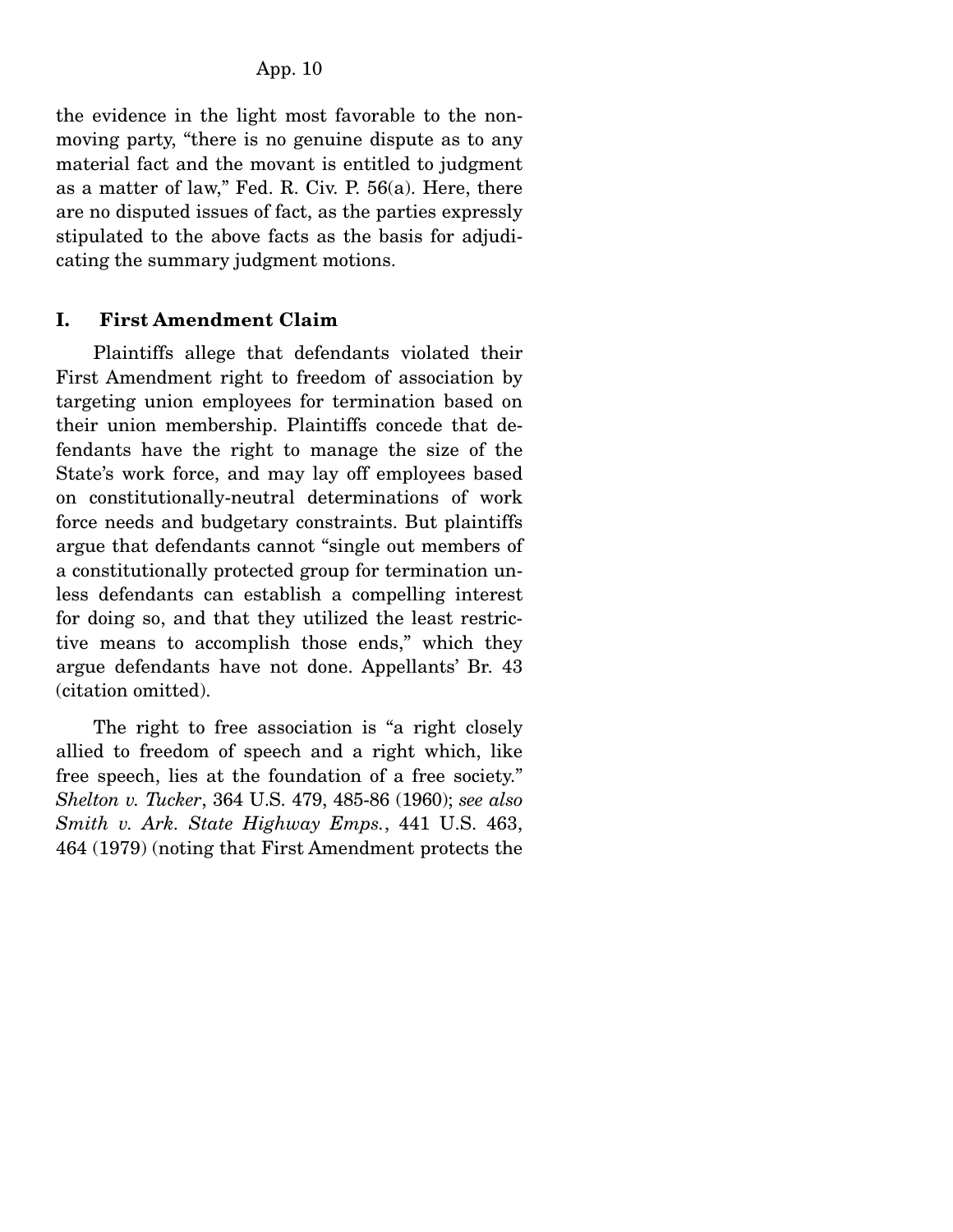right of an individual to associate with others). "The public employee surely can associate and speak freely and petition openly, and he is protected by the First Amendment from retaliation for doing so." *Smith*, 441 U.S. at 465.

 Included in this right to free association is the right of employees to associate in unions. *See Thomas v. Collins*, 323 U.S. 516, 534 (1945) (holding that the "rights of assembly and discussion" of a union and its members are protected by the First Amendment); *see also Smith*, 441 U.S. at 466 (holding that the First Amendment does not impose an affirmative obligation on government to recognize and bargain with a union, but suggesting that reasoning might be different if government had "tak[en] steps to prohibit or discourage union membership or association"). We ourselves have stated that it cannot "be questioned that the First Amendment's protection of speech and associational rights extends to labor union activities." *Conn. State Fed'n of Teachers v. Bd. of Educ. Members*, 538 F.2d 471, 478 (2d Cir. 1976); *see also Int'l Longshoremen's Ass'n v. Waterfront Comm'n of N.Y. Harbor*, 642 F.2d 666, 670 (2d Cir. 1981) ("The First Amendment's protection of the right of association extends to labor union activities.").

 However, we have never articulated a standard for determining whether, and under what circumstances, a public entity's employment decisions violate this right to associate in unions. With respect to a public employee's right to associate with political parties, the Supreme Court stated in *Rutan v. Republican*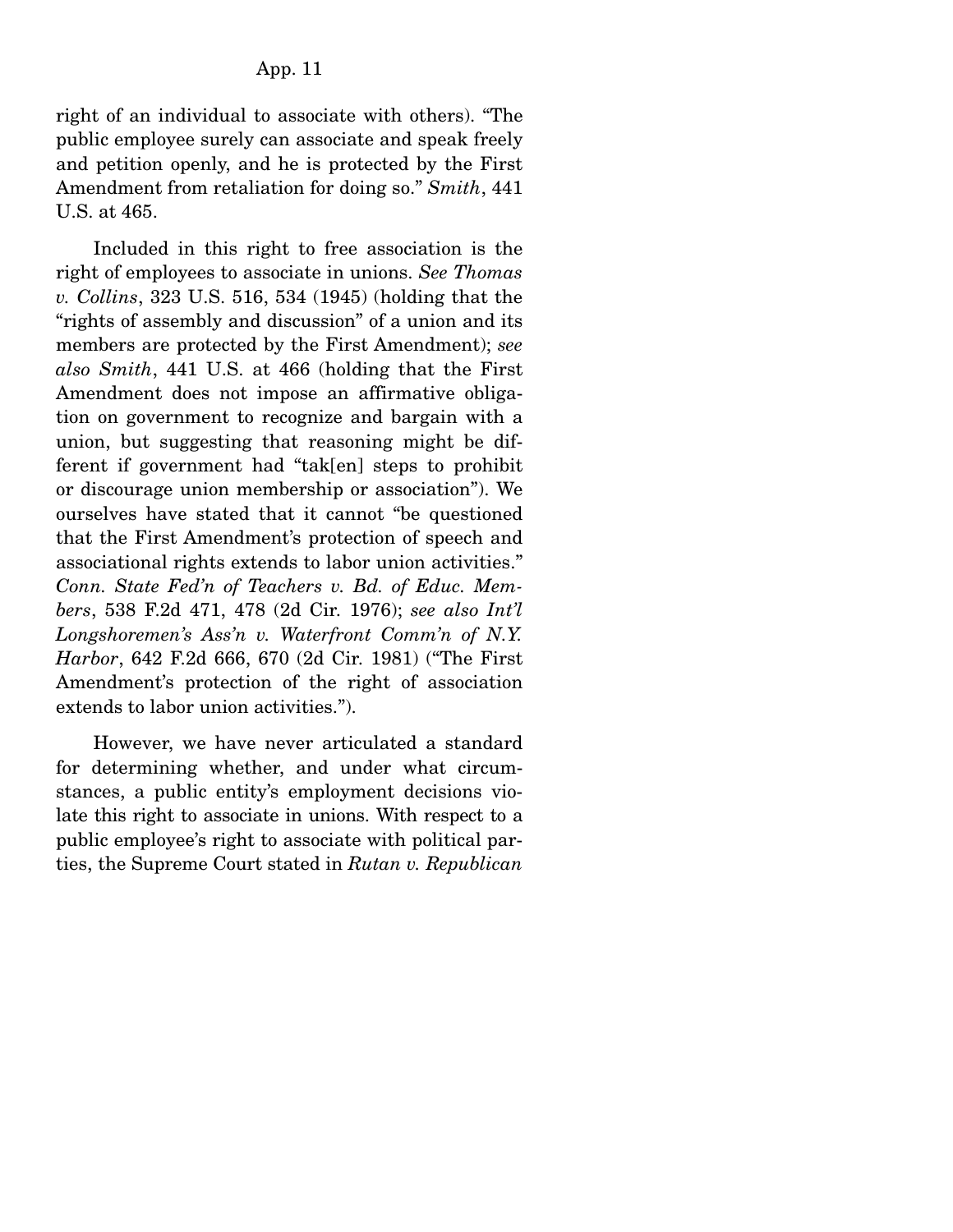*Party of Illinois* that government employers may not "condition [ ] hiring decisions on political belief and association . . . unless the government has a vital interest in doing so." 497 U.S. 62, 78 (1990); *see also Branti v. Finkel*, 445 U.S. 507, 520 (1980) (holding that termination of public defenders because they were not affiliated with Democratic Party violated First Amendment); *Elrod v. Burns*, 427 U.S. 347, 372- 73 (1976) (holding that public employees who alleged they were discharged because they were not members of sheriff 's political party stated a First Amendment claim); *Keyishian v. Bd. of Regents*, 385 U.S. 589, 609- 10 (1967) (invalidating state university system's prohibition on membership in Communist Party). The Supreme Court was concerned that the government would "wield[ ] its power to interfere with its employees' freedom to believe and associate," *Rutan*, 497 U.S. at 76, and noted that "conditioning public employment on the provision of support for the favored political party 'unquestionably inhibits protected belief and association," *id.* at 69, quoting *Elrod*, 427 U.S. at 359. It therefore held that hiring based on political party affiliation was subject to strict scrutiny and must be "narrowly tailored to further vital government interests." *Rutan*, 497 U.S. at 74; *see also Branti*, 445 U.S. at 515-16 (requiring "an overriding interest of vital importance" to fire a public employee solely for his private beliefs (citation and internal quotation marks omitted)).

 Conditioning public employment on union membership, no less than on political association, inhibits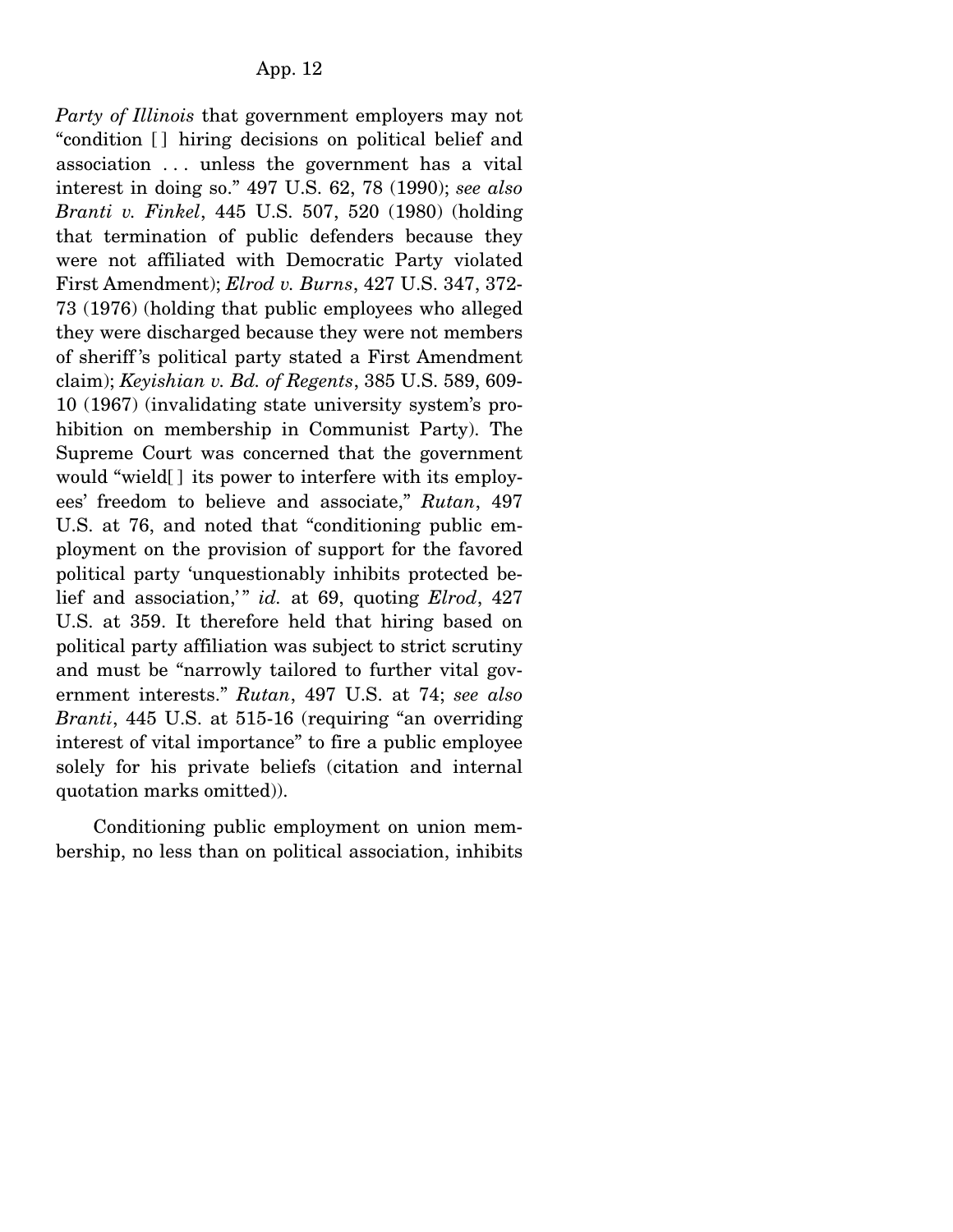protected association and interferes with government employees' freedom to associate. It is therefore subject to the same strict scrutiny, and may be done only "in the most compelling circumstances." *Rutan*, 497 U.S. at 76. The Supreme Court suggested as much (albeit in dicta) in *Smith*, when it contrasted the state's refusal to recognize and bargain with a union, which did not implicate the First Amendment, with "taking steps to prohibit or discourage union membership or association," which would likely infringe on First Amendment rights. 441 U.S. at 466 ("Far from taking steps to prohibit or discourage union membership or association, all that the Commission has done in its challenged conduct is simply to ignore the union. That it is free to do."); *see also Collins*, 323 U.S. at 532 (holding that government regulation of unions "must not trespass upon the domain set apart for free speech and free assembly").

 Defendants argue that "[i]n terms of their impact on core political beliefs and association, layoffs based on union membership are not even remotely comparable to layoffs and hiring decisions based on political party affiliation." Appellees' Br. 42. But "the First Amendment does not protect speech and assembly only to the extent it can be characterized as political," *United Mine Workers of Am. v. Ill. State Bar Ass'n*, 389 U.S. 217, 223 (1967), and the Supreme Court's First Amendment jurisprudence has not distinguished between political parties and other associations. In *NAACP v. Alabama ex rel. Patterson*, the Supreme Court held that "state action which may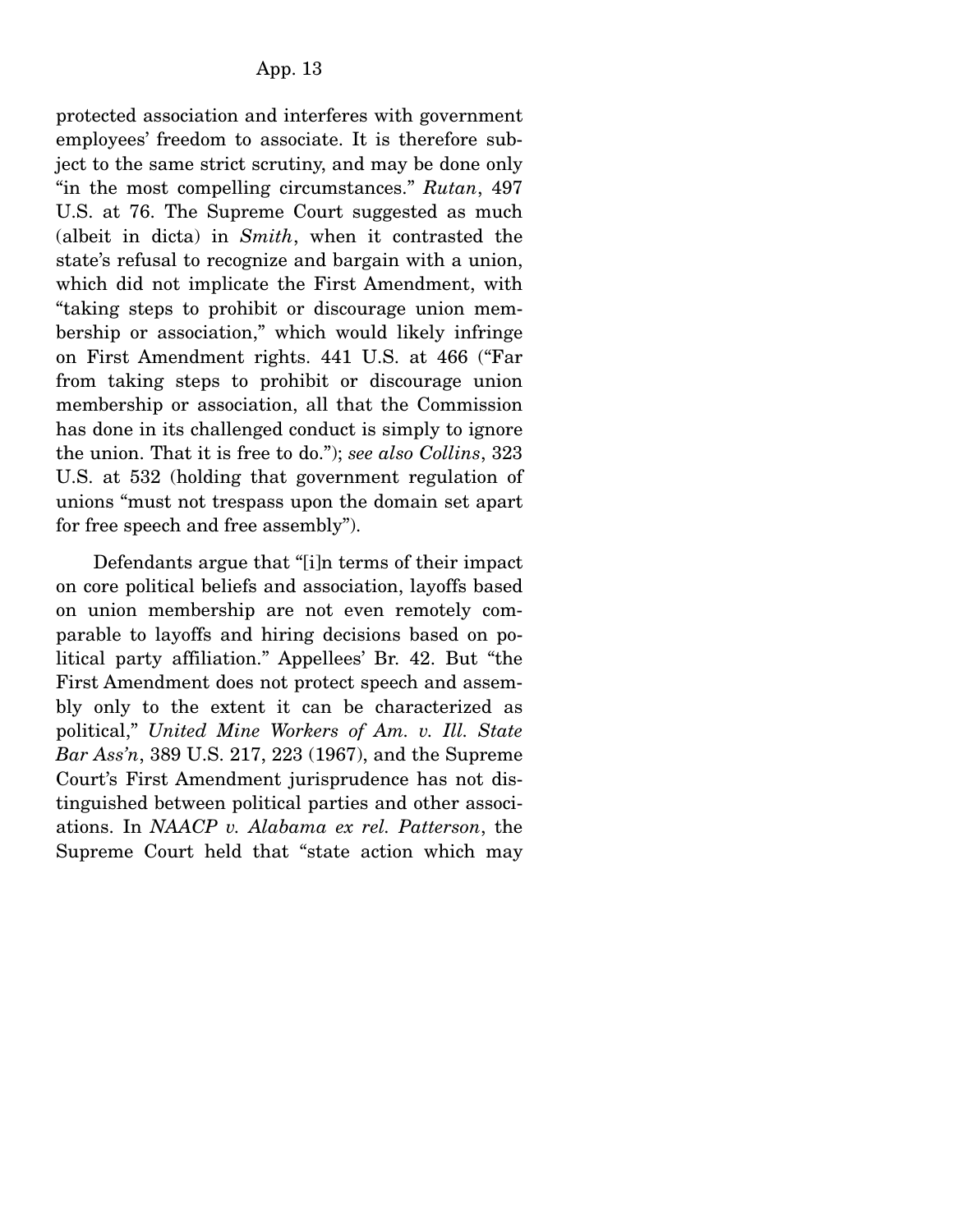have the effect of curtailing the freedom to associate is subject to the closest scrutiny," and that it is "immaterial whether the beliefs sought to be advanced by association pertain to political, economic, religious or cultural matters." 357 U.S. 449, 460-61 (1958).

 Labor unions are well within this protection. As the Supreme Court has stated, "the Constitution protects the associational rights of the members of the union precisely as it does those of the NAACP." *Bhd. of R.R. Trainmen v. Virginia ex rel. Va. State Bar*, 377 U.S. 1, 8 (1964). Labor unions advocate the economic interest of their members, and historically, unions and their members have also been associated with political advocacy. Not only do unions engage directly in partisan electoral politics,<sup>7</sup> but labor unions have been predicated on ideas of worker solidarity that are as much political as economic.<sup>8</sup> Opposition

<sup>&</sup>lt;sup>7</sup> This is particularly true of public employee unions. Since the wages of public employees bear directly on the overtly political issue of state budgets, including the appropriate levels of public expenditure and taxation, the "economic" advocacy of public employee unions touches directly on matters of political concern. *Cf. Knox v. Serv. Emps. Int'l Union, Local 1000*, 132 S. Ct. 2277, 2289 (2012) (recognizing that "a public-sector union takes many positions during collective bargaining that have powerful political and civic consequences").

<sup>&</sup>lt;sup>8</sup> Indeed, there is evidence that unions favor certain parties over others. *See*, *e.g.*, Thomas L. Brunell, *The Relationship Between Political Parties and Interest Groups: Explaining Patterns of PAC Contributions to Candidates for Congress*, 58 POL. RES. Q. 681, 687 (2005) (concluding that labor groups "direct substantially higher proportions of their money" to Democratic candidates).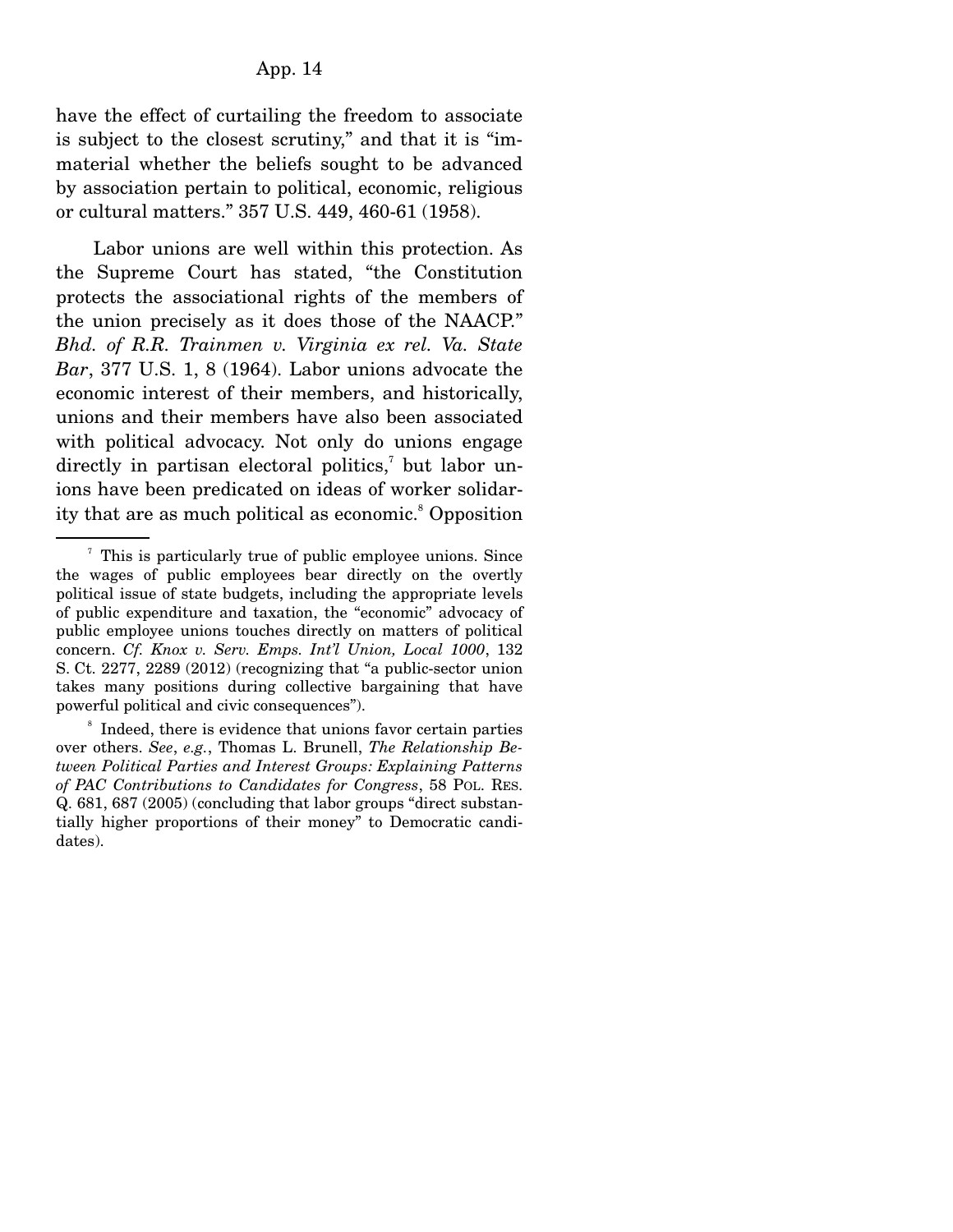to labor unions, similarly, has at times been based not only on the perceived economic interests of employers, consumers, and workers, but on the perception that unions advocate radical political ideas.<sup>9</sup>

 Defendants cite *Elrod*'s assertion that "political belief and association constitute the core of those activities protected by the First Amendment," 427 U.S. at 356, as indicating that political association is different from union association. But in union cases, the Supreme Court has emphasized that " '[f]ree discussion concerning the conditions in industry and the causes of labor disputes'" is "'indispensable to the effective and intelligent use of the processes of popular government to shape the destiny of modern industrial society.'" Collins, 323 U.S. at 532, quoting *Thornhill v. Alabama*, 310 U.S. 88, 103 (1940). Further, even if the *Rutan*/*Elrod* rule extended only to political organizations, which we have noted above it does not, it would not be easy to classify public-sector unions as falling outside the universe of political organizations, given the Supreme Court's recognition that their collective bargaining positions necessarily "have powerful political and civic consequences." *Knox*, 132 S. Ct. at 2289. Indeed, *Knox* effectively precludes defendants from arguing that cases holding it unconstitutional to fire or refuse to hire union

<sup>9</sup> *See*, *e.g.*, *Fiske v. Kansas*, 274 U.S. 380 (1927) (reversing conviction of organizer of the Industrial Workers of the World for criminal syndicalism, based on references to class struggle in the union's constitution).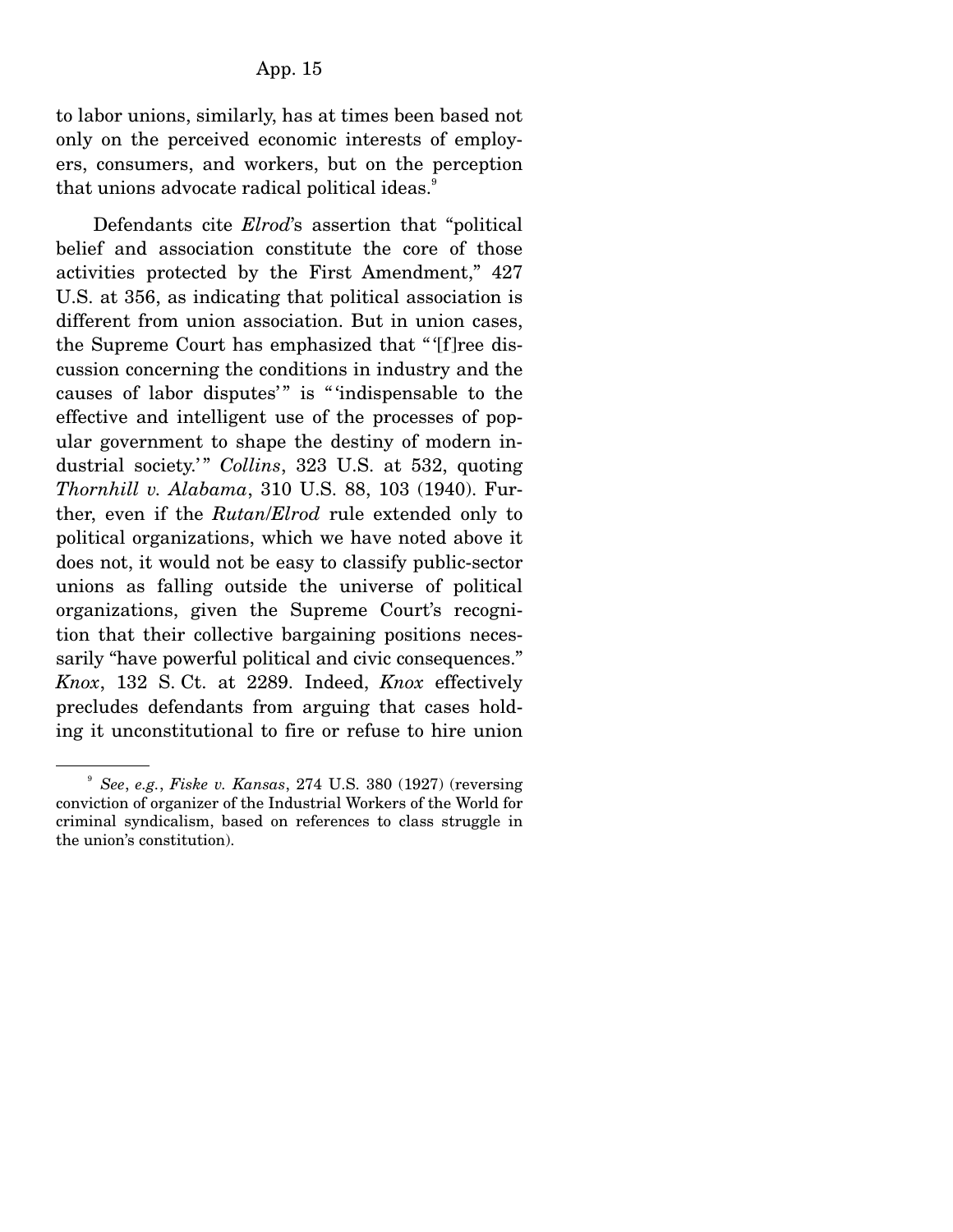members are distinguishable because defendants here acted not out of hostility to union membership per se, but as a tactic to put pressure on the union in labor negotiations. As *Knox* recognizes, a public employee union's positions on wages effectively *are* positions on public policy. Defendants' attempt to place this case outside the *Rutan* line of cases is therefore unavailing.

 Given the well-established principle that union activity is protected by the First Amendment, and the applicability of the reasoning in the political patronage cases to union membership, we hold that *Rutan*'s heightened scrutiny requirement applies to employment decisions based on union membership.<sup>10</sup> As

<sup>&</sup>lt;sup>10</sup> Other circuits have also recognized a First Amendment cause of action for firings based on union membership. In an opinion cited favorably by the Supreme Court in *Smith*, 441 U.S. at 464-65, the Seventh Circuit stated that "the courts . . . have accepted a general proposition that public employees cannot be discharged for engaging in 'union activities,'" and held that "a discharge because of union membership" violates "the general constitutional right of free association," as there is "no reason to distinguish a union from any other association." *Hanover Twp. Fed'n of Teachers v. Hanover Cmty. Sch. Corp.*, 457 F.2d 456, 460 (7th Cir. 1972); *see also McLaughlin v. Tilendis*, 398 F.2d 287, 289 (7th Cir. 1968) ("Unless there is some illegal intent, an individual's right to form and join a union is protected by the First Amendment."). The Eighth and Tenth Circuits have also acknowledged such a cause of action. *See Lontine v. VanCleave*, 483 F.2d 966, 967-68 (10th Cir. 1973) (holding that sheriff 's deputy had "a First Amendment right to participate and retain membership in a union," and "could not be suspended or dismissed for the exercise of his constitutional rights"); *Am. Fed'n of State, Cnty., & Mun. Emps. v. Woodward*, 406 F.2d 137, 139 (Continued on following page)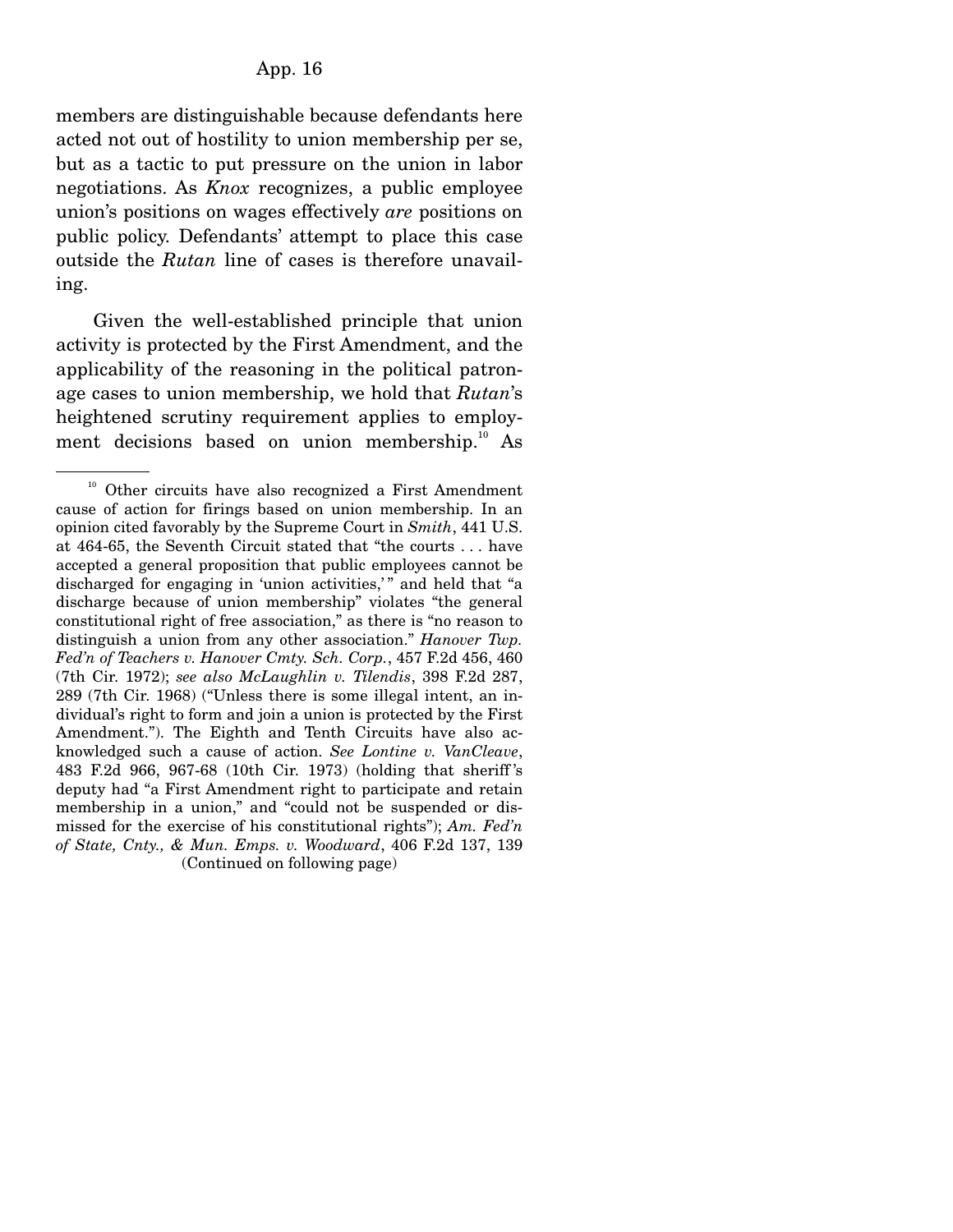defendants concede that they intentionally fired only union members in  $2003$ ,<sup>11</sup> we now examine whether the terminations were "narrowly tailored to further vital government interests."12 *Rutan*, 497 U.S. at 74.

 Defendants argue that the State needed to reduce the cost of its work force, and that since plaintiffs refused the proposed CBA concessions defendants were forced to lay off union workers to do so. But the stipulated facts make clear that the 2003 firings were not tailored to reduce the cost of the State's work force. To

 $12$  Defendants argue as a preliminary matter that the targeting claim "as argued on appeal bears virtually no resemblance to the claim as presented below," where it was "a minor factual variation on the retaliation theme." Appellees' Br. 39. To the extent that defendants make a waiver argument, it is without merit, as plaintiffs clearly made the targeting claim in the summary judgment briefing below. Plaintiffs' motion for partial summary judgment argued that "[e]ven if not motivated by an impermissible intention to compel concessions of plaintiffs' collectively-bargained contract rights, defendants still violated plaintiffs' First Amendment rights by making layoff determinations based solely on the employees' union membership," and cited cases such as *Woodward* and *Tilendis* in support. Mem. in Supp. of Pls.' Mot. for Partial Summ. J. 29-30.

<sup>(8</sup>th Cir. 1969) (holding that city could not fire employees because they joined a labor union, as "[u]nion membership is protected by the right of association under the First and Fourteenth Amendments").

 $^{\rm 11}$  Defendants, perhaps recognizing the difficulty of their legal position, attempted at oral argument to parse the stipulation as not conceding that they laid off only union members. However, the stipulation clearly and unambiguously acknowledges that "[t]he terminations . . . were limited to unionized state employees." Joint Local Rule 56(a) 1 & 2 Statement ¶ 53.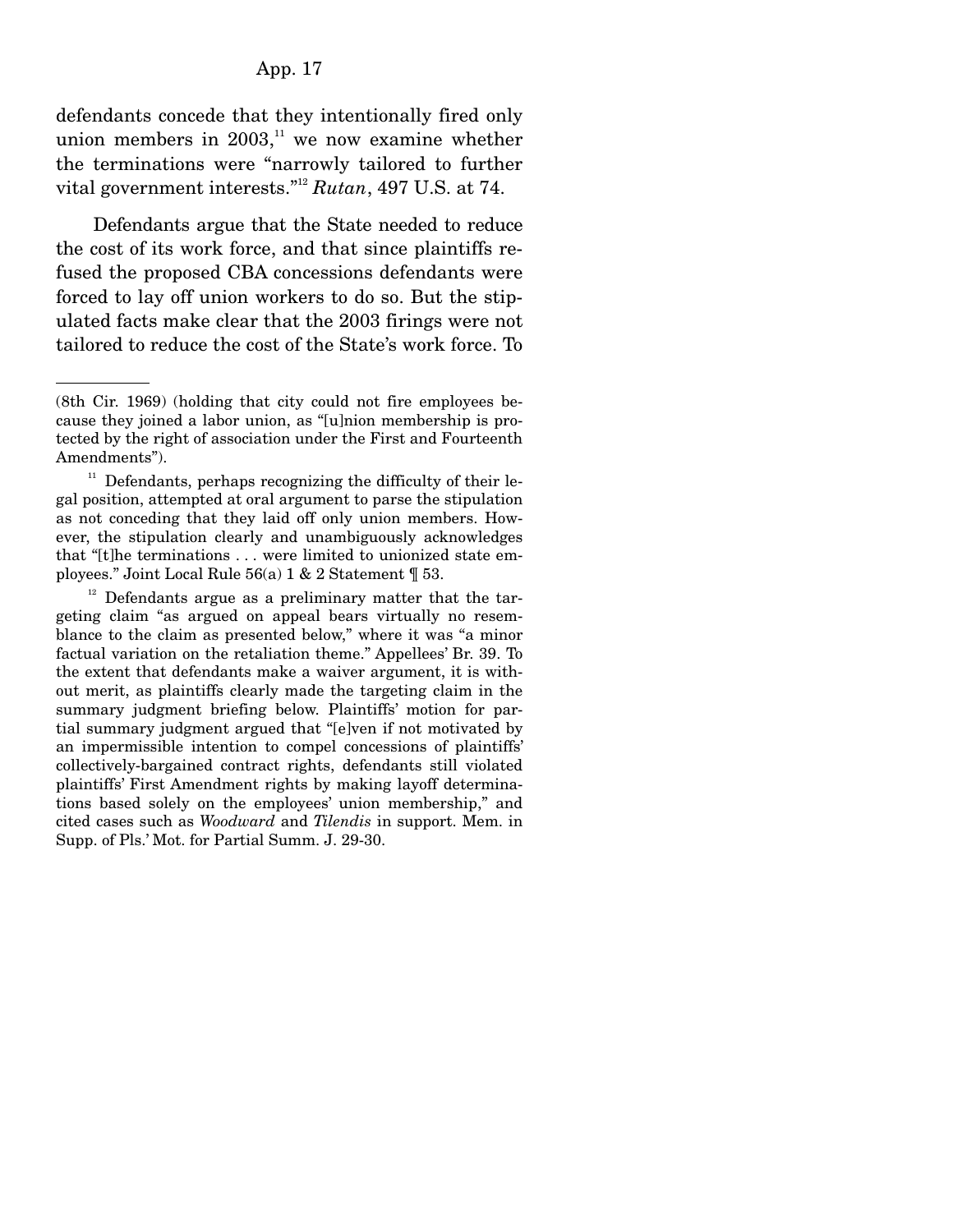the contrary, defendants have stipulated that the 2003 firings "had minimal effect on the State's [fiscal year 2003] expenses," and that the savings realized from the 2003 firings did not correlate to the concessions requested from the unions. Joint Local Rule 56(a) 1 & 2 Statement ¶ 67. Indeed, the 2003 firings were not included in Rowland's "Balanced Budget Plan," which was issued at the same time that the layoffs were ordered, with the purpose of eliminating the State's budget deficit. *Id.* ¶ 72.

 More importantly, defendants have not shown why the State's fiscal health required firing only *union members*, rather than implementing membership-neutral layoffs. Defendants have stipulated that all state employees, whether or not they belong to unions, receive the same health care and pension benefits. Nothing in the stipulation provides any support for an argument that union members cost more, provided fewer services, or were distinguishable from their non-union coworkers in any way other than their membership itself. Defendants chose to accomplish whatever cost savings were achieved by firing only employees who were union members, as opposed to targeting the least valuable or most expensive workers. Thus, layoffs predicated on union membership could not differentially affect the savings to be achieved, or the efficiency of the state's work force.

 Defendants' best argument is that the 2003 firings were meant to compel the unions to agree to concessions, which in turn would reduce the longterm costs of state government, arguably a vital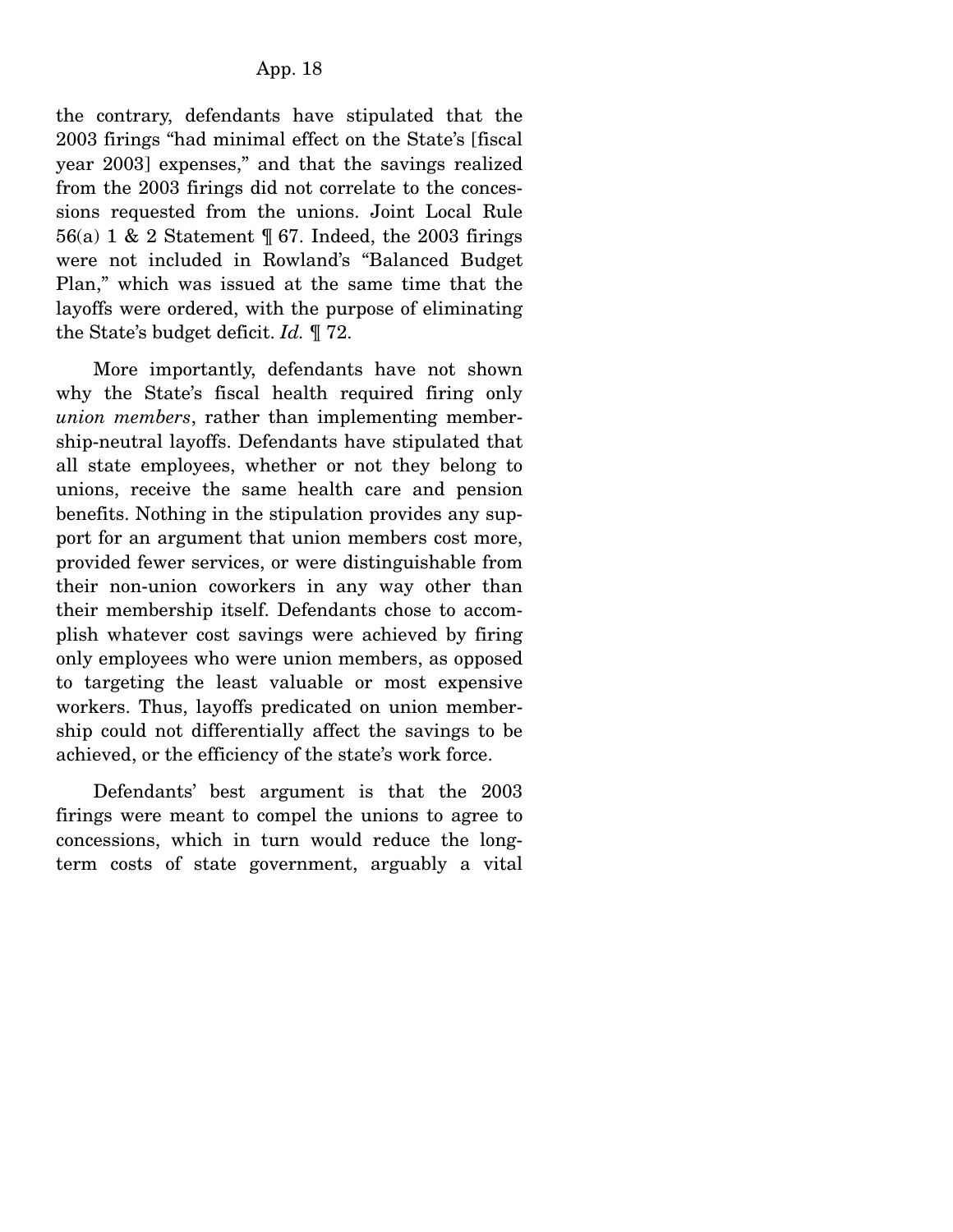government interest. But while plaintiffs have stipulated that the 2003 firings were "based on Rowland's determination of what it would take to compel the plaintiff Unions to agree to the demanded concessions," Joint Local Rule  $56(a)$  1 & 2 Statement  $\P$  49, defendants have offered no evidence of narrow tailoring. State officials may certainly bargain hard with state employees. Indeed, as recognized in *Smith*, a state need not recognize or bargain collectively with employee unions at all. 441 U.S. at 466. But for a state to fire union members – and union members alone – in the hope of ultimately achieving economic concessions is little different from refusing to hire union members in the first place. Unquestionably, layoffs applied generally without discriminating against union members would also have brought dramatic pressure on SEBAC, by terminating the employment of workers on whose behalf the unions were negotiating; this is particularly so in that 75% of such layoffs could be expected to fall on union members, who made up that proportion of the work force. But such layoffs, in contrast to the ones here challenged, would not have penalized employees because of their union membership. As the Supreme Court noted in *Elrod*, "conditioning the retention of public employment on the employee's" association with a certain group "must further some vital government end by a means that is least restrictive of freedom of belief and association in achieving that end, and the benefit gained must outweigh the loss of constitutionally protected rights." 427 U.S. at 363. Defendants have made no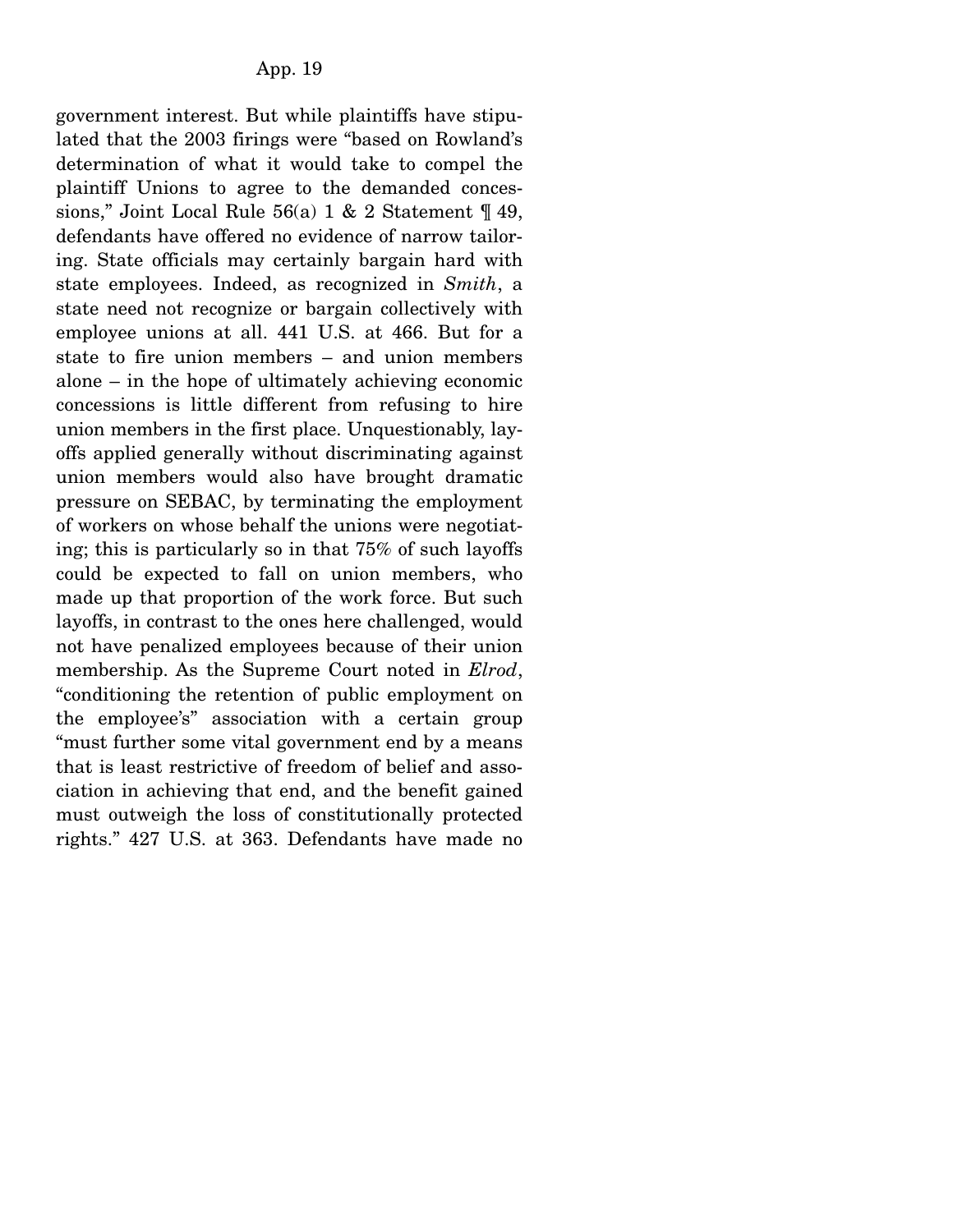such showing here to justify terminating only union employees.

 As plaintiffs have shown that defendants fired employees based on their union membership without narrowly tailoring the terminations to a vital government interest, plaintiffs were entitled to summary judgment on their First Amendment targeting claims. Because defendants are liable under plaintiffs' targeting theory, we need not reach plaintiffs' alternative First Amendment retaliation theory.<sup>13</sup> We thus

(Continued on following page)

<sup>&</sup>lt;sup>13</sup> Plaintiffs also allege that their termination was in retaliation for their speech on matters of public concern, proscribed by *Pickering v. Board of Education*, 391 U.S. 563 (1968). We believe that the case is better conceptualized under *Rutan.* We have noted that "for the *Pickering* line of cases to apply, there must be an expression of views." *Morin v. Tormey*, 626 F.3d 40, 43 (2d Cir. 2010). Plaintiffs have not identified any expression of views by the laid-off workers, but instead allege that defendants retaliated against them because they refused defendants' proposed concessions. Similar to the plaintiff in *Morin*, plaintiffs here "did not initiate the expression of any views, nor did [they] volunteer comments on any issues, whether of public or private citizen concern. [They] just said, 'No.' " *Id.* at 44. "In short, the issue in this case is whether [plaintiffs] could be retaliated against based on" their union "affiliation (or non-affiliation), not whether [they] could be retaliated against based on any protected speech," and the case is therefore "plainly governed by the *Elrod*/*Branti*/*Rutan* trilogy." *Id.*; *see also McEvoy v. Spencer*, 124 F.3d 92, 98 (2d Cir. 1997) (distinguishing cases in which a public employer takes adverse action against an employee on the basis of the employee's political affiliation, which is governed by the *Elrod*/*Branti*/*Rutan* line of cases, from those in which the basis for adverse action was the employee's speech, which are governed by the *Pickering* line of cases).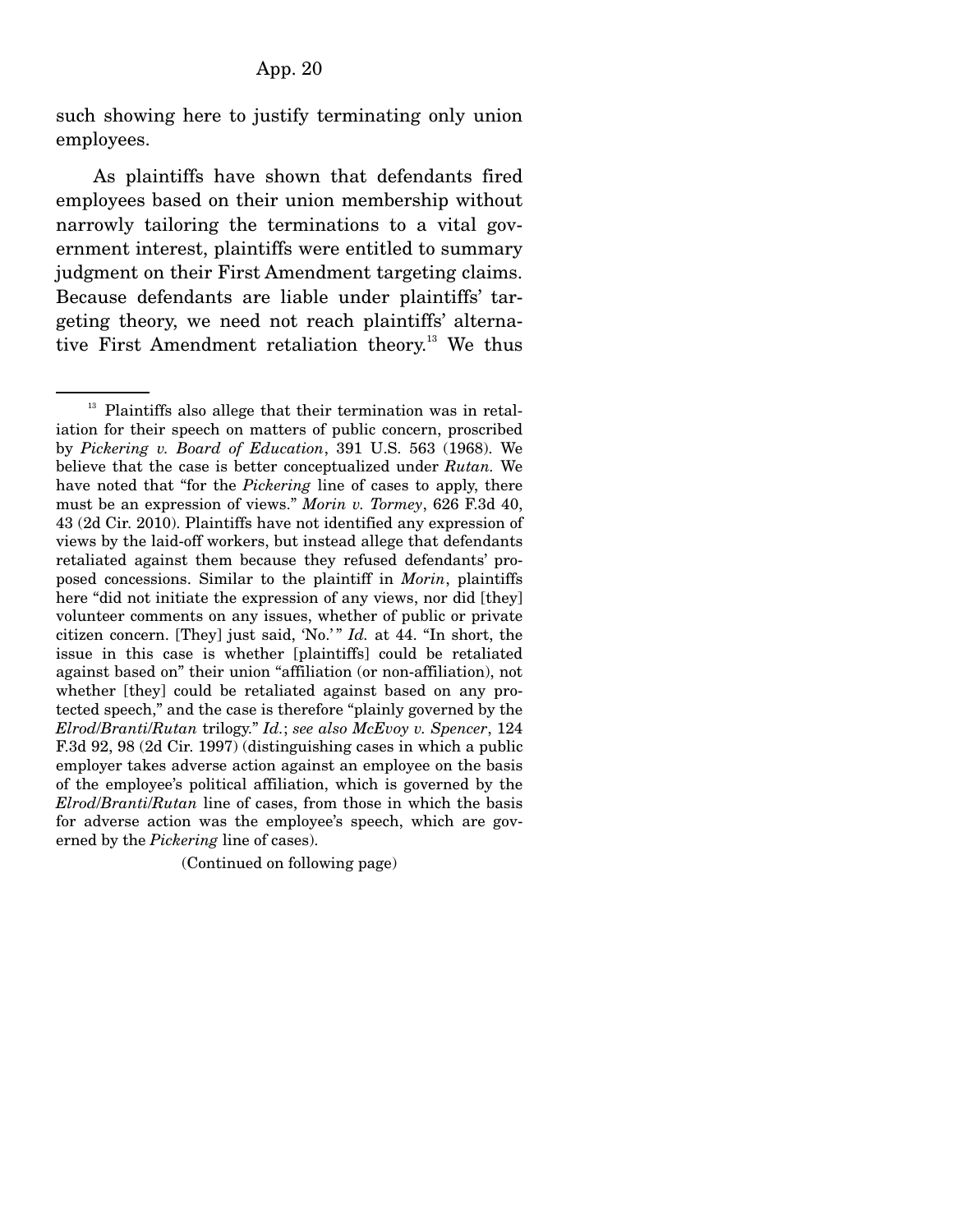reverse the district court's grant of summary judgment to defendants, and remand with instructions to the district court to grant summary judgment to plaintiffs on liability and craft appropriate equitable relief.

# **II. Dismissal of Defendants In Their Individual Capacities**

 Plaintiffs also appeal the district court's dismissal on sovereign immunity grounds of their claims against defendants in their individual capacities. While acknowledging that the Eleventh Amendment generally does not bar claims for monetary damages against state officials in their individual capacities, the district court nonetheless held that plaintiffs' claims were barred because the action, "though nominally against the Governor and the Secretary of OPM," was in reality a suit against the State, as a damages award would cause "the loss of substantial public resources." *Rowland*, 2006 WL 141645, at \*5.

 The district court erred. Where a complaint "specifically seeks damages from [ ] defendants in their individual capacities[,] . . . the mere fact that the state may reimburse them does not make the state

As defendants are liable under *Rutan*, we need not decide whether they might also be liable under *Pickering.* For the same reason, we need not address plaintiffs' arguments that the 2003 firings also violated the Equal Protection Clause of the Fourteenth Amendment and the Contract Clause.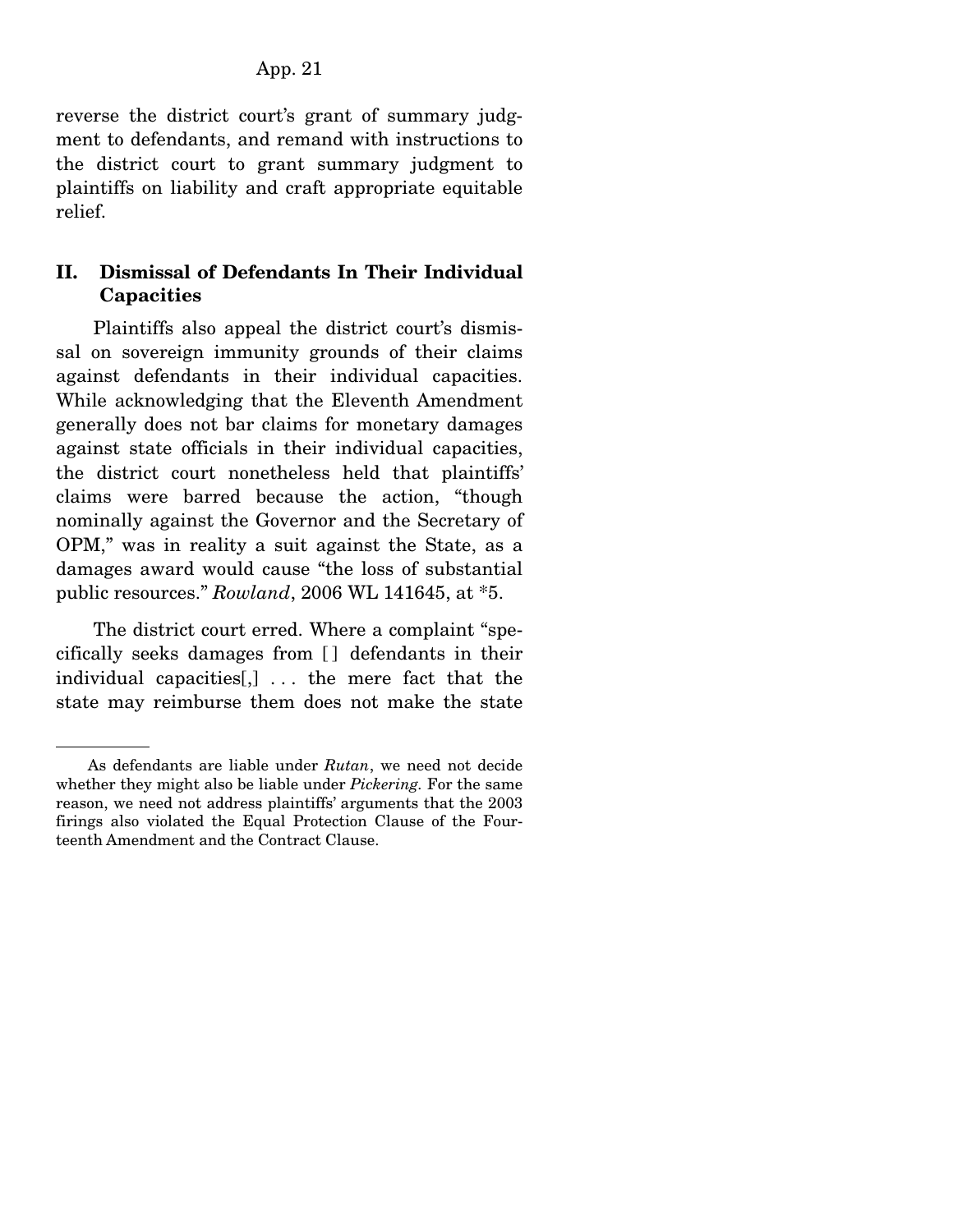the real party in interest." *Berman Enters., Inc. v. Jorling*, 3 F.3d 602, 606 (2d Cir. 1993). That is true even if the award is quite large, as we noted in *Huang v. Johnson*, where the plaintiffs sought a \$50 million award. 251 F.3d 65, 70 (2d Cir. 2001) (holding that the fact that defendants "might not be able to pay [the award] on their own [did] not transform the claim into one against [defendants] in their official capacities"). We therefore hold that the claims for monetary damages against the defendants in their individual capacities are not barred by the Eleventh Amendment.

 Defendants argue that even if sovereign immunity is unavailable, the dismissal should still be upheld on qualified immunity grounds.<sup>14</sup> "The doctrine" of qualified immunity protects government officials from liability for civil damages insofar as their conduct does not violate clearly established statutor[y] or constitutional rights of which a reasonable person would have known." *Fabrikant v. French*, 691 F.3d 193, 212 (2d Cir. 2012), quoting *Pearson v. Callahan*, 555 U.S. 223, 231 (2009) (internal quotation marks omitted).

 The claims against defendants as individuals stand in a different procedural posture than those against defendants in their official capacities. As

 $14$  The district court did not rule on qualified immunity, as the issue was mooted by its sovereign immunity ruling. *Rowland*, 2006 WL 141645, at \*5.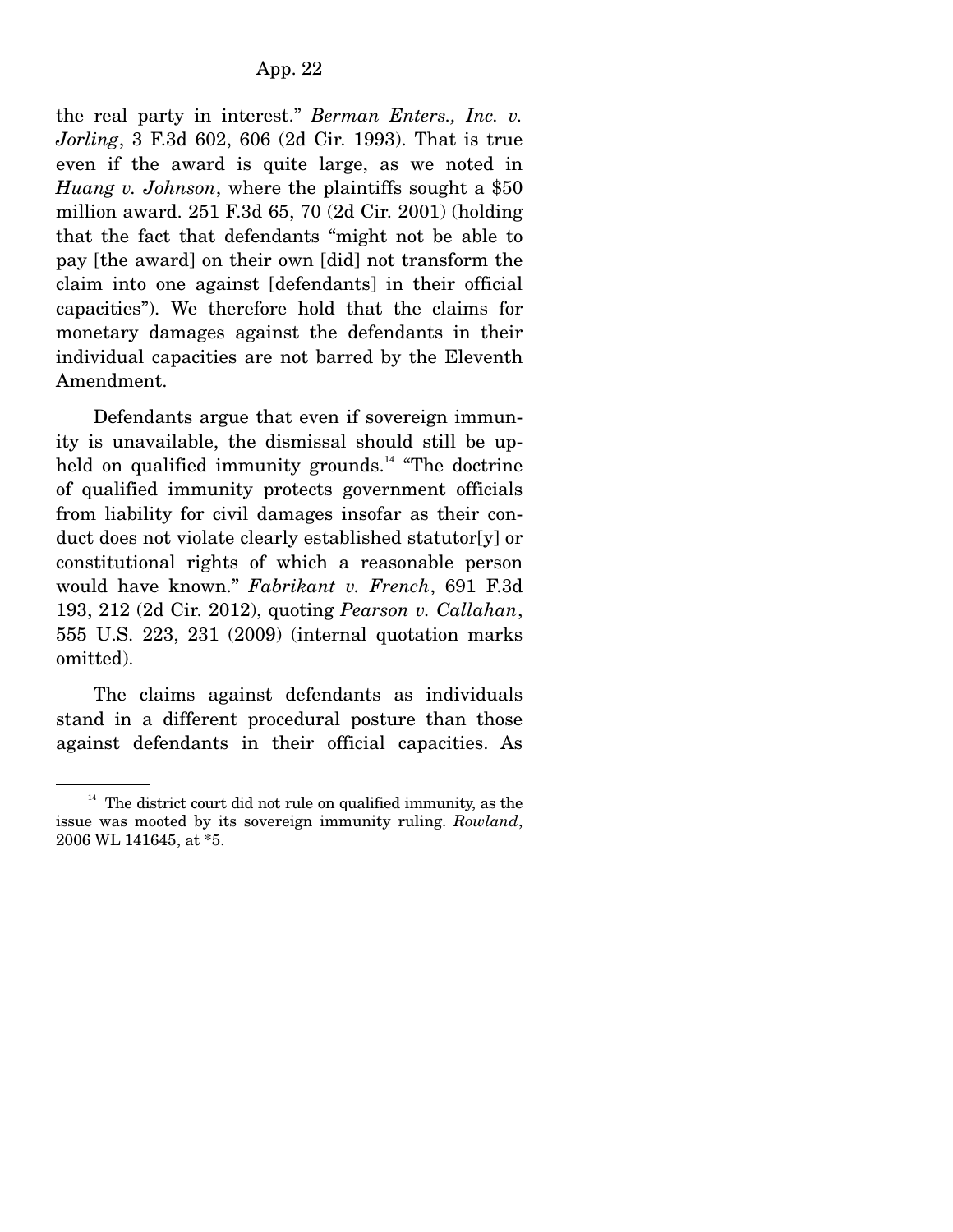defendants did not join the stipulated set of facts in their individual capacities, and the dismissal of the defendants as individuals was granted on a Rule  $12(b)(6)$  motion to dismiss the complaint, we must assume that the factual allegations of plaintiffs' amended complaint are true for the purposes of our qualified immunity inquiry. The amended complaint – as distinct from the stipulated facts agreed to by both sides for purposes of the summary judgment motion – asserts claims not addressed by the stipulation, alleging, among other things, that the 2003 firings were also motivated by Rowland's desire to retaliate against unions that had opposed him in the 2002 gubernatorial election. As noted above, at the time of defendants' actions it was clearly established that firing employees based "on political belief and association plainly constitute[d] an unconstitutional condition," unless the employer showed that he had "a vital interest in doing so." *Rutan*, 497 U.S. at 78; *see also Vezzetti v. Pellegrini*, 22 F.3d 483, 486-87 (2d Cir. 1994) (holding that "First Amendment rights are violated when a person holding a nonpolicymaking position is dismissed from employment for political reasons"). As defendants have not proffered a vital interest in terminating employees as political retaliation, qualified immunity is unavailable at the pleading stage, which is as far as this litigation has progressed against defendants as individuals. We express no view on whether such immunity may prove applicable at a later stage of the litigation.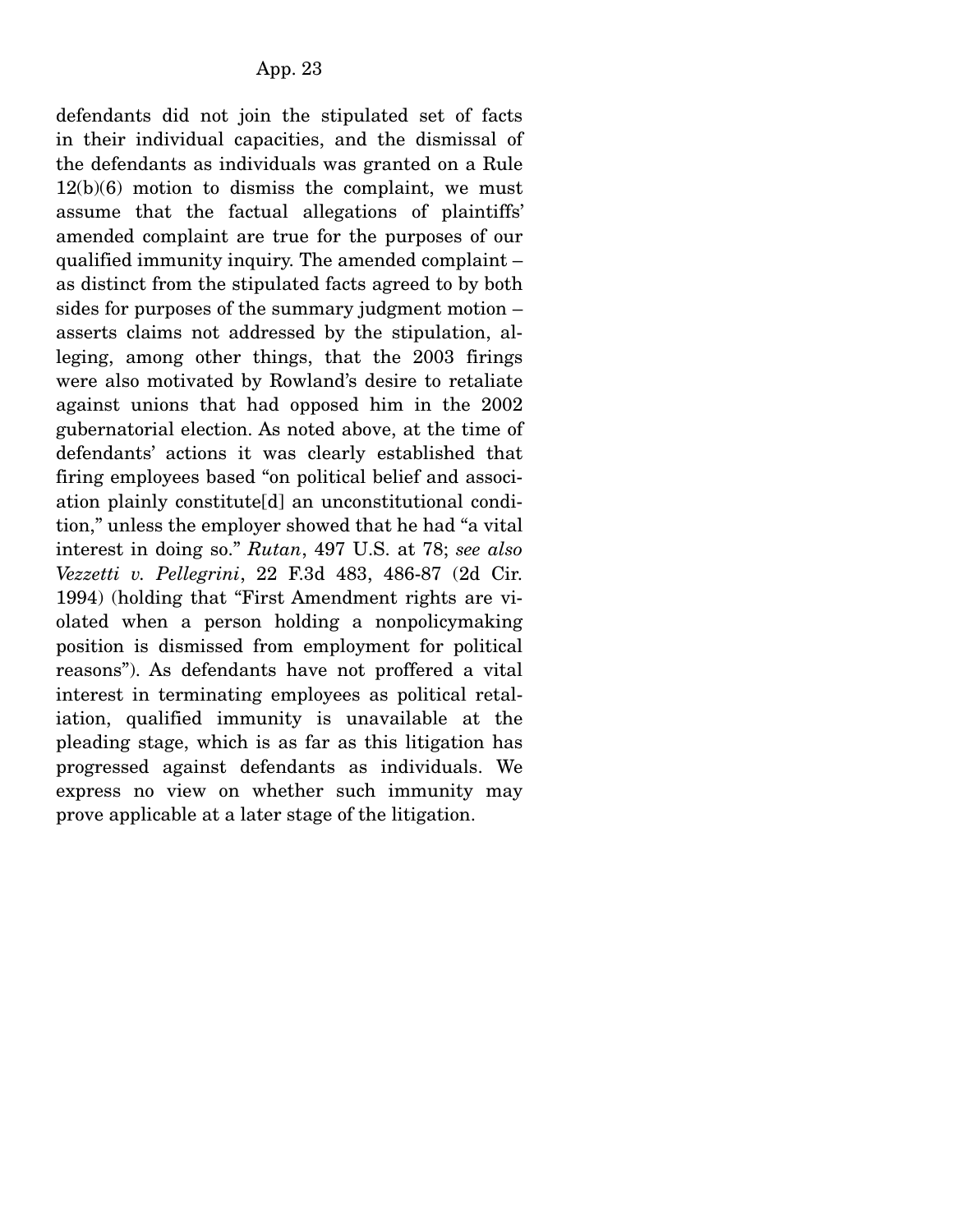# **CONCLUSION**

 Accordingly, for the reasons stated above, we reverse the district court's grant of summary judgment to defendants in their official capacities, and direct that summary judgment on liability be awarded to plaintiffs. We also reverse the district court's dismissal of defendants in their individual capacities. The case is remanded to the district court to craft appropriate equitable relief, and for other proceedings consistent with this opinion.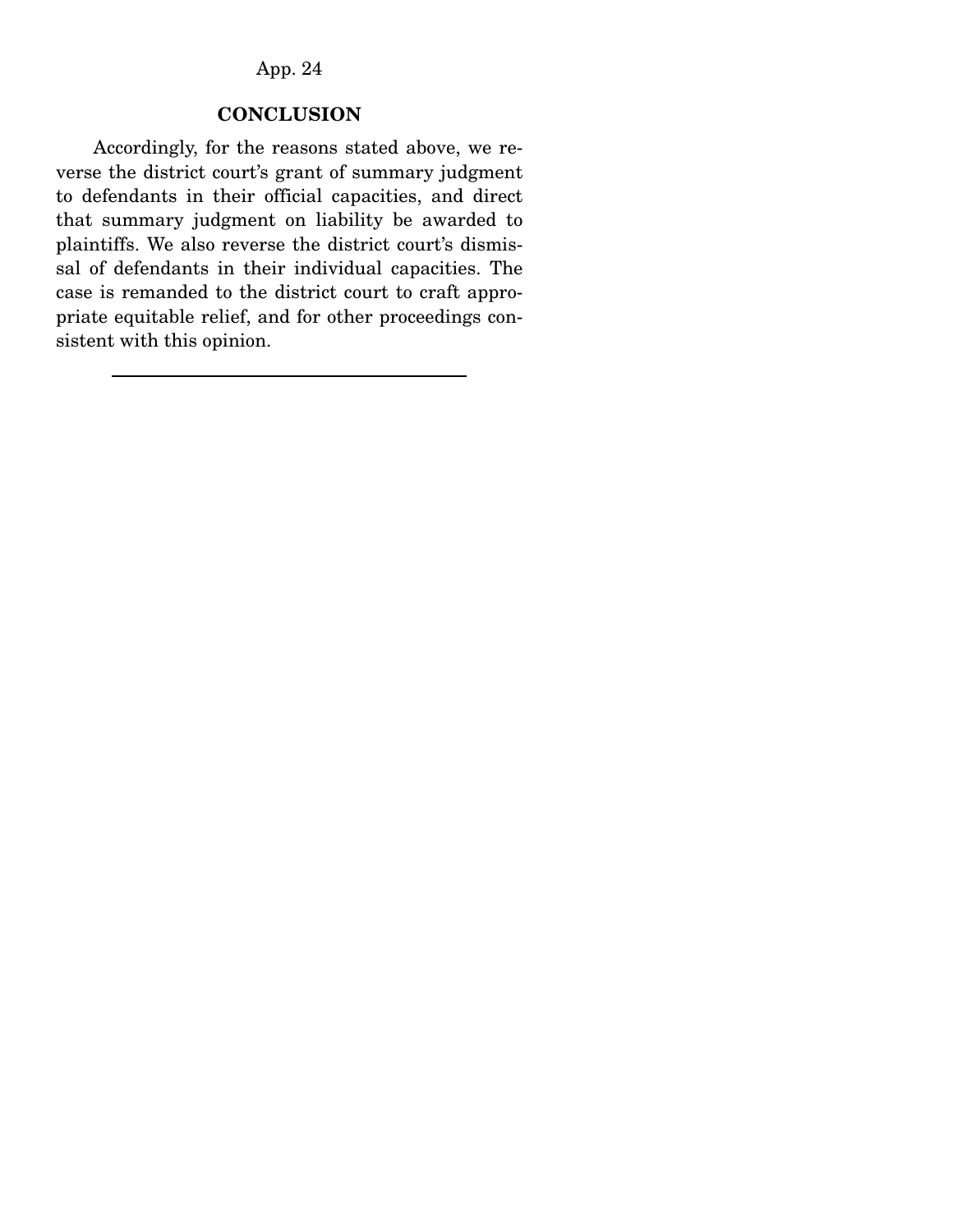# **UNITED STATES DISTRICT COURT DISTRICT OF CONNECTICUT**

| CIVIL NO:       |
|-----------------|
| 3:03CV221 (AVC) |
|                 |
|                 |
|                 |
|                 |
|                 |
|                 |

## **JUDGMENT**

 This action having come before the court for consideration of the parties' motions for summary judgment, and

 The court having considered the motions and the full record of the case, including applicable principles of law, and having granted the defendants' motion for summary judgment on July 1, 2011, it is hereby,

 ORDERED, ADJUDGED and DECREED that the judgment be and is hereby entered in favor of the defendants.

 Dated at Hartford, Connecticut, this 13th day of July 2011.

ROBIN TABORA, Clerk

By:  $/s/$ 

 Renee Alexander Deputy Clerk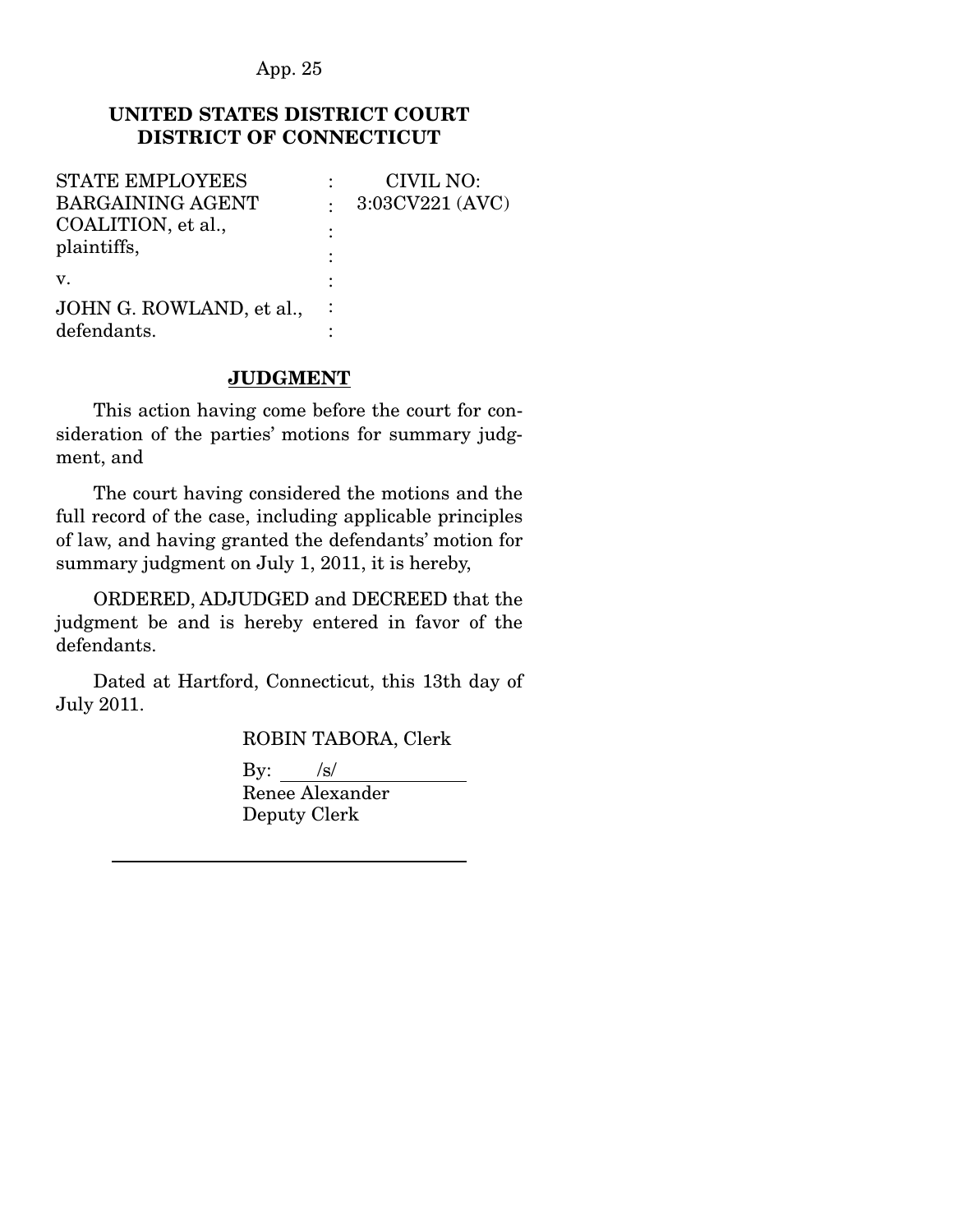## **UNITED STATES DISTRICT COURT DISTRICT OF CONNECTICUT**

| <b>STATE EMPLOYEES</b>   |  |                              |
|--------------------------|--|------------------------------|
| <b>BARGAINING AGENT</b>  |  |                              |
| COALITION, et al.,       |  | CIVIL NO:<br>3:03CV221 (AVC) |
| plaintiffs,              |  |                              |
| $V_{\cdot}$              |  |                              |
| JOHN G. ROWLAND, et al., |  |                              |

defendants.

## **RULING ON THE PARTIES' MOTIONS FOR SUMMARY JUDGMENT**

:

(Filed Jul. 1, 2011)

 This is an action seeking a declaratory judgment and injunctive relief in connection with a labor dispute.<sup>1</sup> The complaint alleges violation of the plaintiffs' rights as guaranteed under the First and Fourteenth Amendments to the U.S. Constitution and Article I section 10 of the U.S. Constitution. The action is brought pursuant to 42 U.S.C. § 1983.

 The plaintiffs have filed the within motion for summary judgment, arguing that based on the parties' joint stipulated facts, there is no dispute that their

<sup>&</sup>lt;sup>1</sup> In their cross motions for summary judgment, the parties request declaratory judgment only. The plaintiffs state that they "have agreed that the issue of remedy will be considered in subsequent proceedings . . . "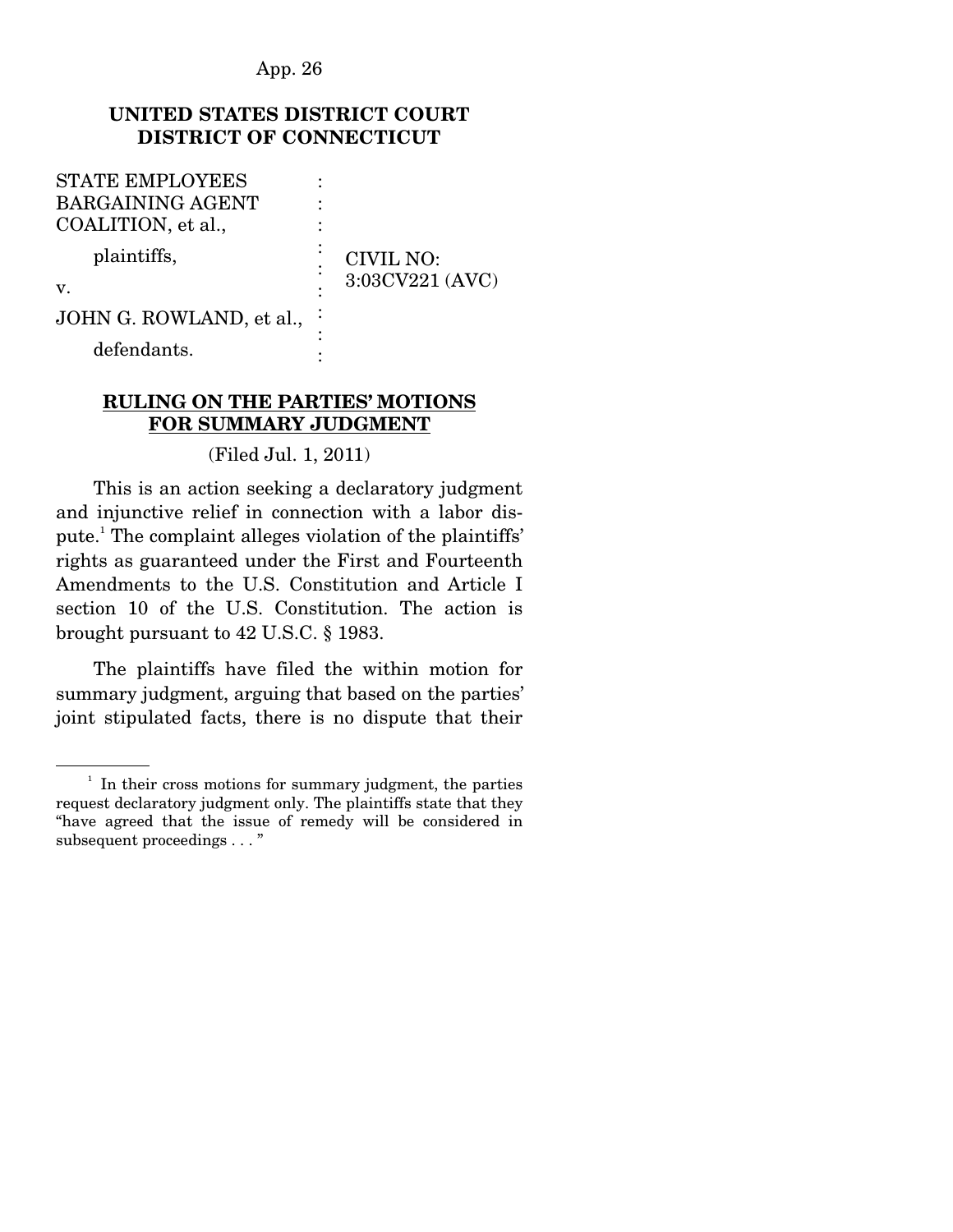constitutional rights were violated, and therefore, that they are entitled to judgment as a matter of law.<sup>2</sup>

 The defendants have also filed a motion for summary judgment. They argue that the plaintiffs' constitutional claims are without merit, and that they are, therefore, entitled to judgment as a matter of law.

 The issue is whether the defendants violated the plaintiffs' rights as guaranteed under the U.S. Constitution. For the reasons that follow, the plaintiffs' motion for summary judgment is denied, and the defendants' motion for summary judgment is granted.

## **FACTS**

 The parties have submitted a joint local rule 56(a)1 & 2 statement of facts and stipulate that the facts contained therein govern the within crossmotions for summary judgment. By way of background, the plaintiff, State Employees Bargaining Agent Coalition ("SEBAC"), is a coalition of 13 state employee unions that represents about 40,000 Connecticut state employees. The plaintiffs include SEBAC and twelve of its thirteen constituent unions.

 $2^2$  The amended complaint, dated May 27, 2003, alleges ten causes of action. The court previously dismissed counts one through four, and the plaintiffs withdrew claims six and eight. The plaintiffs "are not pursuing the substantive due process claims." Therefore, the only remaining claims for relief are those numbered five and seven, alleging violation of the First Amendment right to freedom of association, and the Equal Protection Clause and Contract Clause components of claims nine and ten.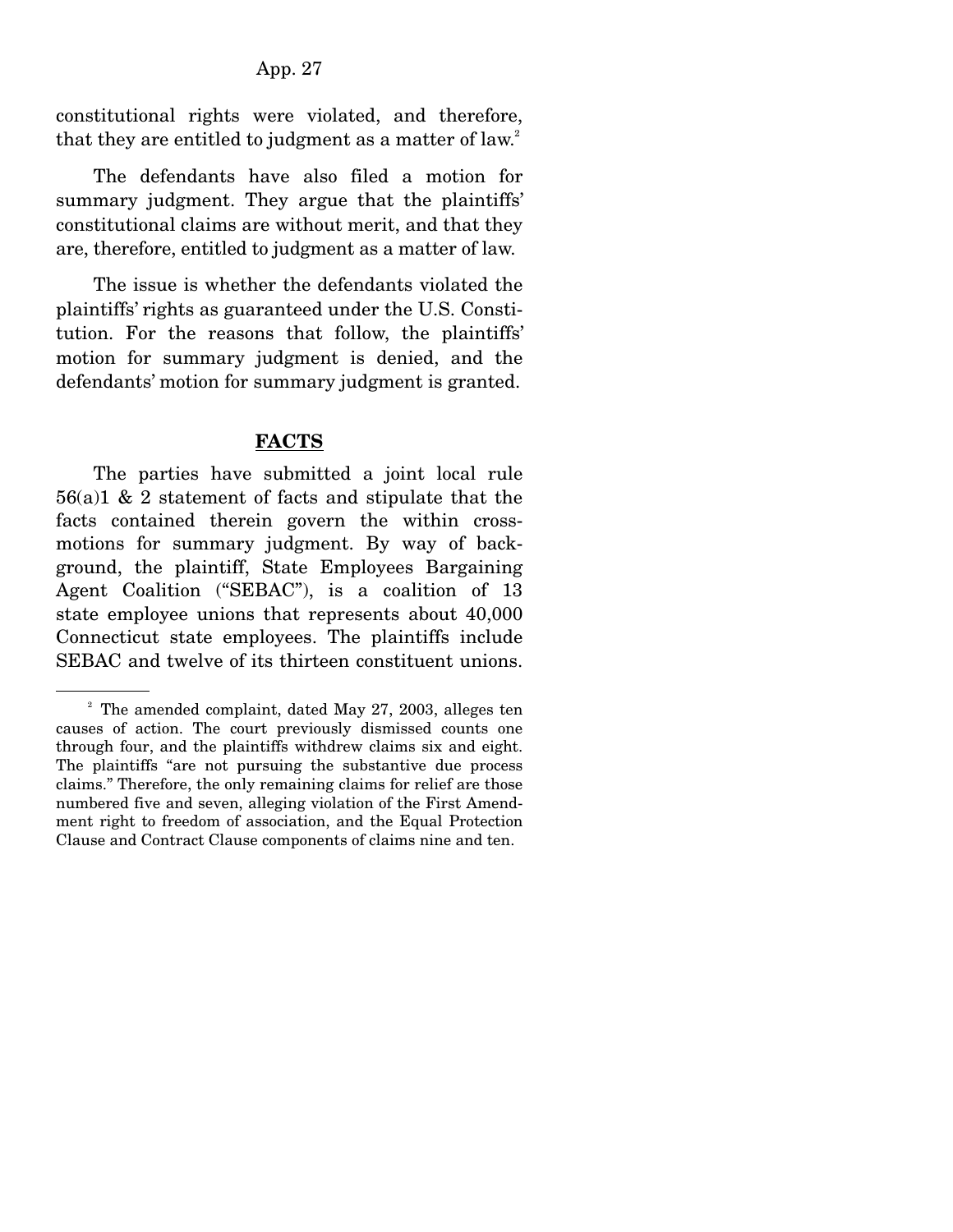Prior to November and December 2002, SEBAC and each of the twelve unions entered into multi-year collective bargaining agreements with the State of Connecticut that covered health care, pension benefits, and other terms and conditions of employment. The Connecticut legislature approved the agreements. These agreements served as the operative collective bargaining agreements between the unions and the state during the time period at issue.

 The five individual plaintiffs include: Denise Bouffard, a former support enforcement officer with the Connecticut Judicial Branch; Marcelle Groves, a former management analyst for the Connecticut Department of Environmental Protection; Geneva Hedgecock, a former secretary with the Connecticut Department of Social Services; Dennis Heffernan, a former store keeper for the Connecticut Department of Administrative Services; and William Hill, a former drug and alcohol rehabilitation counselor for the Connecticut Department of Mental Health and Addiction Services. The individual plaintiffs received layoff notices in either December 2002 or January 2003. All notices were effective immediately except for Hill, whose lay-off became effective in the summer of 2003. At the time of the notices, each plaintiff belonged to a constituent union of SEBAC. Their union memberships continue through the present.<sup>3</sup>

<sup>&</sup>lt;sup>3</sup> In paragraph 23 of their stipulated facts, the parties state that the "[p]laintiffs further bring this action on behalf of the [c]lass established by this [c]ourt's March 9, 2010 [r]uling certifying this action as a class action." In its March 9, 2010 (Continued on following page)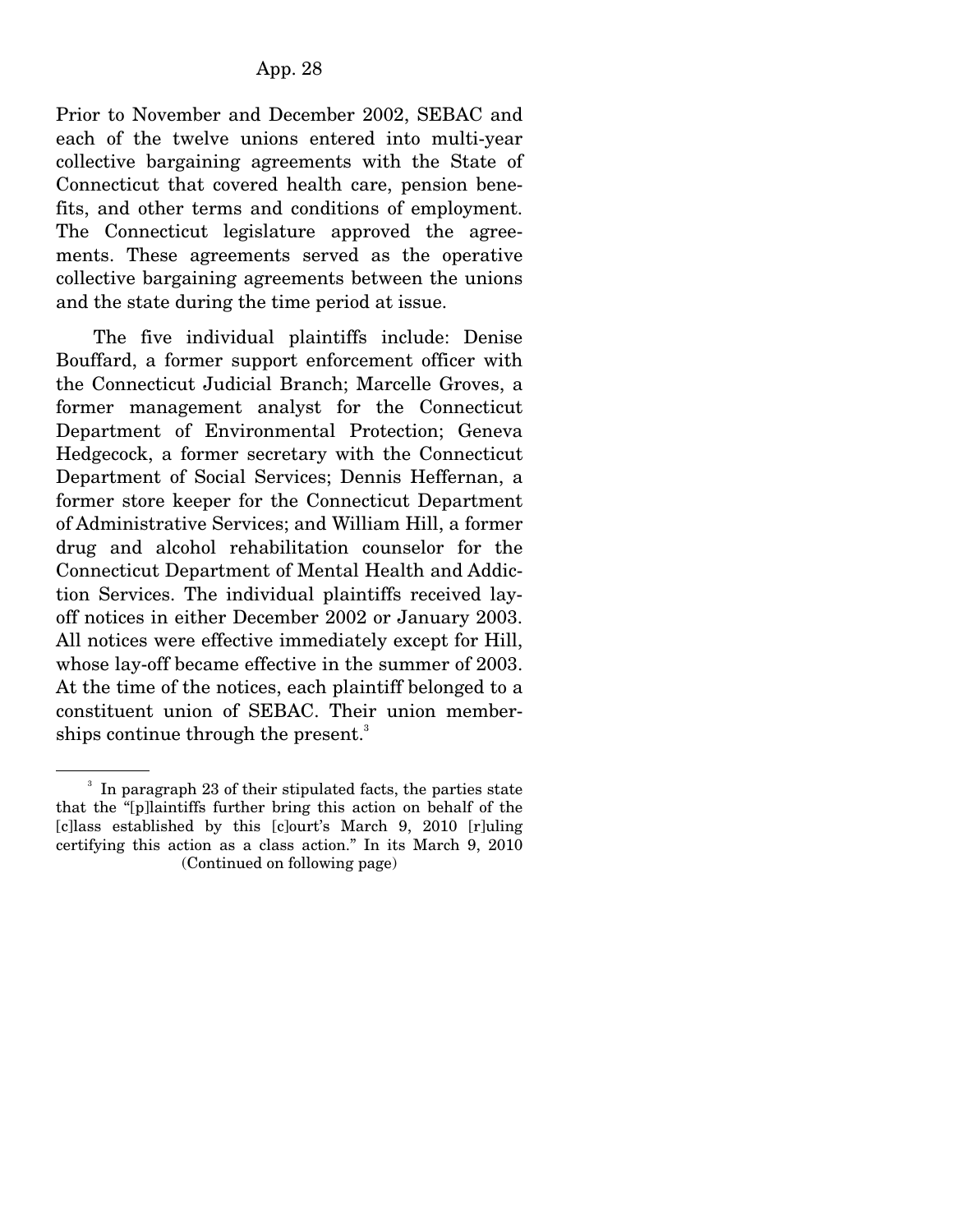The defendants, John Rowland and Marc Ryan, are sued in their official capacities only. From November 2002 through July 1, 2004, Rowland served as Governor of the State of Connecticut. From November 2002 through the end of December 2004, Ryan served as Secretary of the Office of Policy and Management of the State of Connecticut.<sup>4</sup>

 The following is a verbatim account as contained in the parties' joint stipulation of facts:

 "In November 2002, shortly after Rowland was re-elected as Governor, he determined to seek long-term changes to the plaintiff unions' collective bargaining agreements. . . . Rowland (and at Rowland's direction, Ryan) sought hundreds of millions of

ruling, this court recognized that the defendants' stipulation met all the requirements under Federal Rule of Civil Procedure 23 and concluded that "because the plaintiffs at this time are seeking only injunctive and declaratory relief, certification as a Rule 23(b)(2) class is warranted." Although a First Amendment retaliation claim can be appropriate in a class action context, *see Elrod v. Burns*, 427 U.S. 347 (1976), here, the court only certified the class on the basis of the requested injunctive and declaratory relief. Therefore, with respect to the plaintiffs' within motion for summary judgment, in which the parties state that "remedy will be considered in subsequent proceedings," the class is not a proper plaintiff.

<sup>4</sup> Subsequent to Rowland, M. Jodi Rell served as Governor of the State of Connecticut. During Rell's tenure, Brenda L. Sicsio and Robert Genuario each served as Secretary of the Office of Policy and Management. Elected in 2010, Dannel P. Malloy is the current Governor of the State of Connecticut. Ben Barnes is the current Secretary of the Office of Policy and Management.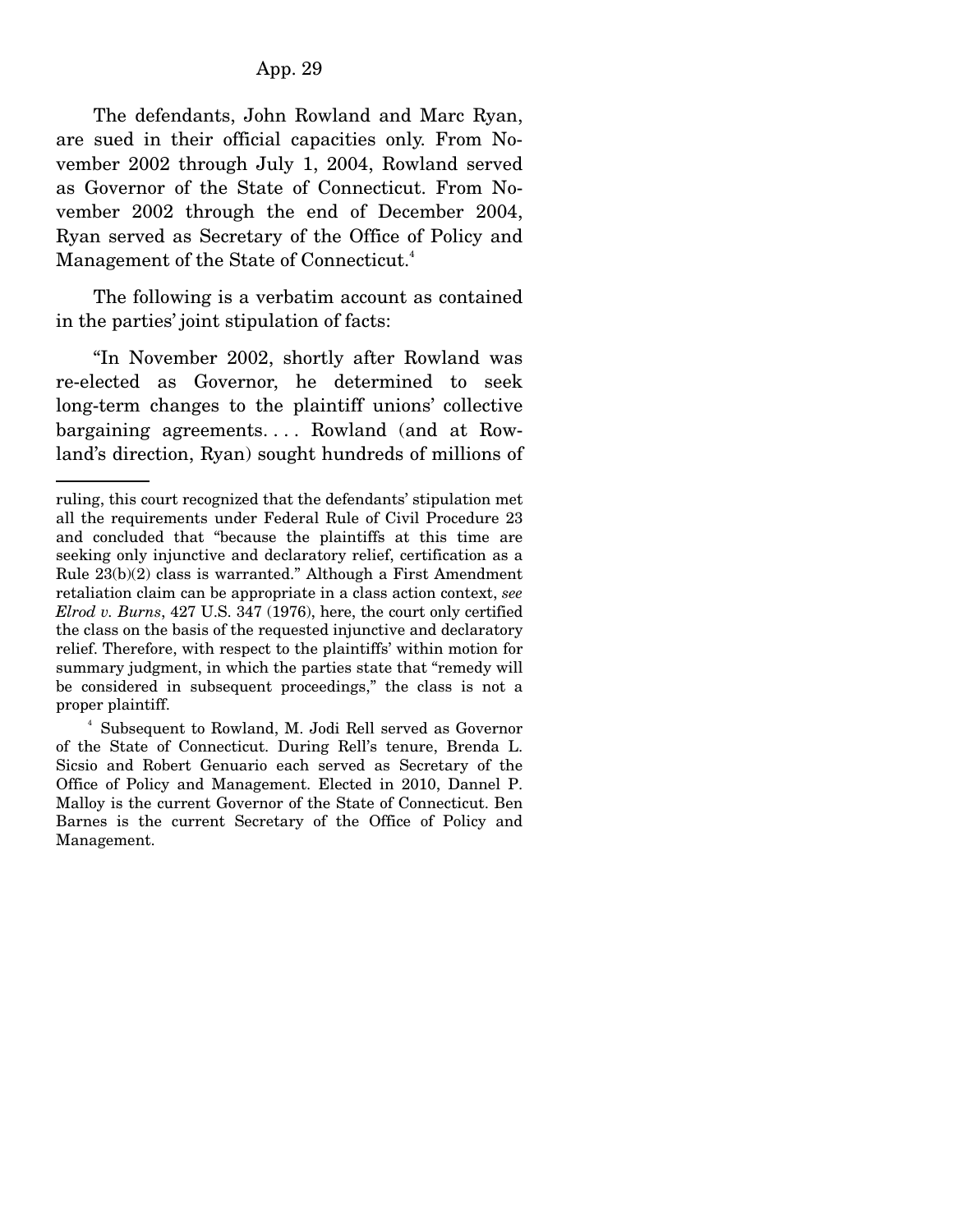dollars (initially, approximately \$450 million) in longterm (i.e., extending for the life of the agreements) concessions to the vested contract benefits covered by the unions' legislatively-approved collective bargaining agreements with the state, including changes applicable in years subsequent to Fiscal Year ("FY") 2003 to the health care and pension benefits provided for and vested by the SEBAC agreement."

 "At all times relevant to this lawsuit, the State of Connecticut's work force has consisted of unionized and non-unionized employees. State employees are not required to belong to a union. Non-unionized employees occupy non-management and management, as well as temporary positions, and hold the same non-management positions as unionized employees. In November 2002, there were approximately 50,000 employees in the State's work force. Approximately 37,500 (75%) of these employees were members of state unions, and approximately 12,500 (25%) were non-unionized."

 "In November 2002, Rowland and Ryan met with leaders of SEBAC and the other plaintiff unions and advised the union leaders that unless the unions agreed to modify their collective bargaining agreements to grant the State hundreds of millions of dollars in future annual concessions, they would terminate, through purposed [sic] layoffs, the employment of approximately 3,000 unionized state employees. The collective bargaining agreements as to which Rowland (and, at Rowland's direction, Ryan) sought concessions from SEBAC and the other plaintiff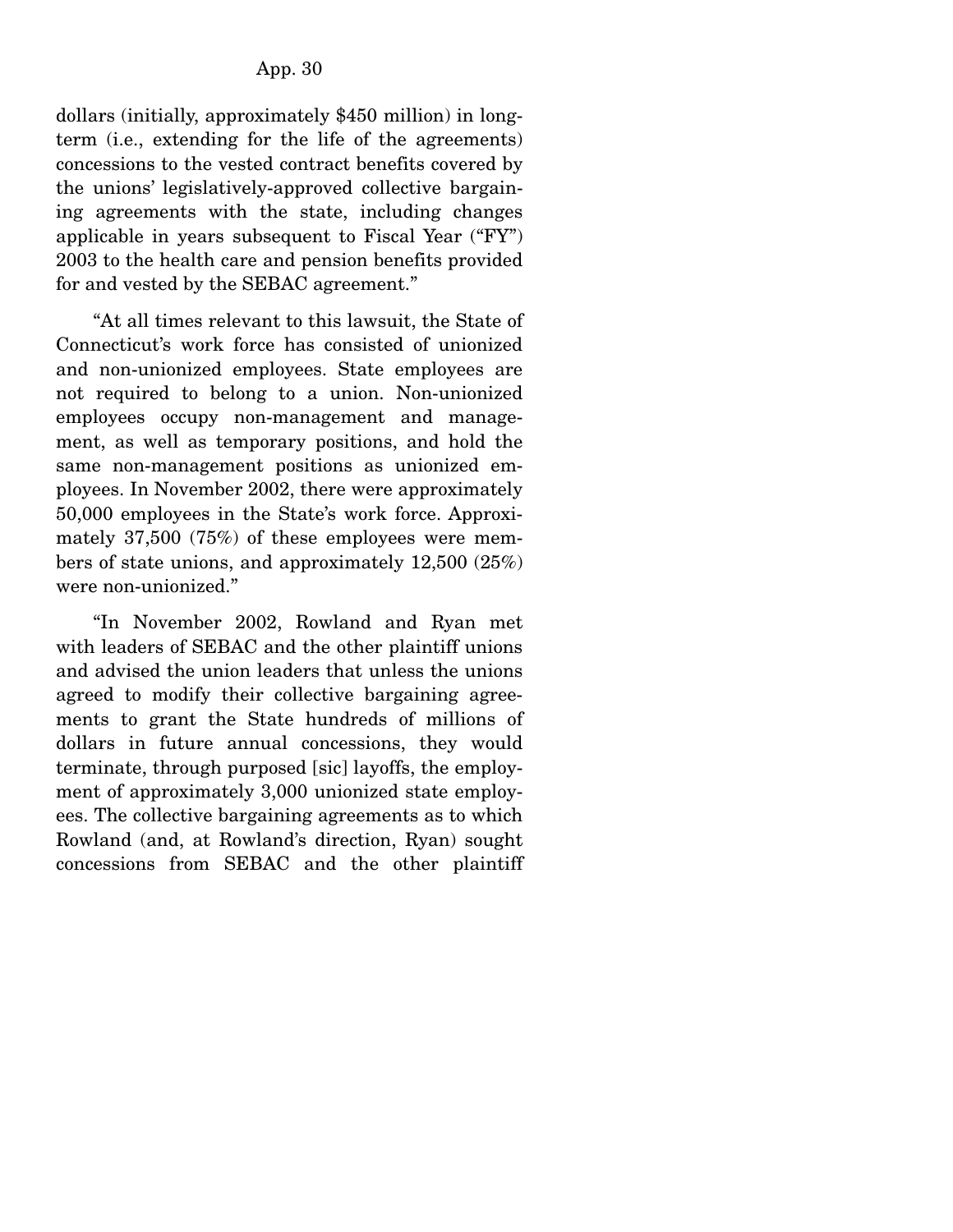Unions in November 2002 had been approved by the Connecticut General Assembly pursuant to Conn Gen Stats 5-278(b). The plaintiff unions had a statutory right, pursuant to Conn. Gen. Stat. 5-2727(c) to decline to agree to the collective bargaining agreement concessions sought by Rowland and Ryan."

 "Although the state work force has both union and non-union members, and although all state employees receive the same health care and pension benefits, Rowland (and, at Rowland's direction, Ryan) intentionally directed their demands for health care and pension concessions (and their corresponding threats of termination if the concessions were not granted) solely to state union employees."

 "In response to Rowland's and Ryan's demands, SEBAC and the other plaintiff [u]nions offered financial concessions that would have provided tens of millions of dollars of savings to the State of Connecticut in FY 2003. When SEBAC and the plaintiff unions declined to agree to all of the concessions demanded by Rowland, Rowland ordered Ryan to cause the employment of approximately 2,800 unionized state employees to be terminated, and Ryan caused [the Office and Policy Management] to implement Rowland's instructions as directed. . . . Rowland ordered the elimination of union positions and the termination of union employees to try to compel the plaintiffs to agree to the demanded concessions. The decision to order reductions in each bargaining unit was based on Rowland's determination of what it would take to compel the plaintiff Unions to agree to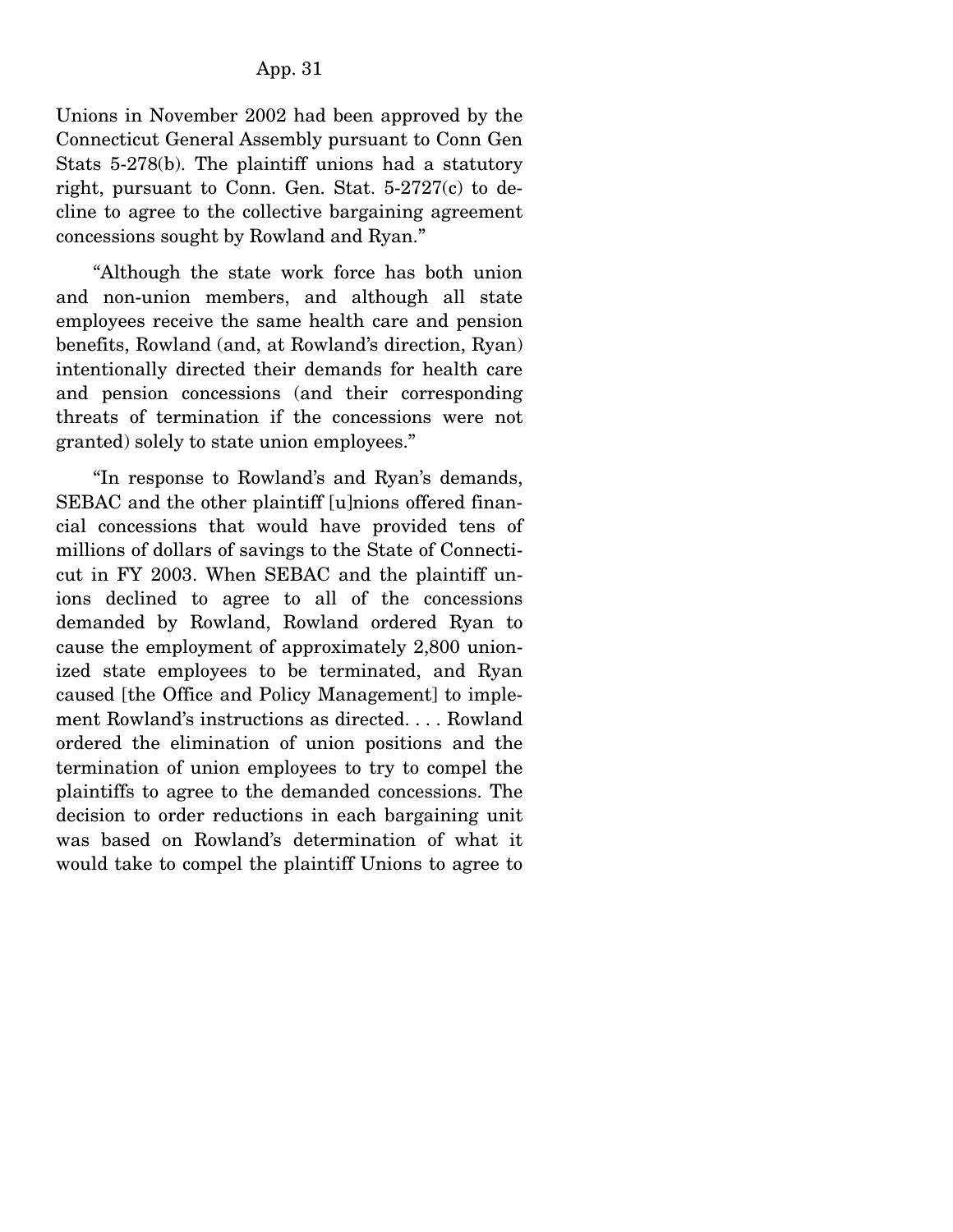the demanded concessions. Rowland advised the plaintiff Unions and their members in December 2002 that the terminations of union employees would be rescinded if the plaintiff Unions agreed to the longterm collective bargaining agreement concessions he sought."

 "Rowland directed Ryan to target union workers (*i.e.*, to order the elimination of union positions and termination of union employees) because the plaintiff unions did not agree to the long-term concessions in their vested collective bargaining agreements that Rowland had demanded. Ryan complied with Rowland's instruction."

 "On August 7, 2003, Secretary Ryan publicly stated, truthfully, that defendants 'did target union workers, because we got no concessions.'" The terminations ordered by Rowland and effectuated by Ryan [and the Office of Policy and Management] in December 2002 were limited to unionized state employees. In December 2002, Rowland instructed Ryan to cause [the Office of Policy and Management] to instruct the State's agency heads to reduce agency staffing based upon specified reductions of the numbers of employees in each bargaining unit of unions that refused to grant concessions. . . ."

 "The instructions provided by [the Office of Policy and Management] to State of Connecticut agency heads were not based on any evaluations by [the Office of Policy and Management] of the staffing needs of each agency with respect to whether union or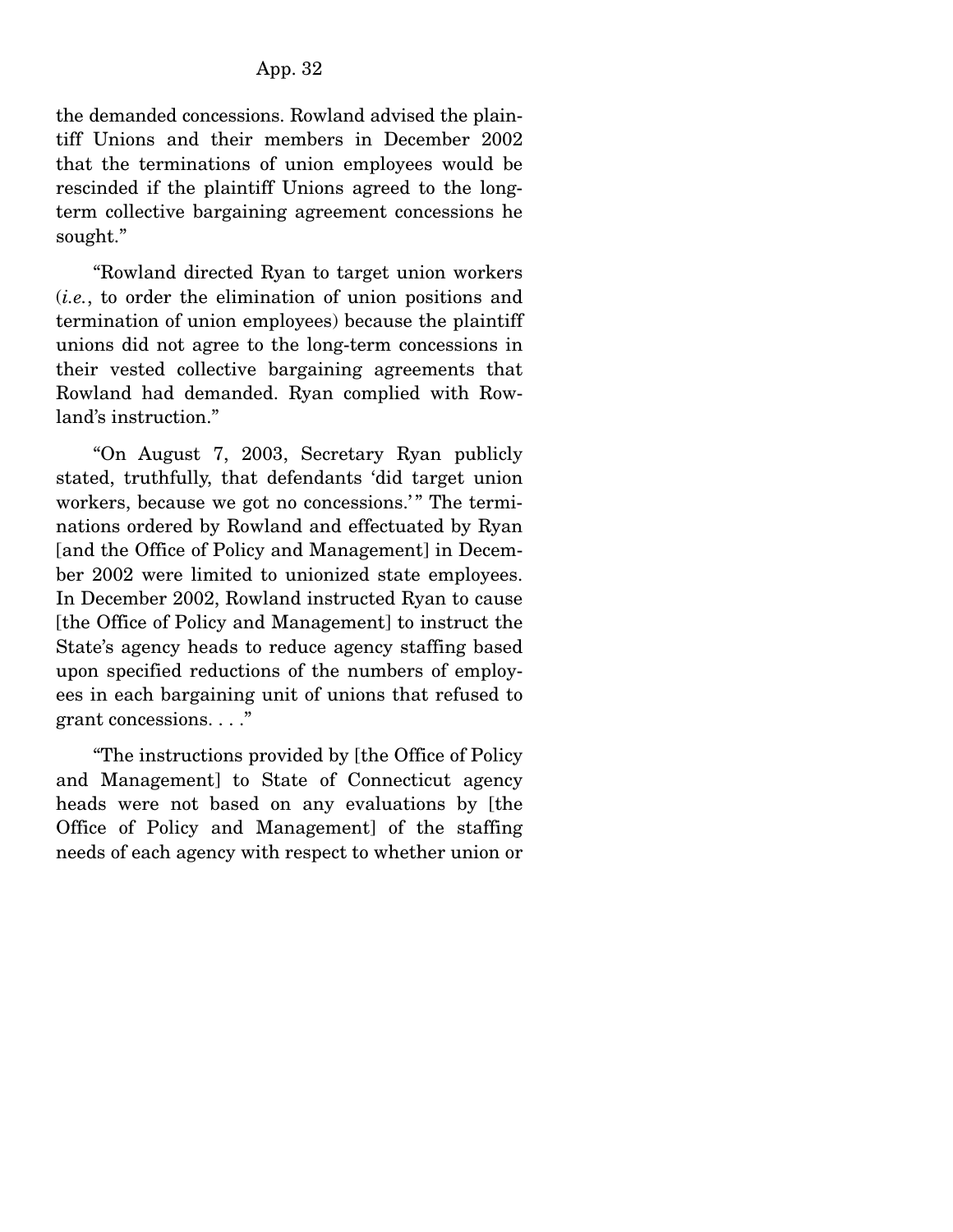non-union employees in the agency were needed for the performance of the agency's functions or the savings that could be realized by reducing non-union employee staffing."

 "Rowland and Ryan did not determine which and how many job reductions to order in December 2002 based on any calculation of which and how many job reductions were necessary to achieve the savings in FY 2003 sought by Roland [sic] and Ryan in their demand to the plaintiff Unions for collective bargaining agreement concessions."

 "The savings realized in FY 2003 from the unionized work force reductions Governor Rowland ordered in early December 2002 did not correlate to the amount of the concessions he demanded for FY 2003, and governor Rowland understood that no such correlation existed when they caused the reductions to be ordered."

 "[The Office of Policy and Management] instructed the agency heads that with respect to employees in their worker test period or working in training classes, all of those working test period employees and trainees with a bargaining unit title as their target class were to be separated from state service, but no such instructions were given with respect to such employees who did not have a bargaining unit title as their target class. The employment of the [i]ndividual [p]laintiffs (other than Hill) was terminated in January 2003 pursuant to [the Office of Policy and Management's] implementation of Ryan's instructions as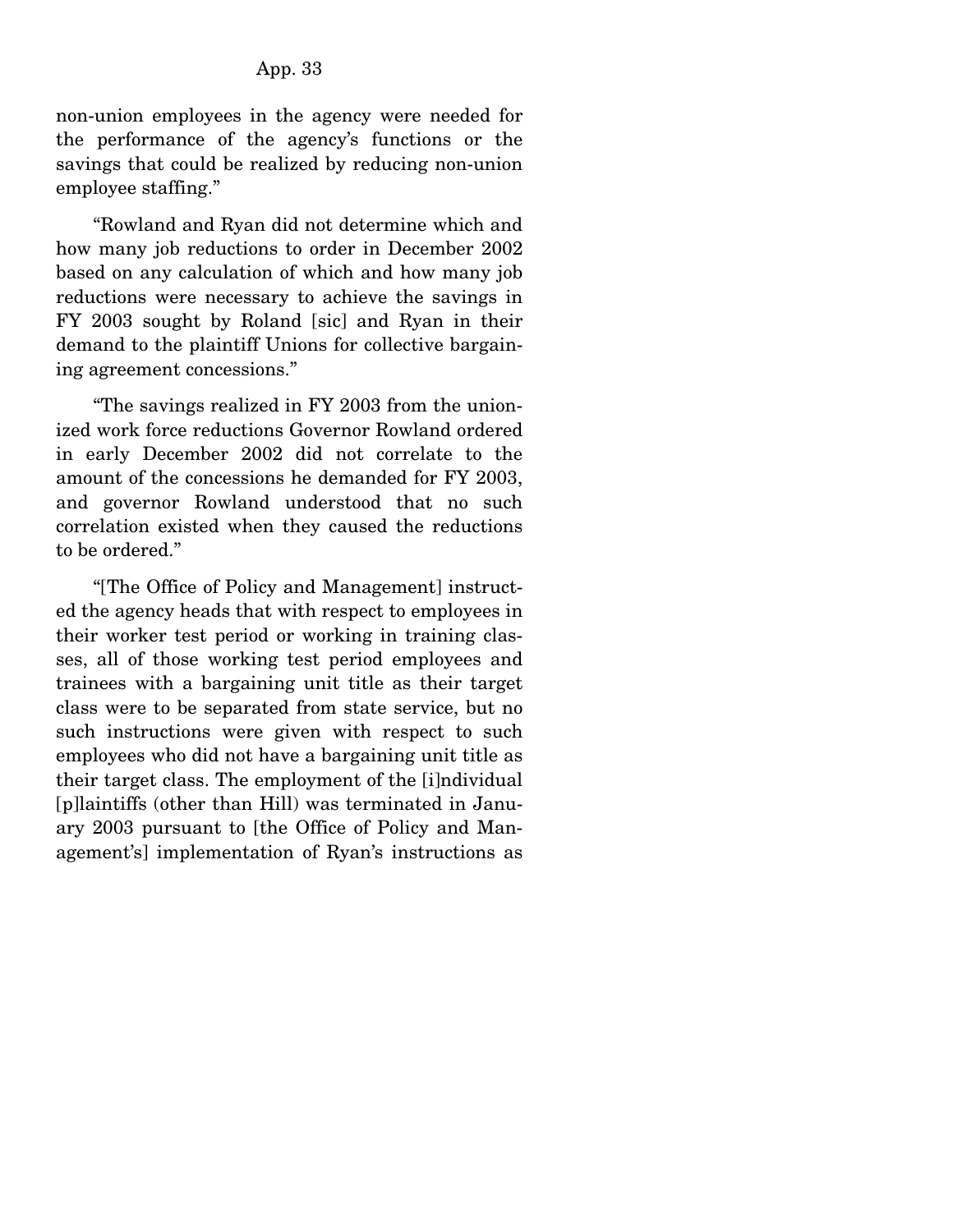ordered by Rowland. Many of the terminations ordered by Governor Rowland had no effect on the State's FY 03 budget deficit. . . ."

 "The reductions ordered by Governor Rowland had minimal effect on the State's FY 03 expenses and were ordered as a means of trying to compel the plaintiff unions to agree to the concessions demanded by Governor Rowland. The financial concessions offered by SEBAC and the plaintiff Unions for FY 2003 exceeded by millions of dollars any FY 2003 budget savings realized by the State from the job terminations at issue in this lawsuit. The permanent state employees whose job terminations are at issue in this lawsuit received written notices from the State notifying them that they were being laid off due to economic necessity caused by the State of Connecticut's FY 2003 budget deficit."

 "On at least three occasions, at arbitration hearings to consider grievances by employees who contended that there was no economic necessity to warrant their layoffs, it was determined by the arbitrators, after hearing, that that [sic] the layoffs were improper in that the State of Connecticut had failed to establish any economic necessity for the layoffs. On December 6, 2002, Governor Rowland announced a "Balanced Budget Plan," a proposal setting forth actions to eliminate Connecticut's FY 2003 budget deficit. The job terminations at issue in this lawsuit were not included in Governor Rowland's Balanced Budget Plan as one of the actions to eliminate Connecticut's FY 2003 budget deficit. Rowland and Ryan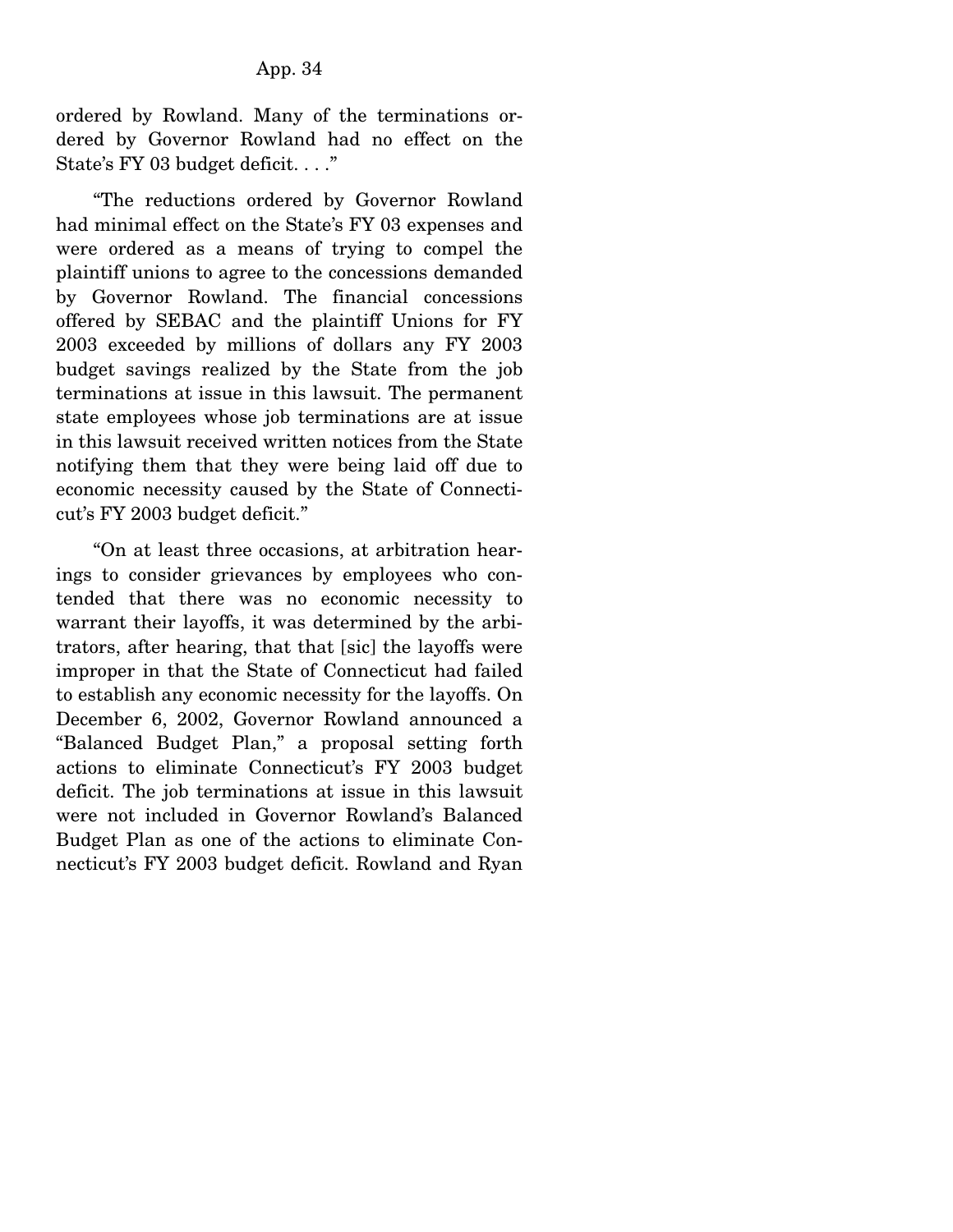were acting under color of state law when they engaged in the conduct described above."

#### **STANDARD**

 A motion for summary judgment may be granted "if the movant shows that there is no genuine dispute as to any material fact and the movant is entitled to judgment as a matter of law." Fed. R. Civ. P. 56(a). Summary judgment is appropriate if, after discovery, the nonmoving party "has failed to make a sufficient showing on an essential element of [its] case with respect to which [it] has the burden of proof." *Celotex Corp. v. Catrett*, 477 U.S. 317, 323 (1986). "The burden is on the moving party 'to demonstrate the absence of any material factual issue genuinely in dispute.'" Am. Int'l Group, Inc. v. London Am. Int'l *Corp.*, 644 F.2d 348, 351 (2d Cir. 1981) (quoting *Heyman v. Commerce & Indus. Ins. Co.*, 524 F.2d 1317, 1319-20 (2d Cir. 1975)).

 A dispute concerning a material fact is genuine " 'if evidence is such that a reasonable jury could return a verdict for the nonmoving party.'" *Aldrich v. Randolph Cent. Sch. Dist.*, 963 F.2d 520, 523 (2d Cir. 1992) (quoting *Anderson v. Liberty Lobby, Inc.*, 477 U.S. 242, 248 (1986)). The court must view all inferences and ambiguities in a light most favorable to the nonmoving party. *See Bryant v. Maffucci*, 923 F. 2d 979, 982 (2d Cir. 1991). "Only when reasonable minds could not differ as to the import of the evidence is summary judgment proper." *Id.*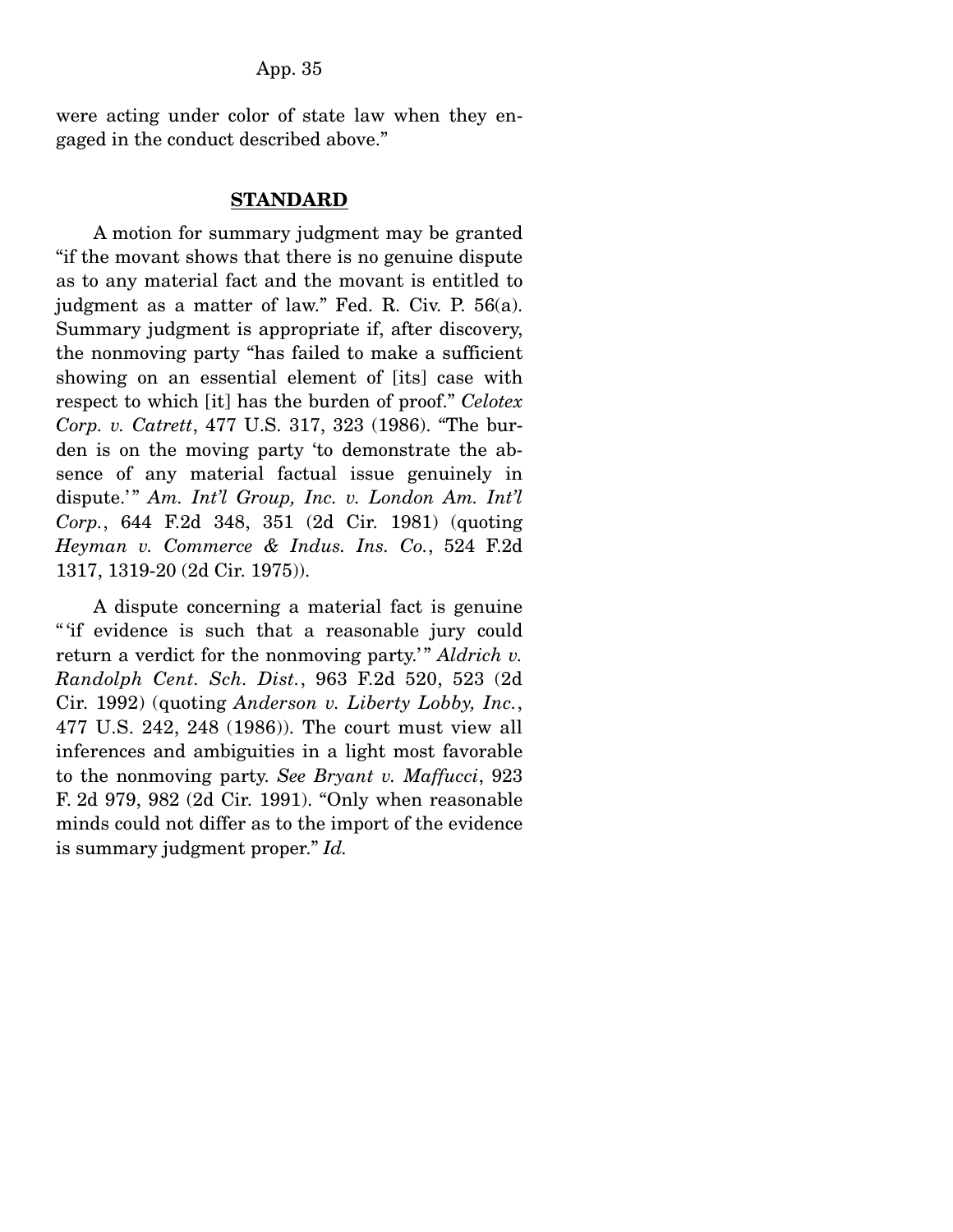#### **DISCUSSION**

## **I. First Amendment Claim**

 The plaintiffs first argue that the defendants retaliated against them "for asserting their union rights in an effort to compel relinquishment of union rights," and that such conduct violated the plaintiffs' First Amendment rights to freedom of association. Specifically, they argue that their "insistence on preserving their collective bargaining rights is plainly a matter of public concern." The plaintiffs argue that the defendants made "layoff determinations based solely on the employees' union membership" in violation of the First Amendment, and that their "association status as union members . . . is clearly a matter of public concern."

 The defendants respond that "the First Amendment does not protect the self-interested economic activities of a union in the context of a labor dispute." Specifically, the defendants argue that "in a vernacular sense" collective bargaining negotiations may be matters of public concern, "[b]ut in a *legal* sense, it is demonstrably false." The defendants further contend that "matters [considered] 'quintessentially employment matters' are not matters of public concern and do not enjoy constitutional protection." In addition, the defendants state that "[t]he only motive to which [they] have stipulated is that Governor Rowland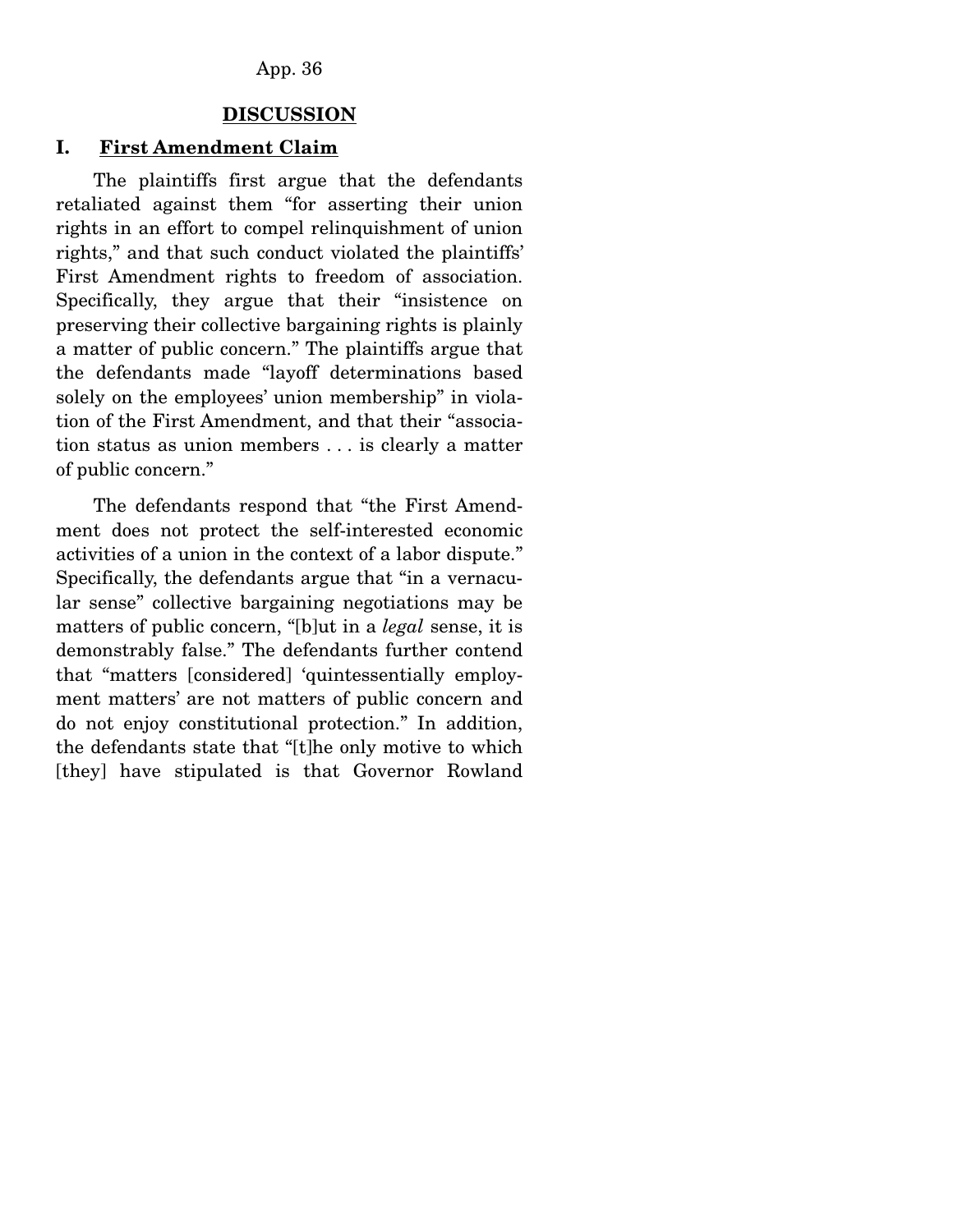ordered layoffs because the unions refused to accede to his demands for concessions."5

 The First Amendment provides that "Congress shall make no law . . . abridging the freedom of *speech* . . . or the right of the people peaceably to *assemble.*" 6 U.S. Const. amend. I. (emphasis added). "Although freedom of expressive 'association is not explicitly set out in the Amendment, it has long been held to be implicit in the freedoms of speech, assembly, and

<sup>&</sup>lt;sup>5</sup> The defendants also argue that by entering into collective bargaining agreements, the plaintiffs waived their First Amendment rights. Specifically, they argue that the "Management Rights" provision of the plaintiffs' collective bargaining agreements give the State "*unfettered* discretion to reduce the size of its work force through layoffs." The plaintiffs respond that there is nothing in the collective bargaining agreements "that can be meaningfully construed as an intentional and knowing relinquishment of union employees' First Amendment rights."

The law does not presume the waiver of constitutional rights. *See D.H. Overmyer v. Frick Co.*, 405 U.S. 174, 185 (1972). The Supreme Court has stated that "a waiver of constitutional rights in any context must, at the very least, be clear." *Fuentes v. Shevin*, 407 U.S. 67, 95 (1972); *see also Wright v. Universal Maritime Service Corp.*, 525 U.S. 70, 80 (1998). The waiver must be made knowingly, voluntarily, and intelligently. *D.H. Overmyer Co.*, 405 U.S. at 185, 187. The defendants do not cite to a specific provision in the agreement that expressly provides a waiver and, therefore, the court concludes that the plaintiffs have not waived their First Amendment rights. *See Ciambriello v. County of Nassau*, 292 F.3d 307, 322 (2d Cir. 2002).

<sup>&</sup>lt;sup>6</sup> The First Amendment has been applied against state action by the Fourteenth Amendment. *See Gitlow v. New York*, 268 U.S. 652, 666 (1925); *see also Pickering v. Bd. of Educ.*, 391 U.S. 563 (1968); *Garcetti v. Ceballos*, 547 U.S. 410, 418 (2006).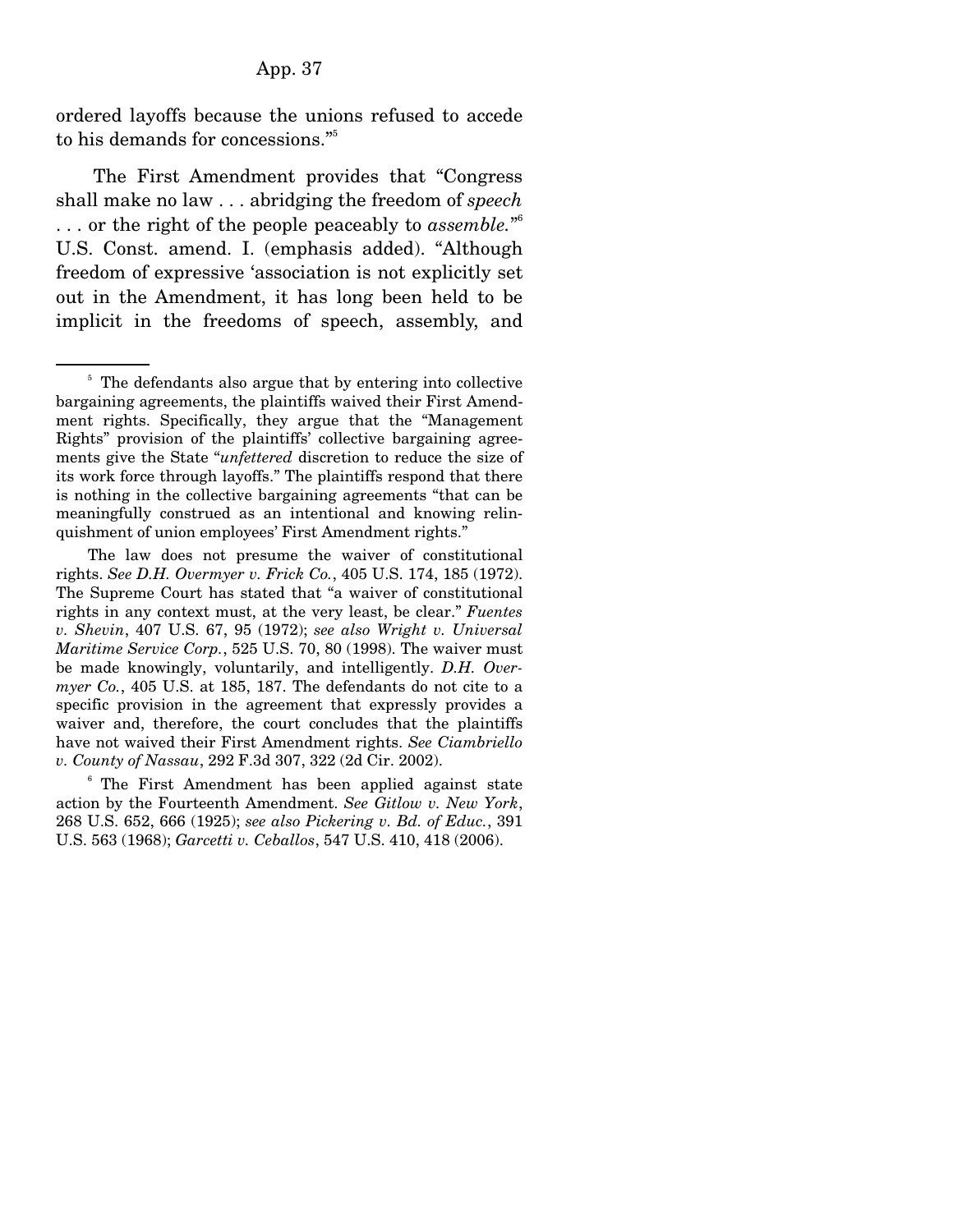petition.'" *Piscottano v. Murphy*, 511 F.3d 247, 268 (2d Cir. 2007) (quoting *Healy v. James*, 408 U.S. 169, 181 (1972)). The First Amendment "thus prohibits a state, as sovereign, from abridging an individual's 'right to associate with others in pursuit of a wide variety of political, social, economic, educational, religious, and cultural ends. *Boy Scouts of America v. Dale*, 530 U.S. 640, 647 (2000) (quoting *Roberts v. United States Jaycees* 468 U.S. 609, 622 (1984)).

 Courts have repeatedly recognized that " 'public employees do not surrender all their First Amendment rights by reason of their employment.'" *Maglietti v. Nicholson*, 517 F. Supp. 2d 624, 633 (D. Conn. Sept. 29, 2007) (quoting *Garcetti v. Ceballos*, 547 U.S. 410 (2006)). In *Pickering v. Bd. Of Educ.*, the Supreme Court recognized that,

[t]he problem in any case is to arrive at a balance between the interests of the [employee], as a citizen, in commenting upon matters of public concern and the interest of the State, as an employer, in promoting the efficiency of the public services it performs through it employees.

*Pickering v. Bd. Of Educ.*, 391 U.S. 563, 568 (1968)). "The *Pickering* test thus poses two questions . . . : (1) whether the employee's speech as a citizen was on a matter of public concern, and if so, (2) whether the employer has shown that the employee's interest in expressing himself on that matter is outweighed by injury that the speech could cause to the employer's operations." *Piscottano*, 511 F.3d at 268 (citing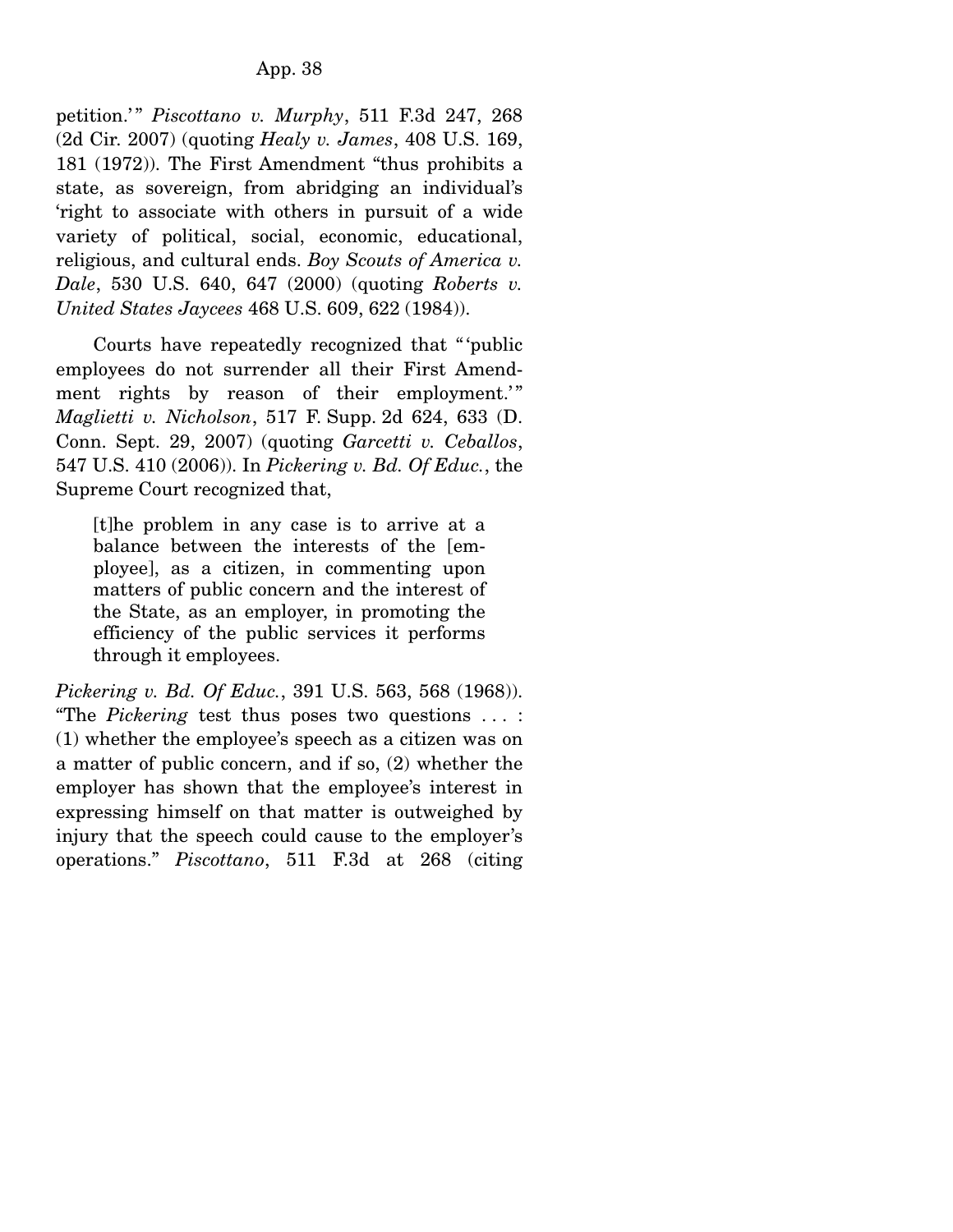*Garcetti*, 511 U.S. at 668. In analyzing the public concern requirement, the court must ask "whether the public employee spoke 'as a citizen upon matters of public concern' or 'as an employee upon matters of personal interest.'" *Maglietti*, 517 F. Supp. 2d at 633-34 (quoting *Connick v. Myers*, 461 U.S. 138, 147 (1983)).7

*"*The issue whether the subject of an employee's speech or expressive conduct is a matter of public concern is a threshold question." *Id.* "The Second Circuit has held that the requirement that speech be on a 'matter of public concern' also applies to associational conduct in claims asserting a violation of the First Amendment right to freedom of association." *Maglietti*, 517 F. Supp. 2d at 633 (quoting *Cobb v. Pozzi*, 363 F.3d 89, 102 (2d Cir. 2004)). Courts have recognized that the "public concern" test "is difficult to apply in the context of an association claim." *Id.* at 633 (citing *Balton v. City of Milwaukee*, 133 F.3d 1036, 1039 (7th Cir. 1998)).

 With respect to unions, the second circuit has stated that "[t]here is no doubt that retaliation against public employees solely for their union **activities** violates the First Amendment." *Clue v. Johnson*,

<sup>7</sup> In *Connick*, the Court further stated that "[w]hen employee expression cannot be fairly considered as relating to any matter of political, social, or other concern to the community, government officials should enjoy wide latitude in managing their offices, without intrusive oversight by the judiciary in the name of the First Amendment." *Connick v. Myers*, 461 U.S. 138, 146 (1983).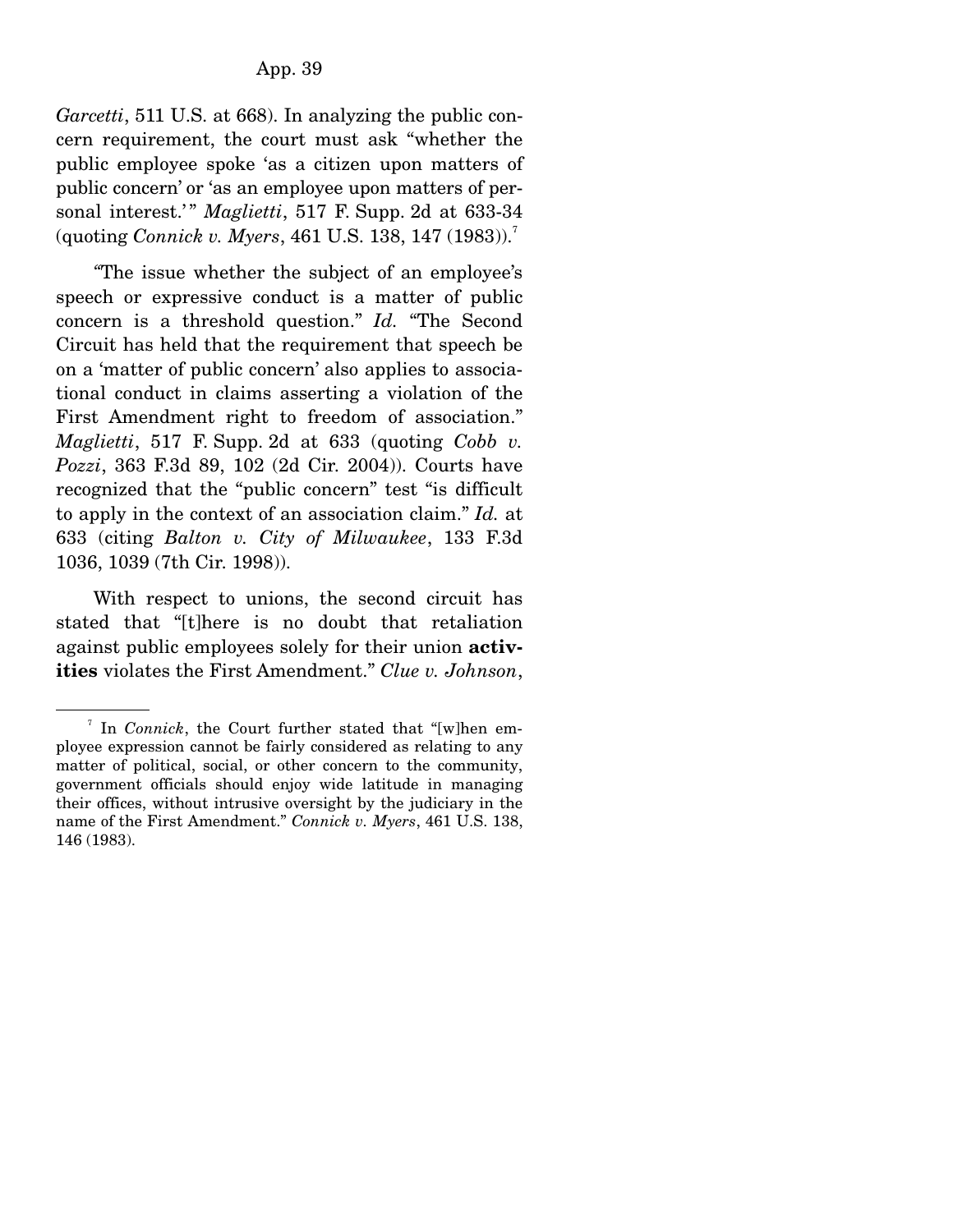179 F.3d 57, 61 (2d Cir. 1999) (recognizing union official's constitutional right to be free from retaliation for the official's activites [sic] on behalf of transit authority union's minority faction) (emphasis added). However, the court went on to recognize that,

[t]here may well be intraunion disputes that do not raise enough of a public concern to trigger First Amendment protection. And there undoubtedly exist intraunion conflicts that manifestly raise matters of public concern because the faction's activity would be tantamount to core union activity.

Id.<sup>8</sup> In *Cobb*, the second circuit declined to decide the question "whether union membership alone touches on a matter of public concern and therefore provides a proper basis for a First Amendment retaliation claim." *Cobb*, 363 F.3d at 107 (declining to address the issue where the plaintiffs failed to provide sufficient evidence that their union membership was a "motivating factor in the defendants' decision to discipline [them].").

 The cases recognizing a First Amendment right to freedom of association with respect to unions did so in the context of outward union activity and/or

<sup>&</sup>lt;sup>8</sup> The court did not conduct the balancing test set forth in *Pickering*, in concluding that union activity raises a pubic [sic] concern. The Supreme Court's "public concern" balancing requirement is rendered a hollow statement when courts simply make a declaration that something meets the public interest requirement without engaging in the requisite analysis.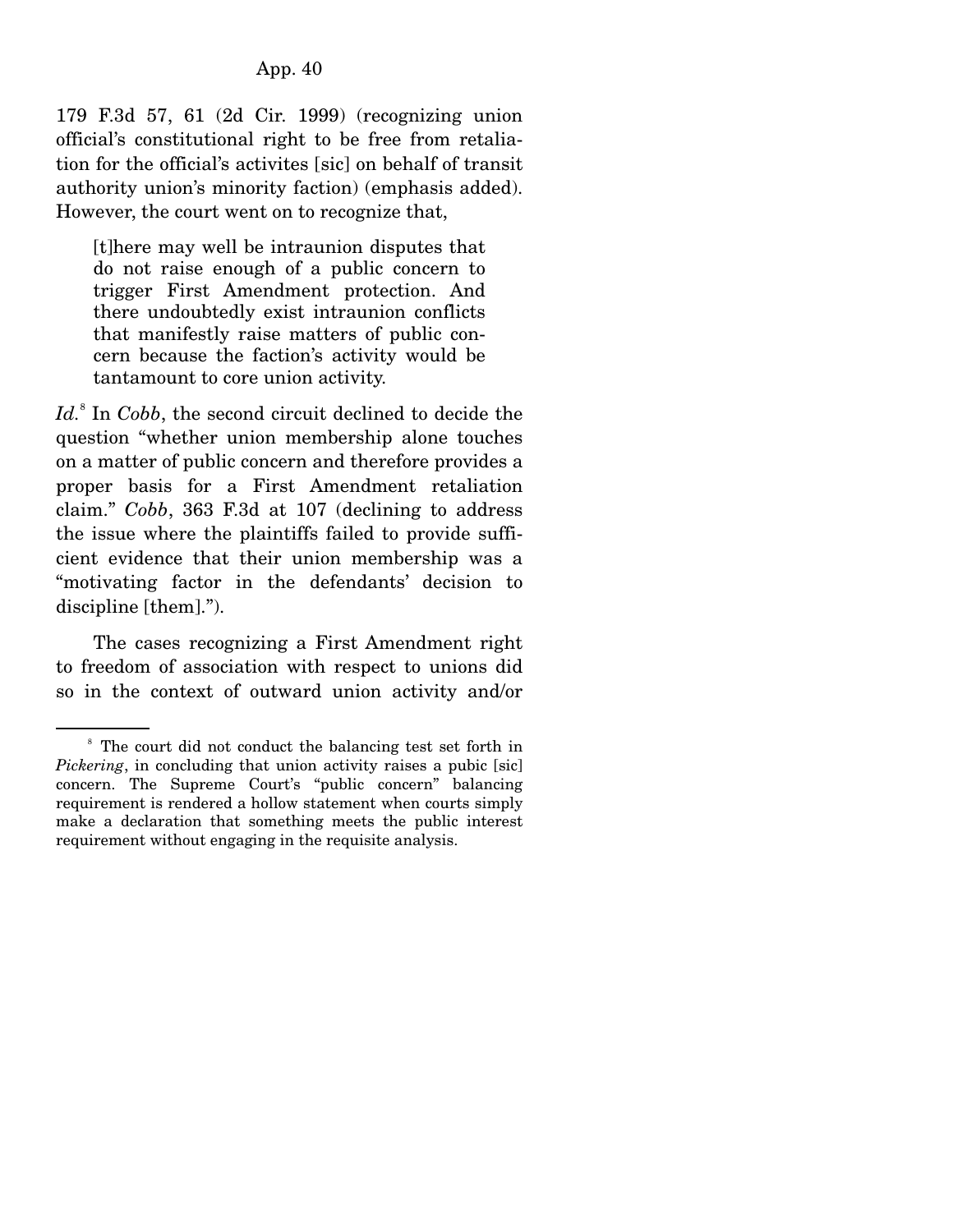communications, such as handing out pamphlets, lodging complaints, or the like. *See Clue v. Johnson*, 179 F.3d 57, 61 (2d Cir. 1999) (recognizing a First Amendment right where the plaintiff union officials "hand[ed] out leaflets and flyers . . . distribut[ed] a newsletter . . . " and sought "signatures on a petition. . . ."); *Boals v. Gray*, 775 F.2d 686, 693 (6th Cir. 1985) (stating that retaliation for the plaintiff 's "membership in and support of a union states a valid First Amendment claim," where the plaintiff was active in supporting the union and encouraged others to join it, but concluding that the plaintiff failed to provide evidence that his suspension was related to his union membership).

 In this case, by contrast, the plaintiffs' First Amendment claim rests solely on the fact of their union membership. There was no quintessential "union activity" or efforts of any plaintiff to further such activity. In addition, unions are created for the benefit of their members in order to extract from employers the most favorable salary, working conditions, benefits, etc. The essence of a union does not have as its central concern matters of interest to the public in general. The court recognizes that "activities on behalf of a union faction that necessarily entail a substantial criticism of management raise matters of public concern under *Connick*," *Clue*, 179 F.3d at 61. The facts of this case, however, do not include activities sufficient to raise a public concern in order to trigger First Amendment protection pursuant to *Pickering* and *Connick.* Although "[u]nion **organizing**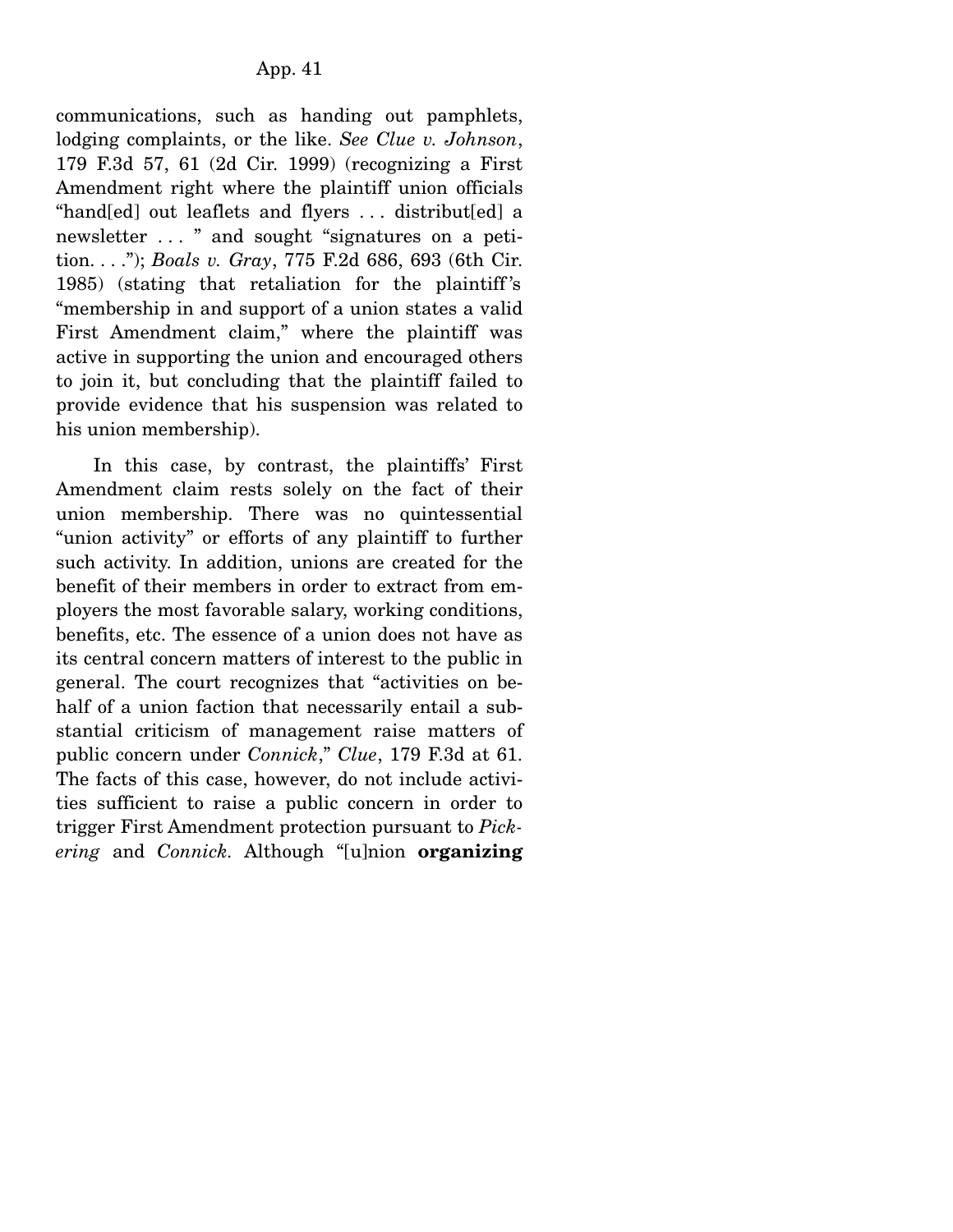is clearly the type of associational activity directed at 'political and social changes' that government censorship might chill . . . 'an employee's speech, activity or association, merely because it is union-related, does not touch on a matter of public concern as a matter of law.' " *Maglietti v. Nicholson*, 517 F. Supp. 2d 624, 635 (D. Conn. Sept. 29, 2007) (quoting *Boals v. Gray*, 775 F.2d 686, 693 (6th Cir. 1985) (emphasis added)). A blanket determination that membership in a union, in and of itself, warrants First Amendment protection would compromise the state's ability, "as an employer, in promoting the efficiency of the public services it performs through it employees." *Pickering v. Bd. Of Educ.*, 391 U.S. 563, 568 (1968)).

 The plaintiffs have failed to persuade the court that their union association, in and of itself, raises a matter of public concern and is the type of "speech" or "assembly" that warrants constitutional protection. Therefore, the defendants' motion for summary judgment with respect to this claim is granted and the plaintiffs' motion is denied.

# **II. Contract Clause**

 The plaintiffs argue, inter alia, that "based on defendants' admissions, their conduct impermissibly conditioned the continued public employment of the members of the plaintiff [u]nions on a waiver of their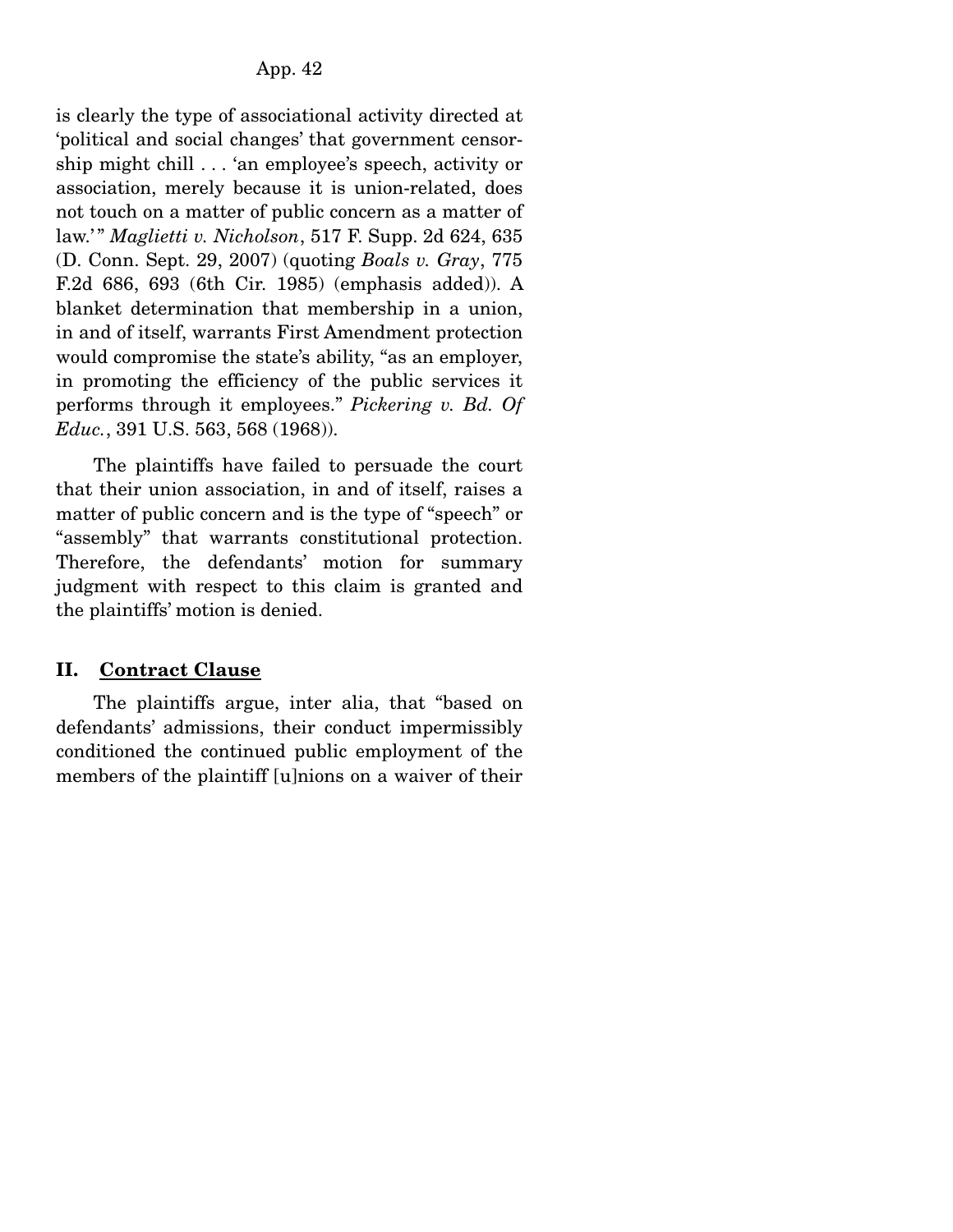Contracts Clause right to insist upon performance of their legislatively-approved contracts."9

 The defendants respond that the "Contract Clause does not prohibit a state from giving unions a *choice* between concessions or layoffs." The defendants argue, inter alia, that "the [p]laintiffs successfully bargained for certain terms and conditions of employment[;]" and "[a] quid pro quo of that bargain was the [p]laintiffs' assent to the State's reservation of its inherent management right to control the size and cost of the workforce through layoffs."10

 The Contract Clause of the U.S. Constitution provides that "[n]o state shall . . . pass any . . . law impairing the obligation of contracts." U.S. Const. art. I, § 10, c. 1. Courts "must attempt to reconcile the strictures of the Contract Clause with the essential attributes of sovereign power. . . ." *U.S. Trust Co. of N.Y. v. New Jersey*, 431 U.S. 1, 20 (1977) (internal citations and quotations omitted). In order to accomplish this, courts first ask "whether the state law has . . . operated as a substantial impairment of a contractual relationship." *Energy Reserves Group, Inc. v. Kansas Power and Light Co.*, 459 U.S. 400, 411 (1983).

<sup>9</sup> They further argue that "[u]nder [*Perry v. Sindermann*, 408 U.S. 593 (1972)], defendants' conduct violated plaintiffs' Contracts Clause rights. In *Perry*, however, the plaintiff did not allege a violation of the Contract Clause. Therefore, the court concludes it is not applicable to this claim.

 $10$  The defendants further state that the cases that the plaintiffs cite are irrelevant as "[t]his case does not involve an involuntary furlough of state employees, a wage freeze or a pay lag."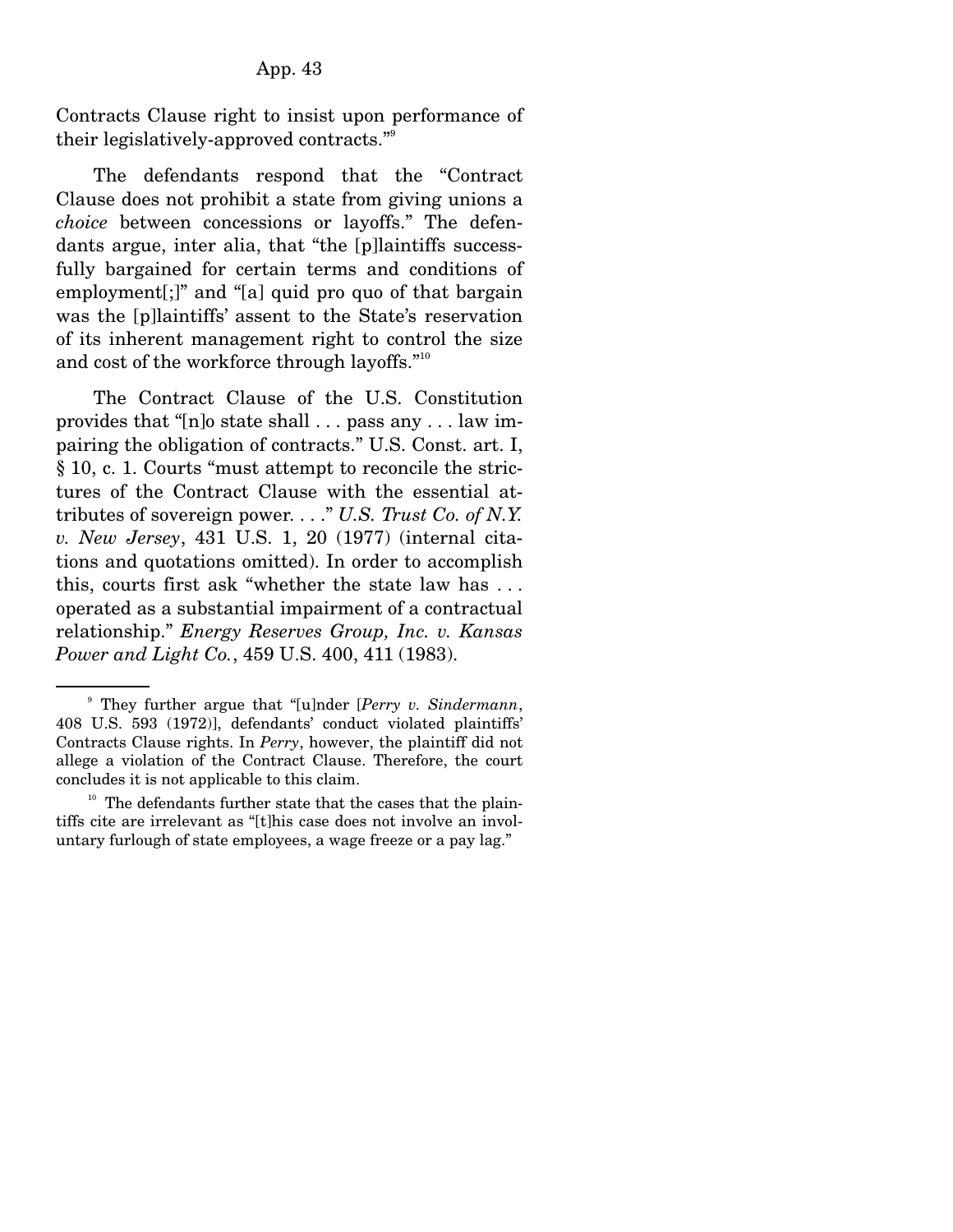The plaintiffs here have not challenged any law enacted by the Connecticut legislature, *see*, *e.g.*, *Condell v. Bress*, 983 F.2d 415 (2d Cir. 1993), or any other legislative action, *see*, *e.g.*, *Donohue v. Paterson*, 715 F. Supp. 2d 306 (N.D.N.Y. May 28, 2010). Instead, the plaintiffs point to Rowland and Ryan's act of ordering "the elimination of union positions and the terminations of union employees because the unions did not agree to the collective bargaining agreement concessions demanded by Rowland."

 The court concludes that such conduct does not amount to a "state law" and, therefore, does not fall within the meaning of the Contract Clause. Accordingly, Article I, section 10, of the Constitution does not provide a basis for the claims in this case. The plaintiffs' motion for summary judgment with respect to the Contract Clause claim is, therefore, denied, and the defendants' motion for summary judgment with respect to that claim is granted.

## **III. Equal Protection Clause**

 The plaintiffs finally "assert that [the] defendants' intentional targeting of union employees for layoffs violated [the] plaintiffs' rights under the Equal Protection Clause of the Fourteenth Amendment." Specifically, the plaintiffs cite the stipulated fact that the defendants " 'may distinguish among state employees in making layoff decisions based solely upon state employees' status as union members, and have done so here as the basis for mass layoffs in the state workforce.'"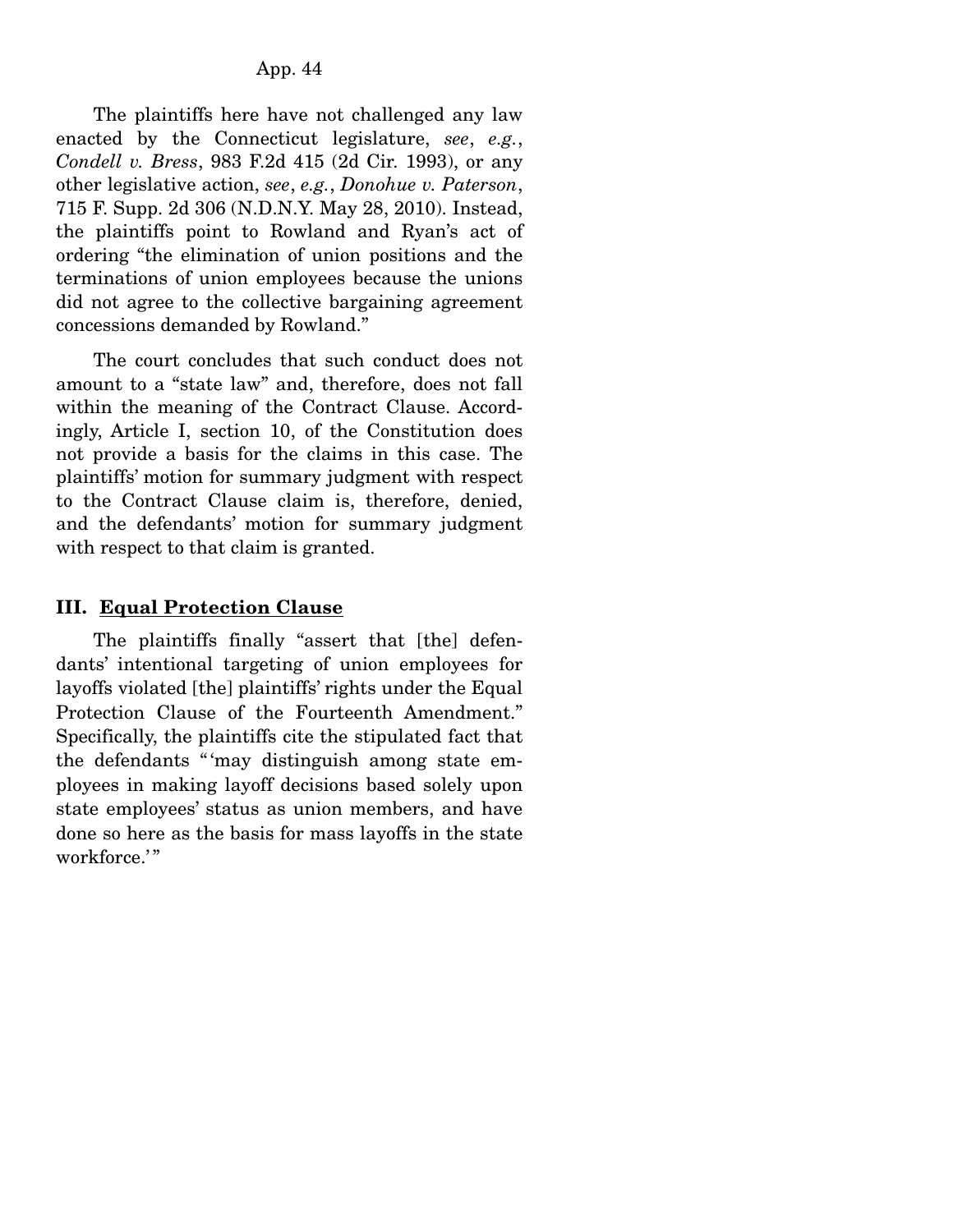In response, the defendants argue, inter alia, that the plaintiffs have failed to "first establish that the two classes at issue are similarly situated." Specifically, the defendants state that with respect to the two classes at issue here, the union and nonunion employees, the difference between them "could not be clearer [as] . . . [u]nion members have collective bargaining agreements with the state [and] nonunion, managerial employees do not."

 "The Equal Protection Clause requires that the government treat all similarly situated people alike." *Harlen Associates v. Inc. Vill. Of Mineola*, 273 F.3d 494, 499 (2d Cir. 2001). Thus, "to successfully assert an equal protection challenge, petitioners must first establish that the two classes at issue are similarly situated."11 *Yuen Jin v. Mukasey*, 538 F.3d 143, 158 (2d Cir. 2008). "[A] court can properly grant summary judgment where it is clear that no reasonable jury could find the similarly situated prong met." *Harlen Associates v. Inc. Vill. Of Mineola*, 273 F.3d 494, 499 n.2 (2d Cir. 2001). The plaintiffs must show that they

<sup>&</sup>lt;sup>11</sup> "[T]he prototypical equal protection claim involves discrimination against people based on their membership in a vulnerable class." *Harlen Associates*, 273 F.3d at 499. "Although union members are not a suspect class, the Supreme Court has held that discrimination based on union membership must satisfy the rational basis test to survive scrutiny under the Equal Protection Clause." *Bond v. Bd. of Ed. of the City of New York*, No. 97 CV 1337, 1999 WL 151702, at \*4 (E.D.N.Y. March 17, 1999) (citing *City of Charlotte v. Local 660, International Assoc. of Firefighters*, 426 U.S. 283, 286 (1976)); *see Cobb v. Pozzi*, 363 F.3d 89, 110 (2d Cir. 2004).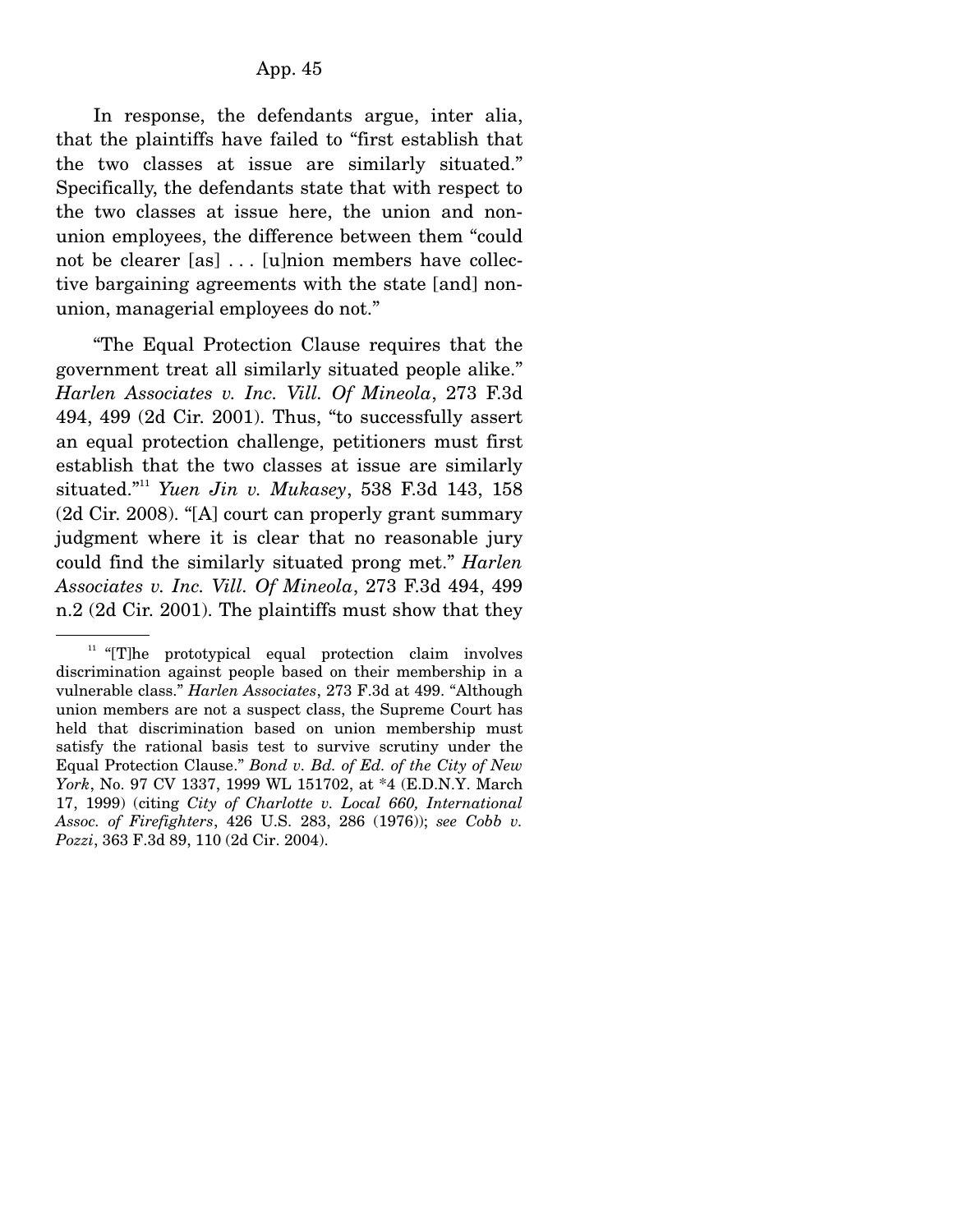are "similarly situated in all material respects to the individuals with whom [they] seek[ ] to compare [themselves]." *Graham v. Long Island Railroad*, 230 F.3d 34, 39 (2d Cir. 2000). The second circuit has explained that "all material respects" means that "there should be an objectively identifiable basis for comparability." *Id.* at 40.

 The parties' stipulated facts state that "each of the plaintiff Unions was designated by the State of Connecticut Board of Labor Relations as the representative and exclusive bargaining agent of its members for the purpose, inter alia, of negotiating and entering into collective bargaining agreements covering terms of employment on behalf of its members." The union employees are subject to specific employment terms applicable only to union members and receive representation to negotiate these employment terms on their behalf. There is no evidence that nonunion employees were subject to such terms of employment or received such representation. Although "[n]on-unionized employees occupy non-management and management, as well as temporary positions, and hold the same non-management positions as unionized employees[,]" and "all state employees receive the same health care and pension benefits," these facts are not sufficient to establish that the two classes of employees are "similarly situated in all material respects . . . " *Graham v. Long Island Railroad*, 230 F.3d 34, 39 (2d Cir. 2000).

 The court concludes that the plaintiffs have failed to show that the union and non-union employees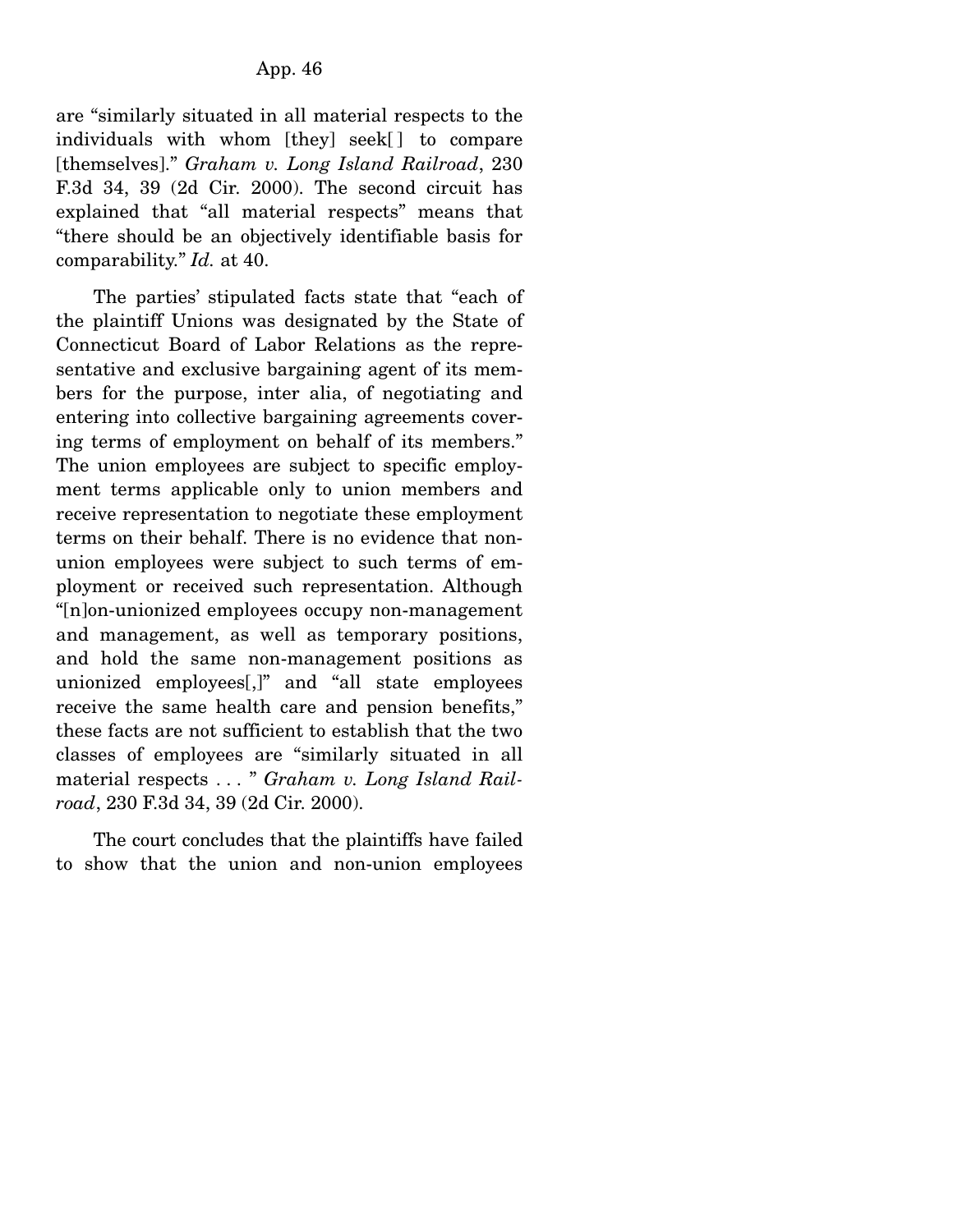were similarly situated for the purposes of prosecuting an equal protection claim. The plaintiffs' motion for summary judgment in this respect is denied and the defendants' motion for summary judgment is granted.

 This opinion does not address nor does it determine the merits of other avenues of redress available to the plaintiffs or other defenses available to the defendants. It simply determines that the facts as agreed upon by the parties do not constitute a violation of the U.S. Constitution. Since this disposes of the issues outstanding in this matter, the case is ordered dismissed.

#### **CONCLUSION**

 Based on the foregoing, the plaintiffs' motion for summary judgment (document no. 232) is **DENIED**  and the defendant's motion for summary judgment (document no. 236) is **GRANTED**.

 It is so ordered, this 29th day of June 2011, at Hartford, Connecticut.

> /s/ Alfred V. Covello, USDJ Alfred V. Covello, U.S.D.J.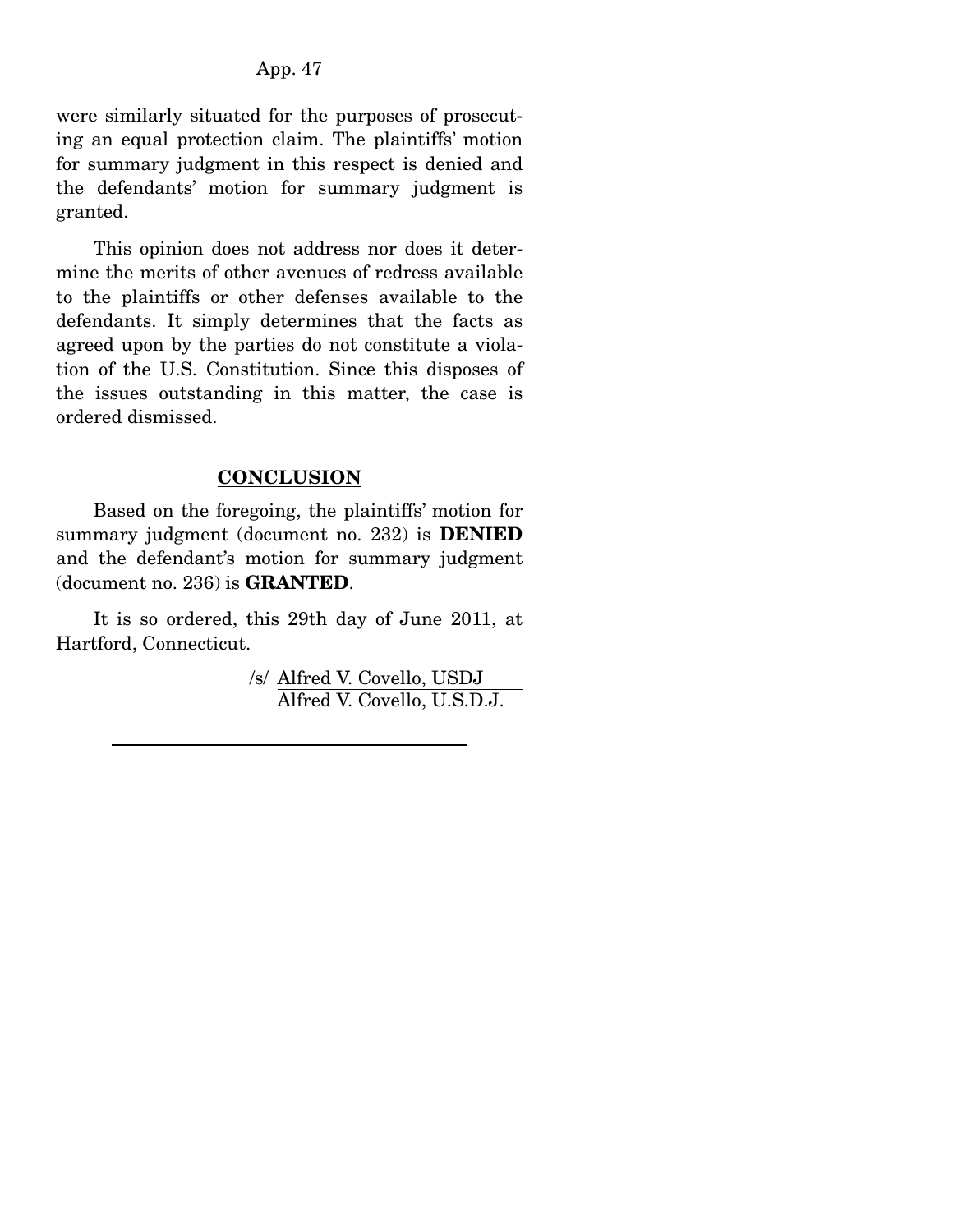## **UNITED STATES COURT OF APPEALS FOR THE SECOND CIRCUIT**

August Term, 2006

(Argued: November 8, 2006 Decided: July 10, 2007)

# Docket No. 06-0616-cv

STATE EMPLOYEES BARGAINING AGENT COALITION, individually, and on behalf of all its members, AMERICAN FEDERATION OF SCHOOL ADMINISTRATION, LOCAL 61, AFL-CIO, CONNECTICUT ASSOCIATION OF PROSECUTORS, PROTECTIVE SERVICE COALITION, IAFF, AFL-CIO, JUDICIAL MARSHALS, INTERNATIONAL BROTHERHOOD OF POLICE OFFICERS, NATIONAL ASSOCIATION OF GOVERNMENT EMPLOYEES, AFL-CIO, CONNECTICUT STATE POLICE UNION, CONGRESS OF CONNECTICUT COMMUNITY COLLEGES, SEIU, AFL-CIO, CONNECTICUT STATE UNIVERSITY AMERICAN ASSOCIATION OF UNIVERSITY PROFESSORS, UNIV. OF CT, AMERICAN ASSN. OF UNIV. PROF., CT EMP. UNION INDEPENDENT, SEIU, AFL-CIO, CT FEDERATION OF ED. & PROF. EMP. AFT, AFL-CIO, District 1199, CT NEW ENGLAND HEALTH CARE EMPLOYEES UNION, SEIU, AFL-CIO, COUNCIL 4, AMERICAN FEDERATION OF STATE, COUNTY AND MUNICIPAL EMP., AFL-CIO, DENISE A. BOUFFARD, GENEVA M. HEDGECOCK, DENNIS P. HEFFERMAN, WILLIAM D. HILL, and MARCELLE Y. PICHANICK,

 *Plaintiffs-Appellees,*

v.

JOHN G. ROWLAND, I/O as Governor of the State of Connecticut, and MARC S. RYAN, I/O as Sec. of Ofc. of Policy & Mgmt. of State of CT,

 *Defendants-Appellants.*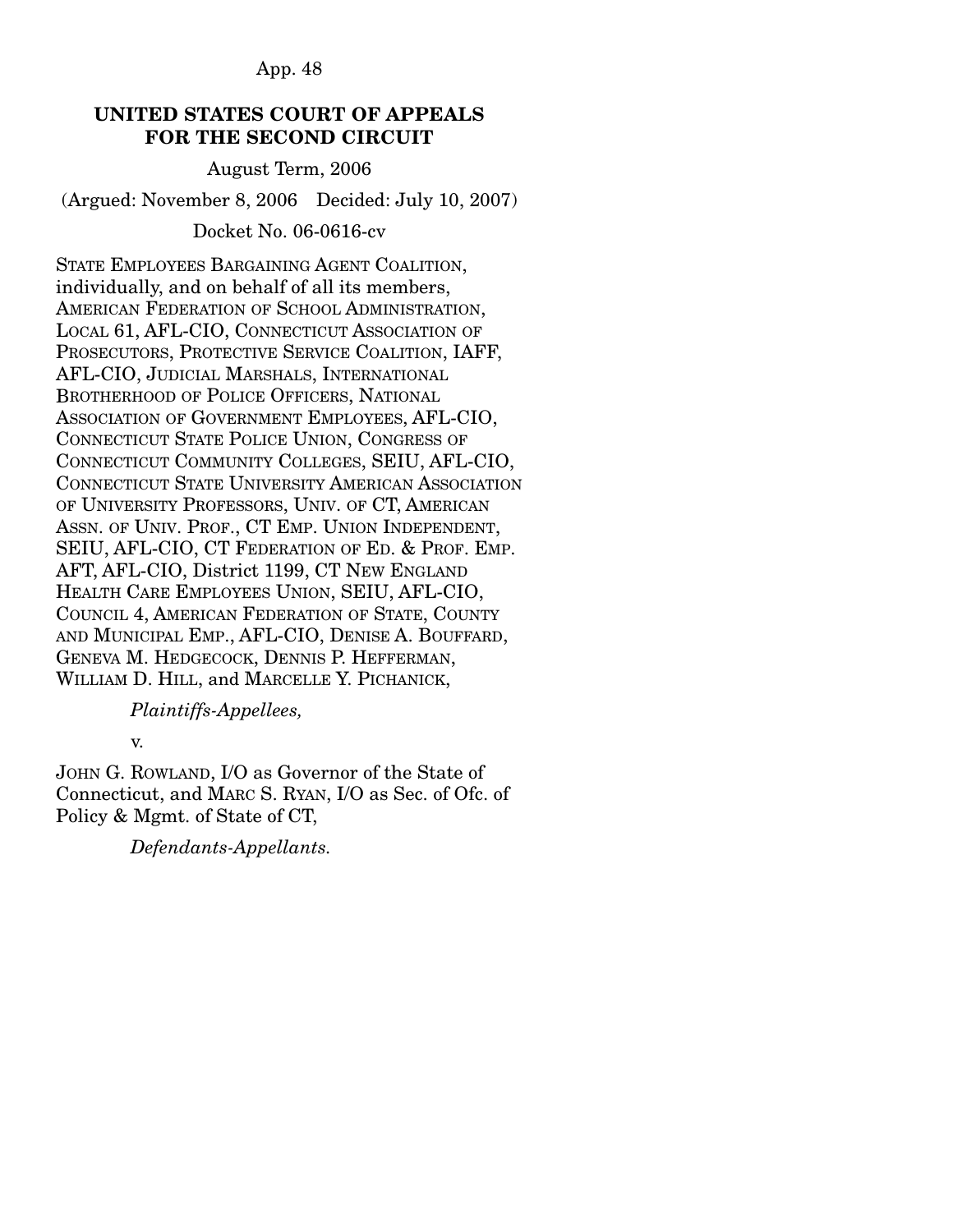Before: FEINBERG, LEVAL, and CABRANES, *Circuit Judges*.

 Interlocutory appeal from an order of the United States District Court for the District of Connecticut (Alfred V. Covello, *Judge*) denying defendants' motion to dismiss plaintiffs' amended complaint pursuant to the doctrines of absolute legislative immunity and Eleventh Amendment sovereign immunity. The District Court concluded that (1) sovereign immunity barred all of plaintiffs' claims for money damages brought against defendant state officials in their personal capacities; (2) sovereign immunity did not bar plaintiffs' claims for injunctive relief brought against these defendants in their official capacities; and (3) further discovery was required to determine whether legislative immunity would bar all of plaintiffs' claims. Defendants appeal the District Court's order insofar as it held that plaintiffs' claims for reinstatement and other forms of injunctive relief were not barred under the doctrines of legislative immunity and Eleventh Amendment sovereign immunity.

 We dismiss the appeal for lack of jurisdiction insofar as it challenges the District Court's denial of legislative immunity to defendant state officials with respect to plaintiffs' claims seeking reinstatement to their previous positions; we affirm the District Court's decision insofar as it denied legislative immunity with respect to plaintiffs' claims seeking placement into *other*, existing positions, and insofar as it held that plaintiffs' claims for injunctive relief were not barred by the Eleventh Amendment.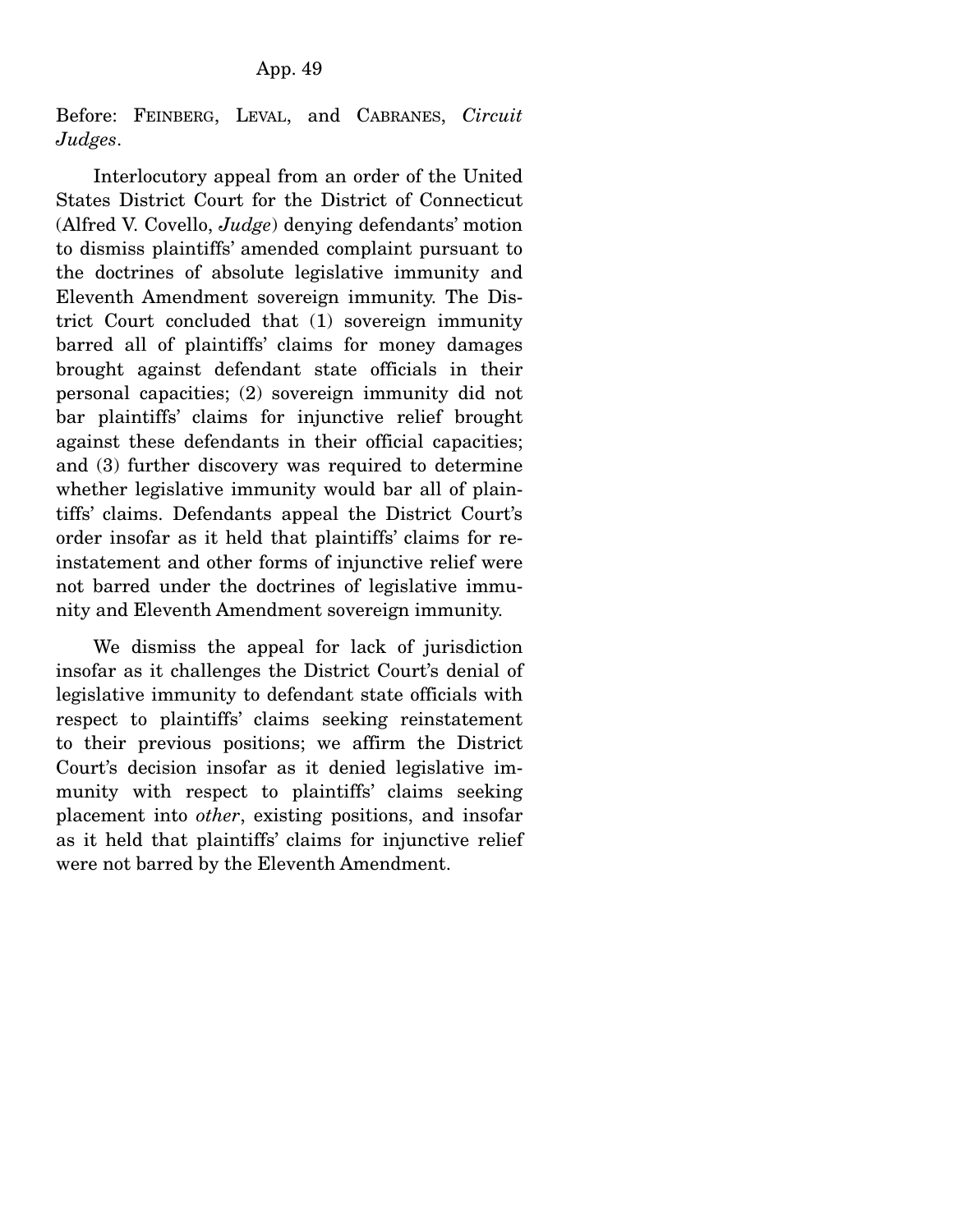ALLEN B. TAYLOR (Albert Zakarian, Victoria Woodin Chavey, and Douglas W. Bartinik, on the brief), Day Berry & Howard LLP, Hartford, CT, *for Defendants-Appellants*.

DAVID S. GOLUB (Jonathan M. Levine and Craig N. Yankwitt, on the brief), Silver Golub & Teitell LLP, Stamford, CT, *for Plaintiff-Appellees*.

## JOSÉ A. CABRANES, *Circuit Judge*:

 The question presented in this interlocutory appeal is whether absolute legislative immunity and Eleventh Amendment sovereign immunity should bar plaintiffs' claims arising from the allegedly unlawful termination of their state employment by executive branch officials of the State of Connecticut. In particular, we consider arguments by defendants John G. Rowland ("Rowland"), former Governor of the State of Connecticut, and Mark S. Ryan ("Ryan"), former Secretary of the Office of Policy & Management of the State of Connecticut ("OPM") (collectively, "defendants"), that the United States District Court for the District of Connecticut (Alfred V. Covello, *Judge*) erred when it denied defendants' motion seeking dismissal of plaintiffs' complaint under the doctrines of absolute legislative immunity and Eleventh Amendment sovereign immunity.

 State Employees Bargaining Agent Coalition ("SEBAC"), along with twelve of thirteen unions comprising SEBAC and five individually named union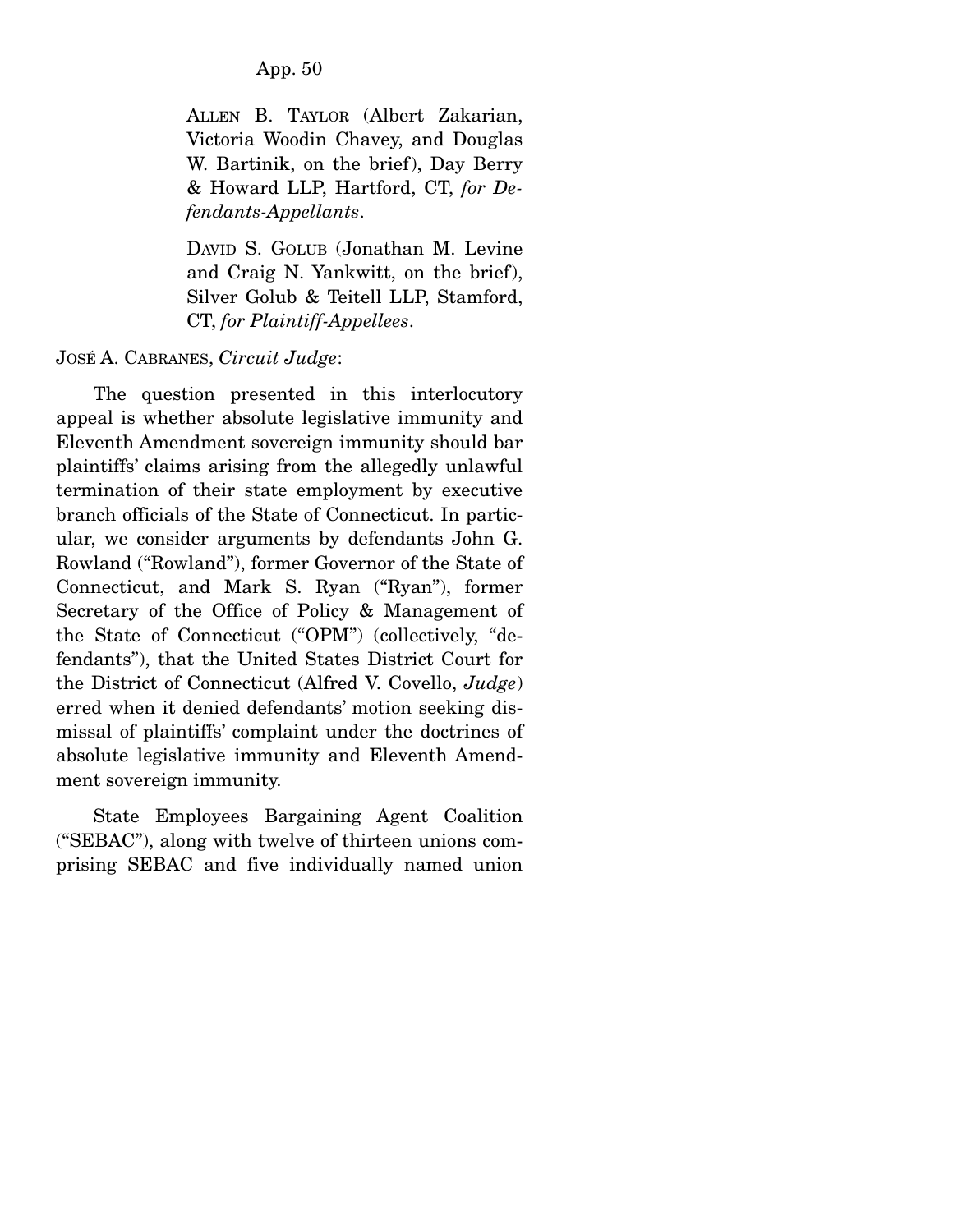members, on behalf of a putative class of similarlysituated plaintiffs (jointly, "plaintiffs"), filed the instant action in January 2003 seeking damages against defendants in their personal capacities, and injunctive relief against defendants in their official capacities. They filed an amended complaint in May 2003. Plaintiffs' amended complaint alleged constitutional violations arising from the termination of approximately 3,000 unionized state employees beginning in November 2002, assertedly carried out by defendants in retaliation for the employees' political affiliations and union membership. Plaintiffs' claims for injunctive relief sought reinstatement to their previous positions, or to other positions in the state workforce, and an array of other forms of relief, including a prohibition against retaliating against plaintiffs.

 Defendants moved to dismiss plaintiffs' amended complaint under Fed. R. Civ. P. 12(b)(1) and Fed. R. Civ. P. 12(b)(6), arguing, *inter alia*, that plaintiffs' claims were barred on legislative immunity and Eleventh Amendment sovereign immunity grounds.<sup>1</sup> The District Court decided, in response to defendants' motion, that (1) sovereign immunity barred all of

<sup>&</sup>lt;sup>1</sup> Defendants also moved to dismiss plaintiffs' claims under Fed. R. Civ. P. 12(b)(6) for failure to state a claim upon which relief can be granted. That motion was denied by the District Court in its entirety, *see State Employees Bargaining Agent Coalition v. Rowland*, Civ. No. 3:03CV221 (AVC), 2006 WL 141645, at \*6 (D.Conn. Jan. 18, 2006) (hereinafter, "*Dist. Ct. Op.*"), and is not before us on the instant appeal.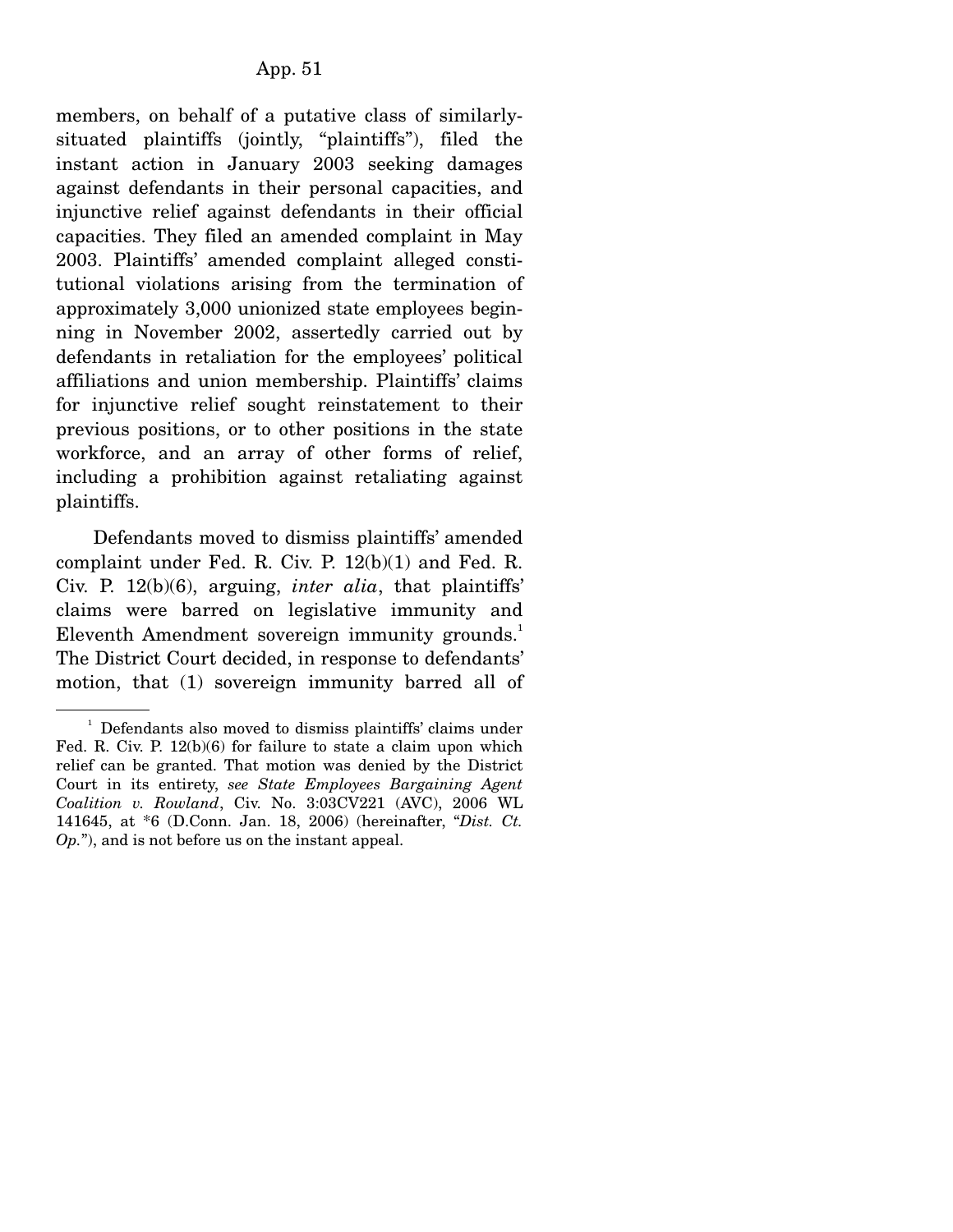plaintiffs' claims for money damages; (2) further discovery was required to determine whether legislative immunity would bar plaintiffs' claims for injunctive relief; and (3) sovereign immunity did not bar plaintiffs' claims for injunctive relief. On appeal, defendants challenge the District Court's order insofar as it held that legislative immunity and sovereign immunity did not at this time bar plaintiffs' claims for injunctive relief. $2^2$ 

 We agree with the District Court that defendants are not entitled to legislative immunity at this stage in the litigation, although we do so on somewhat different grounds than those relied upon by the District Court. We hold, as a threshold matter, that legislative immunity may bar not only claims for damages, but also certain claims seeking injunctive relief against state officials in their official capacities.

<sup>&</sup>lt;sup>2</sup> As plaintiffs note in their brief, although the District Court found that plaintiffs' claims for money damages were barred pursuant to Eleventh Amendment sovereign immunity, the District Court did not explicitly "dismiss" these claims, nor did it "grant" defendants' motion to the extent it sought dismissal of the claims. *See* Appellees' Br. at 51. Nevertheless, it is apparent from the District Court's order that defendants' motion was effectively granted insofar as it sought dismissal of plaintiffs' claims for money damages due to lack of subject matter jurisdiction under the Eleventh Amendment. *See Dist. Ct. Op.*, 2006 WL 141645, at \*5 (deeming such claims "barred by the Eleventh Amendment"). There is no final judgment from which plaintiffs can appeal this decision. *See Kamerling v. Massanari*, 295 F.3d 206, 212-13 (2d Cir. 2002). Accordingly, the only claims before us on this interlocutory appeal are those for injunctive relief brought against defendants in their official capacities.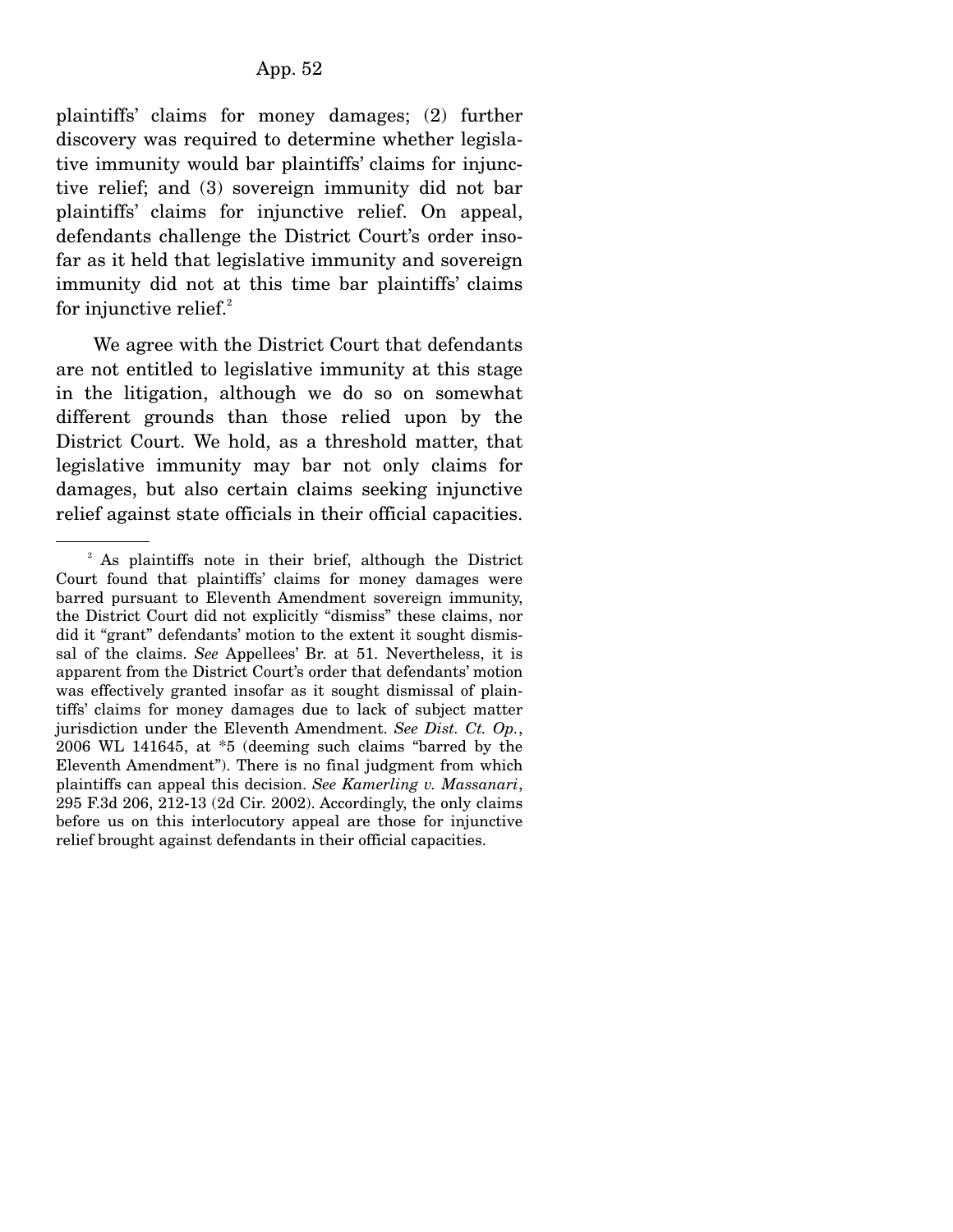Nevertheless, we agree with the District Court's holding that discovery is necessary to assess whether legislative immunity may bar any of plaintiffs' claims for reinstatement to their previous positions. Defendants will be entitled to legislative immunity from these claims if the District Court properly concludes, after discovery, (1) that when committing the alleged violations, defendants were acting in their "legislative" capacities under the test set forth in *Bogan v. Scott-Harris*, 523 U.S. 44, 54-56 (1998); and (2) that granting the requested relief would enjoin defendants in their "perform[ance of] legislative functions," *id.* at 55.<sup>3</sup> We further conclude, as a matter of law, that defendants are not entitled to legislative immunity from plaintiffs' claims seeking placement into *other*, existing positions in the state workforce, because granting this relief would not enjoin defendants in their performance of legislative functions.

 As to defendants' argument that sovereign immunity bars plaintiffs' claims for injunctive relief, we affirm the District Court's denial of defendants' motion to dismiss on that basis. In particular, we affirm the District Court's conclusion that the injunctive

<sup>&</sup>lt;sup>3</sup> We recognize that defendants no longer occupy state office. Although we use the phrase "defendants" throughout this opinion when discussing plaintiffs' official-capacity claims for injunctive relief, we note that any relief that is ultimately granted by the District Court against defendants in their official capacities would apply not to Rowland and Ryan, but to the current Governor and Secretary of the Office of Policy Management of the State of Connecticut.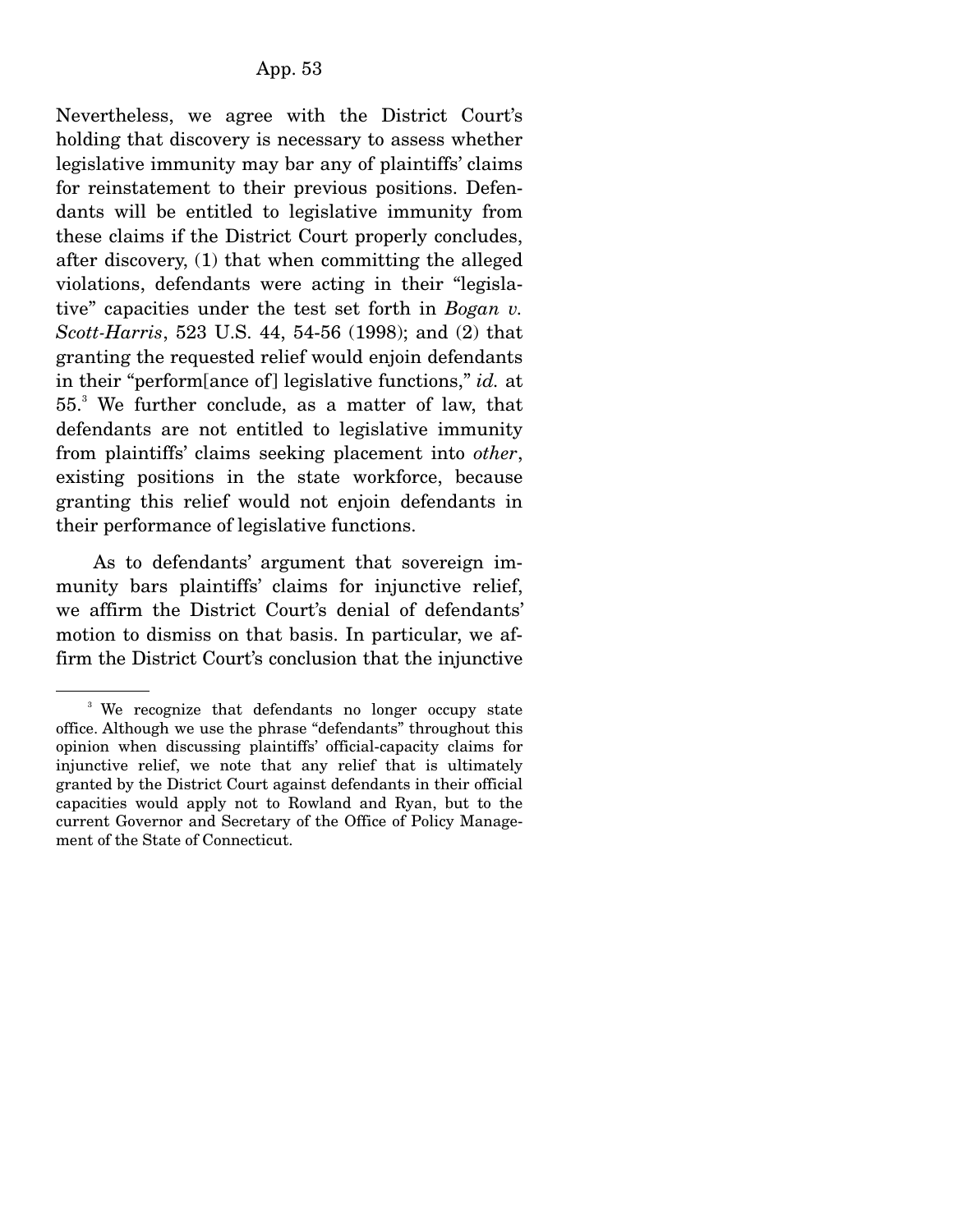relief sought by plaintiffs falls within the exception to sovereign immunity set forth in *Ex parte Young*, 209 U.S. 123 (1908), notwithstanding defendants' arguments that plaintiffs allege no ongoing violation that can be remedied by an injunctive order of the District Court.

## **I. BACKGROUND**

## **A. Factual Allegations**

 We set forth below the relevant facts as alleged in plaintiffs' amended complaint and as discussed by the District Court. Because the case comes to us after the denial of a motion to dismiss, we accept as true the facts as they are alleged in the amended complaint, as supplemented by undisputed facts that are matters of public record. *See Almonte v. City of Long Beach*, 478 F.3d 100, 104 & n.2 (2d Cir. 2007).<sup>4</sup>

<sup>4</sup> The District Court viewed defendants' motion to dismiss on legislative immunity and sovereign immunity grounds as challenging only the District Court's subject-matter jurisdiction under Fed. R. Civ. P. 12(b)(1), rather than as challenging the legal sufficiency of the amended complaint under Fed. R. Civ. P. 12(b)(6). *See Dist. Ct. Op.*, 2006 WL 141645, at \*2. The distinction is significant: while we must accept all factual allegations in a complaint as true when adjudicating a motion to dismiss under Fed. R. Civ. P. 12(b)(6), *see*, *e.g.*, *Johnson v. Newburgh Enlarged Sch. Dist.*, 239 F.3d 246, 250 (2d Cir. 2001), we have held that, in adjudicating a motion to dismiss for lack of subjectmatter jurisdiction, a district court may resolve disputed factual issues by reference to evidence outside the pleadings, including affidavits. *See*, *e.g.*, *Antares Aircraft, L.P. v. Fed. Rep. of Nigeria*, (Continued on following page)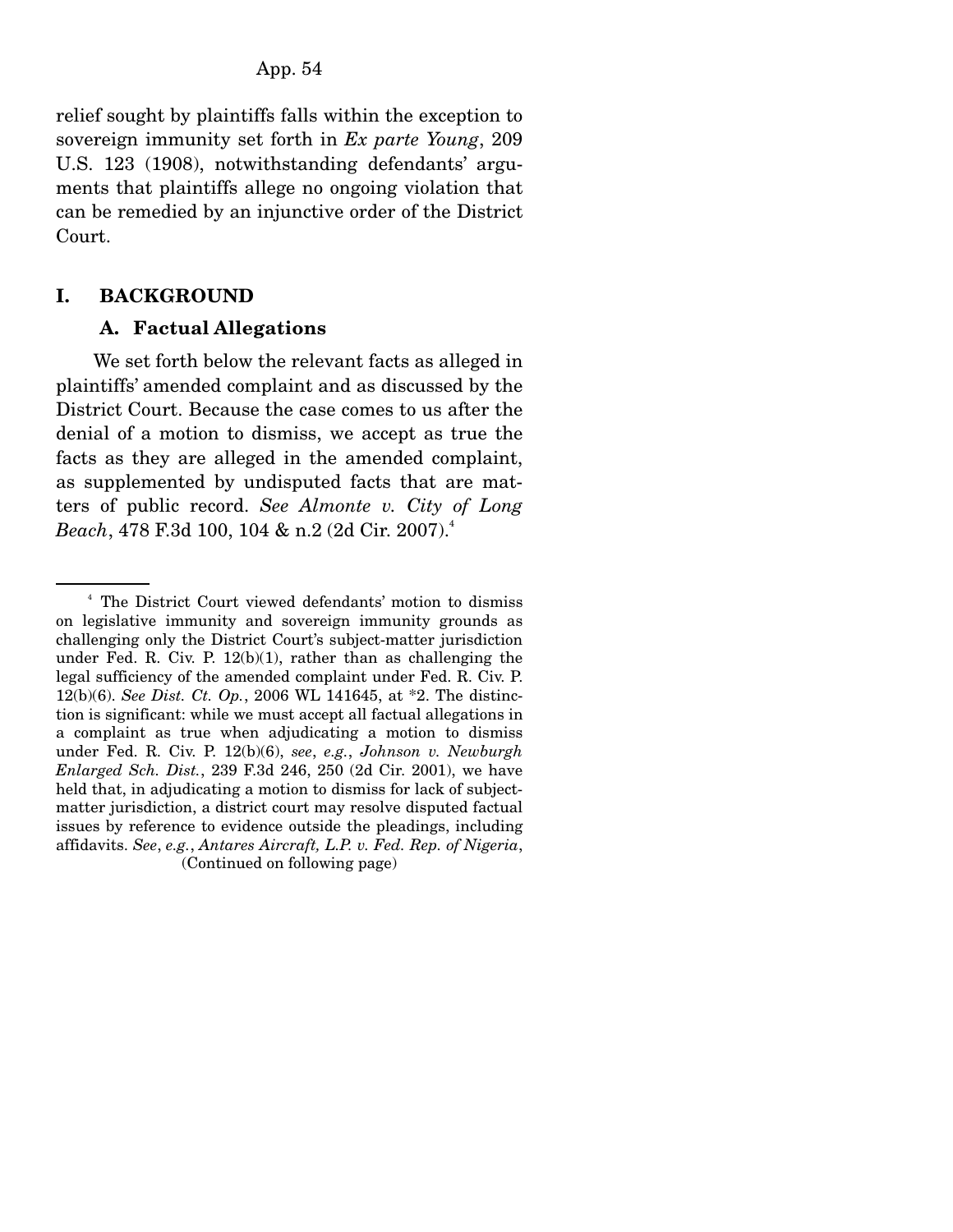#### App. 55

 In December 2002, defendants Rowland and Ryan announced the termination of the employment of approximately 3,000 unionized Connecticut state workers. As noted by the District Court, the State of

 It is well-settled that legislative immunity is not a jurisdictional bar, but is rather a personal defense that may be asserted to challenge the sufficiency of a complaint under Rule 12(b)(6). *See Goldberg v. Town of Rocky Hill*, 973 F.2d 70, 71-72 (2d Cir. 1992) (reviewing denial of motion to dismiss on legislative immunity grounds under Fed. R. Civ. P. 12(b)(6)). Therefore, we conclude that the District Court improperly construed defendants' motion to dismiss plaintiffs' claims on legislative immunity grounds under Rule  $12(b)(1)$ , as opposed to Rule  $12(b)(6)$ . We construe this aspect of defendants' motion under the standards applicable to Rule 12(b)(6) for the purposes of this appeal.

 However, we need not decide whether the District Court correctly reviewed defendants' motion to dismiss on sovereign immunity grounds as a challenge to the District Court's subjectmatter jurisdiction, nor need we consider the related question of whether facts outside plaintiffs' amended complaint could be considered for the purposes of resolving the motion. *Cf. Wisc. Dep't of Corr. v. Schacht*, 524 U.S. 381, 391 (1998) (stating that the question of whether "Eleventh Amendment immunity is a matter of subject matter jurisdiction" is one that "we have not decided"); *Woods v. Rondout Valley Central Sch. Dist. Bd of Educ.*, 466 F.3d 232, 237-39 (2d Cir. 2006) (discussing ambiguities in Supreme Court's treatment of Eleventh Amendment sovereign immunity defense). This is so because, as explained *post*, even assuming *arguendo* the version of the facts urged by defendants, they are not entitled to sovereign immunity with respect to the instant claims.

<sup>948</sup> F.2d 90, 96 (2d Cir. 1991). *But see Jaghory v. N.Y. State Dep't of Educ.*, 131 F.3d 326, 329 (2d Cir. 1997) (holding that, when reviewing dismissal under Fed. R. Civ. P. 12(b)(6) *or* 12(b)(1), "the court must accept all factual allegations in the complaint as true and draw inferences from those allegations in the light most favorable to the plaintiff ").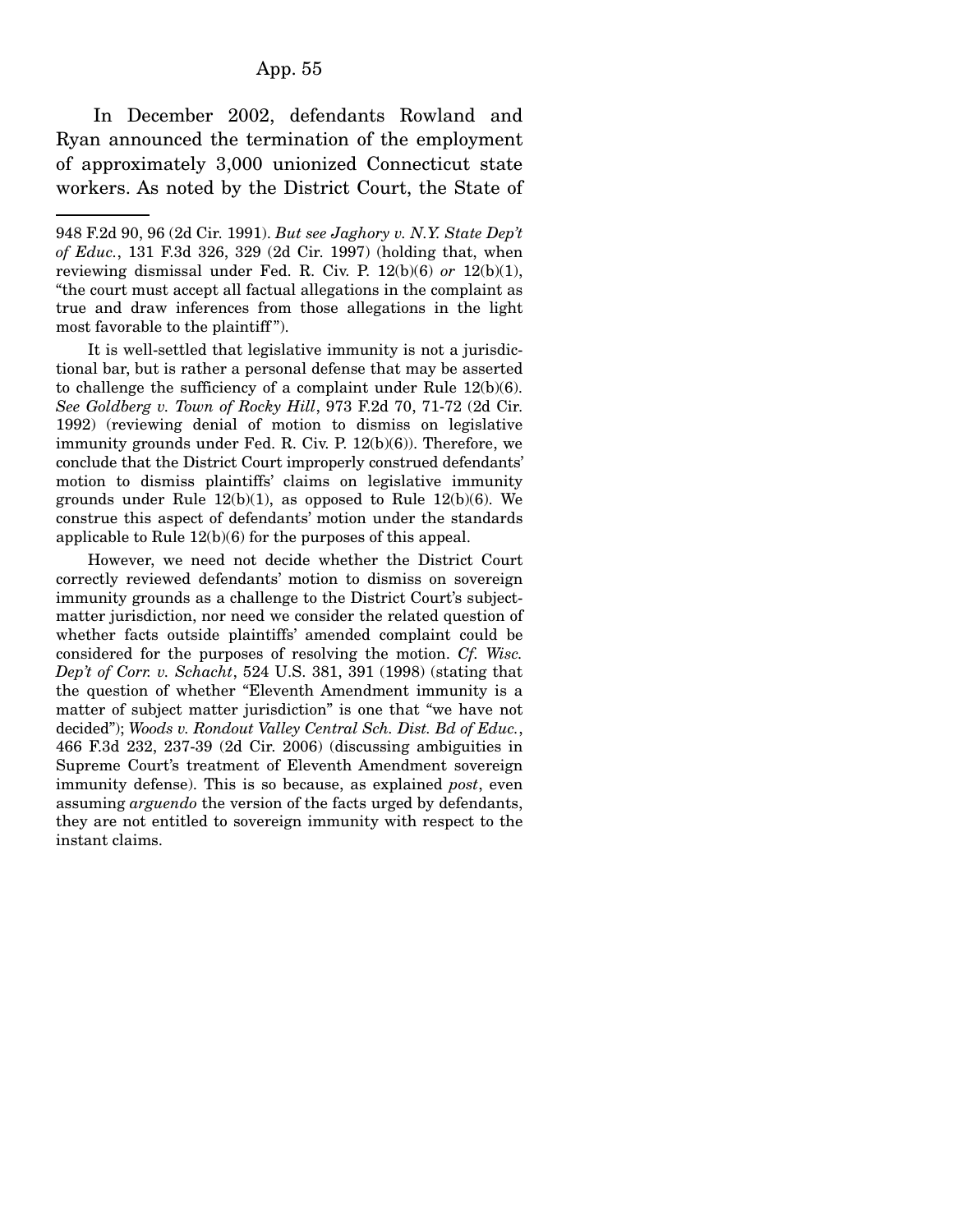Connecticut was facing a budget crisis at the time the dismissals were ordered. *See State Employees Bargaining Agent Coalition v. Rowland*, Civ. No. 3:03CV221 (AVC), 2006 WL 141645, at \*1 (D.Conn. Jan.18, 2006) (hereinafter, "*Dist. Ct. Op.*"). Accordingly, we briefly review Connecticut law governing modifications to the state budget process before setting forth plaintiffs' allegations.

 Under Connecticut's constitution and statutory law, the Governor and the state legislature share responsibilities for administering the state budget. The Governor is required by law to present a budget plan to the General Assembly every two years. *See* Conn. Gen. Stat. §§ 4-72, 4-73. Each state agency must submit to the Governor, through the Secretary of OPM, a requisition for a quarterly allotment of funds. *See id.* § 4-85(a). The Governor may deny the request for funds if he determines that a change in circumstances since the adoption of the budget requires a modification. *See id.* § 4-85(b)(1). Before any modification goes into effect, the Governor must file a report with the joint standing committee of the General Assembly charged with responsibility for budget appropriations. The report must describe the change in circumstances requiring budget reductions. If a deficit of more than one percent of the state's general fund of appropriations is projected, the Governor must also devise and implement a plan to prevent a budget deficit. *See id.* § 4-85(b)(2).

 Plaintiffs filed the instant action in January 2003, approximately two months after the terminations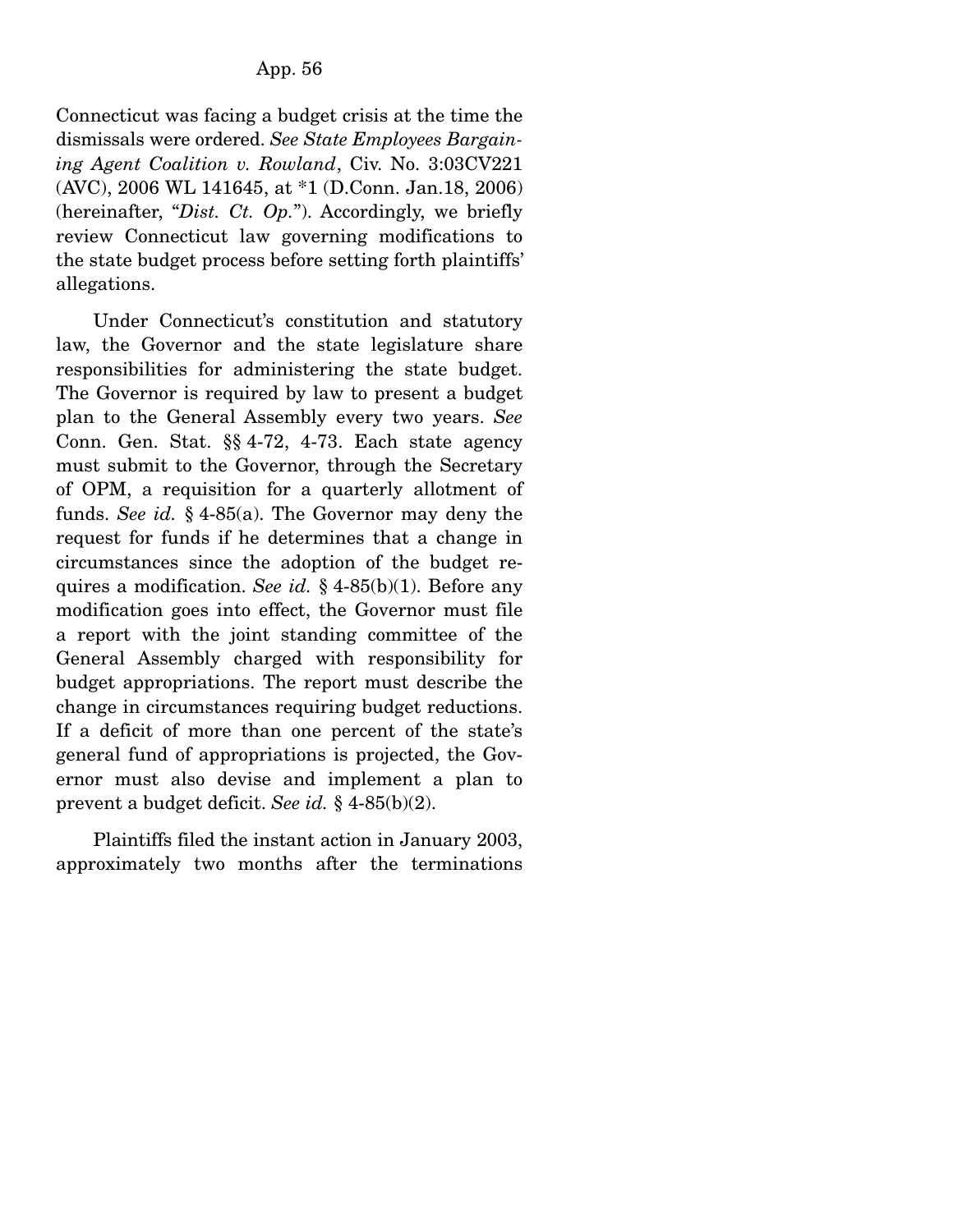began to take effect. They filed an amended complaint in May 2003, at a time when the terminations allegedly "continued to be implemented and [were] scheduled to continue in the future." Plaintiffs do not refer to Connecticut's budget crisis in their amended complaint. Instead, plaintiffs allege that defendants terminated the plaintiff employees because of antiunion animus and in retaliation for several plaintiff unions' failure to support defendant Rowland in his re-election campaign. In particular, plaintiffs allege that, in November 2002, shortly after Rowland was re-elected Governor, Rowland and Ryan sought changes to the collective bargaining agreements previously reached between the plaintiff unions and the State of Connecticut. Defendants demanded that the unions grant concessions in the form of reduced health care and pension benefits, totaling over \$450 million annually. Defendants allegedly threatened that if the unions did not agree to the concessions, defendants would terminate the employment of unionized state workers.

 When plaintiffs refused to agree to the proposed concessions, defendants allegedly "carried out their prior threats" and announced that they would terminate approximately 3,000 unionized state employees. Id.  $\mathbb{I}$  42. The terminations began to take effect on November 18, 2002, with defendants allegedly "intentionally singl[ing] out only union members for termination." *Id.* ¶ 44. According to plaintiffs, "[a]ll of the state union employees selected for termination [were] members of the endorsing unions that supported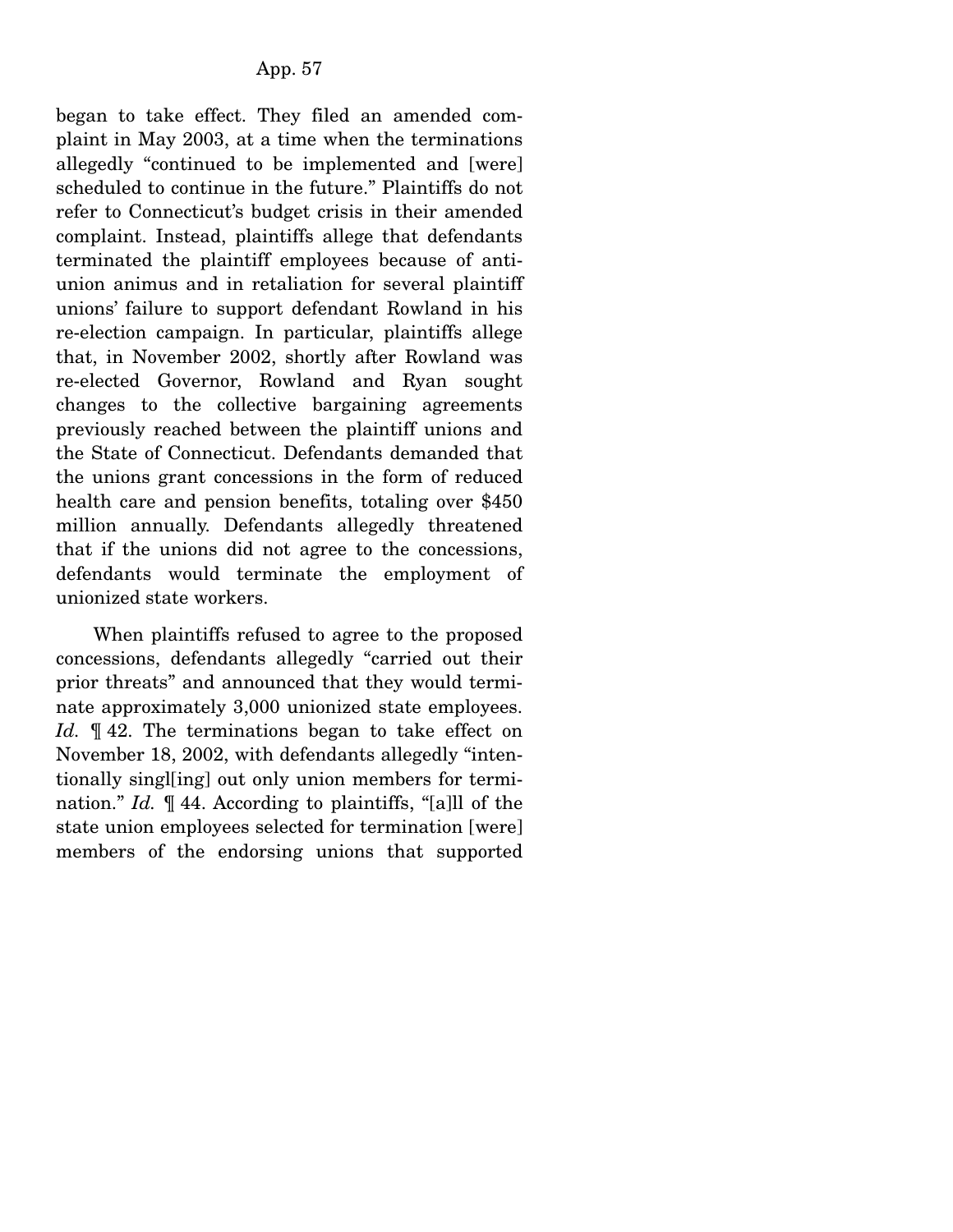defendant Rowland's opponent in the 2002 gubernatorial race and opposed defendant Rowland's reelection." *Id.* ¶ 58. In contrast, defendants did not fire any employees belonging to the only state employee union that supported Rowland during his 2002 reelection campaign, the Connecticut State Police Union. Plaintiffs further allege that "[t]he Connecticut General Assembly did not participate in demanding that [plaintiffs] agree to \$450 million in contract concessions, did not participate in threatening termination of union members . . . and was not involved in determining whether any (and, if so, which) state union employees would be terminated when the demands were not granted." *Id.* ¶ 49.

 On the basis of the foregoing allegations, plaintiffs claim that "defendants Rowland and Ryan, in their official capacities . . . violated and will in the future violate the rights of [plaintiff employees] to support, individually and through their union, political candidates of their choice, without reprisal, as guaranteed by the First and Fourteenth Amendment rights to freedom of political speech and freedom of political association, in violation of 42 U.S.C. § 1983." *Id.* **[61.** They further assert that "because plaintiffs" have asserted their rights under the [bargaining agreement], as protected by the Fifth Amendment to the United States Constitution and by the Contract Clause of the United States Constitution, defendants have penalized and/or sought to penalize [plaintiffs] by depriving them, or threatening to deprive them, of their right to continued public employment and/or to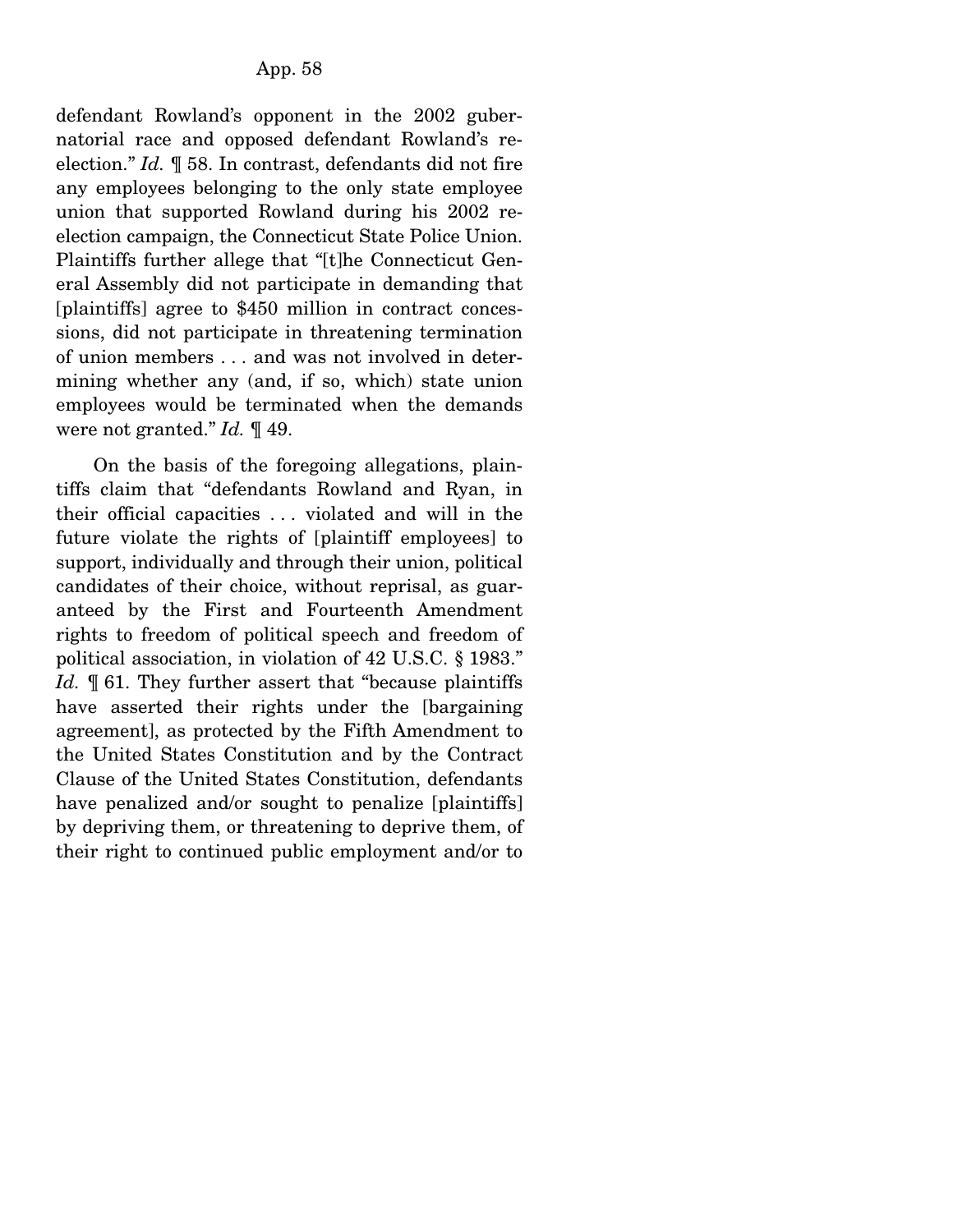benefits arising out of their public employment." *Id.* ¶ 59. Plaintiffs claim that they "have suffered and will in the future suffer irreparable harm as a result of defendants' conduct." *Id.* ¶ 62.

 Plaintiffs' amended complaint seeks compensatory and punitive money damages from defendants in their personal capacities. Plaintiffs also seek injunctive relief in the form of an order (1) "compelling defendants . . . in their official capacities, to reinstate [individual plaintiffs] to their former positions with the State of Connecticut or such other position as the Court deems appropriate, with full and appropriate restoration of seniority and benefits"; (2) "enjoining defendants, in their official capacities, from ordering further terminations of members of the plaintiff Unions on account of their participation in or support of constitutionally-protected union activities"; and (3) preventing defendants from "penalizing," "retaliating against," or "undermining" plaintiffs for their refusal to grant concessions and for their failure to support defendant Rowland's re-election campaign. *Id.* at 31-32.

#### **B. District Court Proceedings**

 The case was originally assigned to Judge Alvin W. Thompson. On July 7, 2003, defendants filed a motion to dismiss the amended complaint. In their motion to dismiss, defendants asserted, *inter alia*, that (1) plaintiffs' claims were barred by the doctrine of absolute legislative immunity; (2) plaintiffs' claims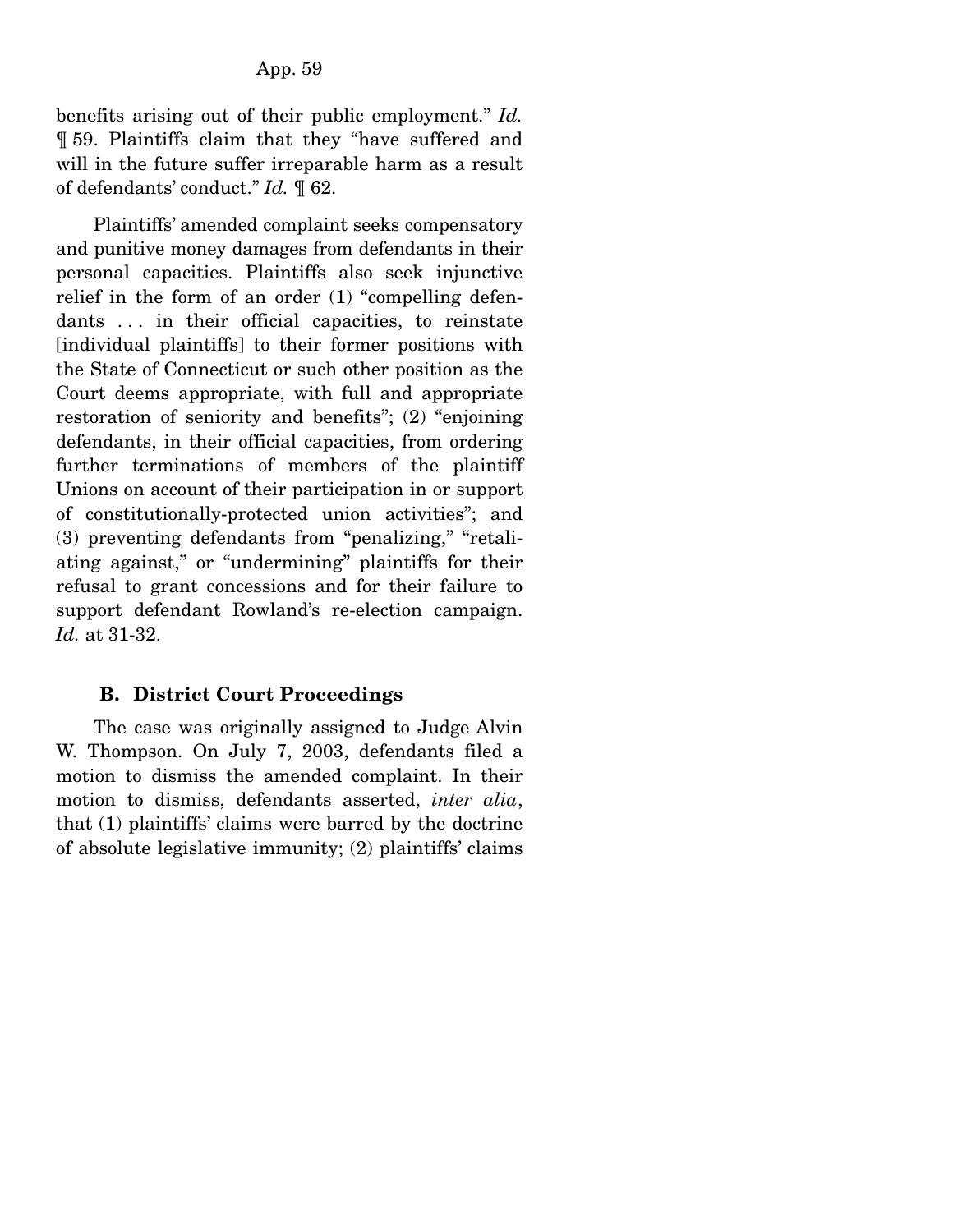were barred by the doctrine of sovereign immunity; and (3) defendants were entitled to qualified immunity with respect to plaintiffs' claims for money damages. In November 2005, while defendants' motion to dismiss was still pending, the case was reassigned to Judge Covello, who denied defendants' long-pending motion to dismiss in an opinion dated January 18, 2006.

 In its opinion, the District Court held that "discovery is required before the court can determine whether the defendants are entitled to the defense" of legislative immunity. *Dist. Ct. Op.*, 2006 WL 141645, at \*3. The District Court relied on the Supreme Court's decision in *Bogan* in concluding that, in order for absolute legislative immunity to apply to defendants' acts, the acts in question must be both  $\degree(1)$ substantively legislative, *i.e.*, acts that involve policy making," and "(2) procedurally legislative, *i.e.*, passed by means of established legislative procedures." *Id.*; *see also Bogan*, 523 U.S. at 49 (holding that legislative immunity applied to a city council member's voting on an ordinance that eliminated plaintiff 's job position, mayor's proposal of the job elimination, and the mayor's signing the ordinance into law). Applying these requirements to the instant case, the District Court concluded that defendants' "eliminat[ion] of some 3,000 union jobs through executive order" was "substantively legislative because it reflected a discretionary, policymaking decision implicating the state's budgetary priorities and its services to constituents." *Dist. Ct. Op.*, 2006 WL 141645, at \*3. Nevertheless, the District Court concluded that before defendants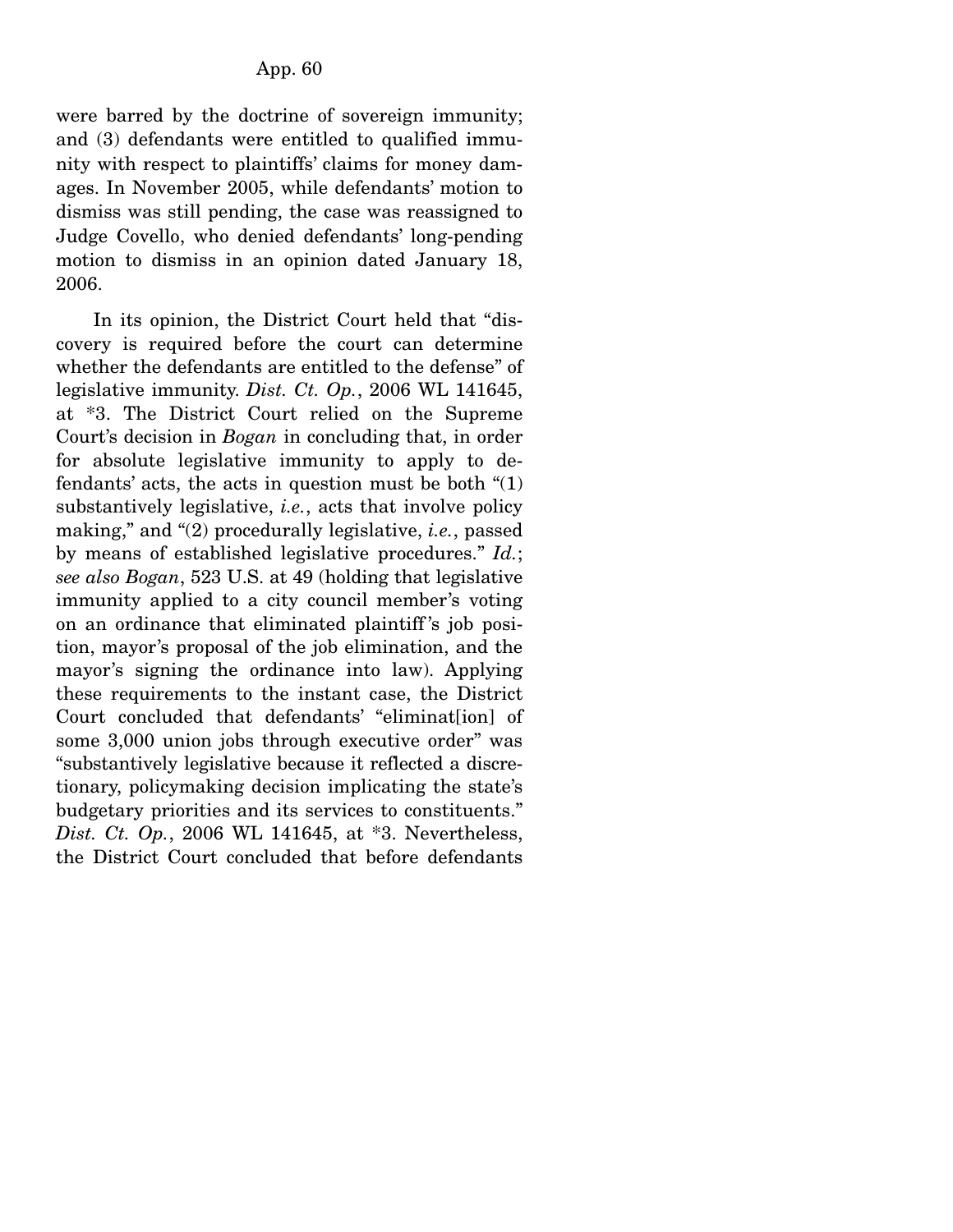could successfully invoke legislative immunity, discovery was required to determine if defendants' actions were procedurally legislative. In particular, the Court concluded that "although the record . . . supports a finding that the state faced a budget crisis in the fall of 2002, there is no evidence to support a finding that there existed a projected budget deficit of more than one percent, or that Governor Rowland was acting pursuant to Conn. Gen. Stat. § 4-85(b) in ordering the layoffs." *Id.* at \*4 n.5. Accordingly, the Court was "unable to conclude that the actions complained of were legitimately legislative . . . [on the basis] of which the defendants are absolutely immune." *Id.* at \*4.

 Addressing Eleventh Amendment sovereign immunity, the District Court held that plaintiffs' claims were barred insofar as they sought to recover money damages. The District Court found that plaintiffs' claims were not barred, however, insofar as they sought injunctive relief. In explaining its conclusion with respect to money damages, the District Court relied on the Supreme Court's decision in *Pennhurst State School & Hospital v. Halderman*, 465 U.S. 89 (1984), in which the Supreme Court held that a lawsuit is "against the sovereign [and thus barred by the Eleventh Amendment] if the judgment sought would expend itself on the public treasury or domain, or interfere with the public administration, or if the effect of the judgment would be to restrain the government from acting, or to compel it to act." *Id.* at 102 n.11, *quoted by Dist. Ct. Op.*, 2006 WL 141645, at \*5. The District Court concluded that, although the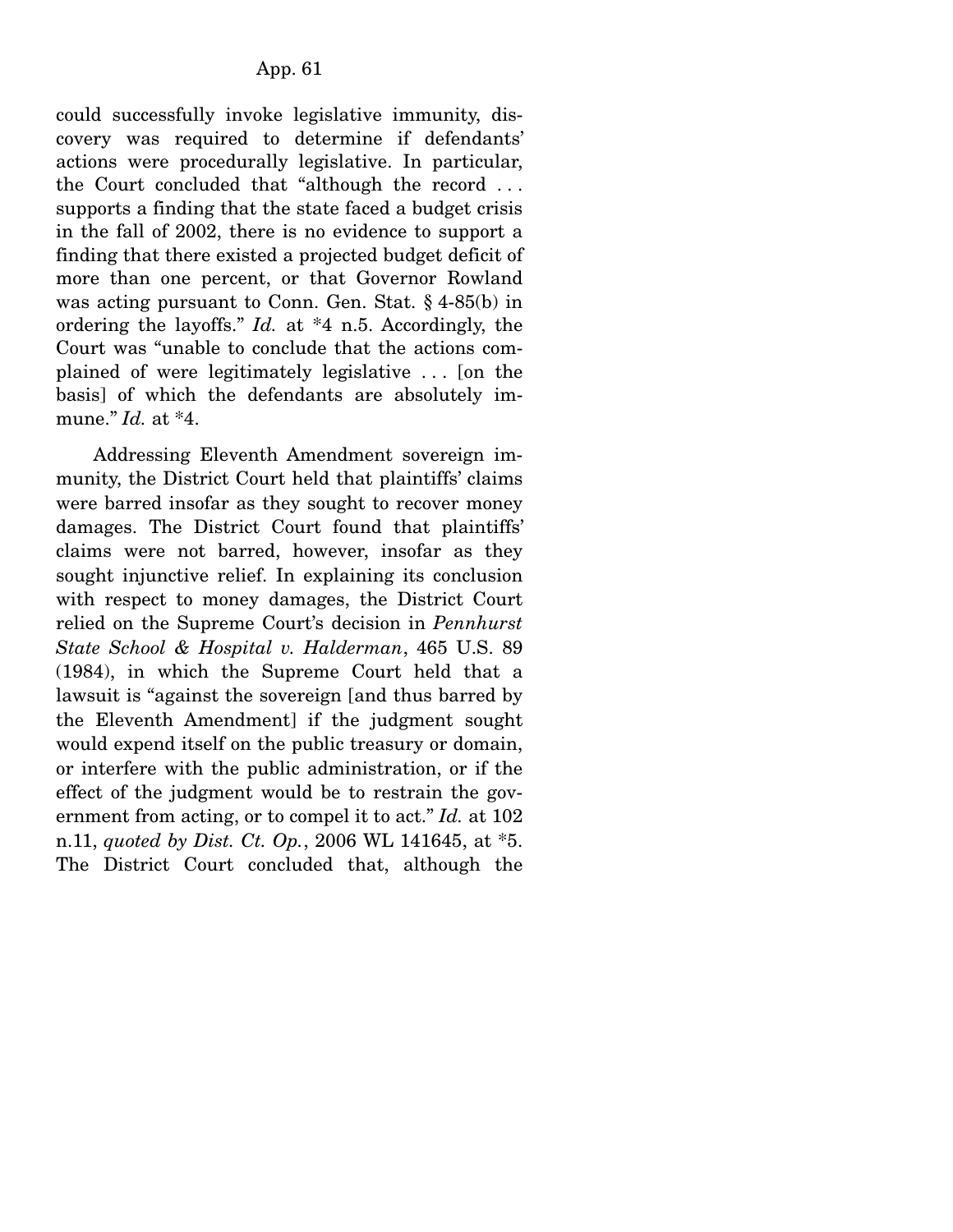claims for monetary relief in plaintiffs' amended complaint were nominally brought against defendants in their individual capacities, the relief sought "could hardly be accomplished in the absence of substantial interference with the public administration or the loss of substantial public resources." *Dist. Ct. Op.*, 2006 WL 141645, at \*5. Accordingly, the District Court held that "[a]ny claim for money damages," including back-pay or retroactive benefits, was barred by the Eleventh Amendment.<sup>5</sup> *Id.* The District Court held that, on the other hand, the Eleventh Amendment presented no bar to the claims for prospective injunctive relief against defendants in their official capacities.6 *Id.*

6 The District Court also denied as "moot" defendants' claim that qualified immunity shielded them from liability. In particular, the District Court concluded that because qualified immunity is a defense against suits for money damages, and because (Continued on following page)

<sup>&</sup>lt;sup>5</sup> Plaintiffs argue that it is unclear whether the District Court intended to dismiss all of their claims for money damages. *See* Appellees' Br. at 51 n.15 (contending that "[t]he precise meaning of this aspect of the District Court's ruling is unclear" and that the District Court might have intended not to bar claims for "other aspects of compensatory damages" such as "emotional distress" and for "punitive damages"). We find no ambiguity in the District Court's statement that "[*a*]*ny* claim for money damages . . . is barred," *Dist. Ct. Op.*, 2006 WL 141645, at \*5 (emphasis added), and we therefore reject plaintiffs' assertion that the District Court's ruling was unclear. We express no opinion on the merits of the District Court's ruling on the claims for money damages, which is not at issue in the instant appeal. *See* Appellees' Br. at 51 (acknowledging that the dismissal of plaintiffs' claims for money damages is not before the Court on this interlocutory appeal).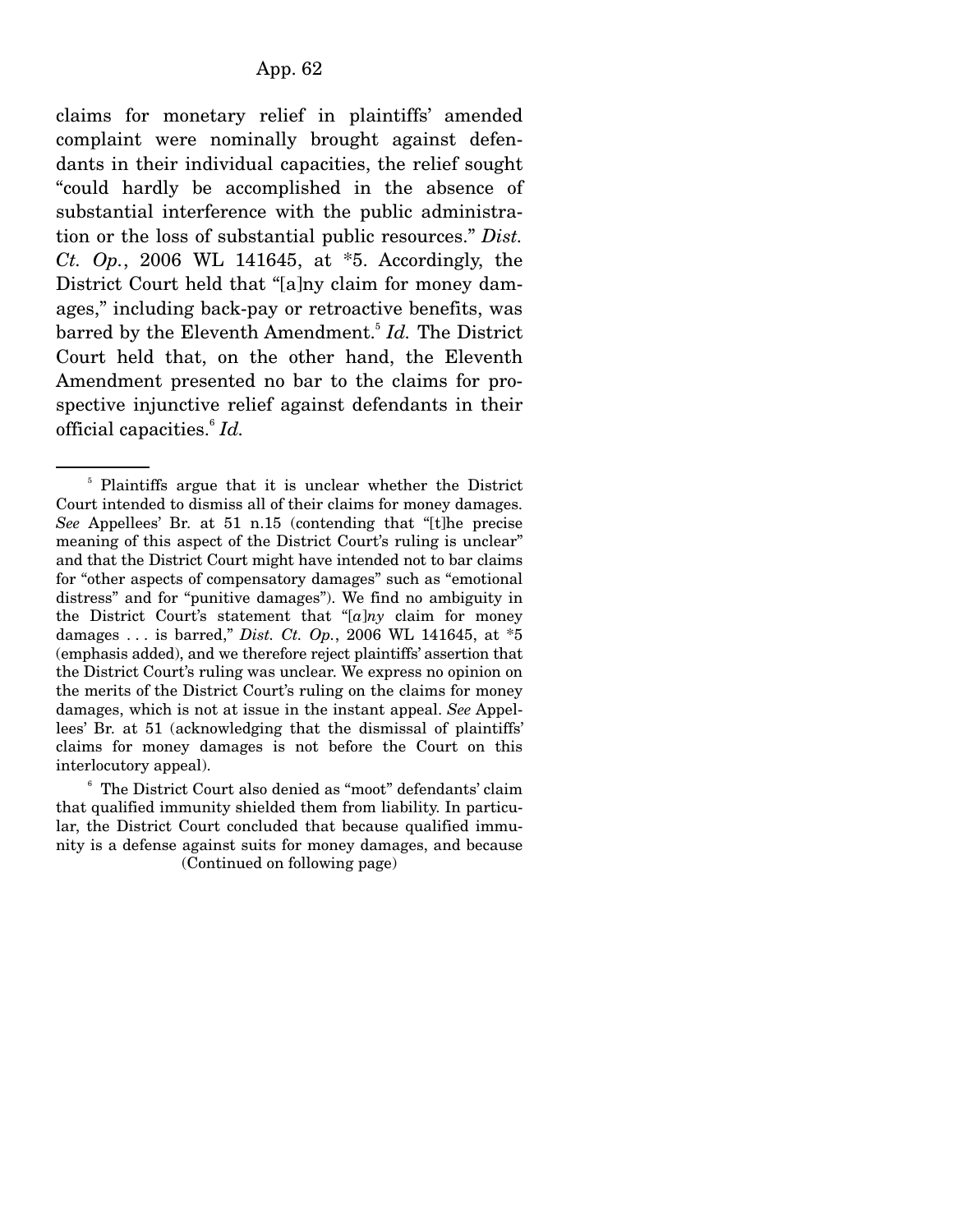On April 5, 2006, the District Court entered an order amending its earlier opinion (the "April 5 Order"). In particular, the District Court revised its earlier statement, in footnote 5 of the prior opinion, that "there is no evidence to support a finding that there existed a projected budget deficit of more than one percent, or . . . that [the governor filed a] report or plan, or even an affirmation that the governor had invoked his authority under § 4-85(b)." April 5 Order at 2, Joint Appendix ("J.A.") 90. The Court noted that, following its earlier ruling, "defendants filed for the first time a copy of an April 1, 2003 letter from the Office of the Comptroller to Governor Rowland stating that in September of 2002, there existed a deficit exceeding one percent and that on December 6, 2002, the governor furnished a deficit reduction plan." On the basis of that letter, the District Court concluded:

Because the statute does not require the legislature to approve the governor's [budget] plan, or even for the governor to follow his own plan when making deficit reduction decisions, a court could reasonably conclude that the defendants complied with Gen. Stat.  $§ 4-85(b)(2)$  when ordering the job terminations at issue, and hence, are entitled to legislative immunity. However, in this Court's view, before the defendants can cloak their

plaintiffs' claims for money damages were precluded on Eleventh Amendment grounds, it was not necessary to address defendants' qualified immunity arguments. *Dist. Ct. Op.*, 2006 WL 141645, at \*5.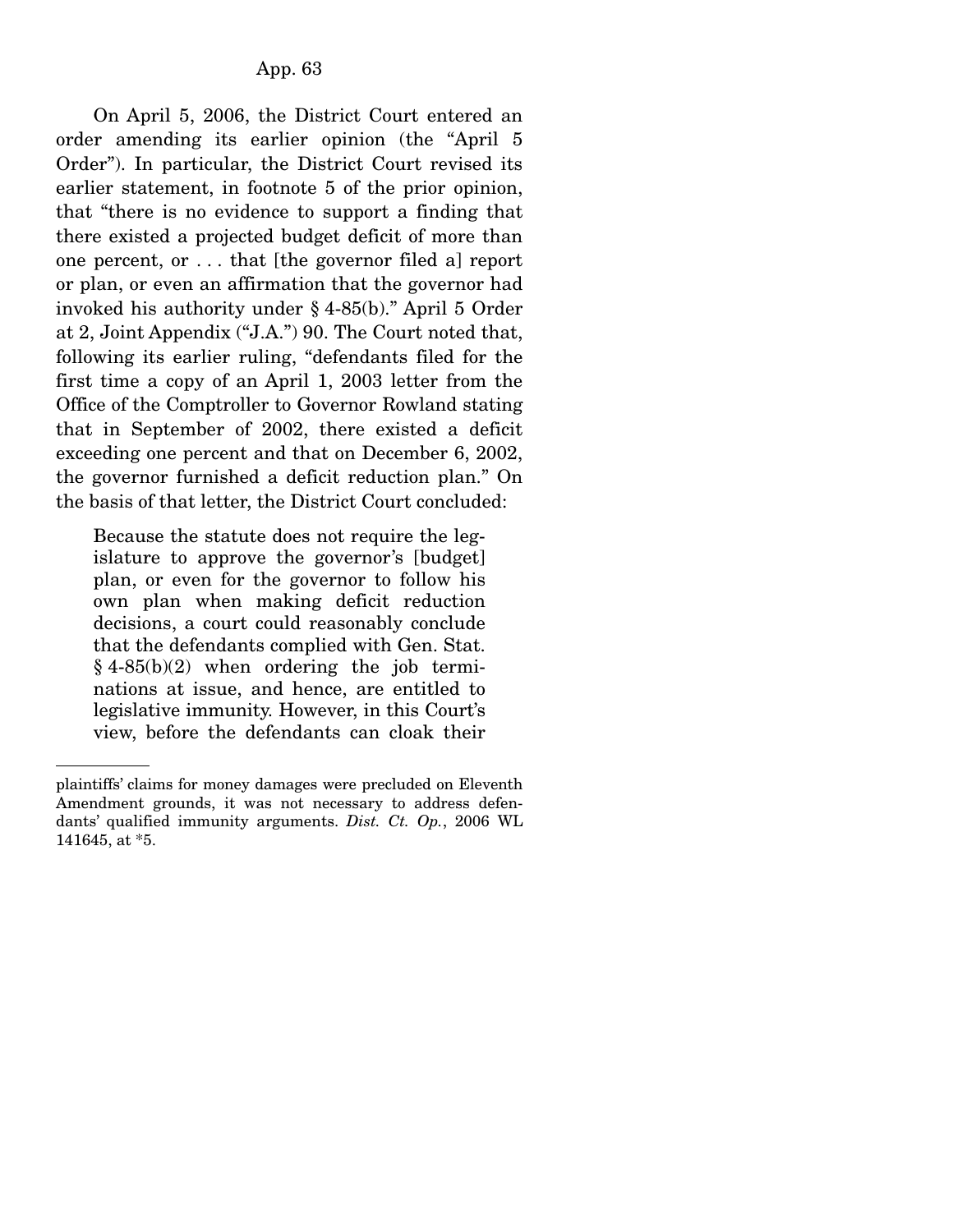actions with immunity, they must make out a good faith claim to it, that is, they must show that they ordered the layoffs to achieve budgetary savings under Conn. Gen. Stat.  $§$  4-85(b)(2), and not for other reasons.

*Id.* The Court then concluded that "because this remains a disputed issue of fact, . . . defendants are not entitled to legislative immunity at this juncture." *Id.* at 2-3, J.A. 90-91. The District Court therefore reiterated its earlier denial of defendants' motion to dismiss plaintiffs' claims for injunctive relief on the basis of legislative immunity.

This appeal followed.

# **II. DISCUSSION**

## **A. Appellate Jurisdiction**

 Defendants seek to establish appellate jurisdiction over this interlocutory appeal under the collateral order doctrine, which permits interlocutory appellate review of certain non-final District Court decisions. *See Puerto Rico Aqueduct & Sewer Auth. v. Metcalf & Eddy, Inc.*, 506 U.S. 139, 144-47 (1993) (interlocutory review of an Eleventh Amendment claim); *Harhay v. Town of Ellington Bd. of Educ.*, 323 F.3d 206, 210 (2d Cir. 2003) (interlocutory review of a legislative immunity claim).

 "Under the collateral order doctrine, . . . [a]n order denying a motion to dismiss a complaint against  $a[n]$ ... official when the dismissal motion is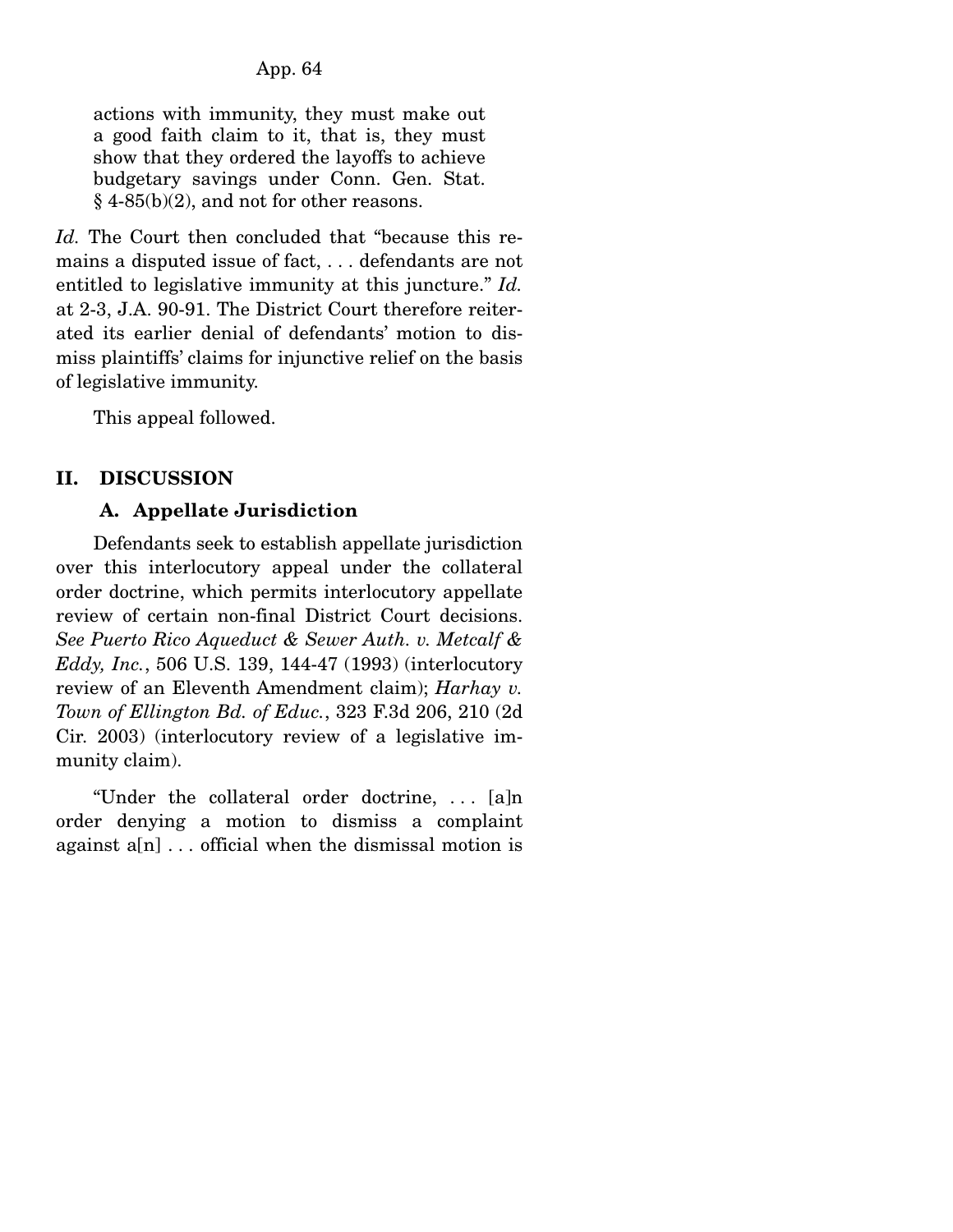based on the official's assertion of absolute or qualified immunity is immediately reviewable, to the extent that the denial turns on issues of law." *Almonte*, 478 F.3d at 105 (internal quotation marks omitted). However, "if a factual determination is a necessary predicate to the resolution of whether . . . immunity is a bar, review is postponed" and we dismiss the appeal. *Id.* (quoting *Parkinson v. Cozzolino*, 238 F.3d 145, 149 (2d Cir. 2001)).

### **B. Legislative Immunity**

 We first address defendants' argument that legislative immunity bars plaintiffs' entire complaint and that the District Court therefore erred in concluding that discovery was necessary to determine whether legislative immunity applies to the instant claims.

### **1. Standard of Review and Governing Law**

 When a district court denies absolute or qualified immunity in response to a motion to dismiss, we review the district court's denial *de novo. See Johnson v. Newburgh Enlarged Sch. Dist.*, 239 F.3d 246, 250 (2d Cir. 2001) (reviewing claim of qualified immunity).

 Under the Supreme Court's functional test for determining the applicability of absolute legislative immunity, "whether immunity attaches turns not on the official's identity, or even on the official's motive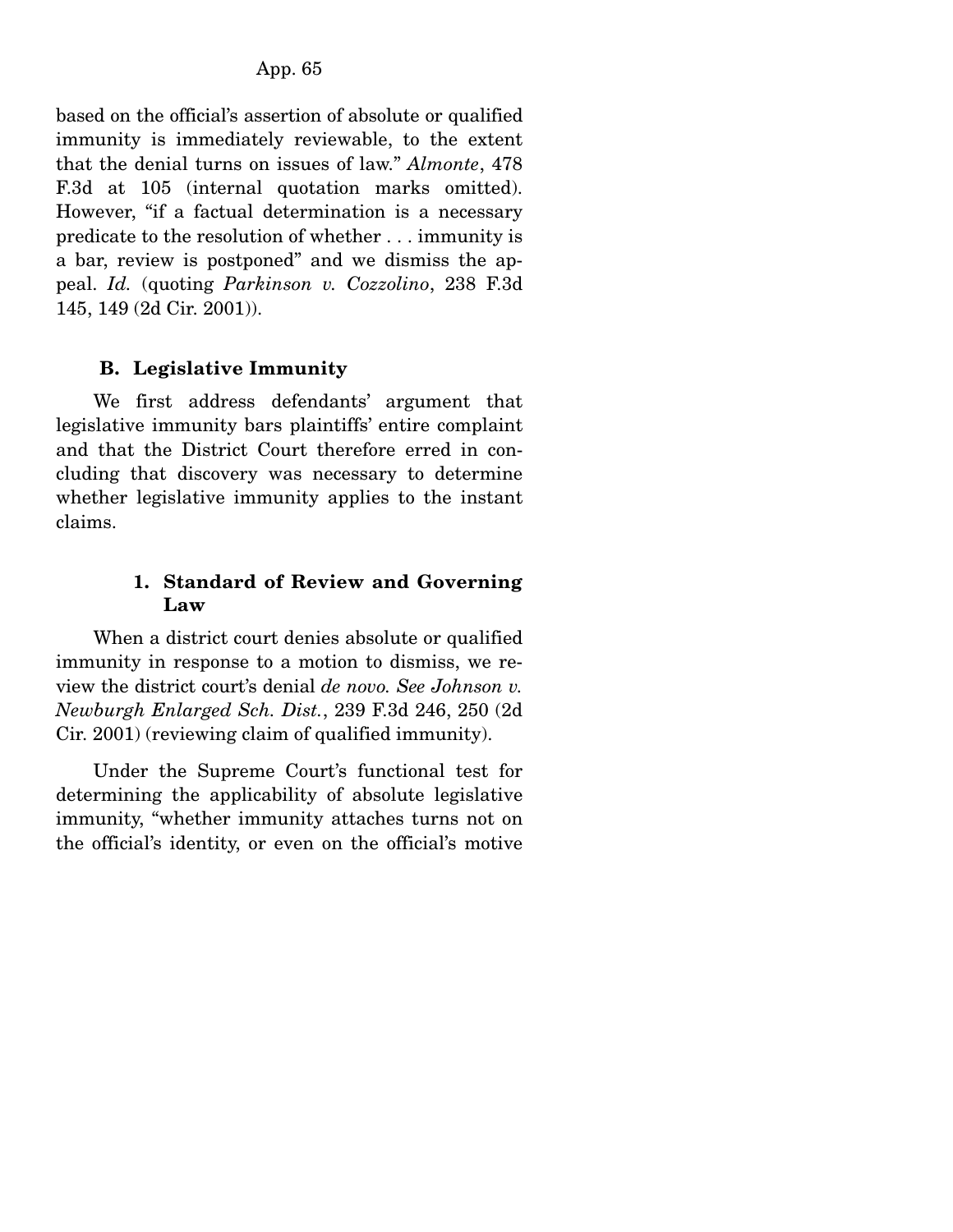or intent, but on the nature of the act in question." *Almonte*, 478 F.3d at 106; *see also Harhay*, 323 F.3d at 210 (citing *Bogan*, 523 U.S. at 54). In particular, "[a]bsolute legislative immunity attaches to all actions taken 'in the sphere of legitimate legislative activity.'" *Bogan*, 523 U.S. at 54 (quoting *Tenney v. Brandhove*, 341 U.S. 367, 376 (1951)). Legislative immunity shields from suit not only legislators, but also officials in the executive and judicial branches when they are acting "in a legislative capacity." *Bogan*, 523 U.S. at 55 (holding that a mayor was entitled to legislative immunity for acts taken that were "integral steps in the legislative process"); *Supreme Court of Va. v. Consumers Union of the United States, Inc.*, 446 U.S. 719, 734 (1980) (holding that Virginia Supreme Court justices were entitled to legislative immunity for acts taken in their legislative capacities).

## **2. Analysis**

### **(a) Whether Legislative Immunity May Bar Claims for Injunctive Relief**

 It is uncontroversial that legislative immunity may bar claims for money damages brought against state and local officials in their personal capacities. *See*, *e.g.*, *Almonte*, 478 F.3d at 106. However, there is arguably conflicting case law on whether legislative immunity applies at all to claims for injunctive relief brought against state officials in their official capacities. Therefore, before addressing the legislative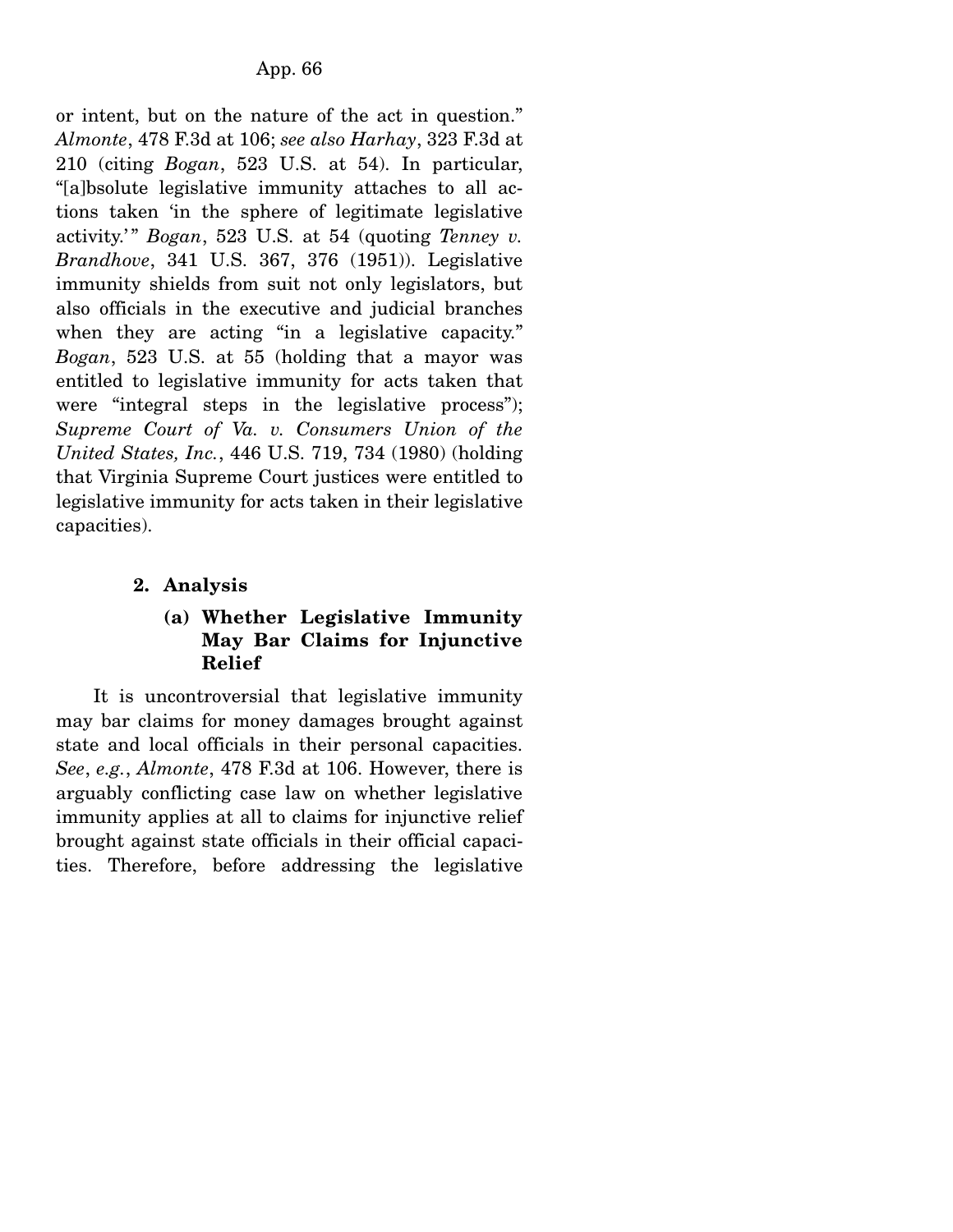nature *vel non* of defendants' allegedly unlawful actions, we must address, as a threshold matter, whether legislative immunity is even available as a potential defense to plaintiffs' claims for injunctive relief.

 Generally speaking, "state legislators enjoy common-law immunity from liability for their legislative acts." *Consumers Union*, 446 U.S. at 732. The immunity "is similar in origin and rationale to that accorded Congressmen under the Speech or Debate Clause."<sup>7</sup> Id. Tracing its roots to the "[p]arliamentary struggles of the Sixteenth and Seventeenth Centuries," *Tenney*, 341 U.S. at 372, the doctrine of legislative immunity found early expression in state constitutional provisions antedating the Federal Constitution, *see id.* at 373-75 (discussing early state constitutional provisions in Maryland, Massachusetts, and New Hampshire), and was "carefully preserved" at the time of the Founding, *id.* at 376. Legislative immunity has been deemed necessary, in part, because of the recognition by courts that civil litigation, "whether for an injunction or damages, creates a distraction and forces [legislators] to divert their time, energy, and attention from their legislative tasks to defend the litigation." *Consumers Union*, 446

<sup>&</sup>lt;sup>7</sup> The Speech or Debate Clause provides that "for any Speech or Debate in either House, [Senators and Representatives] shall not be questioned in any other Place." U.S. Const. art. I, § 6, cl. 1.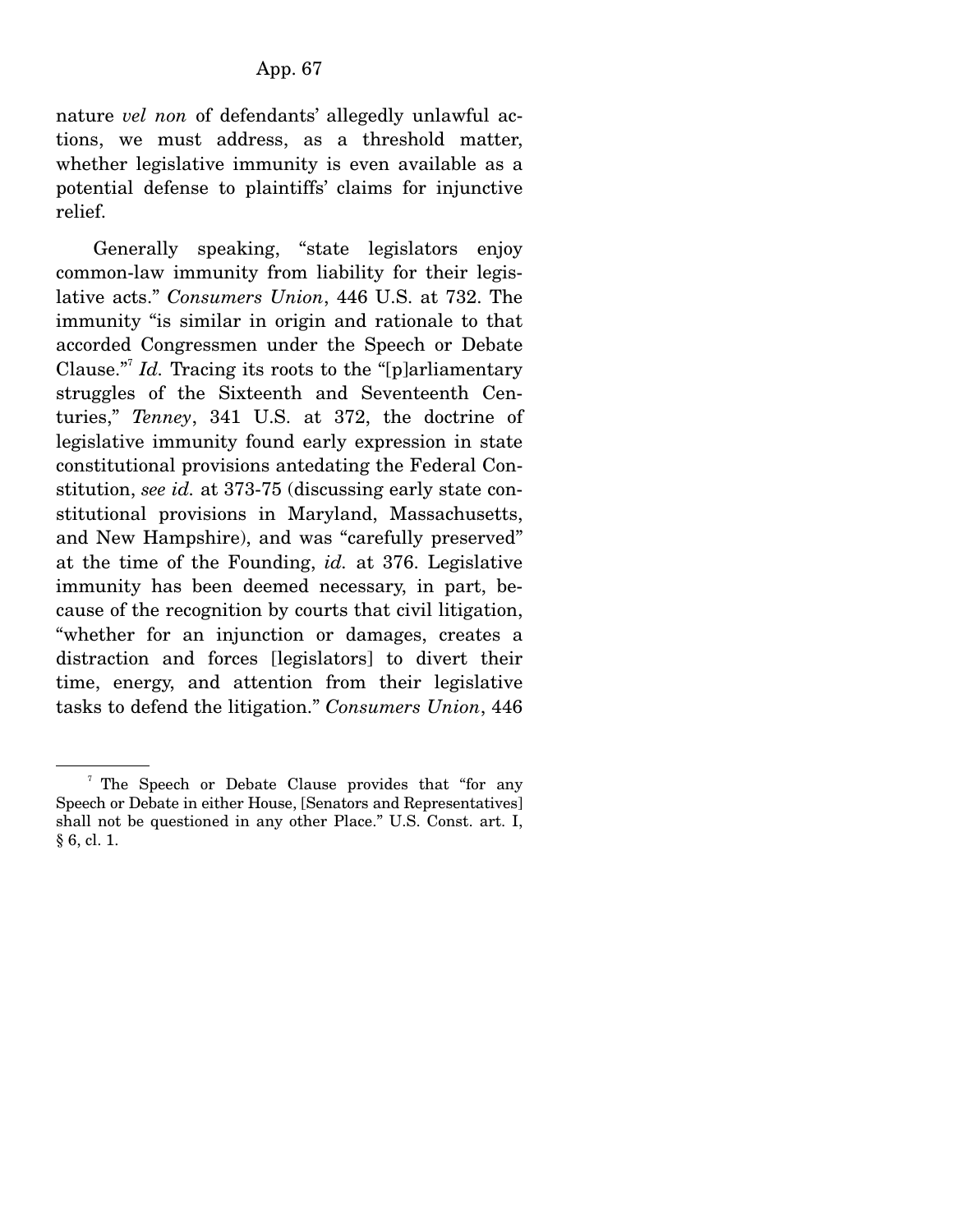U.S. at 733 (quoting *Eastland v. U.S. Servicemen's Fund*, 421 U.S. 491, 503 (1975)).

 We first addressed whether legislative immunity may shield state officials from claims for injunctive relief (as opposed to claims for damages) in *Star Distributors, Ltd. v. Marino*, 613 F.2d 4 (2d Cir. 1980). In that case, we considered whether legislative immunity applied to bar claims seeking to enjoin members of the New York State Legislature from enforcing subpoenas that required the plaintiffs to appear before a select committee of the legislature. We noted that the Supreme Court had concluded, on the basis of the Speech and Debate Clause, that federal legislators "acting within the scope of their legislative function are immune from both damage and injunction suits," *Star Distributors*, 613 F.2d at 6 (citing *Eastland*, 421 U.S. at 503), and that state legislators were entitled to legislative immunity from suits for damages, *see id.* (citing *Tenney*, 341 U.S. at 367). We determined that, due to the "shared origins and justifications of [the Speech or Debate Clause and the doctrine of legislative immunity]," it was "inappropriate for us to differentiate the scope of the two without good reason." *Id.* We relied for support on the Supreme Court's decision in *United States v. Johnson*, 383 U.S. 169 (1966), in which the Court had stated that "the state legislative privilege [in suits brought under 42 U.S.C. § 1983 is] on a parity with the similar federal privilege" under the Speech or Debate Clause. *See Star Distributors*, 613 F.2d at 8 (quoting *Johnson*, 383 U.S. at 180). Accordingly, we held that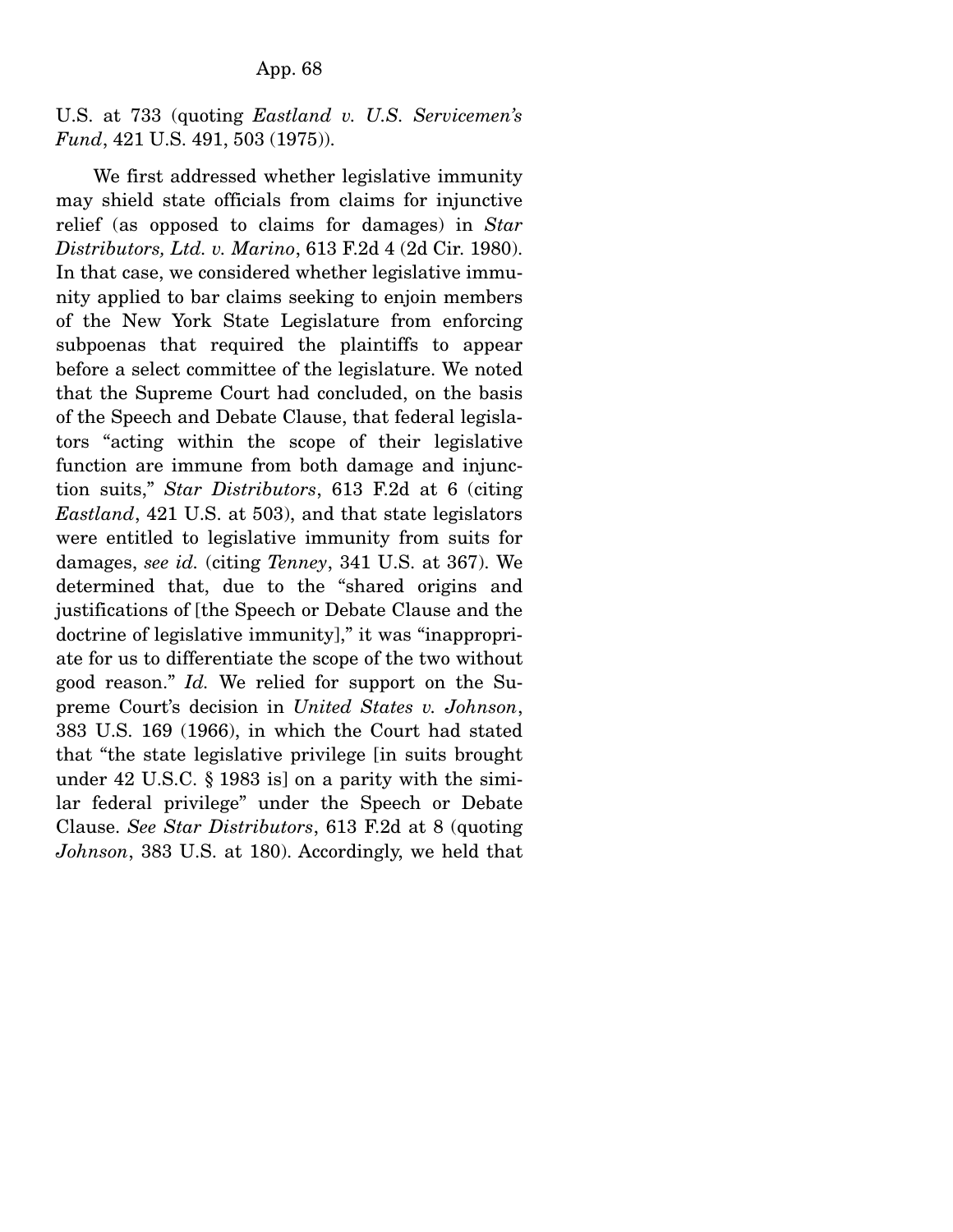"state legislators, to the same extent as their federal counterparts, are immune from suit under § 1983 for injunctive relief as well as damages based on their activities within the traditional sphere of legislative activity." *Id.* at 9.

 Shortly after we decided *Star Distributors*, the Supreme Court similarly held that the doctrine of legislative immunity barred claims against state officials for injunctive relief, as well as for damages. In *Consumers Union*, 446 U.S. at 719, the Court examined whether legislative immunity barred claims for declaratory and injunctive relief brought against members of the Virginia Supreme Court for their promulgation and enforcement of the Virginia Bar Code. After concluding that the *promulgation* of the Bar Code by a state court was a legislative act, the United States Supreme Court held that legislative immunity barred not only plaintiff 's claims for damages, but also those claims for declaratory and injunctive relief that would have forced the Supreme Court to amend or repeal the code. *See id.* at 733-34 (reasoning that "there is little doubt that if the Virginia Legislature had enacted the State Bar Code and if suit had been brought against the legislature, its committees, or members for refusing to amend the Code," the suit would be barred "on the grounds of absolute legislative immunity"). The Court held, however, that defendants could be sued for injunctive relief with respect to their *enforcement* of the Bar Code because legislative immunity would not apply to their enforcement activities. *See id.* at 734-37. In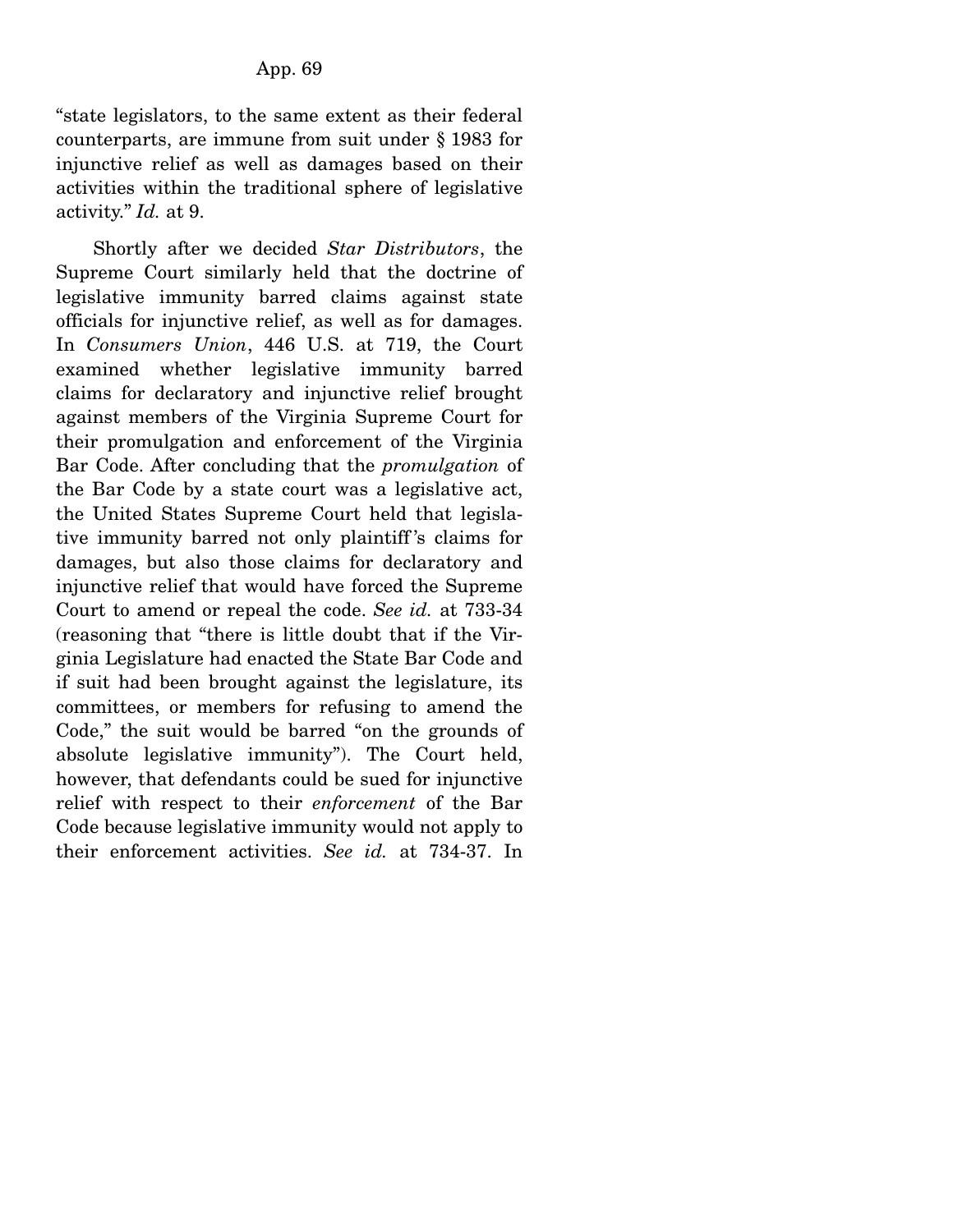explaining why the doctrine of legislative immunity was not limited to claims for damages, the Court reasoned:

We have ... recognized that state legislatures enjoy common-law immunity from liability for their legislative acts, an immunity that is similar in origin and rationale to that accorded Congressmen under the Speech or Debate Clause, *Tenney v. Brandhove*, 341 U.S. 367 (1951). In *Tenney*, we concluded that Congress did not intend § 1983 to abrogate the common-law immunity of state legislators. Although *Tenney* involved an action for damages under § 1983, its holding is equally applicable to § 1983 actions seeking declaratory or injunctive relief.

*Id.* at 732-33. The Court then cited approvingly our opinion in *Star Distributors*, and its holding that legislative immunity "bars an action for declaratory and injunctive relief just as it bars an action for damages." *Id.* at 732 n.10 (citing *Star Distributors*, 613 F.2d at 4); *see also Colon Berrios v. Hernandez Agosto*, 716 F.2d 85, 88 (1st Cir. 1983) ("[T]he Supreme Court has clearly held that state legislators acting in a legislative capacity are absolutely immune from the imposition of equitable remedies in a suit brought under 42 U.S.C. § 1983") (citing *Consumers Union*, 446 U.S. at 731-34).

 Neither our Court nor the Supreme Court has expressly questioned, much less overruled, the holdings of *Star Distributors* and *Consumers Union.*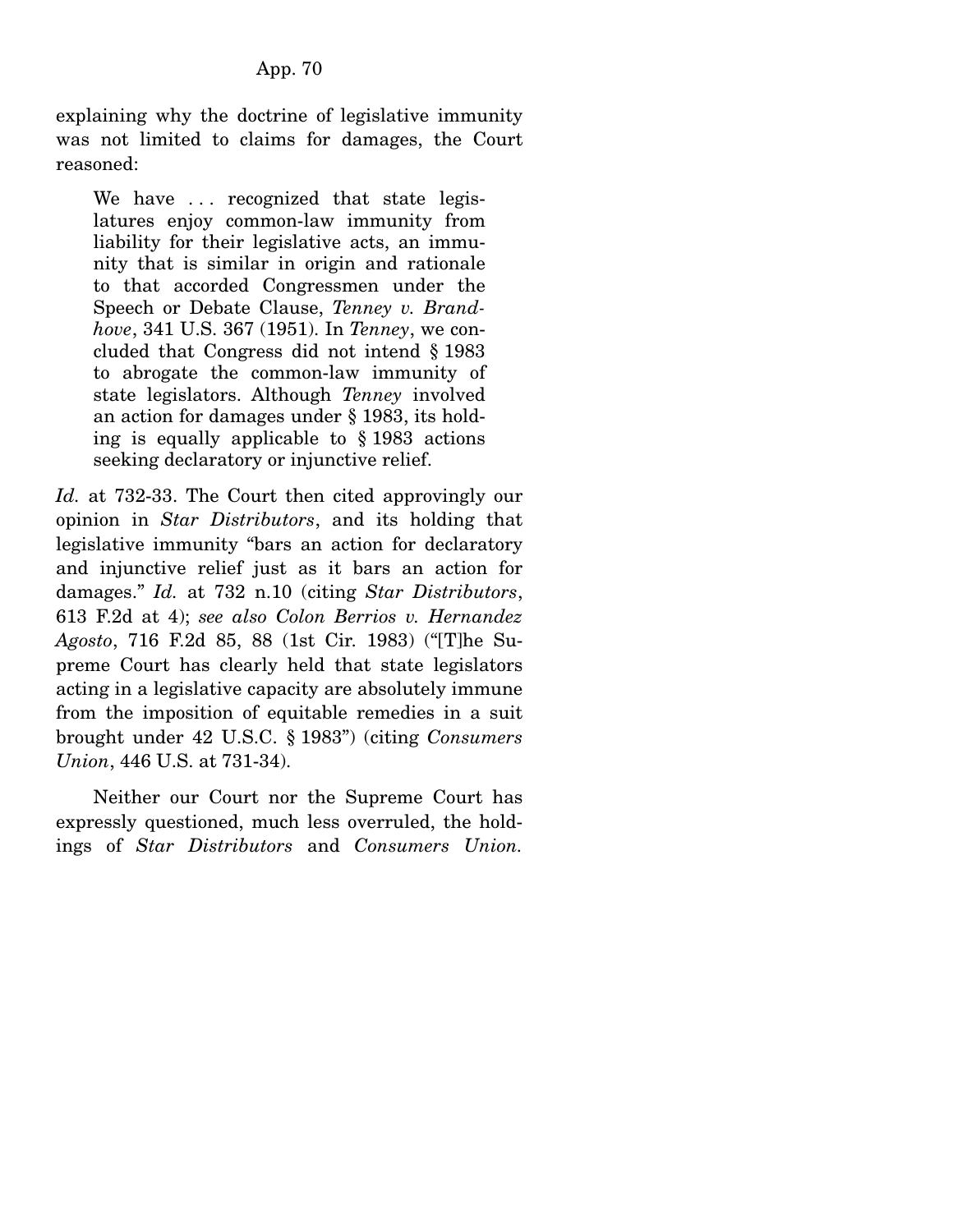Nevertheless, the Supreme Court on two occasions has somewhat cryptically cast doubt on its holding in *Consumers Union* that legislative immunity may bar claims for injunctive relief as well as those for damages.

 In *Kentucky v. Graham*, 473 U.S. 159 (1985), the Supreme Court considered whether plaintiffs who had obtained damages in an action against state employees in their personal capacities could maintain a claim for attorney's fees under 42 U.S.C. § 1988 against the State of Kentucky. The Court concluded that the claim for attorney's fees could not be maintained because the State of Kentucky was not a party to the suit and the remaining defendants were not, and could not be, sued for damages in their official capacities because Eleventh Amendment sovereign immunity barred those claims. *See id.* at 168-71. The Court, however, went on to explain in *dicta* the difference between a personal-capacity suit and an official-capacity suit, stating:

When it comes to defenses to liability, an official in a personal capacity action may . . . be able to assert personal immunity defenses. . . . In an official-capacity action, these defenses are unavailable. The only immunities that can be claimed in an official-capacity action are forms of sovereign immunity that the entity, *qua* entity, may possess, such as the Eleventh Amendment.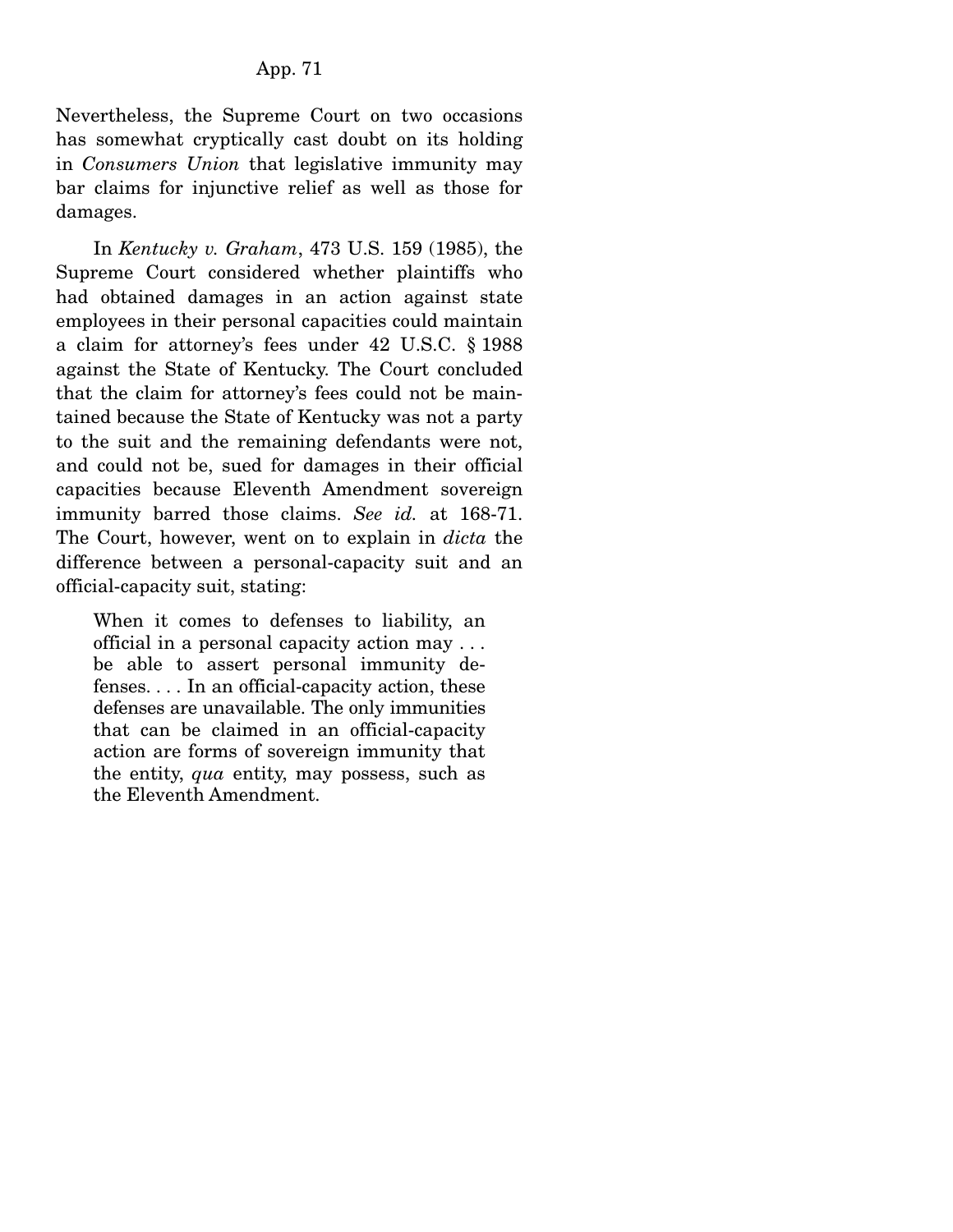### App. 72

Id. at 166-67 (citations omitted).<sup>8</sup> Accordingly, under a potential reading of *Graham*, legislative immunity might not be available as a defense in a suit for injunctive relief against state agents in their official capacities.<sup>9</sup>

[p]ersonal capacity suits seek to impose personal liability upon a government official for actions he takes under color of state law.... Official capacity suits, in contrast, generally represent only another way of pleading an action against an entity of which an officer is an agent. As long as the government entity receives notice and an opportunity to respond, an official-capacity suit is, in all respects other than name, to be treated as a suit against the entity. It is not a suit against the official personally, for the real party in interest is the entity. Thus, while an award of damages against an official in his personal capacity can be executed only against the official's personal assets, a plaintiff seeking to recover on a damages judgment in an official-capacity suit must look to the government entity itself.

*Graham*, 473 U.S. at 165-66 (internal citations and quotation marks omitted). A plaintiff typically seeks injunctive relief against state agents only in their official capacities, because the remedy sought would be provided by the state itself.

9 This possible reading of *Graham*, however, is called into question by another aspect of the decision. *Graham* also discussed with approval the Court's earlier holding in *Consumers Union* that plaintiffs could not claim attorney's fees premised on the legislative acts of the defendant Virginia Supreme Court justices, who were sued for injunctive relief in their official capacities. *See id.* at 164. The Court noted that in *Consumers Union* it had held that Congress did not intend "to permit an award of attorney's fees to be premised on acts for which defendants would enjoy absolute legislative immunity." *Id.* (quoting *Consumers*  (Continued on following page)

<sup>8</sup> As the Court also explained,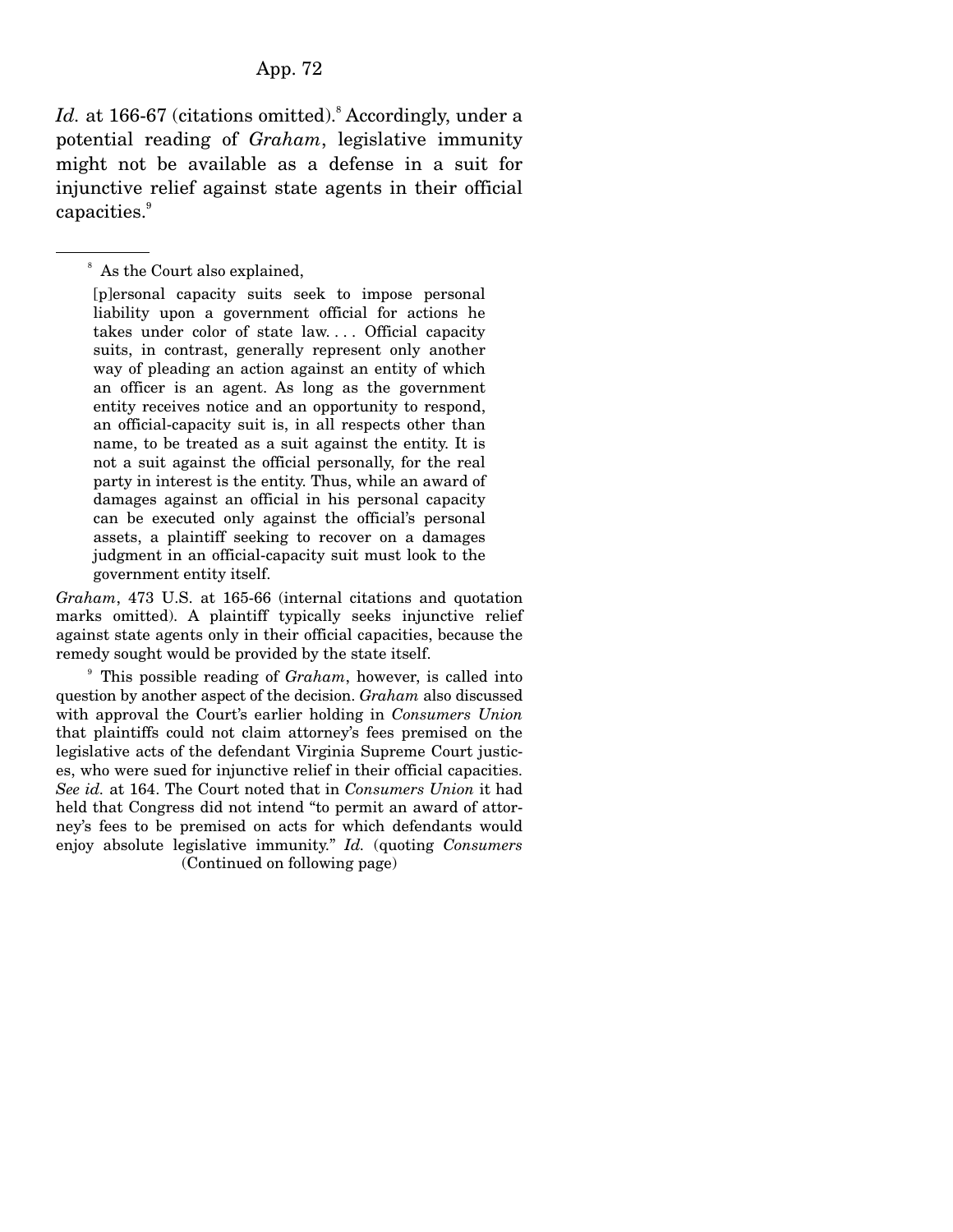More recently, the Supreme Court in *Board of County Commissioners v. Umbehr*, 518 U.S. 668 (1996), indicated in *dicta* that legislative immunity may not bar official-capacity claims altogether. The Court in *Umbehr* stated glancingly in a footnote that a local government board's asserted legislative immunity defense was "moot" because only official-capacity claims were before the Court and because "immunity from suit under § 1983 extends to public servants only in their *individual* capacities." 518 U.S. at 677 n.\*. The Supreme Court in *Umbehr* did not cite, much less address or discuss, its earlier holding in *Consumers Union* that legislative immunity was available to *state* defendants who were sued in their official capacities. *See Consumers Union*, 446 U.S. at 731-34.

 We too have arguably departed from the Supreme Court's holding in *Consumers Union* that legislative immunity applies to claims for injunctive relief, and from our own earlier holding to the same effect in *Star Distributors.* On three separate occasions, in cases involving suits against local government officials and entities, we have suggested that legislative immunity is a personal defense that government

*Union*, 446 U.S. at 738). This supported the Court's more general conclusion in *Graham* that "where a defendant has not been prevailed against, either because of legal immunity or on the merits, § 1988 does not authorize a fee award against that defendant." *Id.* at 165. This discussion indicates that *Graham* did not intend to overrule the holding in *Consumers Union* that legislative immunity remains available as a defense to defendants who are sued for injunctive relief in their official capacities.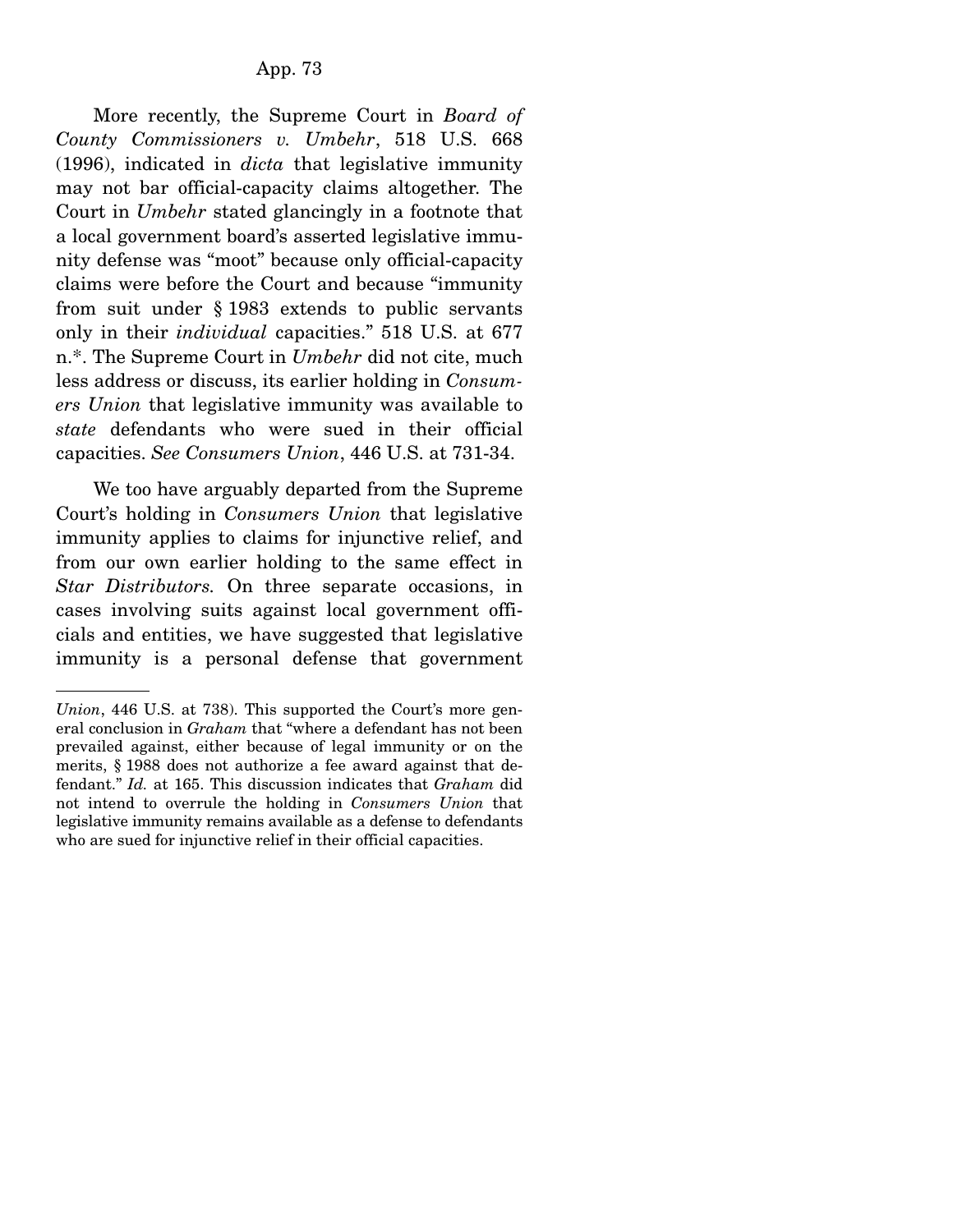officials may not assert when they are sued in their official capacities. *See Almonte*, 478 F.3d at 106 (stating that "[i]mmunity, either absolute or qualified, is a *personal* defense that is available only when officials are sued in their individual capacities") (emphasis in original); *Morris v. Lindau*, 196 F.3d 102, 111 (2d Cir. 1999) (stating that "[t]he immunities Town Board members enjoy when sued personally do not extend to instances where they are sued in their official capacities"); *Goldberg v. Town of Rocky Hill*, 973 F.2d 70, 73 (2d Cir. 1992) (stating that "[t]he fallacy in the town's argument on appeal lies in its assumption that the absolute legislative immunity of the town councilmen applies when the suit is brought against them in their *official* capacities") (emphasis in original). In *Morris*, we held explicitly that legislative immunity did not bar claims for injunctive relief in officialcapacity suits against local government officials. *See Morris*, 196 F.3d at 111.

 We do not think that *Almonte, Morris*, and *Goldberg* are applicable here. Each of those cases involved official-capacity claims against local-level officials, rather than state officials. While legislative immunity is available to local officials who are sued in their individual capacities, *see Bogan*, 523 U.S. at 54, the Supreme Court has made clear that, due to the historical unavailability of various immunity defenses to local governments, those governments (or "municipal corporations") are not entitled to the benefit of any immunities that might be available to local officials sued under § 1983. *See Owen v. City of Independence*,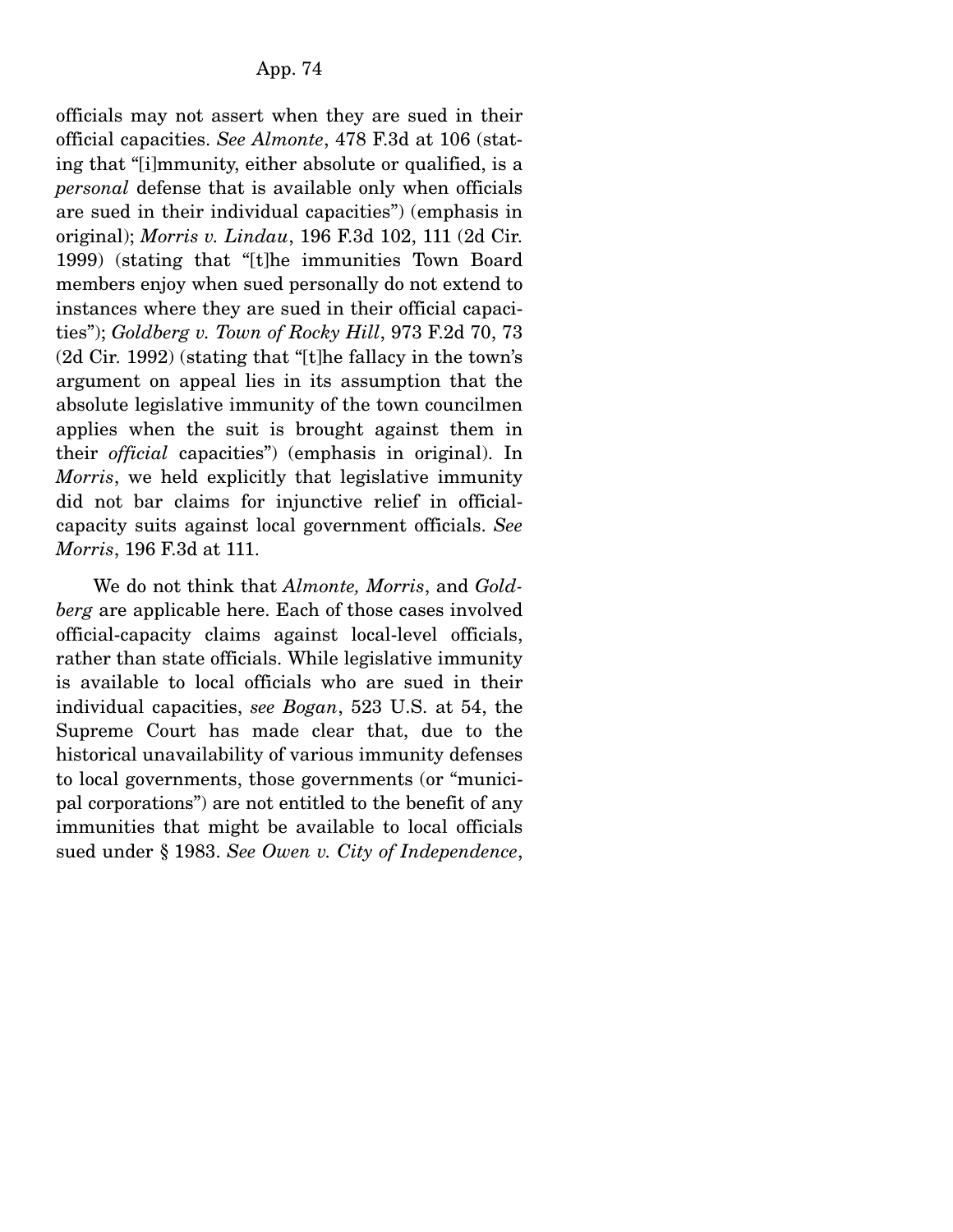445 U.S. 622, 638 (1980) ("[T]here is no tradition of immunity for municipal corporations, and neither history nor policy supports a construction of § 1983 that would justify the qualified immunity accorded [defendant municipality]"); *see also Leatherman v. Tarrant County Narcotics Intelligence and Coordination Unit*, 507 U.S. 163, 166 (1993) ("[U]nlike various government officials, municipalities do not enjoy immunity from suit – either absolute or qualified – under § 1983."); *Goldberg*, 973 F.2d at 73 (noting that "the immunities historically granted other government actors in § 1983 actions had not been available to municipal corporations").

 The Supreme Court has never reached a similar conclusion with respect to suits against states, or against state agents in their official capacities. This may explain why we did not attempt to reconcile the holdings of *Almonte, Morris*, and *Goldberg* with our earlier holding in *Star Distributors*, or with the Supreme Court's similar holding in *Consumers Union.* Because the three cases addressing the availability of legislative immunity to municipalities did not cite or discuss, much less overrule, *Star Distributors*, and no decision of the Supreme Court has overruled the relevant holdings in *Consumers Union* or *Star Distributors*, we adhere to the law of the Circuit that legislative immunity may bar claims for injunctive relief against state officials. *See*, *e.g.*, *Nicholas v. Goord*, 430 F.3d 652, 659 (2d Cir. 2005) ("[W]e are bound by our own precedent unless and until its rationale is overruled, implicitly or expressly, by the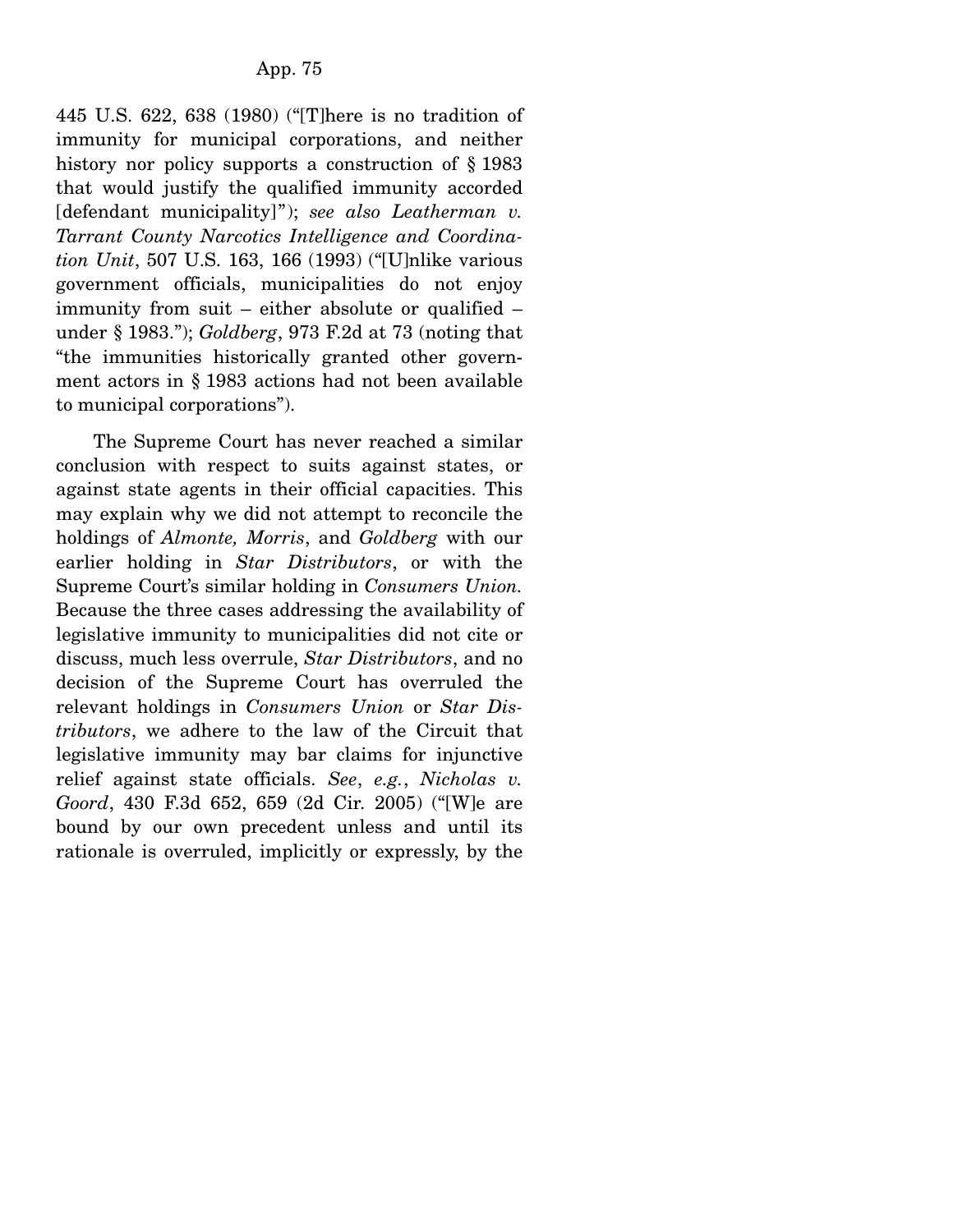Supreme Court or this court *en banc.*") (internal quotation marks omitted).

 We adhere to this conclusion, even in light of the recent Supreme Court decisions in *Graham* and *Umbehr*, for two reasons. First, the Speech or Debate Clause, which has been recognized as coterminous with the doctrine of absolute legislative immunity, *see Consumers Union*, 446 U.S. at 733, has long been applied to bar suits for both types of relief, and neither we nor the Supreme Court has had occasion to question that Clause's scope in this regard since our holding in *Star Distributors. Cf. Eastland*, 421 U.S at 503 ("[A] private civil action, *whether for an injunction or for damages*, creates a distraction and forces Members to divert their time, energy, and attention from their legislative tasks to defend the litigation.") (emphasis added). Second, and more importantly, we are unwilling to ignore the Supreme Court's squarelyapplicable precedent in *Consumers Union* simply because of broadly-stated *dicta* in *Graham* not specifically referring to legislative immunity, *see Graham*, 473 U.S. at 166-67 – particularly in view of its approving discussion of *Consumers' Union* elsewhere in the opinion, *see id.* at 164 – or because of a footnote in *Umbehr* concerning the immunity of local, rather than state, officials, *see Umbehr*, 518 U.S. at 677 n.\*.

 Our conclusion is supported by recent decisions of the Third and Eleventh Circuits holding that legislative immunity may bar claims for injunctive relief against state officials, *see Scott v. Taylor*, 405 F.3d 1251 (11th Cir. 2005); *Larsen v. Senate of Pa.*, 152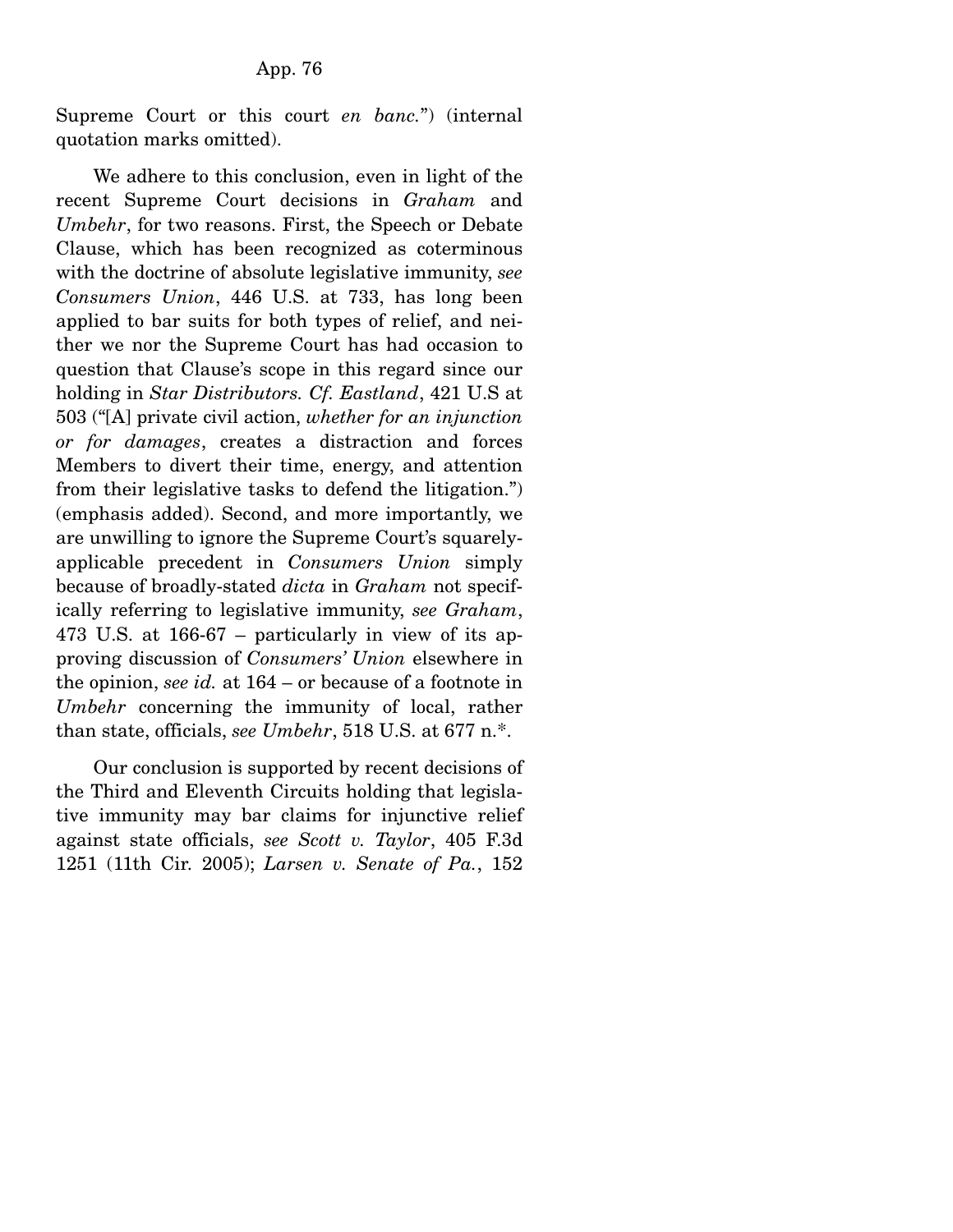F.3d 240 (3d Cir. 1998), as well as by earlier decisions of the Sixth and Seventh Circuits reaching similar conclusions, *see Risser v. Thompson*, 930 F.2d 549, 551 (7th Cir. 1991) (injunctive relief against Governor of Wisconsin, acting in a legislative capacity, was barred because "[l]egislators' immunity is absolute and extends to injunctive as well as to damages suits"); *Alia v. Michigan Supreme Ct.*, 906 F.2d 1100, 1102 (6th Cir. 1990) (injunctive relief against Justices of Michigan Supreme Court for actions taken in their legislative capacity was barred by legislative immunity).

 In *Scott*, the Eleventh Circuit held that the claims of a plaintiff who sought injunctive relief against state legislators were barred by legislative immunity. 405 F.3d at 1255-56. In reaching this conclusion, the Eleventh Circuit attempted to reconcile *Graham*'s *dicta* that an official-capacity defendant cannot invoke personal defenses but can only invoke official immunities applicable to the government as an entity, *see Graham*, 473 U.S. at 166-67, with the Supreme Court's decision in *Consumers Union.* The Eleventh Circuit began by explaining that the reason "personal" defenses such as legislative immunity "are generally unavailable in official capacity suits [is] because such suits are treated as suits against the underlying entity [*i.e.*, the state]," and not against the individual. *Scott*, 405 F.3d at 1255. The Eleventh Circuit then noted that under *Ex parte Young*, "official-capacity actions for prospective relief are *not* treated as actions against the state." *Id.* at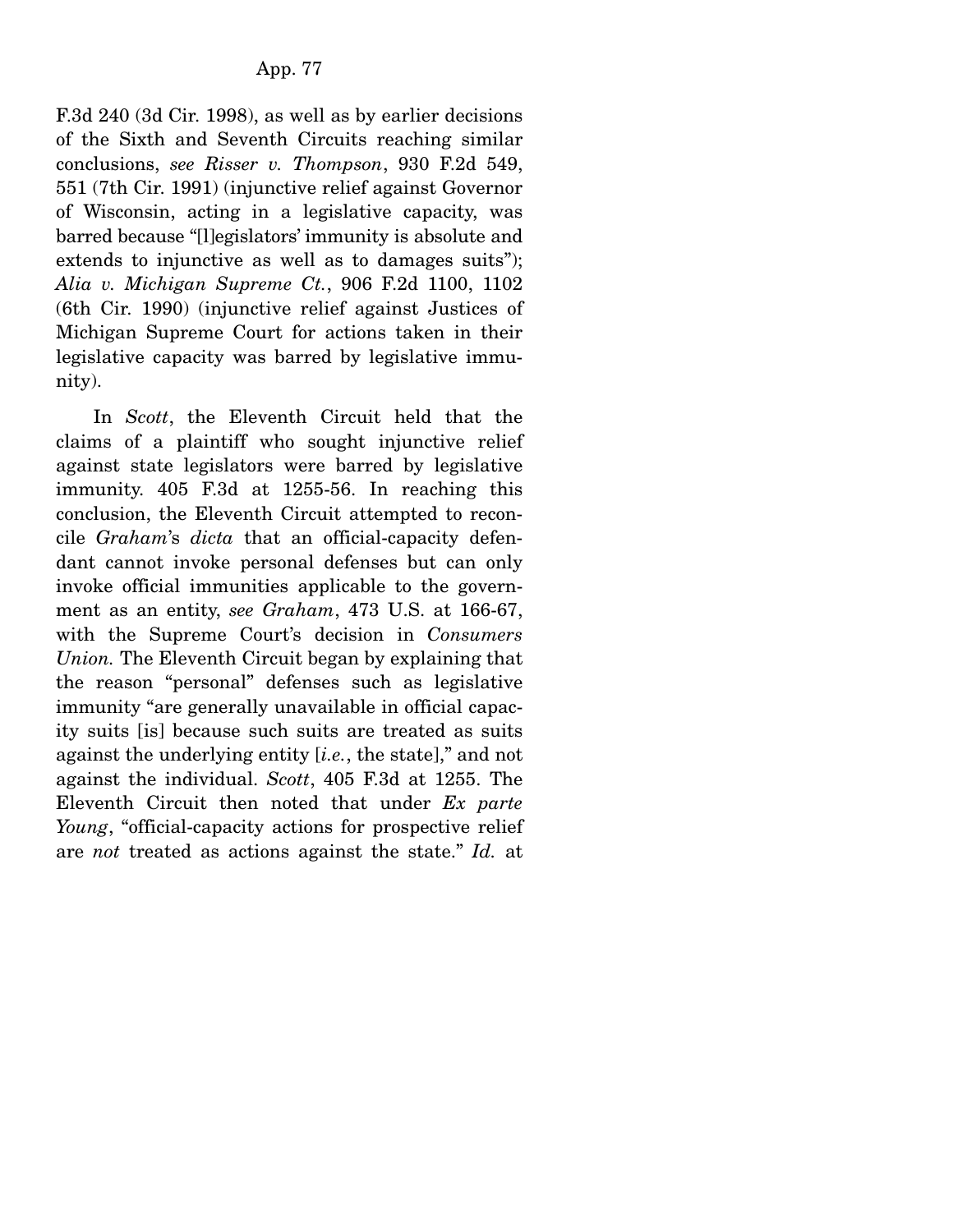1255 (emphasis added). This led the Eleventh Circuit to conclude that the plaintiff 's action seeking "prospective injunctive relief against [defendants] in their official capacities" was "not to be treated as a[n] action against the entity," but rather, as an action against the individual legislators. *Id.* The Eleventh Circuit therefore held that the individual defense of legislative immunity *was* available for the same reason that the official defense of Eleventh Amendment immunity *was not* available – namely, because the suit in question was not considered to be a suit against the state itself. *Id.*

 In *Larsen*, 152 F.3d at 240, the Third Circuit held that legislative immunity barred claims for injunctive relief in a suit brought by a former Pennsylvania Supreme Court justice. The plaintiff sought reinstatement to judicial office following his impeachment and removal by the State Senate. The Third Circuit relied on the Supreme Court's opinion in *Consumers Union*, and on the principles embodied by the Speech or Debate Clause, to conclude that "*at least in appropriate cases*, legislators are entitled to immunity from claims for injunctive and/or declaratory relief." *Larsen*, 152 F.3d at 253 (emphasis added).

 "Without attempting to draw a line for all cases," the Third Circuit determined that the relevant question in *Larsen* was "whether [plaintiff 's] request for prospective relief from the Senators could be accorded consistent with the policies underlying legislative immunity." *Id.* The Third Circuit then concluded that legislative immunity applied because the plaintiff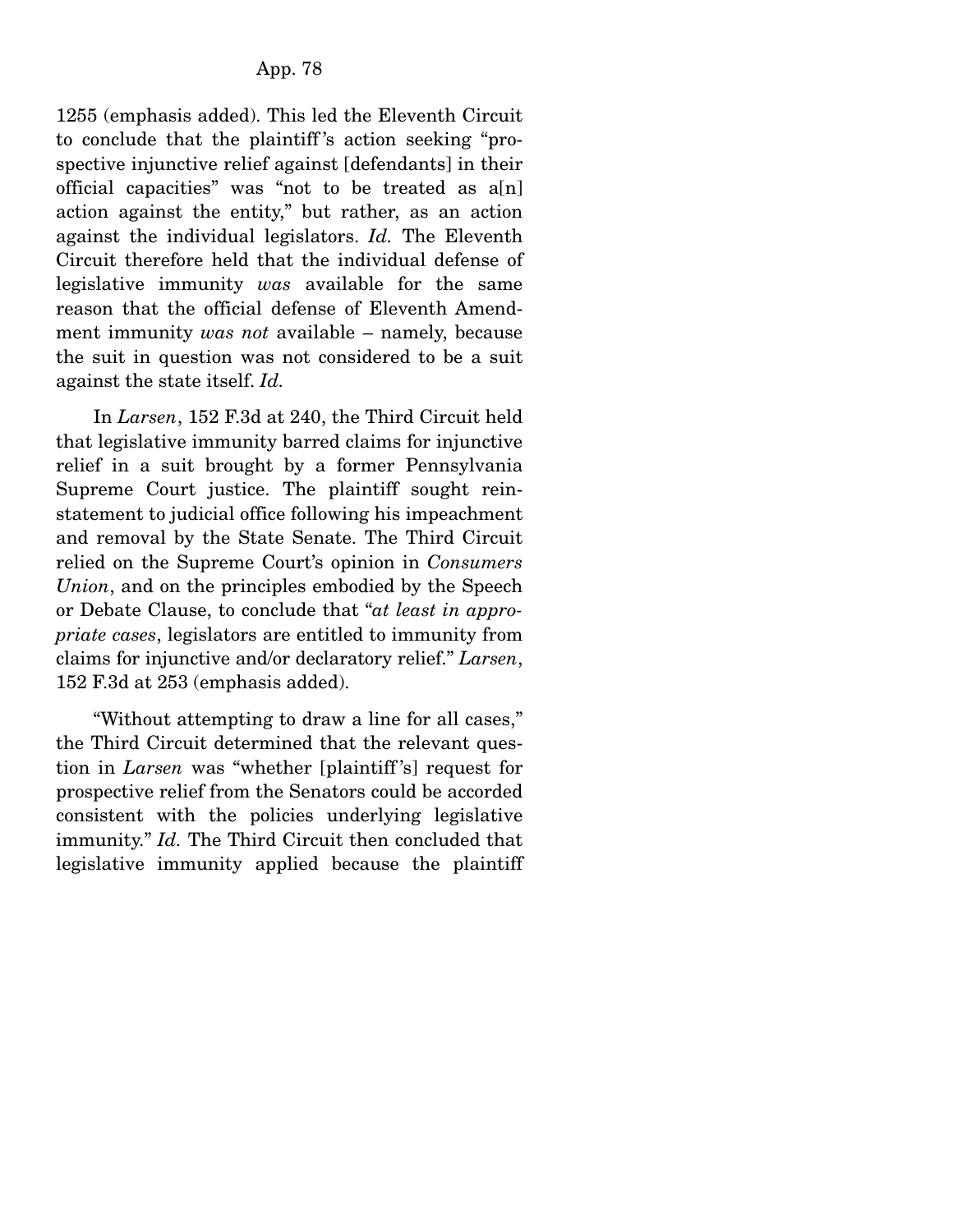"seeks reinstatement – nothing less than that the individual Senators rescind their guilty vote on his impeachment." *Id.* at 254. It noted that "[i]t is difficult to imagine a remedy that would more directly interfere with the role assigned exclusively to the Senators by the Pennsylvania Constitution." *Id.*<sup>10</sup>

 Accordingly, we adhere to our holding in *Star Distributors*, 613 F.2d at 8-9, and reaffirm the vitality of its teaching that claims for injunctive relief against defendant state officials, sued in their official capacities, may be barred by the doctrine of legislative immunity, notwithstanding arguably contradictory *dicta* in *Graham* and *Umbehr.*

### **(b) Effect of Legislative Immunity on Plaintiffs' Claims**

 A defendant's entitlement to legislative immunity from claims for injunctive relief does not depend solely on whether the defendant's *acts* giving rise to the alleged violation were "taken in the sphere of legitimate legislative activity." *Bogan*, 523 U.S. at 54 (internal quotation marks omitted). We agree with the Third Circuit that, in considering whether the

<sup>&</sup>lt;sup>10</sup> The Third Circuit recently reaffirmed its conclusion that legislative immunity may, in appropriate cases, bar claims for injunctive relief against state officials sued in their official capacity in *Baraka v. McGreevey*, 481 F.3d 187, 202-03 (3d Cir. 2007) (holding that claim for reinstatement by former poet laureate of New Jersey, whose position was eliminated by the state legislature, was barred by legislative immunity).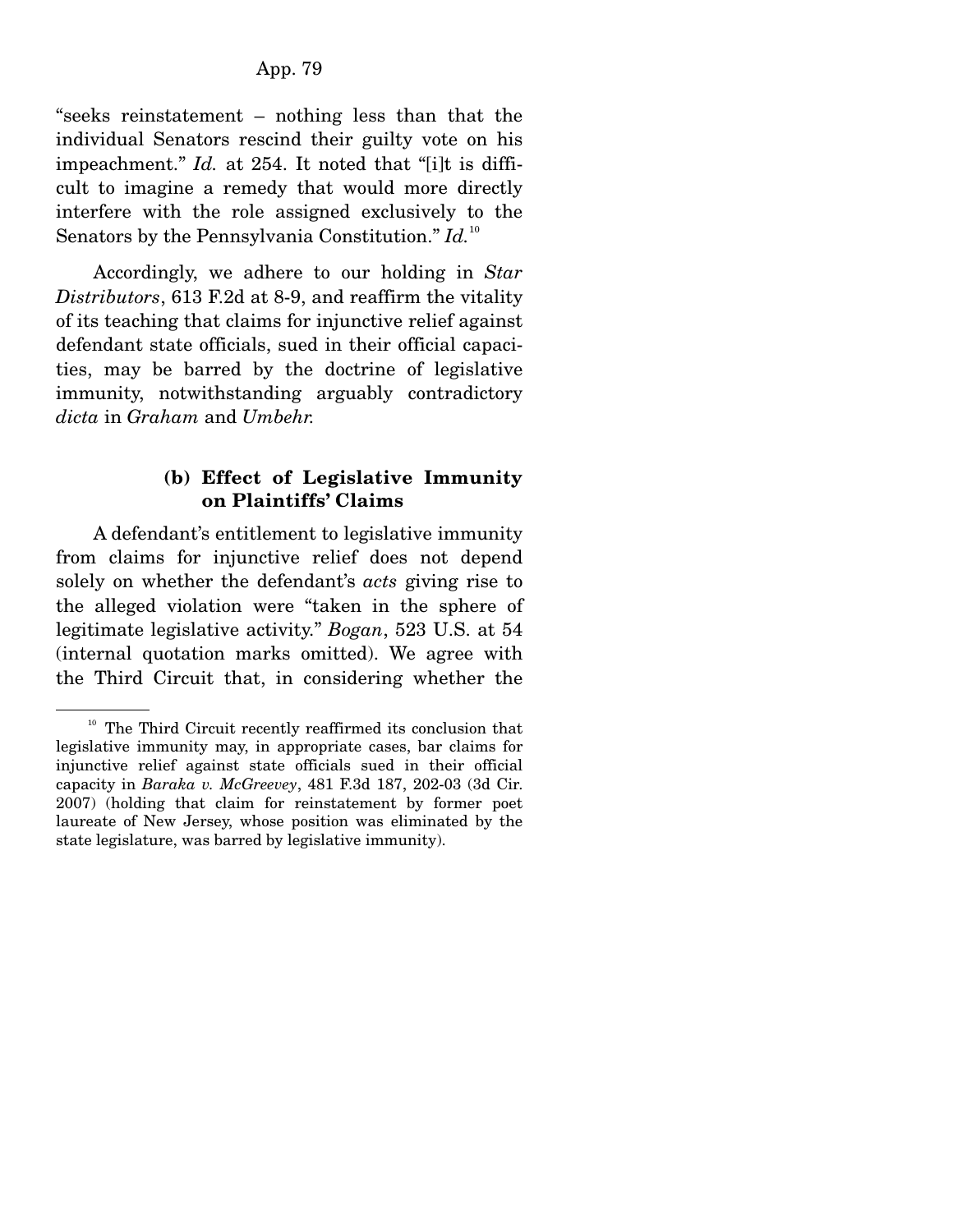doctrine of legislative immunity is available to foreclose claims for injunctive relief in official-capacity suits, we must also look more specifically to whether granting the particular *relief sought* would enjoin defendants in their legislative capacities. *See Larsen*, 152 F.3d at 253 (requiring consideration of "the policies underlying legislative immunity" and of "the extent to which a court could order [the desired] relief"). This is so because, unlike a court's award of compensatory damages, which remedies discrete injuries caused by a defendant's prior acts, a court's grant of injunctive relief seeks to shape and direct future acts potentially different in nature and scope from those giving rise to the litigation. Therefore, even where a defendant's prior conduct giving rise to the cause of action consists of legislative acts for which the defendant is immune, the same may not be true of the future acts that would be compelled or prohibited by a grant of injunctive relief.

 The case of *Consumers Union* is illustrative. In that case, the Supreme Court applied legislative immunity to bar plaintiff 's claims for injunctive relief insofar as the relief sought would compel the defendants to perform a legislative act – the repeal or amendment of the state's bar code to conform with constitutional requirements. *See Consumers Union*, 446 U.S. at 733-34 (holding that court and its members were absolutely immune from suit for failure to amend bar code). The Court concluded, however, that legislative immunity did not bar claims for injunctive relief that would enjoin the defendant justices from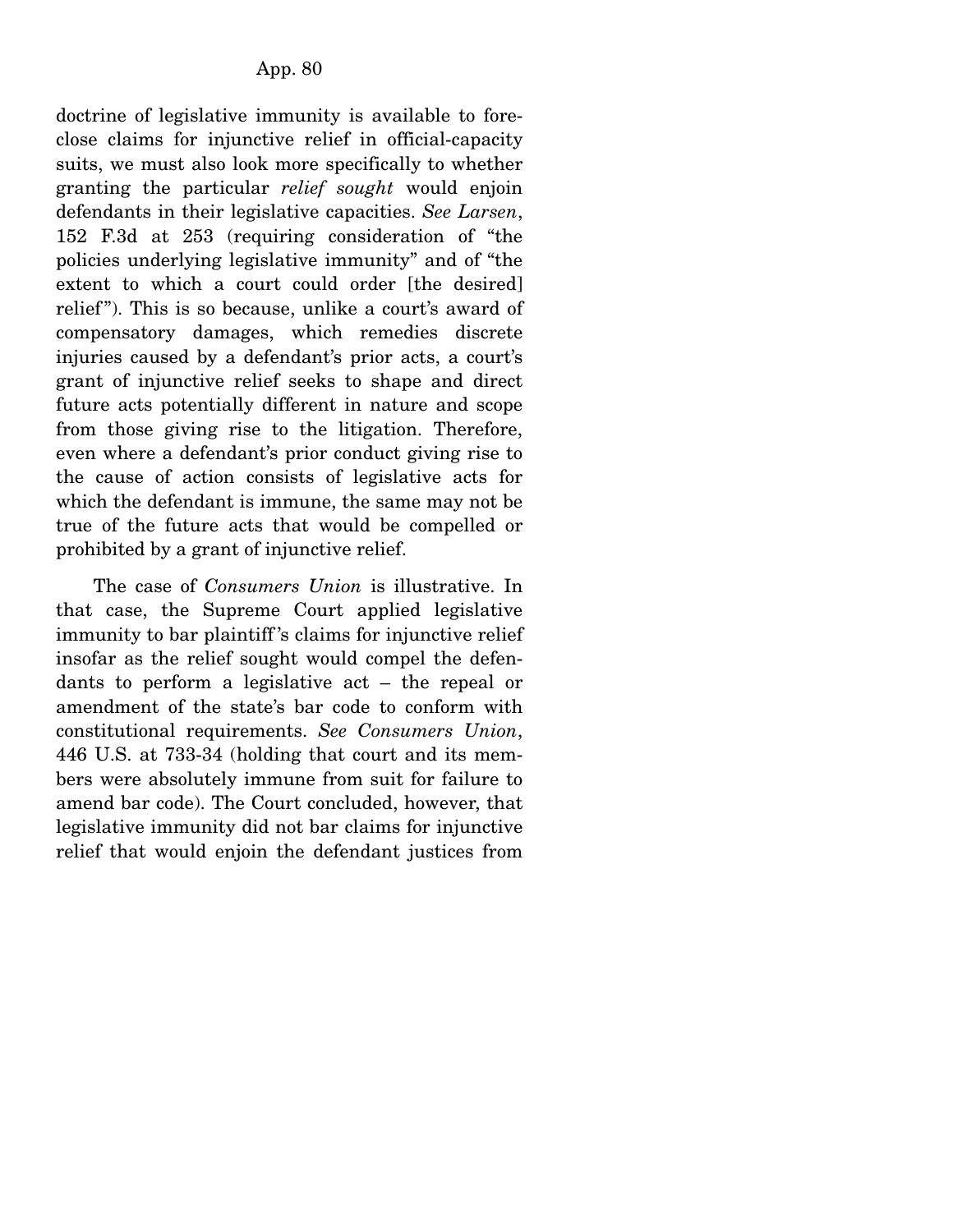committing a distinctly non-legislative act – independent enforcement of the unconstitutional provisions of the bar code against particular individuals. *Id.* at 734-36.

 Other cases have illustrated that even where a defendant commits allegedly unlawful acts in a legislative capacity, the desired injunctive order might act upon the defendant (or another defendant) in a purely non-legislative capacity. In such cases, we see no reason why a defendant should be entitled to legislative immunity simply because the harm alleged originated, in some sense, with a legislative act. *See*, *e.g.*, *Kilbourn v. Thompson*, 103 U.S. 168, 196-205 (1880) (in case involving Speech or Debate Clause, members of House of Representatives were immune for ordering an allegedly false arrest, but the sergeant-at-arms was not immune for carrying out the arrest).

 Accordingly, before defendants in the instant case can invoke legislative immunity to defeat a claim for injunctive relief, they must show both (1) that the acts giving rise to the harm alleged in the complaint (*i.e.*, termination of plaintiffs from their positions in retaliation for political affiliations and union activities) were undertaken when defendants were acting in their legislative capacities under the functional test set forth in *Bogan*, 523 U.S. at 54-56; and (2) that the particular relief sought (*e.g.*, reinstatement of plaintiffs to their previous positions or to other positions) would enjoin defendants in their legislative capacities, and not in some other capacity in which they would not be entitled to legislative immunity.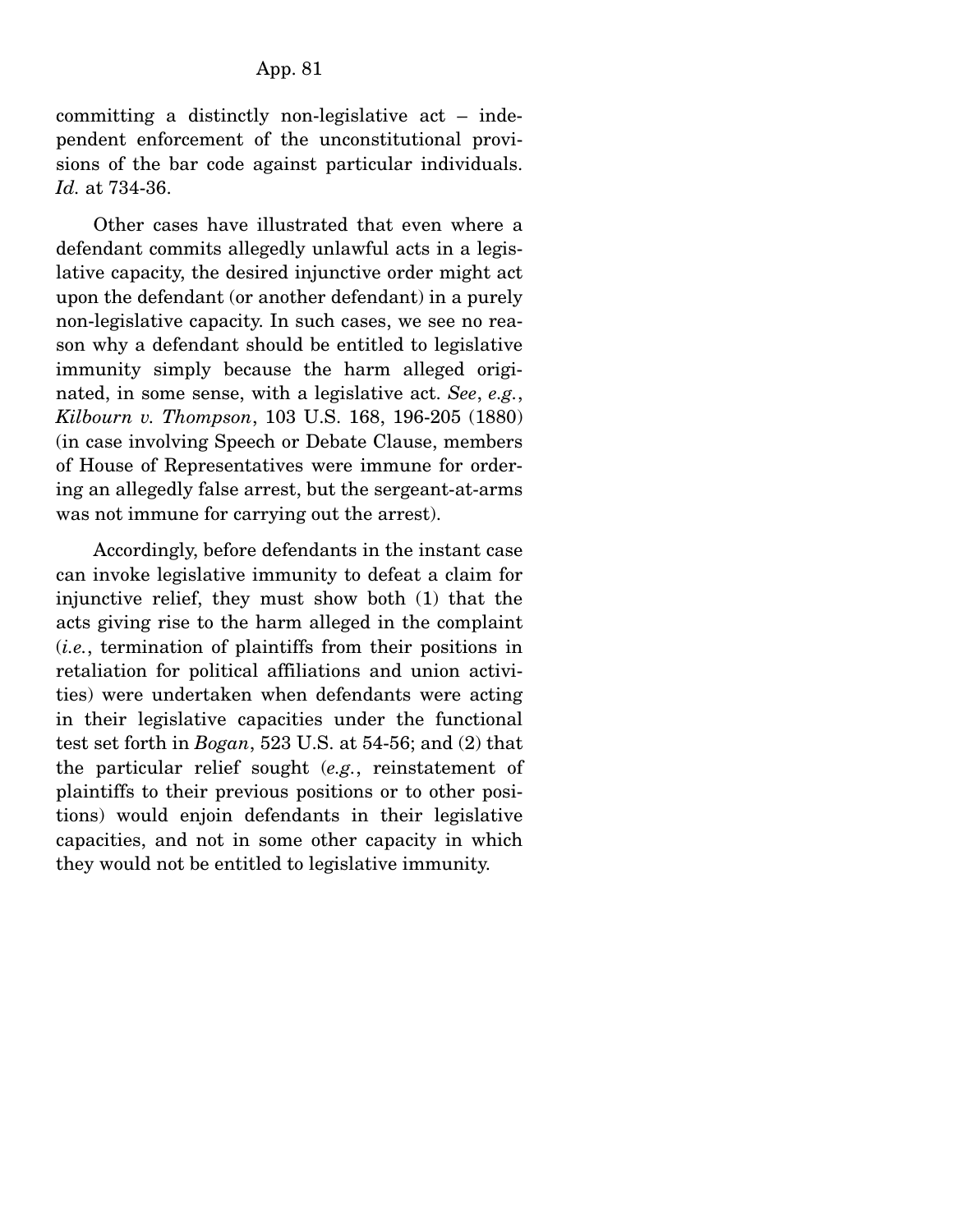App. 82

### **(1) Whether Defendants' Alleged Acts Were "Legislative" Under**  *Bogan*

 Defendants argue that, in firing plaintiffs and (allegedly) eliminating their positions, they were engaging in acts that were legislative in nature and thus, entitled to immunity for those acts. We first address the District Court's application of the functional test set forth by the Supreme Court in *Bogan* for deciding whether a defendant's acts are "legislative" and therefore protected by the doctrine of absolute legislative immunity.

 According to that test, two factors are relevant in determining whether a defendant's acts are within the "sphere of legitimate legislative activity." *Id.* at 54 (internal quotation marks). First, it is relevant whether the defendants' actions were legislative "in form," *i.e.*, whether they were "integral steps in the legislative process." *Id.* at 55. Second, it may also be relevant whether defendants' actions were legislative "in *substance*," *i.e.*, whether the actions "bore all the hallmarks of traditional legislation," including whether they "reflected . . . discretionary, policymaking decision[s] implicating the budgetary priorities of the [government] and the services the [government] provides to its constituents." *Id.* at 55-56.

 Although the Court in *Bogan* did not state explicitly whether establishing both the procedural and substantive elements of this inquiry was required for legislative immunity to apply, we agree with the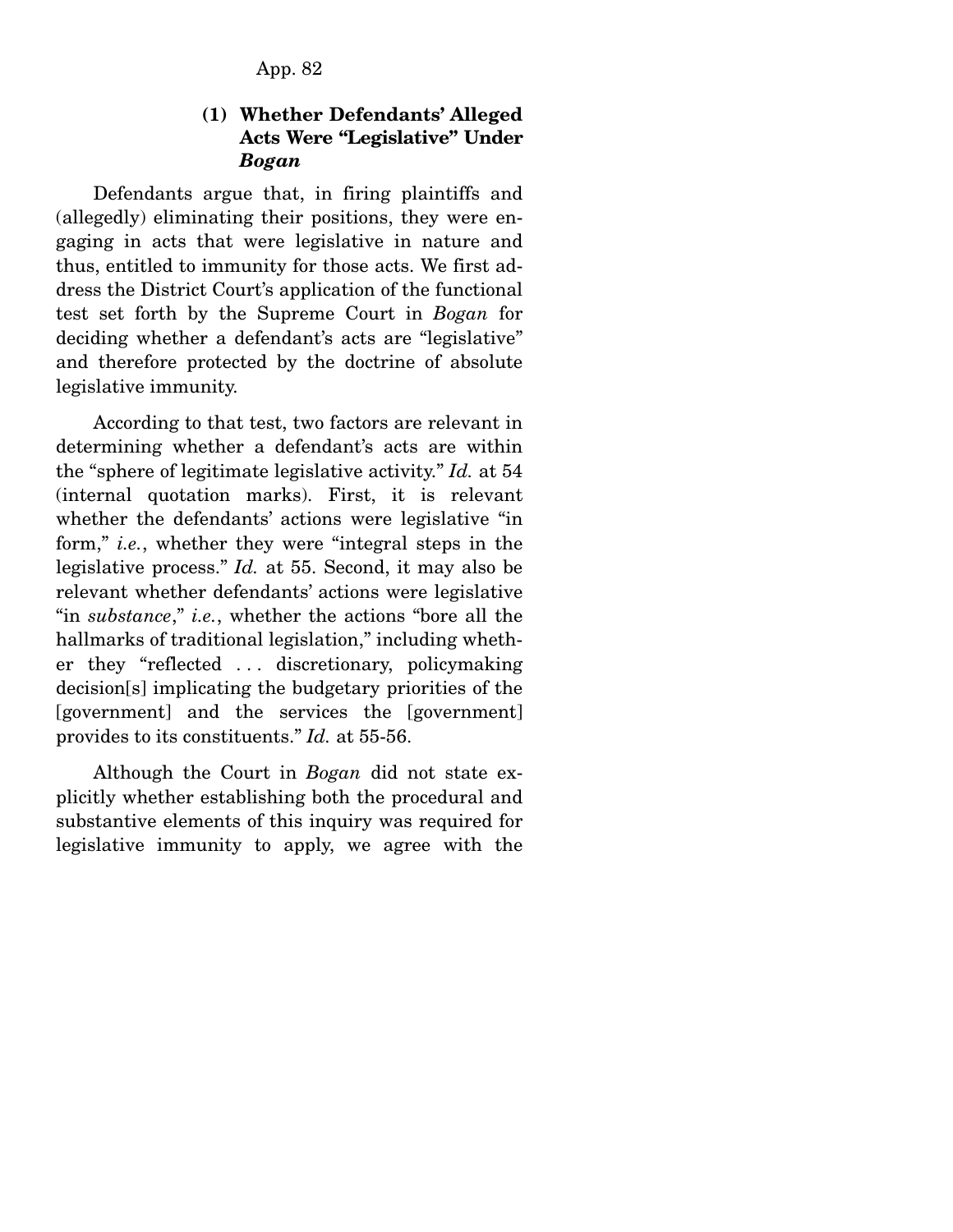District Court that establishing both elements is required in these circumstances. In particular, we think that before high-level *executive* branch officials in the State of Connecticut can claim the protections of an immunity traditionally accorded to members of the *legislative* branch, it is important that they show that their activities were "legislative" both in form and in substance. *See Baraka v. McGreevey*, 481 F.3d 187, 199 (3d Cir. 2007) ("Regardless of the level of government, we believe the two-part substance/ procedure inquiry is helpful in analyzing whether a non-legislator performing allegedly administrative tasks is entitled to immunity."). Accordingly, we conclude that the District Court properly framed its broad inquiry as whether defendants' alleged acts were "both: (1) substantively legislative, *i.e.*, acts that involve policy making; and (2) procedurally legislative, *i.e.*, passed by means of established legislative procedures." *Dist. Ct. Op.*, 2006 WL 141645, at \*3 (citing *Ryan v. Burlington County*, 889 F.2d 1286, 1290-91 (3d Cir. 1989)). We turn now to evaluate the District Court's application of this inquiry to facts of the instant case.

 Defendants argue that the District Court erred in concluding that further factual discovery is necessary to determine whether their alleged acts were procedurally legislative under the first prong of the *Bogan* test. In particular, defendants contend that the District Court impermissibly focused on defendants' motives, rather than on the nature of their acts, when conducting its analysis. Defendants point specifically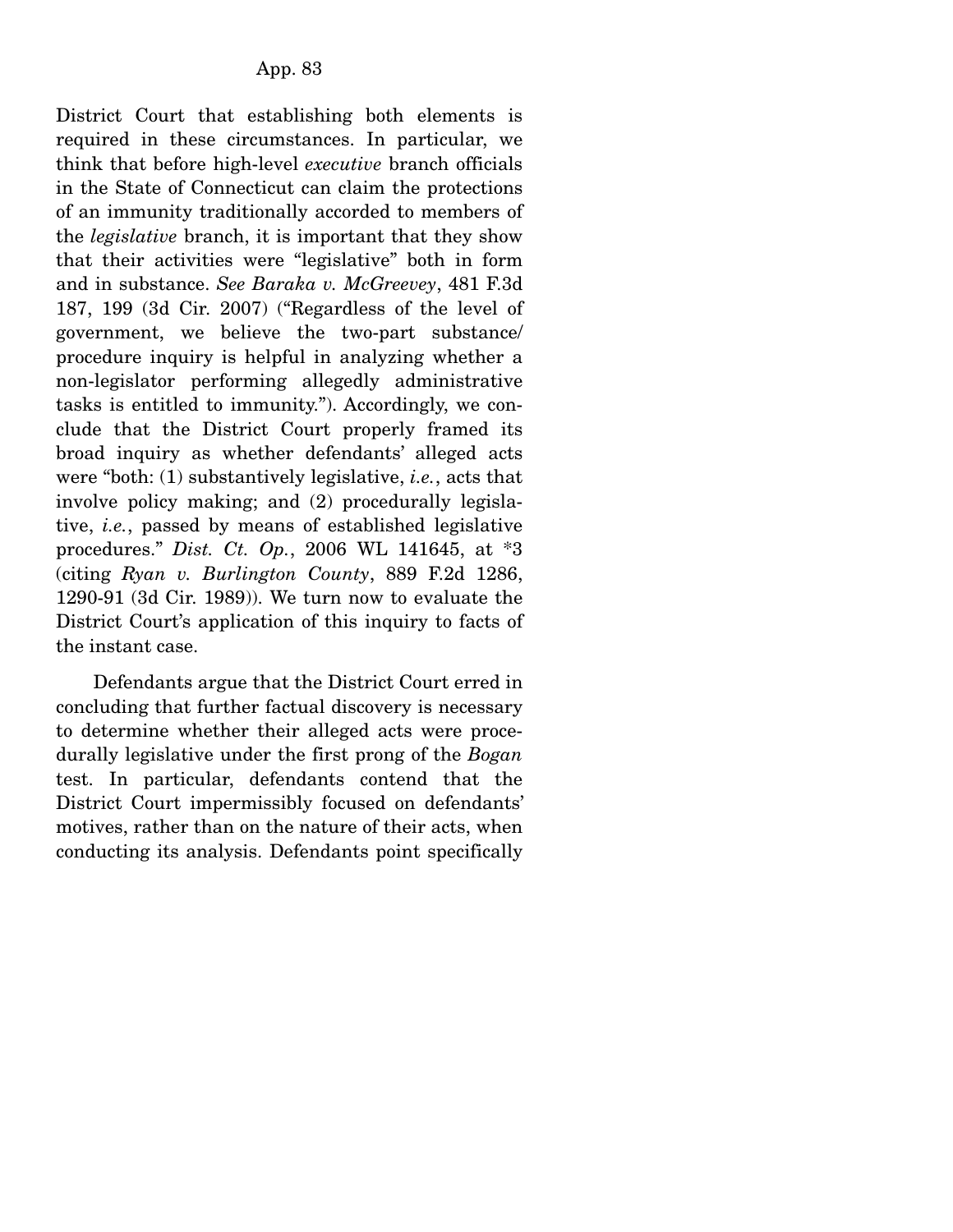to the District Court's conclusion in the April 5 Order that further discovery is necessary so that the Court can determine whether defendants are able to make "a good faith [showing] . . . that they ordered the layoffs to achieve budgetary savings under Conn. Gen. Stat.  $§$  4-85(b)(2), and not for other reasons." April 5 Order at 2, J.A. 90.

 We agree with defendants that the District Court impermissibly focused on defendants' motives when concluding that discovery was warranted. It has been well-settled since the Supreme Court's decision in *Bogan* that courts may not consider a defendant's motives when assessing the legislative nature *vel non* of his actions. *See Bogan*, 523 U.S. at 54-55. Recognizing that "the privilege of absolute immunity 'would be of little value if [legislators] could be subjected to . . . the hazard of a judgment against them based upon a jury's speculation as to motives," *id.* at 54 (quoting *Tenney*, 341 U.S. at 377), and that "it is not consonant with our scheme of government for a court to inquire into the motives of legislators," *id.* at 55 (quoting *Tenney*, 341 U.S. at 377), the Supreme Court in *Bogan* held that questions concerning the defendants' motives were wholly irrelevant to its determination of whether they were entitled to legislative immunity. *See id.* The Court concluded that the relevant question was "whether, *stripped of all considerations of intent and motive*, petitioner's acts were legislative." *Id.* (emphasis added).

 The District Court thus erred when it determined that before defendants' activities could be cloaked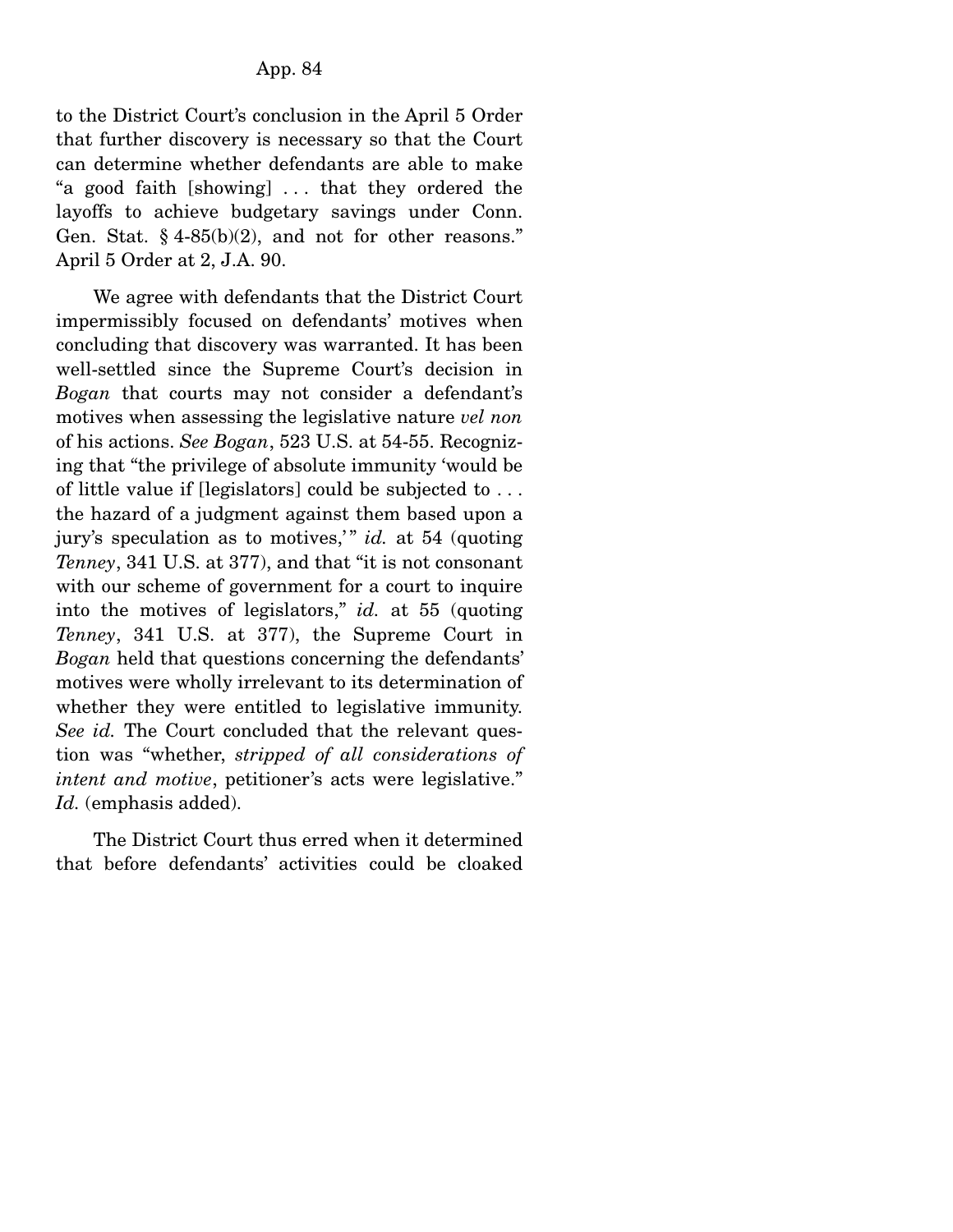with legislative immunity, defendants would have to make a "good faith showing" as to their "reasons" for ordering the alleged terminations. Neither a showing of "good faith" nor an inquiry into defendants' subjective "reasons" addresses the relevant issue of whether the "nature of the act[s]" that gave rise to the alleged harm was legislative or executive. *Id.* at 54.

 Nevertheless, we agree with the District Court's ultimate conclusion that further discovery is necessary to determine whether defendants' acts were indeed procedurally legislative under *Bogan.* We are unable to determine on the current record whether defendants' alleged acts were "integral steps in the legislative process." *Id.* at 55. Although the District Court concluded that "the governor had the legislative authority under Conn. Gen. Stat. § 4-85(b)(2) to make deficit reduction decisions," April 5 Order at 2, J.A. 90, it is unclear whether the alleged terminations were integral steps in the statutory budget process. More specifically, the record does not show whether defendants acted pursuant to their statutory budget authority when they ordered the terminations, or whether the terminations occurred independent of (or in violation of) that authority.<sup>11</sup> Thus, whether

 $11$  The District Court did not make any conclusive determinations in this regard. *See* April 5 Order at 2, J.A. 90 (stating that "a court *could* reasonably conclude that the defendants complied with Conn. Gen. Stat.  $\S$  4-85(b)(2) when ordering the job terminations at issue here") (emphasis added). Moreover, the amended complaint does not directly address the issue of which, if any, legislative powers were invoked, but simply alleges in a (Continued on following page)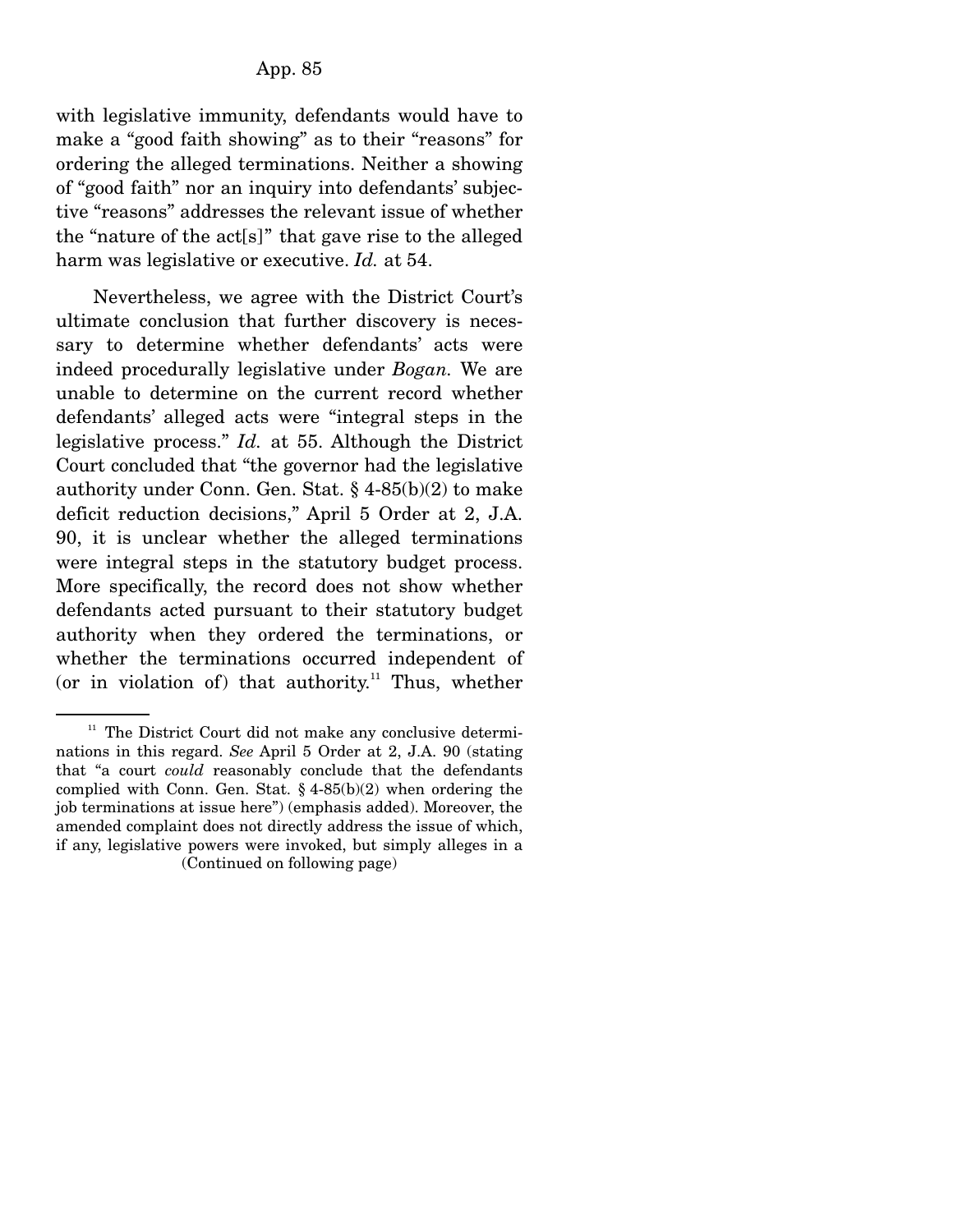defendants' alleged acts were procedurally legislative under the functional test of *Bogan* remains a disputed question of fact that must be resolved after discovery. *Compare* Appellants' Br. at 41-42 (contending that "when the Governor acted to remedy the State's fiscal condition by revising its budget and reducing its workforce, he . . . was fully authorized to make legislative decisions"), *with* Appellees' Br. at 57 ("Plaintiffs are prepared to prove that Governor Rowland never invoked his rescission authority . . . and did not follow the mandatory statutory procedures"), *and id.* at 58 (asserting that the Governor "did not act within 30 days of being notified of the deficit," "did not submit a report explaining the reasons for the deficit [as] required by  $§$  4-85(b)(2)," and "did not submit a plan for spending reductions that he could implement to eliminate the budget deficit").

 We turn next to the District Court's application of the second prong of the *Bogan* test, inquiring whether the acts undertaken by defendants were substantively legislative. Defendants argue that because the District Court concluded that defendants' actions were "substantively legislative," and because the Supreme Court in *Bogan* did not address whether legislative immunity attaches *only* to actions that are *both*

conclusory fashion that "[d]efendants were not acting in a legislative capacity when they made their demands for union contract concessions, when they made their threats of retaliatory union member terminations . . . , and when they implemented the terminations at issue in this lawsuit." Am. Compl. ¶ 50.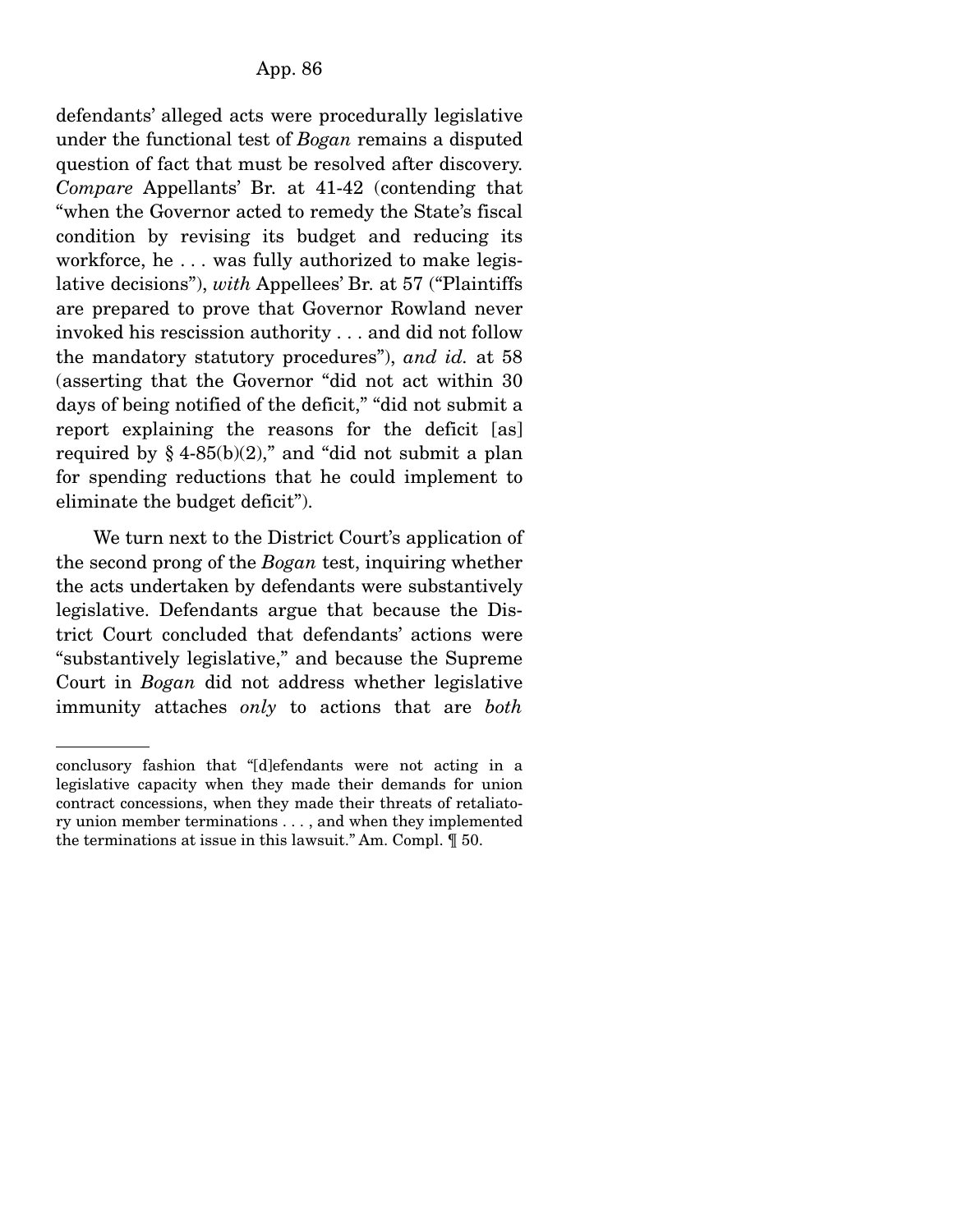substantively and procedurally legislative, we should conclude that legislative immunity bars the instant action. Appellants' Br. at 37.

 We reject this argument for two reasons. First, as explained above, to establish a legislative immunity defense in the instant case, defendants must show that their acts are procedurally, as well as substantively, legislative. Second, the current record does not reveal whether the District Court properly concluded that defendants' actions were substantively legislative. The District Court based its conclusion on its observation that "in this case the governor faced a budget crisis in the fall of 2002, and, as the state's chief executive officer, exercised his discretion to reduce expenditures by demanding collective bargaining agreement concessions and *by eliminating some 3,000 union jobs* through executive order." *Dist. Ct. Op.*, 2006 WL 141645, at \*3 (emphasis added).

 The elimination of a position, unlike "the hiring or firing of a particular employee," is a substantively legislative act for legislative immunity purposes. *Bogan*, 523 U.S. at 56 (noting that termination of an employee's position "may have prospective implications that reach well beyond the particular occupant of the office"). By contrast, "[a] personnel decision is administrative in nature if it is directed at a particular employee or employees, and is not part of a broader legislative policy." *Almonte*, 478 F.3d at 108; *see also Harhay*, 323 F.3d at 210 ("Discretionary personnel decisions, even if undertaken by public officials who otherwise are entitled to immunity, do not give rise to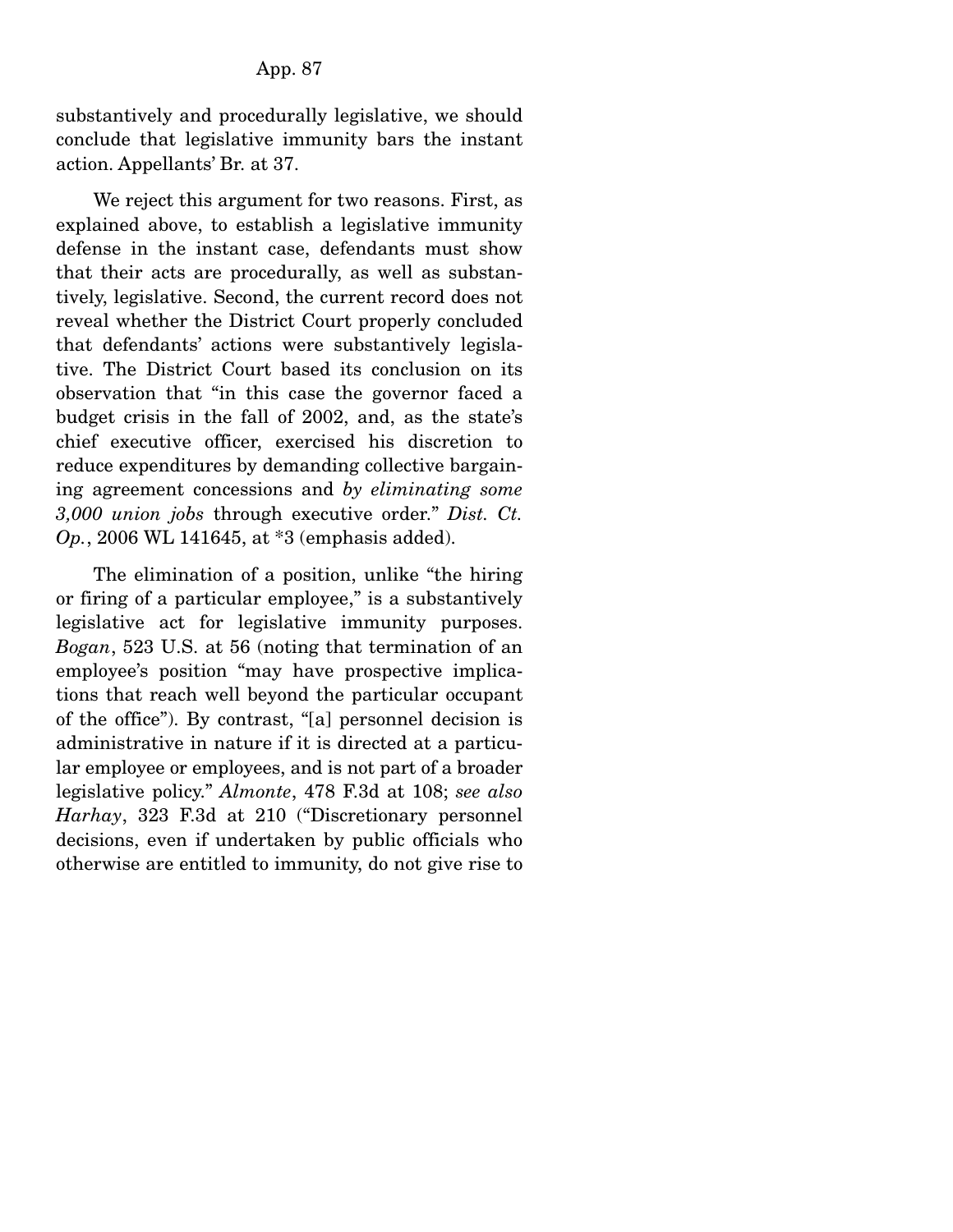[legislative] immunity. . . ."). However, we do not think it was proper for the District Court to conclude at the pleading stage, and without explanation, that defendants "eliminated" plaintiffs' positions, rather than terminated the employment of particular employees administratively. Plaintiffs do not allege in their amended complaint that defendants "terminat[ed] the budget lines" that would have funded their positions, *Almonte*, 478 F.3d at 108, or that defendants eliminated the positions through other means. Rather, plaintiffs allege only that state union employees were "terminat[ed]" for illegal reasons. *See*, *e.g.*, Am. Compl. ¶ 42. Moreover, no undisputed record evidence contradicts plaintiffs' allegations. Accepting plaintiffs' allegations as true, as we must in reviewing defendants' motion to dismiss, *see Almonte*, 478 F.3d at 104 & n.2, we conclude that the District Court should not have found that the positions were eliminated.

 Even assuming *arguendo* that the current record established that *some* positions were eliminated from the state workforce during the relevant time period, defendants cannot demonstrate at this stage of the litigation that their acts were substantively legislative. The District Court did not consider whether *plaintiffs'*  positions were eliminated, or whether plaintiffs' loss of their state employment was directly attributable to any budget modifications proposed or implemented administratively by defendants. $^{12}$ 

 $12$  We note that defendants need not prove they acted unilaterally in order for their acts to be legislative. *Cf. Bogan*, (Continued on following page)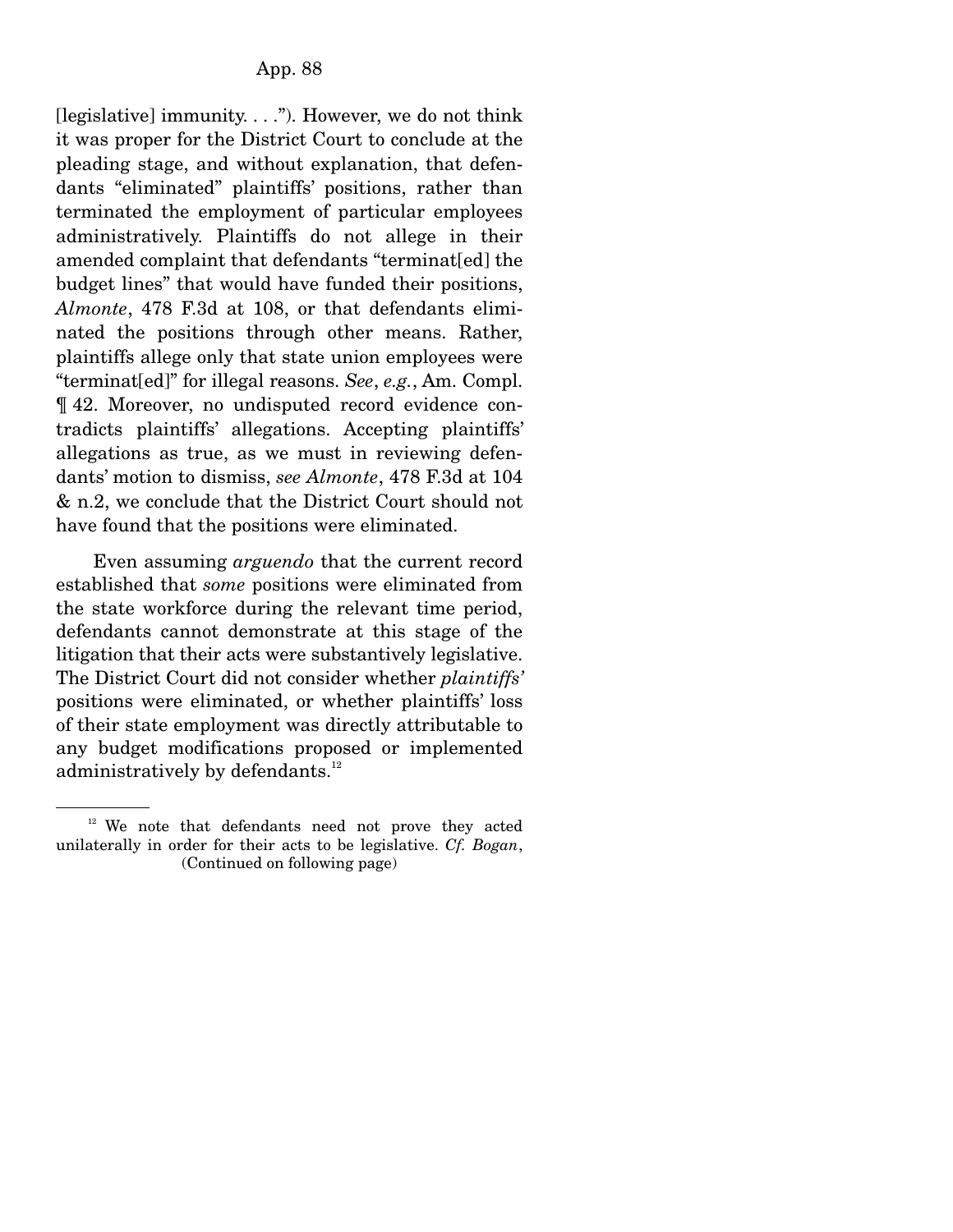Accordingly, discovery is necessary before the District Court can determine conclusively whether defendants' actions were substantively legislative. After discovery, the dispositive question to be answered by the District Court regarding this aspect of its *Bogan* inquiry should be whether plaintiffs' positions were eliminated (a substantively legislative act), *see Almonte*, 478 F.3d at 108, or whether plaintiffs were administratively fired (a substantively non-legislative act), *see id.* The District Court should include within the realm of substantively legislative activity not only any elimination of positions that occurred, but also "any discussions [defendants] may have held, and any agreements they may have made . . . regarding the new budget in the months preceding" any decision to eliminate the positions. *Id.*

 Although we do not set forth the precise contours of the distinction between legislative position eliminations and administrative firings, we briefly note, for the benefit of the District Court, the possibility that discovery will reveal facts suggesting defendants initially administratively fired plaintiffs and only subsequently eliminated their positions. In *Jessen v. Town of Eastchester*, 114 F.3d 7 (2d Cir. 1997), we held that a plaintiff could sue municipal board members for

<sup>523</sup> U.S. at 55 (concluding, in the context of the procedural component of the two-part inquiry, that a defendant's "introduction of a budget that proposed the elimination of city jobs and his signing the ordinance into law [after passage by a legislative body] were formally legislative").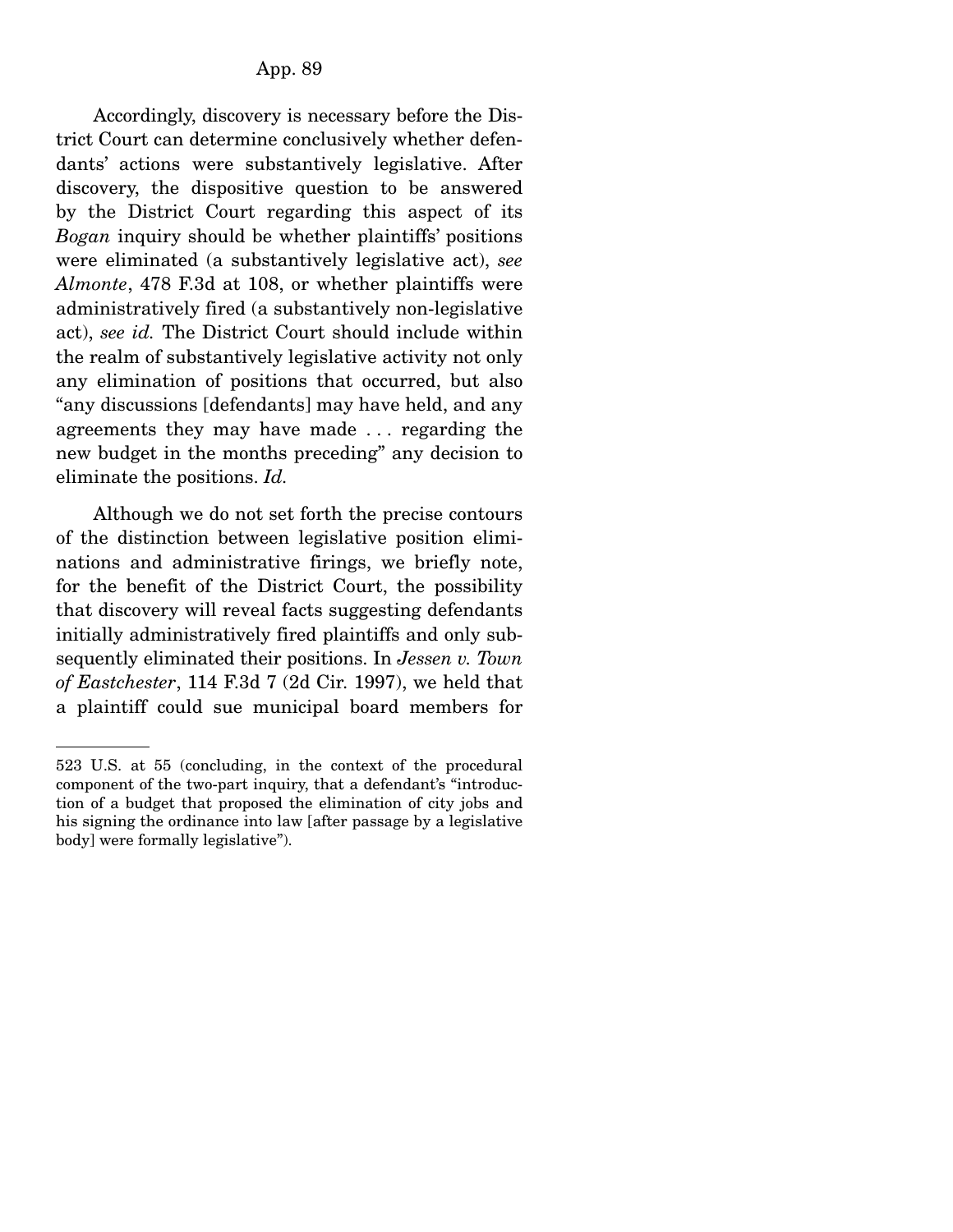firing him administratively before they eliminated his position. We rested our conclusion in *Jessen* on the fact that the "earlier termination from a position which then, at least briefly, remained open was an administrative act that legislative immunity does not protect." *Id.* at 8. But insofar as plaintiffs are seeking reinstatement to positions that have been legislatively eliminated, it would make no difference whether plaintiffs had been administratively fired prior to the legislative position elimination. This is so because, for reasons of legislative immunity, the District Court would lack the power to direct state officials to perform the legislative act of recreating the positions in order to reinstate the plaintiffs to them.

### **(2) Whether the Relief Sought Would Enjoin Defendants in Their Legislative Capacities**

 Assuming *arguendo* that defendants' alleged actions are substantively and procedurally legislative under *Bogan*, defendants must still show, before they are afforded the protections of legislative immunity as to claims for injunctive relief, that the requested relief would enjoin them in their legislative capacities. Defendants do not address this issue, other than to assert broadly that the reasoning of the Eleventh Circuit's decision in *Scott* is persuasive and should be adopted by our Court. Plaintiffs address the issue more directly when urging us to find as a matter of law that legislative immunity is inapplicable to the instant claims for injunctive relief. In particular,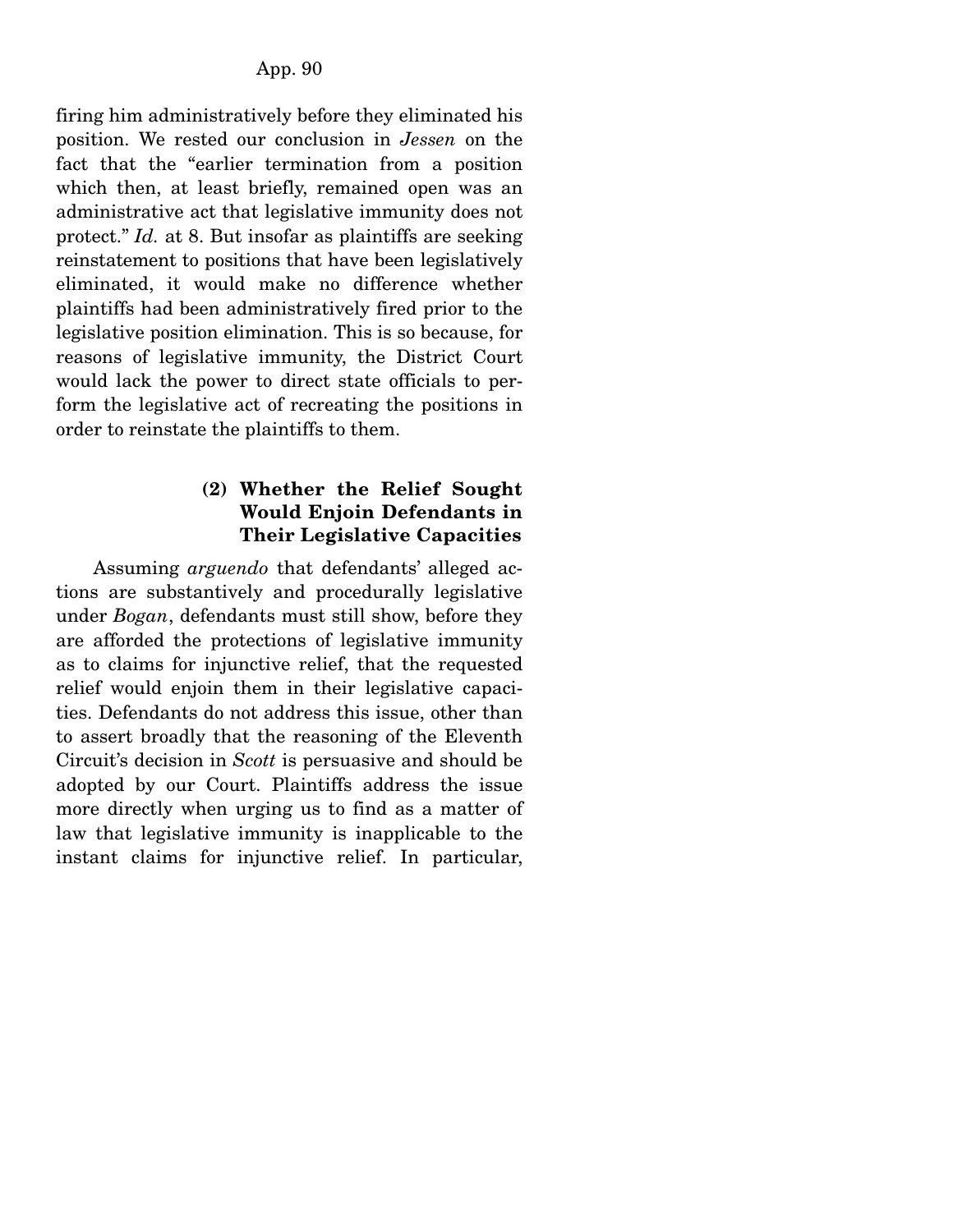plaintiffs claim that they "do not seek to enjoin defendants from performing any legislative functions," but seek instead merely to prevent defendants "from enforcing unconstitutional legislation . . . that they participated in enacting." Appellees' Br. at 66. Consequently, plaintiffs argue that defendants may not invoke legislative immunity against the instant claims for injunctive relief at this stage, or at any future stage, in the litigation.

 Addressing the merits of this argument, we look first to the nature of the relief sought. Plaintiffs' amended complaint seeks relief in the form of an order that would, *inter alia*, "compel[] defendants . . . in their official capacities, to reinstate [plaintiffs] to their former positions with the State of Connecticut or such other position as the Court deems appropriate, with full and appropriate restoration of seniority and benefits." Am. Compl. at 32 ¶ 9. We agree with plaintiffs that legislative immunity does not bar the requested relief insofar as it involves reinstatement to existing positions *other than* the positions that plaintiffs previously held – *i.e.*, reinstatement to "other position[s] as the Court deems appropriate." *Id.*; *see also* Appellees' Br. at 42 ("[E]ven if positions occupied by the unreinstated employees do not currently exist, these employees can be reinstated to equivalent positions . . . in any number of other State agencies"); *id.* at 43 ("[E]ven if no such vacancies in the full-time workforce exist, the District Court can order unreinstated workers to be hired as durational employees until openings arise"). Because ordering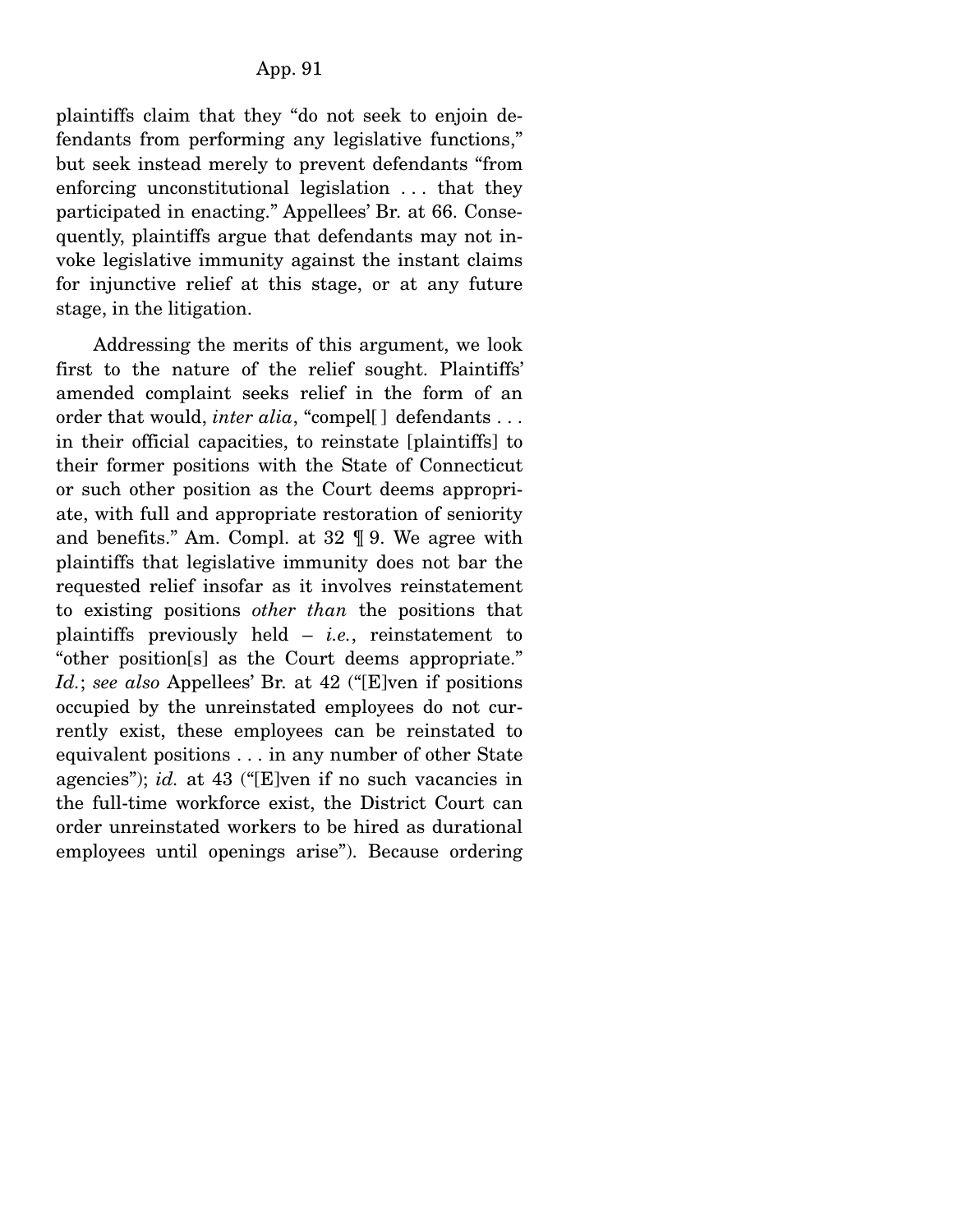defendants to hire plaintiffs into existing positions in the state workforce would not require either a new allocation of funds or the passage of new legislation, but would instead compel defendants to act only in their administrative capacities as executive branch officials with authority over the state workforce, we conclude that legislative immunity presents no obstacle to the District Court's ordering of any such relief. $^{13}$ 

 Nevertheless, we cannot assess, at the pleading stage, the merits of plaintiffs' argument that legislative immunity also presents no obstacle to their claims seeking reinstatement to their *previous positions.* Whether restoring plaintiffs to those positions would compel defendants to act in their legislative capacities will necessarily hinge on the findings made by the District Court regarding the issues to be resolved under *Bogan.* If defendants successfully demonstrate that their actions in terminating plaintiffs' positions were legislative in nature under *Bogan*, plaintiffs' claims for reinstatement to their previous positions would be barred by legislative immunity. This is so because ordering such relief would require no less than a judicial order compelling defendants, in their official capacities, to re-create positions that

 $13$  Of course, defendants could still object to the practical availability of the "administrative" relief sought by plaintiffs. But such objections would speak not to the legislative nature *vel non* of the relief that would be granted, but instead to the doctrines governing judicial exercise of discretion when determining the extent and nature of injunctive relief that may be granted.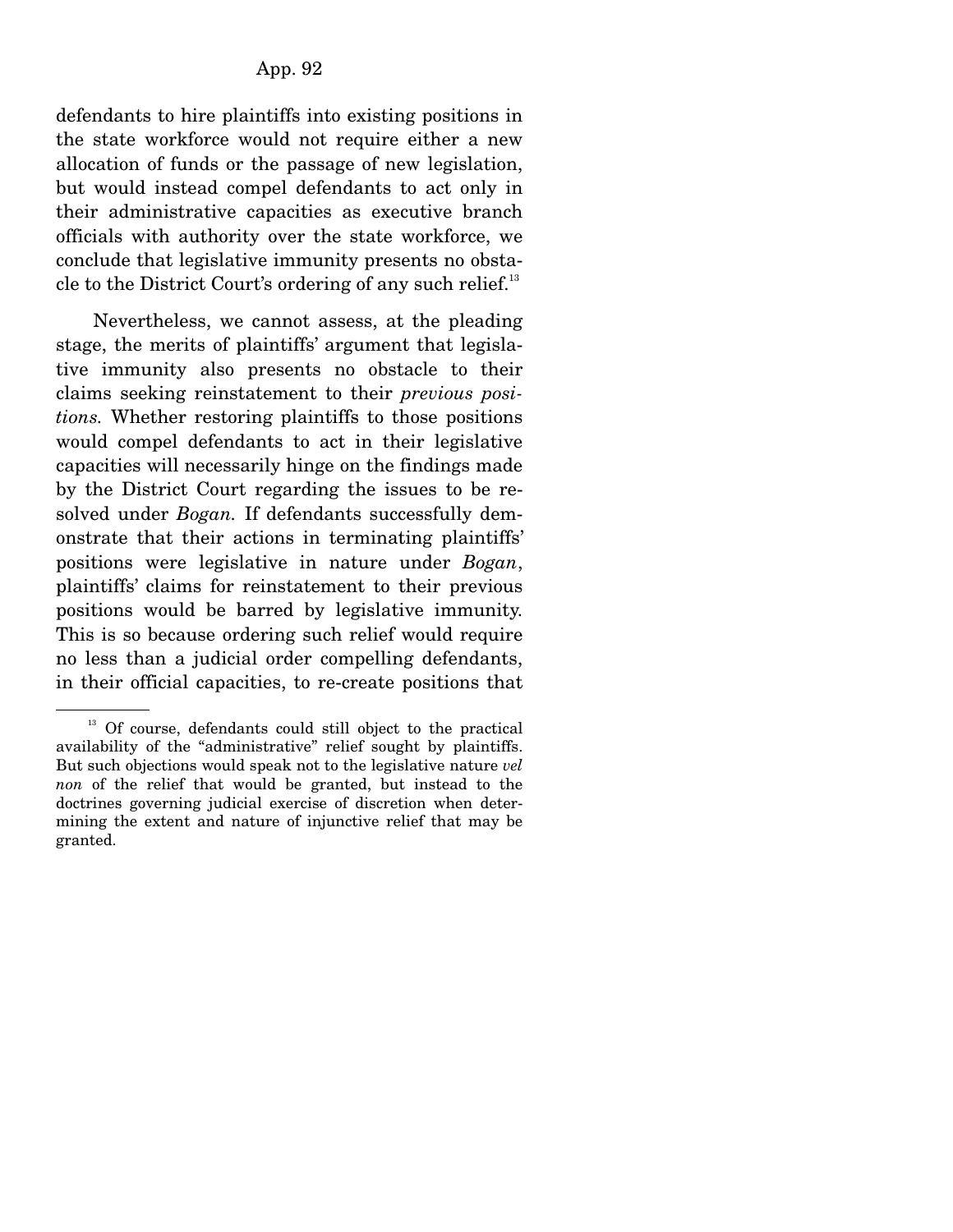would have been eliminated through prior legislative action. As the Third Circuit has recognized in similar circumstances, granting such relief contravenes "the general policies underlying legislative immunity." *See Baraka*, 481 F.3d at 203 (claims against the New Jersey Governor and State Assembly seeking reinstatement to position of Poet Laureate were barred because seeking reinstatement would "require . . . legislators to rescind their votes repealing the statute and to enact legislation recreating the position").

 Moreover, unlike the injunction in *Consumers Union*, which prevented "enforcement" of unconstitutional provisions of the Virginia Bar Code, plaintiffs' projected relief would not merely enjoin defendants from performing discretionary functions or from exercising their "independent enforcement authority." *Consumers Union*, 446 U.S. at 734. Rather, it would compel the rescission of an existing budget agreement and the enactment of new budget legislation – precisely the activity which the legislative immunity privilege seeks to protect. *See Baraka*, 481 F.3d at 203 (concluding that because "[d]ebating, voting on, and passing statutes are role[s] assigned exclusively to the Legislature . . . [defendant's] request for reinstatement was barred by legislative immunity" (internal quotation marks omitted)). Because it is unclear whether and how defendants eliminated plaintiffs' positions, their entitlement to immunity from claims seeking reinstatement to their previous positions will depend on facts revealed during discovery.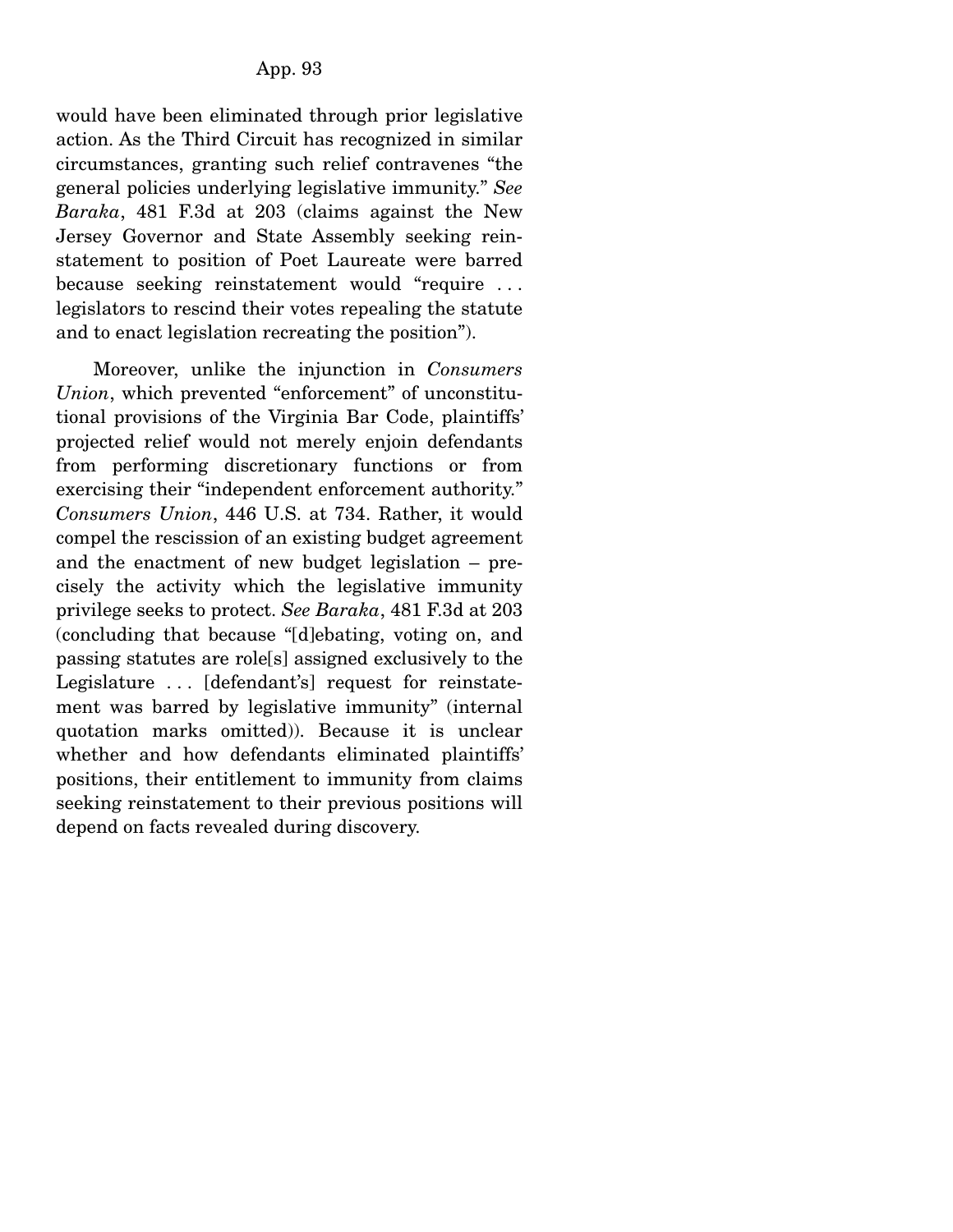In sum, we dismiss defendants' appeal for lack of jurisdiction insofar as it challenges the District Court's conclusion that defendants' entitlement to legislative immunity from plaintiffs' claims seeking reinstatement to their *previously-held positions* hinges on findings that can be made only following discovery. *See Almonte*, 478 F.3d at 105 (appellate jurisdiction does not exist where immunity determination depends on unresolved factual issues). However, because we conclude as a matter of law that legislative immunity presents no bar to plaintiffs' claims insofar as plaintiffs seek placement into *other, existing positions* in the State workforce, we affirm the District Court's denial of defendants' motion to dismiss this claim for relief and direct the Court, on remand, to consider this claim without regard to defendants' asserted legislative immunity defense.<sup>14</sup>

## **C. Eleventh Amendment Sovereign Immunity**

 We turn now to defendants' argument that Eleventh Amendment sovereign immunity bars the instant action in its entirety, and that the District Court

<sup>&</sup>lt;sup>14</sup> Because defendants do not assert that the other forms of injunctive relief sought by plaintiffs, including plaintiffs' request for an injunction prohibiting retaliation against them, would enjoin defendants in their legislative capacities, we do not consider whether legislative immunity might also bar these forms of relief. The parties are directed to address arguments concerning these other forms of relief to the District Court in the first instance.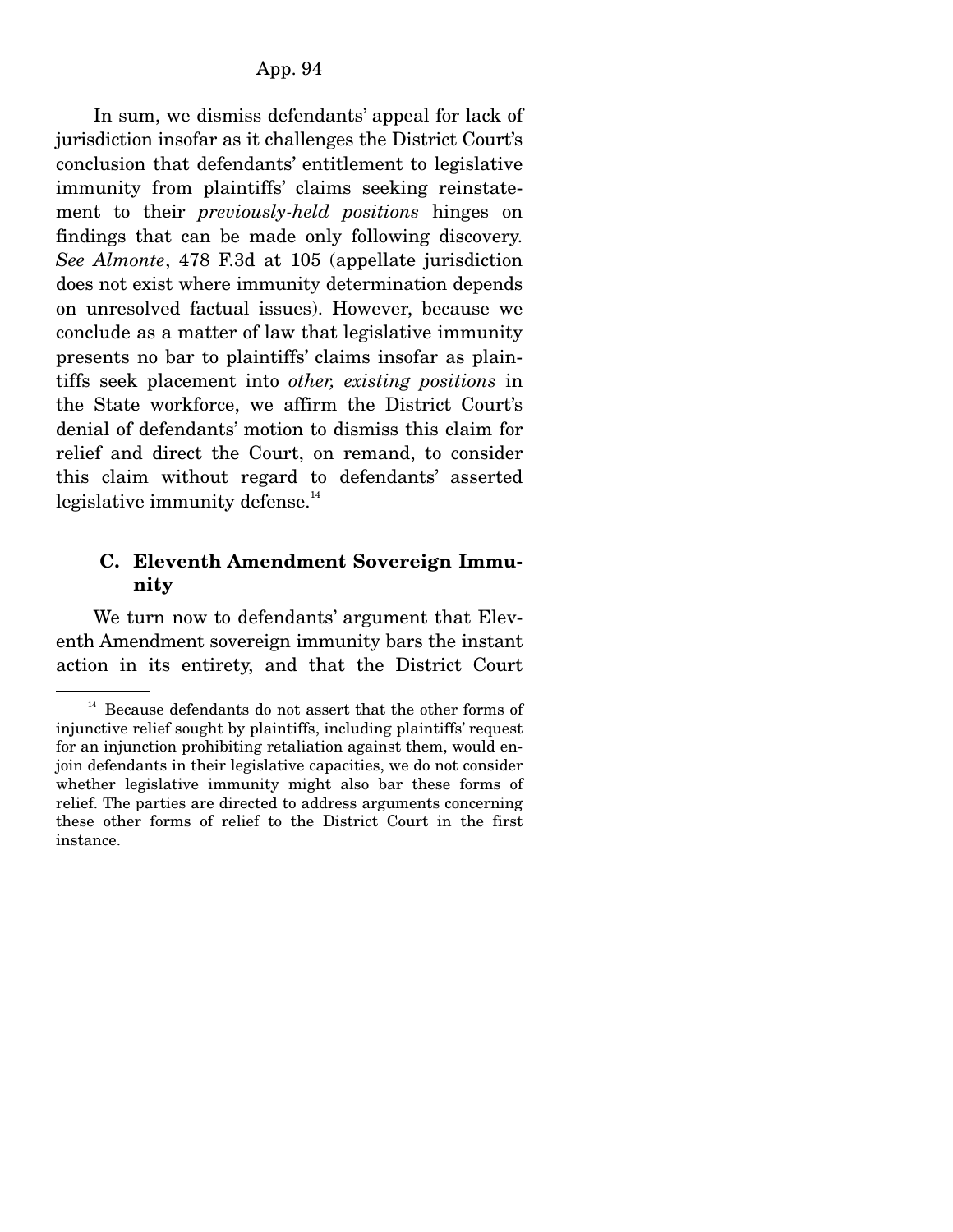therefore erred by not dismissing plaintiffs' claims seeking injunctive relief.

## **1. Standard of Review and Governing Law**

 We review *de novo* the District Court's denial of defendants' motion to dismiss the amended complaint on Eleventh Amendment sovereign immunity grounds. *See Western Mohegan Tribe & Nation v. Orange County*, 395 F.3d 18, 20 (2d Cir. 2004).

 The Eleventh Amendment provides that "[t]he Judicial power of the United States shall not be construed to extend to any suit in law or equity, commenced or prosecuted against one of the United States by Citizens of another State, or by Citizens or Subjects of any Foreign State." U.S. Const. amend. XI. "The reach of the Eleventh Amendment has . . . been interpreted to extend beyond the terms of its text to bar suits in federal courts against states, by their own citizens or by foreign sovereigns. . . ." *Western Mohegan*, 395 F.3d at 20. Under the wellknown exception to this rule first set forth in *Ex parte Young*, 209 U.S. 123 (1908), however, "a plaintiff may sue a state official acting in his official capacity – notwithstanding the Eleventh Amendment – for prospective, injunctive relief from violations of federal law." *In re Deposit Ins. Agency*, 482 F.3d 612, 617 (2d Cir. 2007) (internal quotation marks omitted).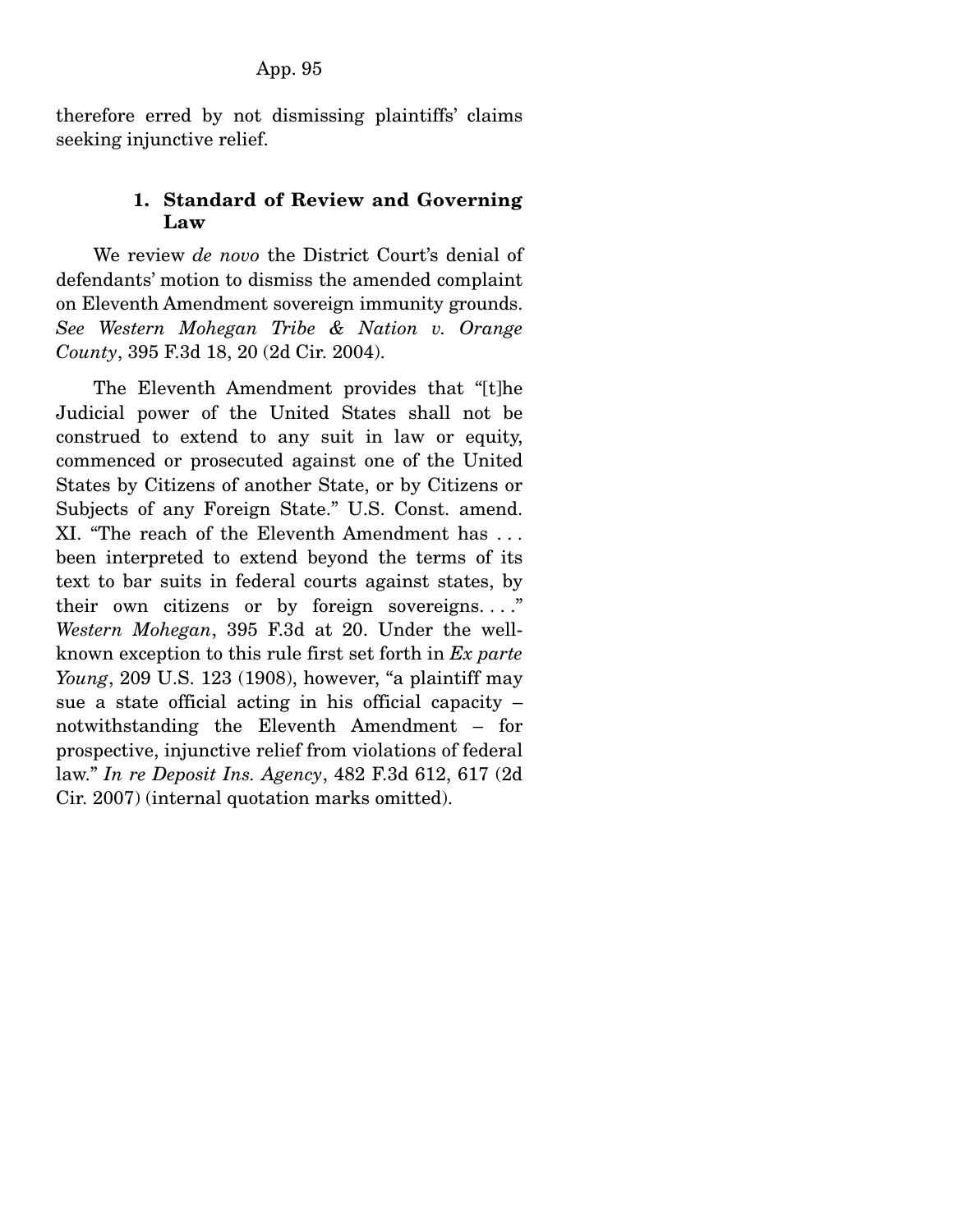#### **2. Analysis**

 Defendants assert that plaintiffs have failed to meet the requirement of *Ex parte Young* that they allege an "*ongoing* violation of federal law." *Verizon Md., Inc. v. Public Serv. Comm'n of Md.*, 535 U.S. 635, 645 (2004) (emphasis added). Defendants maintain that the violations alleged here are not ongoing because (1) "since the adoption of a modified FY 2003 budget [several weeks after commencement of the instant litigation], [p]laintiffs' positions have not been available because they have not been funded," Appellants' Br. at 19; and (2) defendants do not have the power to recreate plaintiffs' previous positions without the authorization of the state legislature.

 Plaintiffs claim that this Court lacks interlocutory appellate jurisdiction to consider defendants' sovereign immunity argument. They contend that defendants' argument is merely a claim of mootness disguised as a claim of entitlement to sovereign immunity and assert that a defendant should be deemed to have asserted a claim of mootness, rather than one of sovereign immunity, when, as here, the defendant has claimed that requested relief became unavailable *after* commencement of the litigation. Plaintiffs rely for support on two cases denying interlocutory review to government officials who were subjected to civil litigation – *Will v. Hallock*, 546 U.S. 345 (2006), which denied interlocutory review of a district court's order rejecting defendants' assertion of a statutory judgment bar, and *Bastien v. Office of Senator Ben Nighthorse Campbell*, 454 F.3d 1072 (10th Cir. 2006), which denied interlocutory review of a district court's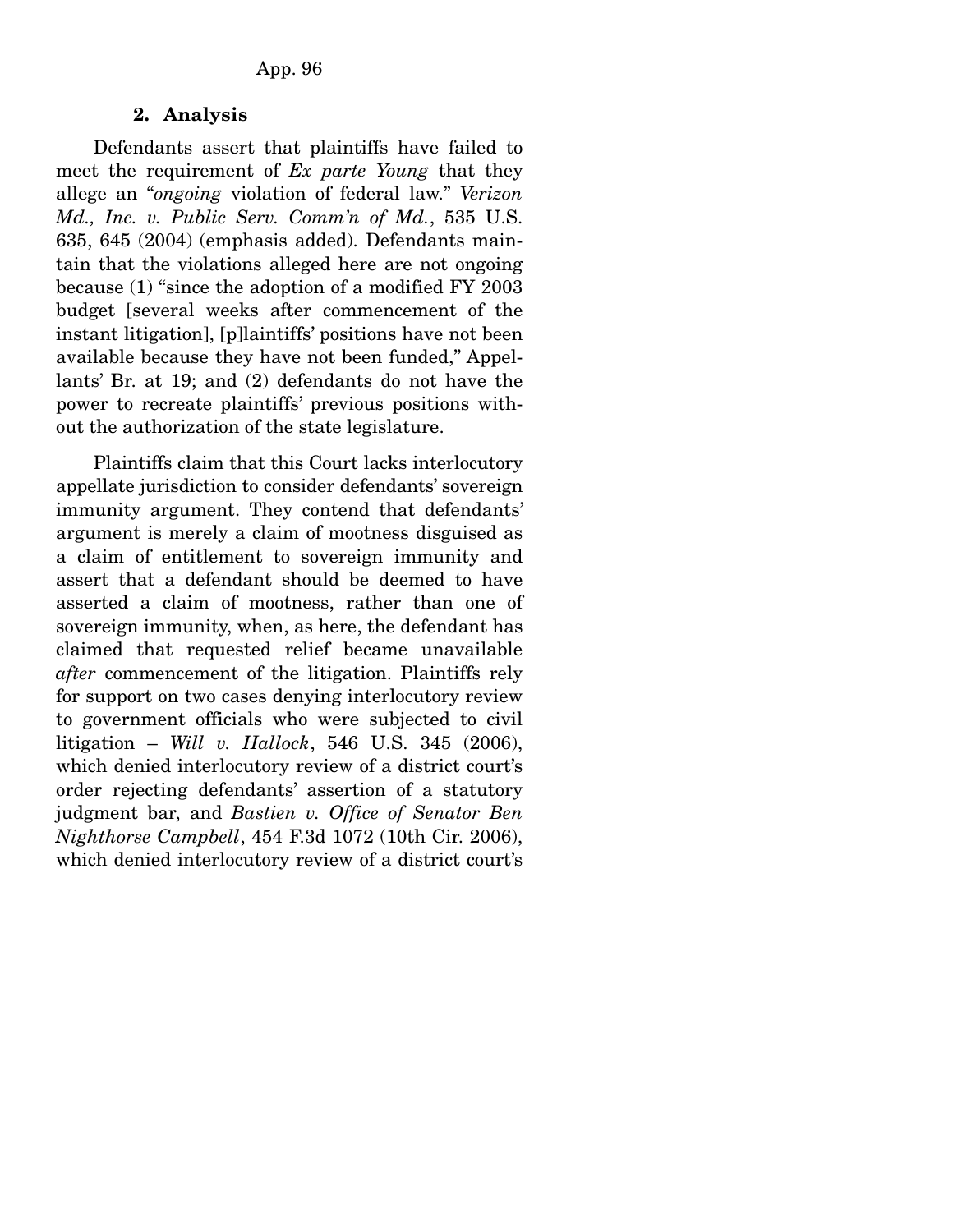order denying the motion of the defendant Senator's office to dismiss on sovereign immunity and other grounds.

 Neither *Will* nor *Bastien* works in plaintiffs' favor. *Will* did not involve a claim of entitlement to sovereign immunity. Indeed, the Court in *Will* expressly distinguished that case from cases emerging in the sovereign immunity context where, as the Court recognized, interlocutory appeal is generally permissible. *See Will*, 546 U.S. at 350 (stating that orders denying Eleventh Amendment sovereign immunity were "among the small class of orders" appealable on a collateral basis).

 Although *Bastien* involved a claim of entitlement to sovereign immunity, it did not require application of the *Ex parte Young* exception that is relevant to the instant appeal. We are specifically required by *Ex parte Young* to examine whether there exists an *ongoing* violation of federal law. *See Verizon*, 535 U.S. at 645. Thus, it is relevant – in considering the existence *vel non* of an ongoing violation – to ask whether the claimed remedy is still available. Because defendants present a colorable argument that the purported elimination of plaintiffs' positions extinguished any ongoing violation of their right to state employment, we conclude that we retain jurisdiction over defendants' interlocutory appeal.15 *Cf. Toussie v. Powell*,

<sup>&</sup>lt;sup>15</sup> Because we also conclude below that defendants are not entitled to sovereign immunity from claims for injunctive relief as a matter of law, *see post*, we reject plaintiffs' additional argument (Continued on following page)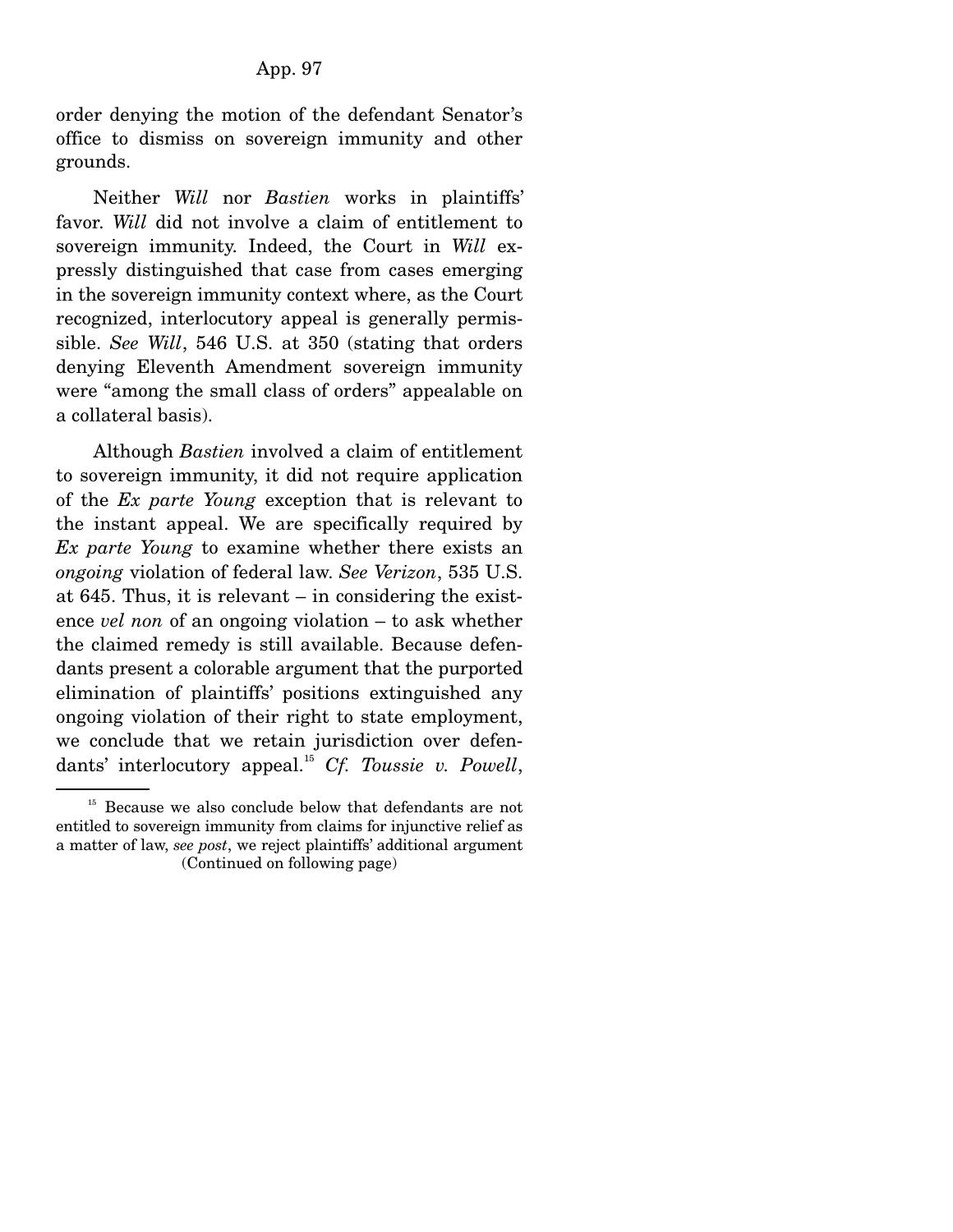323 F.3d 178, 182 (2d Cir. 2003) ("Because [the defendant] has, under our prior cases, a colorable claim to qualified immunity, we have jurisdiction to consider his claim, since otherwise that claim would be effectively lost") (internal quotation marks omitted).

 Addressing the merits of defendants' sovereign immunity arguments, we find them to be unpersuasive. Every Circuit to have considered the issue, including our own, has held that claims for reinstatement to previous employment satisfy the *Ex parte Young* exception to the Eleventh Amendment's sovereign immunity bar. *See Dotson v. Griesa*, 398 F.3d 156, 178 (2d Cir. 2005); *Dwyer v. Regan*, 777 F.2d 825, 836 (2d Cir. 1985), *modified, reh'g denied*, 793 F.2d 457 (2d Cir. 1986); *see also Whalen v. Mass. Trial Ct.*, 397 F.3d 19, 30 (1st Cir. 2005); *Koslow v. Commonwealth of Pa.*, 302 F.3d 161, 179 (3d Cir. 2002); *Coakley v. Welch*, 877 F.2d 304, 307 n.2 (4th Cir. 1989); *Warnock v. Pecos County*, 88 F.3d 341, 343 (5th Cir. 1996); *Carten v. Kent State Univ.*, 282 F.3d 391, 396 (6th Cir. 2002); *Elliott v. Hinds*, 786 F.2d 298, 302 (7th Cir. 1986); *Murphy v. State of Ark.*, 127 F.3d 750, 754 (8th Cir. 1997); *Doe v. Lawrence Livermore Nat'l Lab.*, 131 F.3d 836, 840-42 (9th Cir. 1997); *Meiners v. Univ. of Kan.*, 359 F.3d 1222, 1232-33 (10th Cir. 2004); *Lassiter v. Ala. A&M Univ.*, 3 F.3d 1482, 1485 (11th Cir. 1993); *Dronenburg v. Zech*, 741 F.2d 1388, 1390 (D.C.

against our exercise of interlocutory jurisdiction – namely, that resolution of the sovereign immunity issue hinges on unresolved factual determinations. *See* Appellees' Br. at 34-35.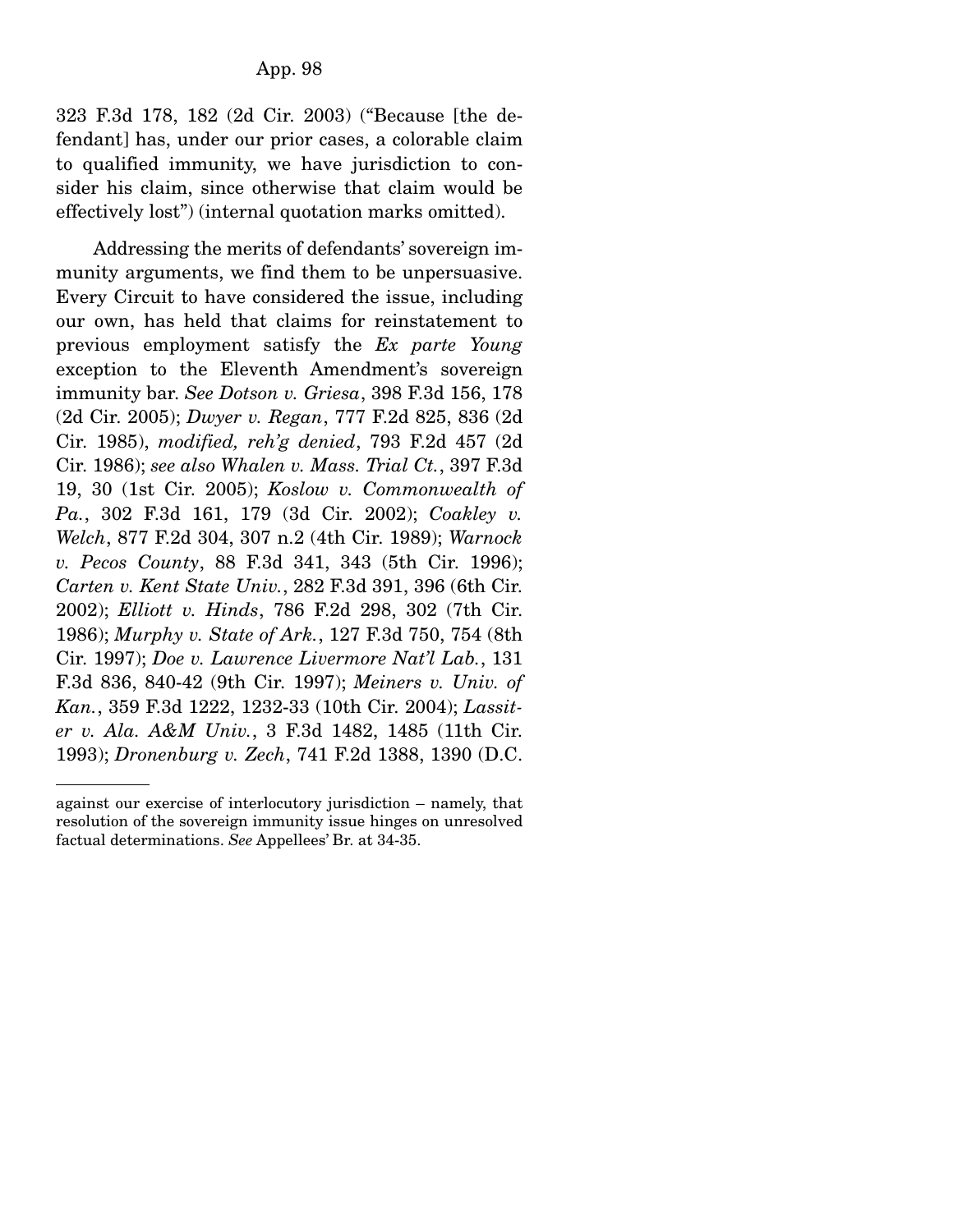Cir. 1984) (noting that claim by military officer against federal government seeking reinstatement was not barred by federal sovereign immunity).

 Of these cases, only the First Circuit's decision in *Whalen* involved a claim seeking reinstatement to a position that no longer existed. *See Whalen*, 397 F.3d at 21. However, the court in *Whalen* had no occasion to address whether the elimination of the plaintiff 's position was relevant to its holding because the position had been restored, and plaintiff had been reinstated to the position, while the suit was pending. *See id.* at 23. We therefore lack the benefit of any controlling or persuasive precedent that directly addresses whether the legislative elimination of a job position precludes a plaintiff 's claim of an ongoing violation of federal law under *Ex parte Young.*

 Assuming *arguendo* that plaintiffs' positions no longer exist, we conclude, as a matter of first impression, that the alleged violation of plaintiffs' rights is nevertheless "ongoing" for the purposes of the *Ex parte Young* exception. We reach this conclusion because, to the extent plaintiffs assert violations of their right to state employment, the elimination of their positions would do nothing to extinguish that right, much less the underlying violation. Rather, the elimination would merely extinguish the specific *positions* to which plaintiffs claim they are still entitled. Nothing prevents plaintiffs – either as a conceptual matter or under the doctrine of *Ex parte Young* – from claiming an "ongoing" harm based on the State's present, ongoing failure to re-create those positions in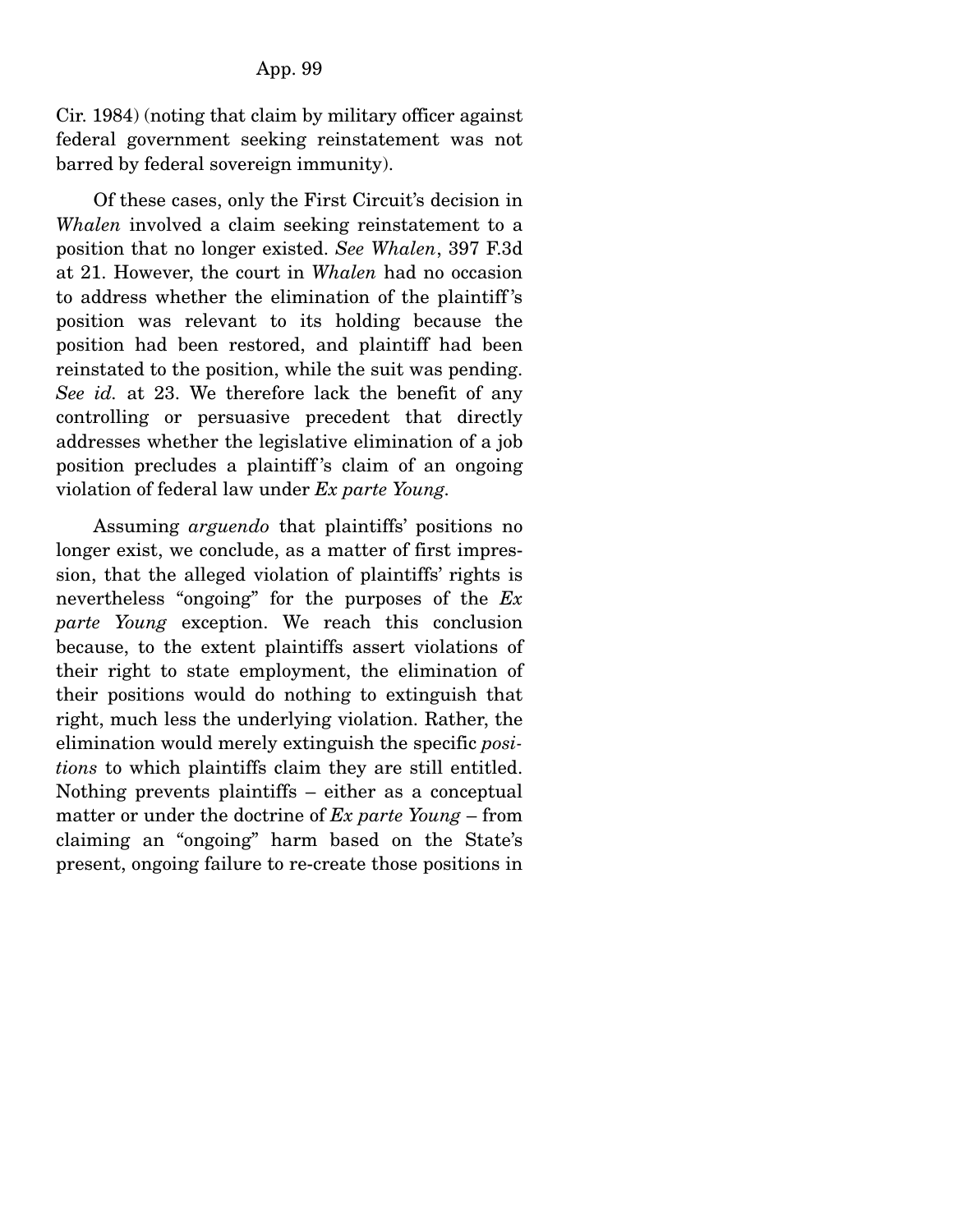the State workforce, or to restore plaintiffs to other existing positions. Indeed, the state's alleged failure to act in that regard is, by its nature, both (1) ongoing and (2) potentially curable by prospective relief compelling the State to re-create positions or rehire plaintiffs into existing positions.<sup>16</sup> *Cf. Elliott*, 786 F.2d at 302 (holding that "wrongful discharge is a continuing violation" because "as long as the state official keeps [the plaintiff] out of his allegedly tenured position the official acts in what is claimed to be derogation of [the plaintiff 's] constitutional rights").

*Green v. Mansour*, 474 U.S. 64 (1985), and *Papasan v. Allain*, 478 U.S. 265 (1986), relied on by defendants, are not to the contrary. In *Green*, the plaintiffs conceded that the only "continuing" violations that were alleged at trial – the state's failure to credit childcare costs and its inclusion of step-parents' income under a federal benefits program – had since been rendered moot both by Congressional legislation and by the state's subsequent conformity with federal law. 474 U.S. at 65-67. The only forms of relief considered by the Supreme Court in *Green* were "notice relief" (*i.e.*, the sending of notice to individuals who were potentially entitled to state benefits) and a declaratory judgment. *See id.* Such relief is not what plaintiffs seek here, or analogous to the relief sought here, because these plaintiffs *do* allege that there is an ongoing violation that could be immediately cured

<sup>16</sup> Of course, we need not address here whether *legislative* immunity might bar the awarding of such relief.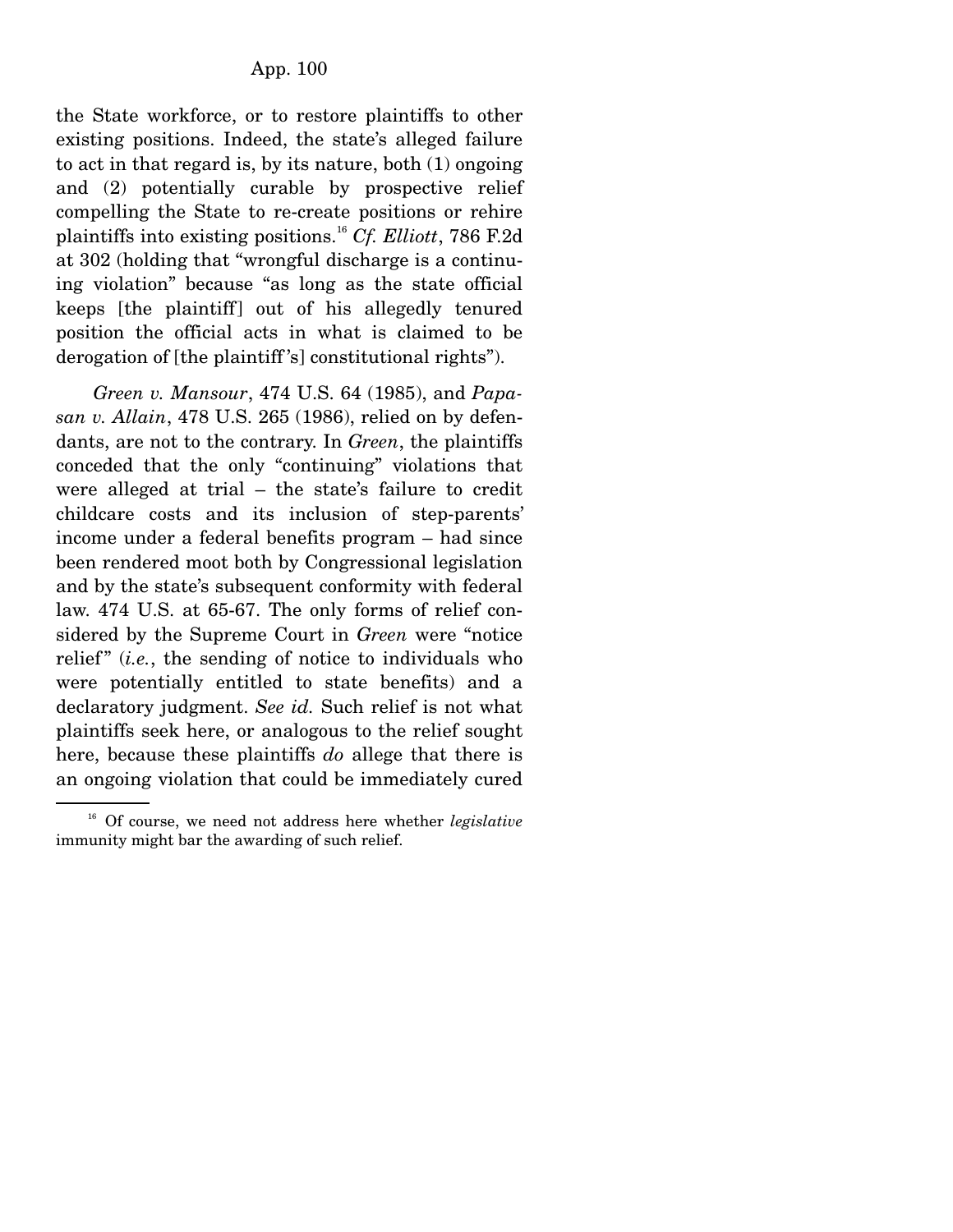by granting their claims for reinstatement. *See Elliott*, 786 F.2d at 302 ("The goal of reinstatement . . . is to compel the state official to cease her actions in violation of federal law. . . .").

 Nor is the relief sought here analogous to that which the Supreme Court, in *Papasan*, held was barred under the Eleventh Amendment. In that case, the Court held that a request to enjoin the state from withholding "accrued benefits" of a land trust sought retroactive, rather than prospective, relief and was therefore barred by the Eleventh Amendment. 478 U.S. at 280-81. The Court noted that although the relief sought would be paid in "continuing income," the relief amounted to "an accrued monetary liability" that would require the state "to use its own resources" in what the Court deemed a "one-time restoration of the lost [trust money] itself." *Id.* at 281.

 Here, plaintiffs' requested relief of reinstatement to positions that might no longer exist can hardly be characterized as "retroactive" or as seeking "accrued benefits." To the contrary, the relief would be entirely forward-looking inasmuch as it would require the state prospectively to rehire plaintiffs into existing positions or create *new* positions in the State workforce, and to compensate plaintiffs for work performed in the course of their *future* employment. *See Doe*, 131 F.3d at 841 (relying on fact that plaintiff "would be entitled to [a] salary solely for his work after reinstatement" to conclude that relief of reinstatement was prospective in nature). Moreover, plaintiffs' injunctive claims do not seek compensation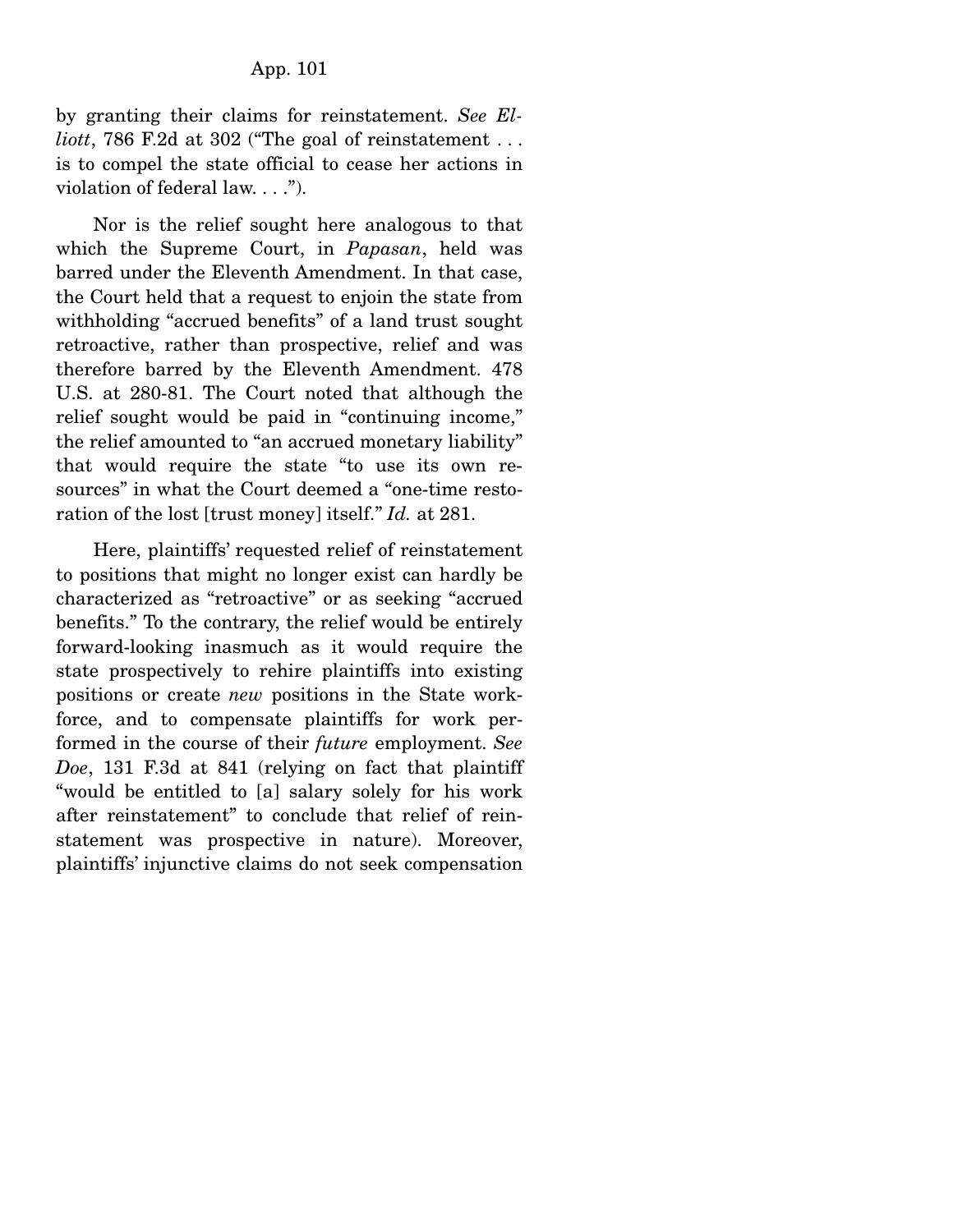for past wrongs, and they would not appear to require the state to pay lost wages, backpay, or retroactive benefits to plaintiffs. *See id.* (observing that "while reinstatement would relate to the past violation, it would not amount to relief *solely for the past violation*"). Rather, reinstatement, if granted, would serve directly to "end[] the [alleged] violation of federal law." *Papasan*, 478 U.S. at 278.<sup>17</sup>

 Defendants also argue that plaintiffs' other claims for injunctive relief, including its claims for an injunction prohibiting retaliation against plaintiffs, are barred by Eleventh Amendment sovereign immunity as a matter of law. Defendants contend that the additional forms of injunctive relief requested by plaintiffs also do not respond to any ongoing violation of federal law. We disagree. Plaintiffs seek other forms of injunctive relief as a remedy for defendants' alleged ongoing retaliation against the individual and union plaintiffs, as demonstrated by defendants' alleged failure to rehire the individual plaintiffs (or restore their positions). The prohibition against retaliation sought by plaintiffs, for example, would prevent this alleged ongoing injury from occurring again in the future. Thus, sovereign immunity does

<sup>&</sup>lt;sup>17</sup> Defendants' argument that plaintiffs' eighth claim for relief is barred under the Eleventh Amendment because it is based on an alleged violation of state law, in violation of *Pennhurst*, 465 U.S. at 89, is also without merit at this stage in the litigation. Assuming *arguendo* that we have jurisdiction to review this argument, we conclude that the eighth claim adequately alleges a violation of federally-protected rights.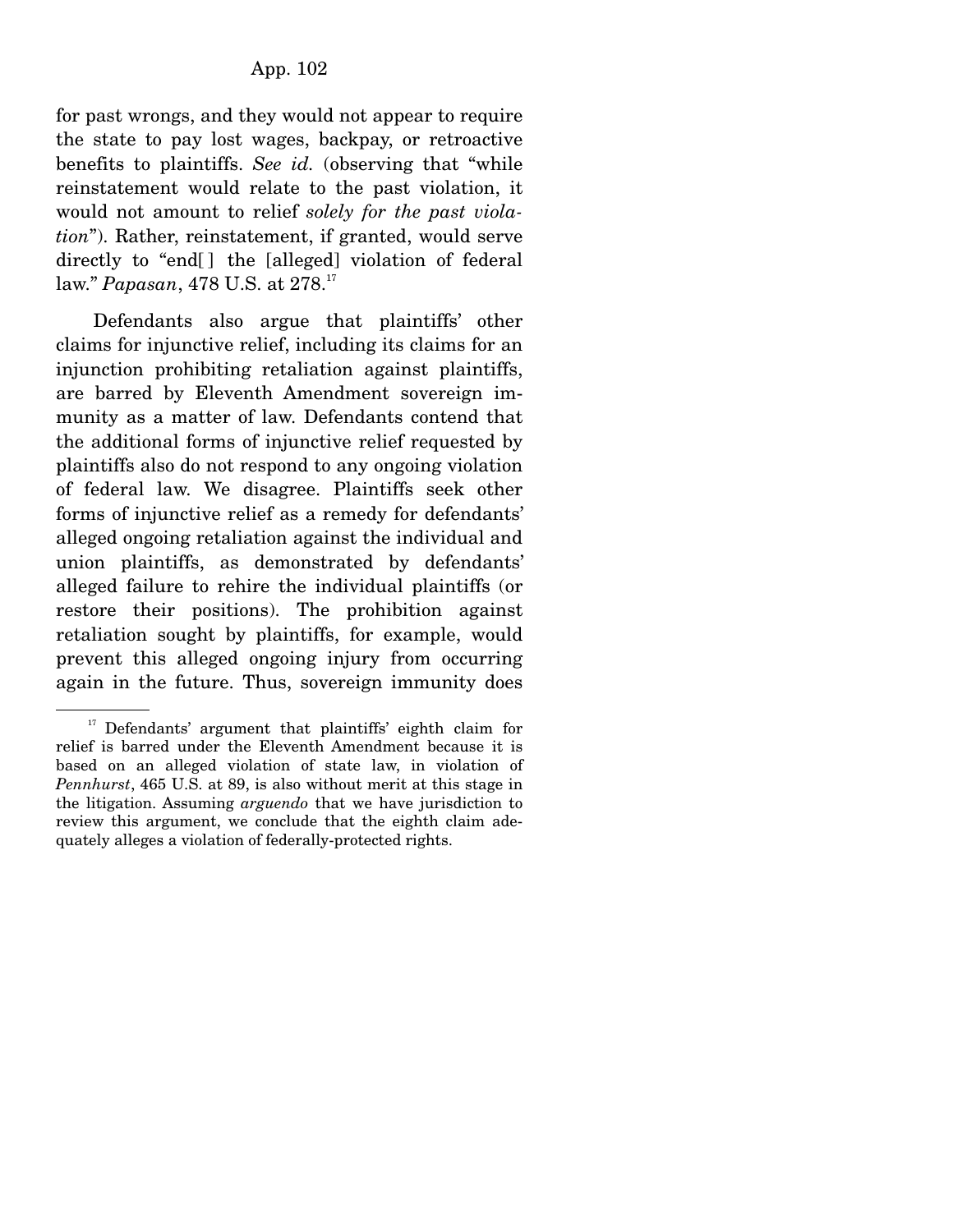not bar the other forms of injunctive relief sought by plaintiffs.

 In sum, we conclude that the District Court properly denied defendants' motion to dismiss plaintiffs' claims for injunctive relief on sovereign immunity grounds.

## **III. CONCLUSION**

To summarize, we hold that:

(1) Legislative immunity does not apply exclusively to bar claims for damages, but may also apply to bar claims for injunctive relief brought against state officials in their official capacities.

(2) In determining whether the instant claims for injunctive relief are barred by legislative immunity, it is necessary to determine (a) whether defendants' actions were "substantively" and "procedurally" legislative; and (b) whether the specific relief sought would enjoin defendants in their performance of legislative functions.

(3) In the circumstances presented, discovery is necessary to assess whether defendants are entitled to legislative immunity with respect to plaintiffs' claims for reinstatement to their previous positions.

(4) As a matter of law, defendants are not entitled to legislative immunity with respect to plaintiffs' claims to placement into other, existing positions, because granting this relief would not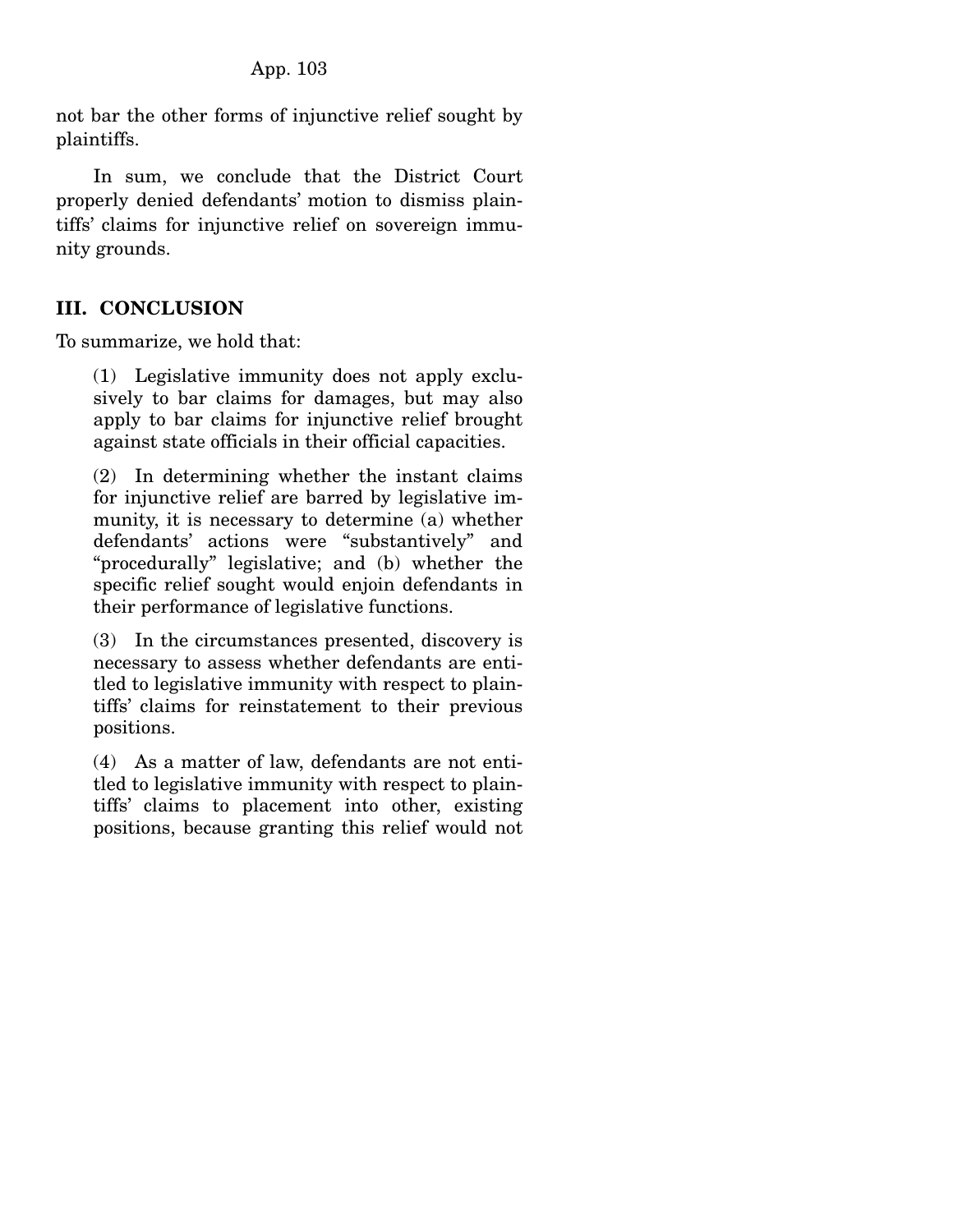enjoin defendants in their performance of legislative functions.

(5) Eleventh Amendment sovereign immunity does not bar plaintiffs' claims for injunctive relief.

 Accordingly, we hereby **DISMISS** the appeal for lack of jurisdiction insofar as it challenges the District Court's denial of legislative immunity with respect to plaintiffs' claims seeking reinstatement to their previous positions. We **AFFIRM** the order of the District Court insofar as it denied legislative immunity with respect to plaintiffs' claims seeking placement into *other*, existing positions. We also **AFFIRM** the order of the District Court insofar as it held that plaintiffs' claims for injunctive relief were not barred by the Eleventh Amendment.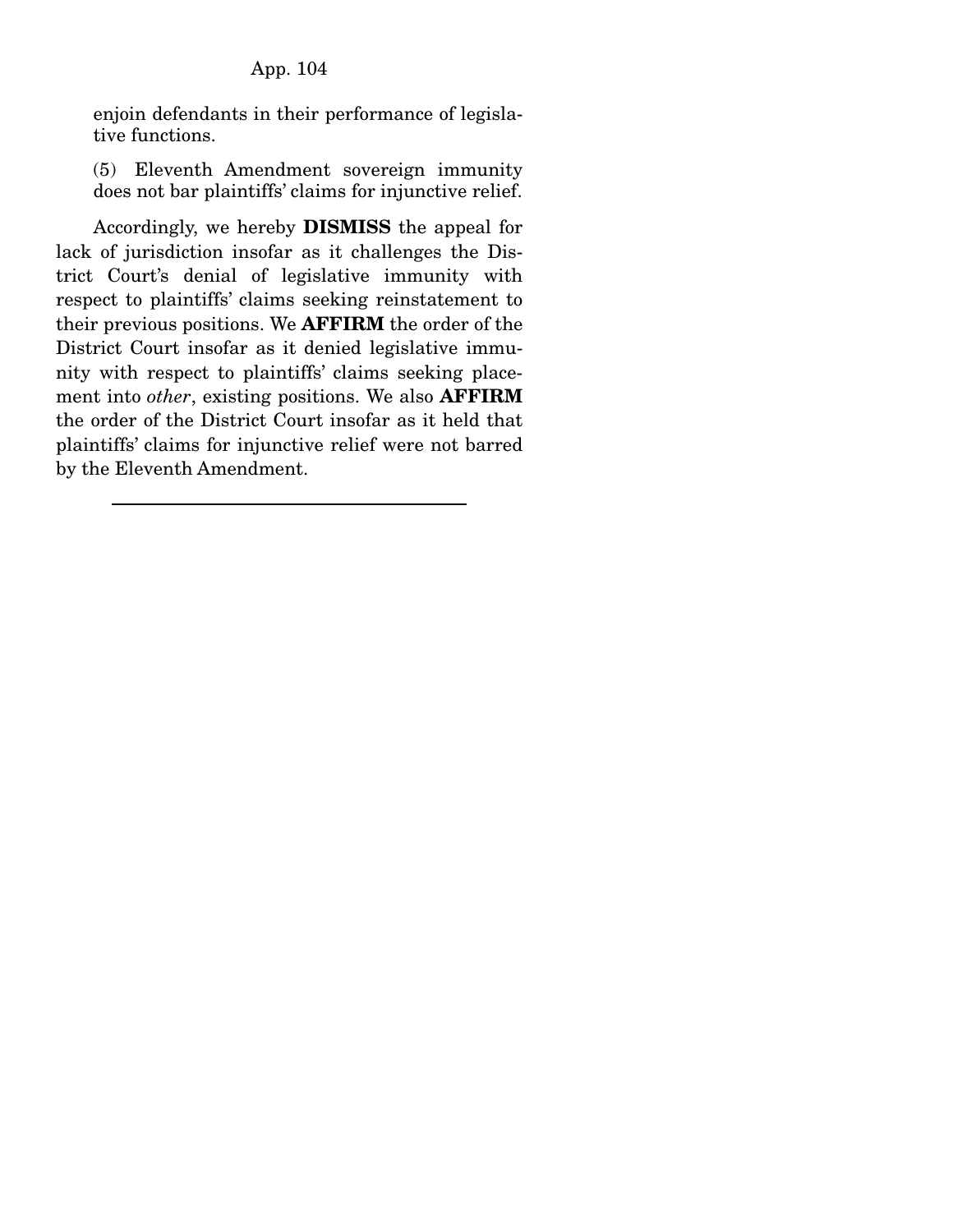## UNITED STATES DISTRICT COURT DISTRICT OF CONNECTICUT

| <b>STATE EMPLOYEES</b>     |                 |
|----------------------------|-----------------|
| <b>BARGAINING AGENT</b>    |                 |
| COALITION, ET AL.,         | Civil No.       |
| Plaintiffs,                | 3:03CV221 (AVC) |
| VS.                        |                 |
|                            |                 |
| JOHN G. ROWLAND, ET AL., : |                 |
| Defendants.                |                 |

## **ORDER AMENDING THE COURT'S RULING DENYING THE DEFENDANTS' MOTION TO DISMISS**

 On January 31, 2006, the court denied the defendants' motion to dismiss the amended complaint for want of subject matter jurisdiction, concluding that the doctrine of absolute legislative immunity did not bar the action because issues of fact precluded the court from determining whether the executive actions condemned here were legislatively authorized. In particular, the court concluded that the record was "devoid of any evidence that [in the fall of 2002] the governor invoked his authority [under Conn. Gen. Stat.  $\S$  4-85(b)(2)] when ordering the job terminations here."

 For the governor to attain budget modification authority under Conn. Gen. Stat. § 4-85(b)(2), the comptroller must notify the governor that there exists a projected deficit in the general fund of greater than one percent. The governor, in turn, must file a report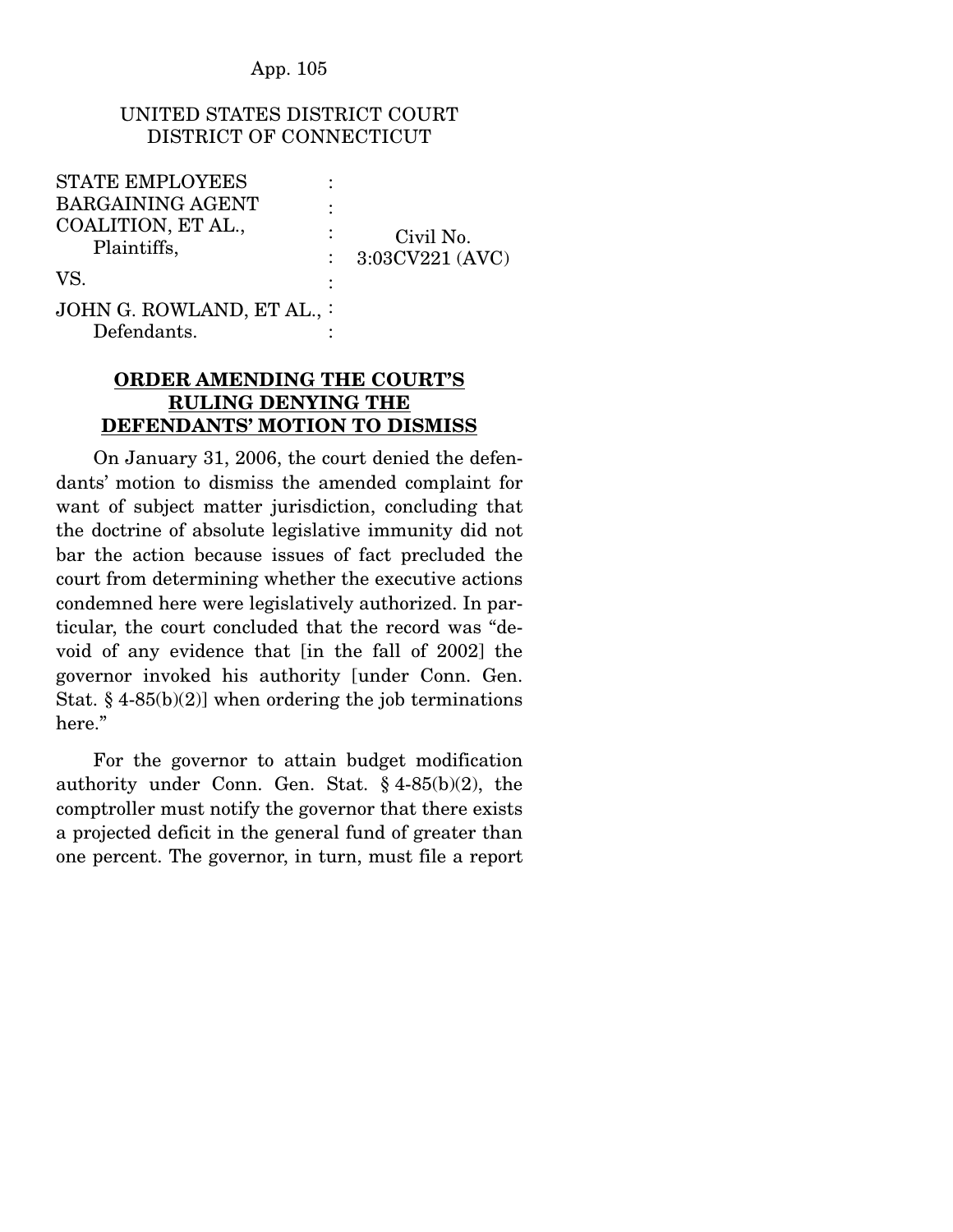with the joint standing committee that includes a plan to modify the budget to prevent a deficit. There are no other requirements. In footnote 5 to the court's January 31, 2006 ruling, the court observed that "there is no evidence to support a finding that there existed a projected budget deficit of more than one percent, or . . . [that the governor filed a] report or plan, or even an affirmation that the governor had invoked his authority under § 4-85(b)."

 On March 9, 2006, however, the defendants filed for the first time a copy of an April 1, 2003 letter from the Office of the Comptroller to Governor Rowland stating that in September of 2002, there existed a deficit exceeding one percent and that on December 6, 2002, the governor furnished a deficit reduction plan. Because these are the only requirements for invoking budget modification authority under  $§$  4-85(b)(2), the court concludes that the governor had the legislative authority under Conn. Gen. Stat. § 4-85(b)(2) to make deficit reduction decisions.

 Because the statute does not require the legislature to approve the governor's plan, or even for the governor to follow his own plan when making deficit reduction decisions, a court could reasonably conclude that the defendants complied with Conn. Gen. Stat.  $§$  4-85(b)(2) when ordering the job terminations at issue here, and hence, are entitled to absolute legislative immunity. However, in this court's view, before the defendants can cloak their actions with immunity, they must make out a good faith claim to it, that is, they must show that they ordered the layoffs to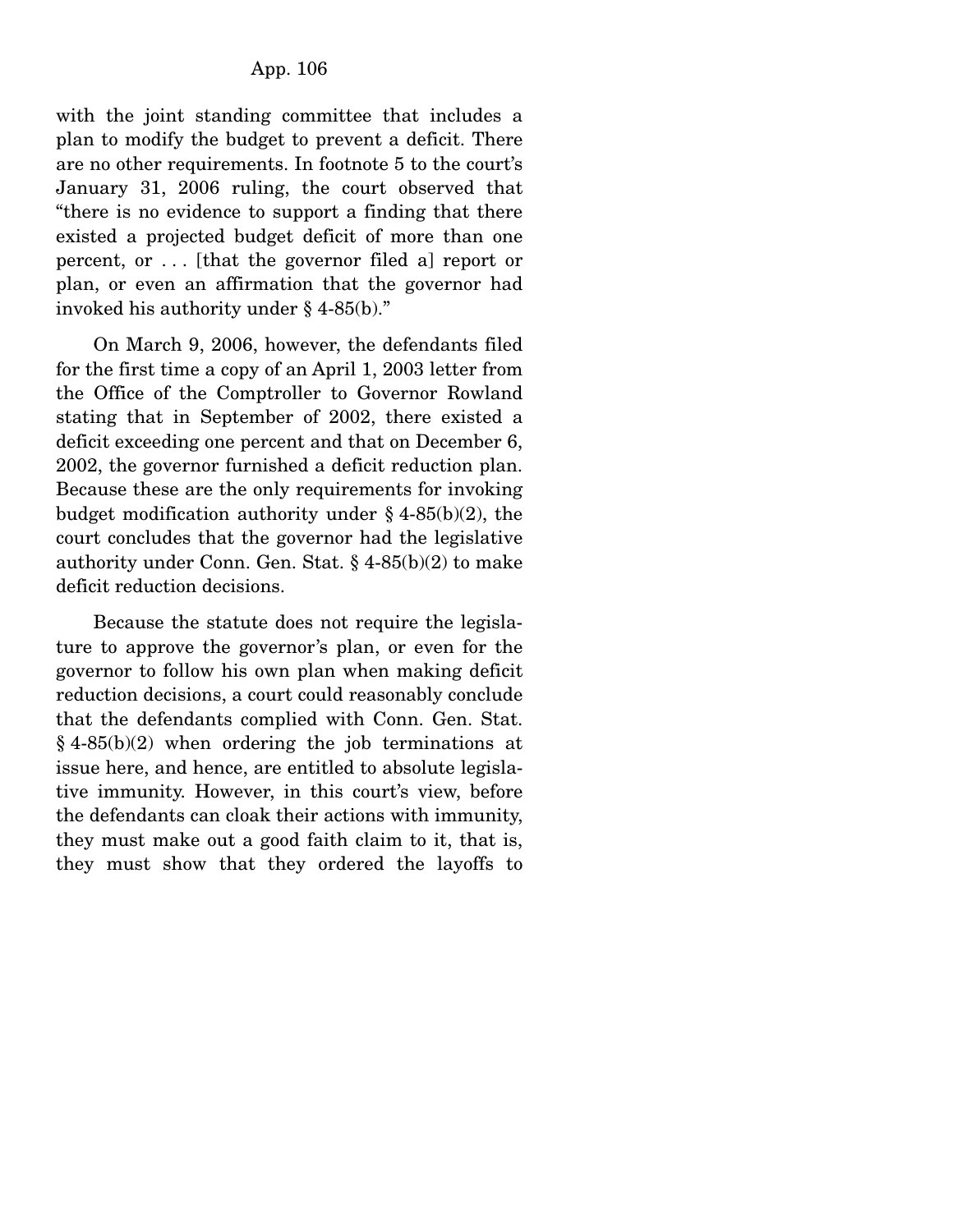achieve budgetary savings under Conn. Gen. Stat. § 4-85(b)(2) and not for other reasons. Because this remains a disputed issue of fact, the court concludes that the defendants are not entitled to absolute legislative immunity at this juncture. The defendants' motion to dismiss on grounds of absolute legislative immunity therefore remains DENIED.

 It is so ordered this 5th day of April, 2006 at Hartford, Connecticut.

> Alfred V. Covello United States District Judge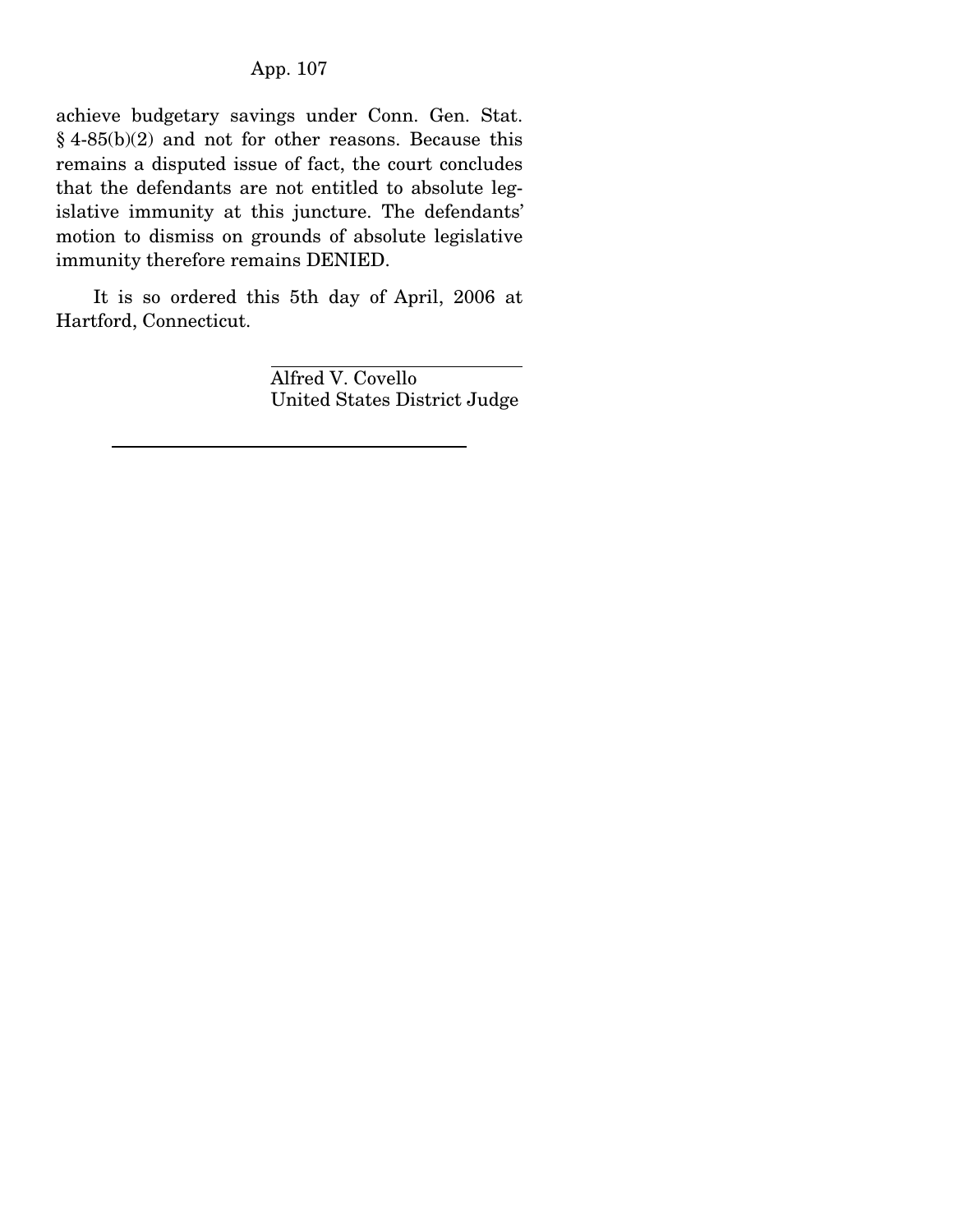## UNITED STATES DISTRICT COURT DISTRICT OF CONNECTICUT

| <b>STATE EMPLOYEES</b>    |                 |
|---------------------------|-----------------|
| <b>BARGAINING AGENT</b>   |                 |
| COALITION, ET AL.,        | Civil No.       |
| Plaintiffs,               | 3:03CV221 (AVC) |
| VS.                       |                 |
| JOHN G. ROWLAND, ET AL.,: |                 |
| Defendants.               |                 |

## **RULING ON THE DEFENDANTS' MOTION TO DISMISS**

 This is an action for money damages and injunctive relief brought pursuant to 42 U.S.C. § 1983 and alleging violations of the United States Constitution. The plaintiffs, State Employees Bargaining Agent Coalition ("SEBAC"), and twelve of thirteen unions that comprise the SEBAC along with five individually named union members, allege that the defendants, Connecticut Governor John Rowland and the Connecticut Secretary of the Office of Policy and Management, Marc Ryan ("the defendants" or "Rowland" and "Ryan") violated their constitutional rights when in the fall of 2002, they ordered the lay-offs of approximately 3,000 state union employees.

 The defendants now move for dismissal pursuant to Fed. R. Civ. P.  $12(b)(1)$  on grounds that: (1) the amended complaint is barred by the doctrine of absolute legislative immunity; (2) the amended complaint is barred by the Eleventh Amendment to the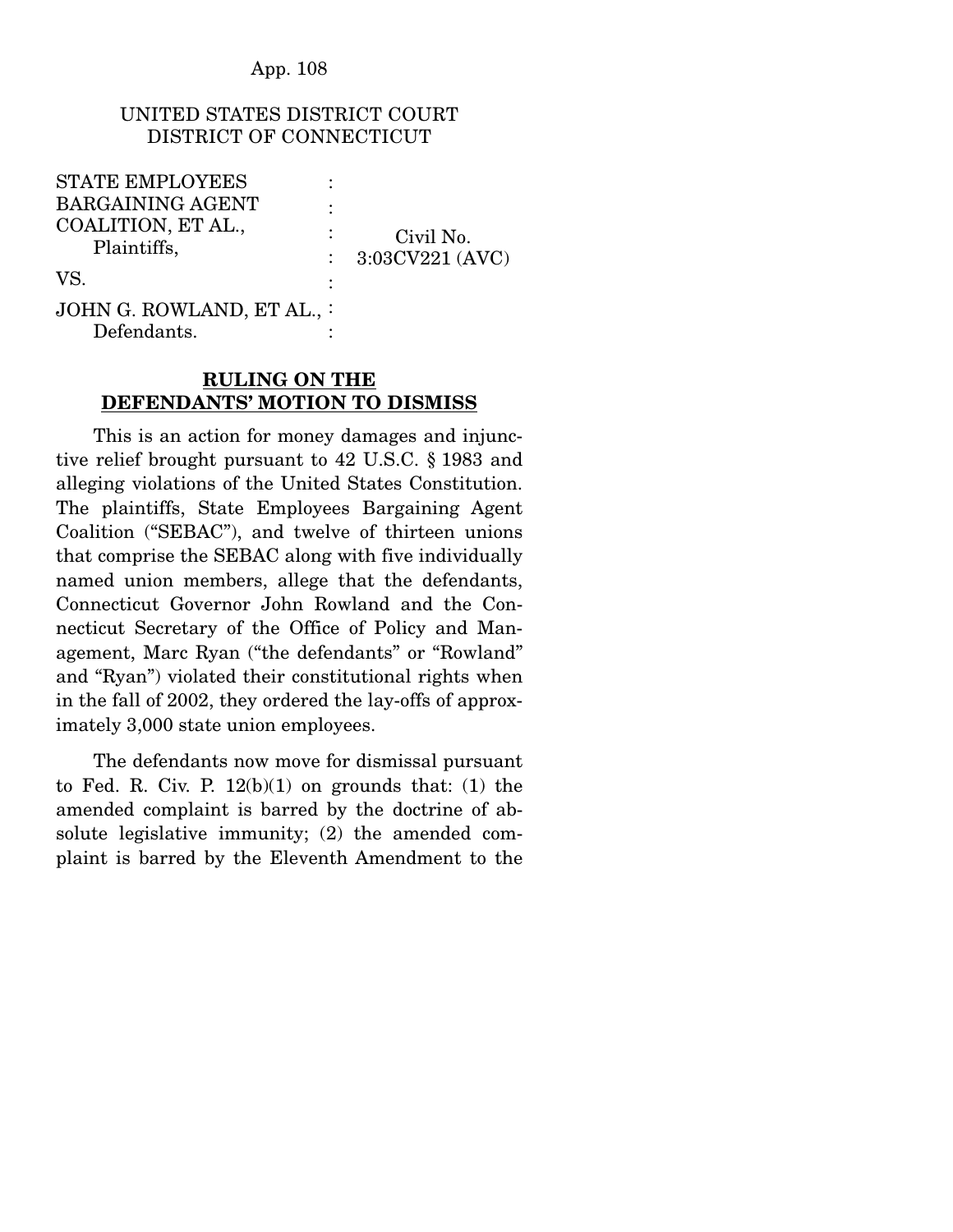United States Constitution; and (3) the defendants are entitled to qualified immunity with respect to any award of money damages. The defendants have also moved for dismissal pursuant to Fed. R. Civ. P. 12(b)(6) on grounds that various counts of the amended complaint fail to state a claim for which relief may be granted. For the reasons hereinafter set forth, the motion is DENIED to the extent it seeks dismissal for want of federal subject matter jurisdiction. Further, the motion is DENIED WITHOUT PREJUDICE to the extent it seeks dismissal on various counts for failure to state a claim.

#### **FACTS**

Examination of the amended complaint, the motion to dismiss, the accompanying memorandum of law and the responses thereto, reveal the following factual background.

#### A. Background

 This lawsuit arises out of a decision of the Governor of Connecticut in December of 2002 to terminate the employment of some 3,000 unionized state employees all in the name of required budgetary savings. As the rules governing formation and modification of the state budget are relevant background, they are recited as follows.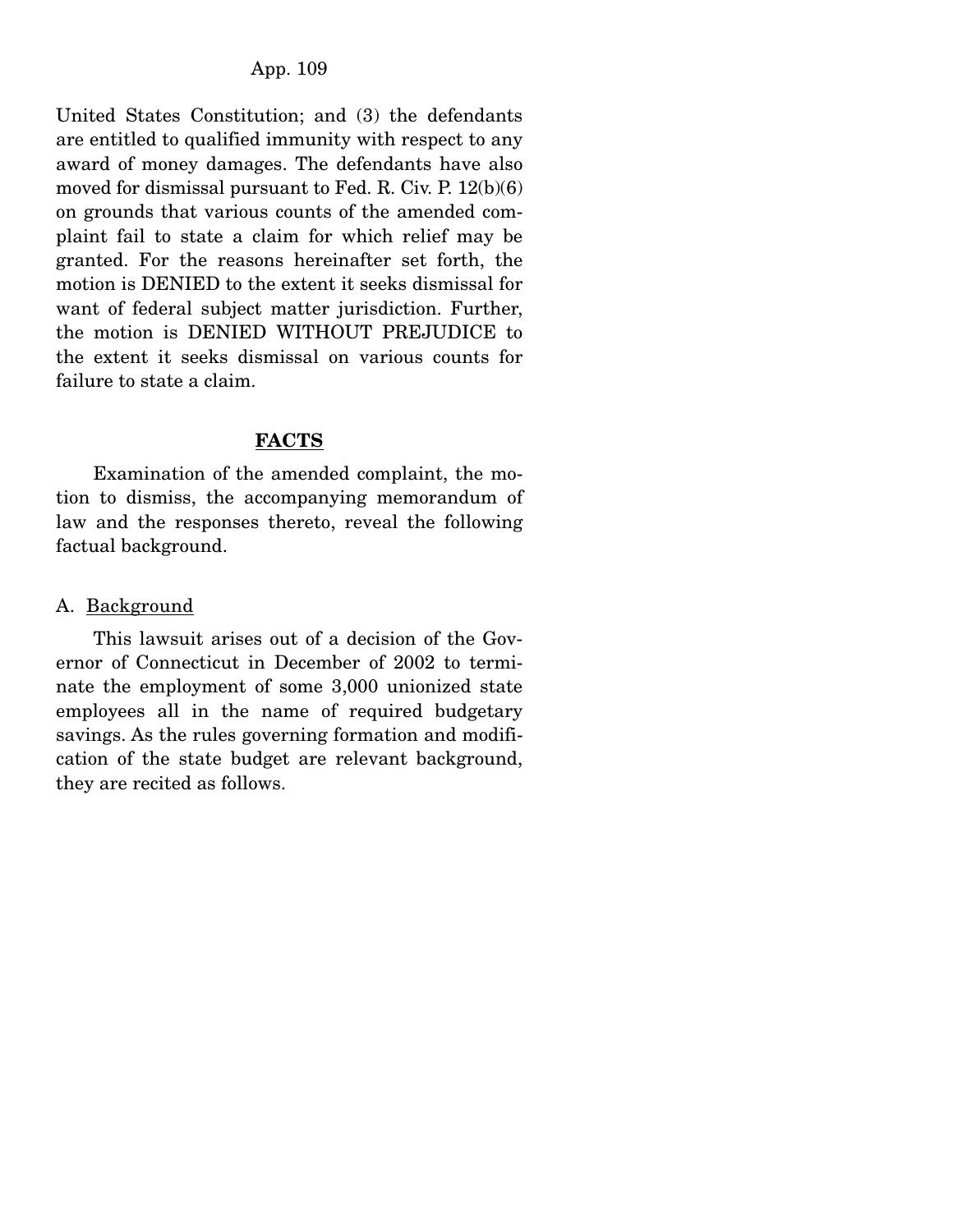The constitutional<sup>1</sup> and statutory scheme for budget administration in Connecticut is a mix of legislative and executive responsibilities.<sup>2</sup> The Governor is charged by law with presenting a budget plan to the general assembly every two years. Conn. Gen. Stat.  $\S 4$ -72 and  $\S 4$ -73. On a quarterly basis, each budgeted state agency must submit to the Governor, through the Secretary of OPM, a requisition for a quarterly allotment. Conn. Gen. Stat. § 4-85(a). The Governor may disapprove of the request if he/she determines that a change in circumstances since the adoption of budget requires a modification. Conn. Gen. Stat. 4-85(b)(1). Before any modification is effected, the Governor must file a report with the joint standing committee of the general assembly charged with responsibility for budget appropriations

 $2^2$  See Conn. Gen. Stat. § 4-69 through § 4-107a.

<sup>&</sup>lt;sup>1</sup> Conn. Const. Art. III § 18(a), as adopted in Article XXVIII of the amendments (constitutional balanced budget requirement: "The amount of general budget expenditures authorized for any fiscal year shall not exceed the estimated amount of revenue for such fiscal year."); *see also* Conn. Const. Art. III § 18(b) as adopted in Article XXVIII of the amendments (constitutional spending cap: "The general assembly shall not authorize an increase in general budget expenditures for any fiscal year above the amount of general budget expenditures authorized for the previous fiscal year by a percentage which exceeds the greater of the percentage increase in personal income or the percentage increase in inflation, unless the governor declares an emergency or the existence of extraordinary circumstances and at least three-fifths of the members of each house of the general assembly vote to exceed such limit for the purposes of such emergency or extraordinary circumstances . . . ").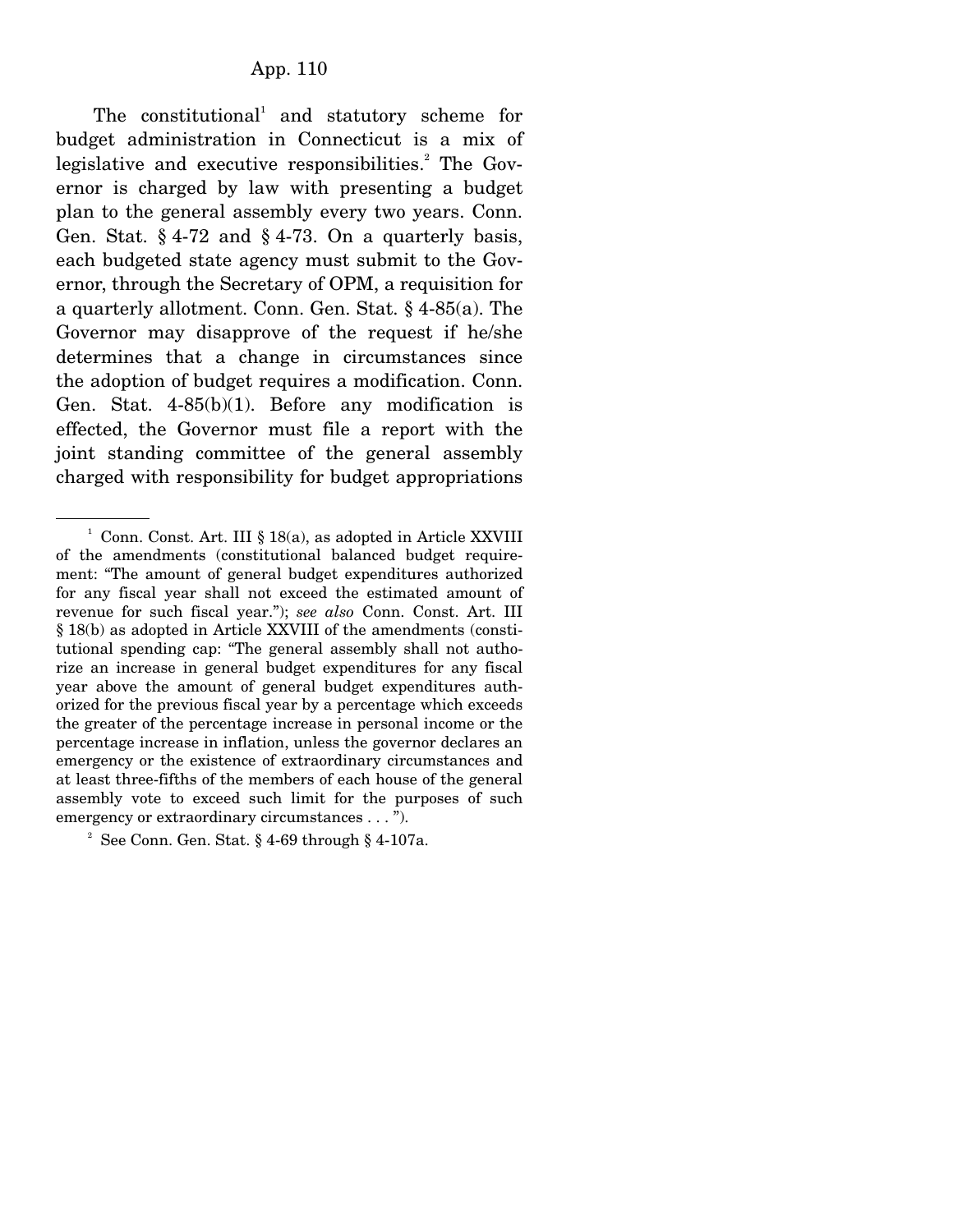describing the change in circumstances requiring budget reductions. *Id.* The Governor is also mandated, by law, to devise and implement a plan to prevent a budget deficit if a deficit of more than one percent of the state's general fund of appropriations is projected. Conn. Gen. Stat. § 4-85(b)(2).

#### B. The Amended Complaint

 In June of 2001, the general assembly approved a budget for the state of Connecticut to control through 2003. In the fall of 2002, however, the state faced a budget crisis.<sup>3</sup> Thereafter, Governor John Rowland and the Connecticut Secretary of the Office of Policy and Management ("OPM"), Marc Ryan ("the defendants") demanded more than 450 million dollars annually in concessions from state employee unions ("the plaintiffs") under various collective bargaining agreements.

 The amended complaint alleges that, to coerce the plaintiffs into making concessions, the defendants threatened to terminate state union workers. When all contract concessions were not forthcoming, the

<sup>&</sup>lt;sup>3</sup> Although the amended complaint does not allege that during the fall of 2002, a budget crisis existed in the State of Connecticut, the court is authorized to take judicial notice of this fact based on evidence in the record. The court is further authorized to consider this fact in conjunction with the defendants' motion to dismiss pursuant to Fed. R. Civ. P. 12(b)(1). *See Antares Aircraft, L.P. v. Federal Republic of Nigeria,* 948 F.2d 90, 96 (2d Cir. 1991).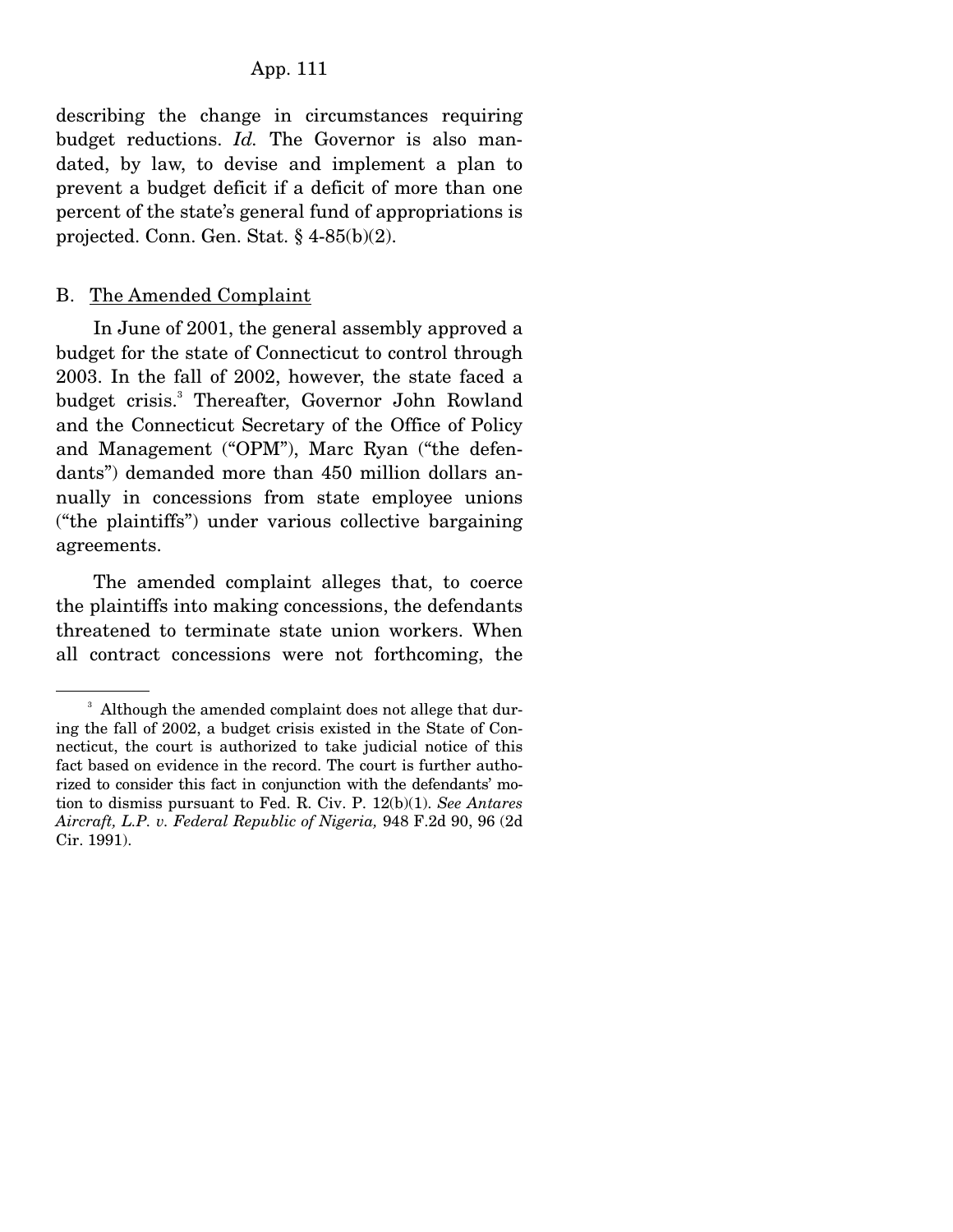defendants, through executive orders, began implementing lay-offs of over 3,000 union employees. The amended complaint alleges that the defendants wrongfully singled out union employees for lay off, motivated by the desire to retaliate against political opponents, as evidenced by Rowland's statement that his "natural enemies have been the unions." As further evidence of Rowland's anti-union animus, the amended complaint alleges that during Rowland's 2002 re-election campaign, all but one of the unions endorsed his opponent. The union supporting Rowland was the Connecticut State Police Union ("CSPU"). In the course of soliciting this endorsement, Rowland allegedly told CSPU union leadership that he would not lay off any state troopers. No CSPU members were selected for the lay-offs at issue here, even though state employees performing police functions in other unions have been selected for lay off. The union employees selected for lay-off were all members of unions that did not support Rowland.

#### **STANDARD**

 A court must grant a motion to dismiss brought pursuant to Fed. R. Civ. P. Rule  $12(b)(1)$  where a plaintiff has failed to establish subject matter jurisdiction. *Golden Hill Paugussett Tribe of Indians v. Weicker,* 839 F.Supp. 130, 136 (D.Conn.1993). In analyzing a motion to dismiss pursuant to Fed. R. Civ. P.  $12(b)(1)$ , the court must accept as true and must draw inferences in favor of the plaintiff. *Capitol Leasing Co. v. F.D.I.C.,* 999 F.2d 188, 191 (7th Cir.1993).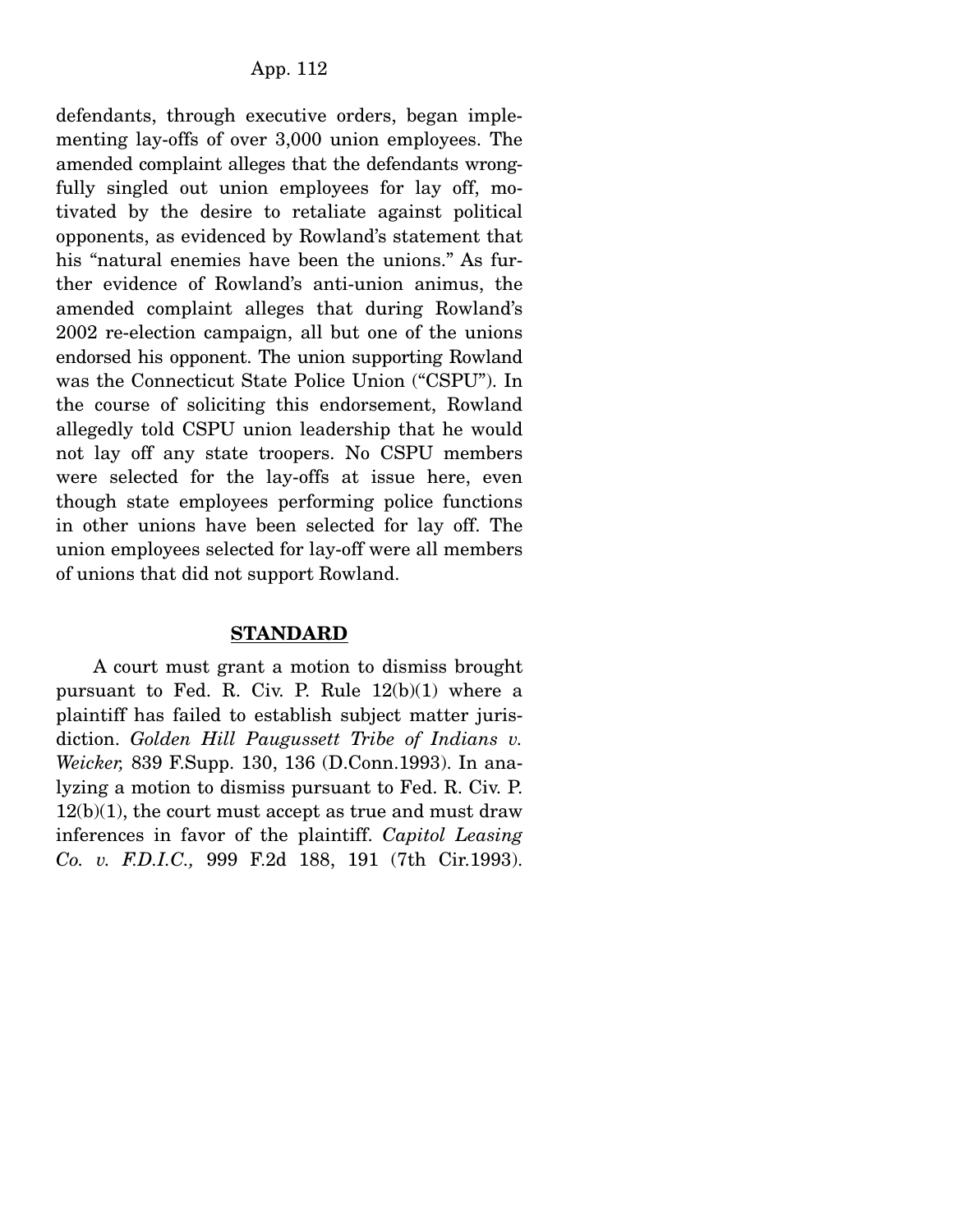Where a defendant challenges the district court's subject matter jurisdiction, the court may resolve disputed factual issues by reference to evidence outside the pleadings, such as affidavits. *Antares Aircraft, L.P. v. Federal Republic of Nigeria,* 948 F.2d 90, 96 (2d Cir.1991).

#### **DISCUSSION**

#### 1. Absolute Legislative Immunity

 The defendants first move to dismiss the amended complaint pursuant to Fed. R. Civ. P. Rule 12(b)(1) on grounds that it is barred by the doctrine of absolute legislative immunity. Specifically, they argue that they are entitled to absolute legislative immunity because their "actions in laying off state employees to achieve budgetary savings were an exercise of [their lawful authority] and, [as broad based policy actions] were legislative in nature" and authorized by Conn. Gen. Stat. § 4-85(b). In response, the plaintiffs maintain that the defense is unavailable because the actions condemned here, i.e., demanding collective bargaining agreement concessions, threatening job terminations of union members, and eliminating some 3,000 union jobs, were effectuated by executive actions and not by established legislative procedures.

 At this juncture, discovery is required before the court can determine whether the defendants are entitled to the defense. "The principle that legislators are absolutely immune from liability for their activities has long been recognized in Anglo-American law."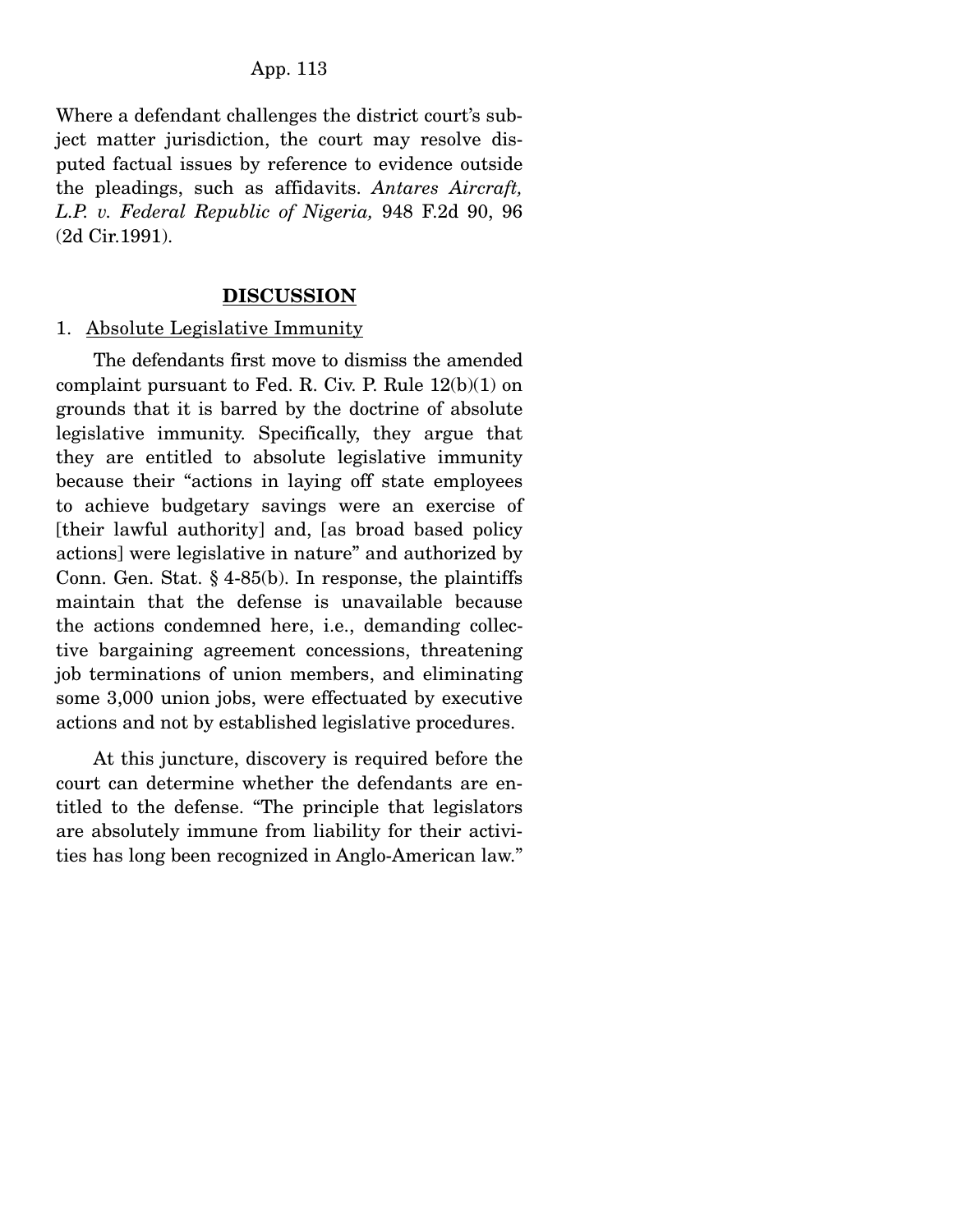*Bogan v. Scott-Harris,* 523 U.S. 44, 49, 118 S. Ct. 966, 970 (1998). "Recognizing this venerable tradition, [the United States Supreme Court has] held that state and regional legislators are entitled to absolute immunity from liability under § 1983 for their legislative activities." *Id.* The rationale for the defense is that "the exercise of legislative discretion should not be inhibited by judicial interference or distorted by the fear of personal liability." *Id.* (*citing Spallone v. United States,* 493 U.S. 265, 279, 110 S.Ct. 625, 634 (1990)).

 "Absolute legislative immunity attaches to all actions taken 'in the sphere of legitimate legislative activity.' " *Bogan,* 523 U.S. at 54 (*quoting Tenney v. Brandhove,* 341 U.S. 367, 376, 71 S.Ct. 788 (1951)). Acts within the sphere are those that are both: (1) substantively legislative, i.e., acts that involve policy making; and (2) procedurally legislative, i.e., passed by means of established legislative procedures. *Ryan v. Burlington County,* 889 F.2d 1286, 1290-91 (3d Cir. 1989). "The test for determining whether an act is legislative 'turns on the nature of the act, rather than on the motive or intent of the official performing it.'" *Harhay v. Town of Ellington Bd of Edu.,* 323 F.3d 206, 210 (2d Cir. 2003). "This approach to immunity law is a 'functional' one." *Harlow v. Fitzgerald,* 457 U.S. 800, 810, 102 S.Ct. 2727, 2734 (1982). Hence, "officials outside the legislative branch are entitled to legislative immunity when they perform legislative functions . . . " *Bogan,* 523 U.S. at 55.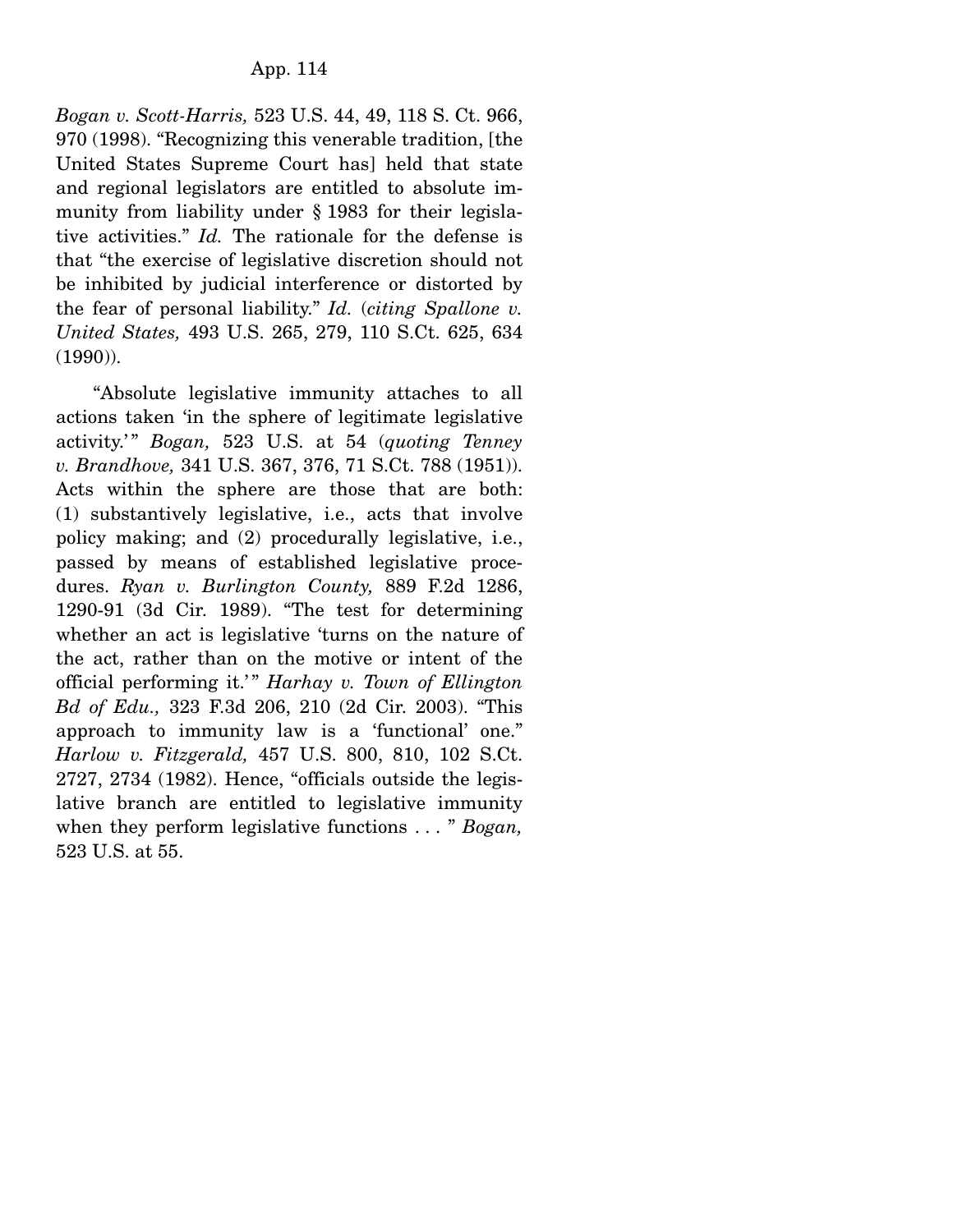In *Bogan v. Scott-Harris,* 523 U.S. 44 (1998), the United States Supreme Court considered the reach of absolute legislative immunity in a lawsuit brought against a local, executive branch official. *Id.* In that case, an aggrieved city administrator sued the mayor<sup>4</sup> for introducing a budget that, after being approved by the city council, eliminated her job through a city ordinance. *Id.* The city administrator claimed that the ordinance was actually motivated by racial animus and by a desire to retaliate against her for the exercise of First Amendment rights. *Id.* at 44. Although the city administrator prevailed at trial on the First Amendment claim, the United States Supreme Court reversed, concluding that the mayor was entitled to absolute legislative immunity because the ordinance "reflected a discretionary, policymaking decision implicating the city's budgetary priorities and its services to constituents" *id.* at 45, – actions that, in the Court's view, "were integral steps in the legislative process." *Id.* at 55.

 This court cannot say that the actions condemned here were integral steps in the legislative process. In this case the Governor faced a budget crises [sic] in the fall of 2002 and, as the state's chief executive officer, exercised his discretion to reduce expenditures by demanding collective bargaining agreement concessions and by eliminating some 3,000 union jobs through executive order. This action was substantively legislative

<sup>4</sup> The city administrator also sued the vice president of the city council and other officials.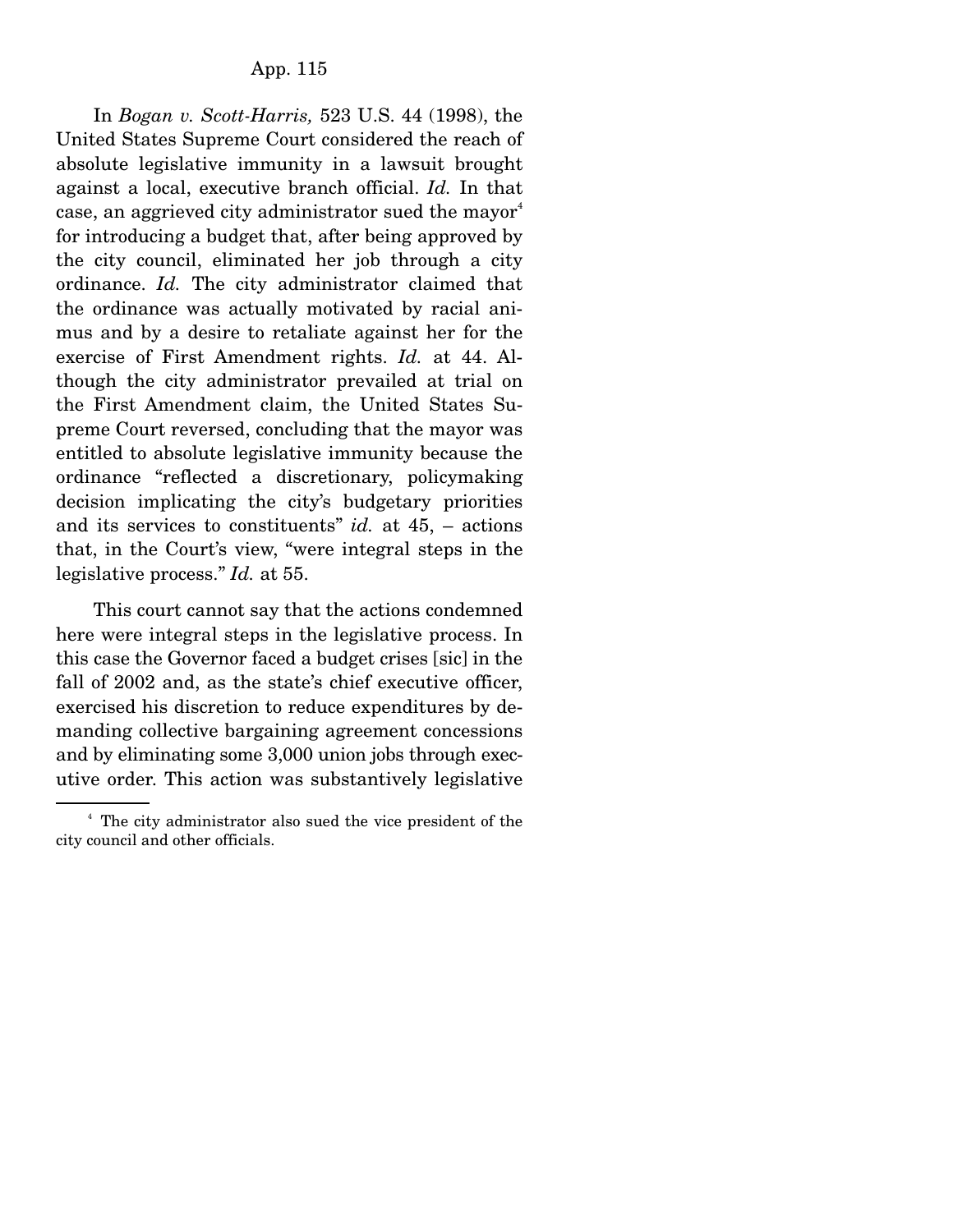because it reflected a discretionary, policymaking decision implicating the state's budgetary priorities and its services to constituents. However, the loss of jobs came about through executive order – a quintessentially executive function. For that executive function to be entitled to legislative immunity, it must have been authorized by some legislative scheme. *See e.g., Dwonzyok v. Balt. County,* 328 F. Supp. 2d 572, 579- 80 (D. Md. 2004) (discussing *Bogan* and holding that city was entitled to absolute legislative immunity because the elimination of the plaintiff 's job resulted from a reorganization plan *enacted by the local legislature* as part of a budgetary process).

 The defendants point to a state statute, Conn. Gen. Stat. § 4-85(b), as authorizing the executive action here. While that statute gives the Governor the discretion in a budget crisis to modify a previously adopted budget, the record is devoid of any evidence that the governor invoked that authority when ordering the job terminations here.<sup>5</sup> For these reasons, the

<sup>5</sup> In *Abbey v. Rowland,* 359 F. Supp.2d 94 (D. Conn. 2005), the court took judicial notice of Connecticut's budget crisis during the fall of 2002 and specifically found that "the State of Connecticut in the autumn of 2002 was facing a projected budget deficit of more than one percent and that, as a result, Governor Rowland was acting pursuant to the mandate of [Conn. Gen. Stat. § 4-85(b)[(2)] [in ordering the layoffs]." *Id.* at. 98. Although the record in this case supports a finding that the state faced a budget crisis in the fall of 2002, there is no evidence to support a finding that there existed a projected budget deficit of more than one percent, or that Governor Rowland was acting pursuant to Conn. Gen. Stat. § 4-85(b) in ordering the layoffs here. In this (Continued on following page)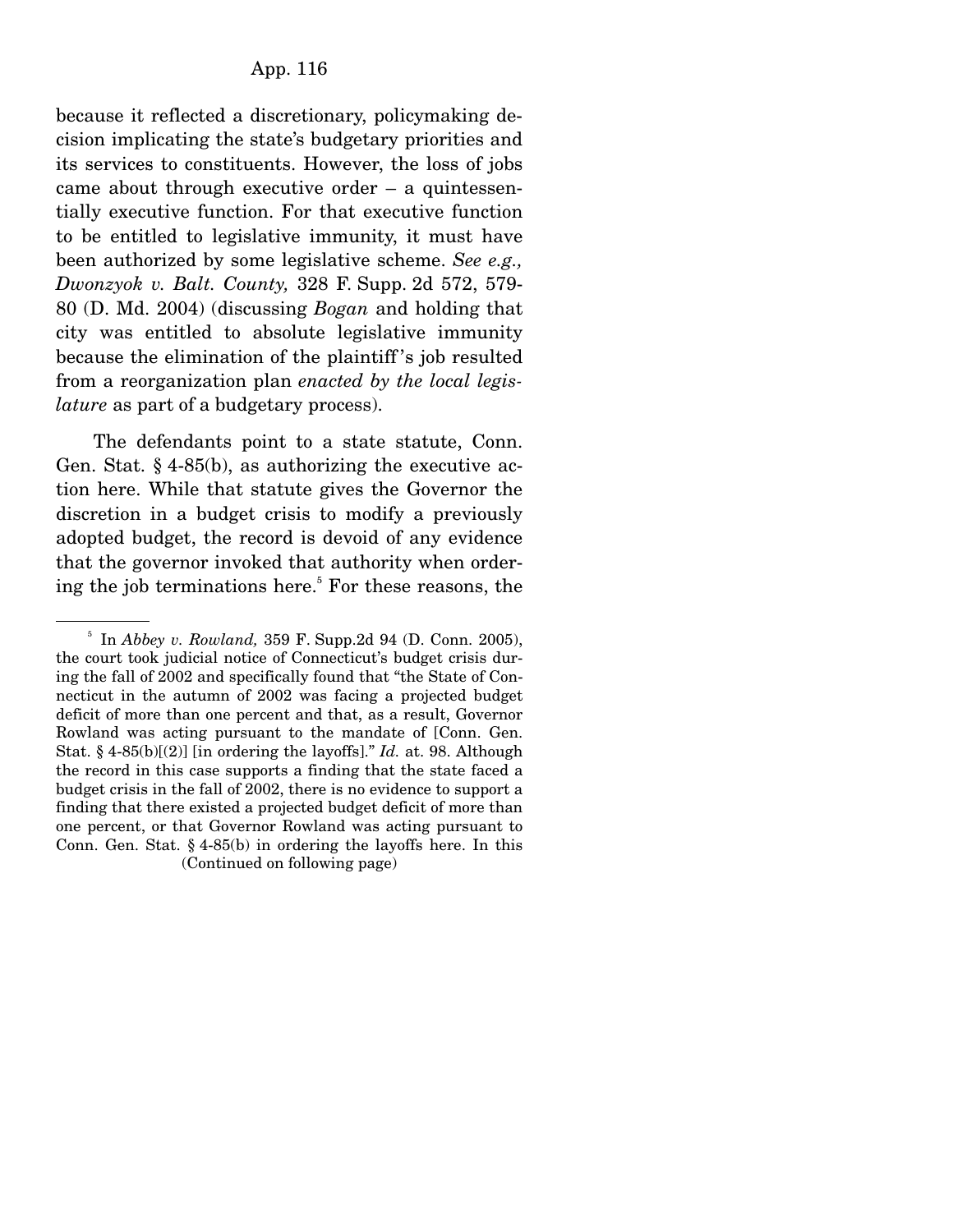court is unable to conclude that the actions complained of were legitimately legislative, constituting integral steps in the legislative process of which the defendants are absolutely immune.

#### 2. Eleventh Amendment Immunity

 The defendants next move to dismiss the amended complaint pursuant to Fed. R. Civ. P.  $12(b)(1)$  on grounds that it is barred by the Eleventh Amendment to the United States Constitution. Specifically, they argue that although the lawsuit names two public officials, it is in essence a suit against the state and therefore subject to the Eleventh Amendment bar. In addition, the defendants argue that "special sovereignty interests" as articulated by the Supreme Court in *Idaho v. Coeur d'Alene Tribe,* 521 U.S. 261, 269 (1997), militate in favor of declining jurisdiction to the extent the amended complaint seeks prospective injunctive relief under *Ex parte Young,* 209 U.S. 123 (1908).

regard, before invoking the authority to modify a budget under § 4-85(b)(1), the Governor was required to furnish a report describing the circumstances of the projected budget deficit to the joint standing committee having cognizance of matters relating to state finance, revenue and bonding. Before invoking the authority to modify a budget under  $\S$  4-85(b)(2), the Governor was required to furnish not only a report, but also his plan to prevent the deficit. The record contains no such report or plan, or even an affirmation that the Governor had invoked his authority under § 4-85(b).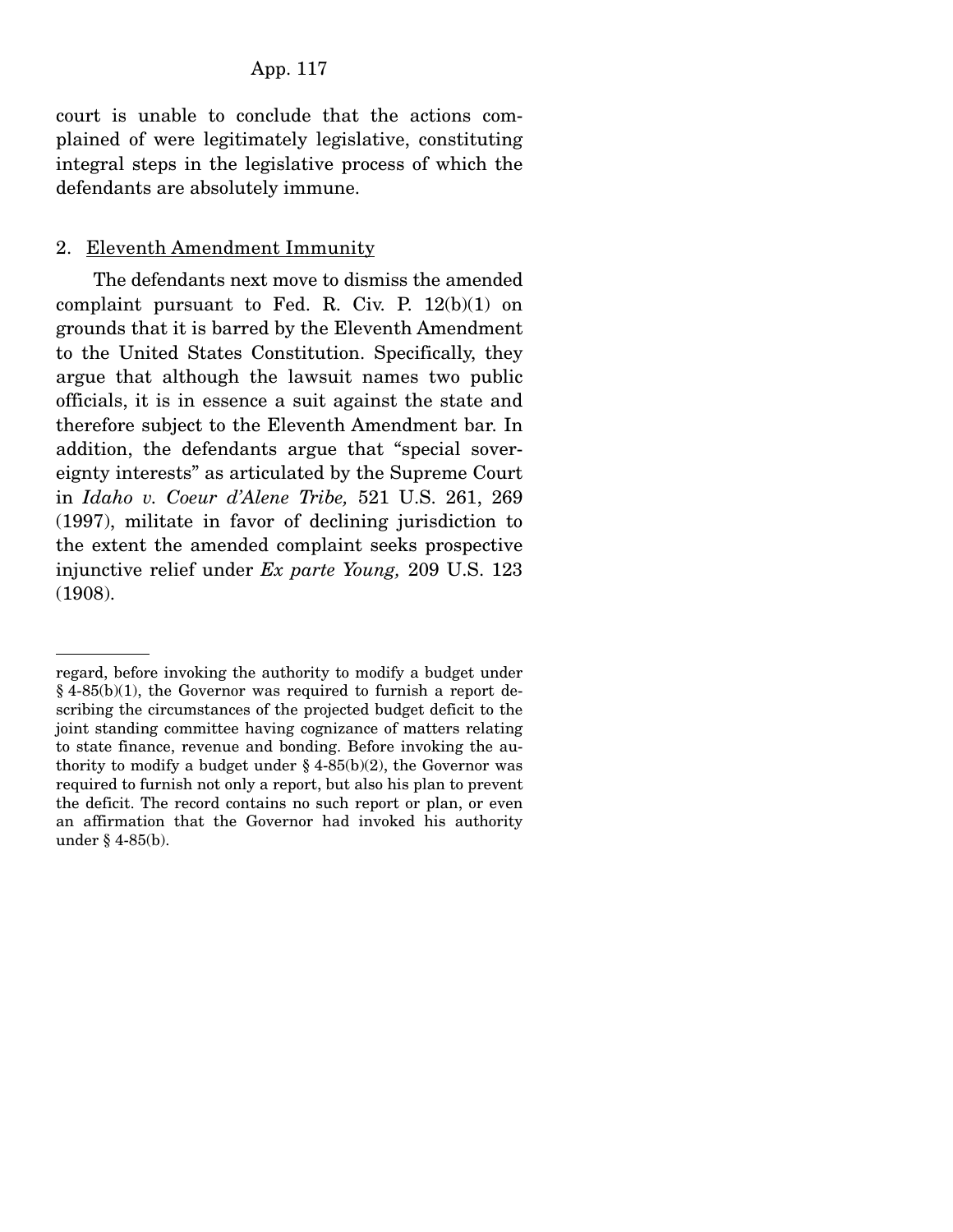In response, the plaintiffs maintain that the Eleventh Amendment does not bar claims for money damages against the defendants in their individual capacities, and that, in accordance with *Ex parte Young,* 209 U.S. 123 (1908) and the Supreme Court's recent decision in *Verizon Maryland v. Public Service Commission of Maryland,* 535 U.S. 635 (2004), the court has jurisdiction to adjudicate claims for prospective injunctive relief without regard to so called special sovereignty interests.

 The Eleventh Amendment bars "citizens from bringing actions against states for money damages, absent consent." *Atasadero* [sic] *State hospital v. Scanlon,* 473 U.S. 234, 105 S.Ct. 3142 (1985). It is well established, however, that the Eleventh Amendment does not bar an action seeking prospective injunctive relief with respect to ongoing violations of federal law. *Ex parte Young,* 209 U.S. 123 (1908). Courts have recognized that where a public employee seeks reinstatement to employment terminated in alleged violation of his constitutional rights, the constitutional wrong is ongoing for purposes of jurisdiction. *Elliott v. Hinds,* 786 F.2d 298, 302 (7th Cir. 1986); *see also Shane v. State of Connecticut,* 821 F. Supp. 829, 832 (D. Conn. 1993) ("the Eleventh Amendment does not bar an action seeking prospective injunctive relief, such as reinstatement or restoration of employment benefits").

 In *Idaho v. Coeur d'Alene Tribe,* 521 U.S. 261 (1997), the Supreme Court considered whether the Eleventh Amendment barred an Indian tribe from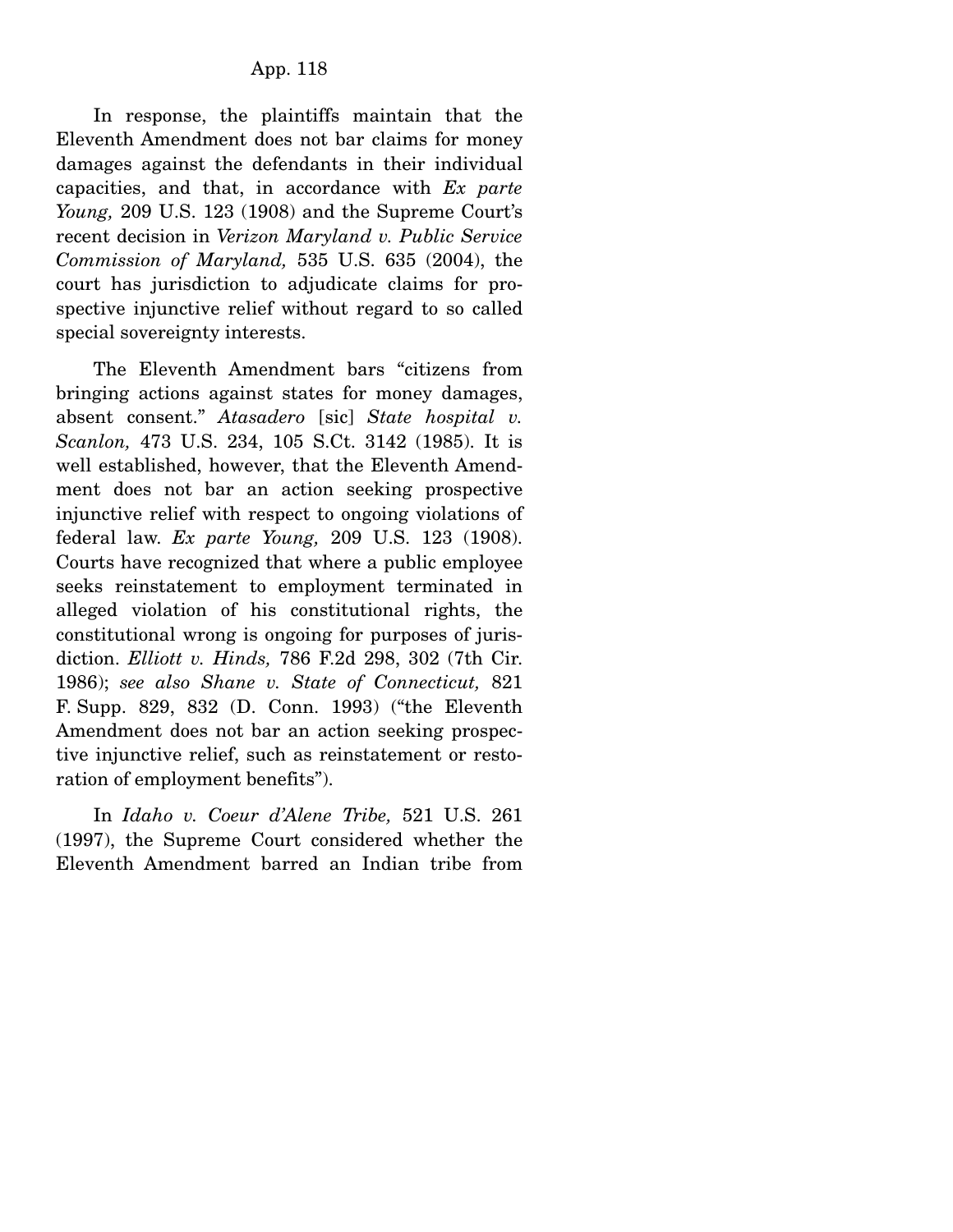seeking declaratory relief against the state of Idaho and its officials, establishing the tribe's rights to certain lands held by the state and shifting substantially all benefits of ownership and control to the tribe. *Id.* The Court found that the claim was a functional equivalent of a quiet title action with respect to historically sovereign lands that implicated Idaho's special sovereignty interests and was therefore barred by the Eleventh Amendment. *Id.* at 281-82. Justice Kennedy, joined by Chief Justice Rehnquist, agreed that special or core sovereignty interest can limit lawsuits that seek declaratory or injunctive relief against states where the relief requested would be so much of a divestiture of the state's sovereignty as to render the suit as one against the state itself. *Id.* at 283-87. A majority of the Court, however, have agreed that this standard is vague and, accordingly, in determining whether the Eleventh Amendment presents a bar to suit, lower courts need only "conduct a straightforward inquiry into whether [the] complaint alleges an ongoing violation of federal law and seeks relief properly characterized as prospective." *Verizon Maryland v. Public Service Commission of Maryland,* 535 U.S. 635, 645 (2004) (*quoting Coeur d'Alene,* 521 U.S. at 296)).

 With respect to money damages, the Eleventh Amendment presents no obstacle so long as the suit is against a state official in his individual capacity. *Shane,* 821 F. Supp. at 832. "But even when a suit is against a public officer in his or her individual capacity, the court is obliged to consider whether it may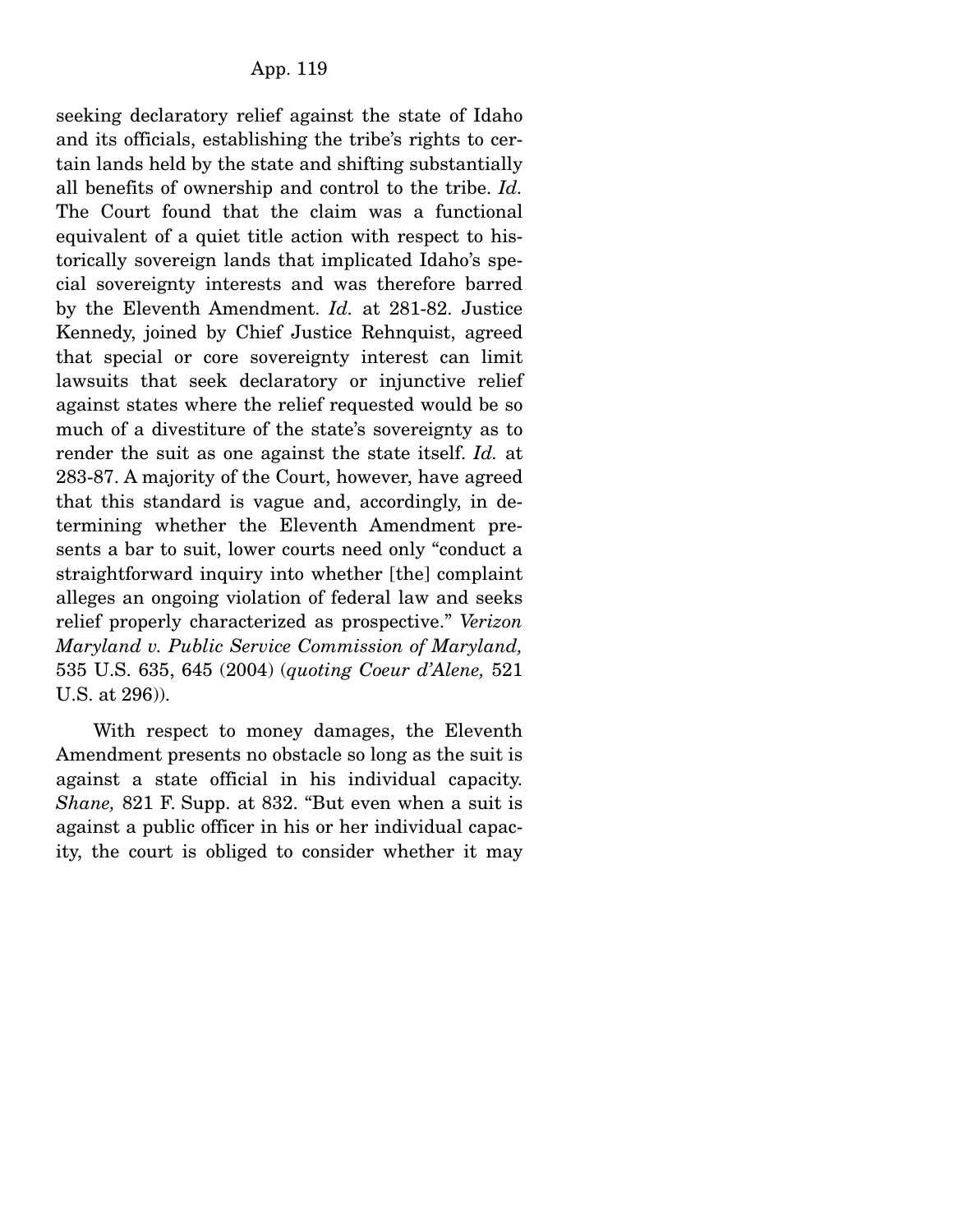really and substantially be against the state." *Luder v. Endicott,* 253 F.3d 1020, 1023 (7th Cir. 2001). Hence, "a suit nominally against state employees in their individual capacities that demonstrably has the identical effect as a suit against the state is [ ] barred." *Id.* "[A] suit is against the sovereign if 'the judgment sought would expend itself on the public treasury or domain, or interfere with the public administration,' or if the effect of the judgment would be to restrain the government from acting, or to compel it to act.'" *Pennhurst State Sch. & Hosp. v. Halderman,* 465 U.S. 89, 102 n.11 (1984).

 The present action seeks an order reversing thousands of state employment decisions and to compel the state to make the plaintiffs whole for all financial losses arising from the defendants' actions. Such relief, if granted, could hardly be accomplished in the absence of substantial interference with public administration or the loss of substantial public resources. Consequently, this action, though nominally against the Governor and the Secretary of OPM, is a suit against the state. Any claim for money damages, to include back-pay or retroactive benefits, is barred by the Eleventh Amendment. Because the amended complaint alleges unconstitutional job terminations, that is, an ongoing violation of federal law and seeks relief properly characterized as prospective, the Eleventh Amendment presents no bar to the extent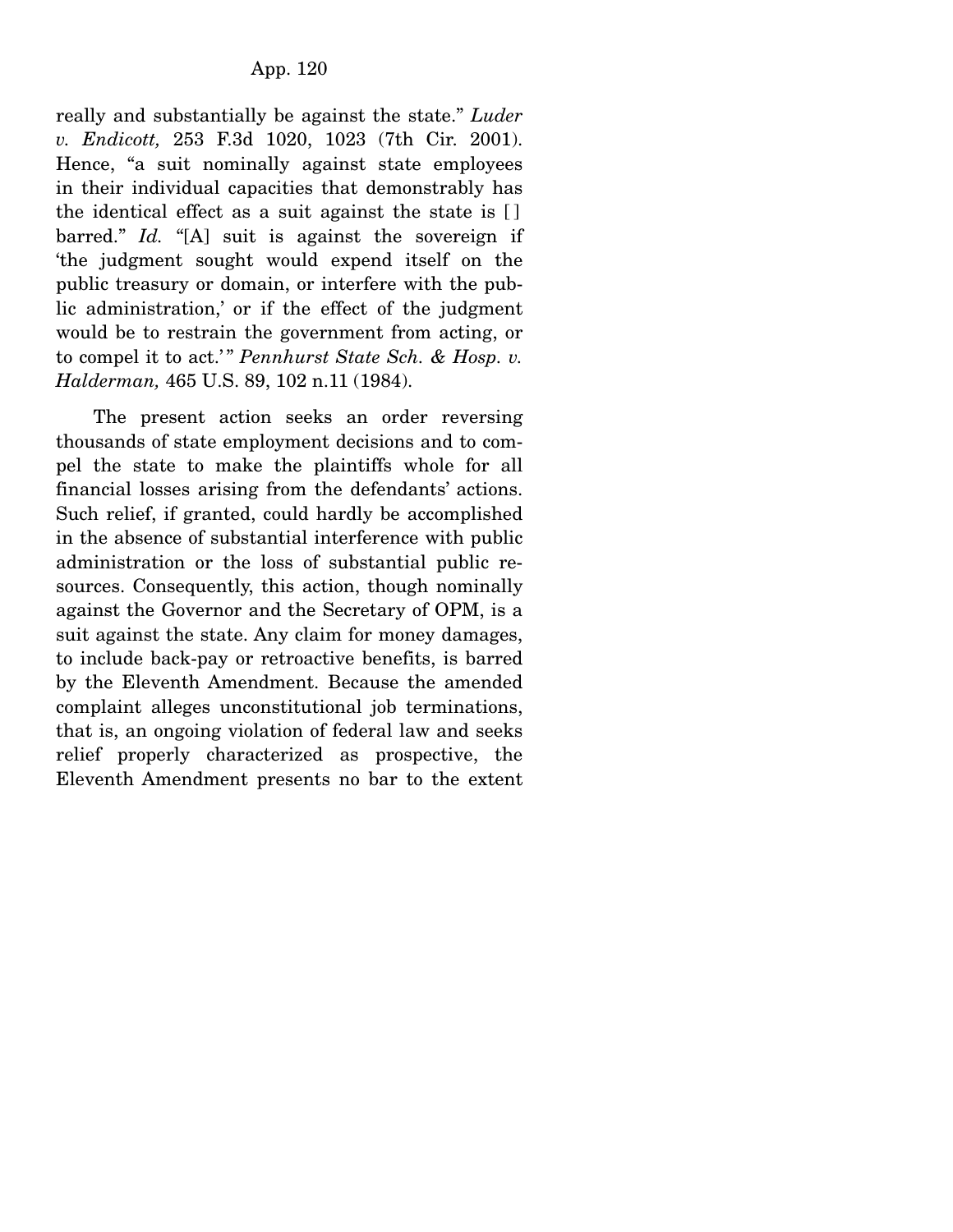the action seeks prospective injunctive relief against the defendants in their official capacities. $<sup>6</sup>$ </sup>

## 3. Qualified Immunity

 The defendants next argue that they are entitled to qualified immunity because, in their view, it was objectively reasonable for them to believe that their actions, in laying off unionized state employees, were in furtherance of their constitutional and statutory duties and did not violate the First Amendment. In response, the plaintiffs maintain that qualified immunity is unavailable to the defendants because, when viewing the amended complaint in the light most favorable to the plaintiffs, it was not objectively reasonable for the defendants to have believed that selecting the plaintiffs for layoff on account of their union membership would be constitutionally permissible.

 Government officials performing discretionary functions are entitled to qualified immunity from money damages if "(1) their conduct does not violate clearly established constitutional rights, or (2) it was objectively reasonable for them to believe that their

<sup>6</sup> Even if the court were required to consider whether, under *Idaho v. Coeur d'Alene Tribe,* 521 U.S. 261 (1997), there exist a special sovereignty interest foreclosing relief available under *Ex parte Young,* the court would be hesitant to conclude – in the absence of more extensive briefing – that granting the relief requested here would impermissibly divest the state of its control over a core sovereign interest.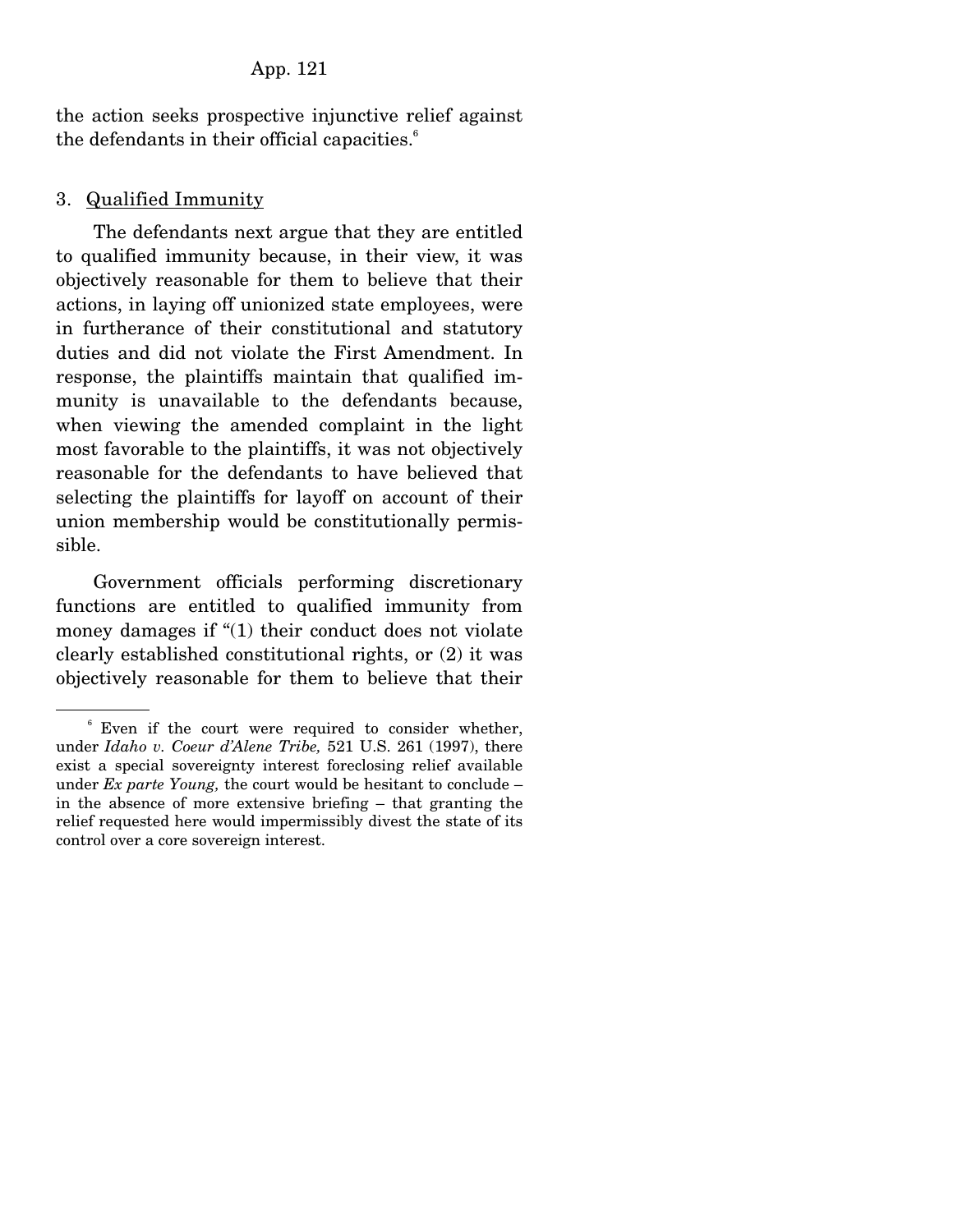acts did not violate those rights." *Oliveira v. Mayer,* 23 F.3d 642, 648 (2d Cir. 1994).

 Although the defendants maintain that, in their view, it was objectively reasonable for them to believe that their actions did not violate the constitution, their view does not control on a motion to dismiss. Rather, examining the amended complaint in the view most favorable to the plaintiffs, the court concludes that an issue of fact exists as to whether the defendants belief was objectively reasonable. *See DeLoreto v. Ment,* 944 F. Supp. 1023, 1034 (D. Conn. 1996) ("a state employer may not retaliate against an individual, such as by terminating his or her employment, because of his or her union activities"). Accordingly, the defendants are not entitled to qualified immunity at this juncture. However, because qualified immunity does nothing more than immunize a defendant from an award of money damages, and the court has already concluded that the plaintiffs may not recover money damages under principles of Eleventh Amendment immunity, the defense is moot.

## 4. Other Arguments

 The defendants also move to dismiss varying counts of the amended complaint pursuant to Fed. R. Civ. P. 12(b)(6) on grounds that the claims fail to state a claim for which relief may be granted. At first glance, the court is of the opinion that the arguments presented are without merit and, accordingly, the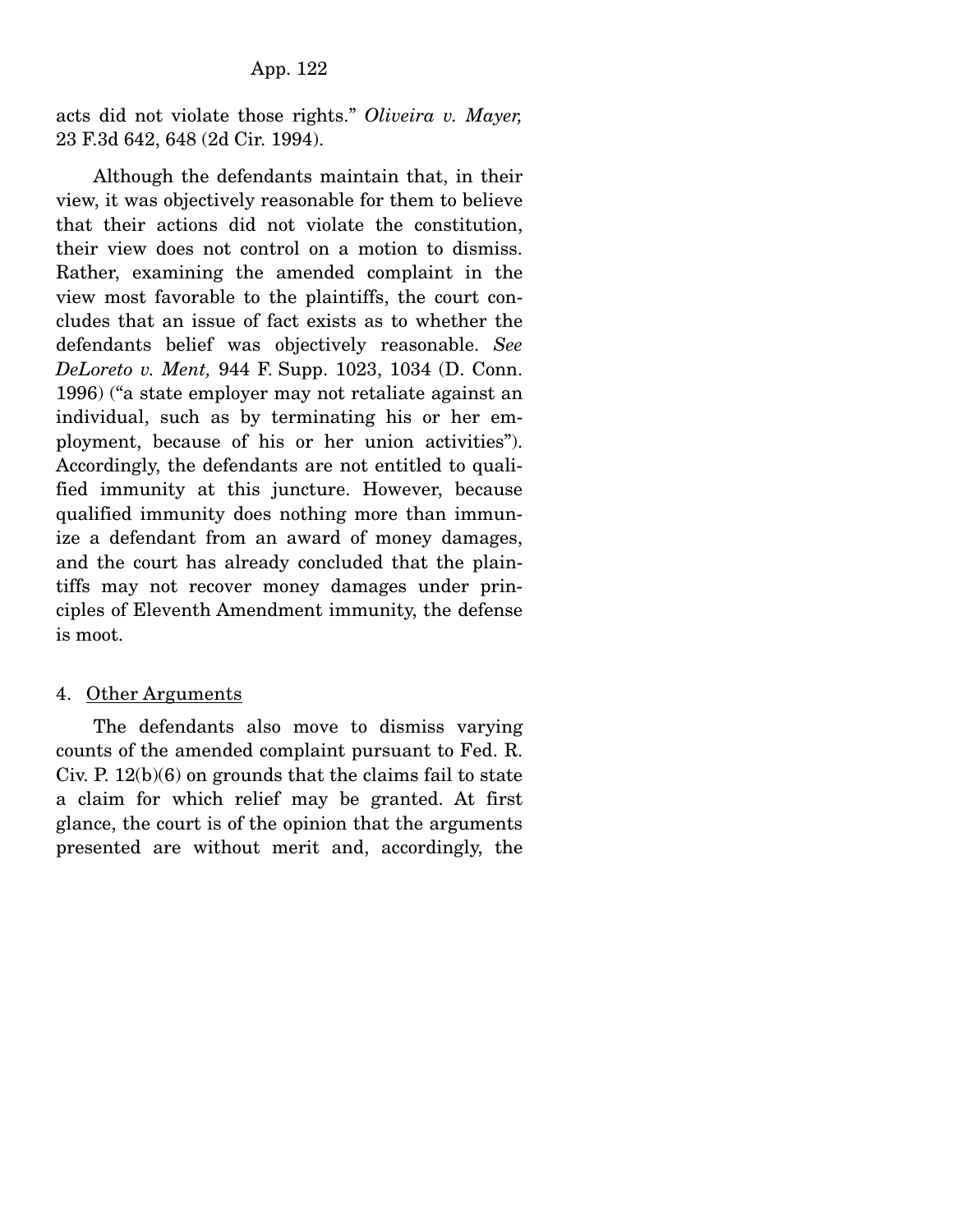court declines to invest any further time in addressing these claims at this juncture. To the extent a bona fide basis for dismissal of these claims exist [sic], that basis may be brought to the court's attention at summary judgment.

#### **CONCLUSION AND ORDER**

For the forgoing reasons, the motion to dismiss the amended complaint (document no. 85) is DENIED to the extent it seeks dismissal for want of subject matter jurisdiction. The motion is DENIED WITH-OUT PREJUDICE to the extent it seeks dismissal for failure to state a claim for which relief may be granted. The defendants earlier filed motion to dismiss (document no. 35) is DENIED AS MOOT.

 Further, the court's previous orders staying discovery in this matter (document nos. 59 and 83) are hereby VACATED. In light of the substantial time that has lapsed since the filing of the complaint, discovery will commence without delay, notwithstanding the rule that immunity determinations are entitled to interlocutory appeal. *See e.g., Poe v. Leonard,* 282 F.3d 123 (2d Cir. 2002). However, because absolute legislative immunity may bar this action *in toto* – to include claims for injunctive relief – and the issue of whether the defendants are entitled to the defense remains undecided, the court will authorize a limited first phase of discovery concerning the application of absolute legislative immunity, and re-argument on that issue before merits discovery, if desired. The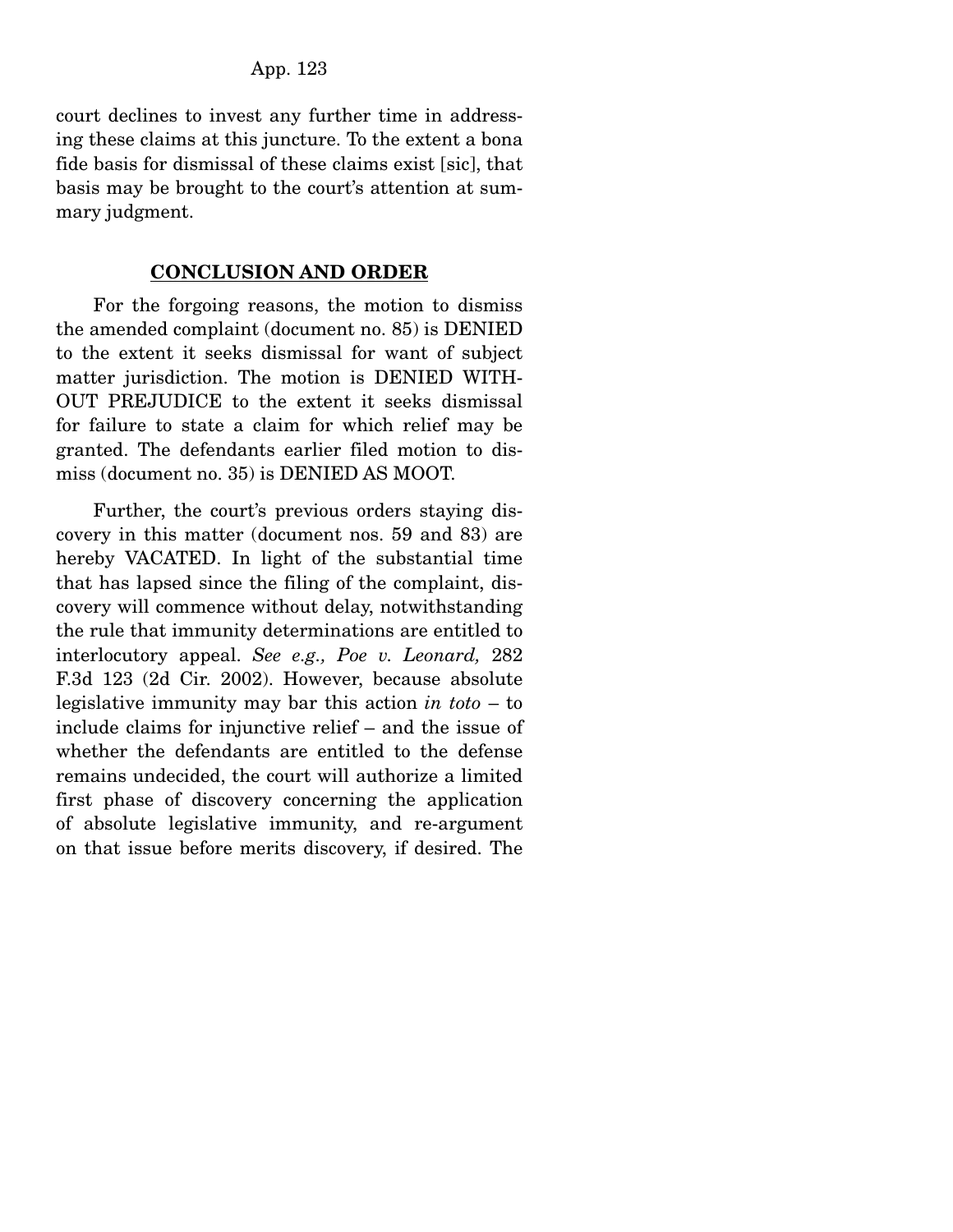parties are to report their respective positions to the court in a joint submission to be filed on or before January 27, 2006.

 It is so ordered this 18th day of January, 2006 at Hartford, Connecticut.

> Alfred V. Covello United States District Judge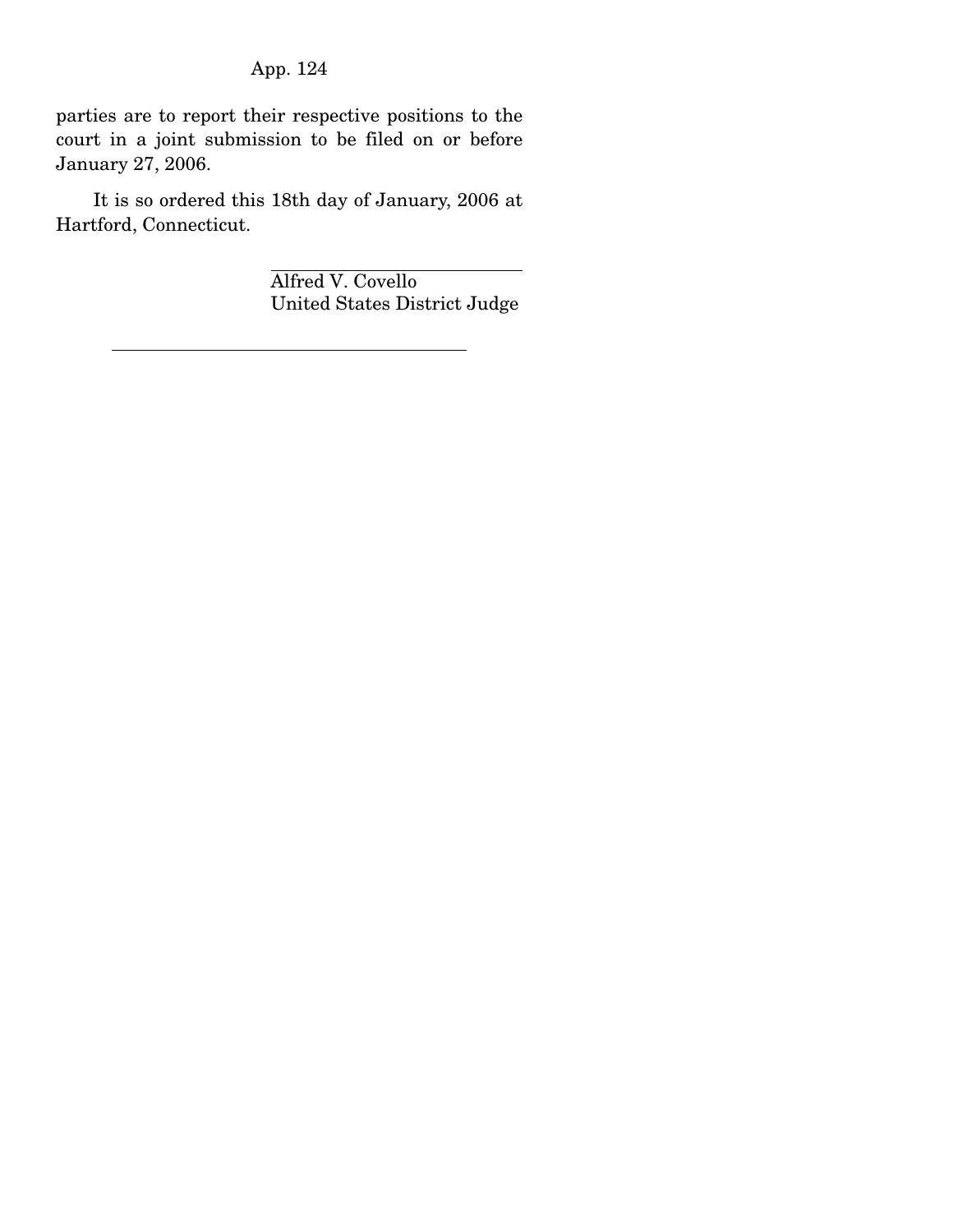# UNITED STATES DISTRICT COURT DISTRICT OF CONNECTICUT

| <b>STATE EMPLOYEES BAR-</b>       |                 |
|-----------------------------------|-----------------|
| GAINING AGENT COALITION,          |                 |
| individually and on behalf of all |                 |
| of its members, AMERICAN          |                 |
| FEDERATION OF SCHOOL              |                 |
| ADMINISTRATORS, Local 61,         |                 |
| AFL-CIO, CONNECTICUT              |                 |
| <b>ASSOCIATION OF PROSECU-</b>    |                 |
| TORS, PROTECTIVE                  |                 |
| SERVICES COALITION, IAFF,         |                 |
| AFL-CIO, JUDICIAL MAR-            | CIV. NO.        |
| SHALS, INTERNATIONAL              | 3:03CV221 (AWT) |
| <b>BROTHERHOOD OF POLICE</b>      |                 |
| OFFICERS, NATIONAL                |                 |
| ASSOCIATION OF GOVERN-            |                 |
| MENT EMPLOYEES, AFL-CIO,          |                 |
| <b>CONNECTICUT STATE</b>          |                 |
| POLICE UNION, CONGRESS            |                 |
| OF CONNECTICUT COMMU-             |                 |
| NITY COLLEGES, SEIU, AFL-         |                 |
| CIO, CONNECTICUT STATE            |                 |
| UNIVERSITY, AMERICAN              | MAY 27, 2003    |
| <b>ASSOCIATION OF UNIVERSITY</b>  |                 |
| PROFESSORS, CONNECTICUT           |                 |
| STATE EMPLOYEES ASSOCI-           |                 |
| ATION, SEIU, AFL-CIO,             |                 |
| <b>CONNECTICUT EMPLOYEES</b>      |                 |
| UNION INDEPENDENT, SEIU,          |                 |
| AFL-CIO, CONNECTICUT              |                 |
| FEDERATION OF EDUCA-              |                 |
| TIONAL AND PROFESSIONAL           |                 |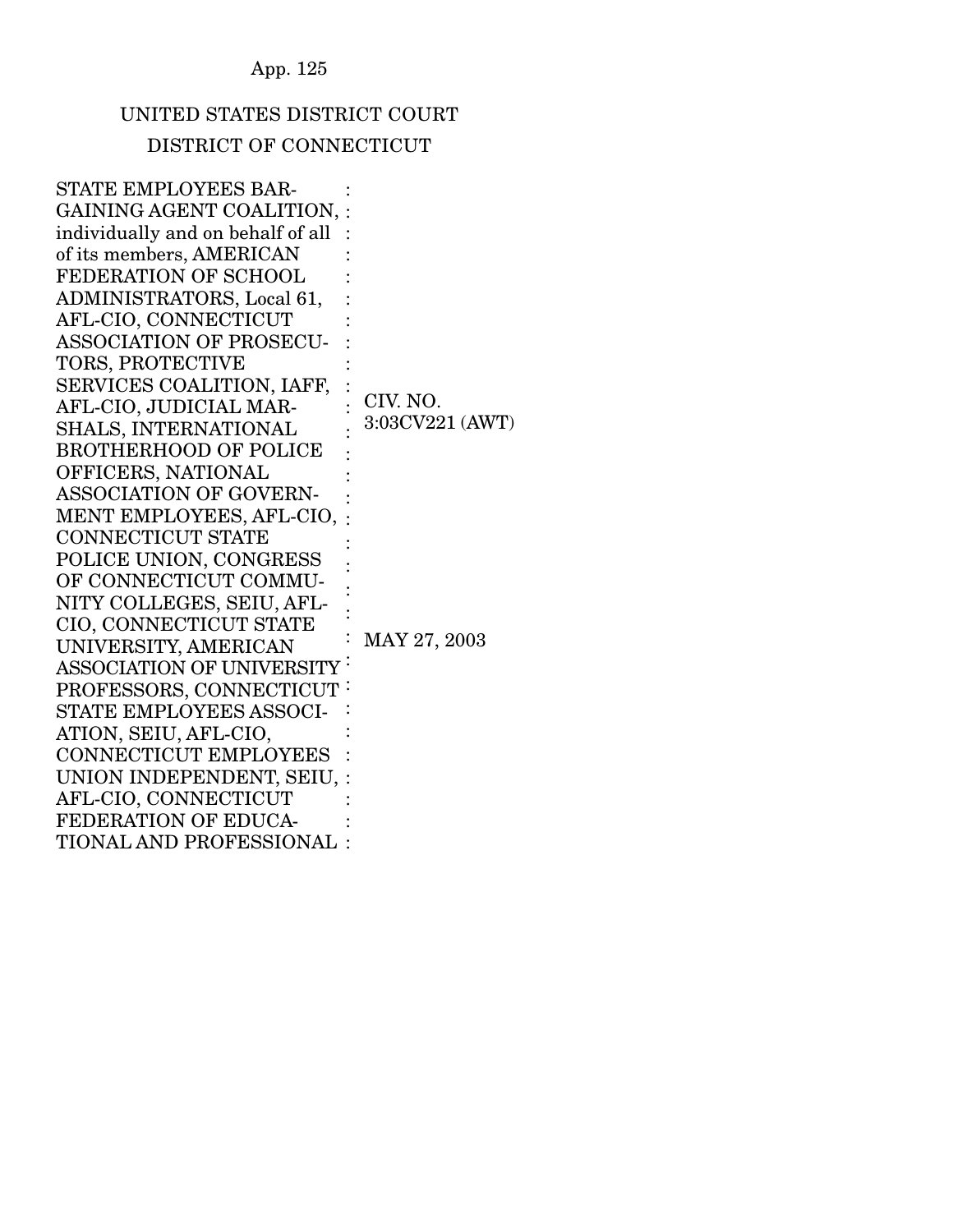: : : :

> : : : : :

: : : : :

:

EMPLOYEES, AFT, AFL-CIO, DISTRICT 1199, NEW ENGLAND HEALTH CARE EMPLOYEES UNION, SEIU, AFL-CIO, COUNCIL 4, AMERICAN FEDERATION OF : STATE, COUNTY, MUNICIPAL : EMPLOYEES, AFL-CIO, DENISE A. BOUFFARD, GENEVA M. HEDGECOCK, DENNIS P. HEFFERNAN, WILLIAM D. HILL and MARCELLE Y. PICHANICK, individually and on behalf of all others similarly-situated, : :

#### PLAINTIFFS,

V.

JOHN G. ROWLAND, individually and in his official capacity as Governor of the State of Connecticut, and MARC S. RYAN, individually and in his official capacity as Secretary of the Office of Policy and Management of the State of Connecticut, DEFENDANTS. : : : : : : : : : :

## **AMENDED COMPLAINT**

## **INTRODUCTION**

In November 2002, defendants John G. Rowland and Marc S. Ryan, the Governor and the Secretary of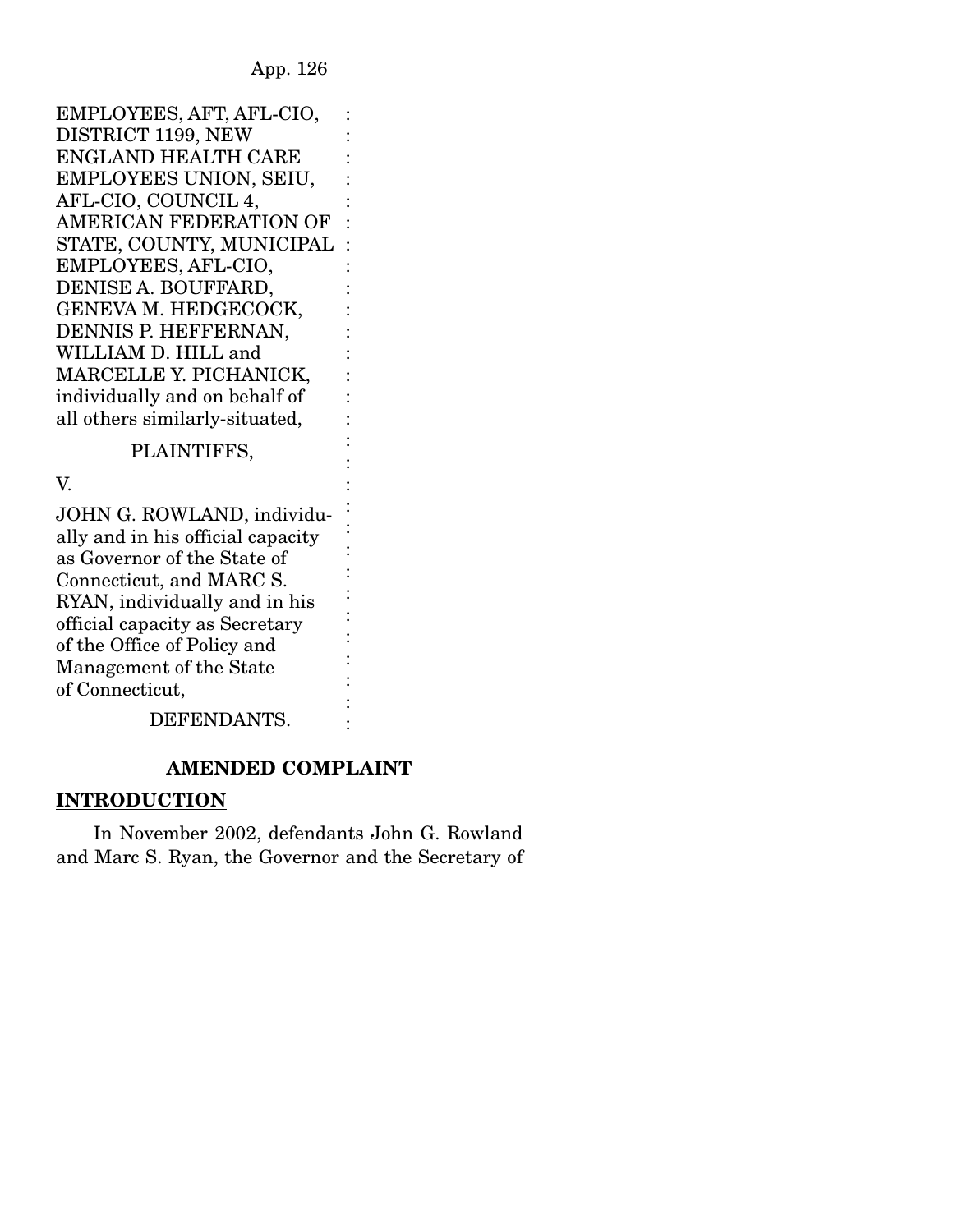the Office of Policy and Management of the State of Connecticut, ordered the termination of employment of over 3,000 unionized state employees. The terminations – deliberately singling out union members – violated the unions' and their members' exercise of protected First Amendment rights of free speech and free association, and were ordered with anti-union animus, and in retaliation for the unions' refusal to yield union members' statutorily-protected contracts [sic] rights.

 This action is brought for monetary damages and injunctive relief pursuant to the Civil Rights Act of 1871, 42 U.S.C. § 1983. Plaintiff State Employees Bargaining Agent Coalition ["SEBAC"] and twelve of its constituent unions bring this action on their own behalf and on behalf of their 45,000 members. The individual plaintiffs – union members whose employment was terminated or otherwise adversely affected by defendants' illegal conduct – bring this action on behalf of themselves and all others similarlysituated. Plaintiffs seek to redress defendants' intentional violation of their constitutional rights to freedom of speech, freedom of association, due process and equal protection of the law under the First, Fifth and Fourteenth Amendments to the United States Constitution.

### **I. JURISDICTION**

 1. The jurisdiction of this Court is invoked pursuant to 28 U.S.C. §§ 1343(a) & 1331.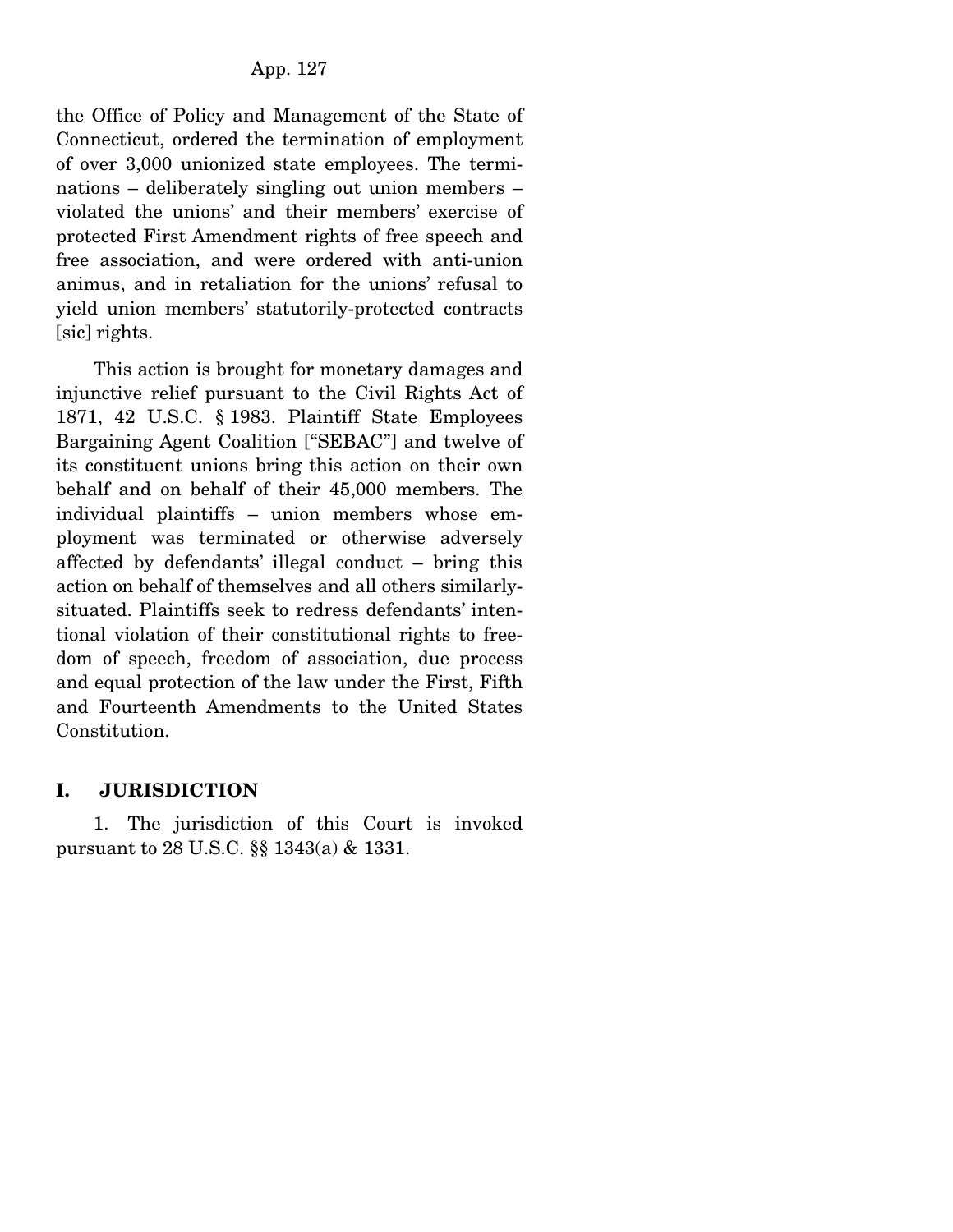2. Venue is appropriate in this District pursuant to 28 U.S.C.  $$1391(b)(1) \& (2)$  in that all defendants reside in Connecticut and a substantial part of the events or omissions giving rise to plaintiffs' claims occurred in Connecticut.

## **II. PARTIES**

## **A. THE UNION PLAINTIFFS**

 3. Plaintiff State Employees Bargaining Agent Coalition ["SEBAC"] is a coalition of 13 state employee unions, representing 45,000 Connecticut state employees. SEBAC brings this action on its behalf and on behalf of the 12 constituent unions listed below and their individual union members to vindicate its own rights and the associational rights of its constituent unions and their members.

 4. Plaintiff American Federation of School Administrators, Local 61, AFL-CIO ["AFSA"] represents approximately 50 administrators employed by the Connecticut State Board of Education in vocational and technical high schools throughout the State of Connecticut. Plaintiff AFSA brings this action on its own behalf and on behalf of its members to vindicate its own rights and the associational rights of its members.

 5. Plaintiff Connecticut Association of Prosecutors ["CAP"] represents approximately 200 line and supervisory prosecutors employed by the State of Connecticut Judicial Branch. Plaintiff CAP brings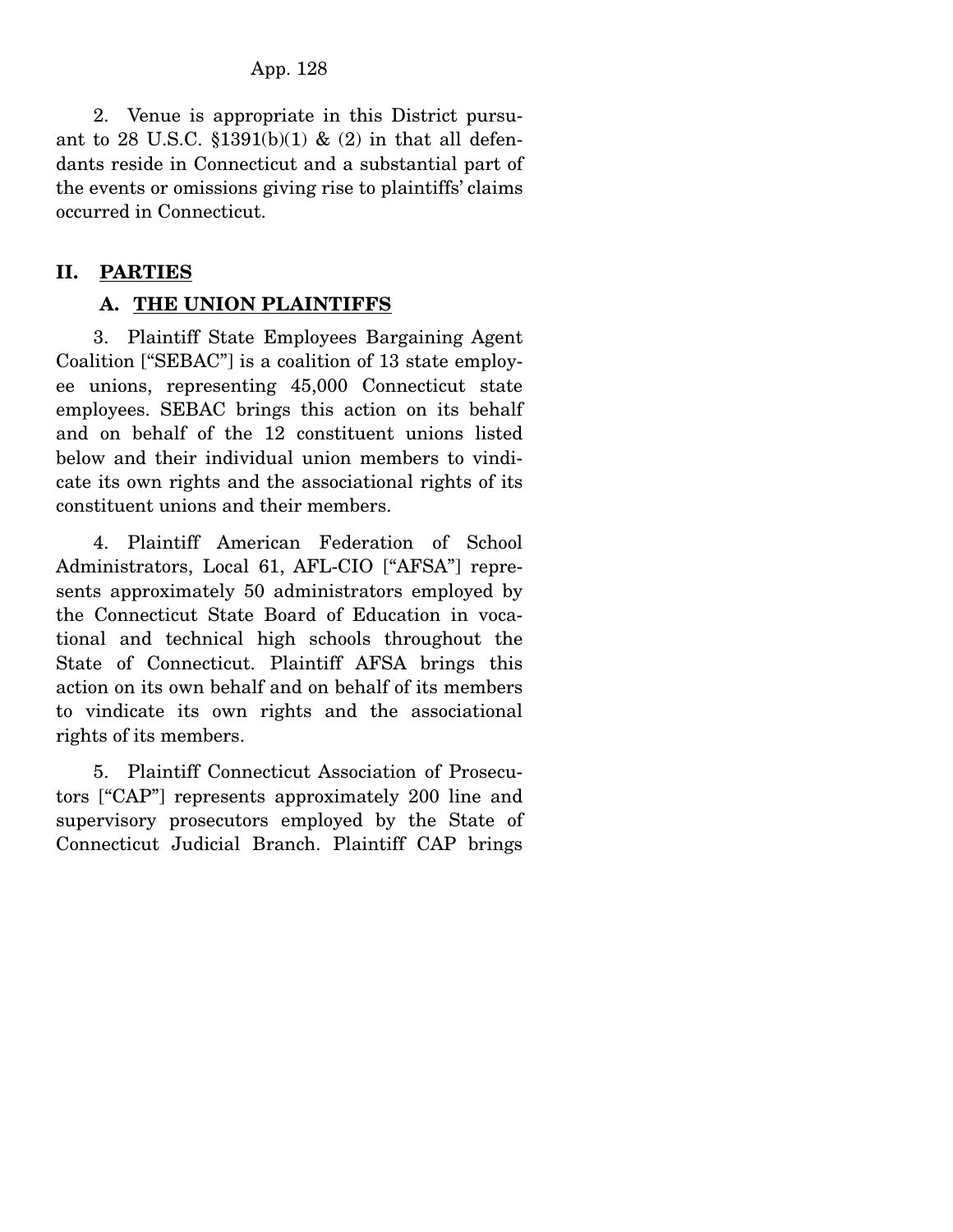this action on its own behalf and on behalf of its members to vindicate its own rights and the associational rights of its members.

 6. Plaintiff Protective Services Coalition, IAFF, AFL-CIO ["Protective Services"] represents approximately 900 firefighters, university police and other protective service workers employed by the State of Connecticut. Plaintiff Protective Services brings this action on its own behalf and on behalf of its members to vindicate its own rights and the associational rights of its members.

 7. Plaintiff Judicial Marshals, International Brotherhood of Police Officers, National Association of Government Employees, AFL-CIO ["IBPO-Marshals"] represents approximately 900 judicial marshals employed by the State of Connecticut Judicial Branch. Plaintiff IBPO-Marshals brings this action on its own behalf and on behalf of its members to vindicate its own rights and the associational rights of its members.

 8. Plaintiff Connecticut State Police Union ["CSPU"] represents approximately 950 state police officers employed by the State of Connecticut. Plaintiff CSPU brings this action on its own behalf and on behalf of its members to vindicate its own rights and the associational rights of its members.

 9. Plaintiff Congress of Connecticut Community Colleges, SEIU, AFL-CIO ["CCCC"] represents approximately 1,000 full-time faculty members, counselors, librarians and administrators at Connecticut's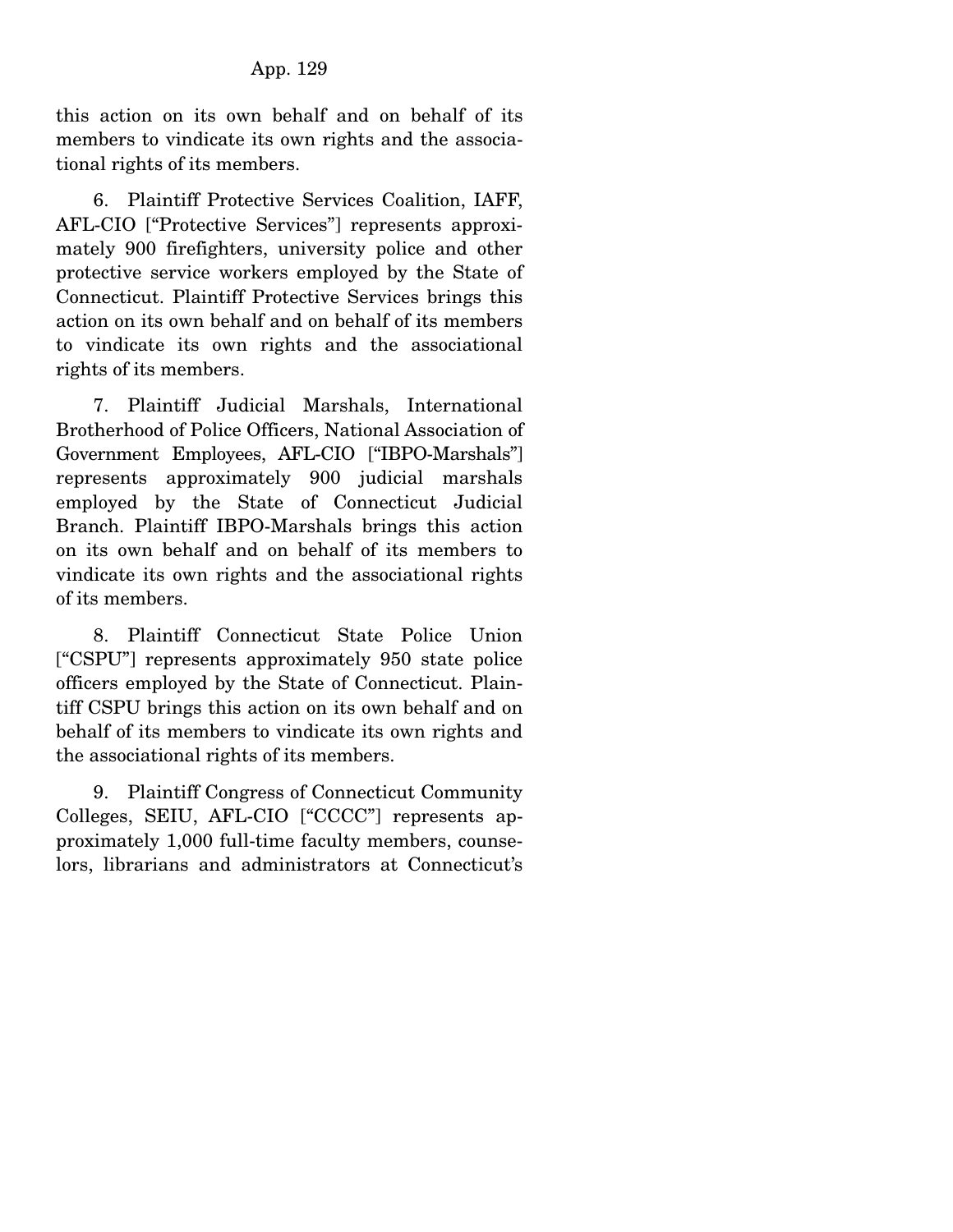community colleges. Plaintiff CCCC brings this action on its own behalf and on behalf of its members to vindicate its own rights and the associational rights of its members.

 10. Plaintiff Connecticut State University, American Association of University Professors ["CSU-AAUP"] represents approximately 1,150 faculty members and additional numbers of part-time employees in the Connecticut State University System. Plaintiff CSU-AAUP brings this action on its own behalf and on behalf of its members to vindicate its own rights and the associational rights of its members.

 11. Plaintiff Connecticut State Employees Association, SEIU, AFL-CIO ["CSEA"] represents approximately 4,000 state employees in five different bargaining units, including teachers, engineers, data processing professionals, police inspectors and related employees, as well as lieutenants employed by the Department of Corrections. Plaintiff CSEA brings this action on its own behalf and on behalf of its members to vindicate its own rights and the associational rights of its members.

 12. Plaintiff Connecticut Employees Union Independent, SEIU, AFL-CIO ["CEUI"] represents approximately 5,000 employees in two bargaining units, including maintainers, telephone operators, cooks, truck and snow plow drivers and related employees, as well as production workers, mechanics and related workers at the State Board of Education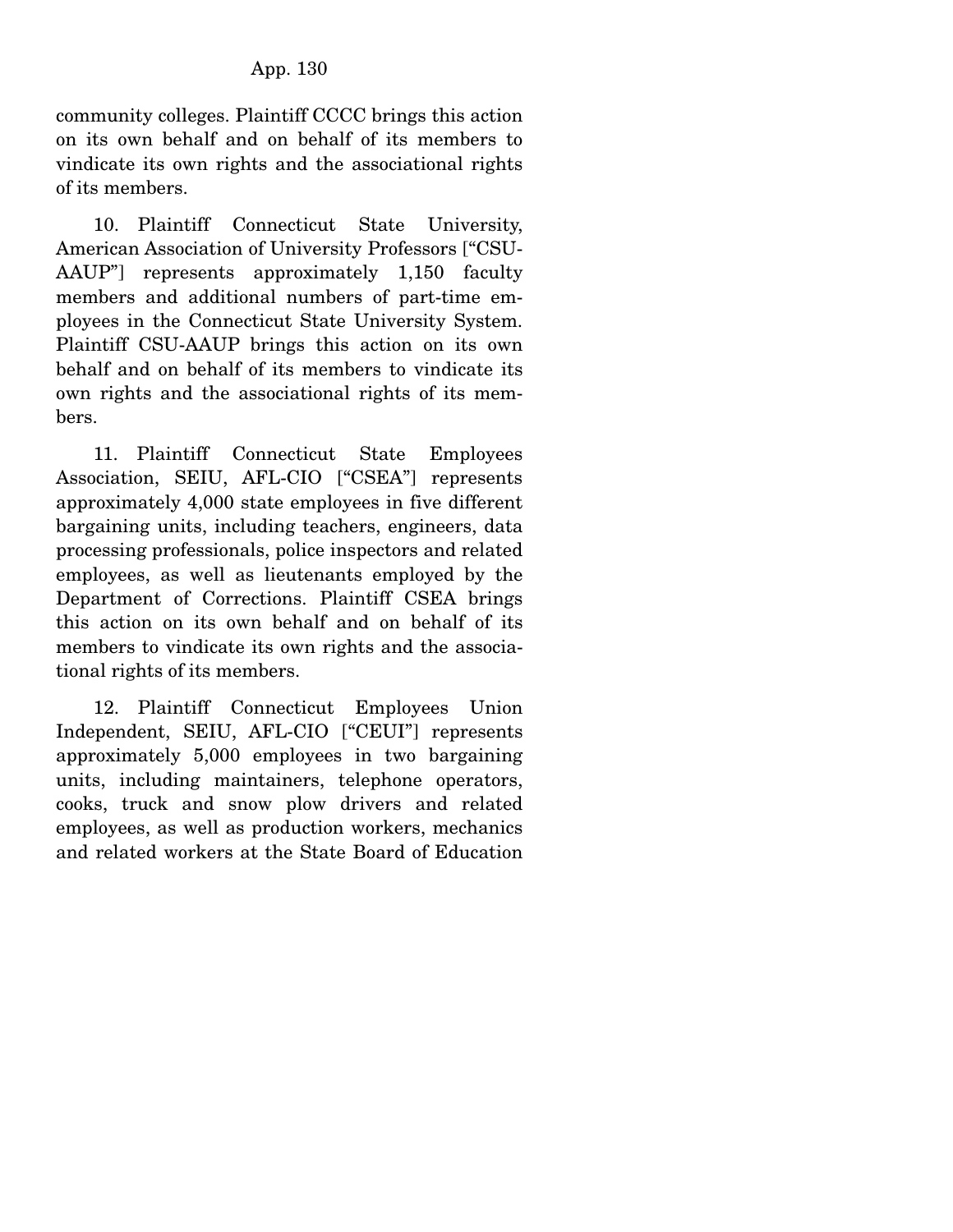and Services for the Blind. Plaintiff CEUI brings this action on its own behalf and on behalf of its members to vindicate its own rights and the associational rights of its members.

 13. Plaintiff Connecticut Federation of Educational and Professional Employees, AFT, AFL-CIO ["CFEPE"] represents approximately 6,500 workers through 6 AFT locals, each of which bargains on behalf of state employees. These locals are: (a) the Administrative & Residual Employees Union, which represents numerous classifications of professional employees throughout the State; (b) the University of Connecticut Professional Employees Association, which represents professional employees at the University of Connecticut; (c) the University Health Professionals, which represents professsional [sic] employees at the University of Connecticut Health Center; (d) the State Vocational Federation of Teachers, which represents teachers at the state vocational and technical high schools, (e) the Federation of Technical College Teachers, which represents faculty, counselors and librarians at five of the State's community colleges; and (f) the Judicial Professionals, which represents professional employees in the State of Connecticut Judicial Department. Plaintiff CFEPE brings this action on its own behalf and on behalf of its members to vindicate its own rights and the associational rights of its members.

 14. Plaintiff District 1199, New England Health Care Employees Union, SEIU, AFL-CIO ["District 1199"] represents approximately 8,000 professional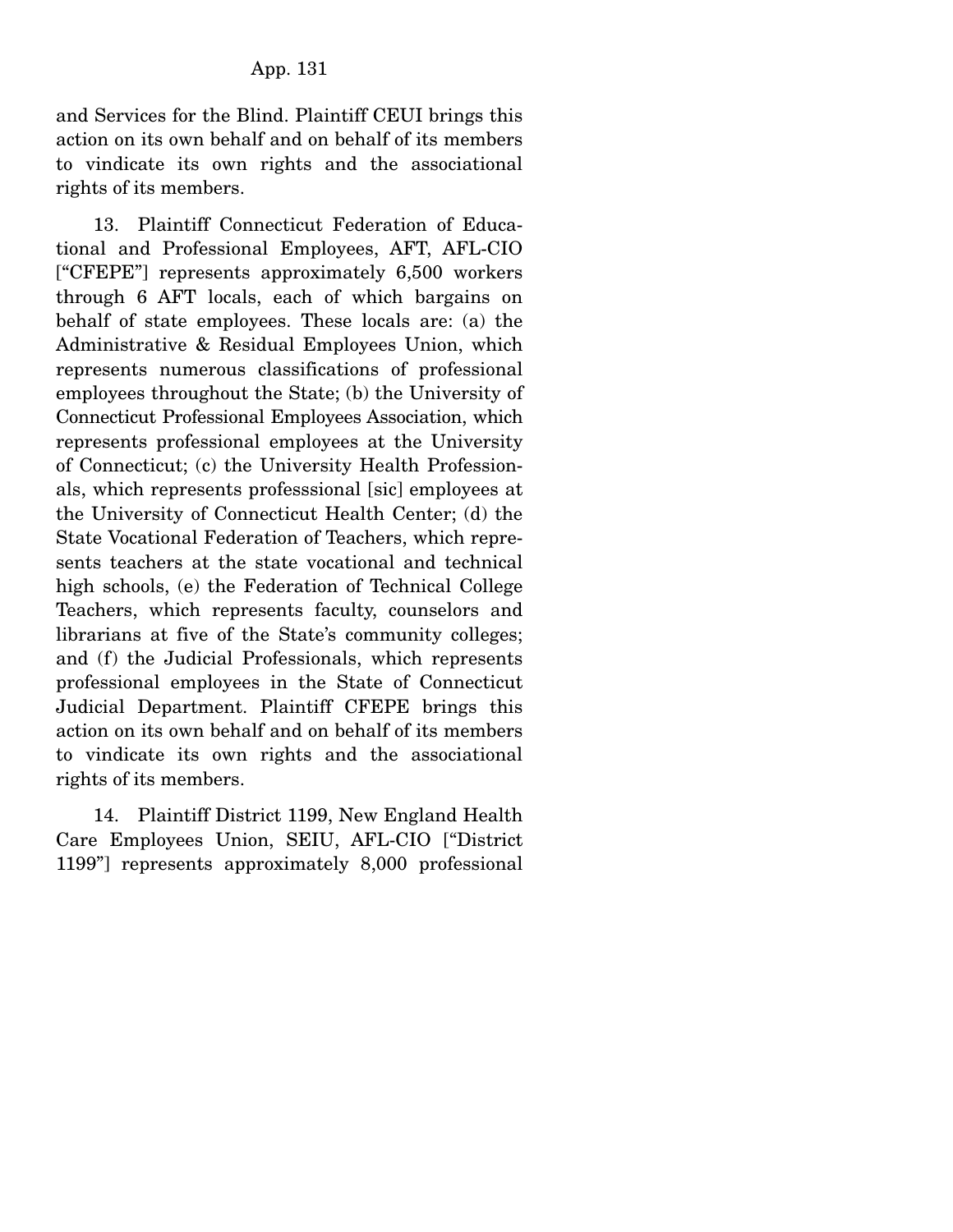and non-professional health care employees in the Department of Mental Health and Addiction Services, the Department of Mental Retardation and various other departments and divisions throughout the State of Connecticut. Plaintiff District 1199 brings this action on its own behalf and on behalf of its members to vindicate its own rights and the associational rights of its members.

 15. Plaintiff Council 4, American Federation of State, County, and Municipal Employees, AFL-CIO ["AFSCME Council 4"] represents approximately 14,000 professional and non-professional state employees through 21 different locals throughout the State. Plaintiff AFSCME Council 4 brings this action on its own behalf and on behalf of its members to vindicate its own rights and the associational rights of its members.

 16. Plaintiffs AFSA, CAP, Protective Services, IBPO-Marshals, CSPU, CCCC, CSU-AAUP, CSEA, CEUI, CFEPE, District 1199, and AFSCME Council 4 [collectively, "the plaintiff Unions"] each brings this action individually and on behalf of all of its respective union members.

# **B. THE INDIVIDUAL PLAINTIFFS**

 17. Plaintiff Denise A. Bouffard is a resident of Ellington, Connecticut and was an employee of the State of Connecticut Judicial Branch for six years. Plaintiff Bouffard was terminated from her position as a Support Enforcement Officer with the State of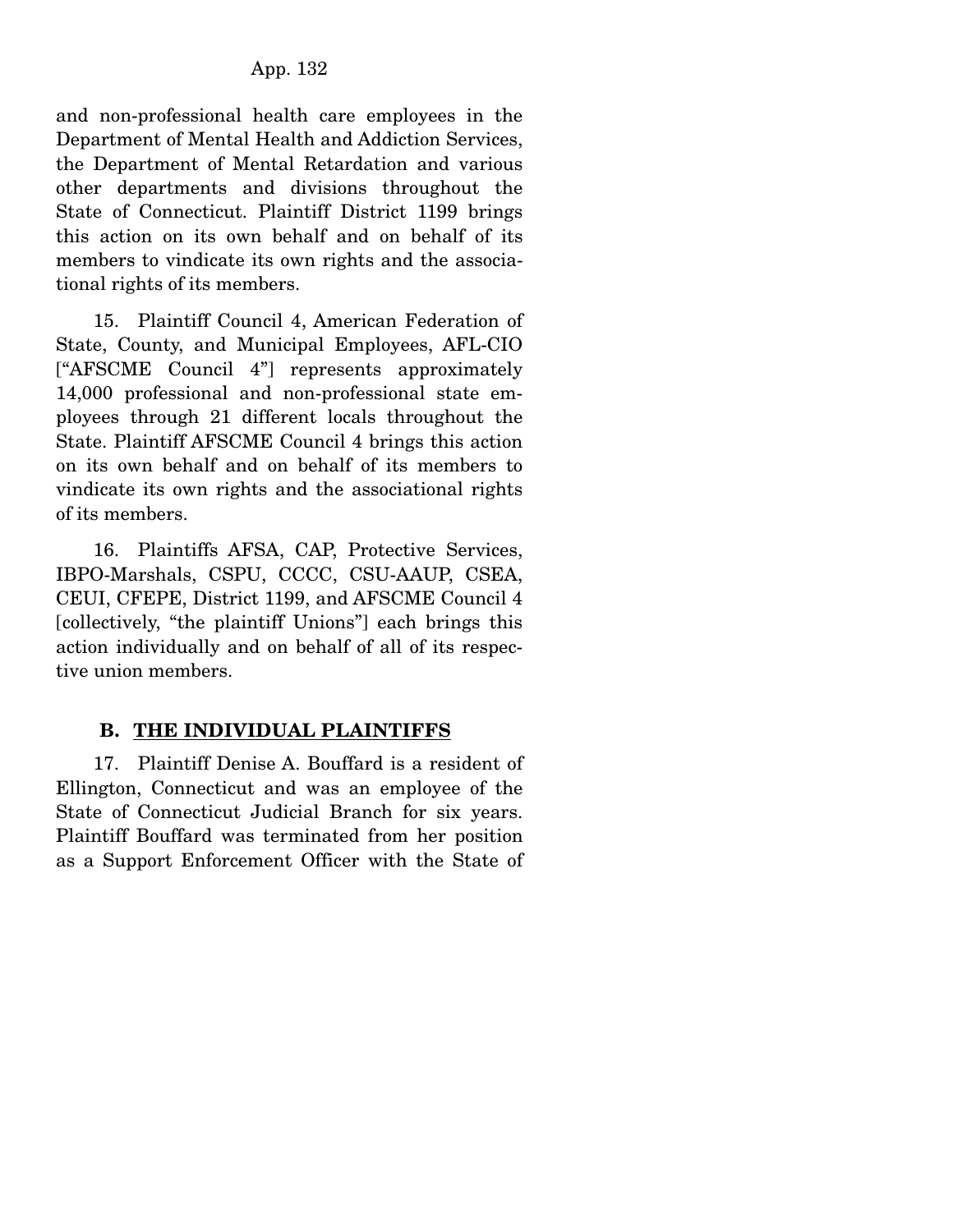Connecticut Judicial Branch effective January 16, 2003. At the time of her termination, plaintiff Bouffard was, and is to date, a member of plaintiff CFEPE.

 18. Plaintiff Geneva M. Hedgecock is a resident of Bristol, Connecticut and was an employee of the State of Connecticut for nine years. Plaintiff Hedgecock was terminated from her position as a Secretary with the Department of Social Services of the State of Connecticut effective January 7, 2003. At the time of her termination, plaintiff Hedgecock was, and is to date, a member of plaintiff AFSCME Council 4.

 19. Plaintiff Dennis P. Heffernan is a resident of Portland, Connecticut and was an employee of the State of Connecticut for 28 years. Plaintiff Heffernan was terminated from his position as a Storekeeper for the Department of Administrative Services of the State of Connecticut effective January 17, 2003. At the time of his termination, plaintiff Heffernan was, and is to date, a member of plaintiff CEUI.

 20. Plaintiff William D. Hill is a resident of Suffield, Connecticut and has been an employee of the State of Connecticut for 16 years. On December 6, 2002, plaintiff Hill was notified that he is to be terminated from his position as a Drug and Alcohol Rehabilitation Counselor for the Department of Mental Health and Addiction Services of the State of Connecticut. At the time he received such notice,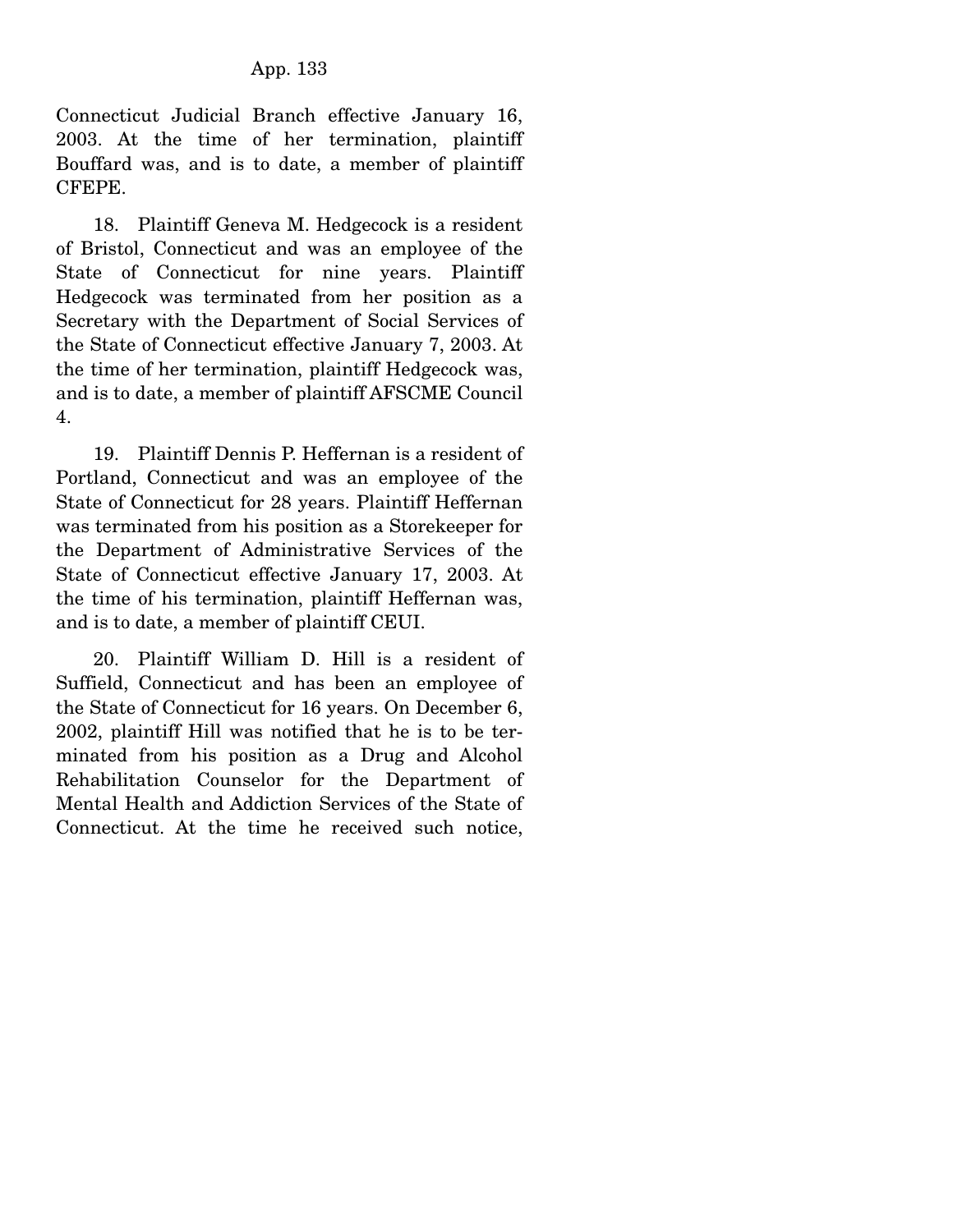plaintiff Hill was, and is to date, a member of plaintiff District 1199.

 21. Plaintiff Marcelle Y. Pichanick is a resident of Marlborough, Connecticut and was an employee of the State of Connecticut for 14 years. Plaintiff Pichanick was terminated from her position as a Management Analyst for the State of Connecticut Department of Environmental Protection effective January 17, 2003. At the time of her termination, plaintiff Pichanick was, and is to date, a member of plaintiff CFEPE.

### **C. THE DEFENDANTS**

 22. Defendant John G. Rowland is and, at all times relevant herein, was the Governor of the State of Connecticut. Defendant Rowland is sued in his official and individual capacities.

 23. Defendant Marc S. Ryan is and, at all times relevant herein, was the Secretary of the Office of Policy and Management of the State of Connecticut. Defendant Ryan is sued in his official and individual capacities.

### **III. CLASS ACTION ALLEGATIONS**

### **A. THE AFFECTED EMPLOYEES CLASS**

 24. Plaintiffs Bouffard, Hedgecock, Heffernan, Hill and Pichanick ["the Named Plaintiffs"] bring this action individually and on behalf of all other similarlysituated union member employees of the State of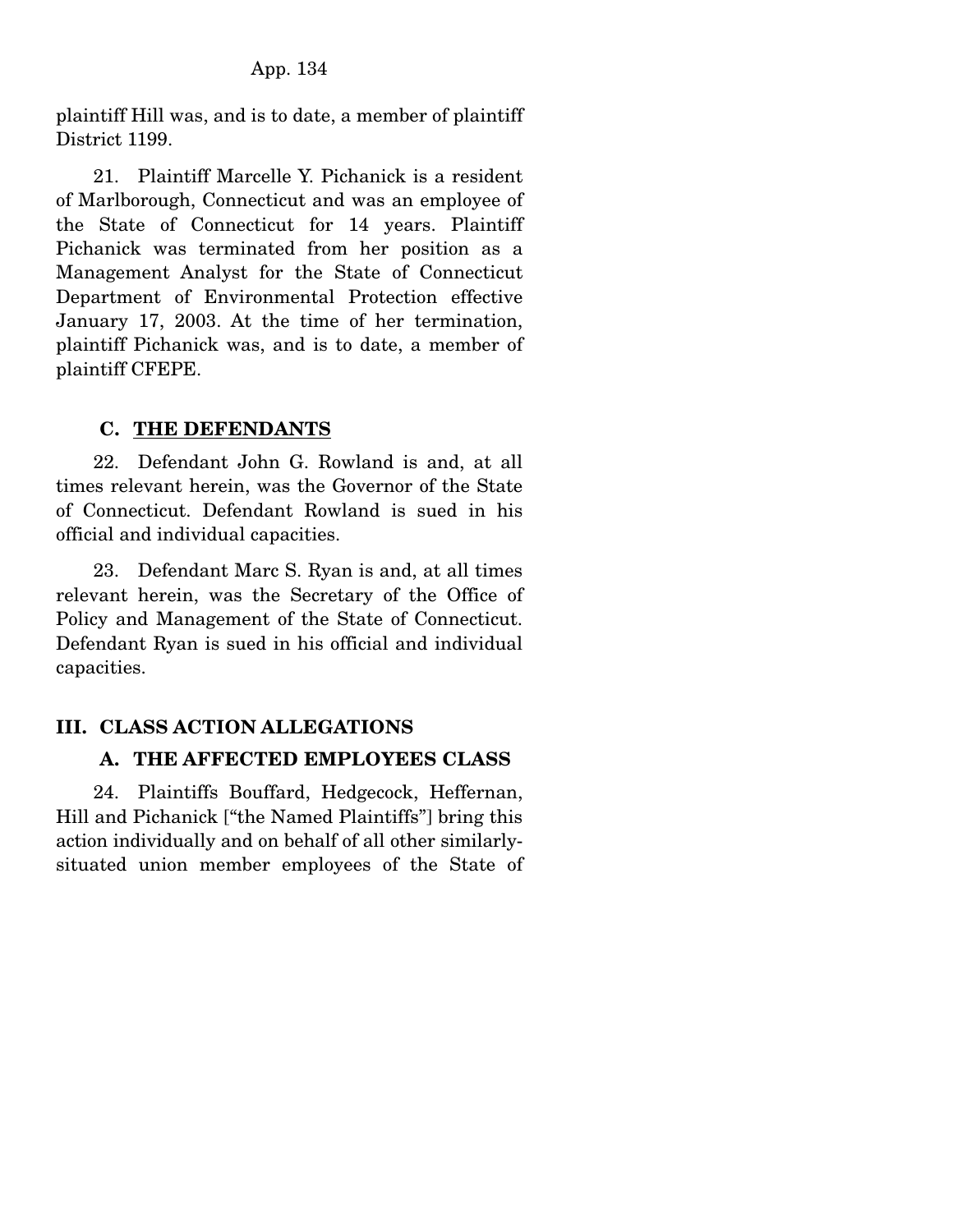Connecticut subjected to termination or other adverse employment action as a result of defendants' conduct. The class consists of all individuals

a) who were employees of the State of Connecticut as of November 17, 2002;

b) who were in a bargaining unit represented by one of the plaintiff unions;

c) whose employment has been terminated or who have been notified that he/she will be terminated by defendants as part of the course of illegal conduct at issue herein or who have been bumped or demoted to new positions or otherwise adversely affected by the terminations implemented by defendants as alleged herein.

 25. The class that the Named Plaintiffs seek to represent ["the Affected Employees Class"] is so numerous that the joinder of all members is impracticable. Defendants have already announced that the terminations at issue will affect over 3,000 union employees who meet the criteria for class participation and have publicly threatened to terminate additional union employees. In addition, numerous other union employees have been or will be bumped, demoted or otherwise adversely affected by the terminations.

 26. There are questions of law or fact common to the class. Class members are all union employees of the State of Connecticut who have been or will be subject to termination or other adverse action as a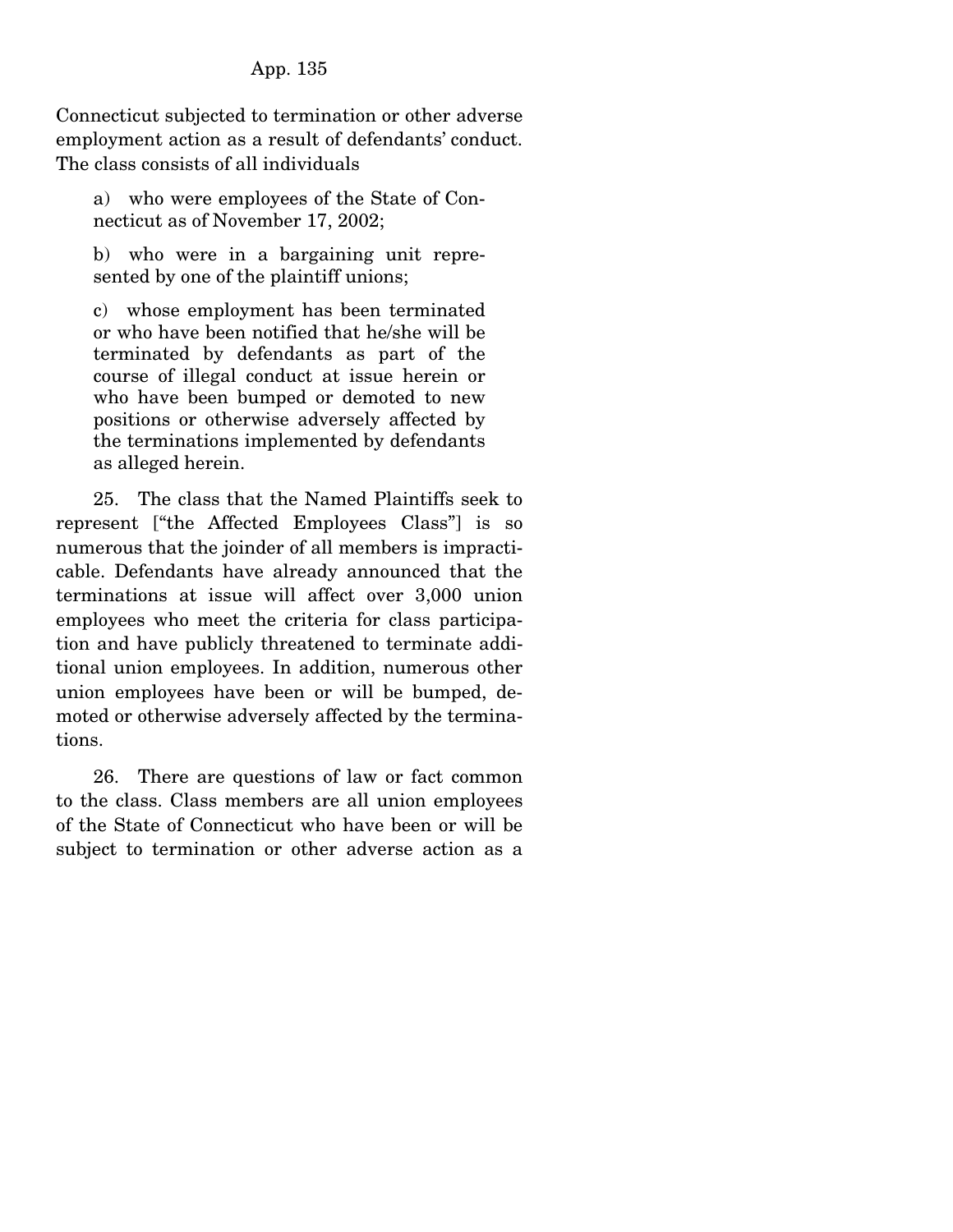result of defendants' conduct herein. Defendants have acted on grounds generally applicable to the class.

 27. The Named Plaintiffs' claims are typical of the claims of the class members and the named plaintiffs will fairly and adequately protect the interests of the class.

 28. The questions of law and fact common to the members of the class predominate over any questions affecting only individual members and a class action is superior to other methods of adjudicating the controversy. The prosecution of separate actions by the individual class members would create a risk of adjudications with respect to the individual members which would be dispositive of the interests of the other members.

### **B. THE SEBAC CLASS**

 29. Plaintiff SEBAC brings this action individually and on behalf of a class ["the SEBAC Class" consisting of all of the members of the plaintiff Unions (including the Named Plaintiffs and the members of the Affected Employees Class), who have suffered an impairment of their constitutional rights as a result of defendants' conduct in ways other than through termination or other adverse employment action.

 30. The class that SEBAC seeks to represent is so numerous – consisting of over 45,000 members of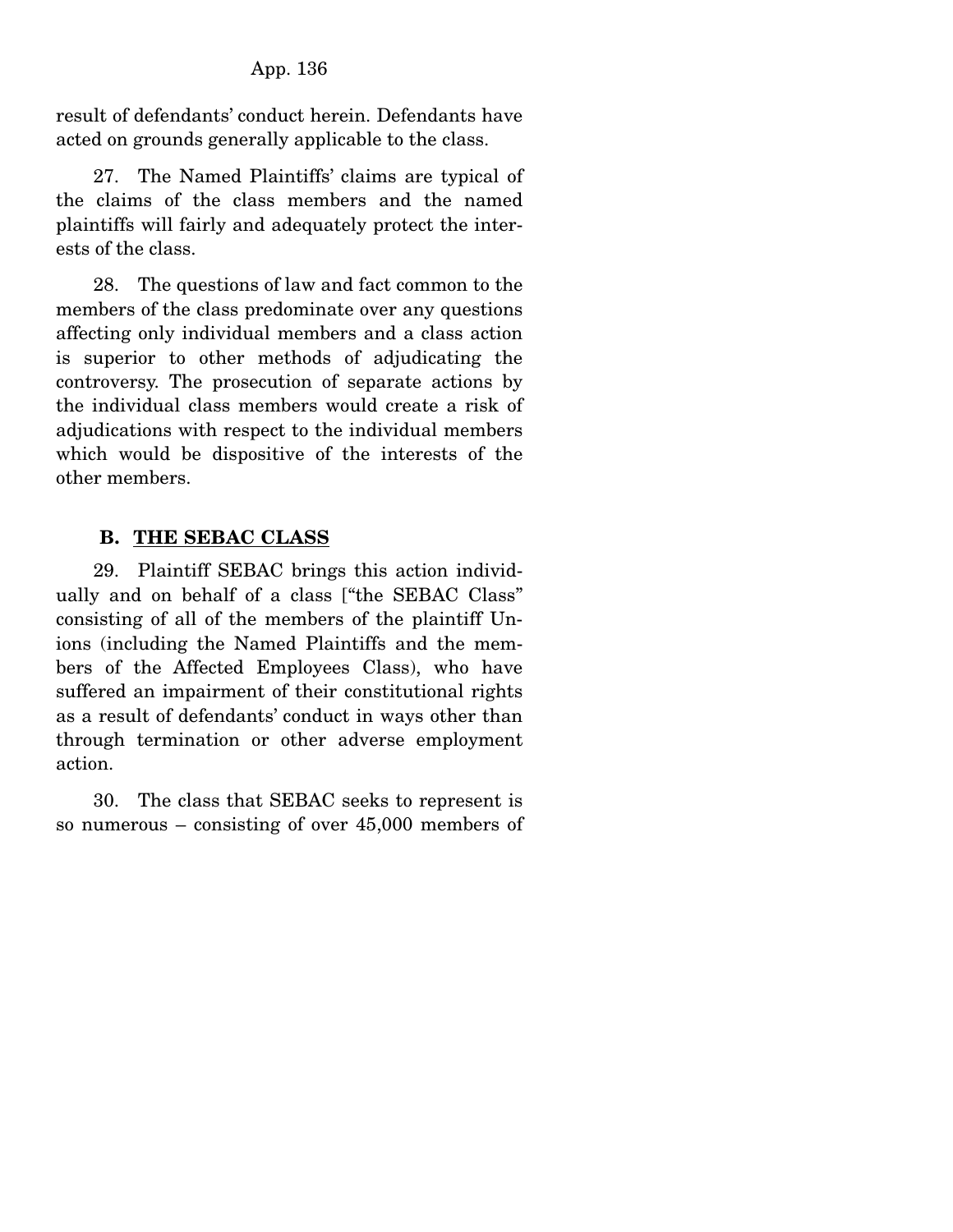SEBAC's constituent unions – that the joinder of all members is impracticable.

 31. There are questions of law or fact common to the class. Class members are all union employees of the State of Connecticut whose rights under the First, Fifth and Fourteenth Amendments to the United States Constitution and the Contract Clause have been violated and whose future exercise of their rights under the First, Fifth and Fourteenth Amendments to the United States Constitution and the Contract Clause has been chilled by defendants' conduct as alleged herein. By their conduct alleged herein, defendants have acted on grounds generally applicable to the class.

 32. SEBAC's claims are typical of the claims of the class members and SEBAC will fairly and adequately protect the interests of the class.

 33. The questions of law and fact common to the members of the class predominate over any questions affecting only individual members and a class action is superior to other methods of adjudicating the controversy. The prosecution of separate actions by the individual class members would create a risk of adjudications with respect to the individual members which would be dispositive of the interests of the other members.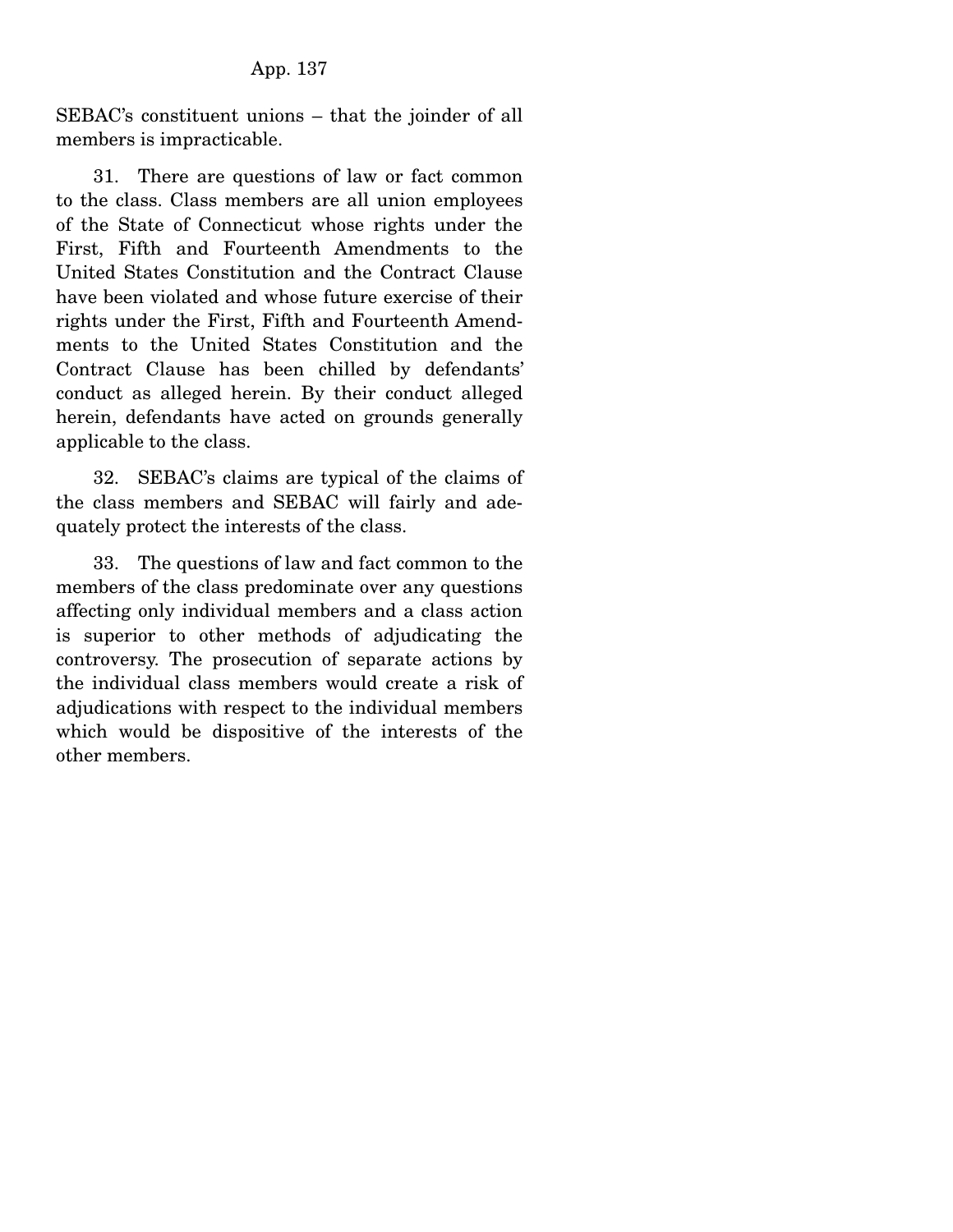### **IV. CLAIMS FOR RELIEF**

#### **A. FIRST CLAIM FOR RELIEF**

 1.-33. Paragraphs 1 through 33 of this Complaint are hereby incorporated as paragraphs 1 through 33 of this First Claim for Relief.

 34. At all times mentioned herein, plaintiff SEBAC has been designated by the State of Connecticut Board of Labor Relations as the representative and exclusive bargaining agent of the plaintiff Unions for the purpose of negotiating and entering into collective bargaining agreements covering health care, pension and other terms of employment of the state employee members of SEBAC's constituent unions.

 35. At all times mentioned herein, the plaintiff Unions have been designated by the State of Connecticut Board of Labor Relations as the representative and exclusive bargaining agent of their respective members for the purpose, *inter alia,* of negotiating and entering into collective bargaining agreements covering terms of employment on behalf of their respective members.

 36. At all times mentioned herein, plaintiff SEBAC and the plaintiff Unions have been parties to collective bargaining agreements negotiated and entered into with the State of Connecticut and approved by the Connecticut General Assembly pursuant to Conn. Gen. Stat. § 5-278(b).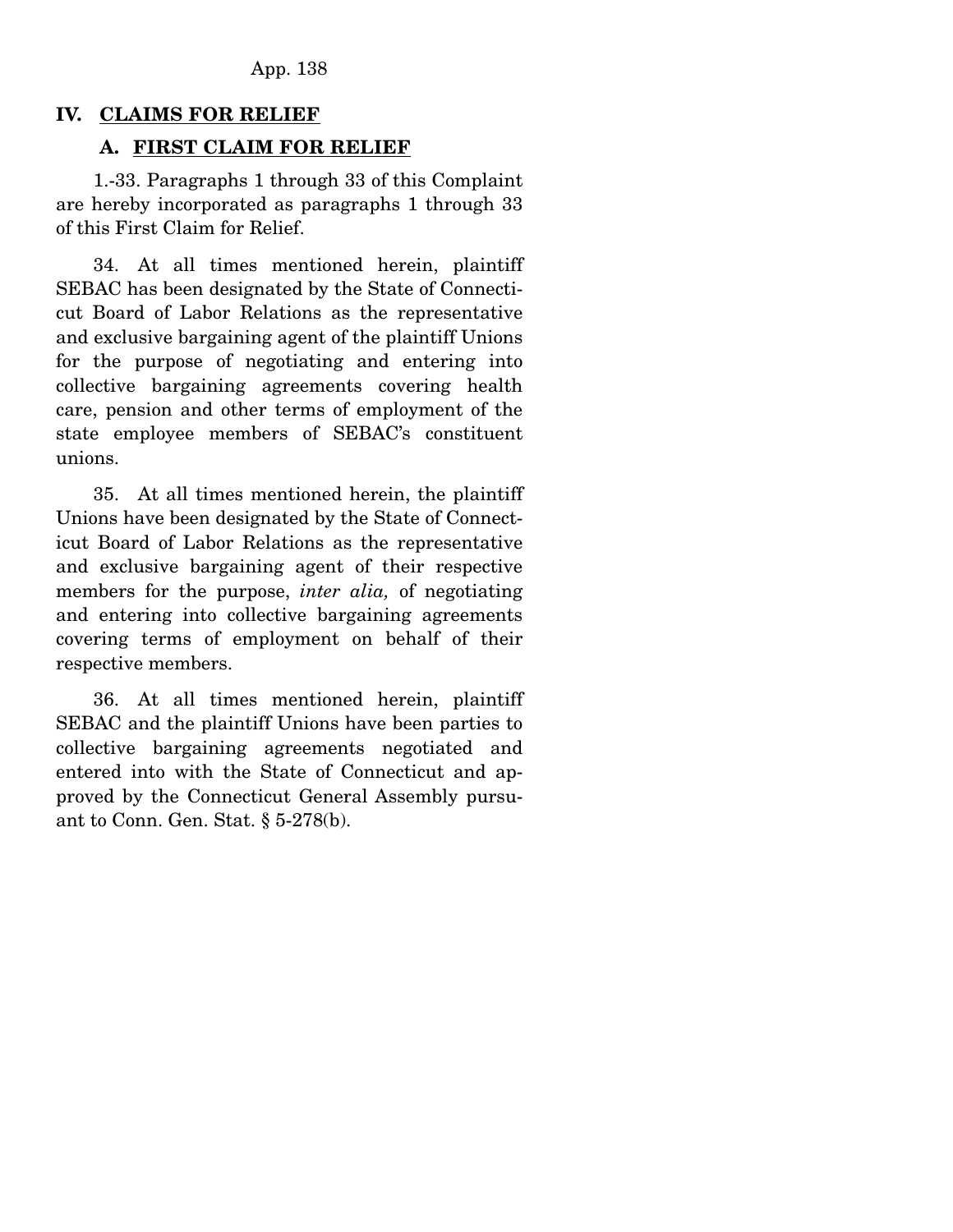37. At all times mentioned herein, defendants were, and are to the present time, members of the Executive Branch of Connecticut's state government, and have been acting in furtherance of their functions as high-ranking Executive Branch officers. As Governor and Secretary of the Office of Policy and Management ("OPM"), defendants had, at all times mentioned herein and to the present time, responsibility for the management of the state's work force and the negotiation of the terms of collective bargaining agreements with state employees in furtherance of their Executive Branch functions.

 38. At all times mentioned herein and to the present time, defendant Ryan, as Secretary of OPM, has been designated, pursuant to Conn. Gen. Stat.  $§$  4-65a(1) & (2), as the employer representative "in collective bargaining negotiations concerning changes to the employees retirement system and health and welfare benefits," and in other matters involving collective bargaining, including the negotiation, administration and changes to ("supplemental understandings") collective bargaining agreements. Defendant Ryan was appointed Secretary of OPM by defendant Rowland pursuant to Conn. Gen. Stat. §§ 4-6, 4-65a, and "acts as the executive officer of the Governor for accomplishing the purposes of his department." Conn. Gen. Stat. § 4-8.

 39. In November, 2002, shortly after defendant Rowland was re-elected as Governor, defendants Rowland and Ryan sought changes to plaintiff SEBAC's and the plaintiff Unions' collective bargaining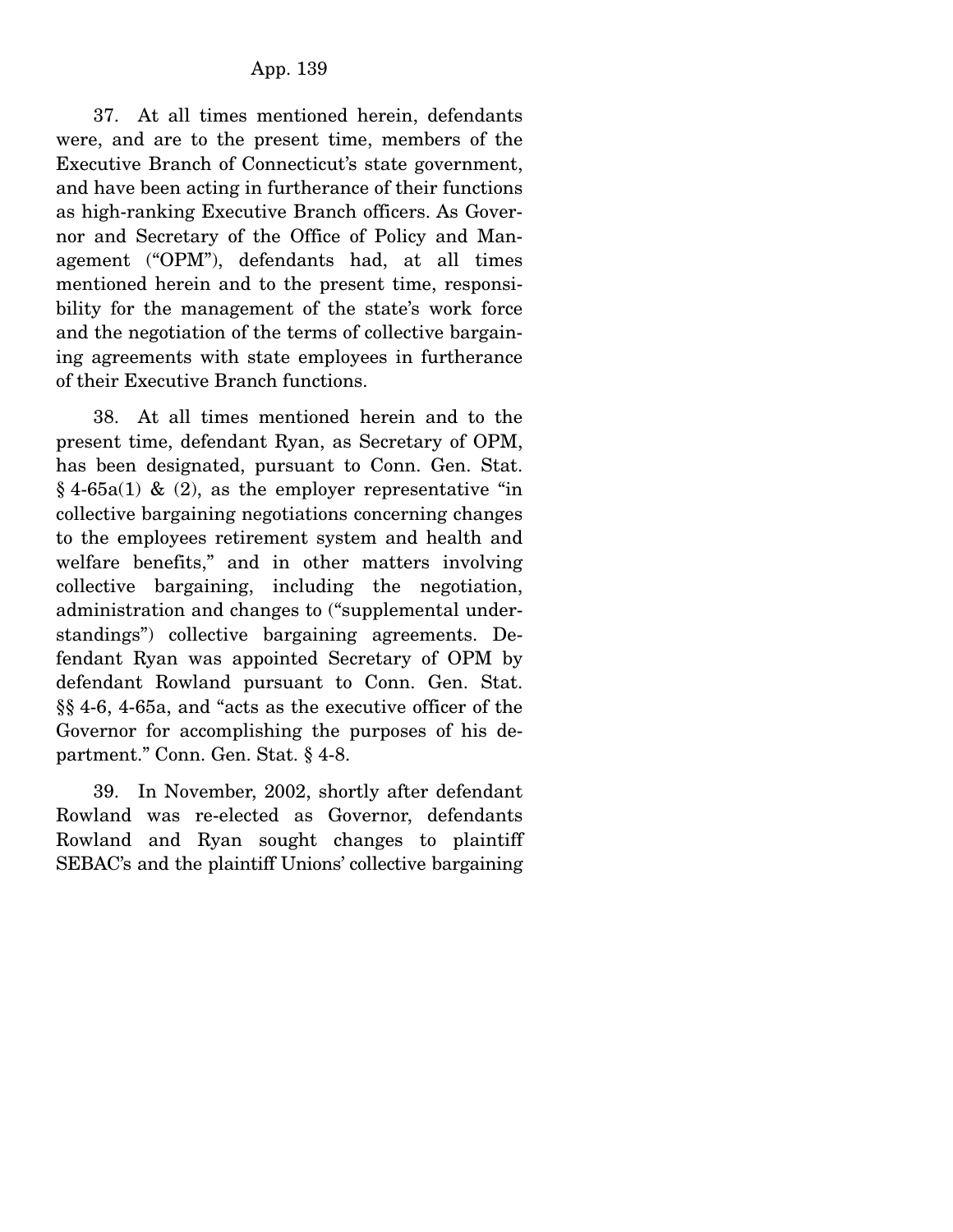agreements, demanding that plaintiff SEBAC and the plaintiff Unions grant concessions in their members' rights under their collective bargaining agreements totaling over \$450 million annually.

 40. Pursuant to Conn. Gen. Stat. § 5-272(c), plaintiff SEBAC and the plaintiff Unions were not required to grant any concessions of their members' rights under their collective bargaining agreements.

 41. In an impermissible effort to coerce plaintiff SEBAC and the plaintiff Unions into giving up their members' contract rights, defendants threatened that if the unions did not agree to the concessions demanded, defendants would terminate the employment of state union workers.

 42. When plaintiff SEBAC and the plaintiff Unions declined to grant all of the contract concessions demanded by defendants, defendants carried out their prior threats and announced and have begun implementing the termination of over 3,000 state union employees. Those terminations started to take effect on November 18, 2002 and have continued to be implemented to date and are scheduled to continue in the future. Defendants have, further, threatened to terminate additional state union employees in the future if the demanded concessions are not granted.

 43. Although the state work force has both union and non-union members, and although all state employees receive health care and pension benefits, defendants intentionally directed their demands for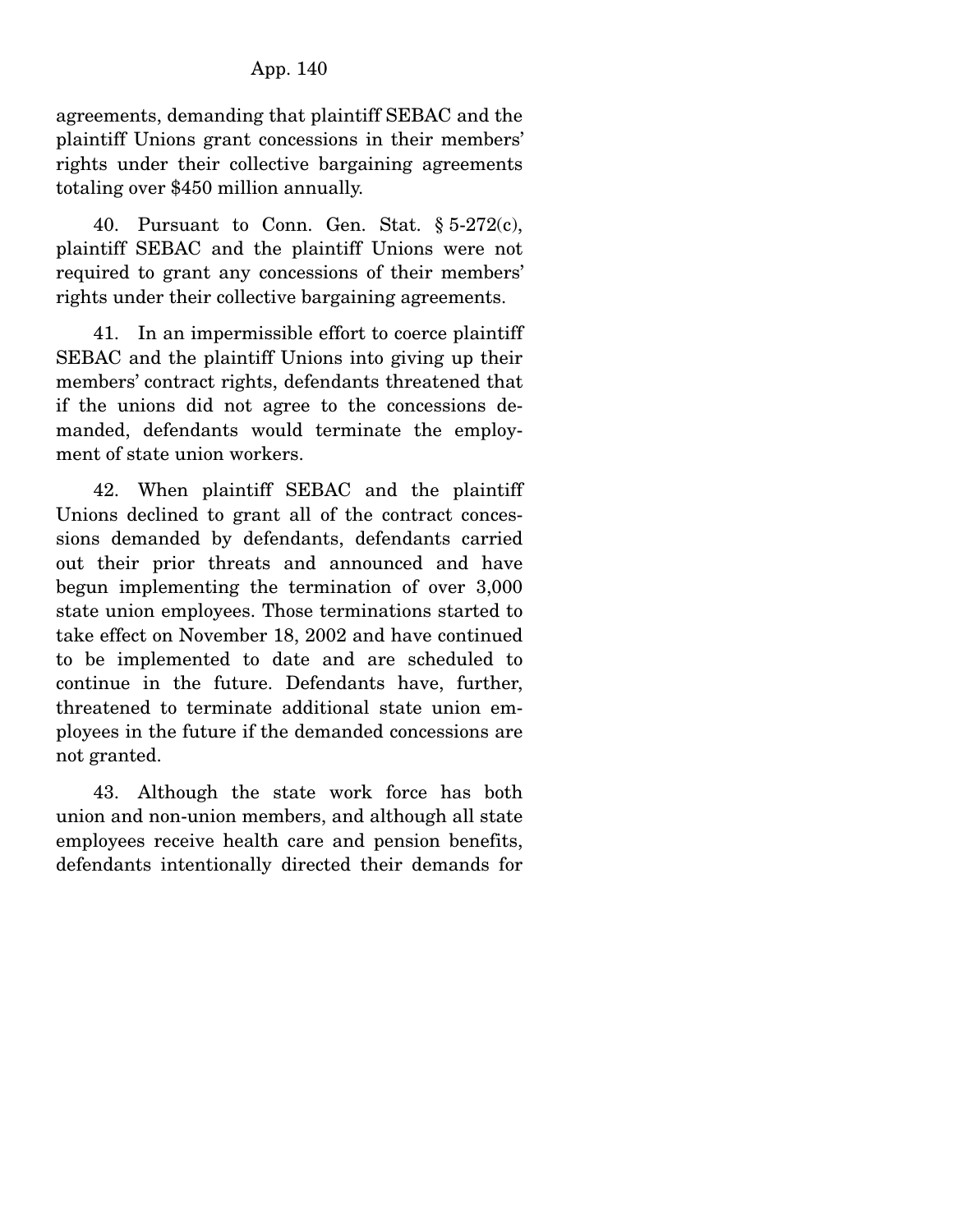health care and pension concessions (and their corresponding threats of termination if their concessions were not granted) solely to state union employees.

 44. Although the state work force has both union and non-union members, defendants intentionally singled out only union members for termination.

 45. The terminations ordered by defendants have been intentionally directed solely against state union members because of their state union membership.

 46. Defendants' order to terminate unionmember state employees was motivated by impermissible anti-union animus.

 47. At all times mentioned herein and to the present time, the defendant Governor and the defendant Secretary of OPM have been the decisionmakers for the State of Connecticut with respect to the collective bargaining agreement demands and employee terminations at issue in this lawsuit.

 48. Defendants' demands for union contract concessions, their threats of retaliatory union member terminations if their demands were not granted, and their implementation of such terminations were undertaken by defendants solely in their capacity as members of the Connecticut Executive Branch, acting solely in furtherance of their Executive Branch functions.

 49. The Connecticut General Assembly did not participate in demanding that plaintiff SEBAC and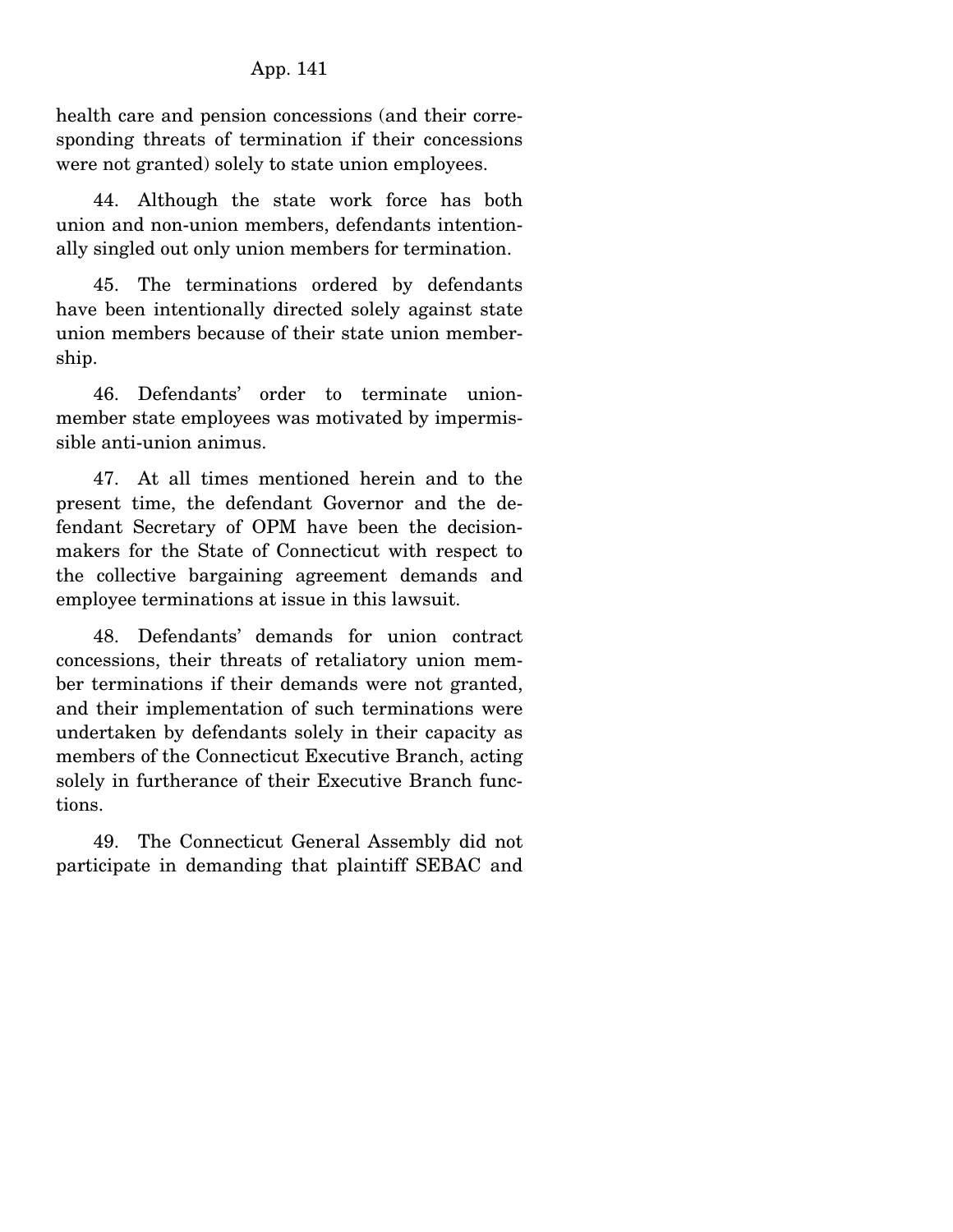the plaintiff Unions agree to \$450 million in contract concessions, did not participate in threatening terminations of union members if the demands were not granted, and was not involved in determining whether any (and, if so, which) state union employees would be terminated when the demands were not granted.

 50. Defendants were not acting in a legislative capacity when they made their demands for union contract concessions, when they made their threats of retaliatory union member terminations if their demands were not granted, and when they implemented the terminations at issue in this lawsuit.

 51. Defendants' conduct as aforesaid was intended to interfere with the Named Plaintiffs' and the Plaintiff Affected Employees Class' exercise of their rights of freedom of association and freedom of speech, as guaranteed by the First and Fourteenth Amendments to the United States Constitution.

 52. Defendants' conduct as aforesaid has violated the rights of the Named Plaintiffs and the Plaintiff Affected Employees Class to seek union representation, to join their respective unions, and to participate in union activities, without reprisal, as guaranteed by the First and Fourteenth Amendment rights to freedom of speech and freedom of association.

 53. As a result of the conduct of defendants as aforesaid, the Named Plaintiffs and the plaintiff Affected Employees Class have been impermissibly penalized for exercising their First and Fourteenth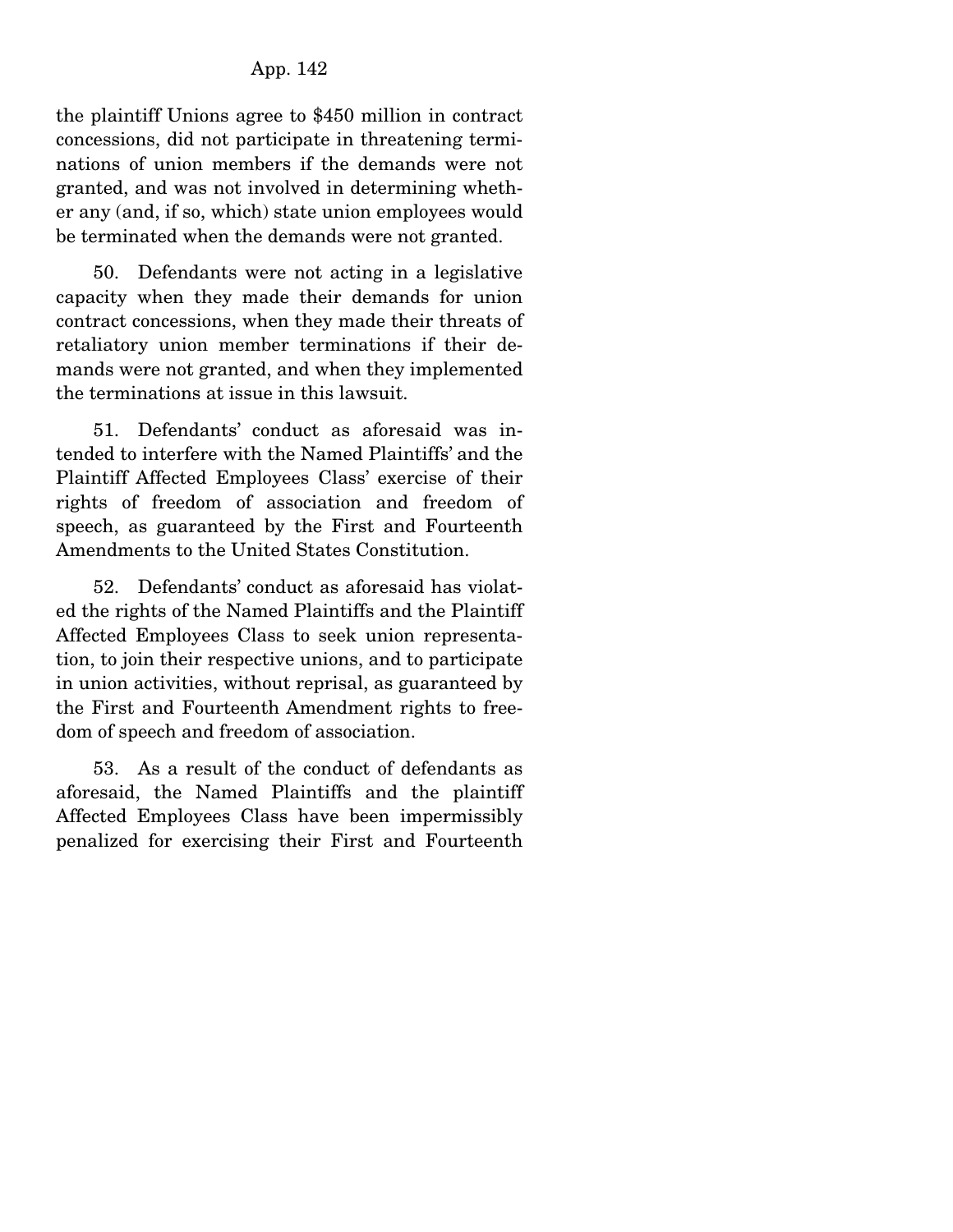Amendment rights to seek union representation, and to join, support and participate in a union.

 54. Defendants' conduct as aforesaid was taken under color of state law and deprived the Named Plaintiffs and the plaintiff Affected Employees Class of their constitutional rights to freedom of speech and freedom of association, as guaranteed by the First and Fourteenth Amendments to the United States Constitution, in violation of 42 U.S.C. § 1983.

 55. The Named Plaintiffs and the plaintiff Affected Employees Class have suffered and will in the future suffer economic loss as a result of defendants' impermissible conduct.

 56. The Named Plaintiffs and the plaintiff Affected Employees Class have suffered and will in the future suffer emotional distress as a result of defendants' impermissible conduct.

 57. At all times mentioned herein, defendants were aware that their conduct as aforesaid violated the First and Fourteenth Amendment rights of the Named Plaintiffs and the plaintiff Affected Employees Class.

 58. At all times mentioned herein, defendants deliberately intended to interfere with the constitutional rights of the Named Plaintiffs and the plaintiff Affected Employees Class, in intentional and reckless disregard of the constitutional rights of the Named Plaintiffs and the plaintiff Affected Employees Class.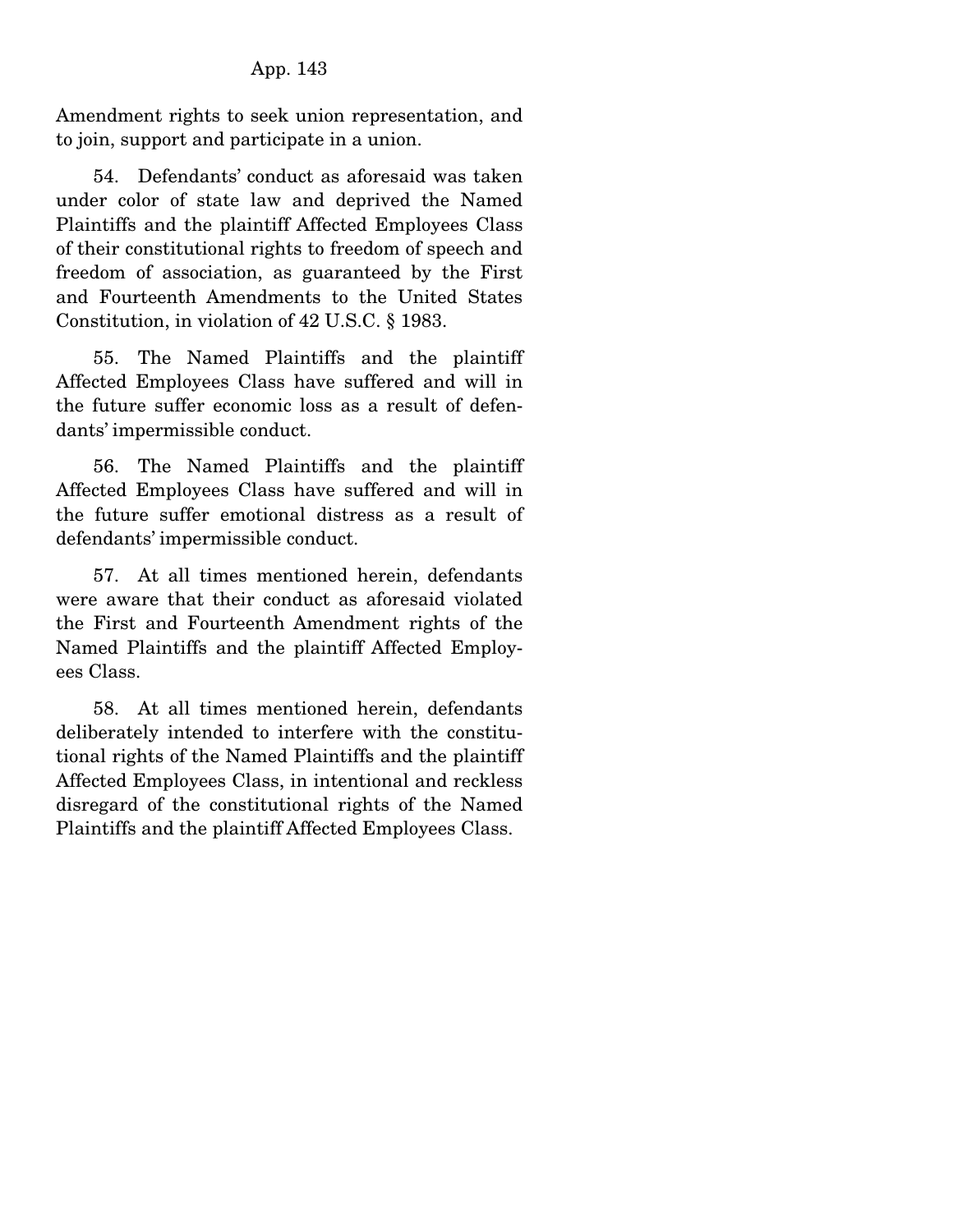59. Defendants Rowland and Ryan, in their individual capacities, are liable to the Named Plaintiffs and the plaintiff Affected Employees Class for monetary damages.

 60. Defendants Rowland and Ryan, in their individual capacities, are liable to the Named Plaintiffs and the plaintiff Affected Employees Class for an award of punitive damages.

#### **B. SECOND CLAIM FOR RELIEF**

1.-50. Paragraphs 1 through 50 of the First Claim for Relief are hereby incorporated as paragraphs 1 through 50 of this Second Claim for Relief.

 51. In deciding which state union employees to terminate, defendant Rowland was motivated by the desire to retaliate against his political opponents.

 52. Throughout his tenure as Governor, defendant Rowland has had a hostile attitude toward state employee unions and has publicly stated that his "natural enemies have been the unions."

 53. In the fall of 2002, defendant Rowland was running for reelection as Governor of the State of Connecticut.

 54. In the fall of 2002, plaintiffs AFSA, CAP, Protective Services, IBPO-Marshals, CCCC, CSU-AAUP,

<sup>1</sup> *See*, *e.g.,* John J. Zakarian, *Rowland Speaks: Q & A,* The Hartford Courant, Feb. 16, 1997, at B1.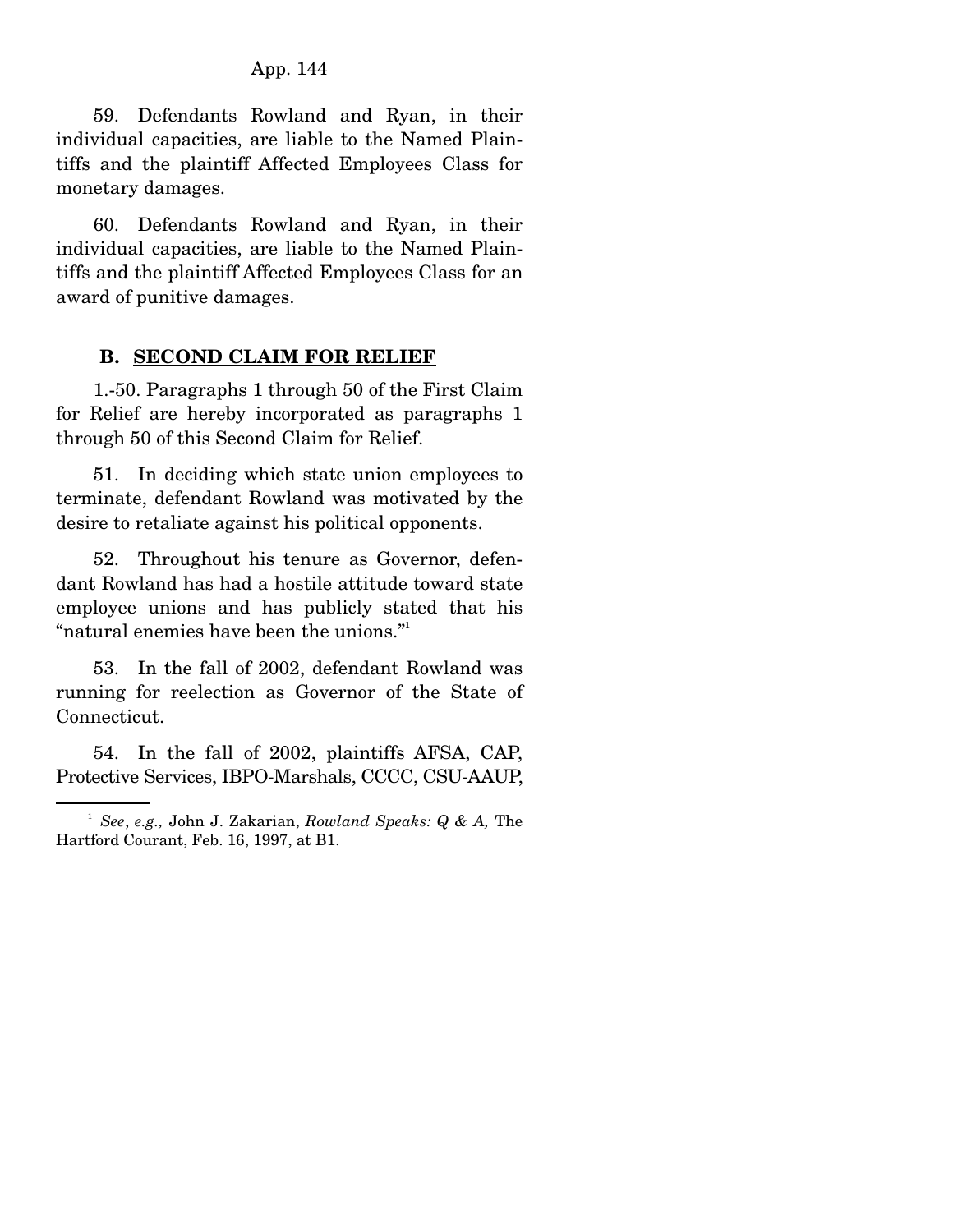CSEA, CEUI, CFEPE, District 1199, and AFSCME Council 4 ["the endorsing unions"] endorsed and supported defendant Rowland's opponent in the race for Governor.

 55. In the fall of 2002, defendant Rowland sought the endorsement of plaintiff CSPU, the only state employee union that was not supporting his opponent.

 56. On October 15, 2002, the Board of Directors of plaintiff CSPU voted to endorse defendant Rowland for reelection as Governor.

 57. On October 21, 2002, at plaintiff CSPU's public endorsement of defendant Rowland, defendant Rowland stated to CSPU leadership that no state police officers would be laid off.

 58. All of the state union employees selected for termination are members of the endorsing unions that supported defendant Rowland's opponent in the 2002 gubernatorial race and opposed defendant Rowland's reelection. Although state employees performing police functions in the endorsing unions have been selected for termination, no members of CSPU have been terminated or selected for termination by defendants.

 59. The Named Plaintiff and the members of the plaintiff Affected Employees Class are all members of the endorsing unions. Defendants directed that all of the terminations at issue in this lawsuit be from members of the endorsing unions in retaliation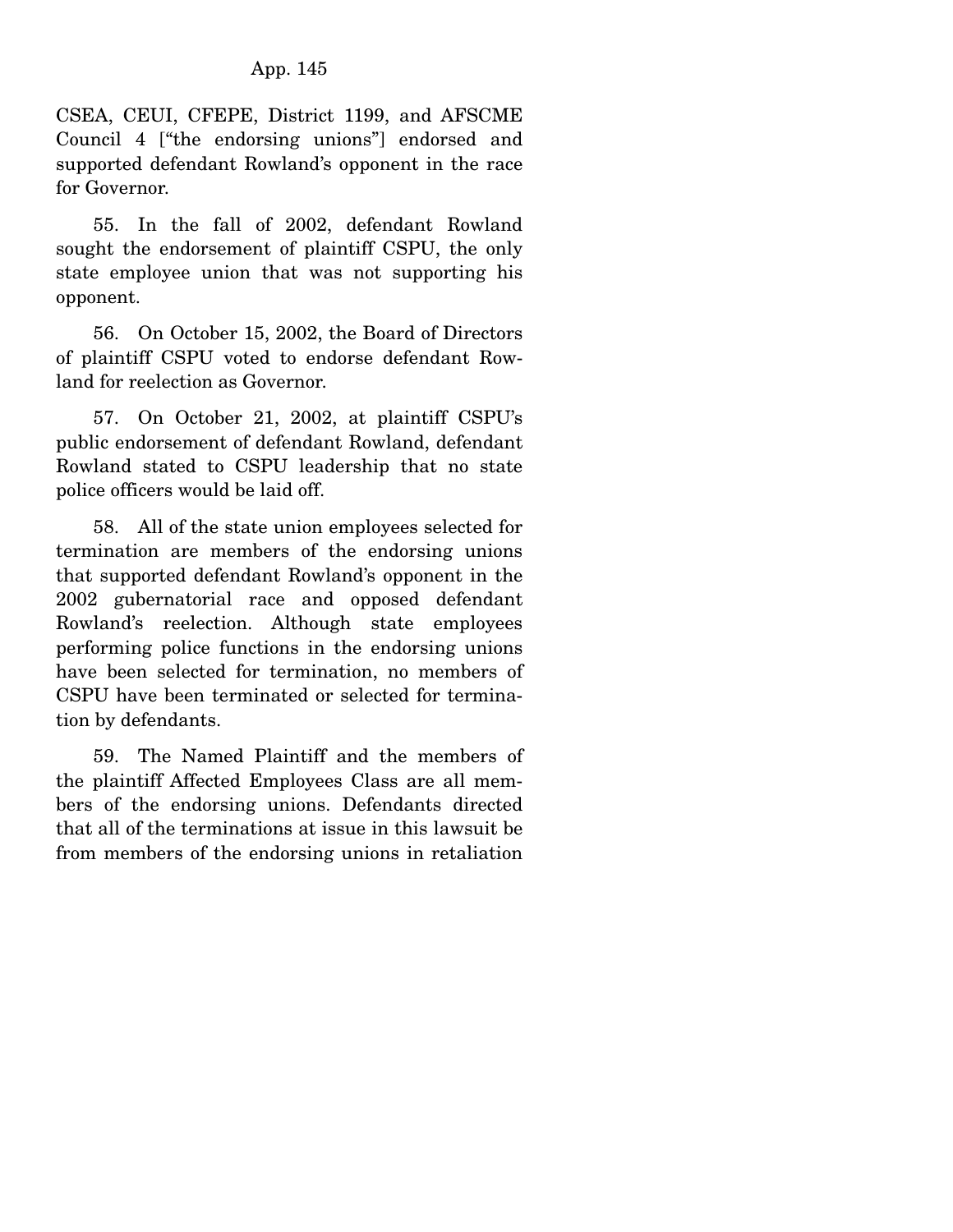for the endorsing unions' political opposition to defendant Rowland and for their failure to support defendant Rowland in the 2002 gubernatorial race.

 60. As a result of the conduct of defendants as aforesaid, the Named Plaintiffs and the plaintiff Affected Employees Class have been impermissibly penalized for exercising their First and Fourteenth Amendment rights to support, individually and through their union, political candidates of their choice.

 61. Defendants' conduct as aforesaid was. taken under color of state law and deprived the Named Plaintiffs and the plaintiff Affected Employees Class of their right to support, individually and through their unions, political candidates of their choice, without reprisal, as guaranteed by the First and Fourteenth Amendment rights to freedom of political speech and freedom of political association, in violation of 42 U.S.C. § 1983.

 62. The Named Plaintiffs and the plaintiff Affected Employees Class have suffered and will in the future suffer economic loss as a result of defendants' impermissible conduct.

 63. The Named Plaintiffs and the plaintiff Affected Employees Class have suffered and will in the future suffer emotional distress as a result of defendants' impermissible conduct.

 64. At all times mentioned herein, defendants were aware that their conduct as aforesaid violated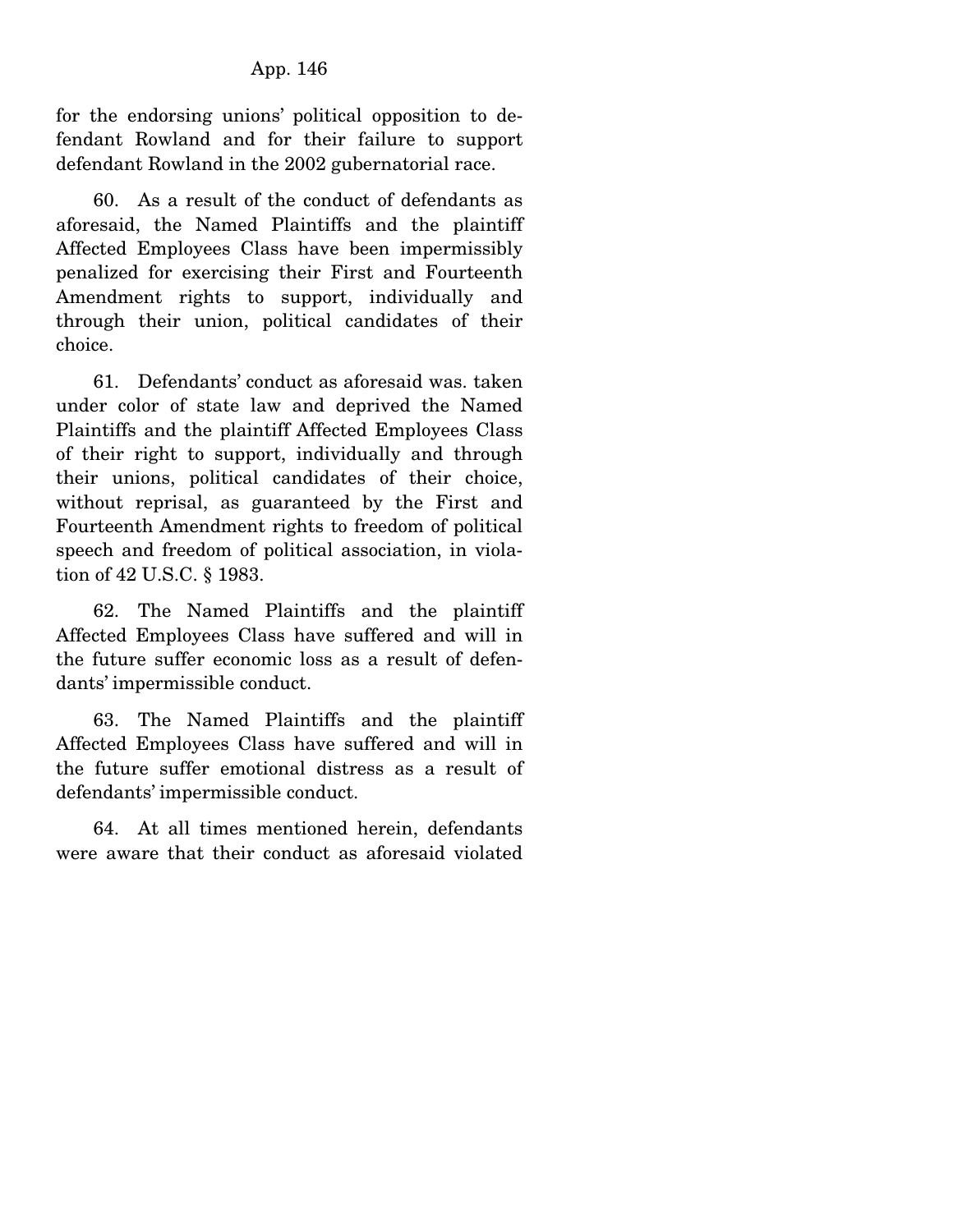the First and Fourteenth Amendment rights of the Named Plaintiffs and the plaintiff Affected Employees Class.

 65. At all times mentioned herein, defendants deliberately intended to interfere with the constitutional rights of the Named Plaintiffs and the plaintiff Affected Employees Class, in intentional and reckless disregard of the constitutional rights of the Named Plaintiffs and the plaintiff Affected Employees Class.

 66. Defendants Rowland and Ryan, in their individual capacities, are liable to the Named Plaintiffs and the plaintiff Affected Employees Class for monetary damages.

 67. Defendants Rowland and Ryan, in their individual capacities, are liable to the Named Plaintiffs and the plaintiff Affected Employees Class for an award of punitive damages.

## **C. THIRD CLAIM FOR RELIEF**

 1.-50. Paragraphs 1 through 50 of the First Claim for Relief are hereby incorporated as paragraphs 1 through 50 of this Third Claim for Relief.

 51. Defendants' conduct as aforesaid was intended to undermine plaintiff SEBAC's and the plaintiff Unions' ability to organize, function and represent their members.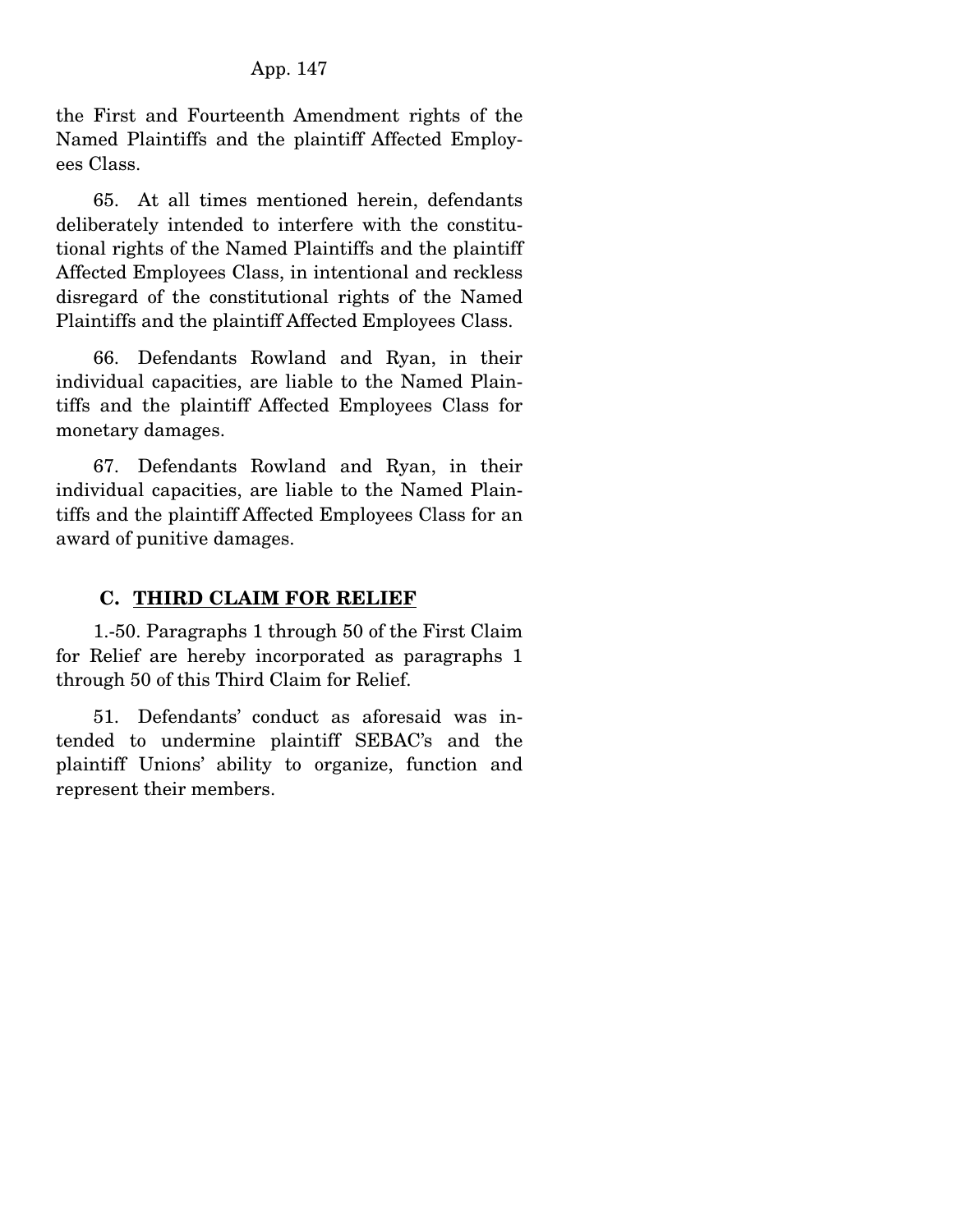52. In a further effort to undermine plaintiff SEBAC, the plaintiff Unions and the unions' leadership, defendants publicly derided the union leadership and made direct appeals to union members to urge their leadership to agree to the rejected concessions. Defendants have caused email messages to be sent directly to union members describing negotiating proposals not previously presented to the unions' leadership, thereby attempting to by-pass the union leadership.

 53. Defendants Rowland and Ryan have, at all times, been aware that they are not permitted to bypass the union leadership on issues subject to the existing collective bargaining agreements, and that their conduct was prohibited by state statutes, Conn. Gen. Stat. §§ 5-271 and 5-272, which require the State to recognize plaintiff SEBAC and the plaintiff Unions as the exclusive bargaining agent for their members, to bargain collectively with plaintiff SEBAC and the plaintiff Unions as the exclusive bargaining agents for their members, and to refrain from conduct interfering with the existence or administration of employee unions or otherwise discouraging union membership.

 54. As a result of the conduct of defendants as aforesaid, plaintiff SEBAC, the plaintiff Unions and their members ("the SEBAC Class") have been impermissibly penalized for exercising their First and Fourteenth Amendment rights to organize as unions, to seek union representation, to join and participate in a union, and to represent their members.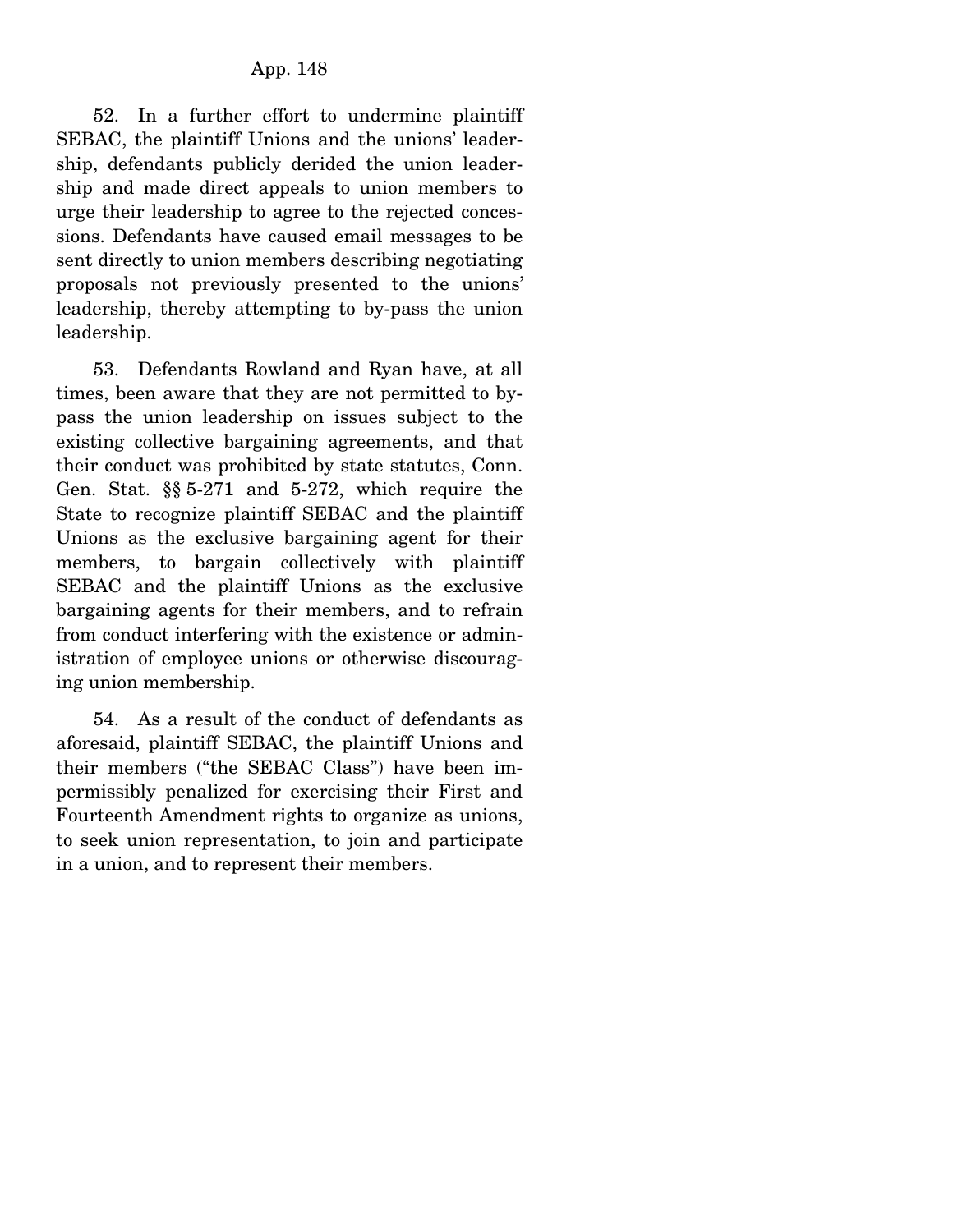55. Defendants' conduct as aforesaid was taken under color of state law and deprived plaintiff SEBAC, the plaintiff Unions and their members of their rights to organize as unions, to seek union representation, and to represent their members, as guaranteed by the First and Fourteenth Amendment rights to freedom of speech and freedom of association, in violation of 42 U.S.C. § 1983.

 56. As a result of the conduct of defendants as aforesaid, plaintiff SEBAC, the plaintiff Unions and their members have sustained financial loss.

 57. At all times mentioned herein, defendants were aware that their conduct as aforesaid violated the First and Fourteenth Amendment rights of plaintiff SEBAC, the plaintiff Unions and their members.

 58. At all times mentioned herein, defendants deliberately intended to interfere with the constitutional rights of plaintiff SEBAC, the plaintiff Unions and their members, in intentional and reckless disregard of the constitutional rights of plaintiff SEBAC, the SEBAC Class, the plaintiff Unions and their members.

 59. Defendants Rowland and Ryan, in their individual capacities, are liable to plaintiff SEBAC, the plaintiff Unions and their members for monetary damages.

 60. Defendants Rowland and Ryan, in their individual capacities, are liable to plaintiff SEBAC,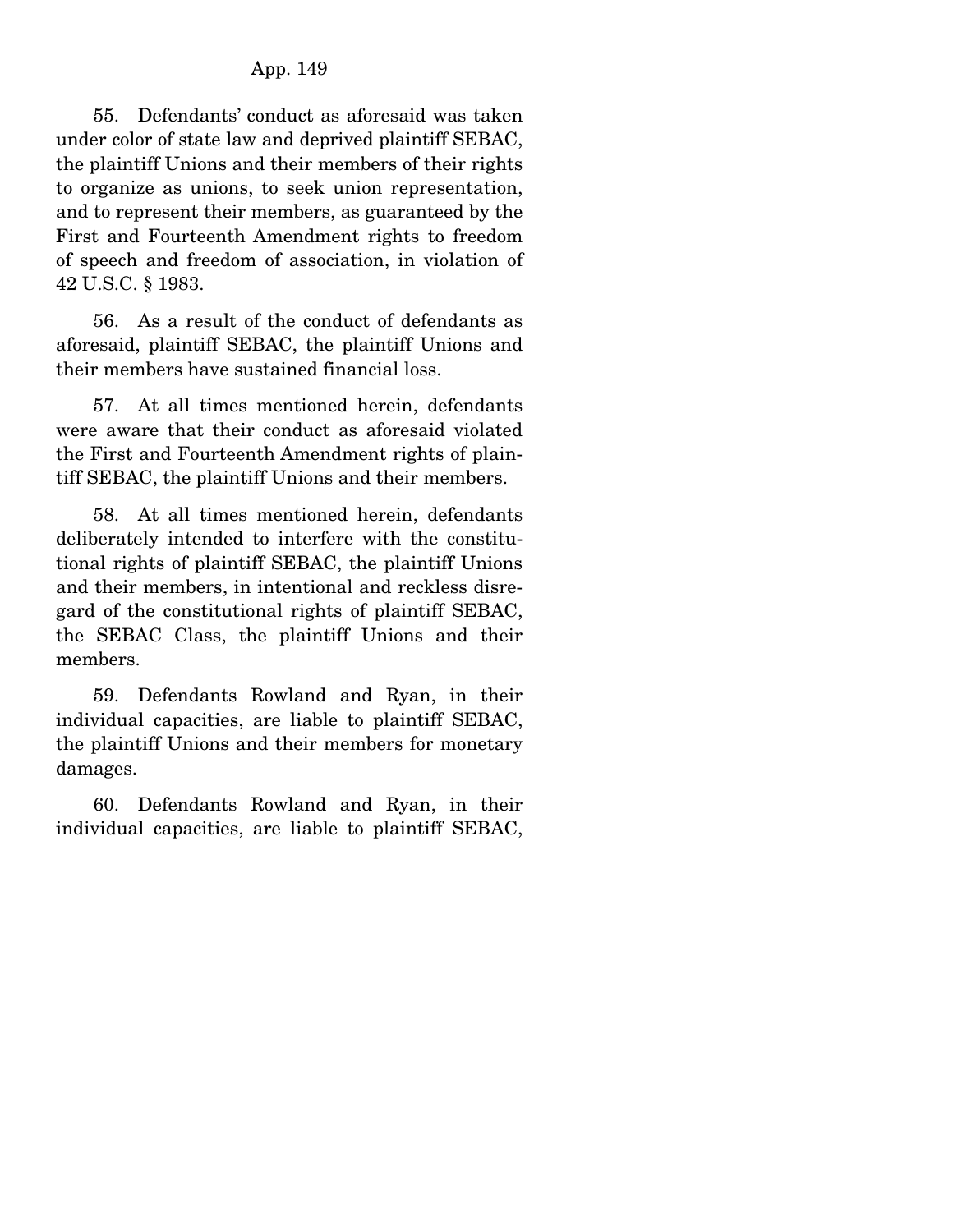the plaintiff Unions and their members for an award of punitive damages.

### **D. FOURTH CLAIM FOR RELIEF**

1.-59. Paragraphs 1 through 59 of the Second Claim for Relief are hereby incorporated as paragraphs 1 through 59 of this Fourth Claim for Relief.

 60. As a result of the conduct of defendants as aforesaid, plaintiffs AFSA, CAP, Protective Services, IBPO-Marshals, CCCC, CSU-AAUP, CSEA, CEUI, CFEPE, District 1199, and AFSCME Council 4 and their members (the SEBAC Class) have been impermissibly penalized for exercising their First and Fourteenth Amendment rights to support, as unions and individually, political candidates of their choice.

 61. Defendants' conduct as aforesaid was taken under color of state law and violated the rights of plaintiffs AFSA, CAP, Protective Services, IBPO-Marshals, CCCC, CSU-AAUP, CSEA, CEUI, CFEPE, District 1199, and AFSCME Council 4 and their members to support, as a union and individually, political candidates of their choice, without reprisal, as guaranteed by the First and Fourteenth Amendment rights to freedom of political speech and freedom of political association, in violation of 42 U.S.C. § 1983.

 62. Plaintiffs AFSA, CAP, Protective Services, IBPO-Marshals, CCCC, CSU-AAUP, CSEA, CEUI, CFEPE, District 1199, and AFSCME Council 4 and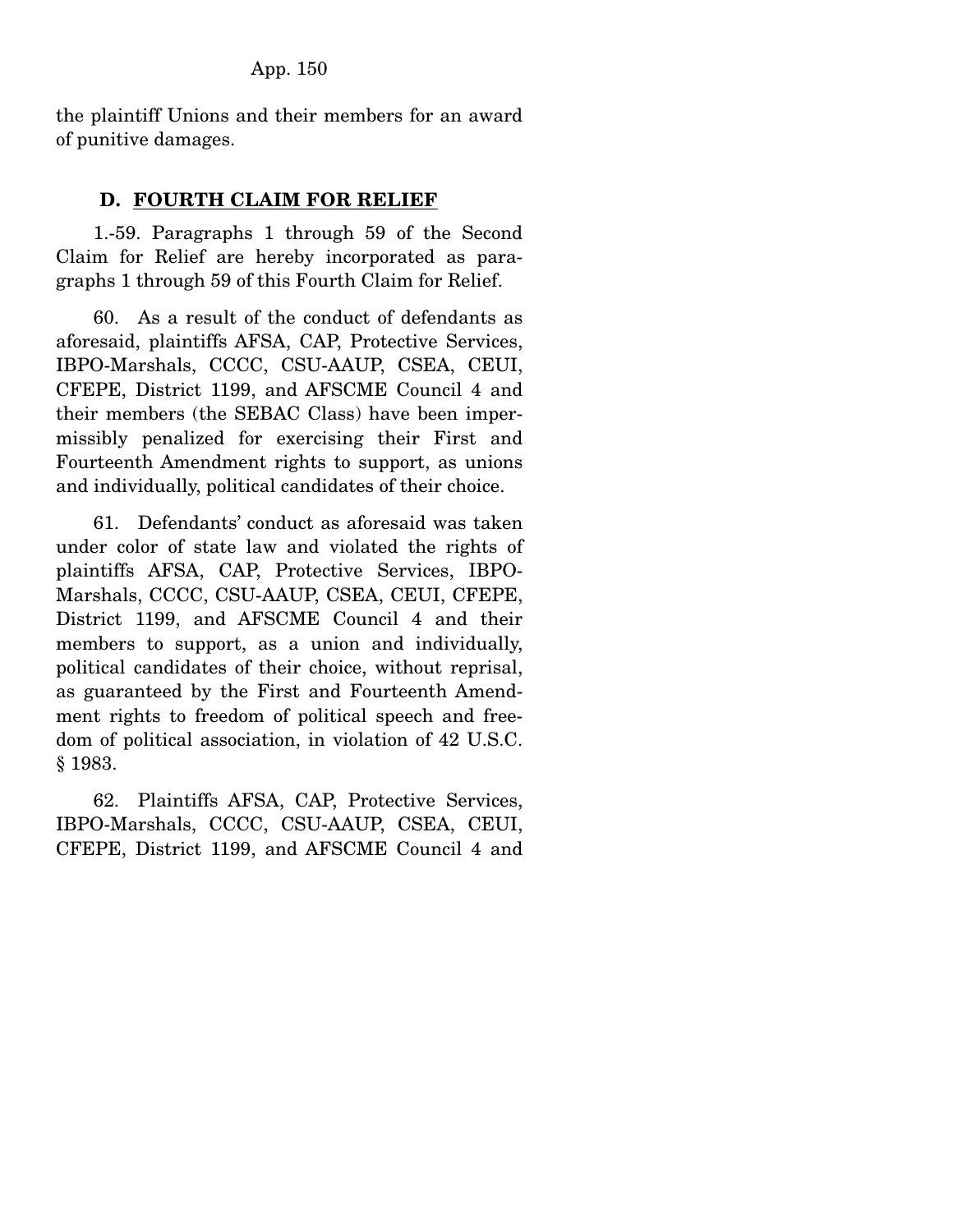their members have suffered financial loss as a result of the conduct of defendants as aforesaid.

 63. At all times mentioned herein, defendants were aware that their conduct as aforesaid violated the First and Fourteenth Amendment rights of plaintiffs AFSA, CAP, Protective Services, IBPO-Marshals, CCCC, CSU-AAUP, CSEA, CEUI, CFEPE, District 1199, and AFSCME Council 4 and their members.

 64. At all times mentioned herein, defendants deliberately intended to interfere with the constitutional rights of plaintiffs AFSA, CAP, Protective Services, IBPO-Marshals, CCCC, CSU-AAUP, CSEA, CEUI, CFEPE, District 1199, and AFSCME Council 4 and their members, in intentional and reckless disregard of the constitutional rights of plaintiffs AFSA, CAP, Protective Services, IBPO-Marshals, CCCC, CSU-AAUP, CSEA, CEUI, CFEPE, District 1199, and AFSCME Council 4 and their members.

 65. Defendants Rowland and Ryan, in their individual capacities, are liable to plaintiffs AFSA, CAP, Protective Services, IBPO-Marshals, CCCC, CSU-AAUP, CSEA, CEUI, CFEPE, District 1199, and AFSCME Council 4 and their members for monetary damages.

 66. Defendants Rowland and Ryan, in their individual capacities, are liable to plaintiffs AFSA, CAP, Protective Services, IBPO-Marshals, CCCC, CSU-AAUP, CSEA, CEUI, CFEPE, District 1199, and AFSCME Council 4 and their members for an award of punitive damages.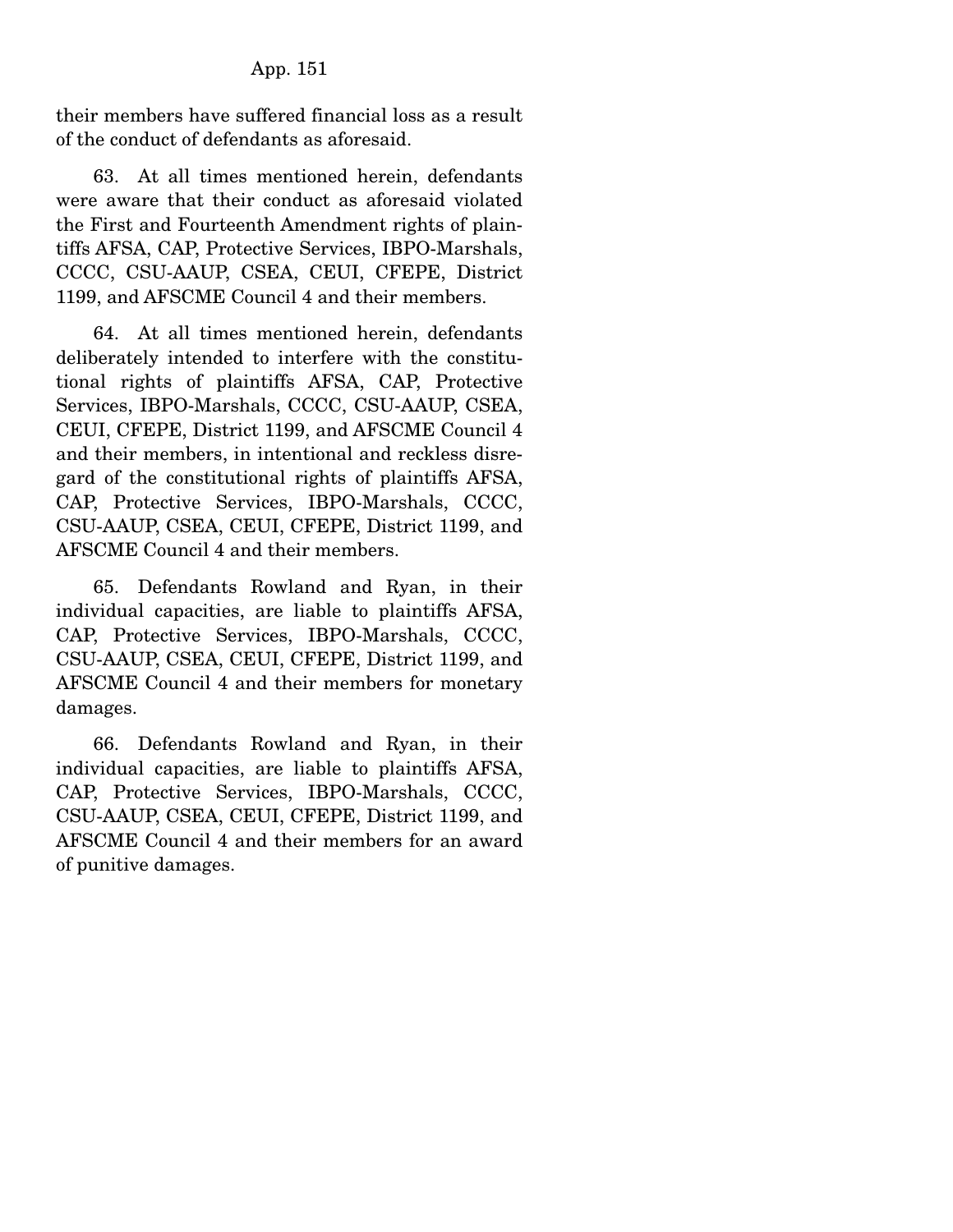### **E. FIFTH CLAIM FOR RELIEF**

 1.-52. Paragraphs 1 through 52 of the First Claim for Relief are hereby incorporated as paragraphs 1 through 52 of this Fifth Claim for Relief.

 53. As a result of the conduct of defendants as aforesaid, the Named Plaintiffs and the plaintiff Affected Employees Class have been impermissibly penalized and will in the future be penalized for exercising their First and Fourteenth Amendment rights to seek union representation, and to join, support and participate in a union.

 54. The actions of defendants Rowland and Ryan, in their official capacities, have been taken under color of state law and have violated and will in the future violate the rights of the Named Plaintiffs and the members of the plaintiff Affected Employees Class to seek union representation, and to join and participate in union activities, without reprisal, as guaranteed by the First and Fourteenth Amendment rights to freedom of speech and freedom of association, in violation of 42 U.S.C. § 1983.

 55. The Named Plaintiffs and the plaintiff Affected Employees Class have suffered and will in the future suffer irreparable harm as a result of defendants' conduct as aforesaid.

 56. The Named Plaintiffs and the Plaintiff Affected Employees Class are entitled to injunctive relief in the form of an order (a) directing defendants Rowland and Ryan, in their official capacities, to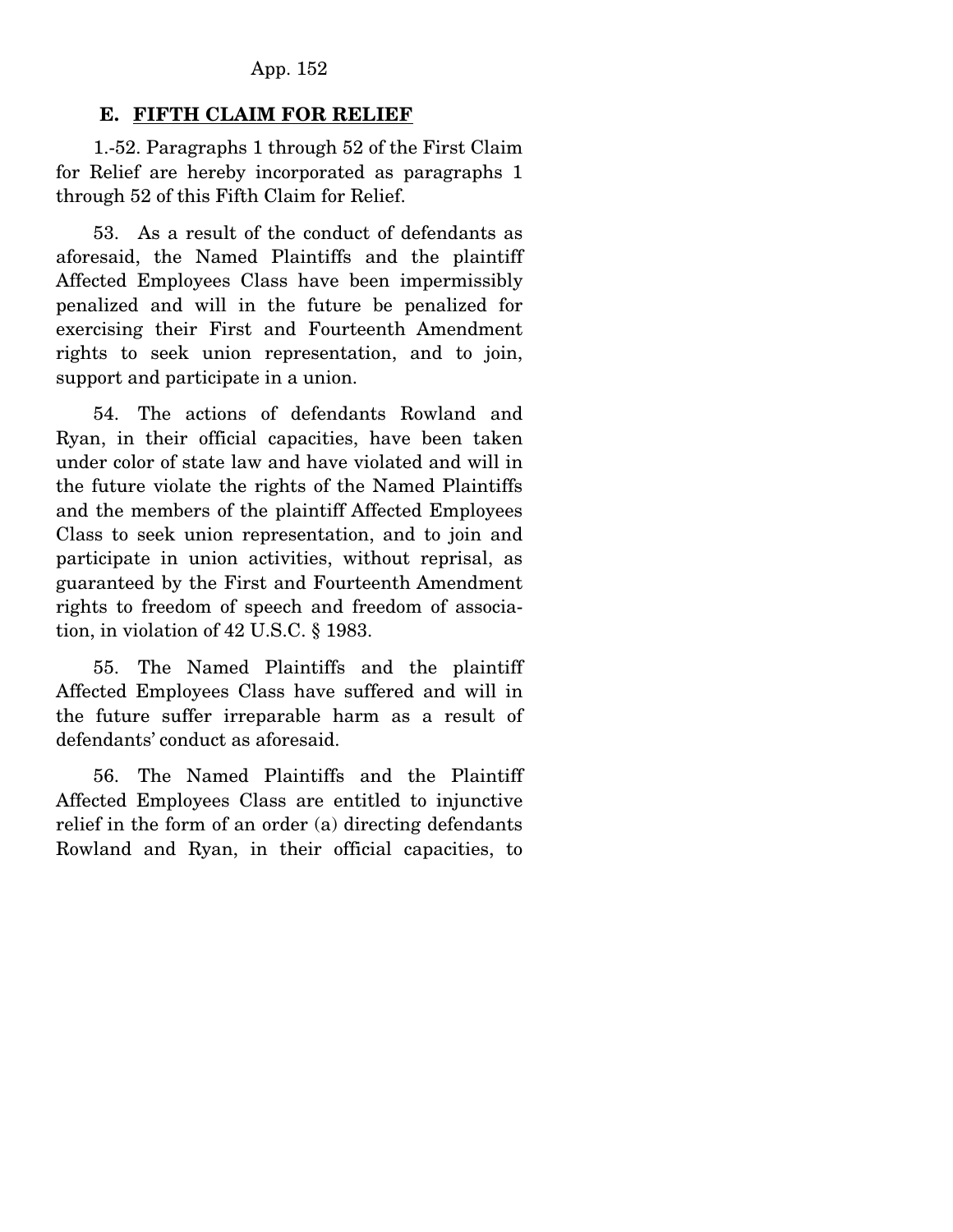restore them to their prior employment with full and uninterrupted seniority and benefits; and (b) enjoining defendants Rowland and Ryan, in their official capacities, from taking adverse action against them on account of their participation in a union or union activities.

## **F. SIXTH CLAIM FOR RELIEF**

 1.-59. Paragraphs 1 through 59 of the Second Claim for Relief are hereby incorporated as paragraphs 1 through 59 of this Sixth Claim for Relief.

 60. As a result of the conduct of defendants as aforesaid, the Named Plaintiffs and the plaintiff Affected Employees Class have been and will in the future be impermissibly penalized for exercising their First and Fourteenth Amendment rights to support, individually and through their union, political candidates of their choice.

 61. The actions of defendants Rowland and Ryan, in their official capacities, have been taken under color of state law and have violated and will in the future violate the rights of the Named Plaintiffs and the plaintiff Affected Employees Class to support, individually and through their union, political candidates of their choice, without reprisal, as guaranteed by the First and Fourteenth Amendment rights to freedom of political speech and freedom of political association, in violation of 42 U.S.C. § 1983.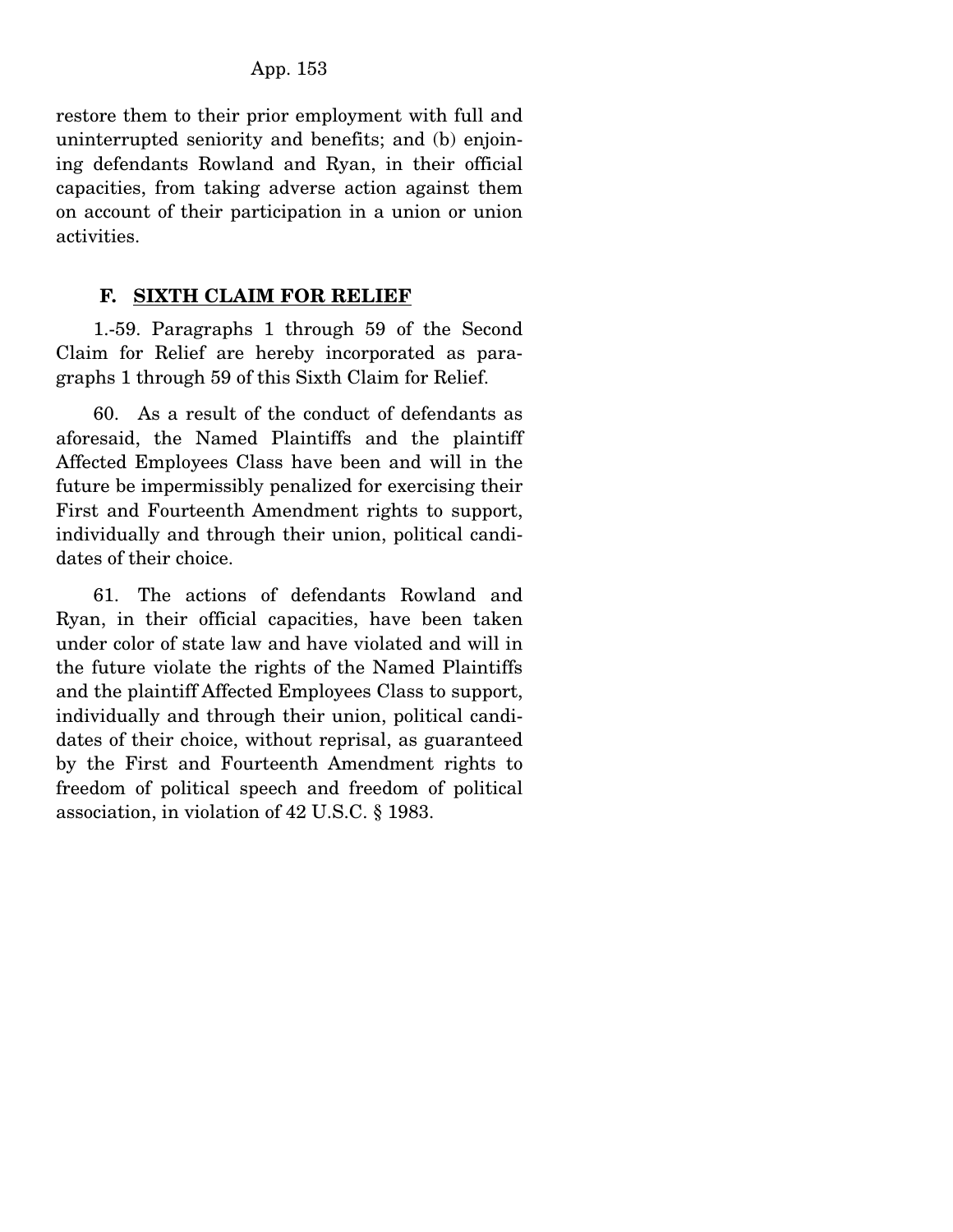62. The Named Plaintiffs and the plaintiff Affected Employees Class have suffered and will in the future suffer irreparable harm as a result of defendants' conduct as aforesaid.

 63. The Named Plaintiffs and the plaintiff Affected Employees Class are entitled to injunctive relief in the form of an order (a) directing defendants Rowland and Ryan, in their official capacities, to restore them to their prior employment with full and uninterrupted seniority and benefits; and (b) enjoining defendants Rowland and Ryan, in their official capacities, from retaliating against them for refusing to support defendant Rowland in his re-election bid and for supporting his opponent.

#### **G. SEVENTH CLAIM FOR RELIEF**

 1.-53. Paragraphs 1 through 53 of the Third Claim for Relief are hereby incorporated as paragraphs 1 through 53 of this Seventh Claim for Relief.

 54. As a result of defendants' conduct as aforesaid, plaintiff SEBAC, the plaintiff Unions and their members (the SEBAC Class) have been and will in the future be impermissibly penalized for exercising their First and Fourteenth Amendment rights to organize as unions, to seek union representation, to join and participate in a union, and to represent their members.

 55. The actions of defendants Rowland and Ryan, in their official capacities, have been taken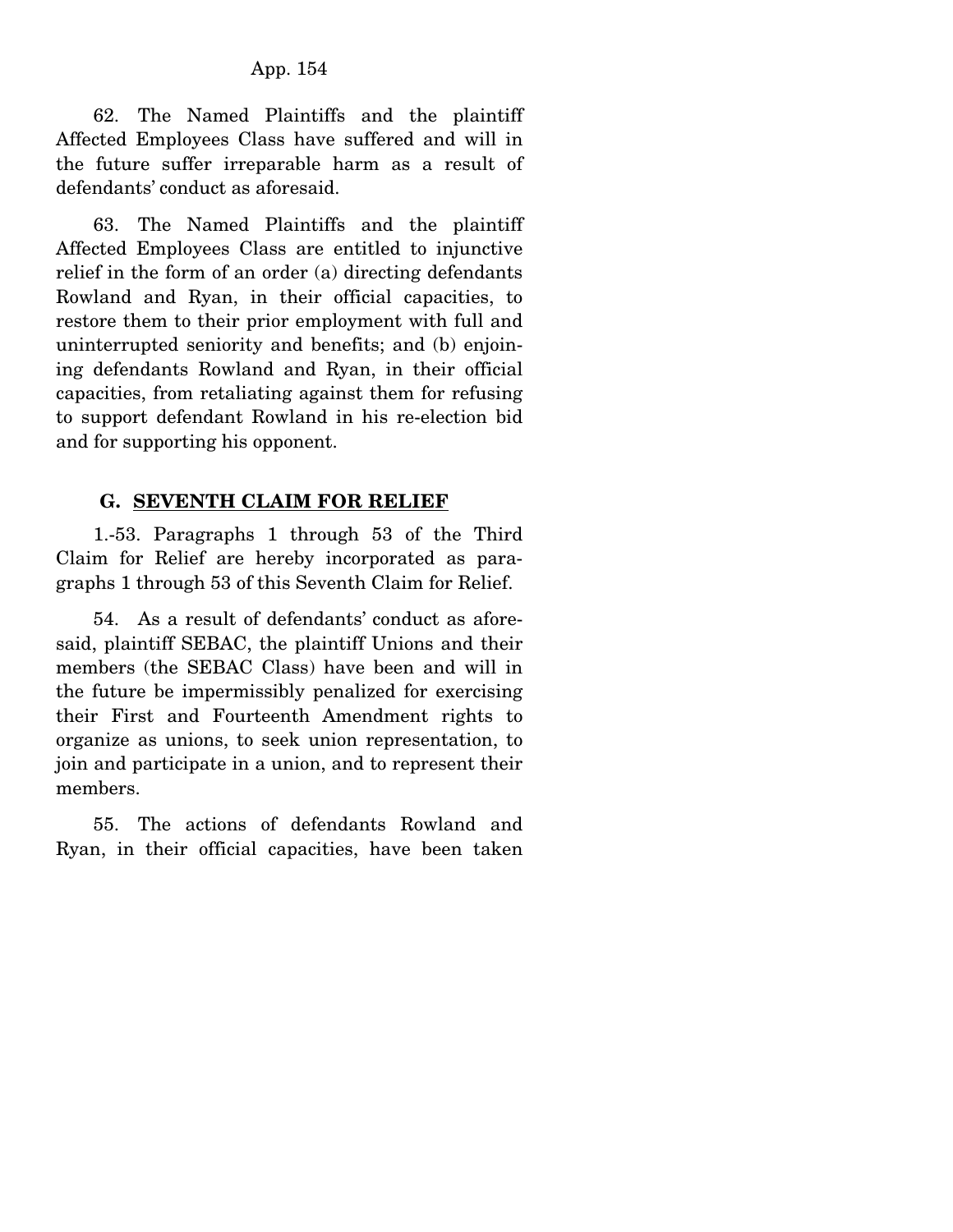under color of state law and deprived plaintiff SEBAC, the plaintiff Unions and their members of their rights to organize as unions, to seek union representation, and to represent their members, without reprisal, as guaranteed by the First and Fourteenth Amendment rights to freedom of speech and freedom of association, in violation of 42 U.S.C. § 1983.

 56. Plaintiff SEBAC, the plaintiff Unions and their members have suffered and will in the future suffer irreparable harm as a result of defendants' conduct as aforesaid.

 57. Plaintiff SEBAC, the plaintiff Unions and their members are entitled to injunctive relief in the form of an order enjoining defendants from pursuing any conduct (a) penalizing plaintiff SEBAC, the plaintiff Unions and their members for participating in union activities; or (b) undermining plaintiff SEBAC or the plaintiff Unions and their leadership with their rank and file members or otherwise interfering with their effective representation of their members, refusing to bargain collectively with the unions as the exclusive bargaining agents for their members, or discouraging union membership.

### **H. EIGHTH CLAIM FOR RELIEF**

1.-59. Paragraphs 1 through 59 of the Fourth Claim for Relief are hereby incorporated as paragraphs I through 59 of this Eighth Claim for Relief.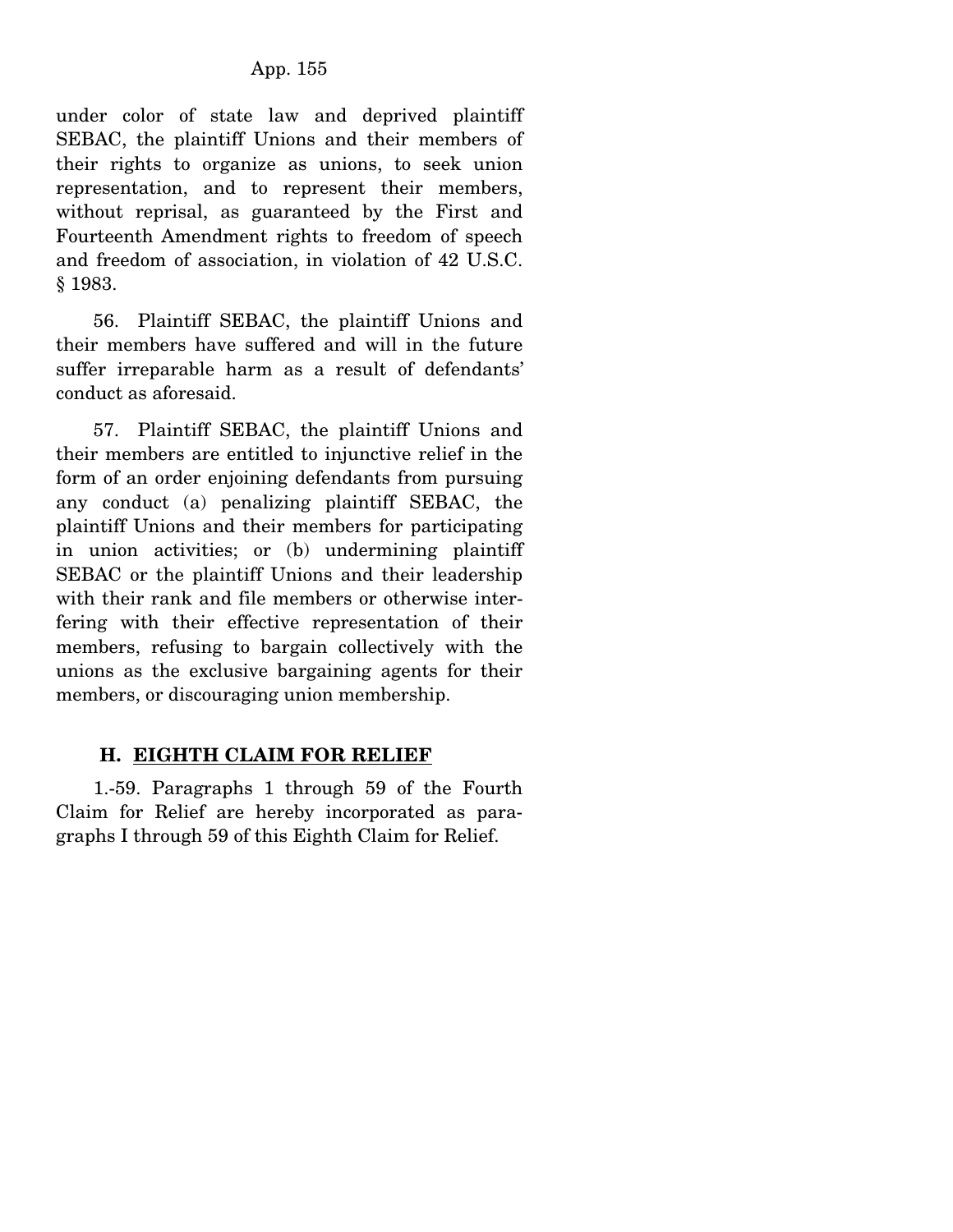60. As a result of the conduct of defendants as aforesaid, plaintiffs AFSA, CAP, Protective Services, IBPO-Marshals, CCCC, CSU-AAUP, CSEA, CEUI, CFEPE, District 1199, and AFSCME Council 4 and their members (the SEBAC Class) have been impermissibly penalized for exercising their First and Fourteenth Amendment rights to support, through their union and individually, political candidates of their choice.

 61. The actions of defendants Rowland and Ryan, in their official capacities, have been taken under color of state law and deprived plaintiffs AFSA, CAP, Protective Services, IBPO-Marshals, CCCC, CSU-AAUP, CSEA, CEUI, CFEPE, District 1199, and AFSCME Council 4 and their members of their rights to support, as a union and individually, political candidates of their choice, without reprisal, as guaranteed by the First and Fourteenth Amendment rights to freedom of political speech and freedom of political association, in violation of 42 U.S.C. § 1983.

 62. Plaintiffs AFSA, CAP, Protective Services, IBPO-Marshals, CCCC, CSU-AAUP, CSEA, CEUI, CFEPE, District 1199, and AFSCME Council 4 and their members have suffered and will in the future suffer irreparable harm as a result of defendants' conduct as aforesaid.

 63. Plaintiffs AFSA, CAP, Protective Services, IBPO-Marshals, CCCC, CSU-AAUP, CSEA, CEUI, CFEPE, District 1199, and AFSCME Council 4 and their members are entitled to injunctive relief in the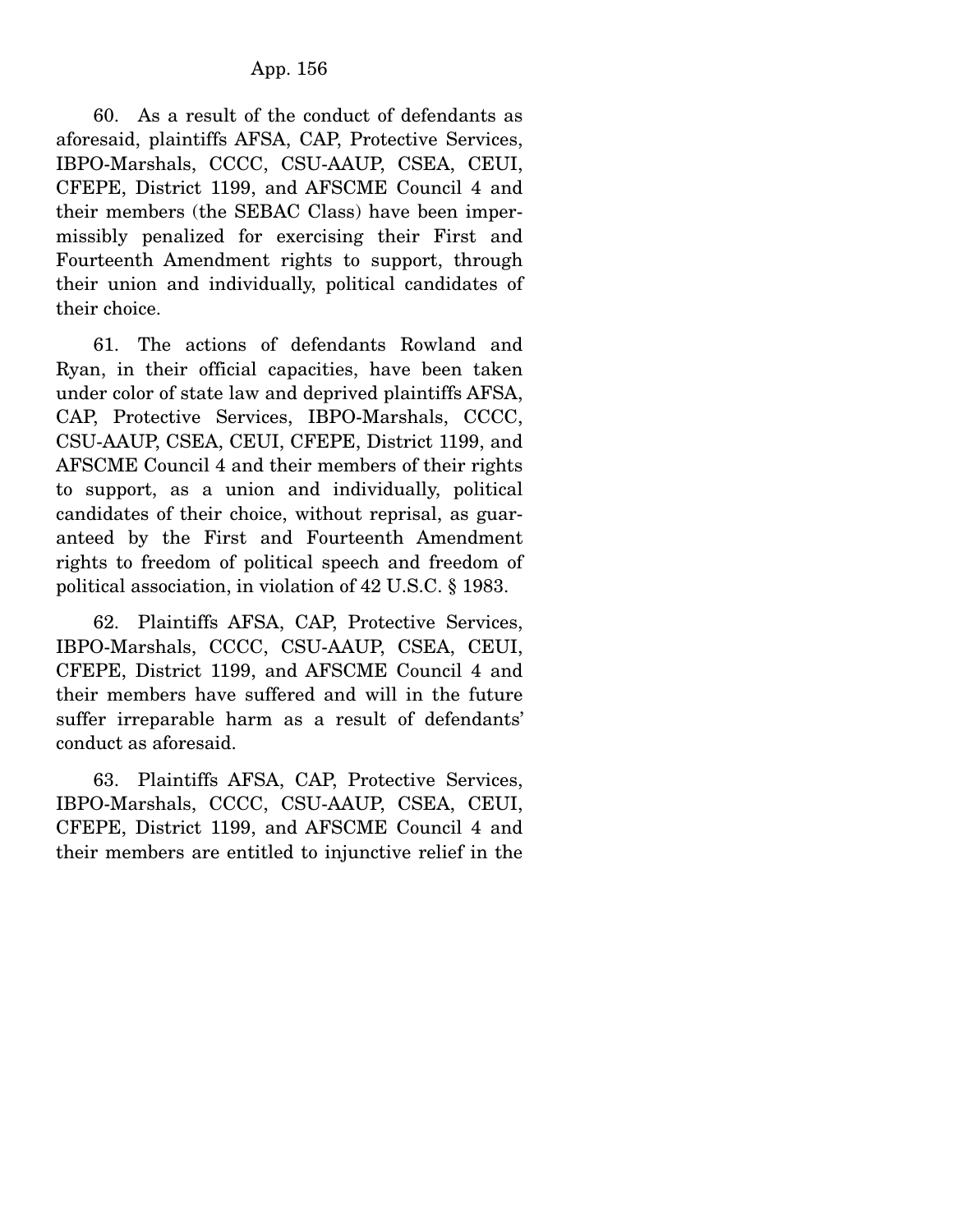form of an order enjoining defendants Rowland and Ryan, in their official capacities, from retaliating against them for refusing to support defendant Rowland in his reelection bid and for supporting his opponent.

### **I. NINTH CLAIM FOR RELIEF**

 1.-50. Paragraphs 1 through 50 of the Fifth Claim for Relief are hereby incorporated as paragraphs 1 through 50 of this Ninth Claim for Relief.

 51. In 1997, plaintiff SEBAC, acting on behalf of the plaintiff Unions and their members, entered into a collective bargaining agreement ["the SEBAC Agreement"] with the State of Connecticut covering health care, pension and other terms of employment.

 52. The SEBAC Agreement was approved by the Connecticut legislature pursuant to Conn. Gen. Stat. § 5-278(b).

 53. Pursuant to Conn. Gen. Stat. § 5-278(c), the Connecticut legislature has been required to appropriate whatever funds are required to comply with the SEBAC Agreement.

 54. The members of plaintiff SEBAC's constituent unions have statutorily-protected rights to receive the benefits conferred pursuant to the SEBAC Agreement.

 55. At all times mentioned herein, defendants Rowland and Ryan have been aware that the SEBAC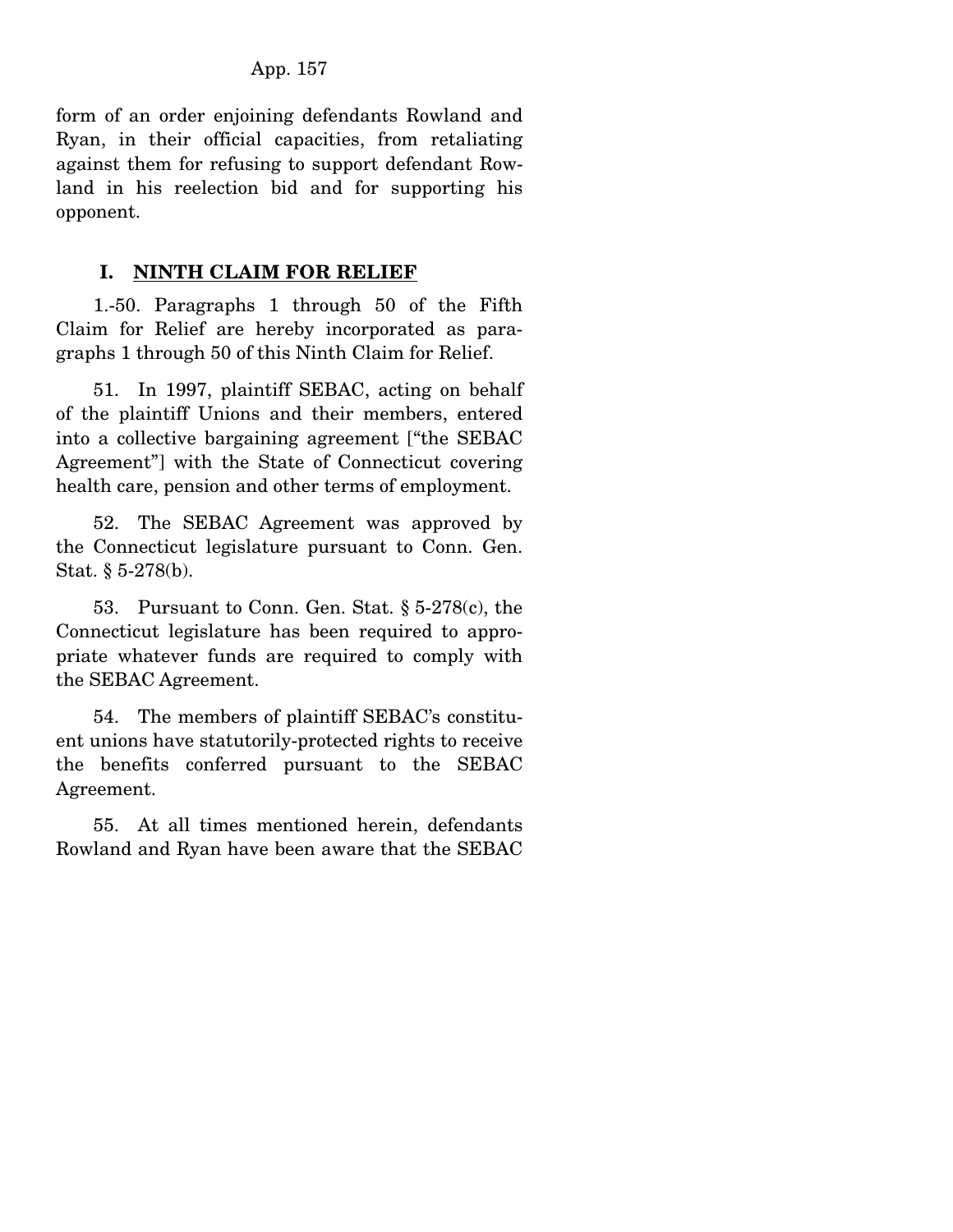Agreement is a binding, legislatively-approved contractual obligation of the State of Connecticut and that the State is statutorily required to fund the SEBAC Agreement.

 56. At all times mentioned herein, defendants Rowland and Ryan have been aware that the members of plaintiff SEBAC's constituent unions have statutorily-protected rights pursuant to the SEBAC Agreement.

 57. Beginning in November 2002 and continuing to the present time, defendants Rowland and Ryan have demanded that plaintiff SEBAC agree to give up its members' statutorily-protected rights under the SEBAC Agreement and threatened to terminate the employment of members of plaintiff SEBAC's constituent unions if plaintiff SEBAC and its members did not agree to give up such rights.

 58. Because plaintiff SEBAC refused to give up its members' statutorily-protected rights under the SEBAC Agreement, defendants Rowland and Ryan have directed the terminations of state union employees described above, and the Named Plaintiffs and the plaintiff Affected Employees have been terminated, and/or face termination, and/or have been bumped, demoted or suffered other adverse employment consequences.

 59. Because plaintiffs have asserted their rights under the SEBAC Agreement, as protected by the Fifth Amendment to the United States Constitution and by the Contract Clause of the United States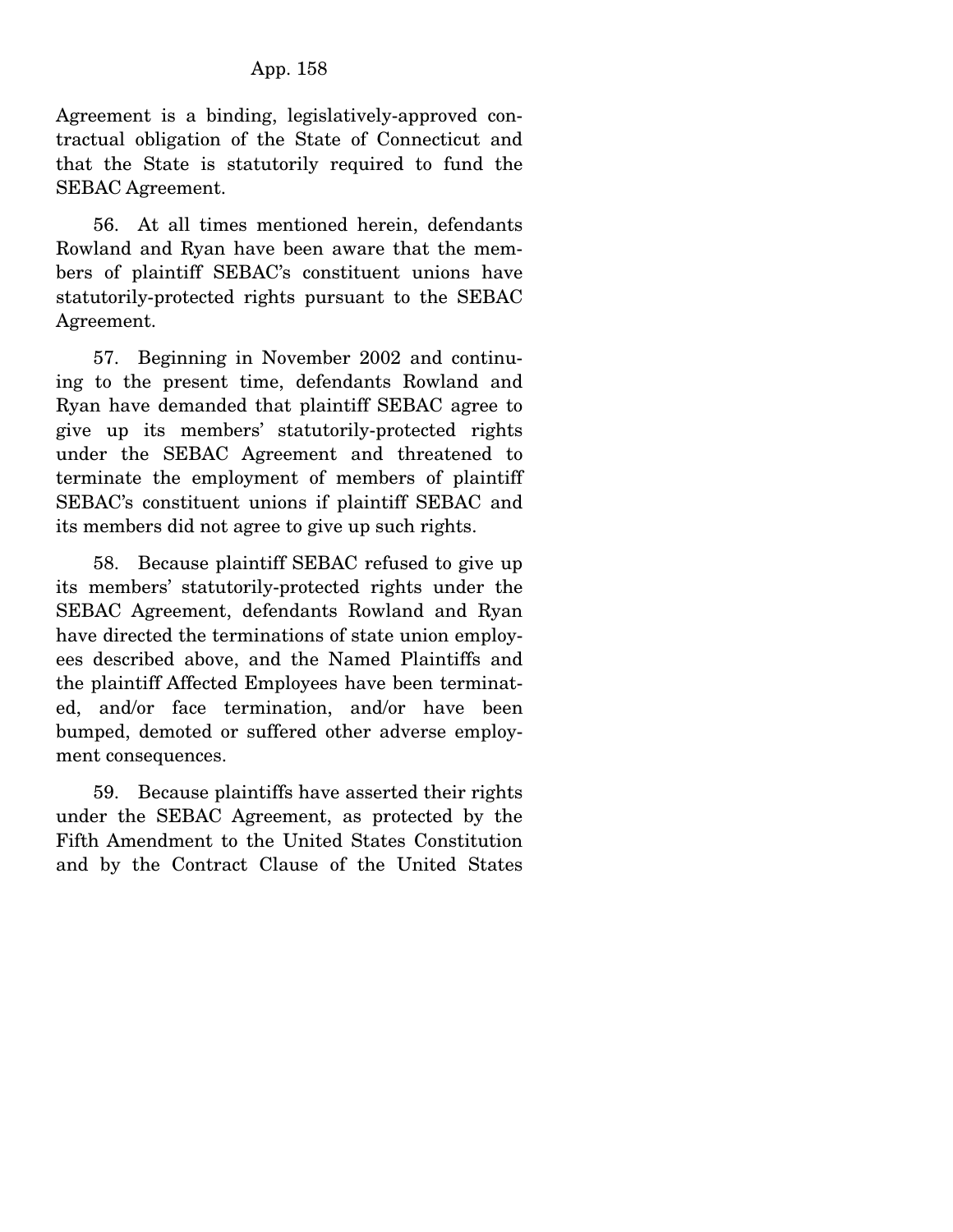Constitution, defendants have penalized and/or sought to penalize the Named Plaintiffs and the plaintiff Affected Employees Class by depriving them, or threatening to deprive them, of their right to continued public employment and/or to benefits arising out of their public employment.

 60. The actions of defendants Rowland and Ryan, in their official capacities, in intentionally penalizing and intentionally seeking to penalize the Named Plaintiffs and the plaintiff Affected Employees Class for asserting their rights under the SEBAC Agreement, as guaranteed by the Contract Clause and by the Fifth Amendment to the United States Constitution, have been taken under color of state law, and infringe the rights of plaintiff SEBAC, the plaintiff Unions, and their members, including in particular the rights of the Named Plaintiffs and the plaintiff Affected Employees Class, under the Contract Clause and to substantive due process and equal protection of the law guaranteed by the First, Fifth and Fourteenth Amendments to the United States Constitution, in violation of 42 U.S.C. § 1983.

 61. Plaintiffs have suffered and will in the future suffer irreparable harm as a result of defendants' conduct as aforesaid.

 62. Plaintiffs are entitled to injunctive relief in the form of an order (a) directing defendants Rowland and Ryan, in their official capacities, to restore the Named Plaintiffs and the plaintiff Affected Employees Class to their prior employment with full and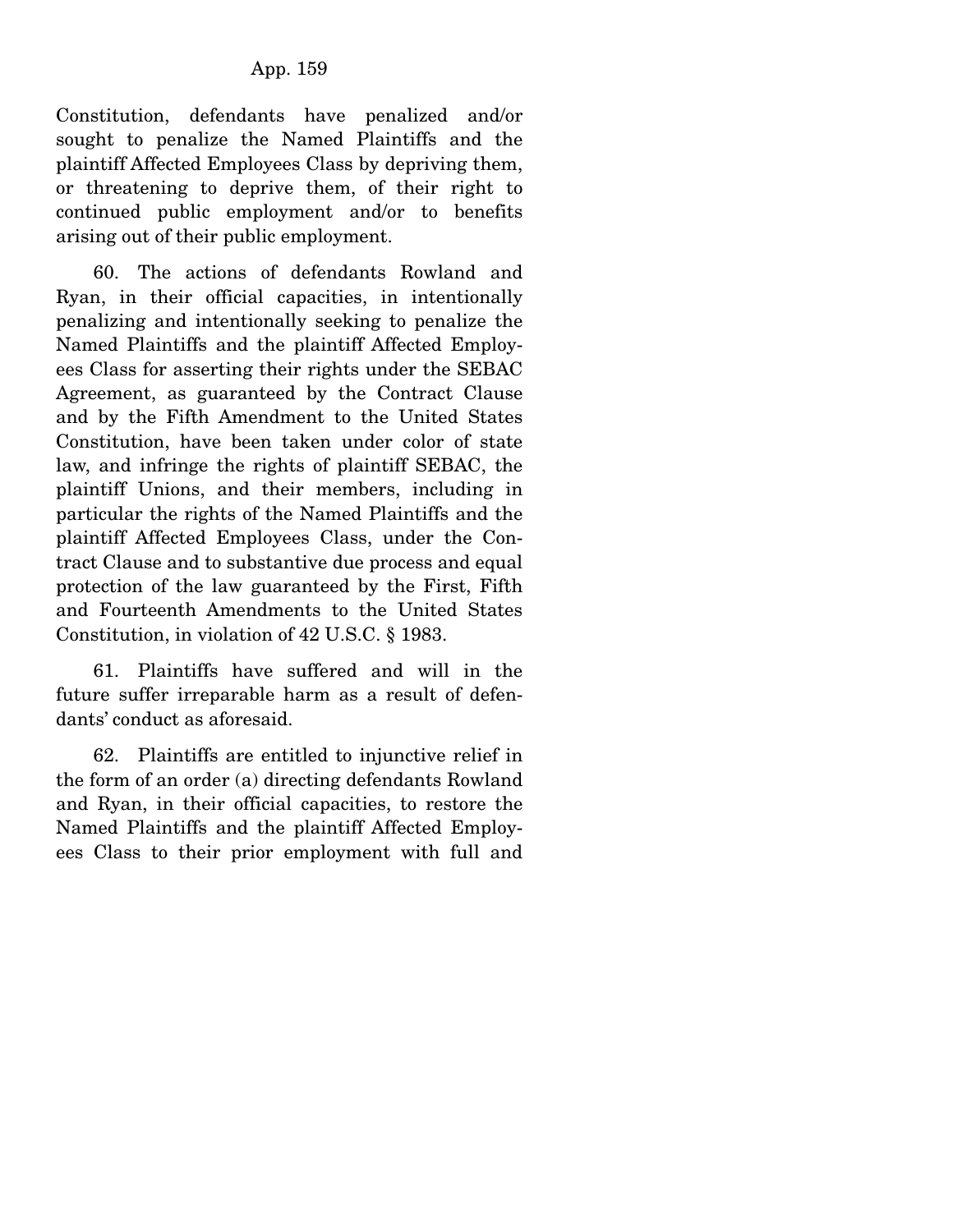uninterrupted seniority and benefits; and (b) enjoining defendants, in their official capacities, from (i) taking any action to force, coerce or pressure plaintiff SEBAC, the plaintiff Unions, or their members (including the Named Plaintiffs and the plaintiff Affected Employee Class) to grant concessions on their legislatively-approved contracts; (ii) penalizing or retaliating against plaintiff SEBAC, the plaintiff Unions, or their members (including the Named Plaintiffs and the plaintiff Affected Employees Class) for refusing to grant concessions on their legislatively-approved contract rights; or (iii) depriving or threatening to deprive the members of the plaintiff Unions (including the Named Plaintiffs and the plaintiff Affected Employees Class) of their right to continued public employment and/or to benefits arising out of their public employment.

## **J. TENTH CLAIM FOR RELIEF**

 1.-53. Paragraphs 1 through 53 of the Fifth Claim for Relief are hereby incorporated as paragraphs 1 through 53 of this Tenth Claim for Relief.

 54. By virtue of their state employment and their respective union's statutorily-approved collective bargaining agreement(s), the Named Plaintiffs and the plaintiff Affected Employees Class had a statutorily-protected right to continued state employment and could not be terminated from their state employment or subjected to adverse employment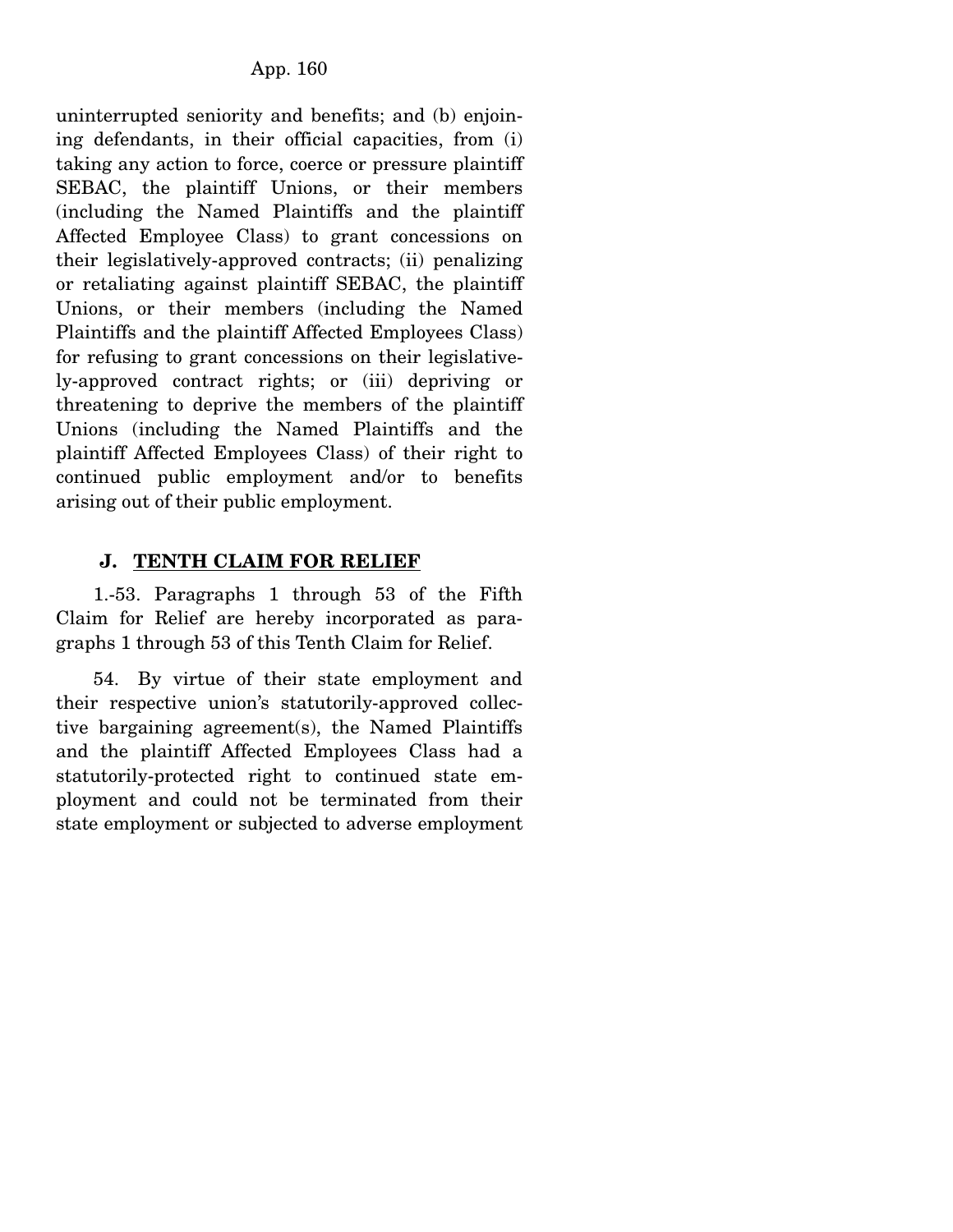action for arbitrary, irrational or constitutionally impermissible reasons.

 55. Defendants' decision to order the terminations of the Named Plaintiffs and the plaintiff Affected Employees Class and their selection of members of the endorsing unions as the targets of the terminations and other adverse employment action were motivated by impermissible anti-union and political animus.

 56. Defendants' decision to terminate only state employees who are members of state unions was arbitrary, irrational and/or undertaken for constitutionally impermissible reasons.

 57. Defendants have ordered terminations of the Named Plaintiffs and the plaintiff Affected Employees Class and have subjected the Named Plaintiffs and the plaintiff Affected Employees Class to adverse employment action for arbitrary, irrational and constitutionally-impermissible reasons.

 58. The actions of defendants Rowland and Ryan, in their official capacities, in ordering the terminations of the Named Plaintiffs and the plaintiff Affected Employees Class for arbitrary, irrational and/or constitutionally-impermissible reasons were taken under color of state law and deprived the Named Plaintiffs and the plaintiff Affected Employees Class of their rights to substantive due process and equal protection under the First, Fifth and Fourteenth Amendments to the United States Constitution, in violation of 42 U.S.C. § 1983.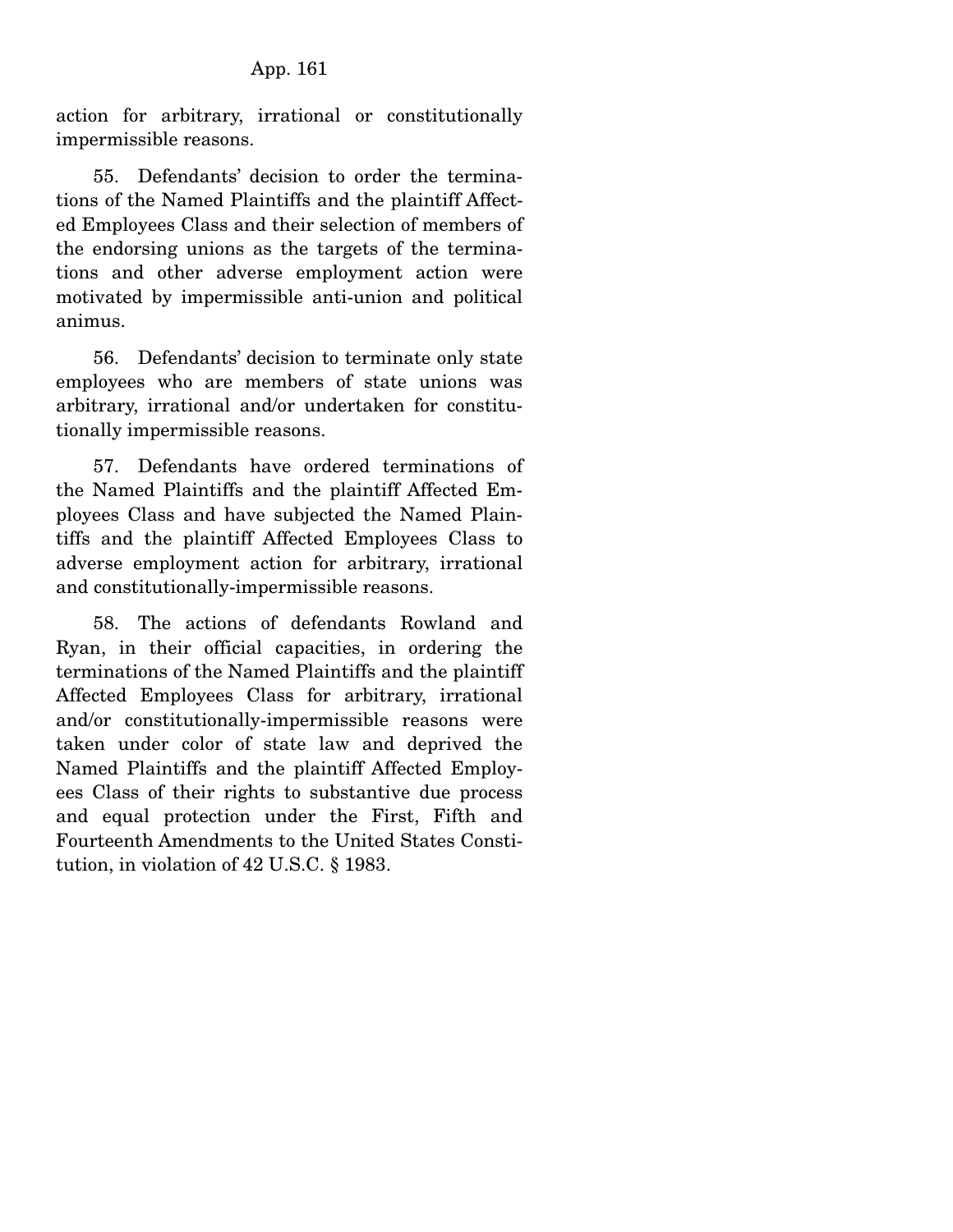59. The Named Plaintiffs and the plaintiff Affected Employees Class have suffered and will in the future suffer irreparable harm as a result of defendants' conduct as aforesaid.

 60. The Named Plaintiffs and plaintiff Affected Employees Class are entitled to injunctive relief in the form of an order (a) directing defendants Rowland and Ryan, in their official capacities, to restore the Named Plaintiffs and the members of the plaintiff Affected Employees Class to their prior employment with full and uninterrupted seniority and benefits; and (b) enjoining defendants, in their official capacities, from (i) depriving or threatening to deprive the Named Plaintiffs and the members of the plaintiff Affected Employees Class of their right to continued public employment and/or to benefits arising out of their public employment by arbitrary, irrational or constitutionally-impermissible terminations; or (ii) adversely affecting or threatening to adversely affect the right of the Named Plaintiffs and the plaintiff Affected Employees Class in continued public employment and/or to benefits arising out of their public employment by arbitrary, irrational or constitutionally-impermissible terminations.

#### **V. PRAYER FOR RELIEF.**

 WHEREFORE, plaintiffs pray the following relief:

 1. That the Court certify plaintiff SEBAC's claims in this action as a class action on behalf of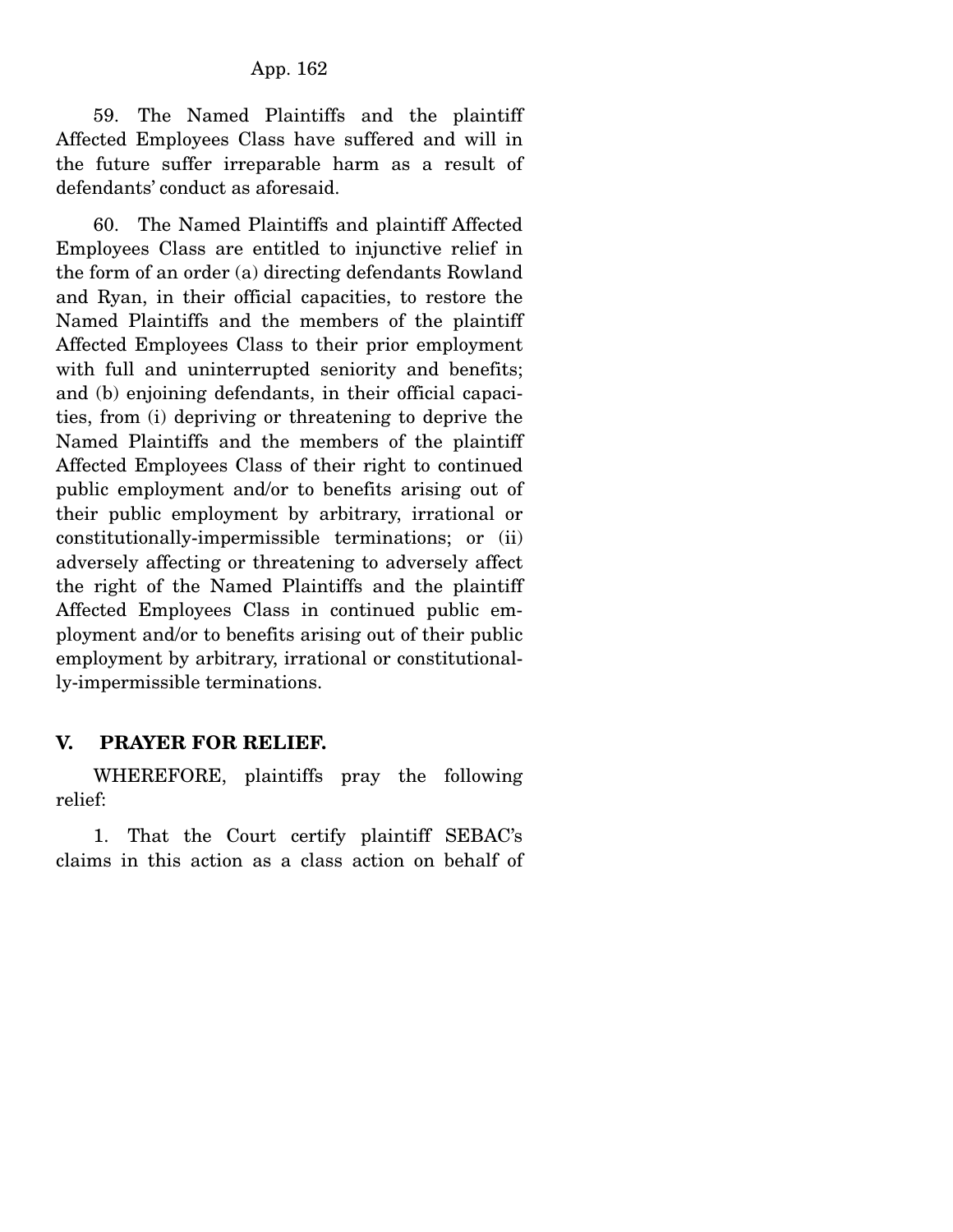plaintiff SEBAC and the members of its 12 constituent unions participating in this action;

 2. That the Court certify the Named Plaintiff 's claims in this action as a class action on behalf of the Named Plaintiffs and all individuals similarlysituated;

 3. As to the First and Second Claims for Relief only: compensatory damages, as against defendants Rowland and Ryan, in their individual capacities, on behalf of the Named Plaintiffs and the members of the plaintiff Affected Employees Class;

 4. As to the First and Second Claims for Relief only: punitive damages, as against defendants Rowland and Ryan, in their individual capacities, on behalf of the Named Plaintiffs and the members of the plaintiff Affected Employees Class;

 5. As to the Third Claim for Relief only: compensatory damages, as against defendants Rowland and Ryan, in their individual capacities, on behalf of plaintiff SEBAC, the plaintiff Unions and their members (the SEBAC Class);

 6. As to the Third Claim for Relief only: punitive damages, as against defendants Rowland and Ryan, in their individual capacities, on behalf of plaintiff SEBAC, the plaintiff Unions and their members (the SEBAC Class);

 7. As to the Fourth Claim for Relief only: compensatory damages, as against defendants Rowland and Ryan, in their individual capacities, on behalf of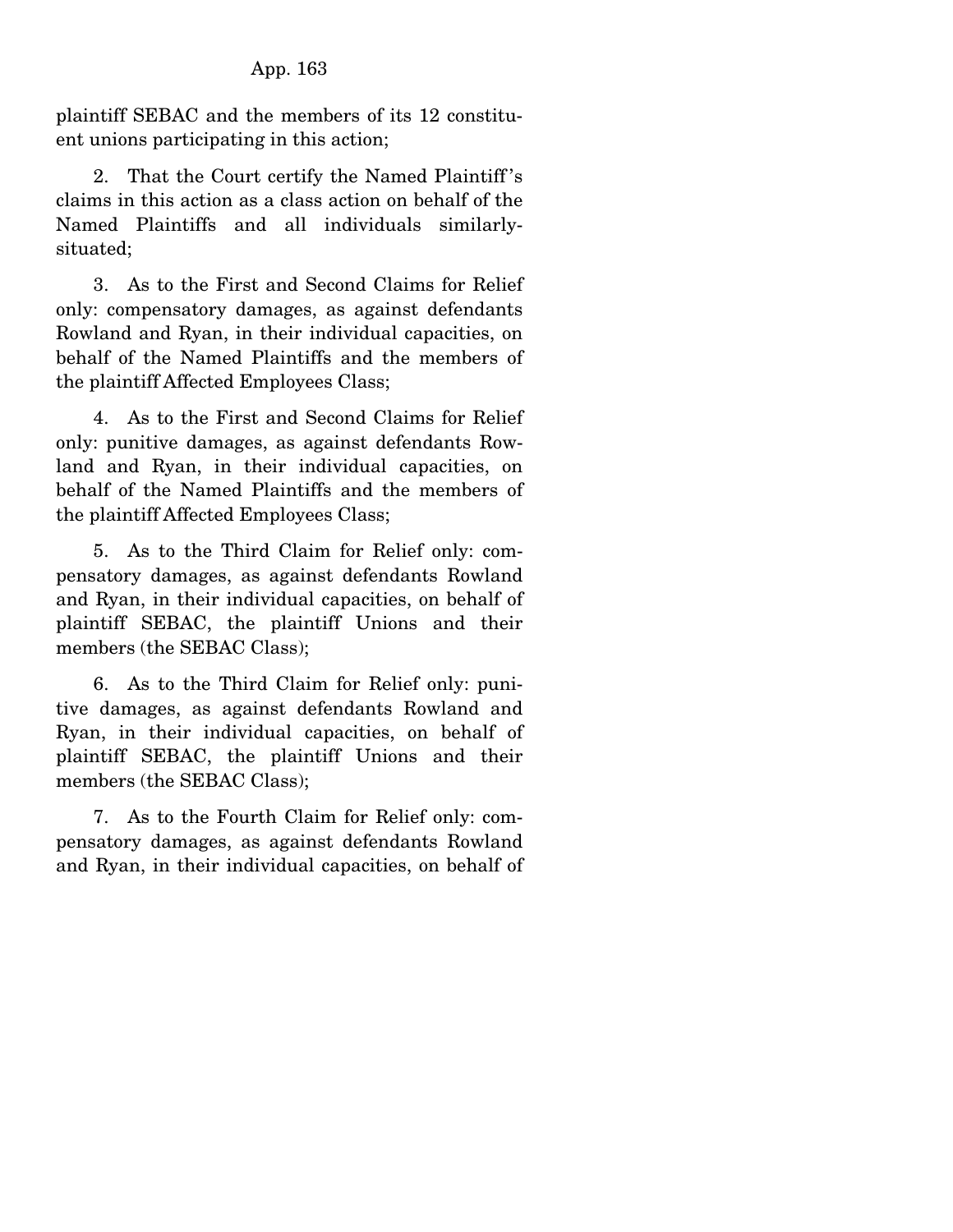plaintiffs AFSA, CAP, Protective Services, IBPO-Marshals, CCCC, CSU-AAUP, CSEA, CEUI, CFEPE, District 1199 and AFSCME Council 4 and their members;

 8. As to the Fourth Claim for Relief only: punitive damages, as against defendants Rowland and Ryan, in their individual capacities, on behalf of plaintiffs AFSA, CAP, Protective Services, IBPO-Marshals, CCCC, CSU-AAUP, CSEA, CEUI, CFEPE, District 1199 and AFSCME Council 4 and their members;

 9. As to the Fifth, Sixth, Ninth and Tenth Claims for Relief only: entry of an order (a) compelling defendants Rowland and Ryan, in their official capacities, to reinstate the Named Plaintiffs and the members of the plaintiff Affected Employees Class to their former positions with the State of Connecticut or such other position as the Court deems appropriate, with full and appropriate restoration of seniority and benefits; and (b) enjoining defendants, in their official capacities, from ordering further terminations of members of the plaintiff Unions on account of their participation in or support of constitutionallyprotected union activities;

 10. As to the Fifth, Sixth, Seventh, Eighth, Ninth and Tenth Claims for Relief only: entry of an order enjoining defendants Rowland and Ryan, in their official capacities, from (a) penalizing plaintiff SEBAC, the plaintiff Unions or their members on account of their participation in or support of union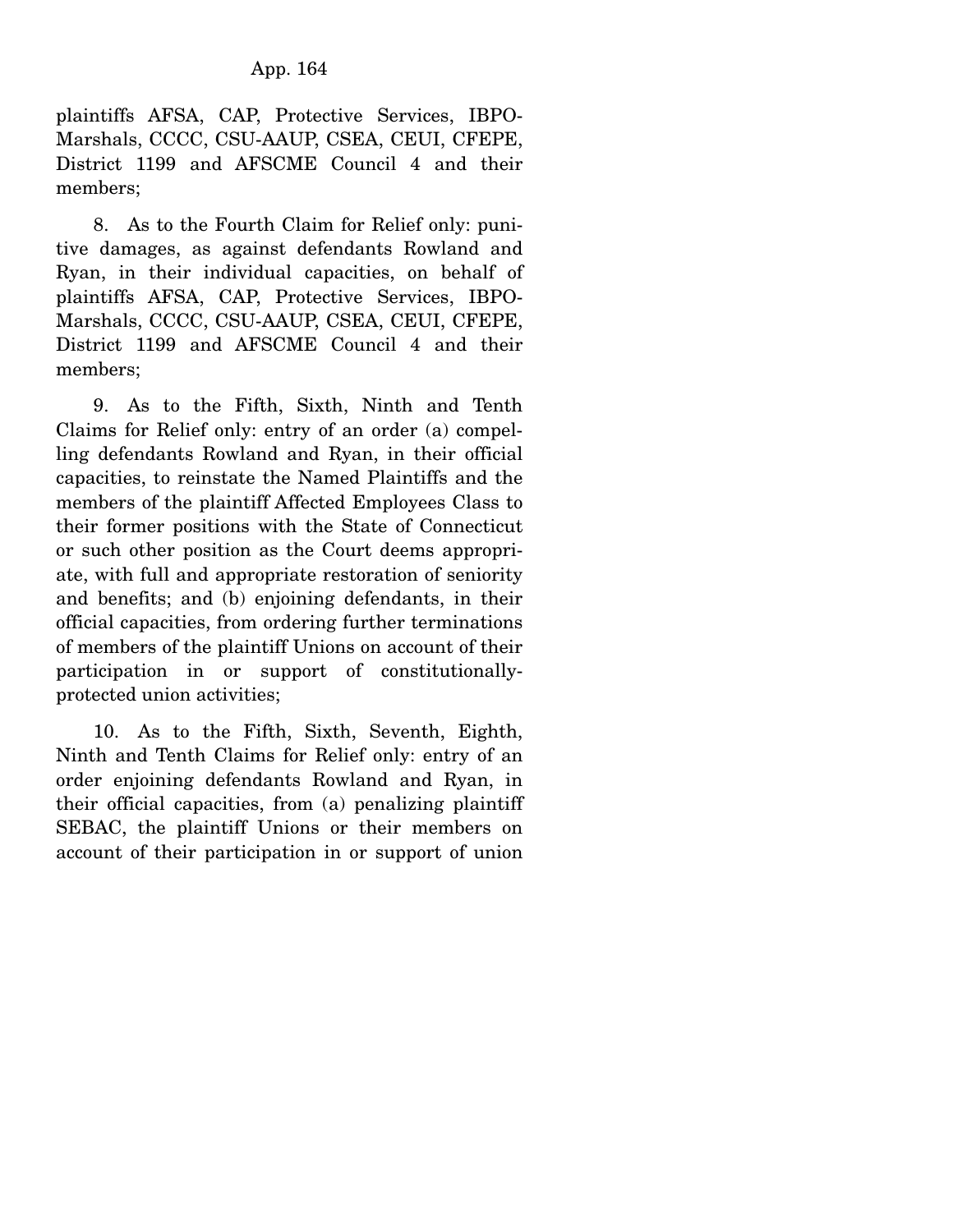activities; (b) retaliating against the endorsing unions and/or their members for refusing to support defendant Rowland in his re-election bid and for supporting his opponent; (c) undermining plaintiff SEBAC, the plaintiff Unions, and the unions' leadership with their rank and file members or otherwise interfering with their effective representation of their members, refusing to bargain collectively with plaintiff SEBAC or the plaintiff Unions as the exclusive bargaining agents for their members, or discouraging union membership; or (d) penalizing plaintiffs for refusing to grant concessions on their legislatively-approved and statutorily-protected contract rights;

 11. Attorneys' fees and costs of this action, pursuant to 42 U.S.C. § 1988;

 12. Such other relief as the Court deems appropriate.

> PLAINTIFFS STATE EMPLOYEES BAR-GAINING AGENT COALITION, individually and on behalf of all of its members, AMERICAN FEDERATION OF SCHOOL ADMINISTRATORS, Local 61, AFL-CIO, CONNECTICUT ASSOCIATION OF PROS-ECUTORS, PROTECTIVE SERVICES COALITION, IAFF, AFL-CIO, JUDICIAL MARSHALS, INTERNATIONAL BROTH-ERHOOD OF POLICE OFFICERS, NATIONAL ASSOCIATION OF GOVERN-MENT EMPLOYEES, AFL-CIO, CONNECTICUT STATE POLICE UNION,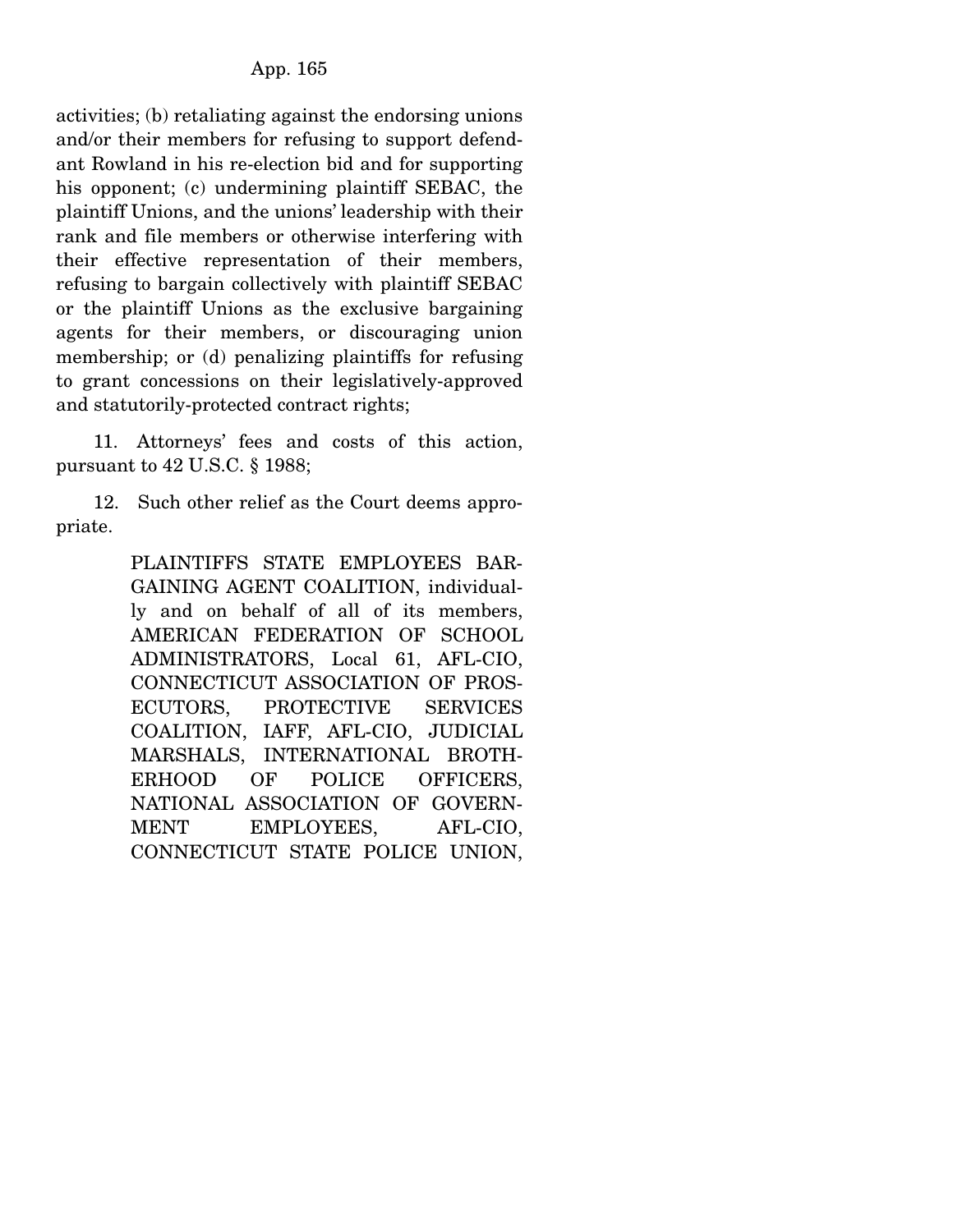CONGRESS OF CONNECTICUT COMMU-NITY COLLEGES, SEIU, AFL-CIO, CONNECTICUT STATE UNIVERSITY, AMERICAN ASSOCIATION OF UNIVER-SITY PROFESSORS, CONNECTICUT STATE EMPLOYEES ASSOCIATION, SEIU, AFL-CIO, CONNECTICUT EMPLOYEES UNION INDEPENDENT, SEIU, AFL-CIO, CONNECTICUT FEDERATION OF EDU-CATIONAL AND PROFESSIONAL EM-PLOYEES, AFT, AFL-CIO, DISTRICT 1199, NEW ENGLAND HEALTH CARE EM-PLOYEES UNION, SEIU, AFL-CIO, COUNCIL 4, AMERICAN FEDERATION OF STATE, COUNTY, MUNICIPAL EMPLOY-EES, AFL-CIO, DENISE A. BOUFFARD, GENEVA M. HEDGECOCK, DENNIS P. HEFFERNAN, WILLIAM D HILL and MARCELLE Y. PICHANICK, individually and on behalf of all others similarly-situated,

BY /s/ David S. Golub

 DAVID S. GOLUB ct 00145 JONATHAN M. LEVINE ct 07584 MARILYN J. RAMOS ct 11433 SILVER GOLUB & TEITELL LLP 184 ATLANTIC STREET P.O. BOX 389 STAMFORD, CT 06904 (203) 325-4491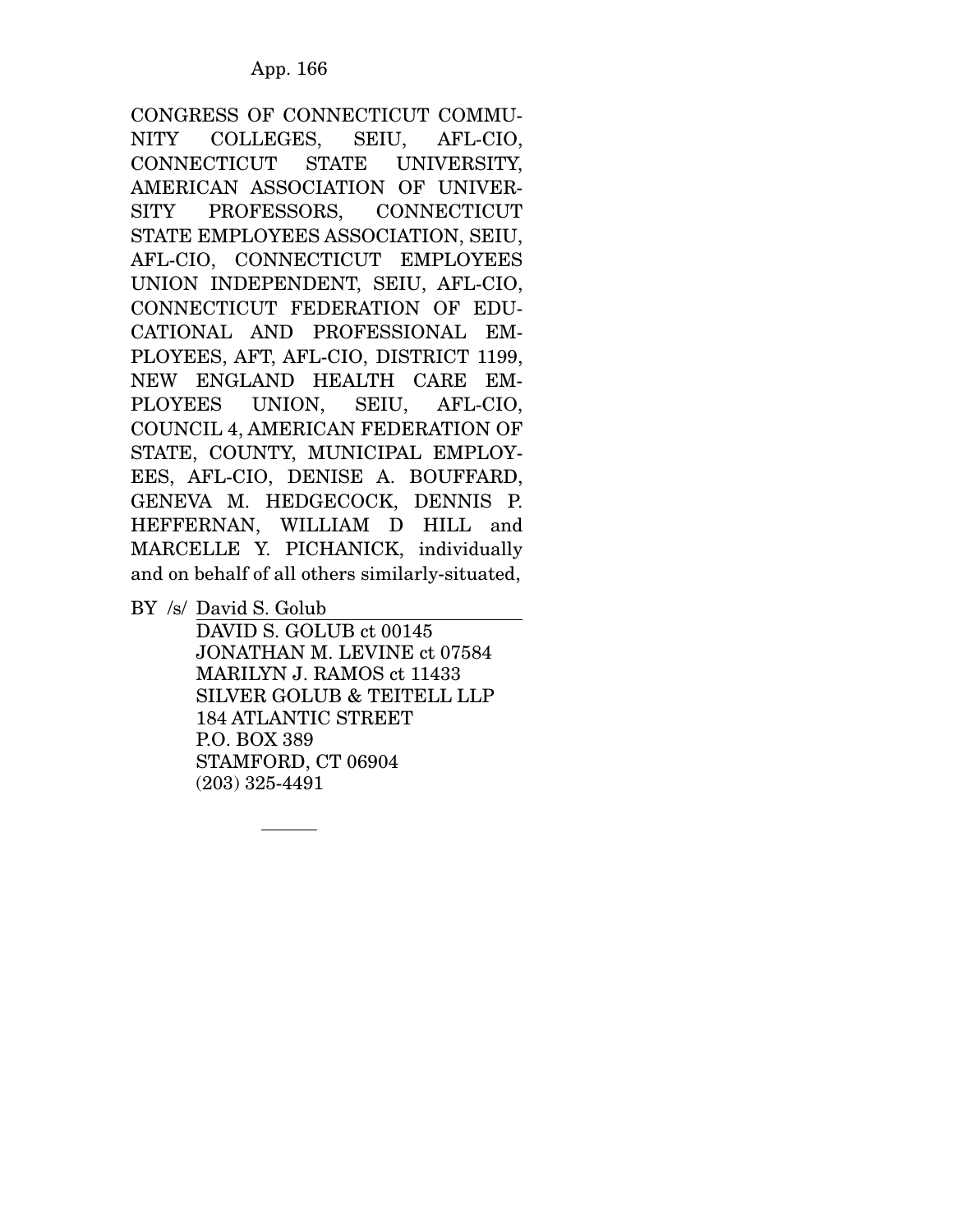## **CERTIFICATION**

This is to certify that a copy of the foregoing has been served by UPS overnight delivery, this 27th day of May, 2003, to:

Albert Zakarian, Esq. Allan B. Taylor, Esq. Victoria Woodin Chavey, Esq. Daniel A. Schwartz, Esq. Day, Berry & Howard LLP CityPlace I Hartford, CT 06103-3499

James K. Robertson, Jr., Esq. Carmody and Torrance 50 Leavenworth Street Waterbury, CT 06721-1110.

> /s/ David S. Golub DAVID S. GOLUB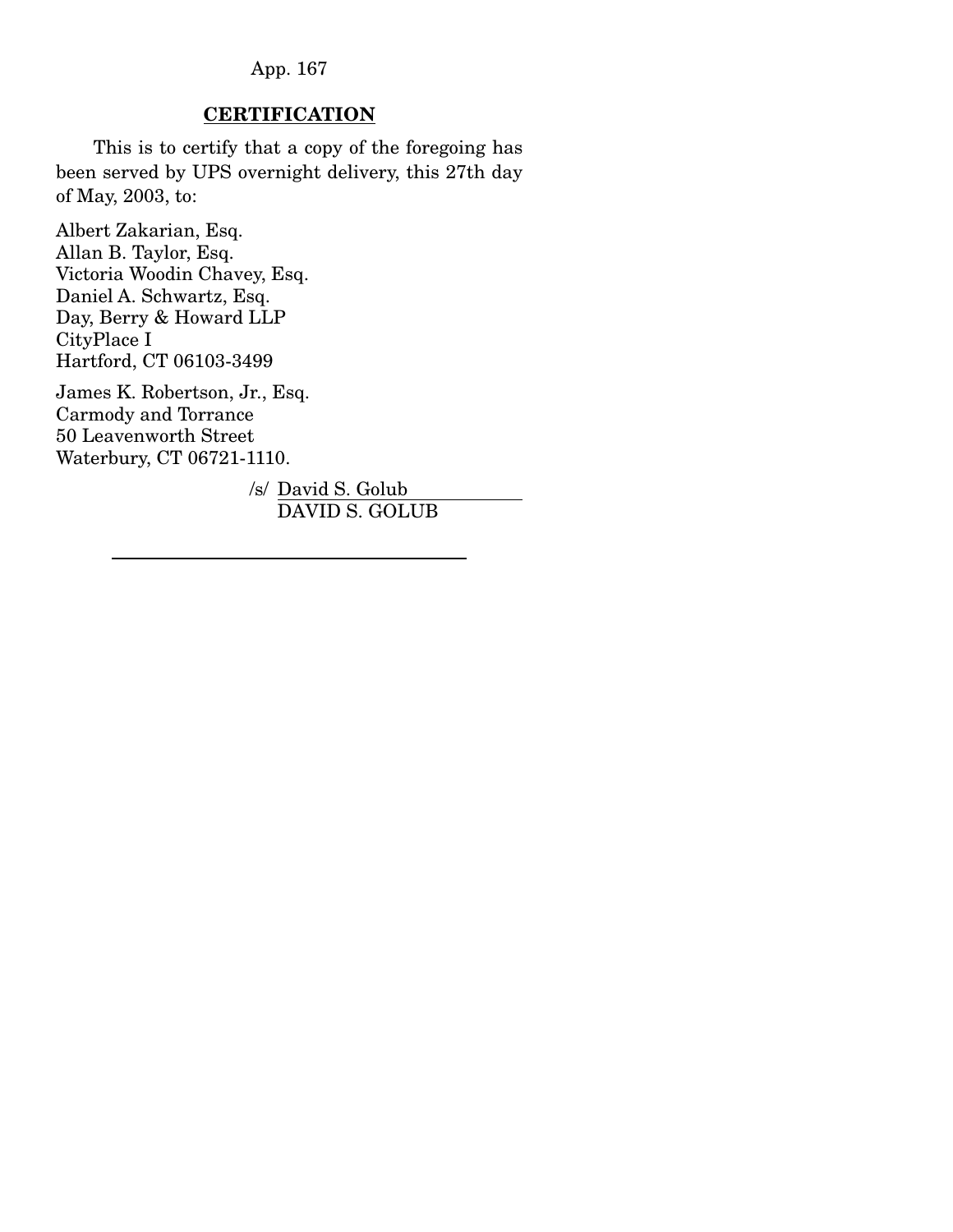## **UNITED STATES DISTRICT COURT DISTRICT OF CONNECTICUT**

| <b>STATE EMPLOYEES</b><br><b>BARGAINING AGENT</b><br><b>COALITION, ET AL</b> | : CIVIL ACTION NO.<br>3:03-CV-221 (AVC) |
|------------------------------------------------------------------------------|-----------------------------------------|
| Plaintiffs                                                                   |                                         |
| $V_{\cdot}$                                                                  |                                         |
| JOHN G. ROWLAND, ET AL                                                       |                                         |
| Defendants                                                                   | <b>JULY 31, 2009</b>                    |

## **FIRST AMENDED ANSWER TO AMENDED COMPLAINT**

The Defendants, M. Jodi Rell and Robert Genuario, in their respective official capacities as Governor of the State of Connecticut and Secretary of the Office of Policy and Management of the State of Connecticut, answer the allegations of the Plaintiffs' Amended Complaint dated May 27, 2003 as follows:

## **I. JURISDICTION**

- 1. Admitted.
- 2. Admitted.

# **II. PARTIES**

## **A. THE UNION PLAINTIFFS**

3. Admit that SEBAC is a coalition of 13 state employee unions, which represents approximately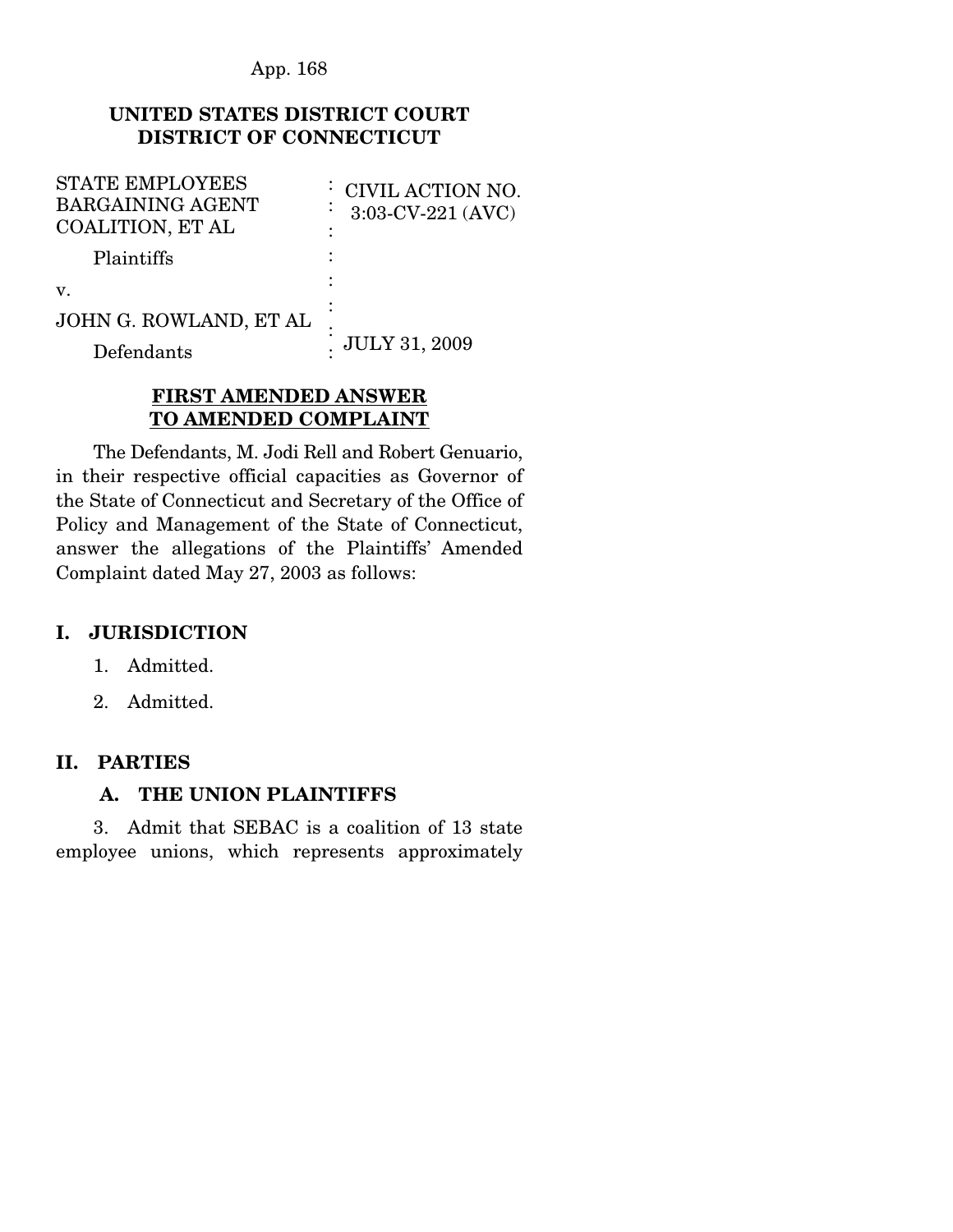45,000 state employees. Lack information or knowledge sufficient to form a belief as to the truth of the remaining allegations in paragraph 3 and, therefore, leave the Plaintiff to its proof.

 4. Admit the allegation in the first sentence of paragraph 4. Lack information or knowledge sufficient to form a belief as to the truth of the remaining allegations in paragraph 4 and, therefore, leave the Plaintiff to its proof.

 5. Admit the allegation in the first sentence of paragraph 5. Lack information or knowledge sufficient to form a belief as to the truth of the remaining allegations in paragraph 5 and, therefore, leave the Plaintiff to its proof.

 6. Admit the allegation in the first sentence of paragraph 6. Lack information or knowledge sufficient to form a belief as to the truth of the remaining allegations in paragraph 6 and, therefore, leave the Plaintiff to its proof.

 7. Admit the allegation in the first sentence of paragraph 7. Lack information or knowledge sufficient to form a belief as to the truth of the remaining allegations in paragraph 7 and, therefore, leave the Plaintiff to its proof.

 8. Admit the allegation in the first sentence of paragraph 8. Lack information or knowledge sufficient to form a belief as to the truth of the remaining allegations in paragraph 8 and, therefore, leave the Plaintiff to its proof.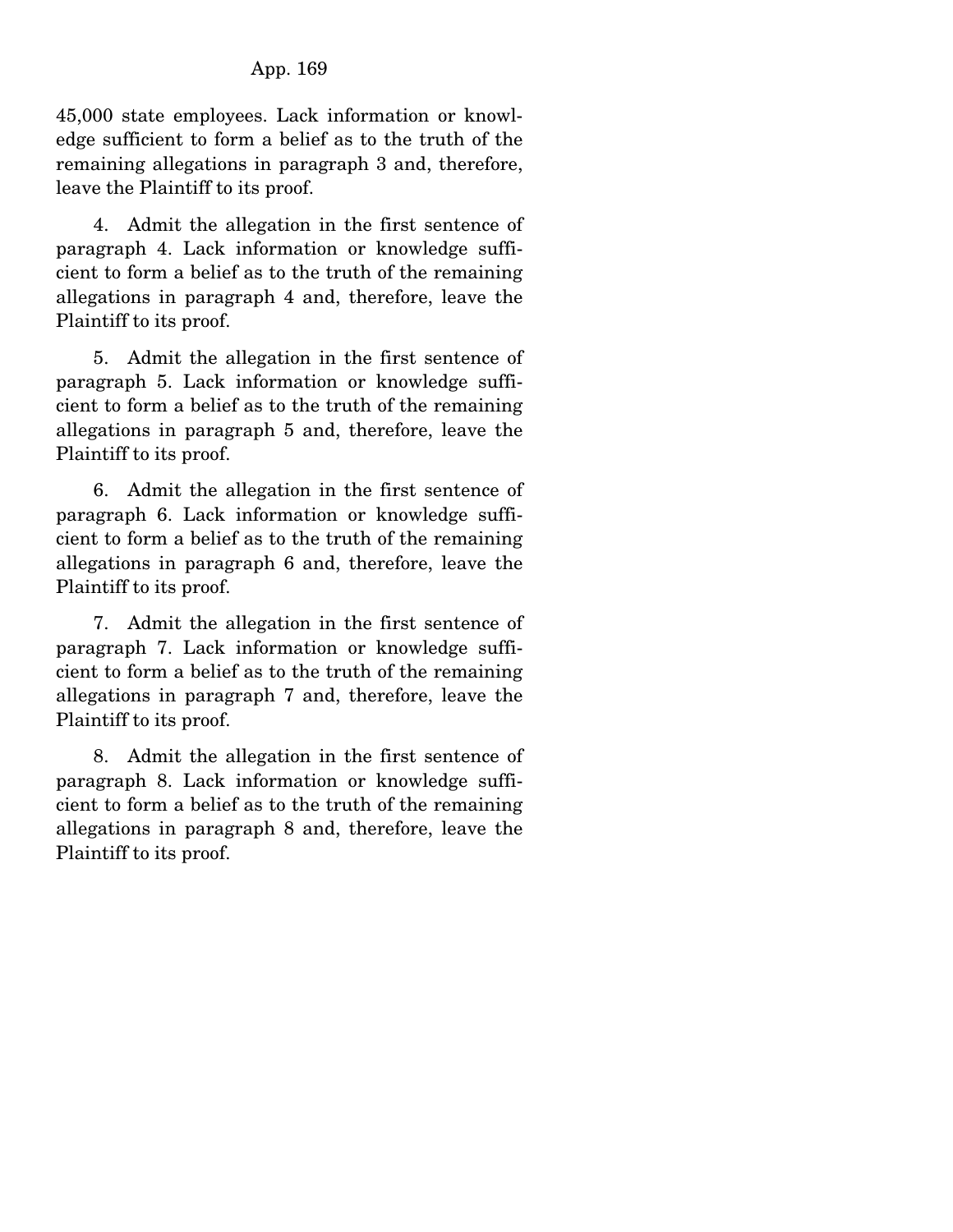9. Admit the allegation in the first sentence of paragraph 9. Lack information or knowledge sufficient to form a belief as to the truth of the remaining allegations in paragraph 9 and, therefore, leave the Plaintiff to its proof.

 10. Admit the allegation in the first sentence of paragraph 10. Lack information or knowledge sufficient to form a belief as to the truth of the remaining allegations in paragraph 10 and, therefore, leave the Plaintiff to its proof.

 11. Admit the allegation in the first sentence of paragraph 11. Lack information or knowledge sufficient to form a belief as to the truth of the remaining allegations in paragraph 11 and, therefore, leave the Plaintiff to its proof.

 12. Admit the allegation in the first sentence of paragraph 12. Lack information or knowledge sufficient to form a belief as to the truth of the remaining allegations in paragraph 12 and, therefore, leave the Plaintiff to its proof.

 13. Admit the allegations in the first and second sentence of paragraph 13. Lack information or knowledge sufficient to form a belief as to the truth of the remaining allegations in paragraph 13 and, therefore, leave the Plaintiff to its proof.

 14. Admit the allegation in the first sentence of paragraph 14. Lack information or knowledge sufficient to form a belief as to the truth of the remaining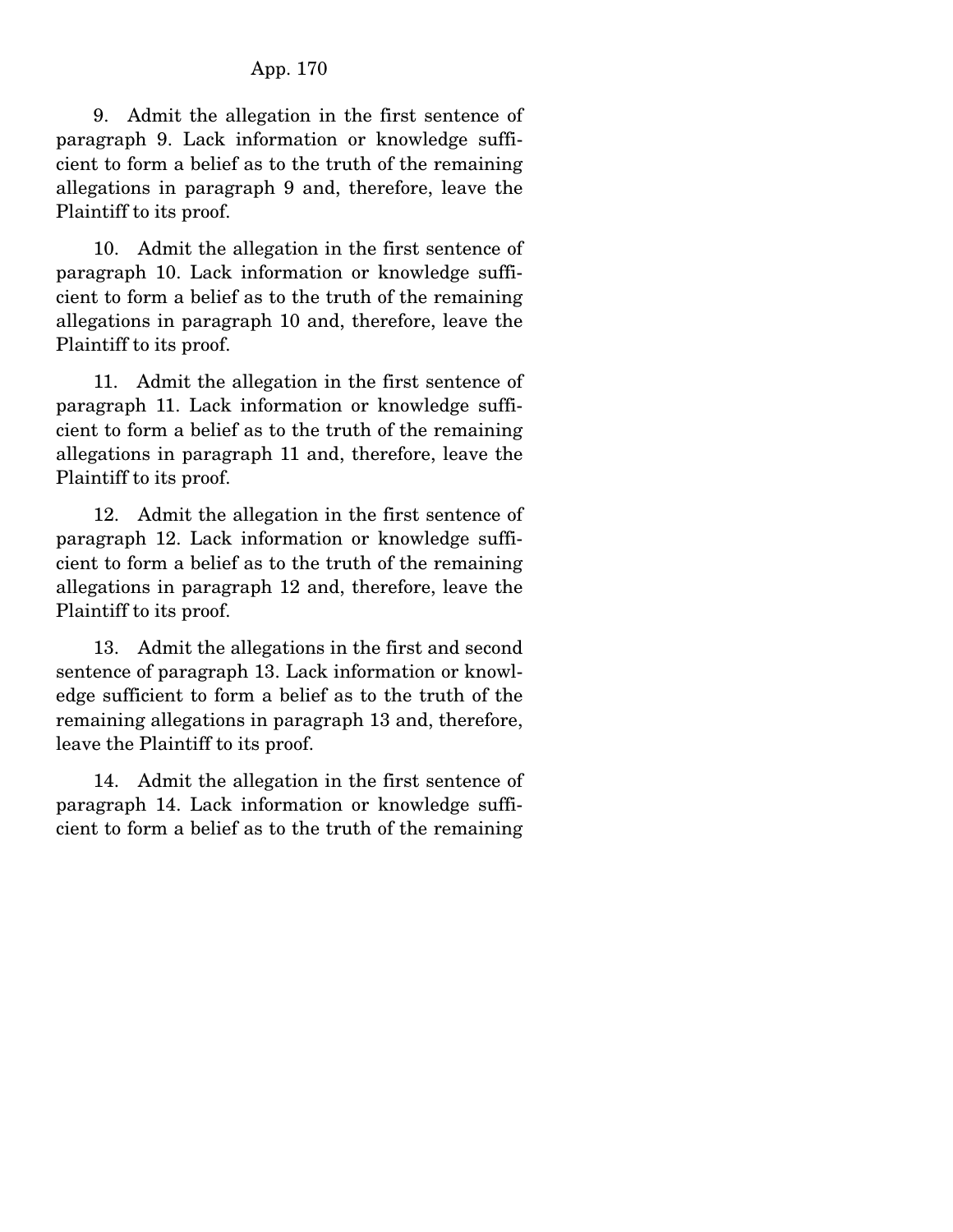allegations in paragraph 14 and, therefore, leave the Plaintiff to its proof.

 15. Admit the allegation in the first sentence of paragraph 15. Lack information or knowledge sufficient to form a belief as to the truth of the remaining allegations in paragraph 15 and, therefore, leave the Plaintiff to its proof.

 16. The allegation in paragraph 16 states a legal conclusion as to which no response is required.

## **B. THE INDIVIDUAL PLAINTIFFS**

 17. Admit the allegations in the first sentence of paragraph 17. Admit the allegation in the second sentence of paragraph 17, but state that Bouffard was laid off for economic reasons and was rehired on June 27, 2003 as a Support Enforcement Officer at her same rate of pay. Admit the allegations in the third sentence of paragraph 17.

 18. Admit the allegation in the first sentence of paragraph 18. Admit the allegation in the second sentence of paragraph 18, but state that Hedgecock was laid off for economic reasons and was rehired to the same position and salary on May 23, 2003.

 19. Admit the allegation in the first sentence of paragraph 19. Admit the allegation in the second sentence of paragraph 19, but state that Heffernan subsequently exercised his statutory option to retire. Admit that Heffernan was a member of plaintiff CEUI at the time of his termination, but lack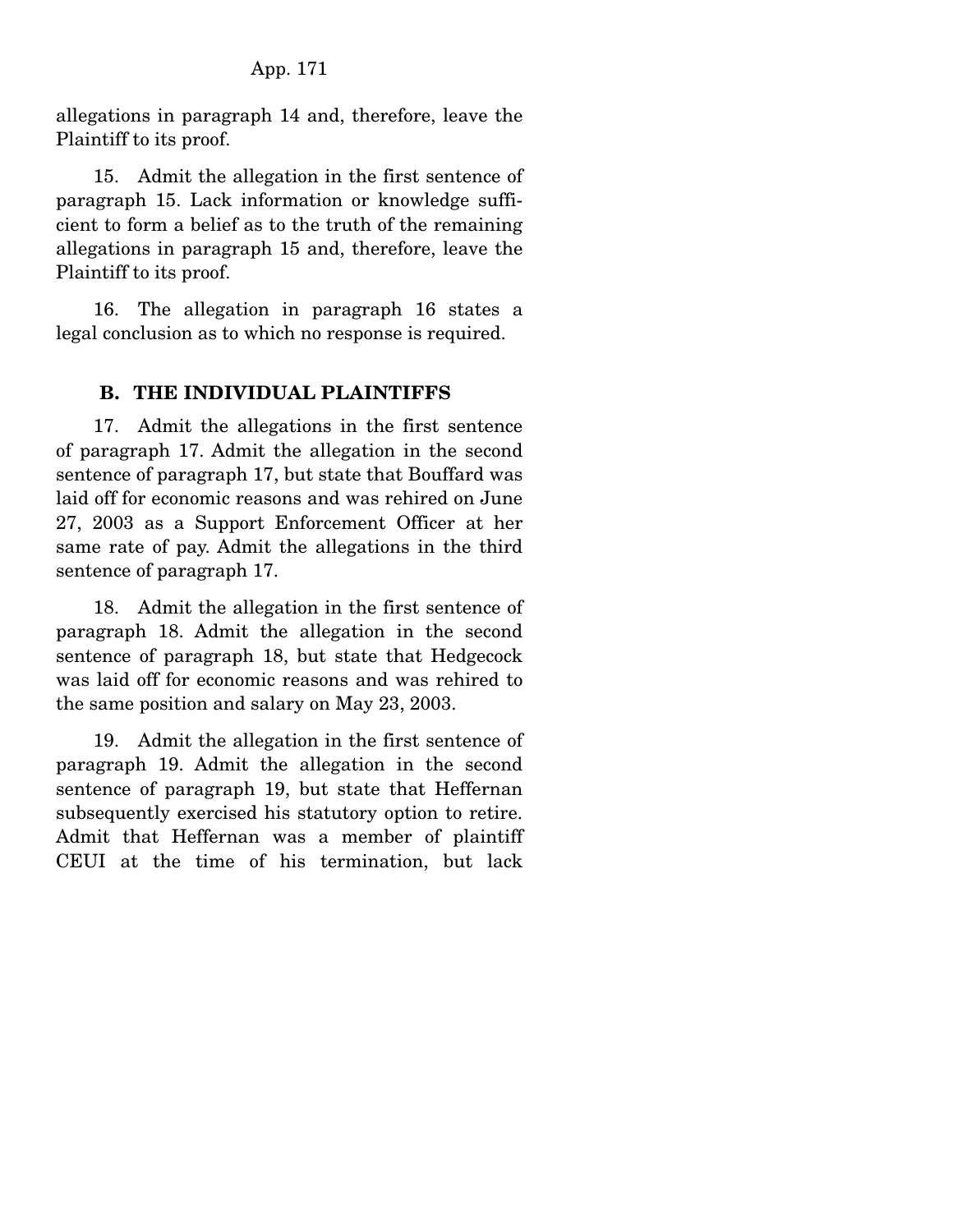knowledge or information sufficient to form a belief as to his current membership status.

 20. Admit the allegation in the first sentence of paragraph 20. Deny that the state ever actually terminated Hill's employment, but admit that he received a notice of termination from his position. Admit the remaining allegations of paragraph 20.

 21. Admit the allegation in the first sentence of paragraph 21. Admit the allegation in the second sentence of paragraph 21, but state that Pichanick was laid off for economic reasons and was rehired on November 5, 2003 as a Fiscal Administrative Officer and is a currently a Financial Examiner at the Department of Banking.

## **C. THE DEFENDANTS**

 22. Deny that John G. Rowland is currently the Governor of the State of Connecticut, but admit that he was governor at all times relevant herein. Admit the allegation in the second sentence of paragraph 22.

 23. Deny that Marc S. Ryan is currently the Secretary of the Office of Policy and Management of the State of Connecticut, but admit that he was secretary at all times relevant herein. Admit the allegation in the second sentence of paragraph 23.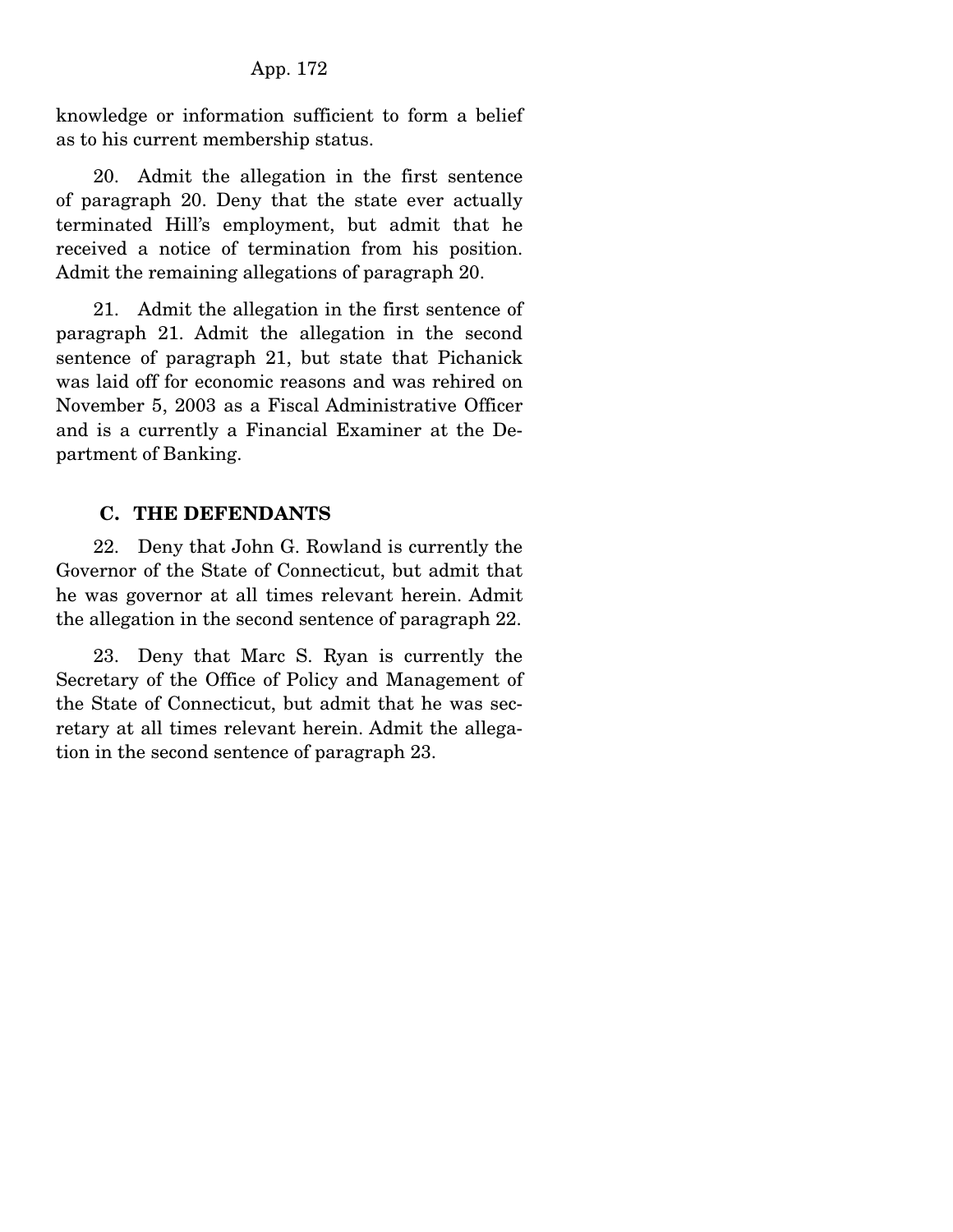## **III. CLASS ACTION ALLEGATIONS**

## **A. THE AFFECTED EMPLOYEES CLASS**

 24-28. The allegations of paragraphs 24 through 28 state legal conclusions as to which no response is required. To the extent a response is required, the allegations are denied.

## **B. THE SEBAC CLASS**

 29-33. The allegations of paragraphs 29 through 33 state legal conclusions as to which no response is required. To the extent a response is required, the allegations are denied.

## **IV. CLAIMS FOR RELIEF**

## **A. FIRST THROUGH FOURTH CLAIMS FOR RELIEF**

 The District Court dismissed the first, second, third and fourth claims for relief against defendants Rowland and Ryan in their individual capacities. Accordingly, the defendants do not respond to the allegations of said claims.

## **B. FIFTH CLAIM FOR RELIEF**

 1-33. The responses to paragraph 1 through 33 of the Amended Complaint are incorporated as the responses to paragraphs 1 through 33 of the Fifth Claim for Relief.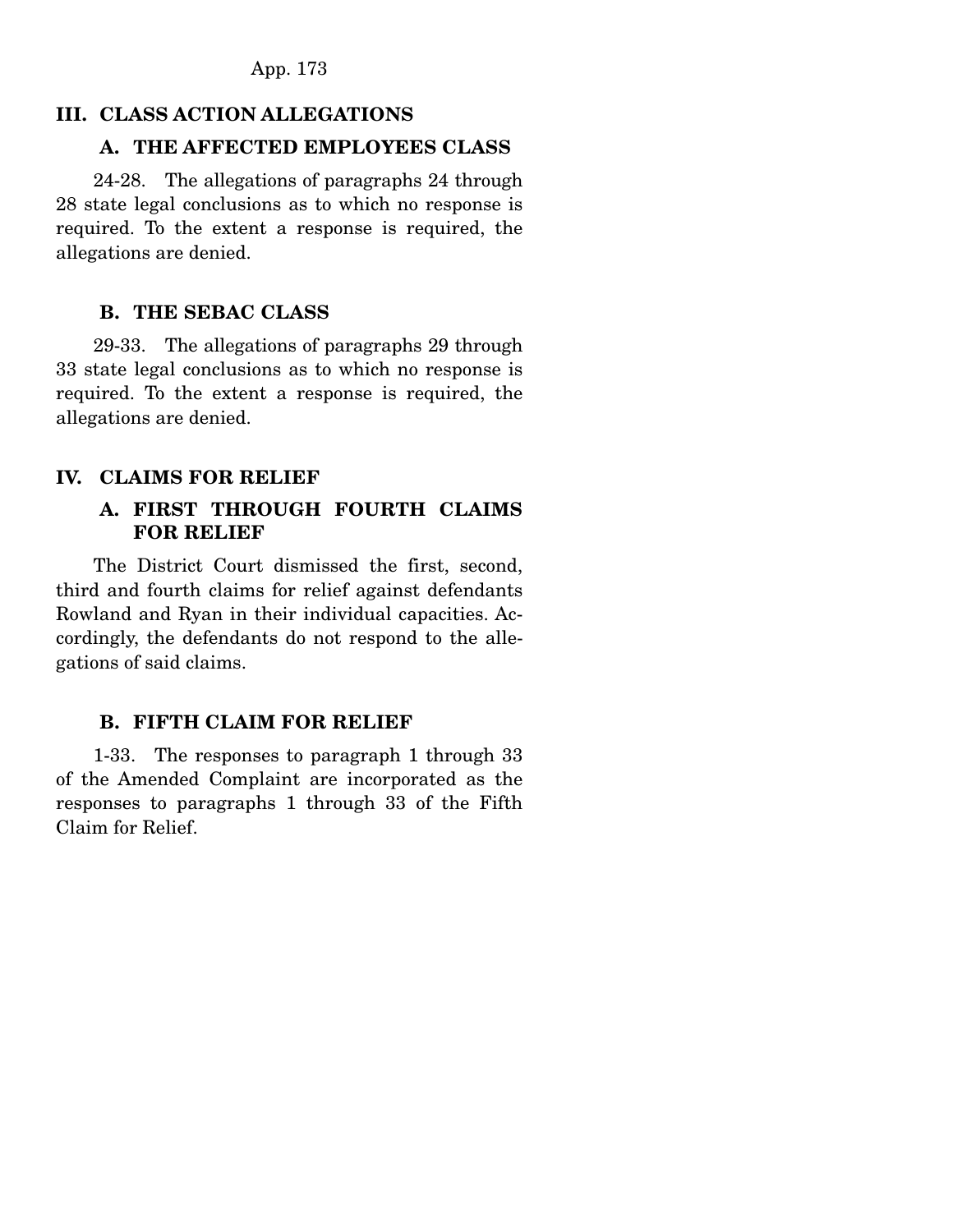- 34. Admitted.
- 35. Admitted.
- 36. Admitted.
- 37. Admitted.
- 38. Admitted.
- 39. Admitted.

 40. The allegation in paragraph 40 states a legal conclusion as to which no response is required.

41. Denied.

42. Denied.

- 43. Admit.
- 44. Denied.
- 45. Denied.
- 46. Denied.

 47. Deny the allegation insofar as it relates to the Secretary of OPM, but admit the allegation insofar as it relates to the Governor of the State of Connecticut.

 48. Admit that the defendants acted solely in their capacity as members of the Connecticut Executive Branch and solely in furtherance of their Executive Branch functions, but otherwise deny the allegations of paragraph 48.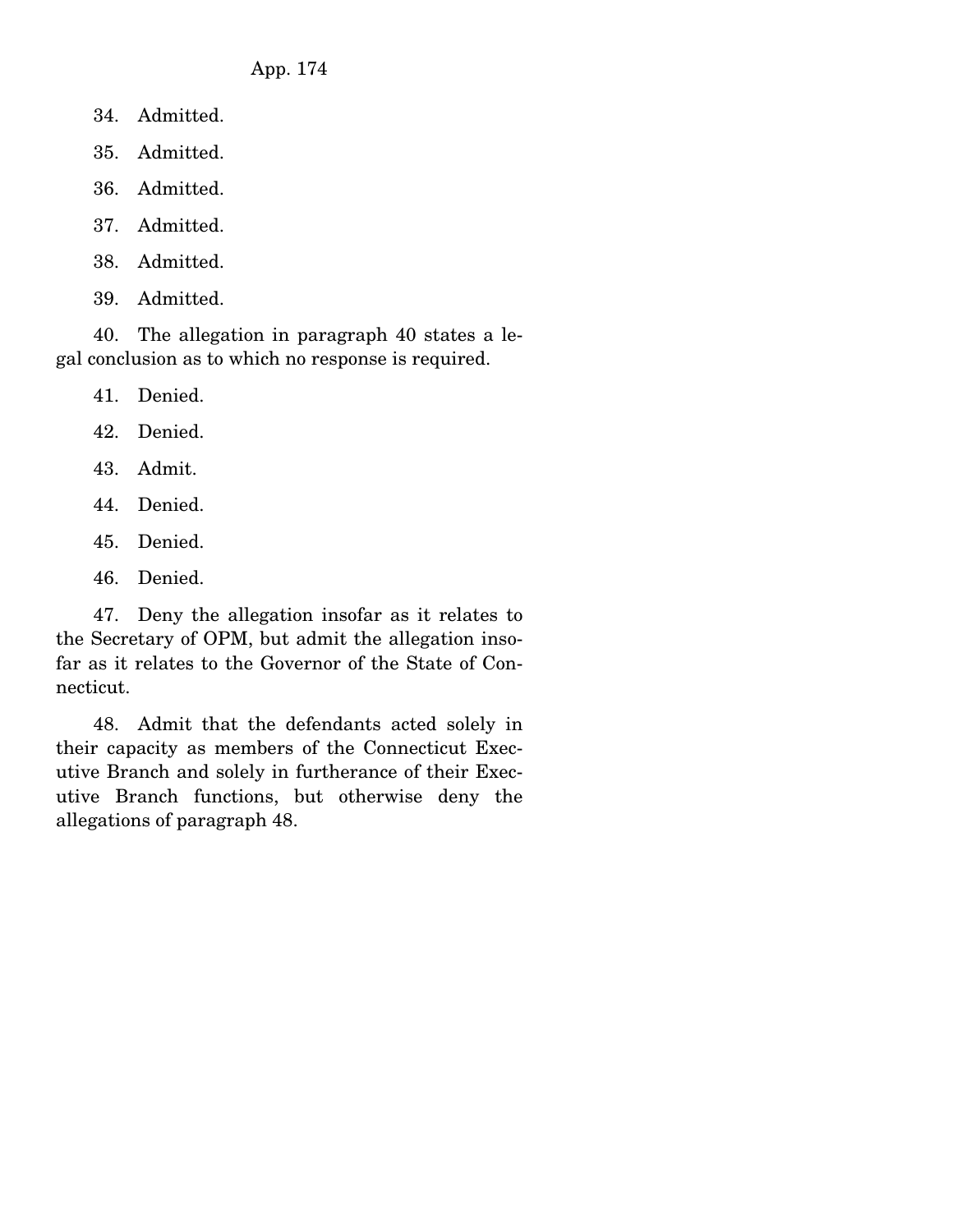49. Denied.

50. Denied.

51. Denied.

 52. The allegations of paragraph 52 assert a legal conclusion as to which no response is required. To the extent a response is required, the allegations are denied.

- 53. Denied.
- 54. Denied.
- 55. Denied.
- 56. Denied.

## **C. SIXTH CLAIM FOR RELIEF**

 By stipulation of dismissal filed on April 23, 2009, the plaintiffs have withdrawn the sixth claim for relief with prejudice.

# **D. SEVENTH CLAIM FOR RELIEF**

 1-50. The responses to paragraph 1 through 50 of the First Claim for Relief of the Amended Complaint are incorporated as the responses to paragraphs 1 through 50 of the Seventh Claim for Relief.

- 51. Denied.
- 52. Denied.
- 53. Denied.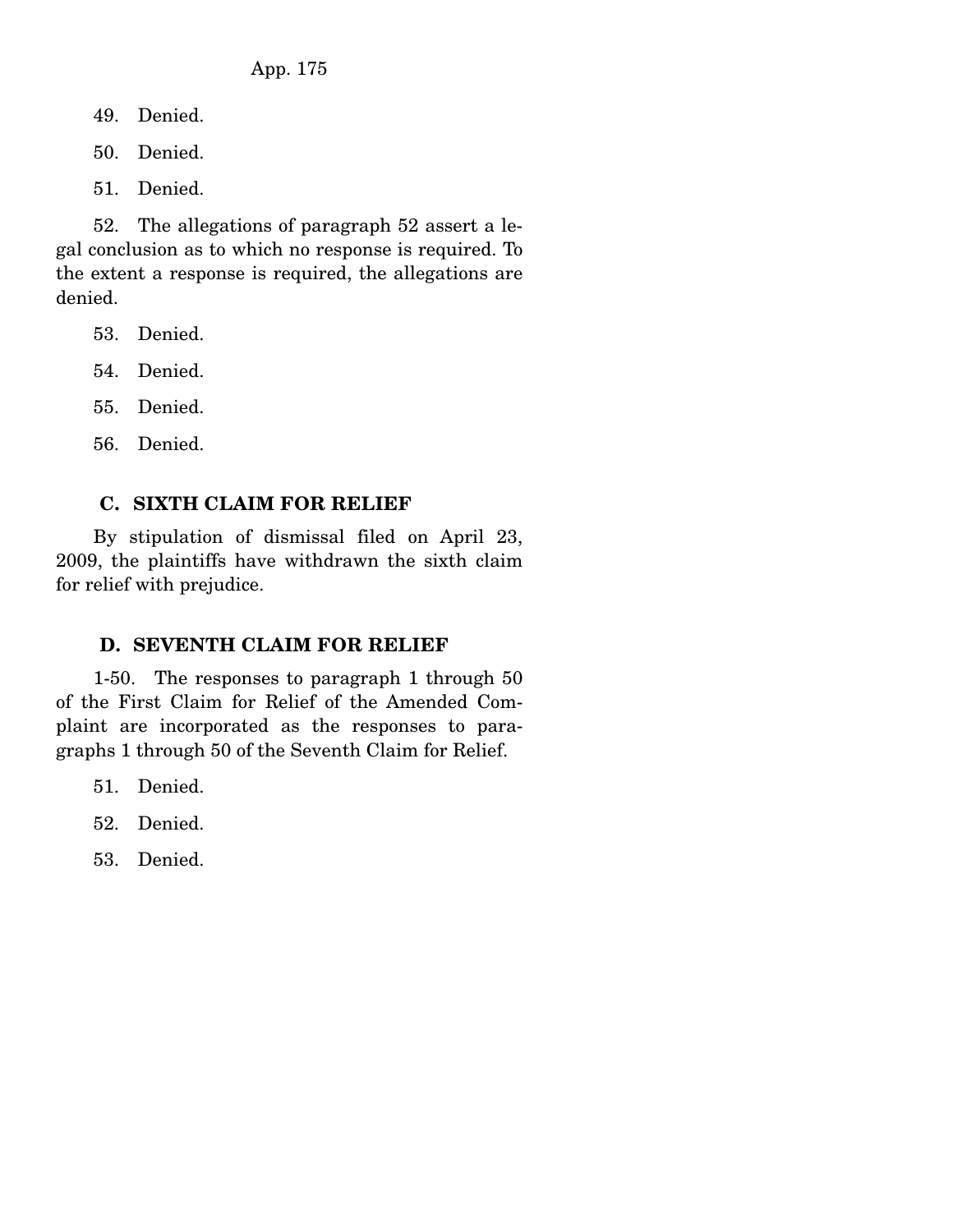- 54. Denied.
- 55. Denied.
- 56. Denied.
- 57. Denied.

#### **E. EIGHTH CLAIM FOR RELIEF**

 By stipulation of dismissal filed on April 23, 2009, the plaintiffs have withdrawn the eighth claim for relief with prejudice.

#### **F. NINTH CLAIM FOR RELIEF**

 1-50. The responses to paragraph 1 through 50 of the Fifth Claim for Relief of the Amended Complaint are incorporated as the responses to paragraphs 1 through 50 of the Ninth Claim for Relief.

51. Admitted

52. Admitted.

 53. The allegation in paragraph 53 asserts a legal conclusion as to which no response is required.

 54. The allegation in paragraph 54 asserts a legal conclusion as to which no response is required.

 55. The defendants lack knowledge or information sufficient to form a belief as to the truth of the allegations asserted in paragraph 55 regarding Rowland's and Ryan's "awareness" and therefore leave the plaintiffs to their proof.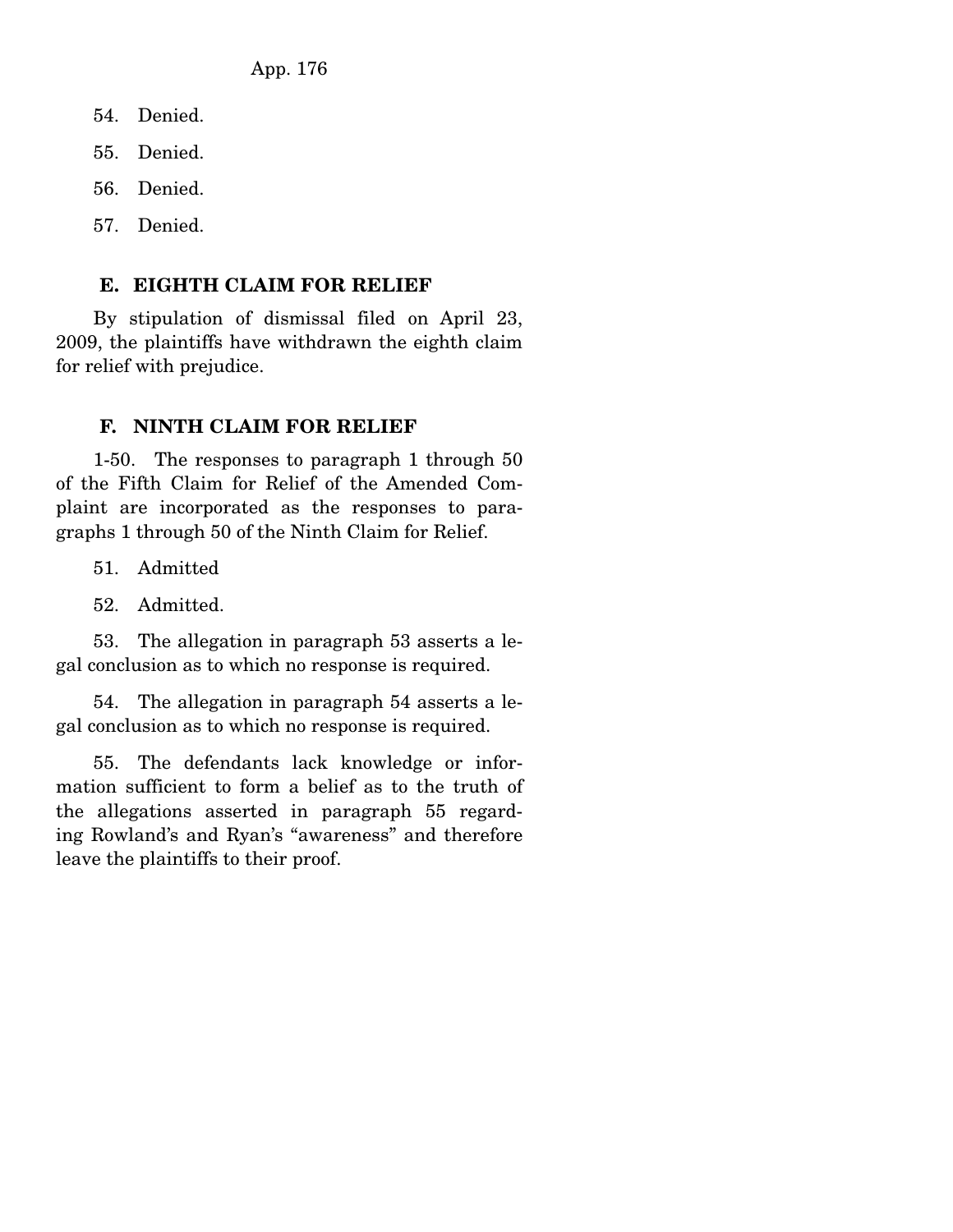56. The defendants lack knowledge or information sufficient to form a belief as to the truth of the allegations asserted in paragraph 57 regarding Rowland's and Ryan's "awareness" and therefore leave the plaintiffs to their proof.

57. Denied.

58. Denied.

59. Denied.

60. Denied.

61. Denied.

62. Denied.

#### **G. TENTH CLAIM FOR RELIEF**

 1-53. The responses to paragraph 1 through 53 of the Fifth Claim for Relief of the Amended Complaint are incorporated as the responses to paragraphs 1 through 53 of the Tenth Claim for Relief.

 54. The allegation in paragraph 54 asserts a legal conclusion as to which no response is required.

 55. The defendants lack knowledge or information sufficient to form a belief as to the truth of the allegations in paragraph 55 regarding the motivations of Rowland or Ryan and therefore leave the plaintiffs to their proof.

56. Denied.

57. Denied.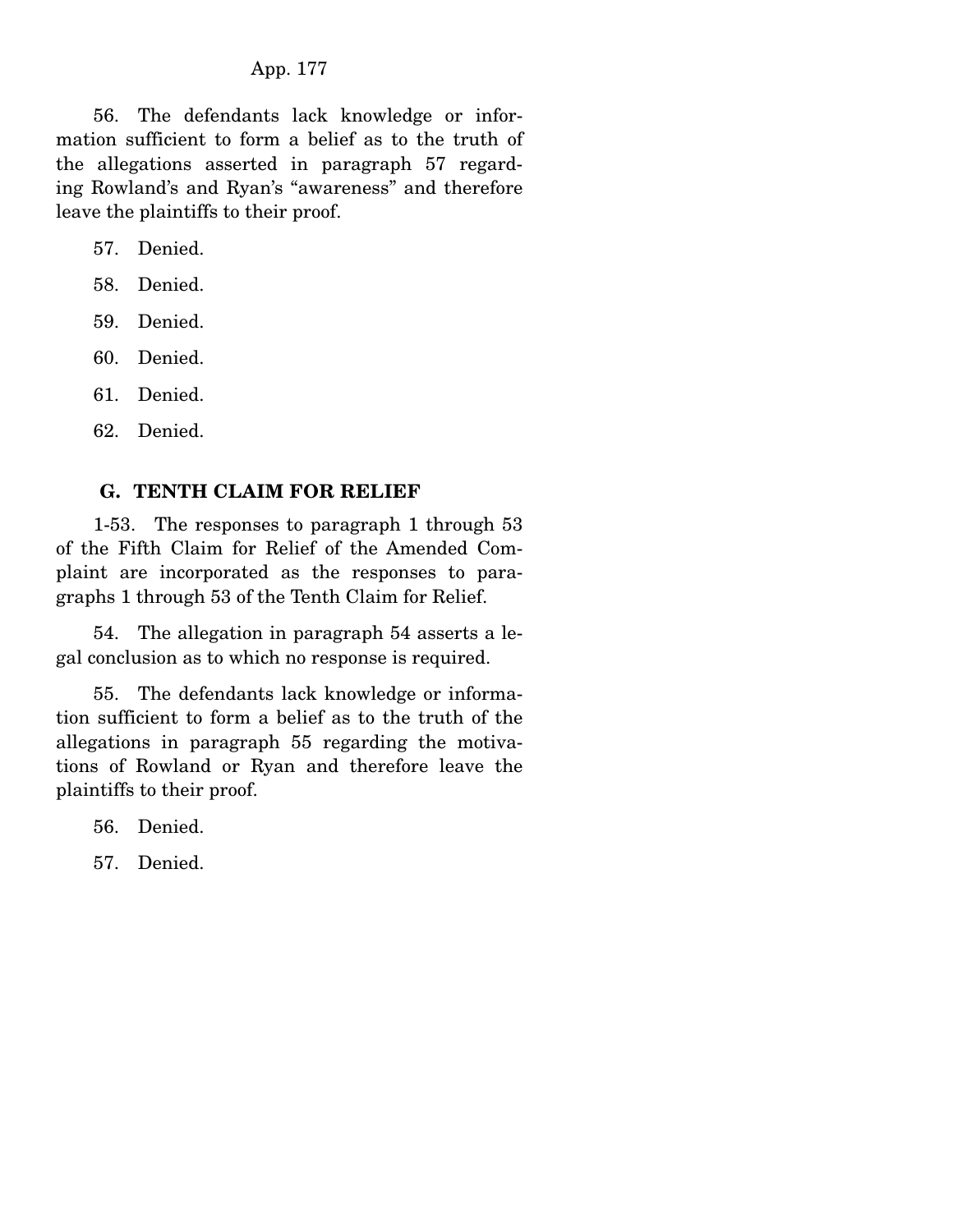- 58. Denied.
- 59. Denied.
- 60. Denied.

#### **AFFIRMATIVE DEFENSES**

#### **FIRST AFFIRMATIVE DEFENSE**

 The plaintiffs' claims fail to state a claim upon which relief can be granted.

#### **SECOND AFFIRMATIVE DEFENSE**

 The plaintiffs' claims and/or the relief sought are barred, in whole or in part, by absolute legislative immunity.

#### **THIRD AFFIRMATIVE DEFENSE**

 The plaintiffs' claims are barred, in whole or in part, by the Eleventh Amendment.

## **FOURTH AFFIRMATIVE DEFENSE**

 The plaintiffs' claims present nonjusticiable political questions that this Court has no power to adjudicate.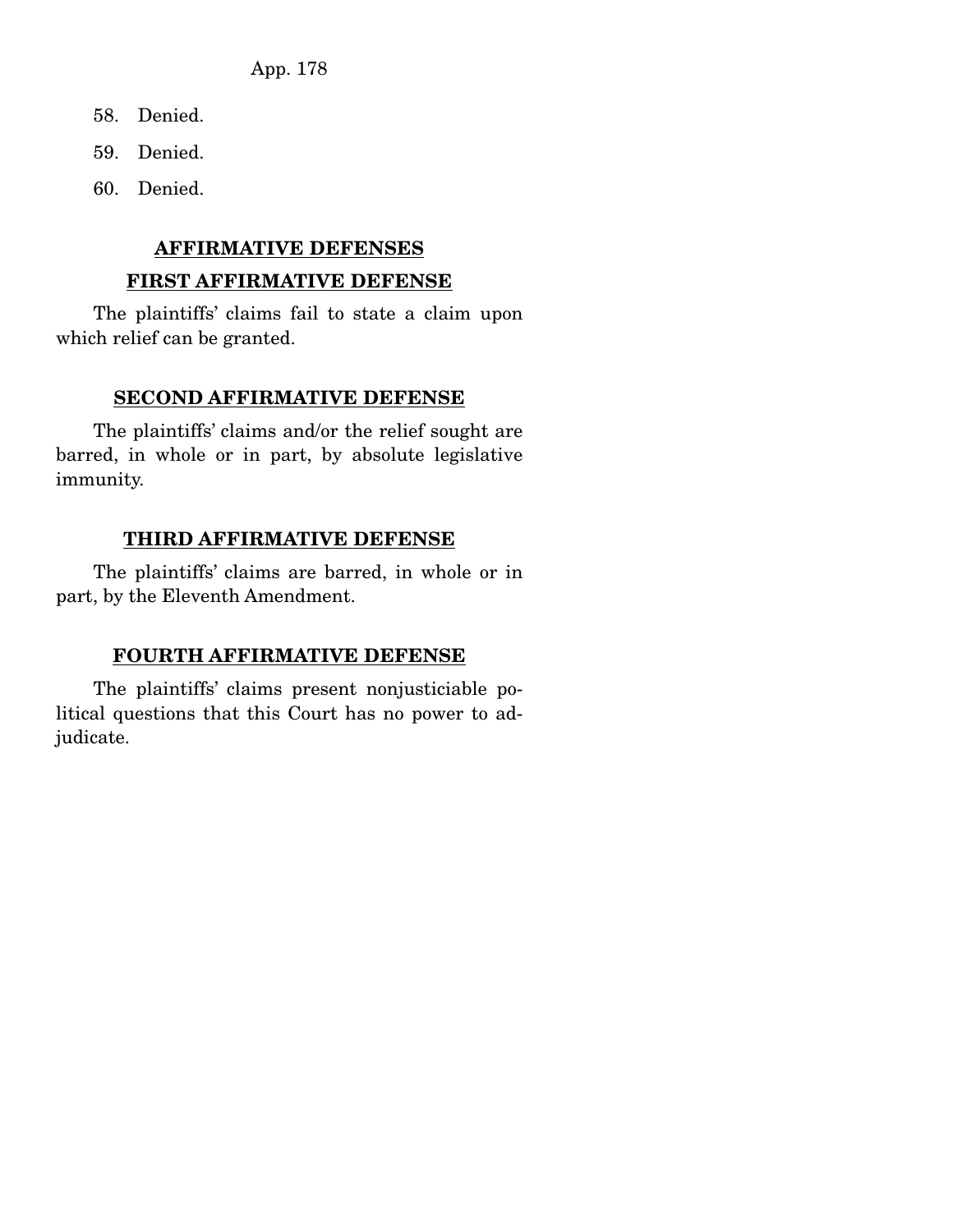## **FIFTH AFFIRMATIVE DEFENSE**

 The plaintiffs' claims are barred, in whole or in part, on the ground that they are moot.

#### DEFENDANTS

 By /s/ (Daniel J. Klau Daniel J. Klau (ct17957) Bernard E. Jacques (ct12293) Pepe & Hazard LLP Their Attorney Goodwin Square 225 Asylum Street Hartford, CT 06103-4302 Tel. No. (860) 522-5175 Fax No. (860) 522-2796 dklau@pepehazard.com bjacques@pepehazard.com

#### **CERTIFICATION**

 I hereby certify that on July 31, 2009, a copy of the foregoing document was filed electronically. Notice of this filing will be sent by e-mail to all counsel of record by operation of the Court's electronic filing system. Parties may access this filing through the Court's system.

 /s/ Daniel Klau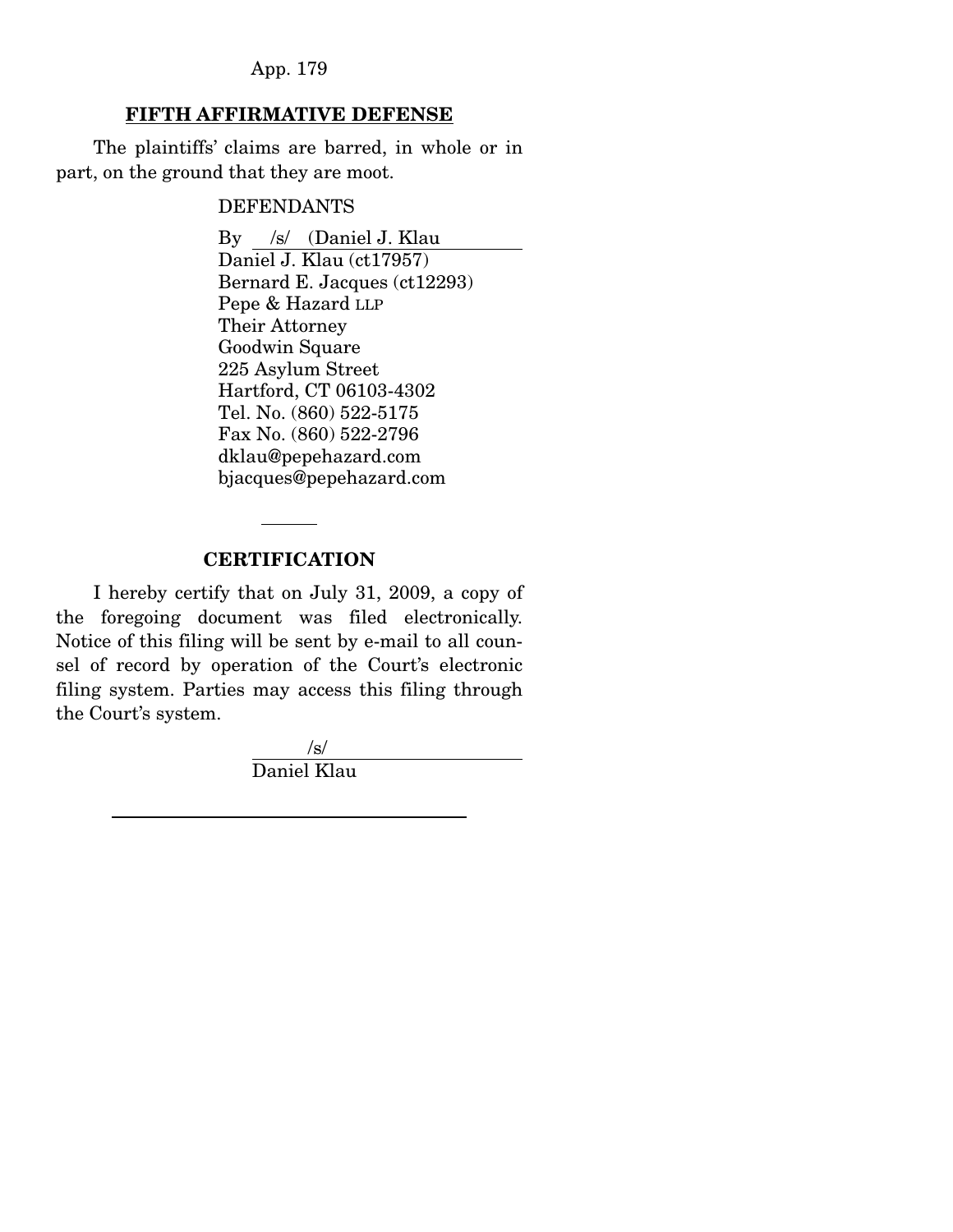# UNITED STATES DISTRICT COURT DISTRICT OF CONNECTICUT

| <b>STATE EMPLOYEES</b><br><b>BARGAINING AGENT</b>                                                                                                                                                             |                      |
|---------------------------------------------------------------------------------------------------------------------------------------------------------------------------------------------------------------|----------------------|
| COALITION, ET AL,                                                                                                                                                                                             |                      |
| Plaintiffs,                                                                                                                                                                                                   |                      |
| V.                                                                                                                                                                                                            | CIV. NO.             |
| M. JODI RELL, in her official<br>capacity as Governor of the<br>State of Connecticut, and<br>BRENDA L. SISCO, in her<br>official capacity as Acting<br>Secretary of the Office of<br>Policy and Management of | 3:03CV221 (AVC)      |
| the State of Connecticut,                                                                                                                                                                                     | <b>JUNE 30, 2010</b> |
| Defendants.                                                                                                                                                                                                   |                      |

#### **JOINT LOCAL RULE 56(a)1 & (2) STATEMENT**

 Plaintiffs State Employees Bargaining Agent Coalition, *et al*, through counsel, and defendants M. Jodi Rell and Brenda L. Sisco, in their official capacities as Governor and Acting Secretary of the Office of Policy and Management of the State of Connecticut, through counsel, submit the following Joint Local Rule 56(a)1 & (2) Statement setting forth the *agreed* material undisputed facts that the parties rely upon for the cross-motions for summary judgment as to liability in this action.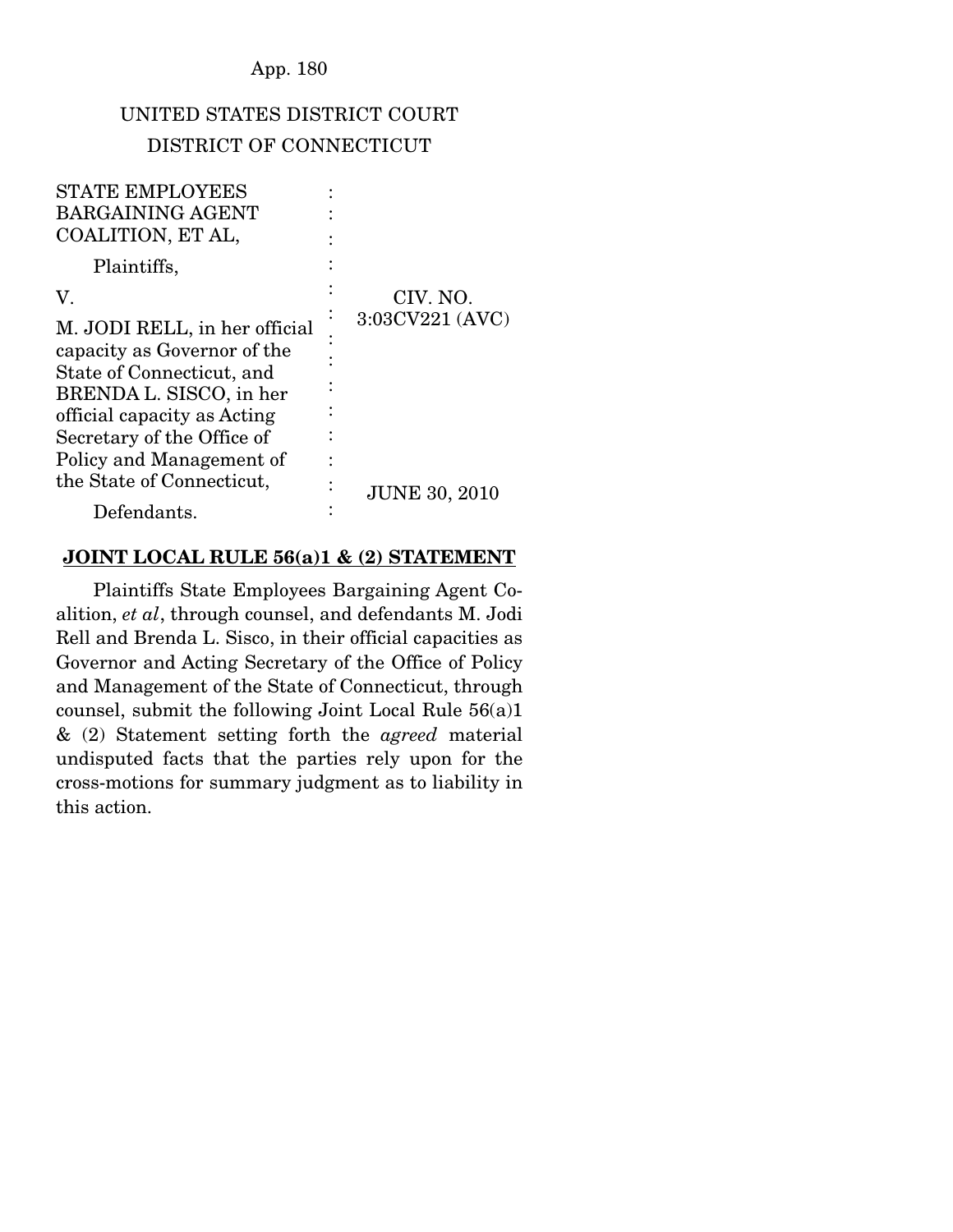The parties expressly reserve all objections to the legal relevance and admissibility of the undisputed facts set forth herein. The defendants further reserve the right to ask the Court to take judicial notice of the fact that the State of Connecticut faced a budget crisis in fiscal year 2003. The defendants' acknowledgment in their official capacities of the following undisputed facts does not constitute the admission by John G. Rowland or Marc S. Ryan individually of any fact herein.

## **UNDISPUTED FACTS**

#### **I. The Parties**

#### **A. The Plaintiff Unions**

 1. Plaintiff State Employees Bargaining Agent Coalition ["SEBAC"] is, and at all times mentioned herein has been, a coalition of 13 state employee unions, representing approximately 40,000 Connecticut state employees. Plaintiff SEBAC brings this action on its own behalf and on behalf of its constituent unions and their individual union members.

 2. At all times mentioned herein, plaintiff SEBAC has been designated by the State of Connecticut Board of Labor Relations as the representative and exclusive bargaining agent of its constituent unions for the purpose of negotiating and entering into collective bargaining agreements covering health care, pension and other terms of employment of the state employee members of SEBAC's constituent unions.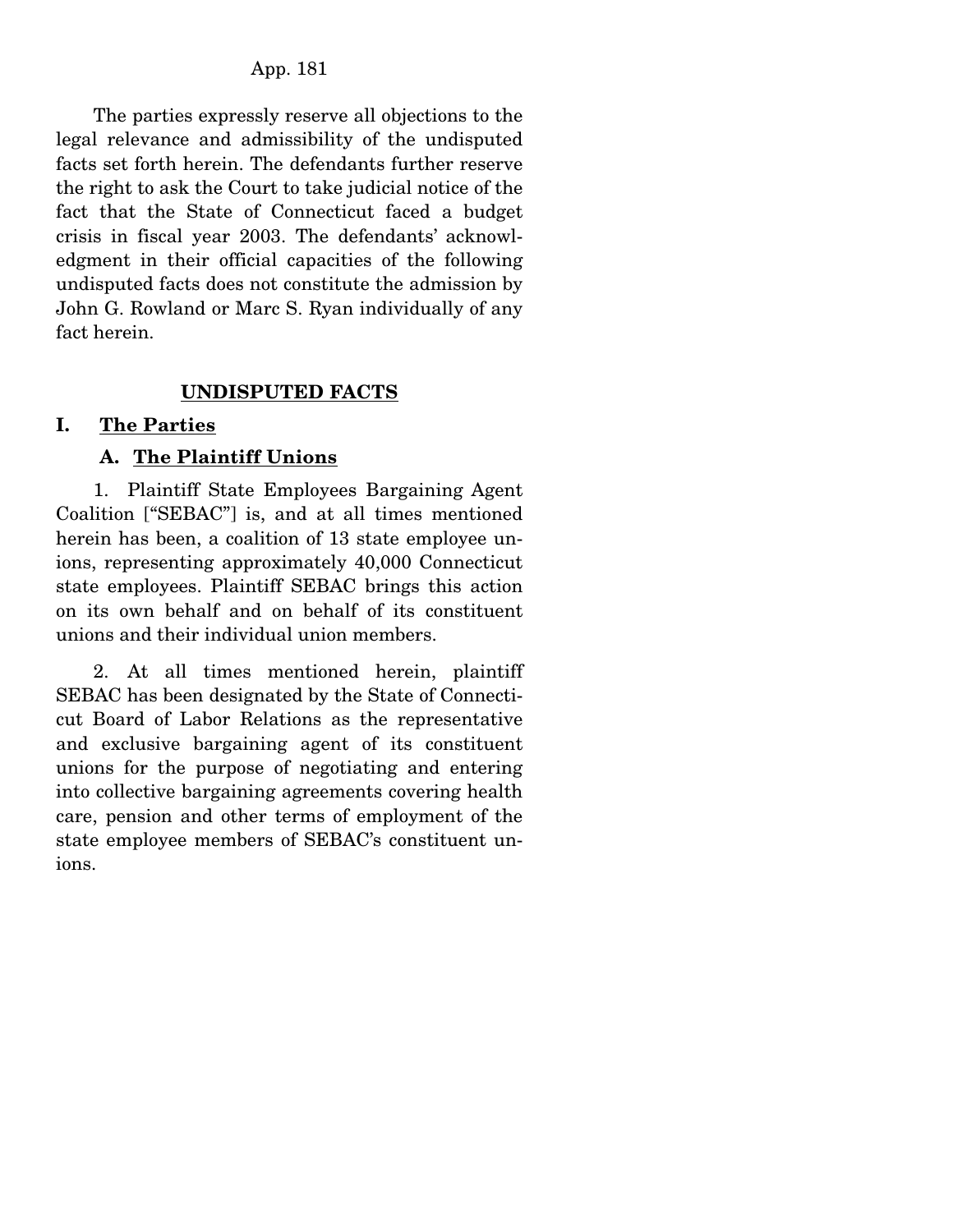3. Plaintiff American Federation of School Administrators, Local 61, AFL-CIO ["AFSA"] is a union that represents administrators employed by the Connecticut State Board of Education in vocational and technical high schools throughout the State of Connecticut. In November-December 2002, plaintiff AFSA represented approximately 50 administrators employed by the State of Connecticut. Plaintiff AFSA brings this action on its own behalf and on behalf of its members.

 4. Plaintiff Connecticut Association of Prosecutors ["CAP"] is a union that represents line and supervisory prosecutors employed by the State of Connecticut Judicial Branch. In November-December 2002, plaintiff CAP represented approximately 200 line and supervisory prosecutors employed by the State of Connecticut. Plaintiff CAP brings this action on its own behalf and on behalf of its members.

 5. Plaintiff Protective Services Coalition, IAFF, AFL-CIO ["Protective Services"] is a union that represents firefighters, university police and other protective service workers employed by the State of Connecticut. In November-December 2002, plaintiff Protective Services represented approximately 900 firefighters, university police and other protective service workers employed by the State of Connecticut. Plaintiff Protective Services brings this action on its own behalf and on behalf of its members.

 6. Plaintiff Judicial Marshals, International Brotherhood of Police Officers, National Association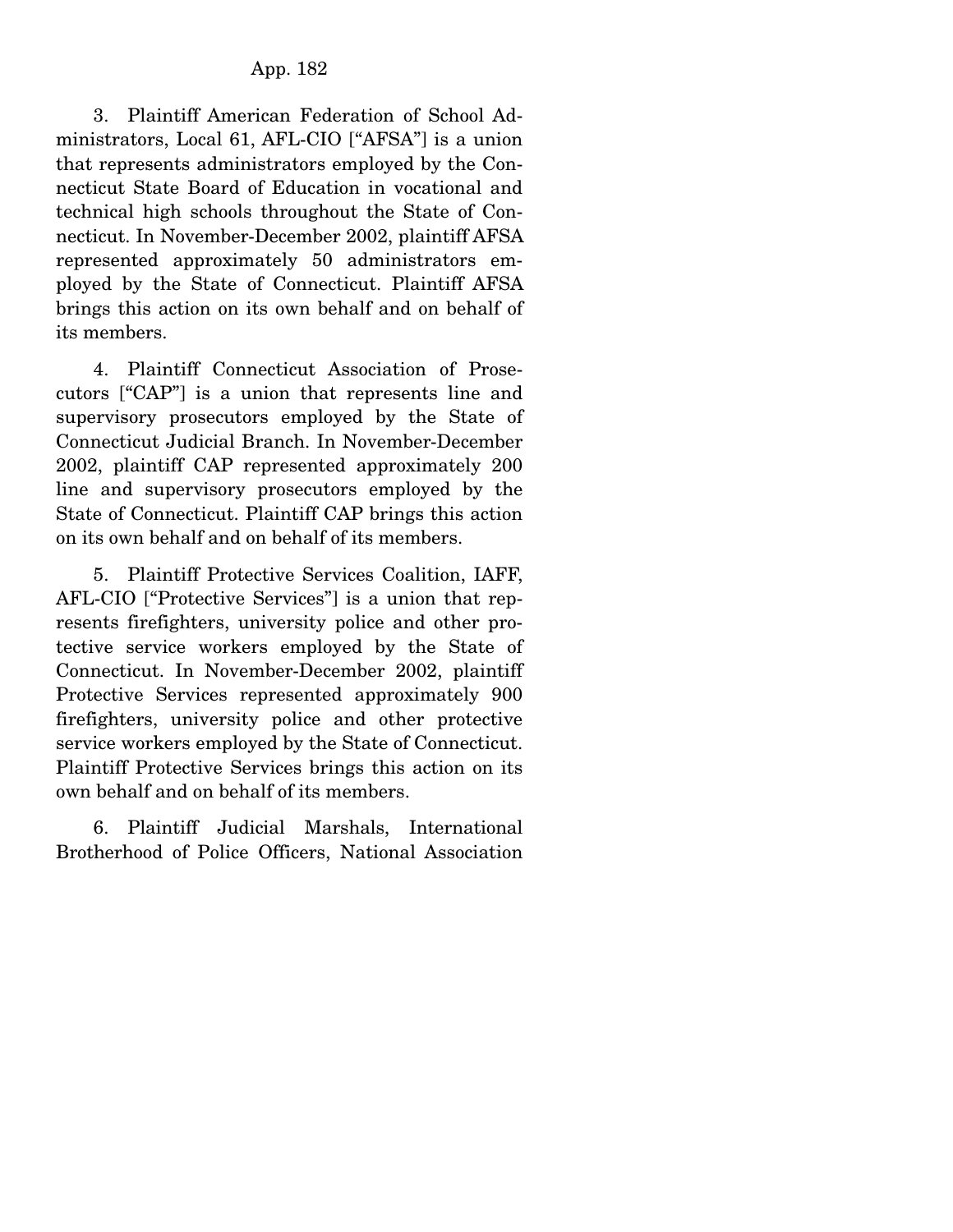of Government Employees, AFL-CIO ["IBPO-Marshals"] is a union that represents judicial marshals employed by the State of Connecticut Judicial Branch. In November-December 2002, plaintiff IBPO-Marshals represented approximately 900 judicial marshals employed by the State of Connecticut. Plaintiff IBPO-Marshals brings this action on its own behalf and on behalf of its members.

 7. Plaintiff Connecticut State Police Union ["CSPU"] is a union that represents state police officers employed by the State of Connecticut. In November-December 2002, plaintiff CSPU represented approximately 950 state police officers employed by the State of Connecticut. Plaintiff CSPU brings this action on its own behalf and on behalf of its members.

 8. Plaintiff Congress of Connecticut Community Colleges, SEIU, AFL-CIO ["CCCC"] is a union that represents full-time faculty members, counselors, librarians and administrators employed by the State of Connecticut at Connecticut's community colleges. In November-December 2002, plaintiff CCCC represented approximately 1,000 full-time faculty members, counselors, librarians and administrators employed by the State of Connecticut at Connecticut's community colleges. Plaintiff CCCC brings this action on its own behalf and on behalf of its members.

 9. Plaintiff Connecticut State University, American Association of University Professors ["CSU-AAUP"] is a union that represents faculty members and additional numbers of part-time employees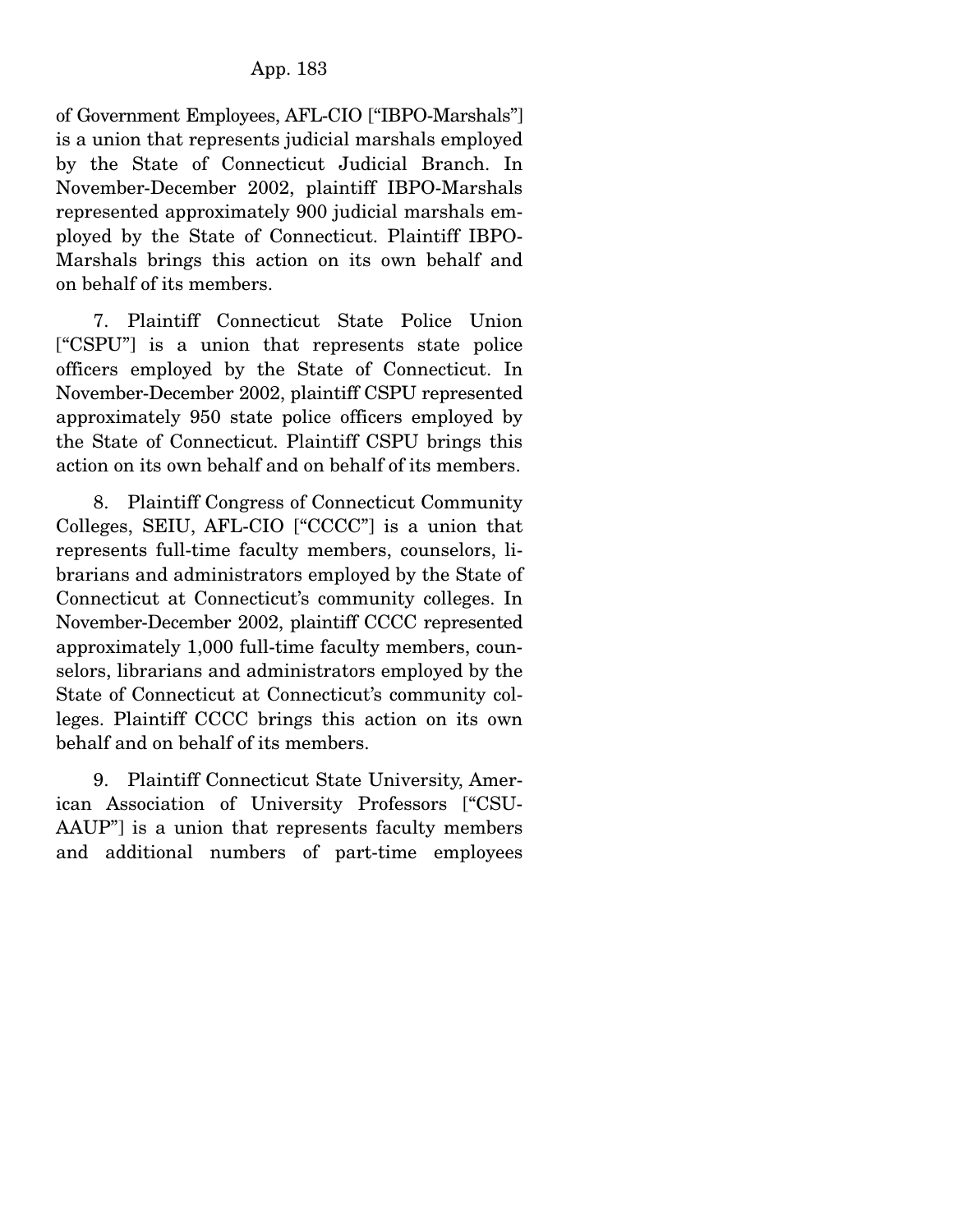employed by the State of Connecticut in the Connecticut State University System. In November-December 2002, plaintiff CSU-AAUP represented approximately 1,150 faculty members and additional numbers of part-time employees employed by the State of Connecticut in the Connecticut State University System. Plaintiff CSU-AAUP brings this action on its own behalf and on behalf of its members.

 10. Plaintiff Connecticut State Employees Association, SEIU, AFL-CIO ["CSEA"] is a union that represents state employees in five different bargaining units, including teachers, engineers, data processing professionals, police inspectors and related employees, as well as lieutenants employed by the Connecticut Department of Corrections. In November-December 2002, plaintiff CSEA represented approximately 4,000 state employees in five different bargaining units, including teachers, engineers, data processing professionals, police inspectors and related employees, as well as lieutenants employed by the Department of Corrections. Plaintiff CSEA brings this action on its own behalf and on behalf of its members.

 11. Plaintiff Connecticut Employees Union Independent, SEIU, AFL-CIO ["CEUI] is a union that represents state employees in two bargaining units, including maintainers, telephone operators, cooks, truck and snow plow drivers and related employees, as well as production workers, mechanics and related workers at the State Board of Education and Services for the Blind. In November-December 2002, plaintiff CEUI represented approximately 5,000 employees of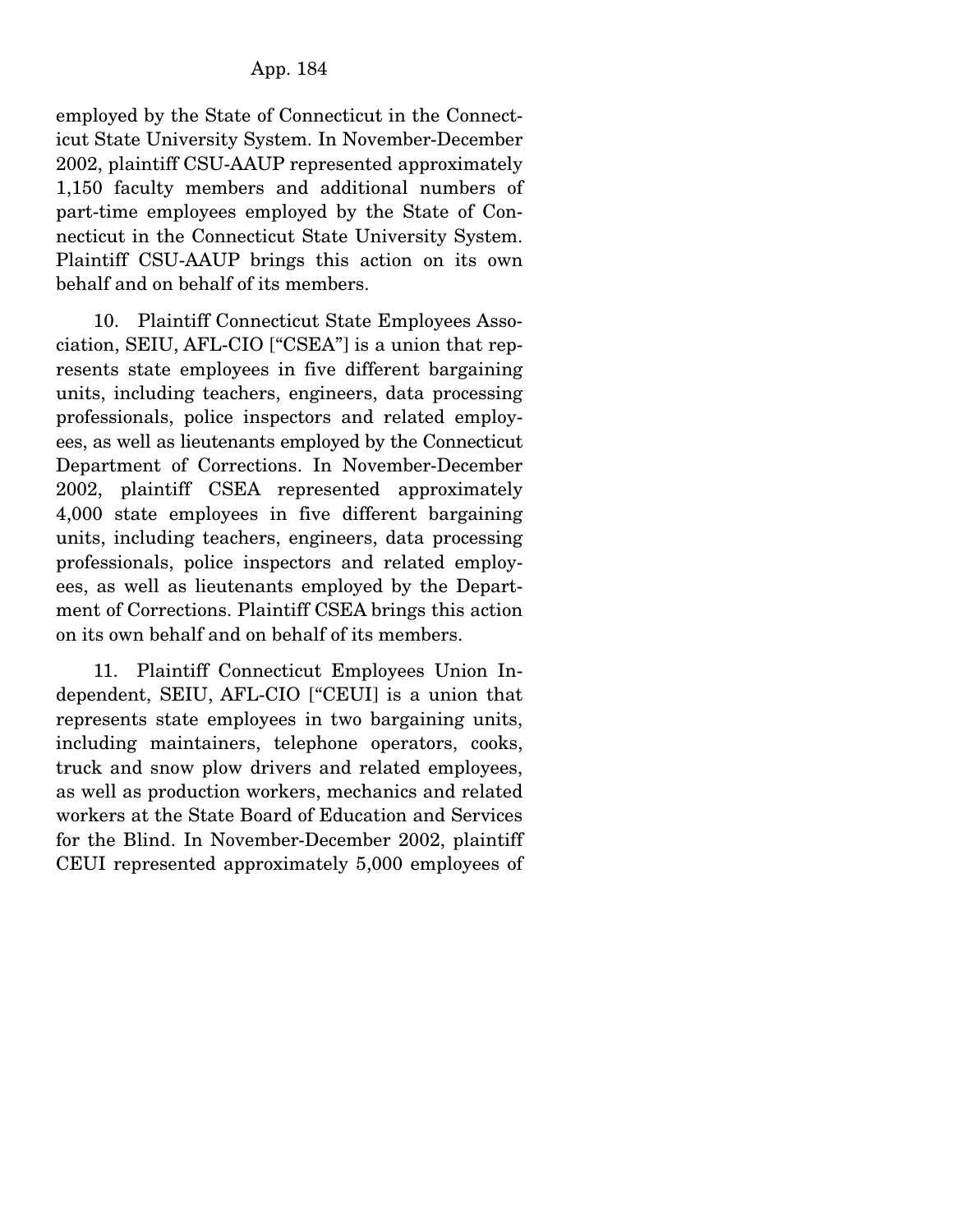the State of Connecticut in two bargaining units, including maintainers, telephone operators, cooks, truck and snow plow drivers and related employees, as well as production workers, mechanics and related workers at the State Board of Education and Services for the Blind. Plaintiff CEUI brings this action on its own behalf and on behalf of its members.

 12. Plaintiff Connecticut Federation of Educational and Professional Employees, AFT, AFL-CIO ["CFEPE"] is a union that represents state employees through six AFT locals, each of which bargains on behalf of state employees, including (a) the Administrative & Residual Employees Union, which represents numerous classifications of professional employees throughout the State; (b) the University of Connecticut Professional-Employees Association, which represents professional employees at the University of Connecticut; (c) the University Health Professionals, which represents professsional [sic] employees at the University of Connecticut Health Center; (d) the State Vocational Federation of Teachers, which represents teachers at the state vocational and technical high schools, (e) the Federation of Technical College Teachers, which represents faculty, counselors and librarians at five of the State's community colleges; and (f) the Judicial Professionals, which represents professional employees in the State of Connecticut Judicial Department. In November-December 2002, plaintiff CFEPE represented approximately 6,500 workers employed by the State of Connecticut through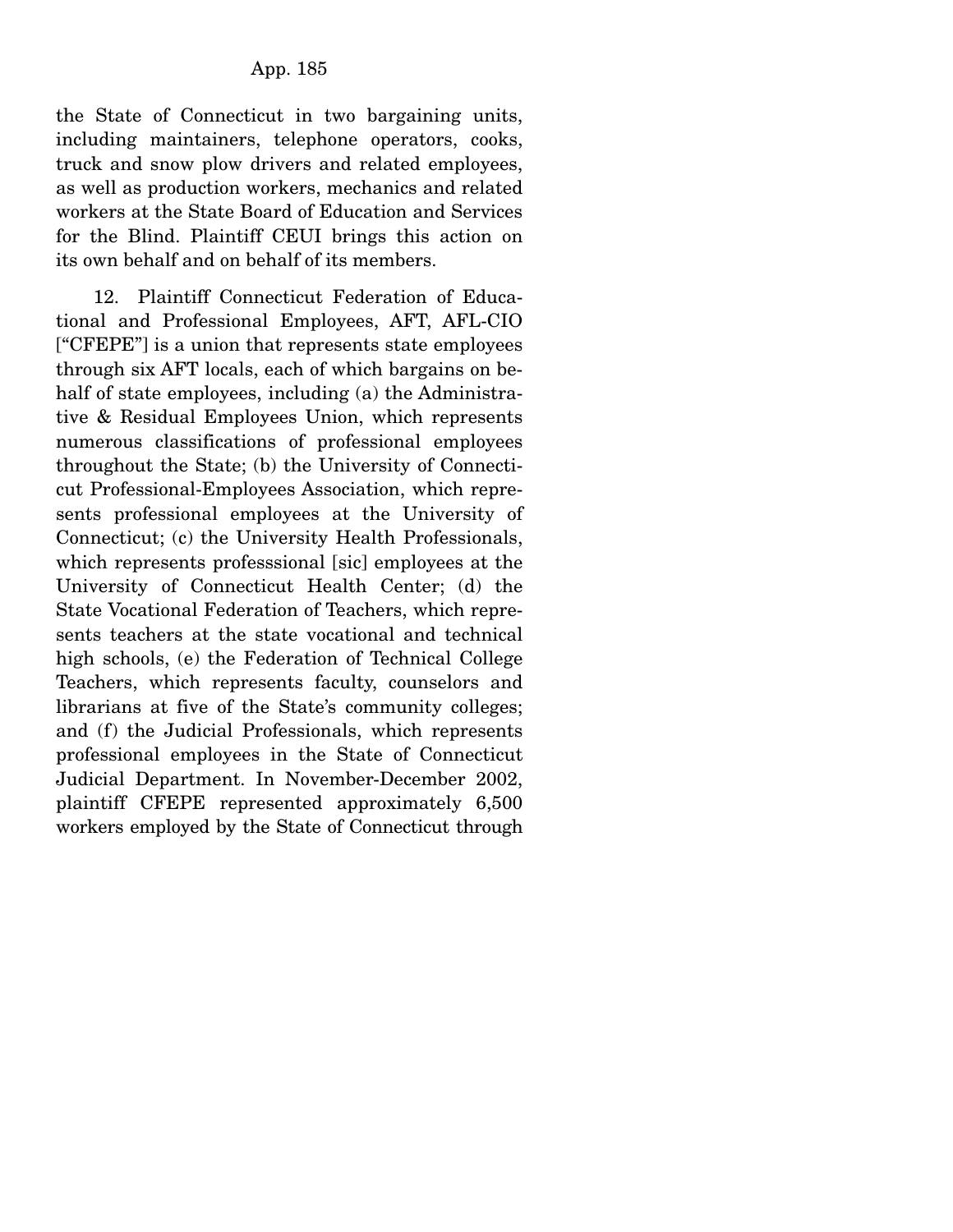the six AFT locals. Plaintiff CFEPE brings this action on its own behalf and on behalf of its members.

 13. Plaintiff District 1199, New England Health Care Employees Union, SEIU, AFL-CIO ["District 1199"] is a union that represents professional and non-professional health care state employees in the Department of Mental Health and Addiction Services, the Department of Mental Retardation and various other departments and divisions throughout the State of Connecticut. In November-December 2002, plaintiff District 1199 represented approximately 8,000 professional and non-professional health care employees of the State of Connecticut. Plaintiff District 1199 brings this action on its own behalf and on behalf of its members.

 14. Plaintiff Council 4, American Federation of State, County, and Municipal Employees, AFL-CIO ["AFSCME Council 4"] is a union that represents professional and non-professional state employees through 21 different locals throughout the State. In November-December 2002, plaintiff AFSCME Council 4 represented 14,000 professional and non-professional state employees through 21 different locals. Plaintiff AFSCME Council 4 brings this action on its own behalf and on behalf of its members.

 15. Plaintiffs AFSA, CAP, Protective Services, IBPO-Marshals, CSPU, CCCC, CSU-AAUP, CSEA, CEUI, CFEPE, District 1199, and AFSCME Council 4 are collectively referred to herein as the "plaintiff Unions."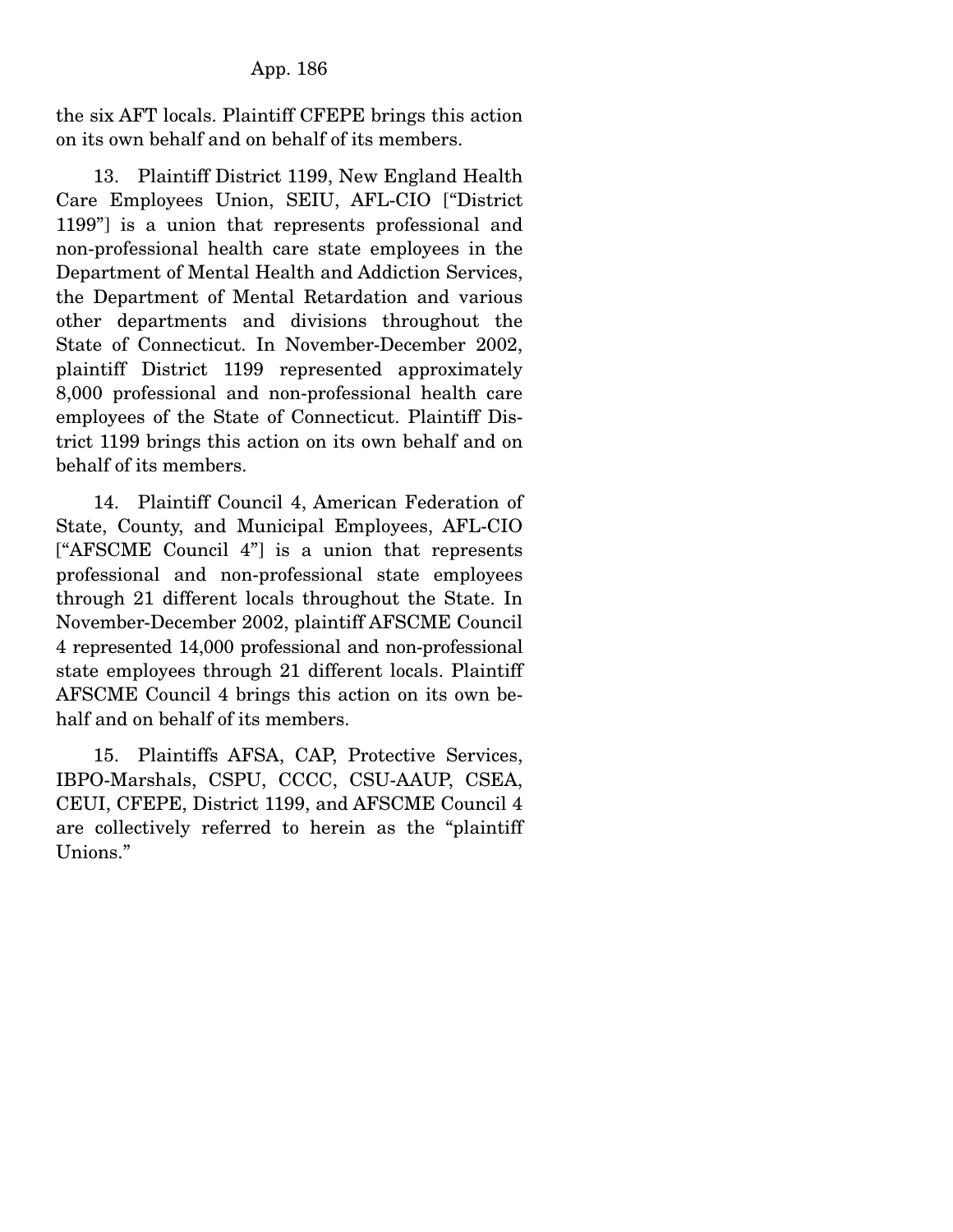16. At all times mentioned herein, each of the plaintiff Unions was designated by the State of Connecticut Board of Labor Relations as the representative and exclusive bargaining agent of its members for the purpose, inter alia, of negotiating and entering into collective bargaining agreements covering terms of employment on behalf of its members.

## **B. The Individual Plaintiff Union Members**

 17. Plaintiff Denise A. Bouffard is a resident of Ellington, Connecticut and was, as of January 2003, an employee of the State of Connecticut, with approximately six years of service as a state employee. Plaintiff Bouffard was terminated from her position as a Support Enforcement Officer with the State of Connecticut Judicial Branch effective January 16, 2003. At the time of her termination in January 2003, plaintiff Bouffard was, and is to date, a member of plaintiff CFEPE.

 18. Plaintiff Marcelle Pichanick Groves is a resident of Marlborough, Connecticut and was, as of January 2003, an employee of the State of Connecticut, with approximately fourteen years of service as a state employee. Plaintiff Groves was terminated from her position as a Management Analyst for the State of Connecticut Department of Environmental Protection effective January 17, 2003. At the time of her termination in January 2003, plaintiff Groves was, and is to date, a member of plaintiff CFEPE.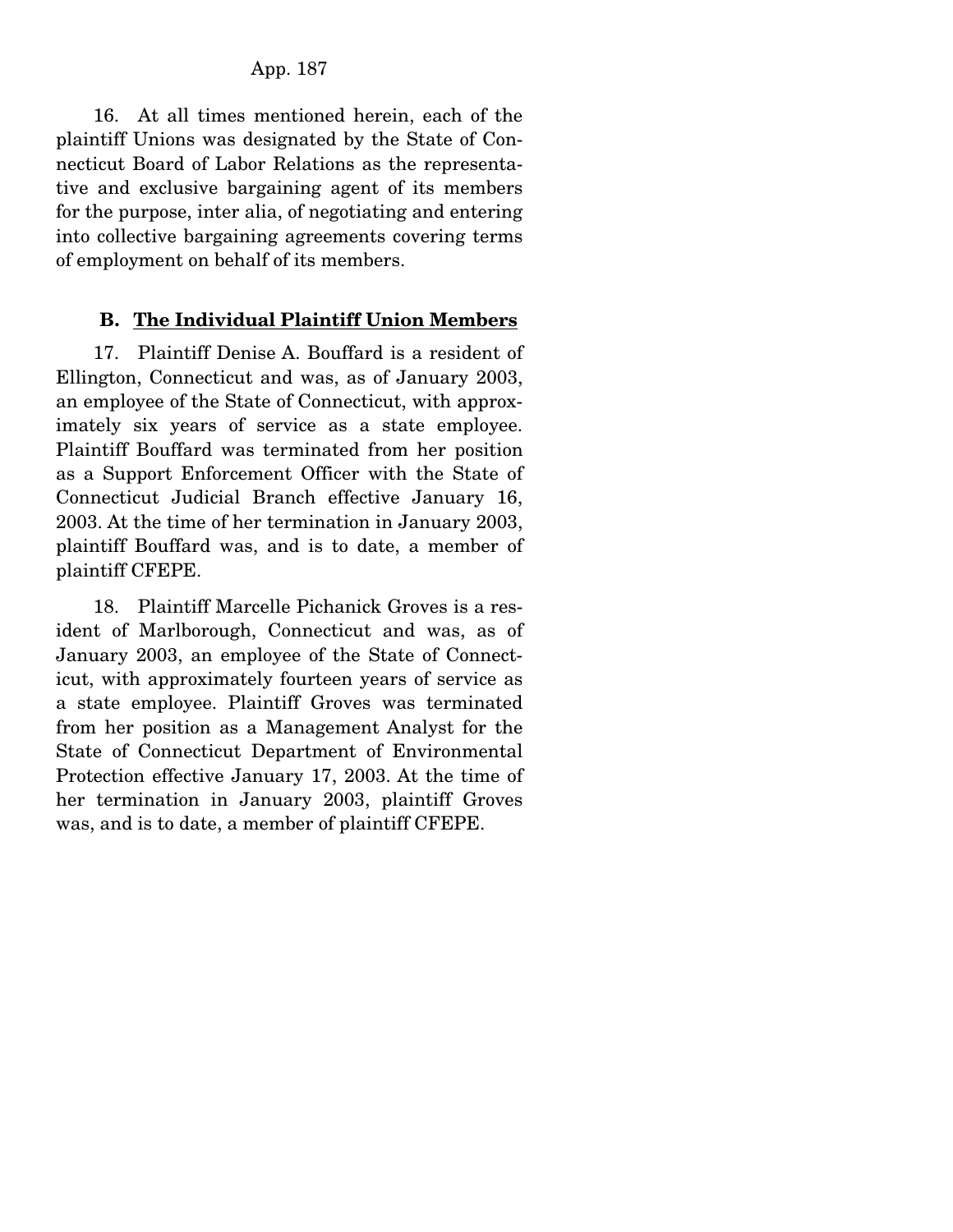19. Plaintiff Geneva M. Hedgecock is a resident of Bristol, Connecticut and was, as of January 2003, an employee of the State of Connecticut, with approximately nine years of service as a state employee. Plaintiff Hedgecock was terminated from her position as a Secretary with the Department of Social Services of the State of Connecticut effective January 7, 2003. At the time of her termination in January 2003, plaintiff Hedgecock was, and is to date, a member of plaintiff AFSCME Council 4.

 20. Plaintiff Dennis P. Heffernan is a resident of Portland, Connecticut and was, as of January 2003, an employee of the State of Connecticut, with approximately twenty-eight years of service as a state employee. Plaintiff Heffernan was terminated from his position as a Storekeeper for the Department of Administrative Services of the State of Connecticut effective January 17, 2003. At the time of his termination, plaintiff Heffernan was, and is to date, a member of plaintiff CEUL [sic].

 21. Plaintiff William D. Hill is a resident of Suffield, Connecticut and had been an employee of the State of Connecticut, as of December 2002, with approximately sixteen years of service as a state employee. On December 6, 2002, plaintiff Hill was notified that he was to be terminated from his position as a Drug and Alcohol Rehabilitation Counselor for the Department of Mental Health and Addiction Services of the State of Connecticut subsequent to June 30, 2003. At the time he received such notice,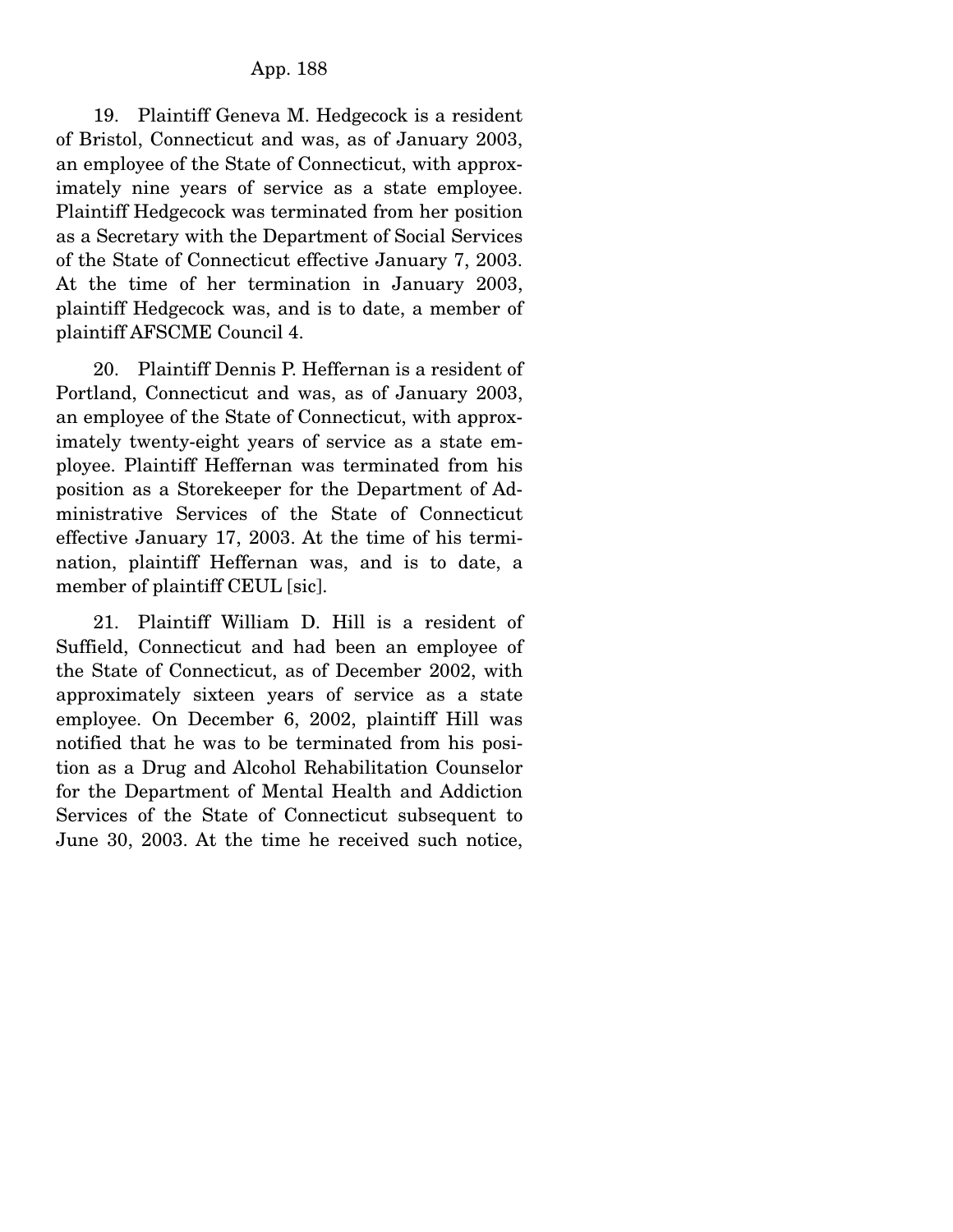plaintiff Hill was, and is to date, a member of plaintiff District 1199.

 22. Plaintiffs Bouffard, Groves, Heffernan, Hedgecock and Hill are collectively referred to herein as the Individual Plaintiffs.

# **C. The Class of Affected State Employee Union Members**

 23. Plaintiffs further bring this action on behalf of the Class established by this Court's March 9, 2010 Ruling certifying this action as a class action, The Class of similarly-situated state employee union members is comprised of all persons:

- (1) who were employees of the State of Connecticut as of November 17, 2002;
- (2) who were members of a bargaining unit represented by one of the plaintiff unions; and
- (3) whose employment was terminated or who were bumped or demoted to new positions or otherwise adversely affected by the terminations implemented by defendants as alleged in [plaintiffs'] Amended Complaint.

# **D. The Defendants (Official Capacity Only)**

 24. Defendant M. Jodi Rell is Governor of the State of Connecticut. Defendant Rell is sued in her official capacity only.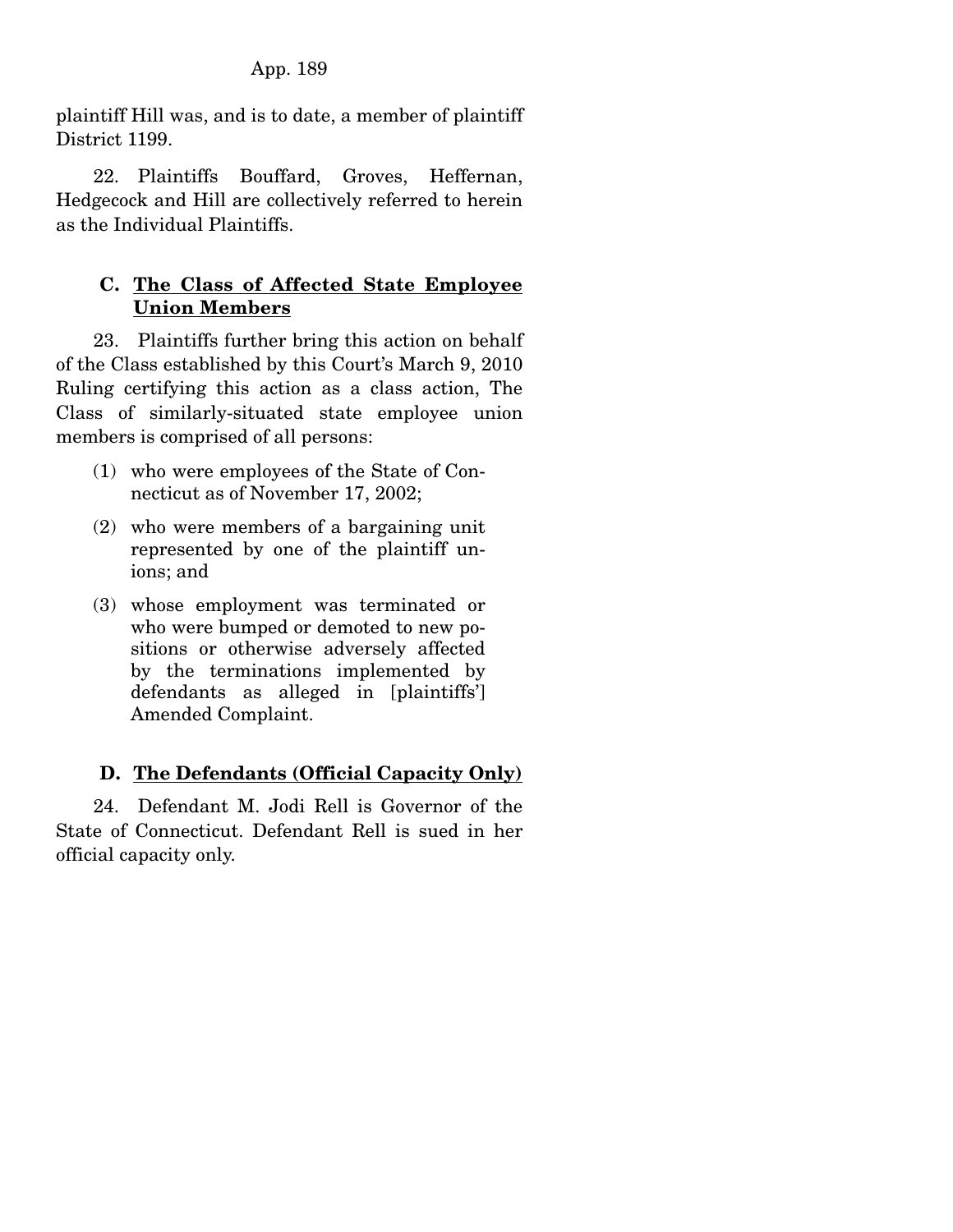25. Defendant Brenda L. Sisco is Acting Secretary of the Office of Policy and Management ["OPM"] of the State of Connecticut. Defendant Sisco is sued in her official capacity only.

# **II. The Plaintiff Unions' Collective Bargaining Agreements**

 26. In 1997, plaintiff SEBAC, acting on behalf of its constituent unions and their members, entered into a long-term collective bargaining agreement [the "SEBAC Agreement"] with the State of Connecticut covering health care, pension benefits and other terms of employment. (A copy of the SEBAC Agreement is attached as Exhibit A.)

 27. The SEBAC Agreement was approved by the Connecticut legislature pursuant to Conn. Gen. Stats. § 5-278(b).

 28. The SEBAC Agreement was in effect in November-December 2002 and was, by its terms, to remain in effect through 2017.

 29. Prior to November 2002, each of the plaintiff Unions, acting on behalf of its members, entered into a multi-year collective bargaining agreement with the State of Connecticut covering the terms and conditions of its members' employment.

 30. Each of the plaintiff Unions' collective bargaining agreements was approved by the Connecticut legislature pursuant to Conn. Gen. Stats. § 5-278(b).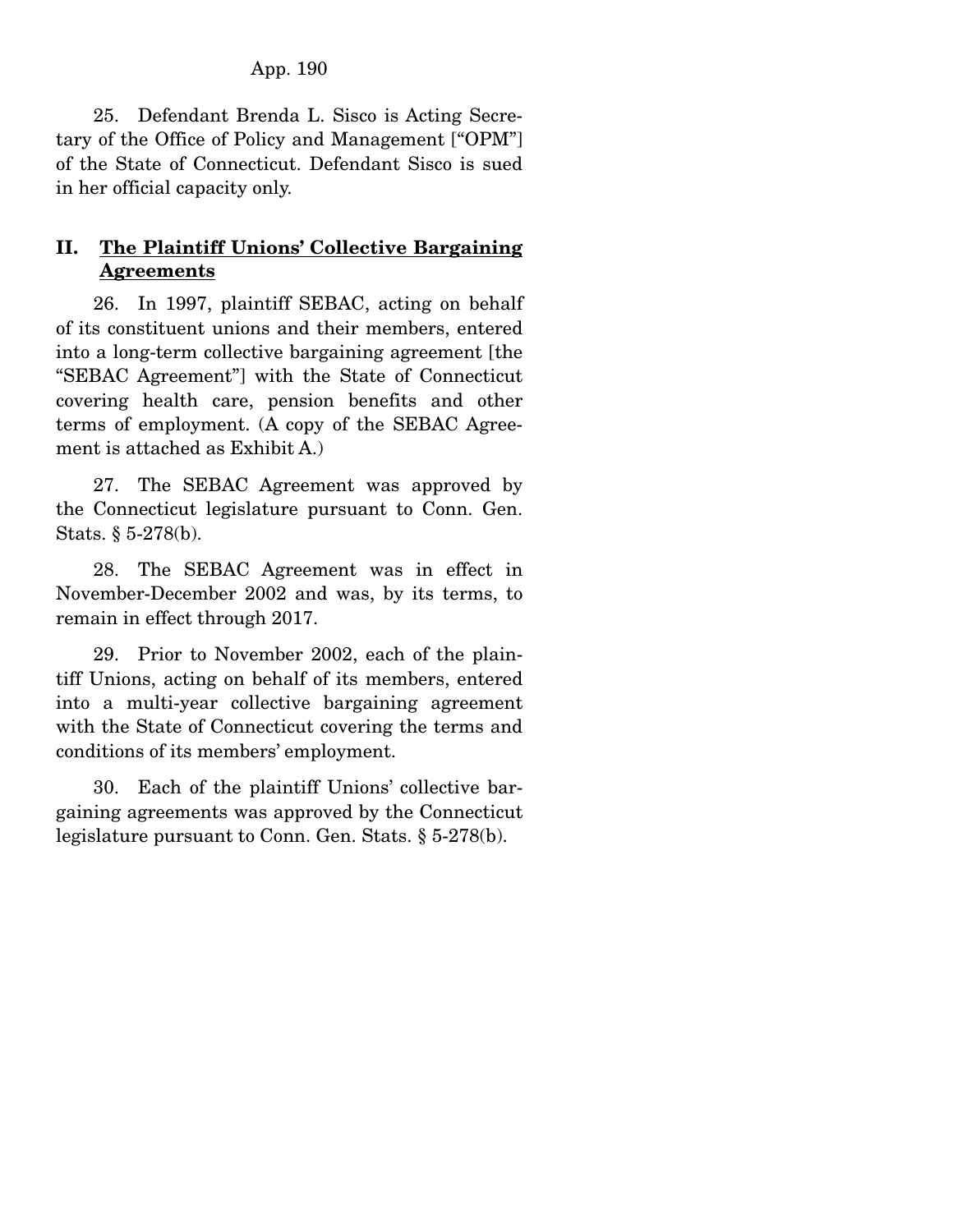31. Each of the plaintiff Unions' collective bargaining agreements was in effect in November-December 2002 and was, by its terms, to remain in effect for a period of years thereafter.

 32. Copies of the plaintiff Unions' collective bargaining agreements in effect in November-December 2002 are attached as Exhibits B-M.

#### **III. The Conduct at Issue**

 33. In November 2002 and at all times thereafter until July 1, 2004, John G. Rowland was Governor of the State of Connecticut.

 34. In November 2002 and through the end of December 2004, Marc S. Ryan was Secretary of the OPM of the State of Connecticut.

 35. The Connecticut Governor and Secretary of OPM [the "Secretary"] are (and were, at all times relevant to this action) members of the Executive Branch of Connecticut's state government who were acting in furtherance of their functions as highranking Executive Branch officials. The Governor and Secretary had, at all times mentioned herein and to the present time, responsibility for the management of the state's work force and the negotiation of the terms of collective bargaining agreements with state employees in furtherance of their Executive Branch functions.

 36. The Secretary is (and, at all times relevant to this action, was) designated, pursuant to Conn.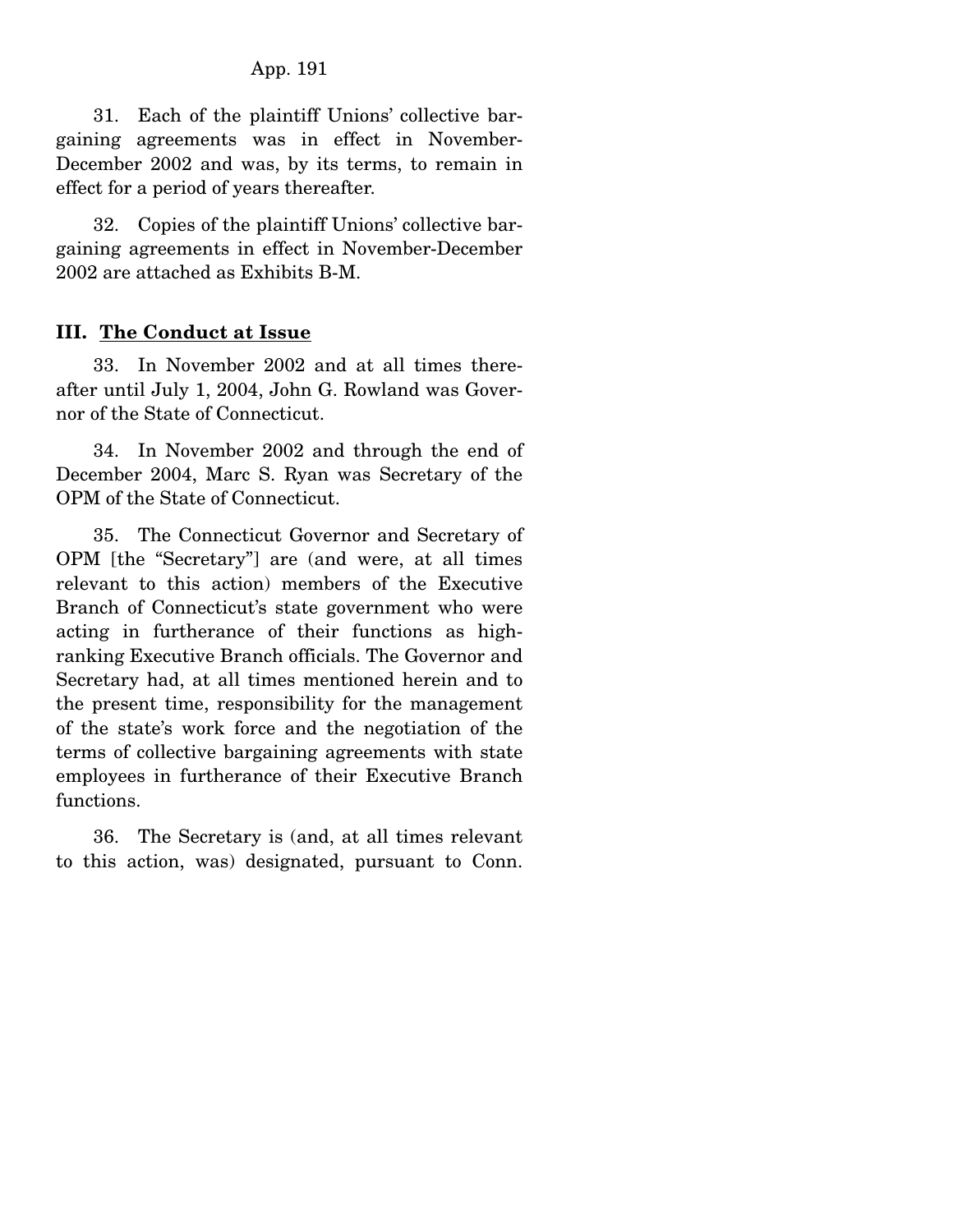Gen. Stat.  $§$  4-65a(1) & (2), as the employer representative "in collective bargaining negotiations concerning changes to the employees retirement system and health and welfare benefits," and in other matters involving collective bargaining, including the negotiation, administration and changes to ("supplemental understandings") collective bargaining agreements. The Secretary is (and, at all times relevant to this action, was) an appointee of the Governor pursuant to Conn. Gen. Stats. §§ 4-6, 4-65a, and "acts as the executive officer of the Governor for accomplishing the purposes of his department." Conn. Gen. Stats. § 4-8.

 37. In November 2002, shortly after Rowland was re-elected as Governor, he determined to seek long-term changes to the plaintiff Unions' collective bargaining agreements.

 38. Pursuant to such determination, Rowland (and at Rowland's direction, Ryan) demanded that plaintiff SEBAC and the other plaintiff Unions grant long-term concessions in their members' rights under their collective bargaining agreements totaling over \$450 million annually.

 39. Rowland (and, at Rowland's direction, Ryan) sought hundreds of millions of dollars (initially, approximately \$450 million) in long-term (i.e., extending for the life of the agreements) concessions to the vested contract benefits conferred by the unions' legislatively-approved collective bargaining agreements with the State, including changes applicable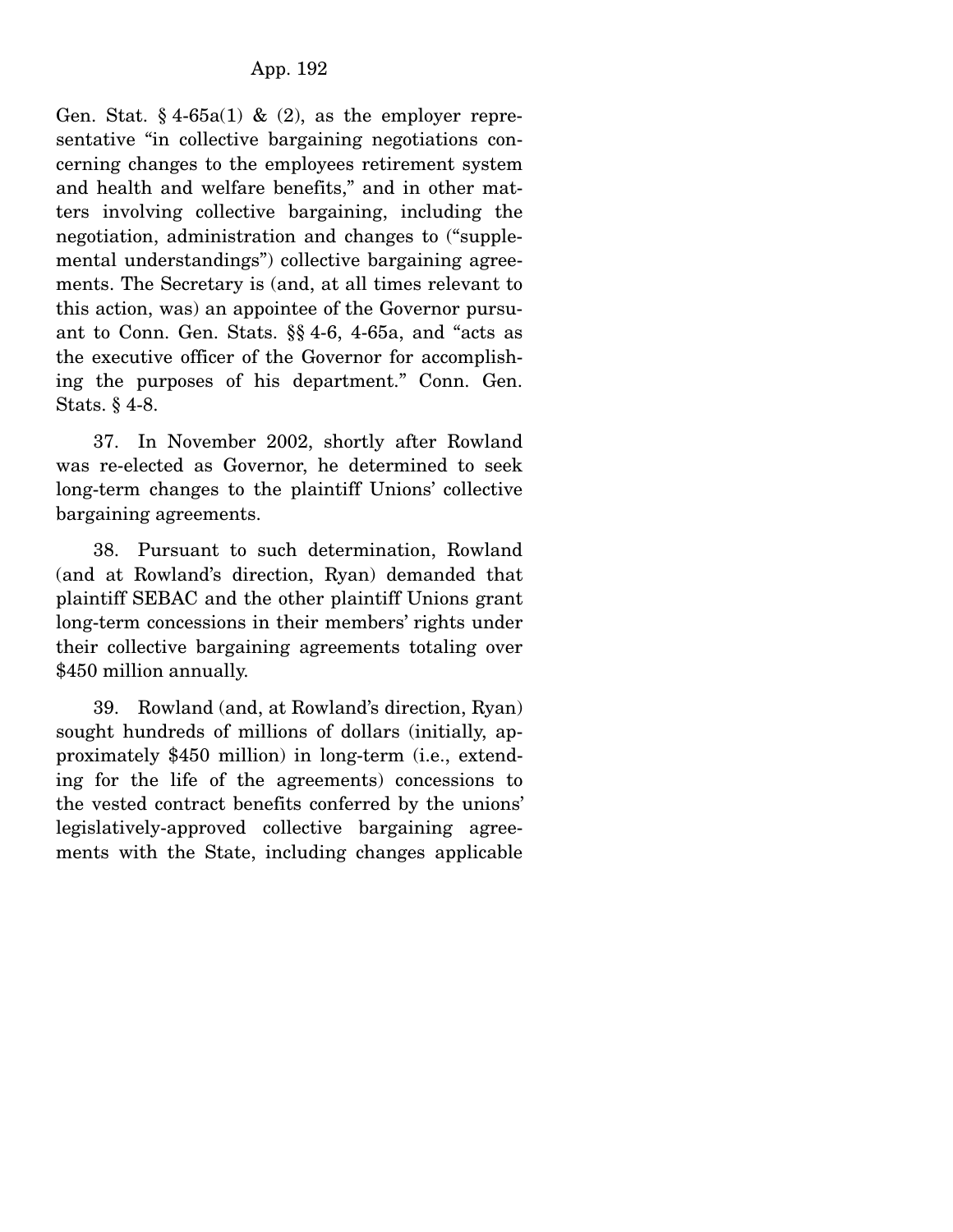in years subsequent to Fiscal Year ["FY"] 2003 to the health care and pension benefits provided for and vested by the SEBAC Agreement.

 40. At all times relevant to this lawsuit, the State of Connecticut's work force has consisted of unionized and non-unionized employees. State employees are not required to belong to a union. Nonunionized employees occupy non-management and management, as well as temporary positions, and hold the same non-management positions as unionized employees. In November 2002, there were approximately 50,000 employees in the State's work force. Approximately 37,500 (75%) of these employees were members of state unions, and approximately 12,500 (25%) were non-unionized.

 41. In November 2002, Rowland and Ryan met with leaders of SEBAC and the other plaintiff Unions and advised the union leaders that unless the unions agreed to modify their collective bargaining agreements to grant the State hundreds of millions of dollars in future annual concessions, they would terminate, through purported layoffs, the employment of approximately 3,000 unionized state employees.

 42. The collecting [sic] bargaining agreements as to which Rowland (and, at Rowland's direction, Ryan) sought concessions from SEBAC and the other plaintiff Unions in November 2002 had been approved by the Connecticut General Assembly pursuant to Conn. Gen. Stats. § 5-278(b).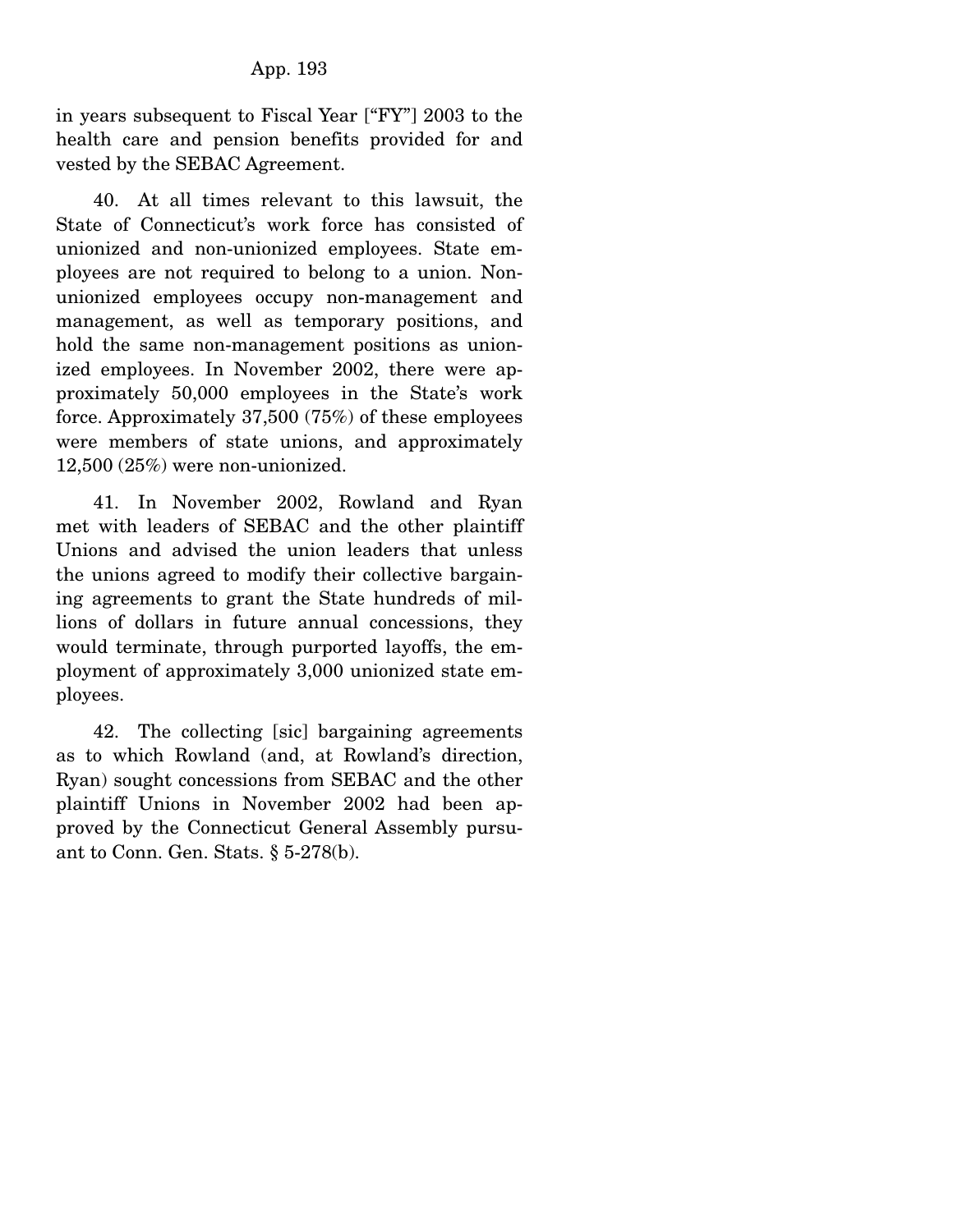43. The plaintiffs Unions had a statutory right, pursuant to Conn. Gen. Stats. § 5-272(c), to decline to agree to the collective bargaining agreement concessions sought by Rowland and Ryan.

 44. Although the state work force has both union and non-union members, and although all state employees receive the same health care and pension benefits, Rowland (and, at Rowland's direction, Ryan) intentionally directed their demands for health care and pension concessions (and their corresponding threats of termination if the concessions were not granted) solely to state union employees.

 45. In response to Rowland's and Ryan's demands, SEBAC and the other plaintiff Unions offered financial concessions that would have provided tens of millions of dollars of savings to the State of Connecticut in FY 2003.

 46. When SEBAC and the plaintiff Unions declined to agree to all of the concessions demanded by Rowland, Rowland ordered Ryan to cause the employment of approximately 2,800 unionized state employees to be terminated, and Ryan caused OPM to implement Rowland's instructions as directed.

 47. In December 2002, Rowland instructed Ryan to order the elimination of union positions and the terminations of union employees because the unions did not agree to the collective bargaining agreement concessions demanded by Rowland.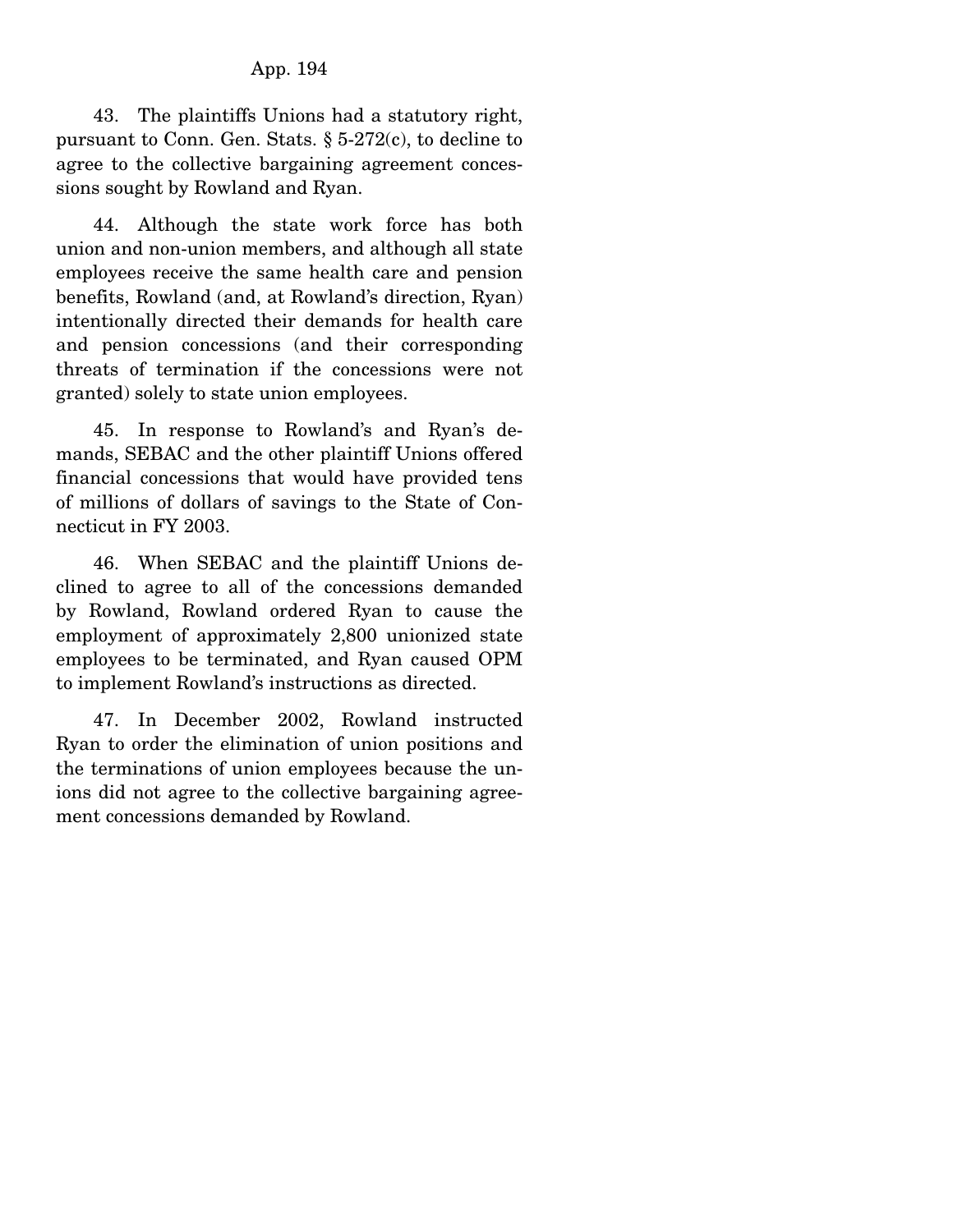48. Rowland ordered the elimination of union positions and the terminations of union employees to try to compel the plaintiffs to agree to the demanded concessions.

 49. The decision to order reductions in each bargaining unit was based on Rowland's determination of what it would take to compel the plaintiff Unions to agree to the demanded concessions.

 50. Rowland advised the plaintiff Unions and their members in December 2002 that the terminations of union employees would be rescinded if the plaintiff Unions agreed to the long-term collective bargaining agreement concessions he sought.

 51. Rowland directed Ryan to target union workers (i.e., to order the elimination of union positions and termination of union employees) because the plaintiff Unions did not agree to the long-term concessions in their vested collective bargaining agreements that Rowland had demanded. Ryan complied with Rowland's instructions.

 52. On August 7, 2003, Secretary Ryan publicly stated, truthfully, that defendants "did target union workers, because we got no concessions."

 53. The terminations ordered by Rowland and effectuated by Ryan (and OPM) in December 2002 were limited to unionized state employees.

 54. In December 2002, Rowland instructed Ryan to cause OPM to instruct the State's agency heads to reduce agency staffing based upon specified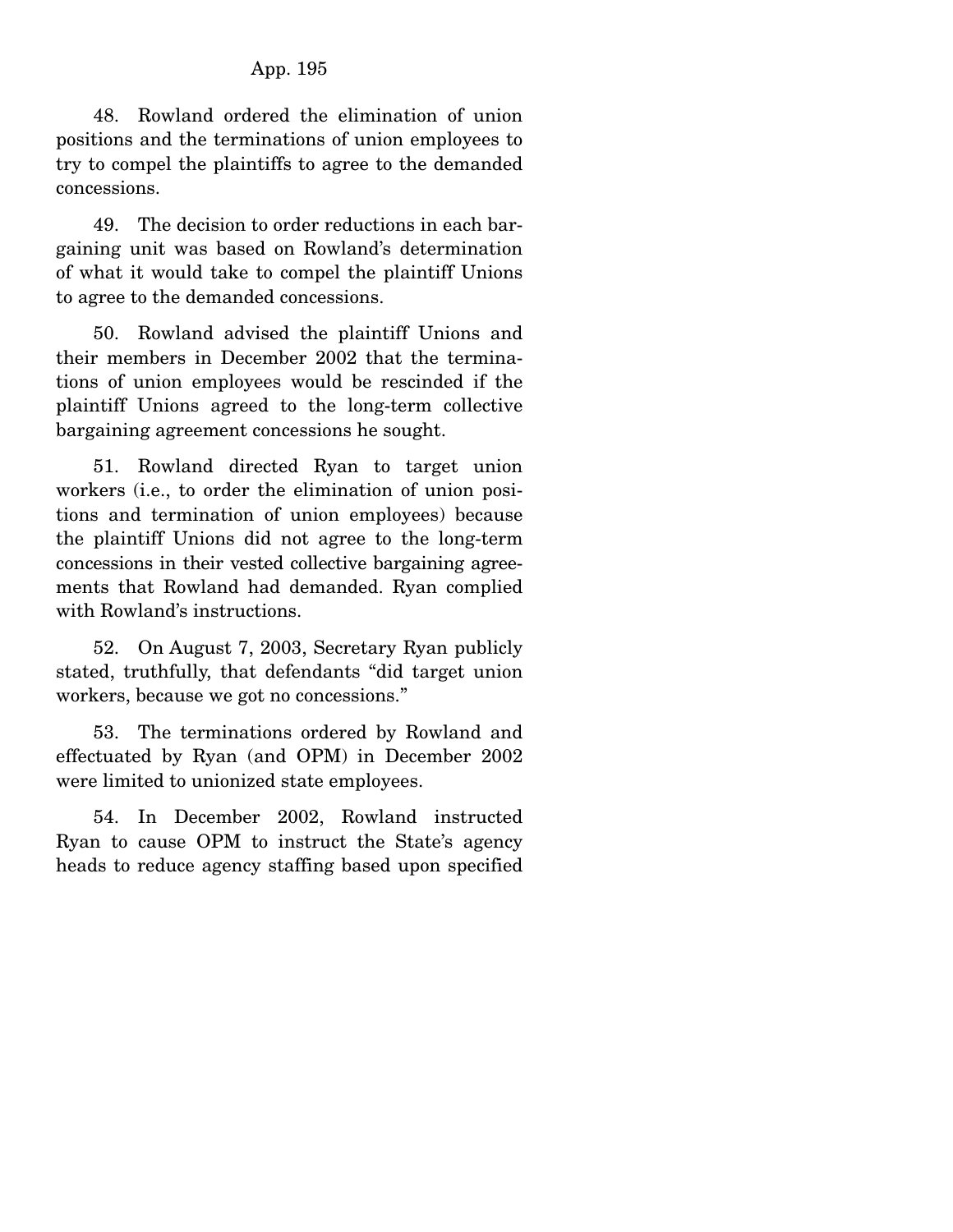reductions of the numbers of employees in each bargaining unit of unions that refused to grant concessions.

 55. In December 2002, Ryan, acting pursuant to Rowland's directions, caused OPM to instruct the State of Connecticut's agency heads to reduce agency staffing based upon specified reductions of the numbers of employees in each collective bargaining unit in each agency.

 56. The written instructions to State of Connecticut agency heads to reduce agency staffing in December 2002 issued by OPM at Ryan's direction as aforesaid were limited to reductions of employees in collective bargaining units  $-$  i.e., to members of state employee unions.

 57. The instructions provided by OPM to State of Connecticut agency heads were not based on any evaluations by OPM of the staffing needs of each agency with respect to whether union or non-union employees in the agency were needed for the performance of the agency's functions or the savings that could be realized by reducing non-union employee staffing.

 58. Rowland and Ryan did not determine which and how many job reductions to order in December 2002 based on any calculation of which and how many job reductions were necessary to achieve the savings in FY 2003 sought by Rowland and Ryan in their demand to the plaintiff Unions for collective bargaining agreement concessions.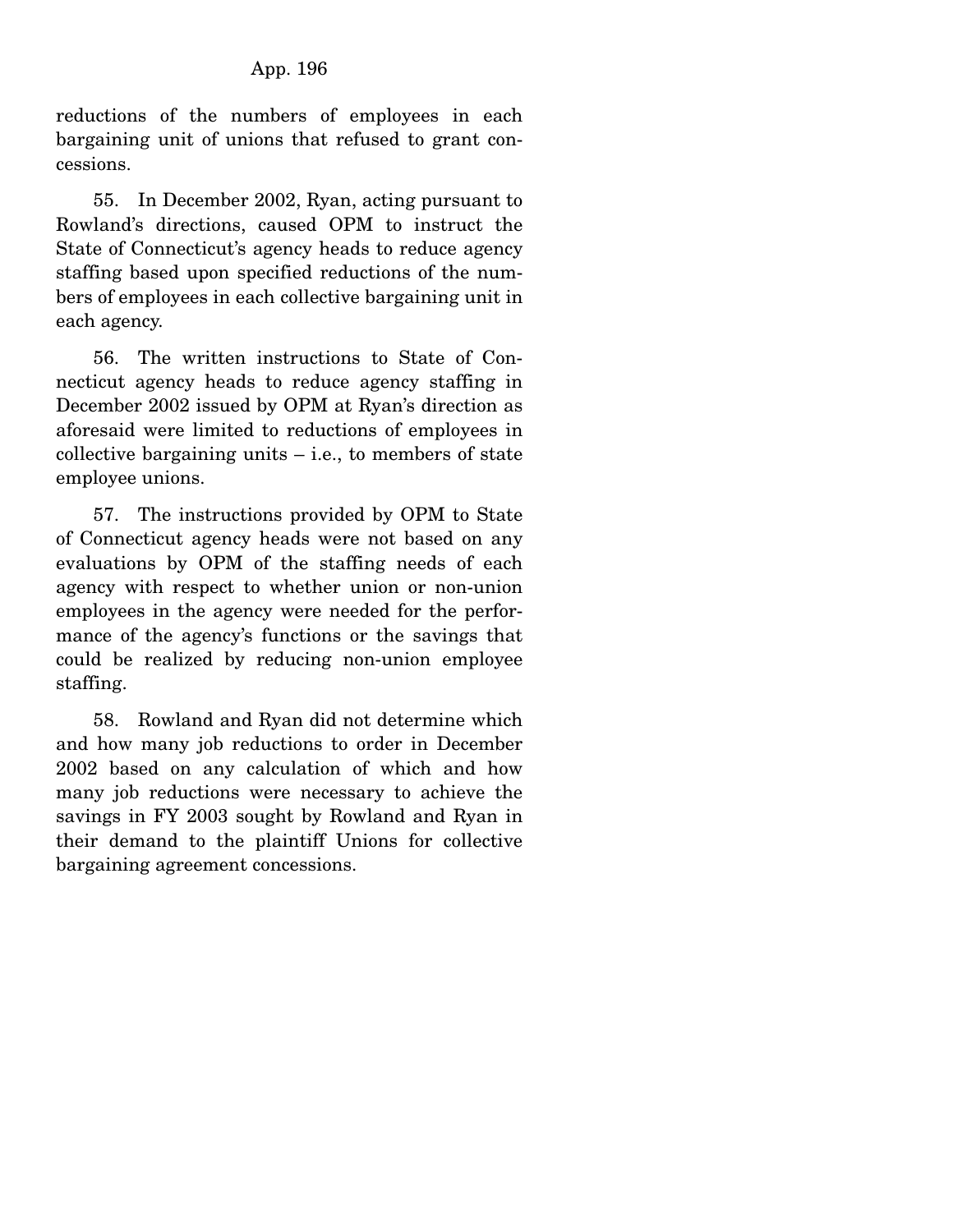59. The savings realized in FY 2003 from the unionized work force reductions Governor Rowland ordered in early December 2002 did not correlate to the amount of the concessions he demanded for FY 2003, and Governor Rowland understood that no such correlation existed when he caused the reductions to be ordered.

 60. OPM instructed the agency heads that with respect to employees in their worker test period or working in training classes, all of those working test period employees and trainees with a bargaining unit title as their target class were to be separated from state service, but no such instructions were given with respect to such employees who did not have a bargaining unit title as their target class.

 61. The employment of the Individual Plaintiffs (other than plaintiff Hill) was terminated in January 2003 pursuant to OPM's implementation of Ryan's instructions as ordered by Rowland.

 62. Many of the terminations ordered by Governor Rowland had no effect on the State's FY 03 budget deficit.

 63. Included in the terminations ordered by defendants in December 2002 were employees who, by contract, could not be laid off before June 30, 2003.

 64. Although plaintiff Hill was given notice of termination in December 2002, his termination, by contract, was not scheduled to take effect until after June 30, 2003.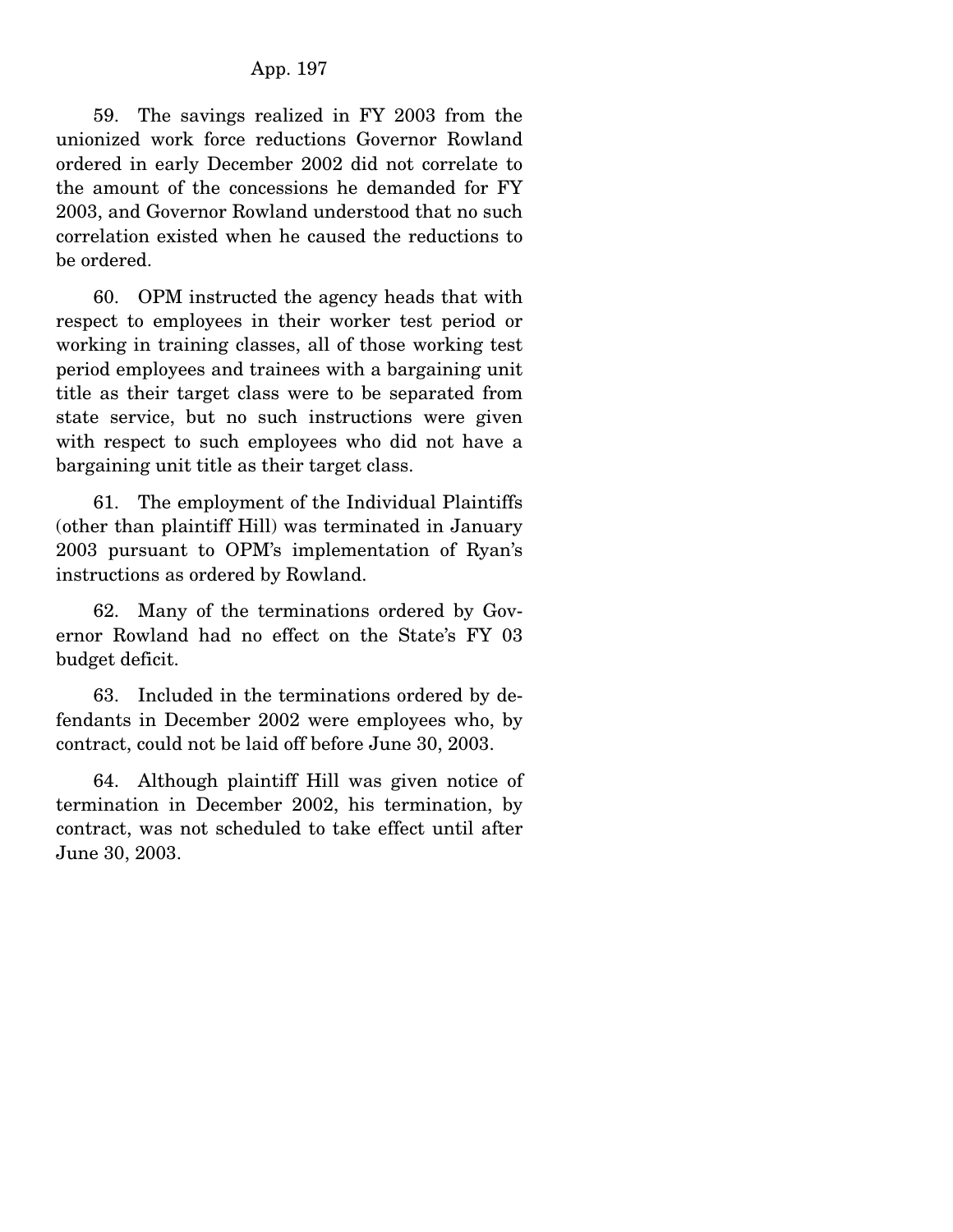65. Included in the terminations ordered by defendants in December 2002 were employees whose positions were funded by private industry.

 66. Included in the terminations ordered by defendants in December 2002 were employees who were entitled to receive payment for accrued unused sick days and vacation pay that required the State of Connecticut to continue paying the employees their salary beyond June 30, 2003.

 67. The reductions ordered by Governor Rowland had minimal effect on the State's FY 03 expenses and were ordered as a means of trying to compel the plaintiff unions to agree to the concessions demanded by Governor Rowland.

 68. The financial concessions offered by SEBAC and the plaintiff Unions for FY 2003 exceeded by millions of dollars any FY 2003 budget savings realized by the State from the job terminations at issue in this lawsuit.

 69. The permanent state employees whose job terminations are at issue in this lawsuit received written notices from the State notifying them that they were being laid off due to economic necessity caused by the State of Connecticut's FY 2003 budget deficit.

 70. On at least three occasions, at arbitration hearings to consider grievances by employees who contended that there was no economic necessity to warrant their layoffs, it was determined by the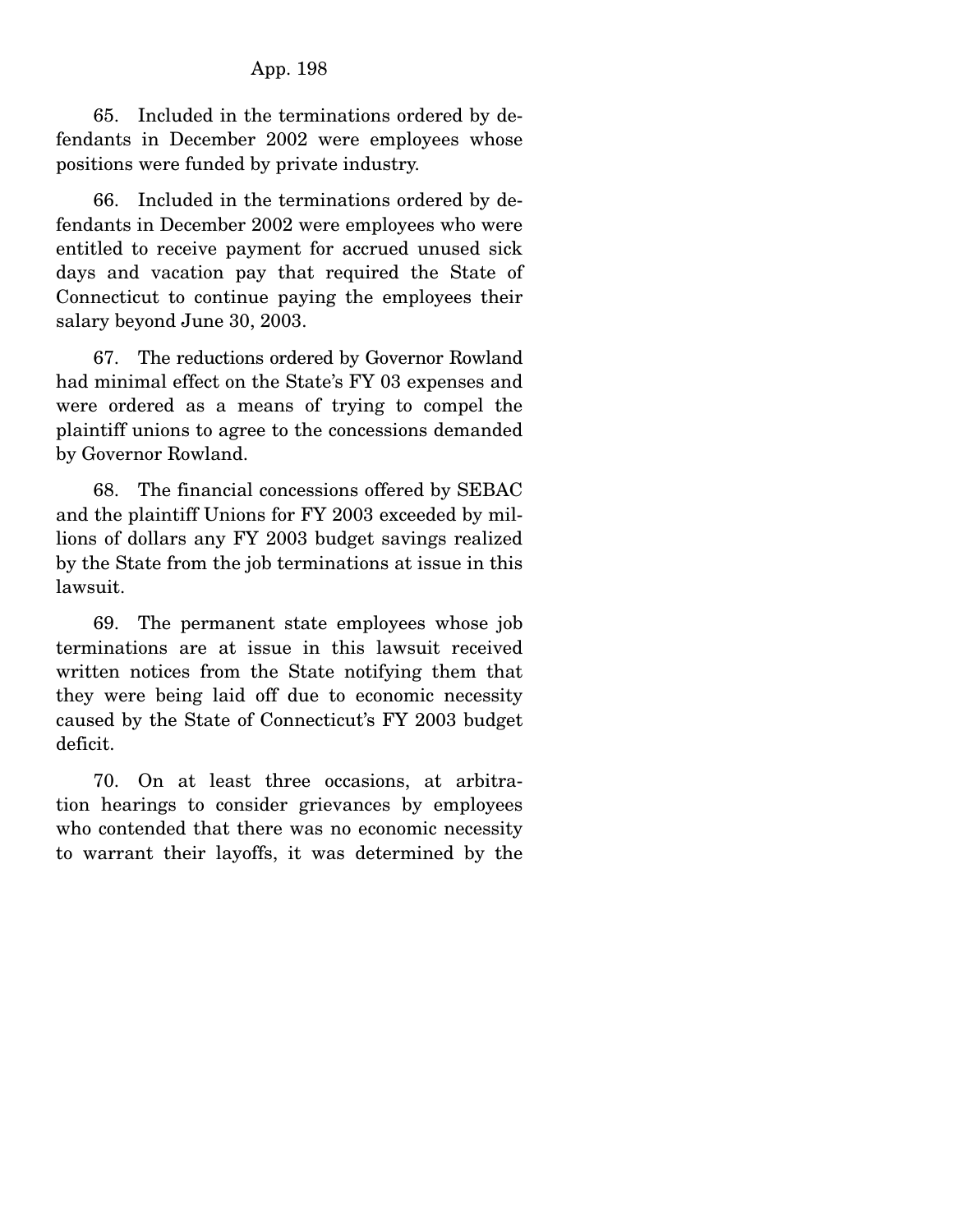arbitrators, after hearing, that the layoffs were improper in that the State of Connecticut had failed to establish any economic necessity for the layoffs.

 71. On December 6, 2002, Governor Rowland announced a "Balanced Budget Plan," a proposal setting forth actions to eliminate Connecticut's FY 2003 budget deficit.

 72. The job terminations at issue in this lawsuit were not included in Governor Rowland's Balanced Budget Plan as one of the actions to eliminate Connecticut's FY 2003 budget deficit.

 73. Rowland and Ryan were acting under color of state law when they engaged in the conduct described above.

### **IV. Defendants' Contentions**

 74. It is defendants' position that where they wish to modify the terms of legislatively-approved collective bargaining agreements and where the state employee unions do not agree to collective bargaining agreement concessions sought, defendants may, consistent with the First, Fifth and Fourteenth Amendments and Contract Clause of the United States Constitution, terminate or lay off members of state employee unions as a way to compel the unions to grant the demanded concessions.

 75. It is defendants' position that where state employee unions have refused to agree to concessions to their legislatively-approved collective bargaining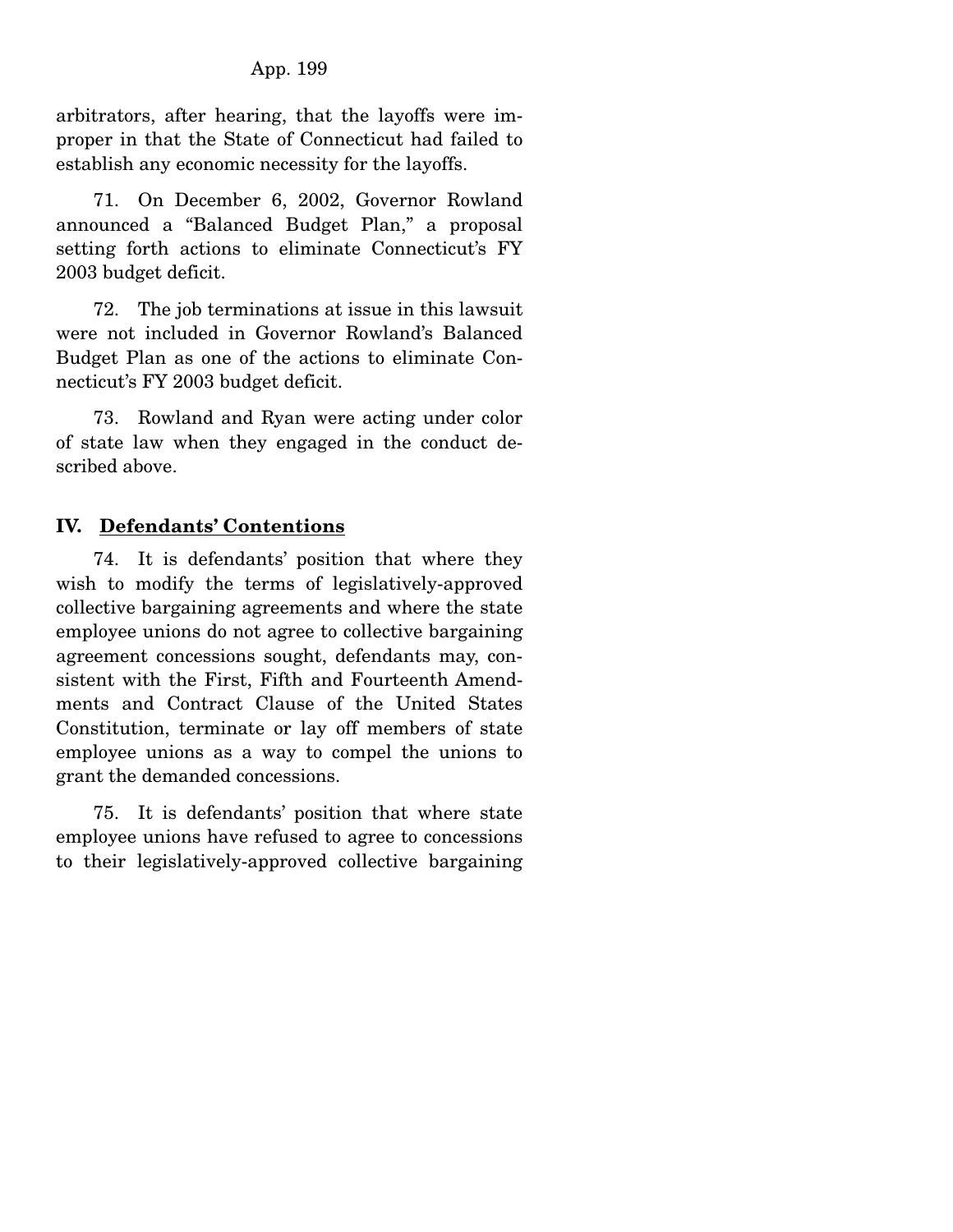agreements, it is constitutionally permissible for defendants to terminate or lay off employees in such unions as a way of compelling the unions to grant concessions to their collective bargaining agreements.

 76. Defendants further contend that in exercising their authority to manage the size of the State's work force, it is constitutionally permissible for them to single out union employees for lay-off and limit layoffs to unionized state employees.

> PLAINTIFFS STATE EMPLOYEES BARGAINING AGENT COALITION, ET AL,

 $\mathbf{B}\mathbf{v}$  /s/

 DAVID S. GOLUB ct 00145 JONATHAN M. LEVINE ct07584 JACQUELINE S. RUPPERT ct28290 SILVER GOLUB & TEITELL LLP 184 ATLANTIC STREET P.O. BOX 389 STAMFORD, CT 06904 (203) 325-4491 Fax: (203) 325-3769 dgolub@sgtlaw.com jlevine@sgtlaw.com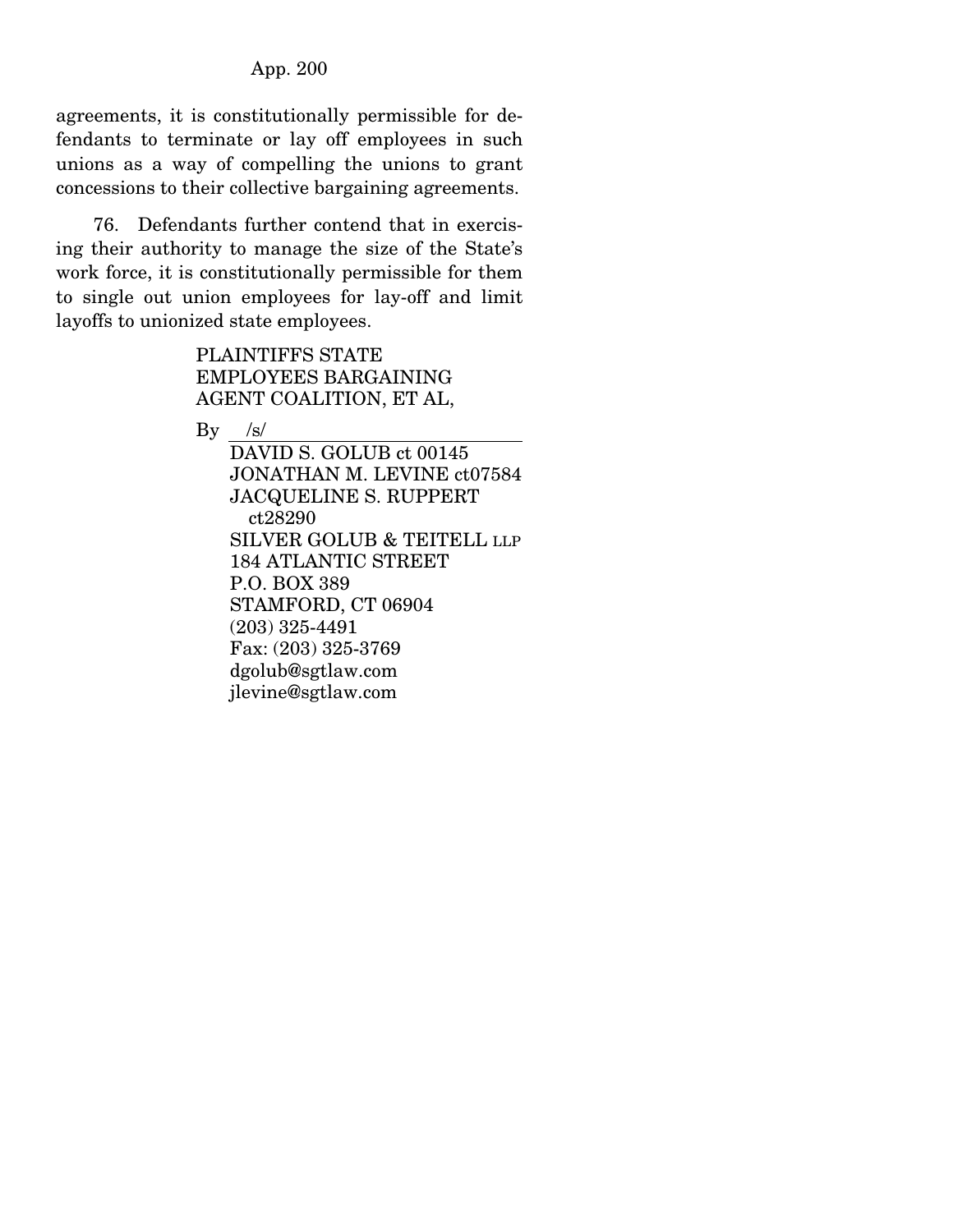DEFENDANTS M. JODI BELL AND ROBERT GENUARIO, IN THEIR OFFICIAL CAPACITY ONLY,

 $By$  /s/

 DANIEL J. KLAU ct17957 McELROY, DEUTSCH, MULVANEY & CARPENTER GOODWIN SQUARE 225 ASYLUM STREET HARTFORD, CT 06103-4302 (860) 522-5175 Fax: (860) 522-2796 dklau@mdmc-law.com

#### **CERTIFICATION**

 I hereby certify that on June 30, 2010, a copy of the foregoing Joint Local Rule  $56(a)1 \& (2)$  Statement was filed electronically and served by mail on anyone unable to accept electronic filing. Notice of this filing will be sent by e-mail to all parties by operation of the Court's electronic filing system or by mail to anyone unable to accept electronic filing as indicated on the Notice of Electronic Filing. Parties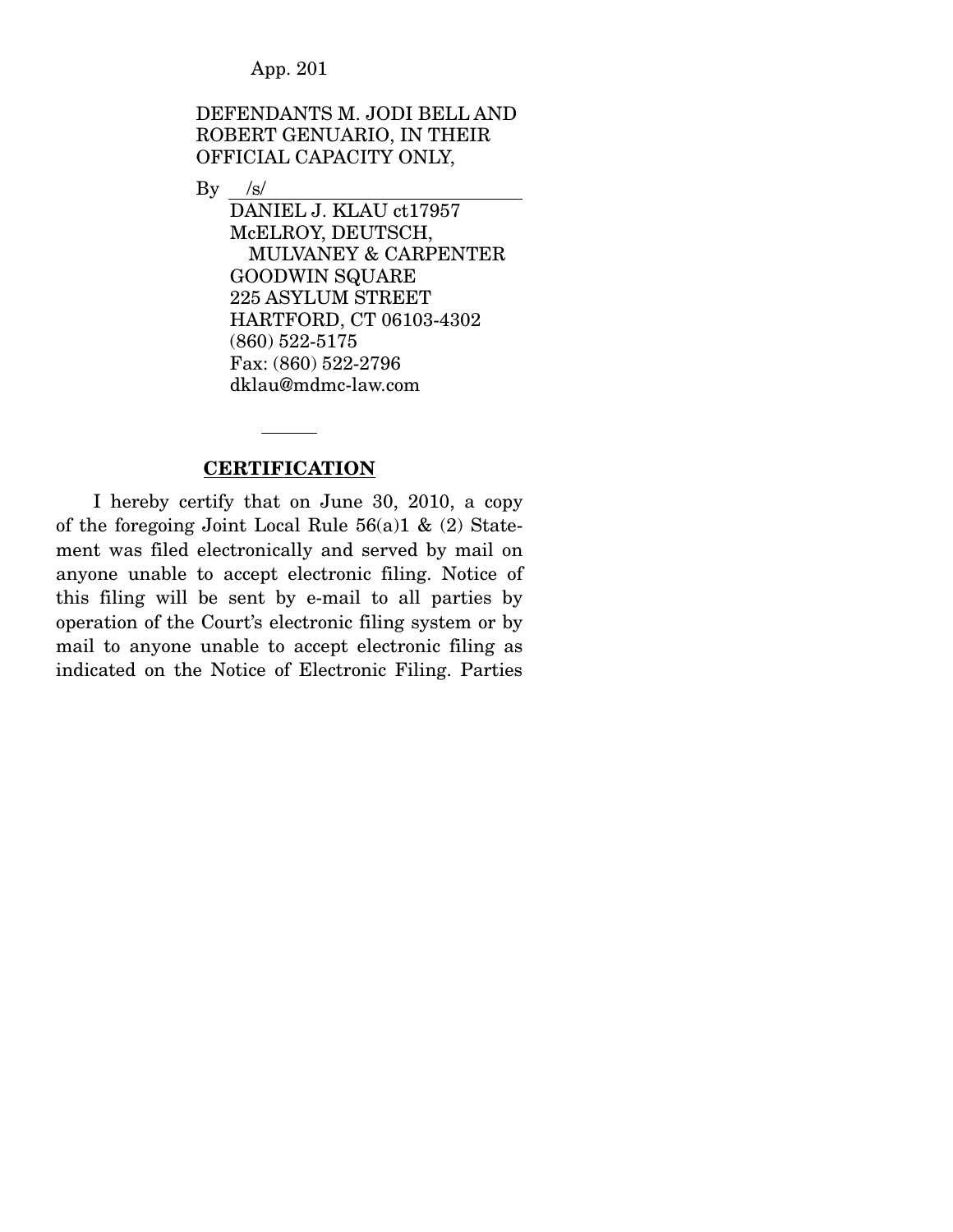may access this filing through the Court's CM/ECF System.

> /s/ DAVID S. GOLUB ct00145 SILVER GOLUB & TEITELL LLP 184 Atlantic Street P. O. Box 389 Stamford, CT 06904 Telephone: 203-325-4491 Fax: 203-325-3769 E-mail: dgolub@sgtlaw.com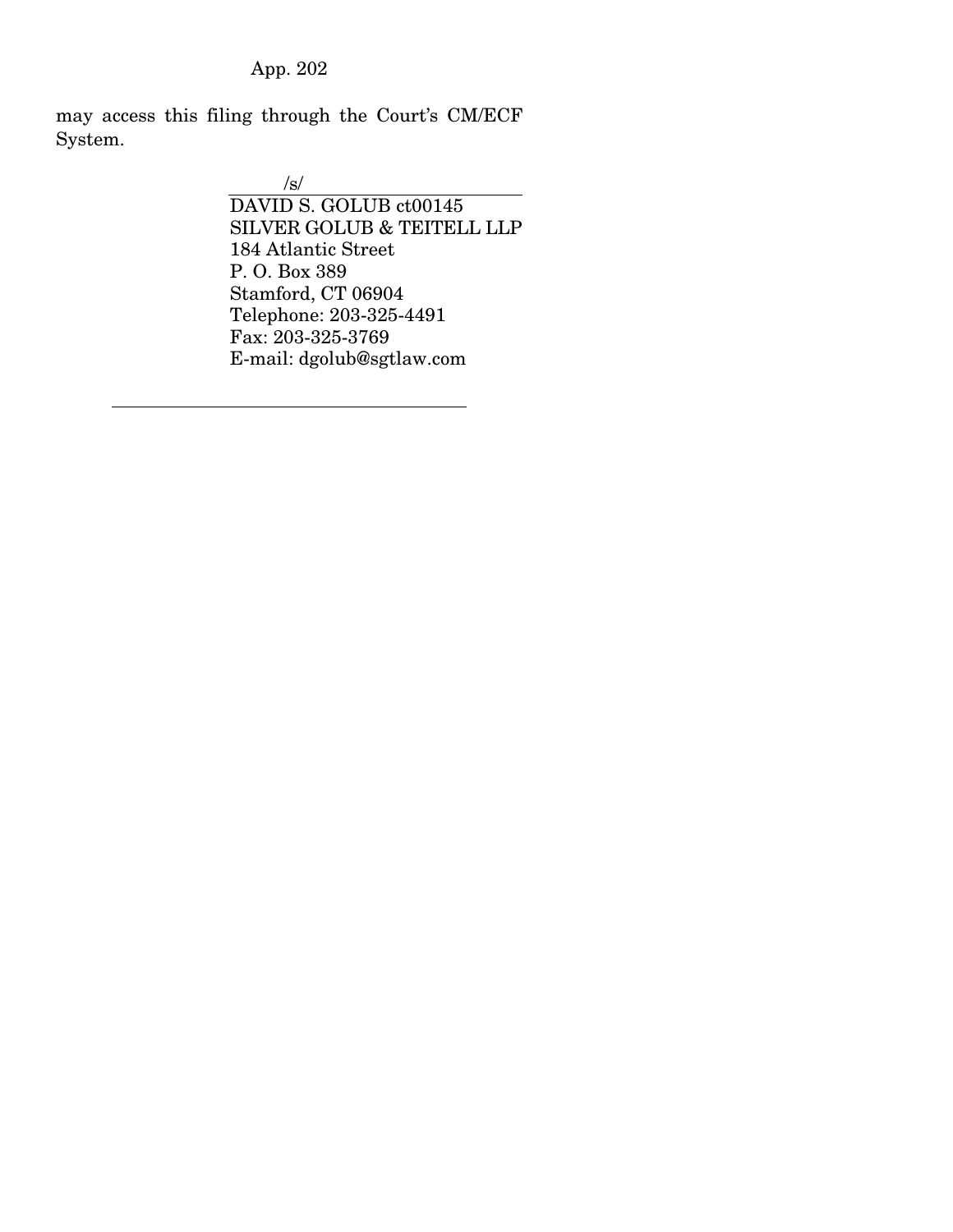# **CORRECTIONS [NP-4] BARGAINING UNIT**

# **CONTRACT**

#### Between

# STATE OF CONNECTICUT

# [SEAL]

# And COUNCIL 4 of the AMERICAN FEDERATION of STATE, COUNTY AND MUNICIPAL EMPLOYEES

# [SEAL]

EFFECTIVE: JULY 1, 2001 EXPIRING: JUNE 30, 2004

# **Table of Contents**

# **Page No.**

| Article 1 |                                   |  |  |
|-----------|-----------------------------------|--|--|
| Article 2 |                                   |  |  |
| Article 3 | Non-Discrimination and Affirma-   |  |  |
| Article 4 | No Strikes-No Lockouts4           |  |  |
| Article 5 | Management Rights4                |  |  |
| Article 6 | Union Security and Payroll Deduc- |  |  |
| Article 7 |                                   |  |  |
| Article 8 |                                   |  |  |
| Article 9 | Working Test Period12             |  |  |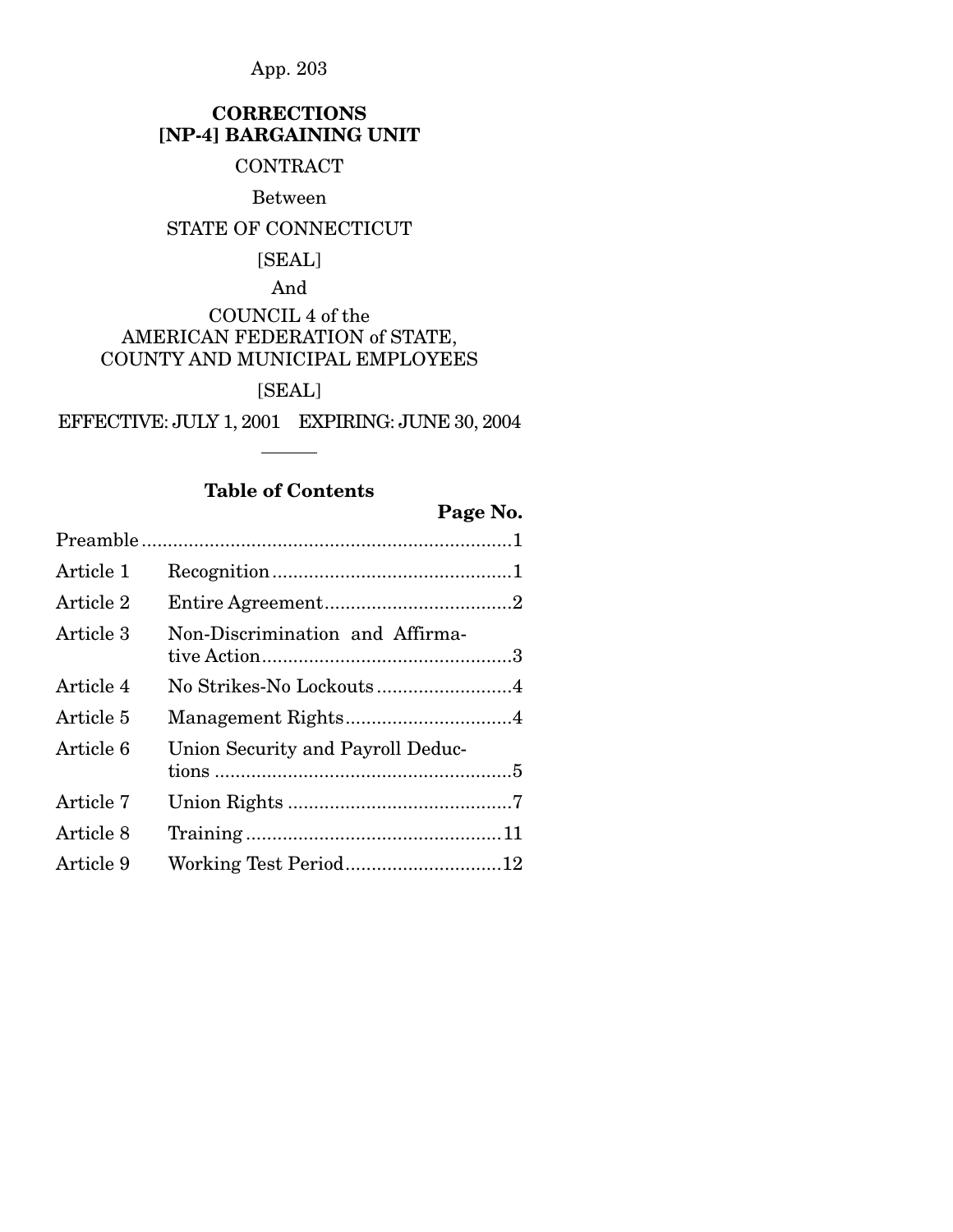App. 204

| Article 10 |                                                                 |
|------------|-----------------------------------------------------------------|
| Article 11 | Order of Layoff and Reemployment17                              |
| Article 12 | Grievance Procedure19                                           |
| Article 13 | Dismissal, Suspension, Demotion                                 |
| Article 14 | Hours of Work and Work Schedules29                              |
| Article 15 |                                                                 |
| Article 16 | Temporary Service in a Higher Class 36                          |
| Article 17 |                                                                 |
| Article 18 | Class Reevaluation (Upgrading) 41                               |
| Article 19 | Method of Salary Payment43                                      |
| Article 20 | Group Health Insurance44                                        |
| Article 21 |                                                                 |
| Article 22 | Pregnancy, Maternal, Parental and                               |
| Article 23 | Labor Management Committees48                                   |
| Article 24 |                                                                 |
| Article 25 |                                                                 |
| Article 26 | Retirement, Insurances and Leaves54                             |
| Article 27 | Employee Uniform, Personal Ap-<br>pearance and Identification56 |
| Article 28 |                                                                 |
| Article 29 |                                                                 |
| Article 30 |                                                                 |
| Article 31 | Temporary and Durational Em-                                    |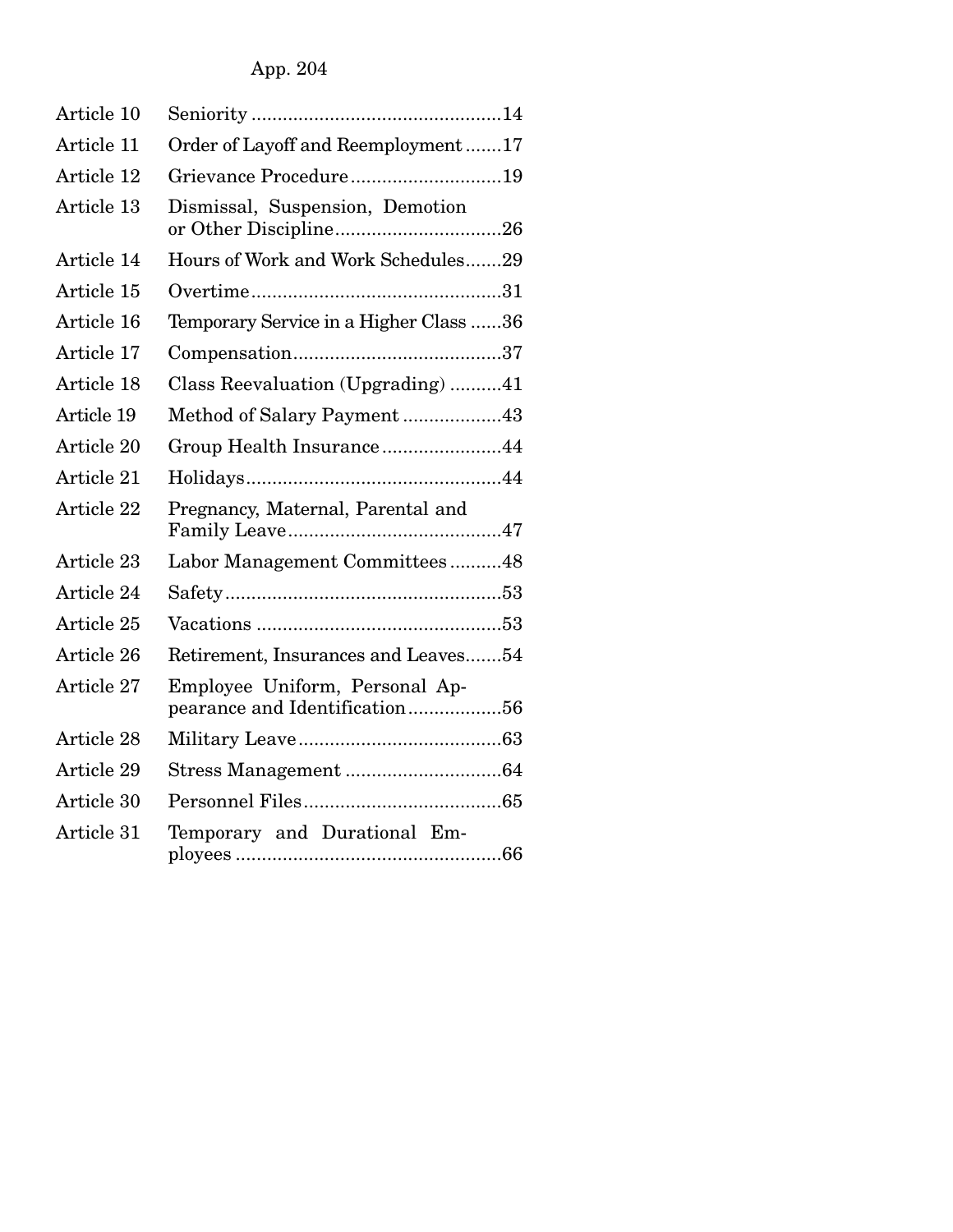| Article 32 | Civil Leave and Jury Duty68            |
|------------|----------------------------------------|
| Article 33 |                                        |
| Article 34 |                                        |
| Article 35 |                                        |
| Article 36 |                                        |
| Article 37 | Employee Drug Testing/Screening81      |
| Article 38 |                                        |
| Appendix A |                                        |
| Appendix B | Longevity Semi-Annual Payment89        |
|            | Appendix C Excerpts from Scope & State |
| Appendix D | Memoranda of Understanding 100         |
|            |                                        |
|            |                                        |
|            | Implementation of Canine Corps100      |
|            | Weekend Leave Time101                  |
|            | Outside Direct Hire101                 |
|            |                                        |
|            | Uniforms - Hemming Costs 102           |
|            |                                        |
|            |                                        |
|            |                                        |
|            |                                        |
|            | Correctional Food Service Super-       |
|            |                                        |
|            |                                        |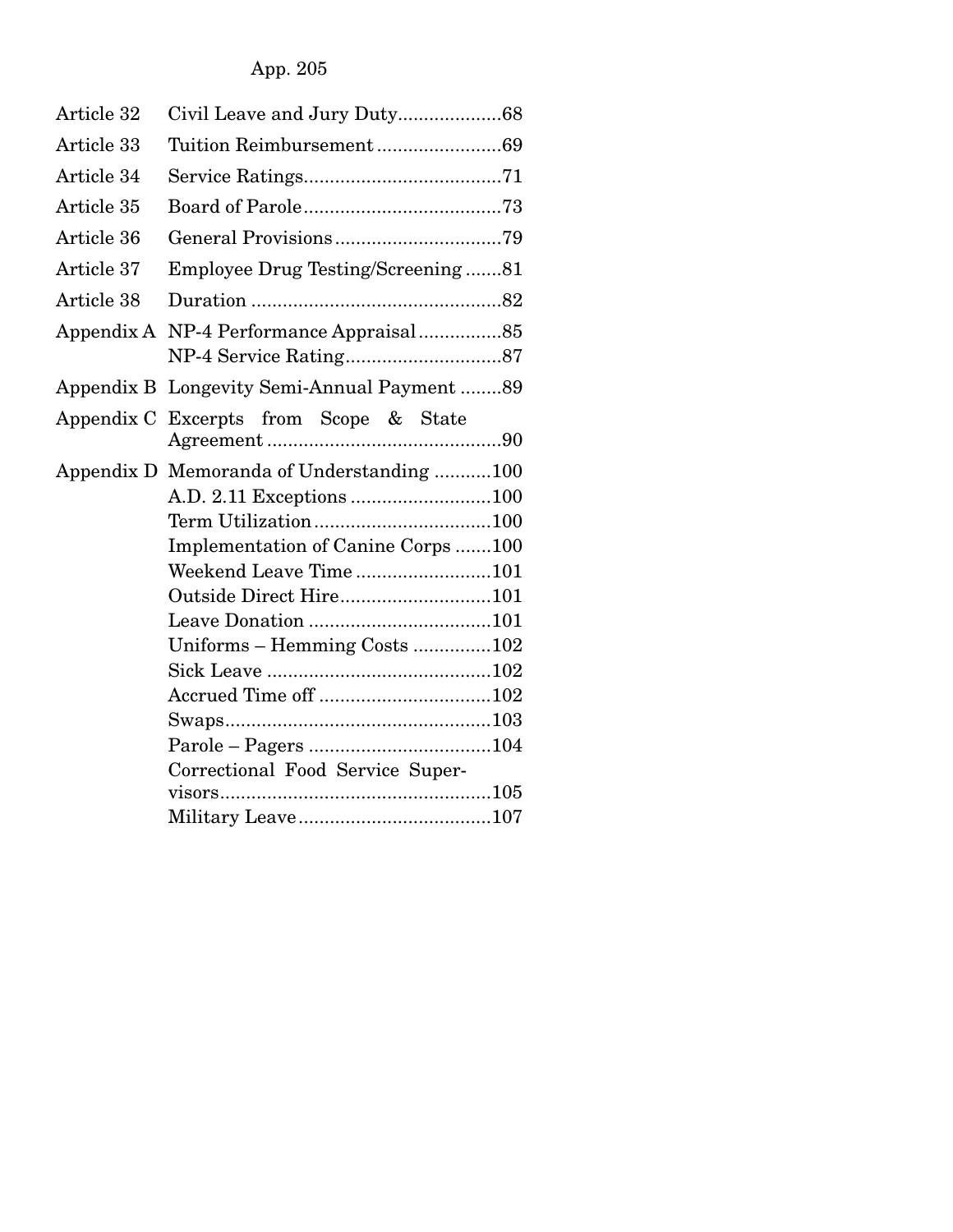| Appendix E Uniform Specification and Allot- |  |
|---------------------------------------------|--|
| Appendix F Supercedence Appendix 114        |  |
| Appendix G NP-4 Classification Plan115      |  |
|                                             |  |
| Appendix H Parole Salary Plan 128           |  |
|                                             |  |

#### **PREAMBLE**

STATE OF CONNECTICUT, acting by and through the Commissioner of Administrative Services, hereinafter called "the State" or "the Employer," and Council 4, American Federation of State, County and Municipal Employees, (Local Nos. 387, 391 and 1565), AFL-CIO, hereinafter called "AFSCME" or "the Union," hereby agrees as follows (the inclusions of Locals herein does not alter the Recognition or any other Article of this Agreement):

 **WITNESSETH**:

#### **ARTICLE 1 RECOGNITION**

*Section 1.* **Covered Employees.** The State recognizes the Union for the purposes of collective bargaining as the exclusive representative of all employees in the unit certified by the Connecticut State Board of Labor Relations, in Case No. SE-4728, Decision No.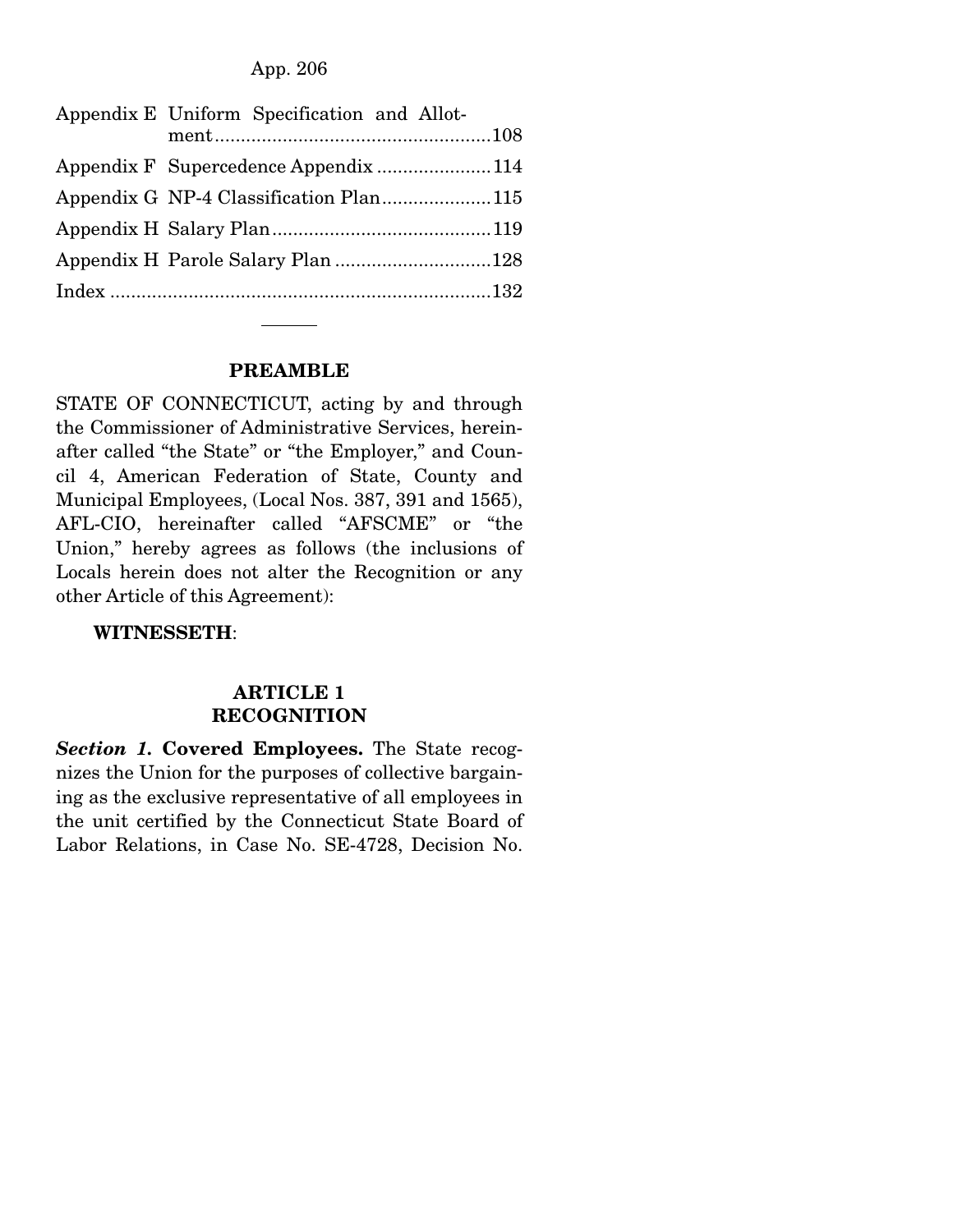1703, issued January 5, 1979, including, temporary and durational employees, excluding all others, provided that this Agreement shall not apply to nonpermanent employees who are appointed on a emergency, provisional, summer or intermittent basis. Employees hired as Federal Grant Participants, or serving a working test period shall be considered as covered employees.

*Section 2.* **New Job Specifications.** The Union shall be notified in writing of any proposed change or new job specification for bargaining unit classifications prior to implementation. Upon written request of the Union, the State agrees to negotiate over the impact of the effect of any change to the extent required by law, however, such negotiations shall not prevent the State from implementation.

## **ARTICLE 2 ENTIRE AGREEMENT**

*Section 1.* **Entire Agreement.** This Agreement, upon ratification, (when applicable), and upon legislative approval, supersedes and cancels all prior practices and agreements, whether written or oral, unless expressly stated to the contrary herein, and constitutes the complete and entire agreement between the parties and concludes collective bargaining for its term.

*Section 2.* **Opportunity to Present Demands.** The parties acknowledge that during the negotiations which resulted in this Agreement, each had the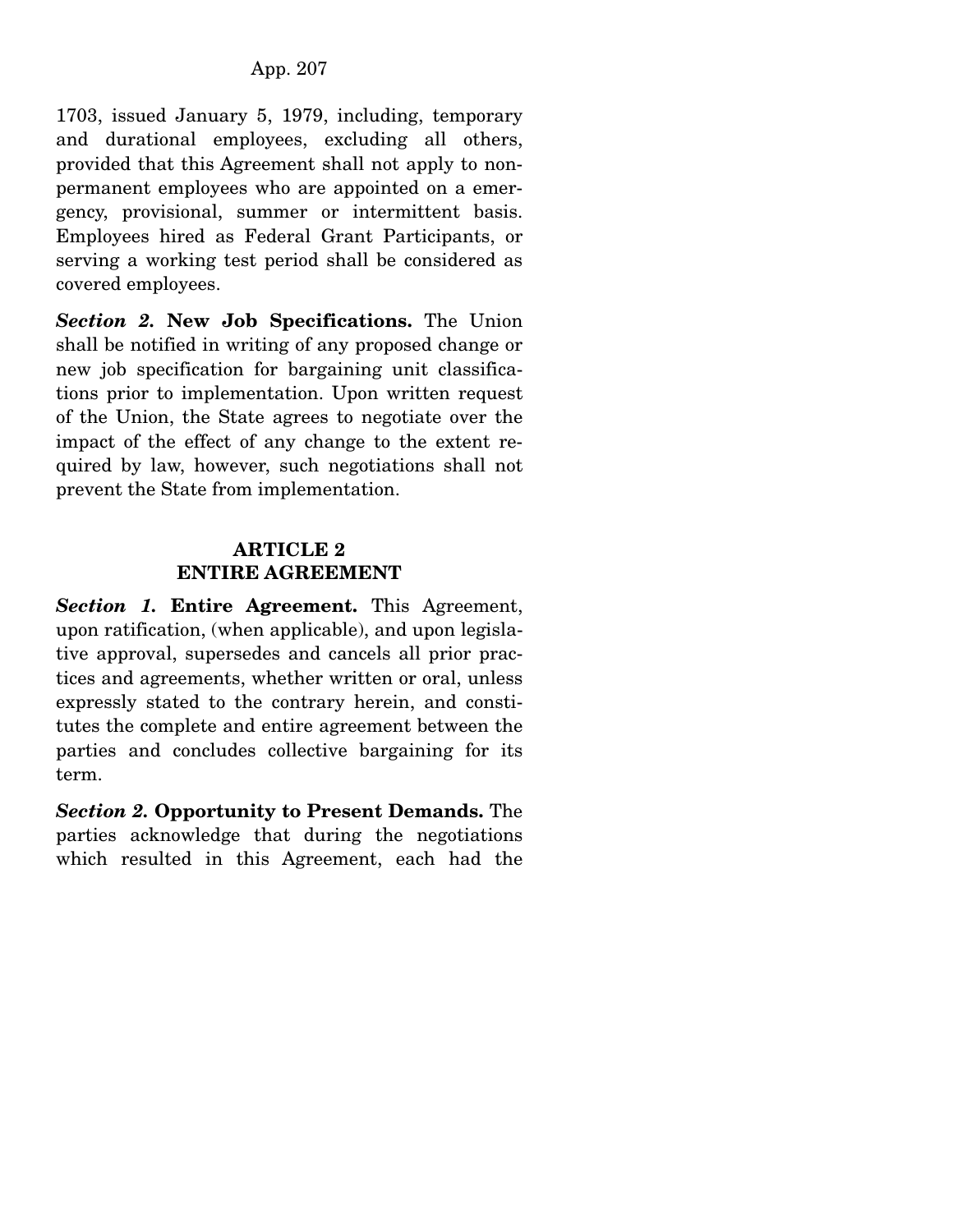unlimited right and opportunity to make demands and proposals with respect to any subject or matter not removed by law from the area of collective bargaining, and that the understandings and agreements arrived at by the parties after the exercise of that right and opportunity are set forth in this Agreement. Therefore, the State and the Union, for the duration of this Agreement, each voluntarily and unqualifiedly waives the right, and each agrees that the other shall not be obligated, to bargaining collectively with respect to any subject or matter referred to or covered in this Agreement, even though such subjects or matters may not have been within the knowledge or contemplation of either or both of the parties at the time they negotiated or signed this Agreement.

### **ARTICLE 3 NON-DISCRIMINATION AND AFFIRMATIVE ACTION**

*Section 1.* **Non-discrimination.** The parties herein agree that neither shall discriminate against any employee on the basis of race, color, creed, sex, age, national origin, marital status or lawful political activity.

*Section 2.* **Union Participation.** Neither party shall discriminate against an employee on the basis of membership or non-membership or lawful activity in behalf of the exclusive bargaining agent. The Employer agrees not to interfere with the rights of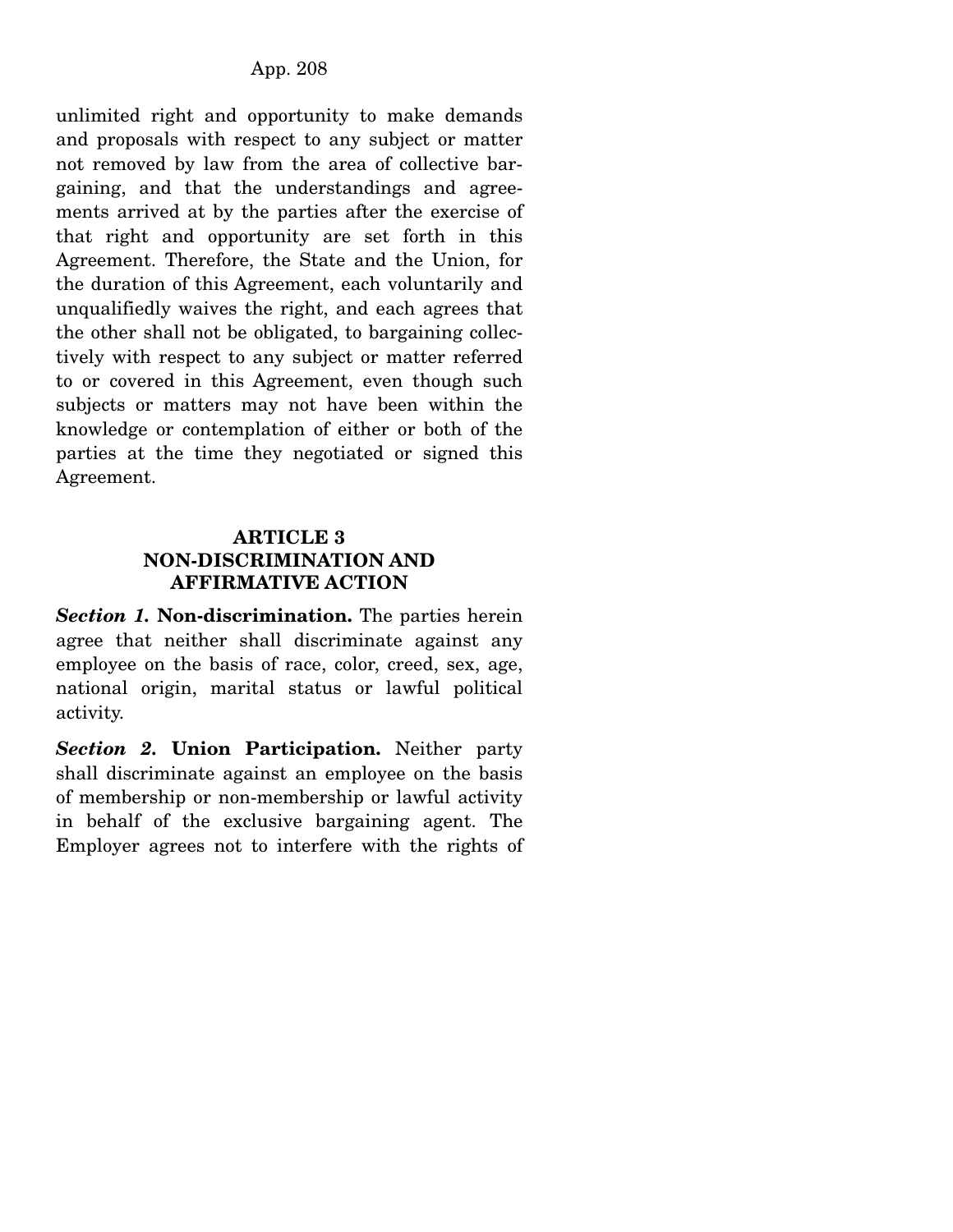employees to become members of the Union, and there shall be no discrimination, interference, restraint, or coercion by the Employer or any Employer representative against any employee because of any employee activity in an official capacity on behalf of the Union.

*Section 3.* **Affirmative Action.** The parties acknowledge the need for positive and aggressive affirmative action to redress the effects of past discrimination, if any, whether intentional or unintentional, to eliminate present discrimination, if any, to prevent further discrimination, and to ensure equal opportunity in the application of this Agreement. The Labor Management Committee (but not the grievance procedure) shall be the proper forum for problems, ripe or anticipated, which impact upon philosophy and/or directives of this Section.

*Section 4.* **Americans with Disabilities Act.**  Notwithstanding any provision of this agreement to the contrary, the Employer will have the right and duty to take all actions necessary to comply with the provisions of the Americans with Disabilities Act, 42 U.S.C. 2101, et seq. (ADA). Upon request the Employer will meet and discuss specific concerns identified by the Union; however, this shall not delay any actions taken to comply with the ADA.

*Section 5.* **Harassment or Disparate Treatment.**  The Employer shall take reasonable measures to prevent harassment or disparate treatment at the work place.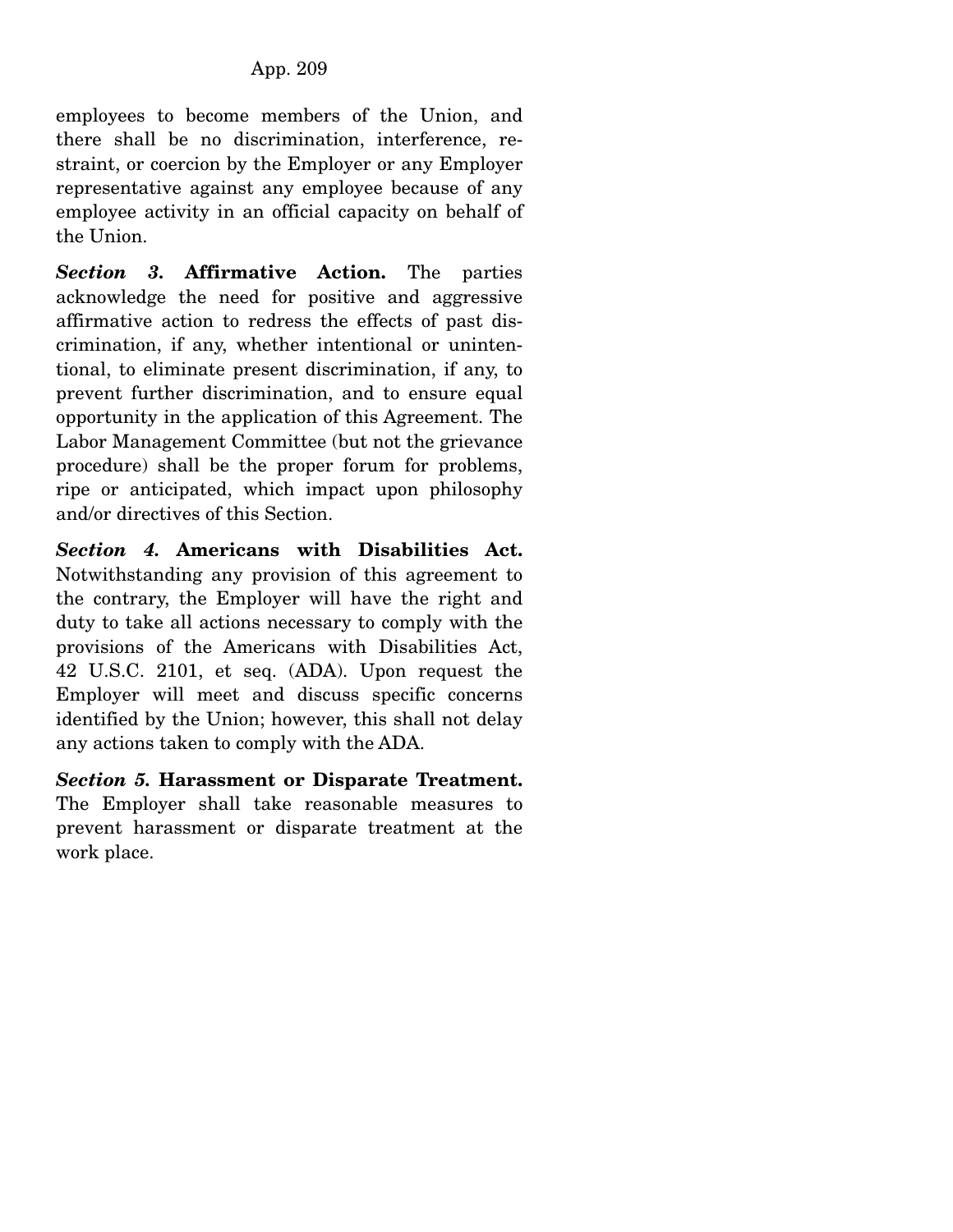\* \* \*

#### **ARTICLE 5 MANAGEMENT RIGHTS**

*Section 1.* **Management Rights.** Except as otherwise limited by an express provision of this Agreement, the State reserves and retains, whether exercised or not, all the lawful and customary rights, powers and prerogatives of public management. Such rights include but are not limited to establishing standards of productivity and performance of its employees; determining the mission of an agency and the methods and means necessary to fulfill that mission, including the contracting out of or the discontinuation of services, positions, or programs in whole or in part; the determination of the content of job classification; the appointment, promotion, assignment, direction and transfer of personnel; the suspension, demotion, discharge or any other appropriate action against its employees; the relief from duty of its employees because of lack of work or other legitimate reasons; the establishment of reasonable work rules; and the taking of all necessary actions to carry out its mission in emergencies. Except as otherwise limited by a specific provision of this Agreement, inherent management rights are not subject to the grievance procedure.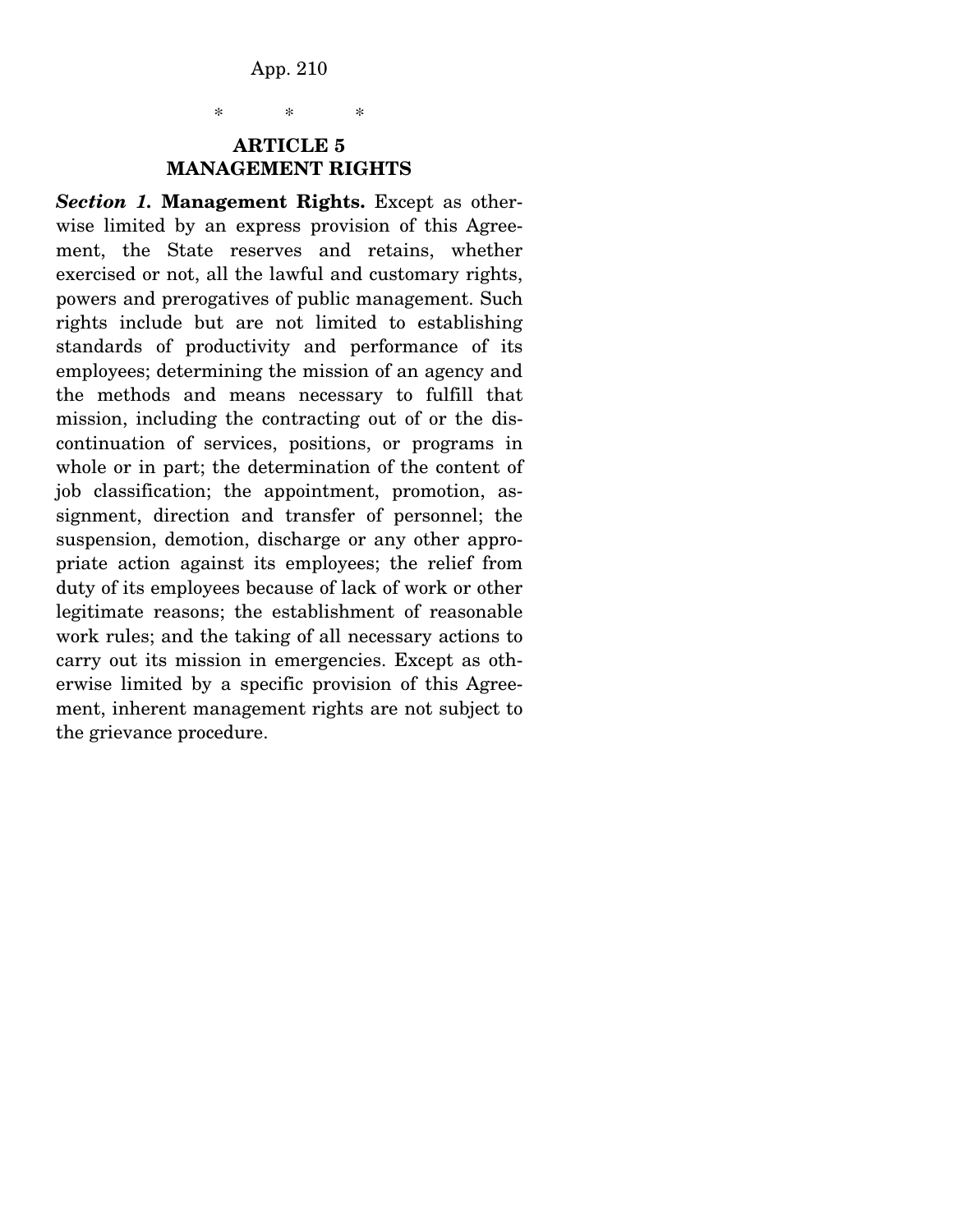# **ARTICLE 6 UNION SECURITY AND PAYROLL DEDUCTIONS**

*Section 1.* **Dues Election.** Union dues and initiation fees, if any, shall be deducted by the State Employer biweekly from the paycheck of each employee who signs and remits to the State Employer an authorization form. Such deduction shall be discontinued upon written request of an employee thirty (30) days in advance.

*Section 2.* **Agency Service Fee.** An employee covered by this Agreement who is not a member of the Union is required, as a condition of employment, to pay to the Union an amount equal to the regular dues, fees and assessments that a member is charged.

- **A. Service Fee Election.** The State shall deduct the agency service fee biweekly from the paycheck of each employee who is required under Section 5-280 of the Connecticut General Statutes to pay such a fee as a condition of employment, provided, however, no such payment shall be required of an employee whose membership is terminated for reasons other than non-payment of Union dues.
- **B. Service Fee; Effective Date.** The deduction of the agency service fee shall be effective with the first payroll check received as an employee covered by this contract and the amount of agency service fee shall be determined by the Union and shall not exceed the amount of the Union dues. An employee who objects to payment of such fee based on the tenets of a bona-fide religious sect shall have his/her agency service fee forwarded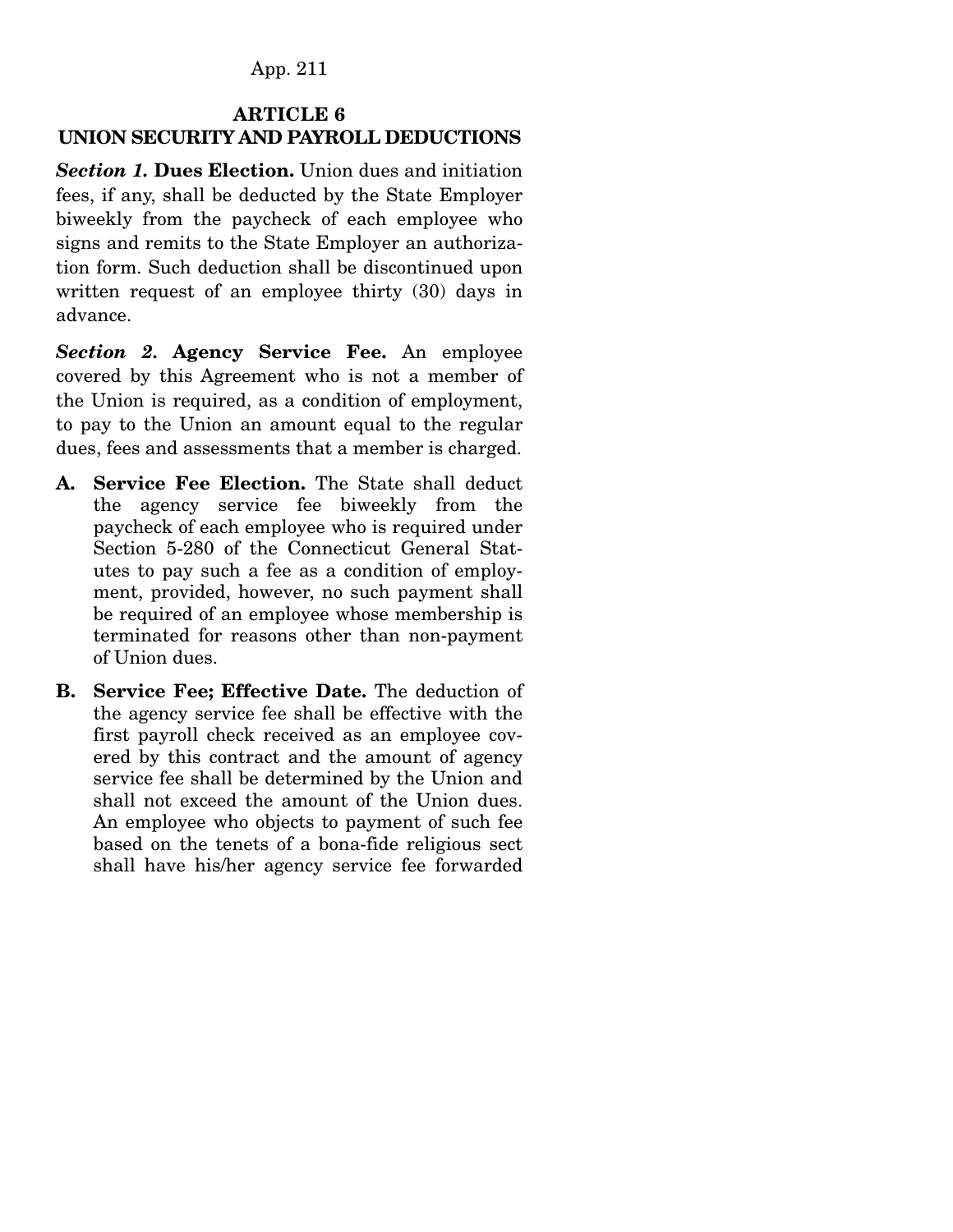by the Union to a nationally recognized charity, designated by mutual agreement of the Union and State, provided that the employee submits such objection in writing to the Union.

- **C. Remittance.** The amount of dues or agency service fees deducted under this Article shall be remitted to the appropriate Local Union Treasurer after the payroll period in which such dues and fees are deducted, together with a list of names of employees from whose salaries such deductions were made.
- **D. Correction of Errors.** Should the Union believe that the Union dues/fees of an employee have not been deducted correctly the Union shall notify the employing agency with the specific nature of the problem. Upon agency verification of the problem the agency shall arrange for corrective action with the Union and the employee. (For example, an employee whose dues have been underdeducted by \$1.00 for six (6) pay periods shall have \$1.00 extra deducted, in addition to the correct dues deduction, for a period of six (6) pay periods).
- **E. Indemnification.** The Union agrees to indemnify the State Employer for its damages or cost incurred in defense of actions taken under this Section by the State.

*Section 3.* **Political Action Fund.** In accordance with those procedures promulgated by the Office of the State Comptroller the State shall allow for the deduction of contributions for the Union's political action fund.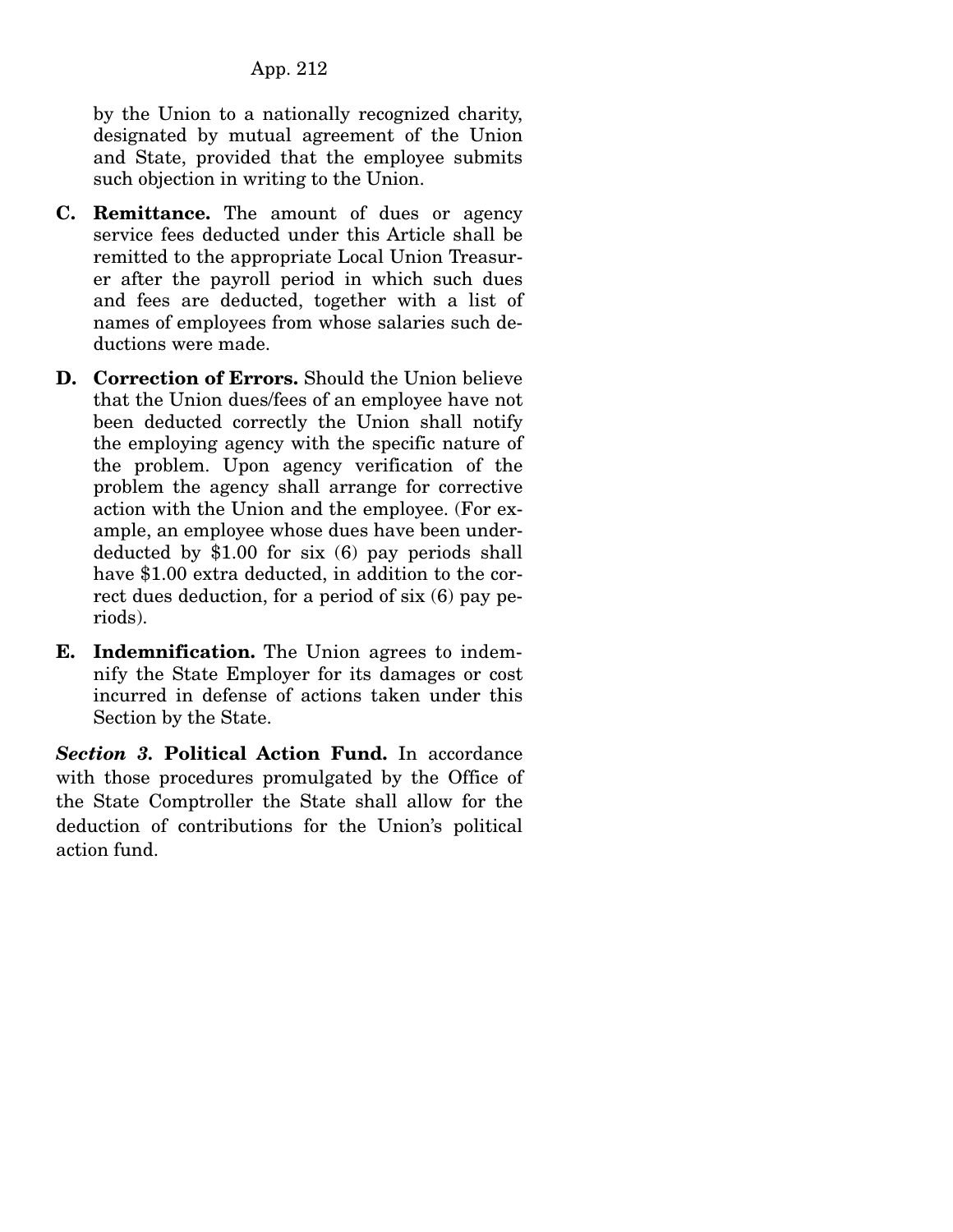*Section 4.* **Quarterly Reports.** The State shall furnish AFSCME Council 4, on a quarterly basis reports containing the following information sorted by facility:

- a) New hires into Bargaining Unit, their classification, Social Security number, and address.
- b) Re-employed workers into the Bargaining Unit, their classification, social security number, address, and date of hire.
- c) Employees separated from the Bargaining Unit and date of separation.
- d) General changes for Bargaining Unit employees.

# **ARTICLE 7 UNION RIGHTS**

*Section 1.* **Access to Information.** The Employer agrees to provide the Union, upon request and adequate notice, access to materials and information necessary for the Union to fulfill its statutory responsibility to administer this Agreement. The Union will not be charged for infrequent and/or reasonable copying expenses, however, the Union shall reimburse the State for the expense and time spent photocopying such information and otherwise as permitted under the State Freedom of Information Law. The Union shall not have access to privileged or confidential information.

*Section 2.* **Bulletin Board.** The State will furnish a minimum of one bulletin board at each institution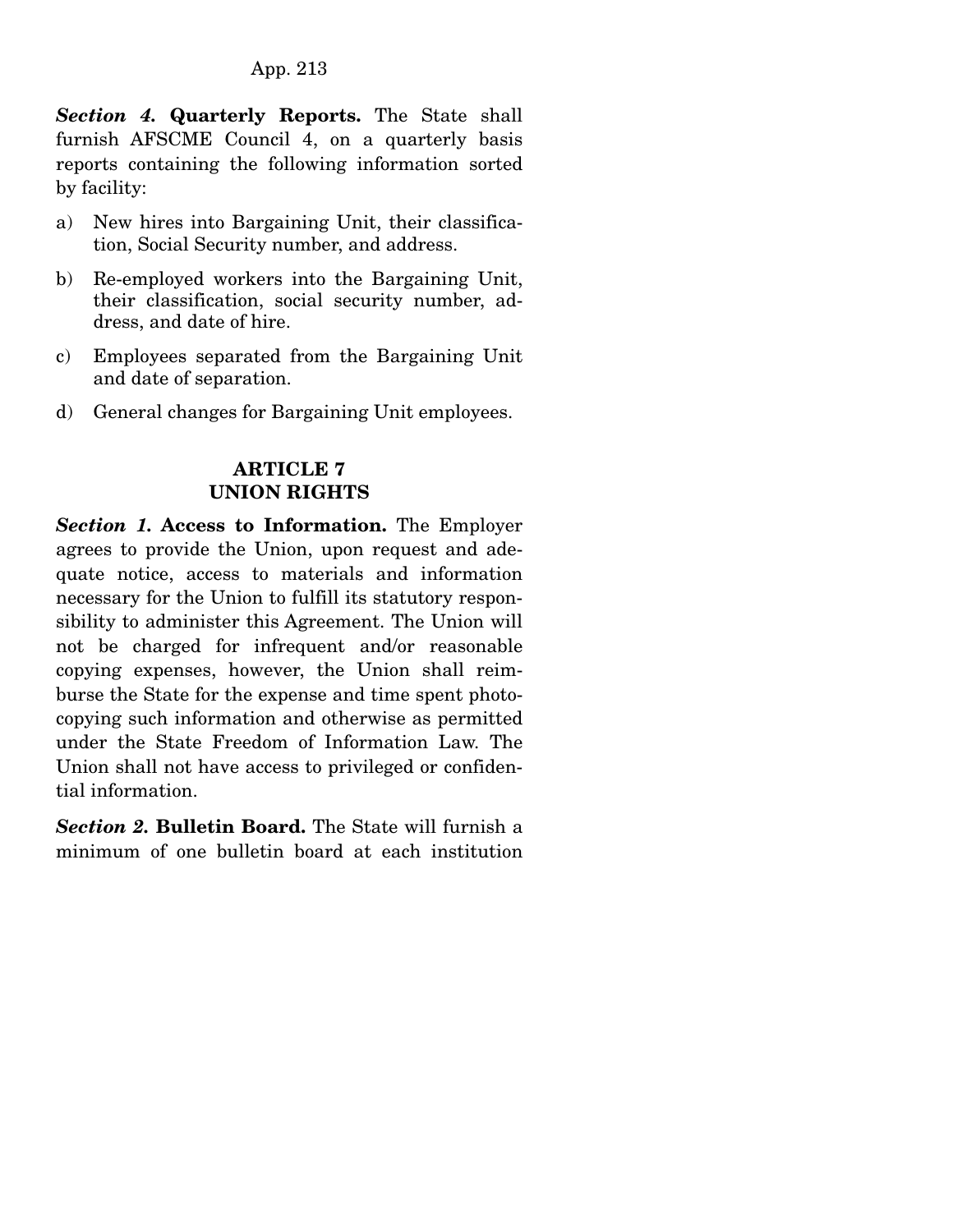which the Union may utilize for their announcements and Union material. Two such boards will be provided in the larger facilities. The Union shall be provided a key for access to the bulletin board at institutions where such boards are presently locked. The State reserves the right to have the Union remove material that is of a partisan, political nature or is inflammatory, or derogatory to the State Employer or any of its officers or employees. After the material in question is removed, the Union shall have the right to grieve and to arbitrate.

*Section 3.* **Posting of Vacancies.** Agency bargaining unit vacancies, including promotions, shall be posted at least ten (10) calendar days prior to the closing date of the position.

*Section 4.* **Access to Premises.** AFSCME representatives (International or District Council staff or steward assigned) shall be permitted to enter the facilities of the Department of Corrections at any reasonable time for the purpose of discussing, processing or investigating grievances, or fulfilling its role as collective bargaining agent, provided that they give telephone notice of their intended visit and upon arrival they give notice of their presence immediately to the office.

*Section 5.* **Use of Employer Facilities.** The Department will continue to permit use of certain facilities for Union meetings, subject to the operating needs of the Department.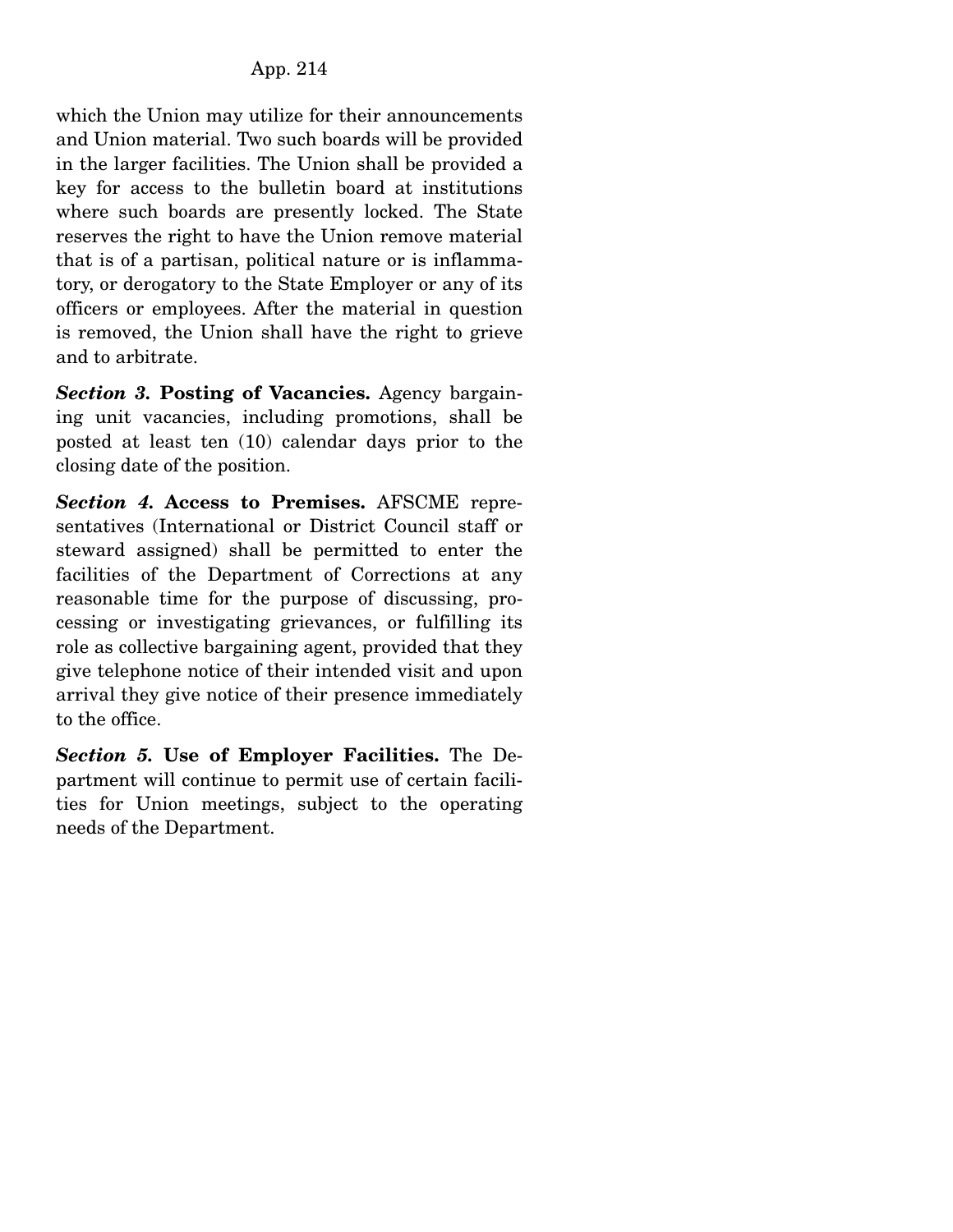*Section 6.* **Mailings and Handouts.** The Employer will permit the Union to leave handouts in specified areas and to allow the Union to use mail boxes where available. Employees will be allowed to carry Union mail between institutions as long as this does not interfere with the performance of duties. Employees may receive Union business faxes, at designated locations from AFSCME and Locals.

*Section 7.* **Union Business Leave.** A maximum of five hundred (500) person-days per year shall be granted without loss or pay of benefits for the purpose of attending to union business related functions. In the year of the International AFL-CIO convention, an additional eighty (80) person-days shall be granted for attendance at that convention. Each contract year, delegates to the Connecticut State AFL-CIO Convention shall be granted leave without loss of pay or benefits for the days on which the Convention is scheduled. Seventy (70) person days shall be granted for this provision. It is understood, however, that in emergency situations such leave may be withheld or revoked. Employees may or may not change work schedules for weeks in which conventions occur. Requests for leave time shall be made in writing as soon as possible and no later than two (2) weeks in advance to the Office of Labor Relations except in cases where two (2) weeks is not possible.

*Section 8.* **Union Leave.** Not more than one (1) employee elected or appointed to a full-time office or position with the Union will be eligible for an unpaid leave of absence not to exceed one (1) year may be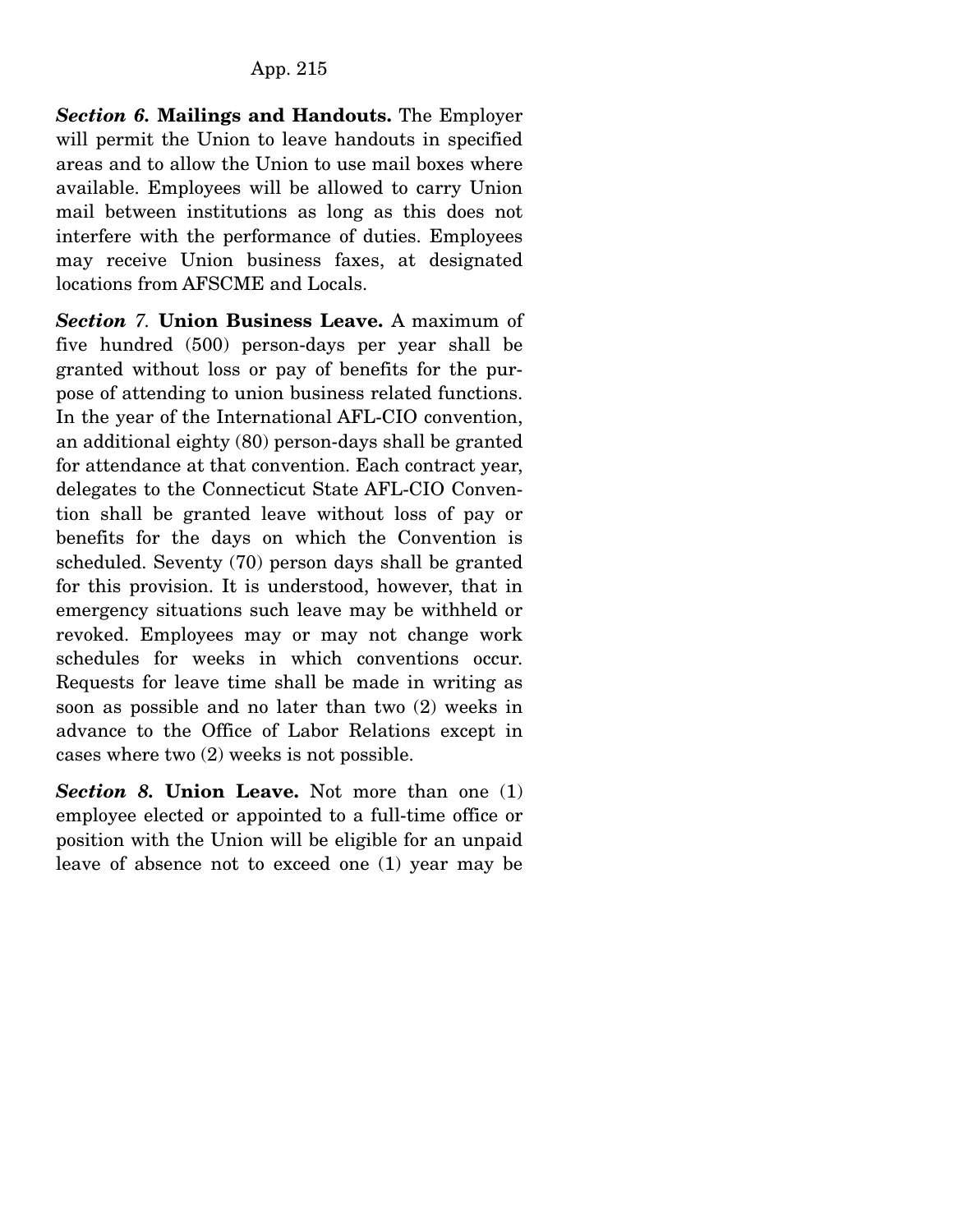granted subject to the approval of the Director of Personnel and Labor Relations. Upon return from such leave, the State Employer shall offer said employee a position relatively equal to the former position in pay, benefits, and duties at the rates in force at time of return from such leave.

*Section 9.* **Number of Stewards.** The Union shall furnish the Employer with a list of all employee representatives and Union staff members authorized to so represent the Union within sixty (60) calendar days from the date of execution of this Agreement. Such list shall be updated quarterly.

*Section 10.* **Role of Stewards, Executive Board Members in Processing Grievances.** The stewards or Union Executive Board members will obtain permission from their immediate supervisors when they desire to leave their work assignments to properly and expeditiously carry out their duties in connection with the employee/management agreement. When contacting an employee, the stewards or Union Executive board members will first report to and obtain permission to see the employee from his/her supervisor, and such permission will be granted unless the work situation or an emergency demands otherwise. If the immediate supervisor is unavailable, permission will be requested from the next level of supervision. Requests by stewards or Union Executive Board members to meet with employees and/or employees to meet with stewards or Union Executive Board members will state the name of the employee involved, his/her location, indicating briefly what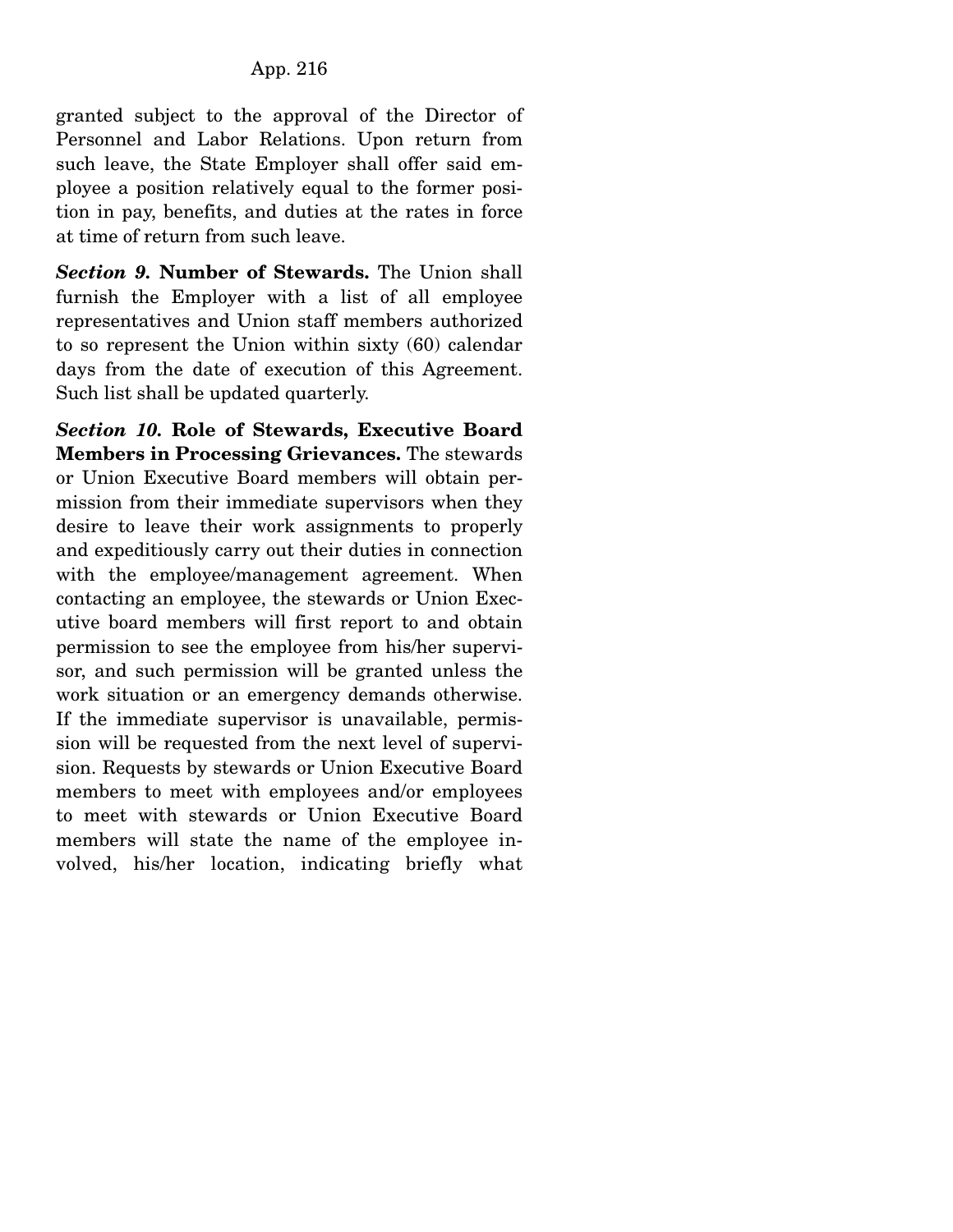union business is to be discussed, and the approximate time that will be needed. Stewards or Union Executive Board members thus engaged will report back to their supervisors on completion of such duties and return to their job and will suffer no loss of pay or other benefits as a result thereof.

*Section 11.* **Limitation on Entry for Representation.** Permission to enter the premises or to conduct representational business during working hours may be denied or revoked in profound circumstances.

*Section 12.* **AFSCME Representatives.** International representatives and Union staff representatives may be present at Labor Management meetings and at grievance hearings at the level of Step II and above.

*Section 13.* **Recognition of Stewards.** Employer representatives shall deal exclusively with Union designated stewards or representatives in the processing of grievances or any other aspect of contract administration.

\* \* \*

### **ARTICLE 10 SENIORITY**

*Section 1.* **Seniority for Length of Vacation and Longevity.** For the purpose of computing longevity and length of vacation leave, seniority shall be defined as length of continuous state service, with the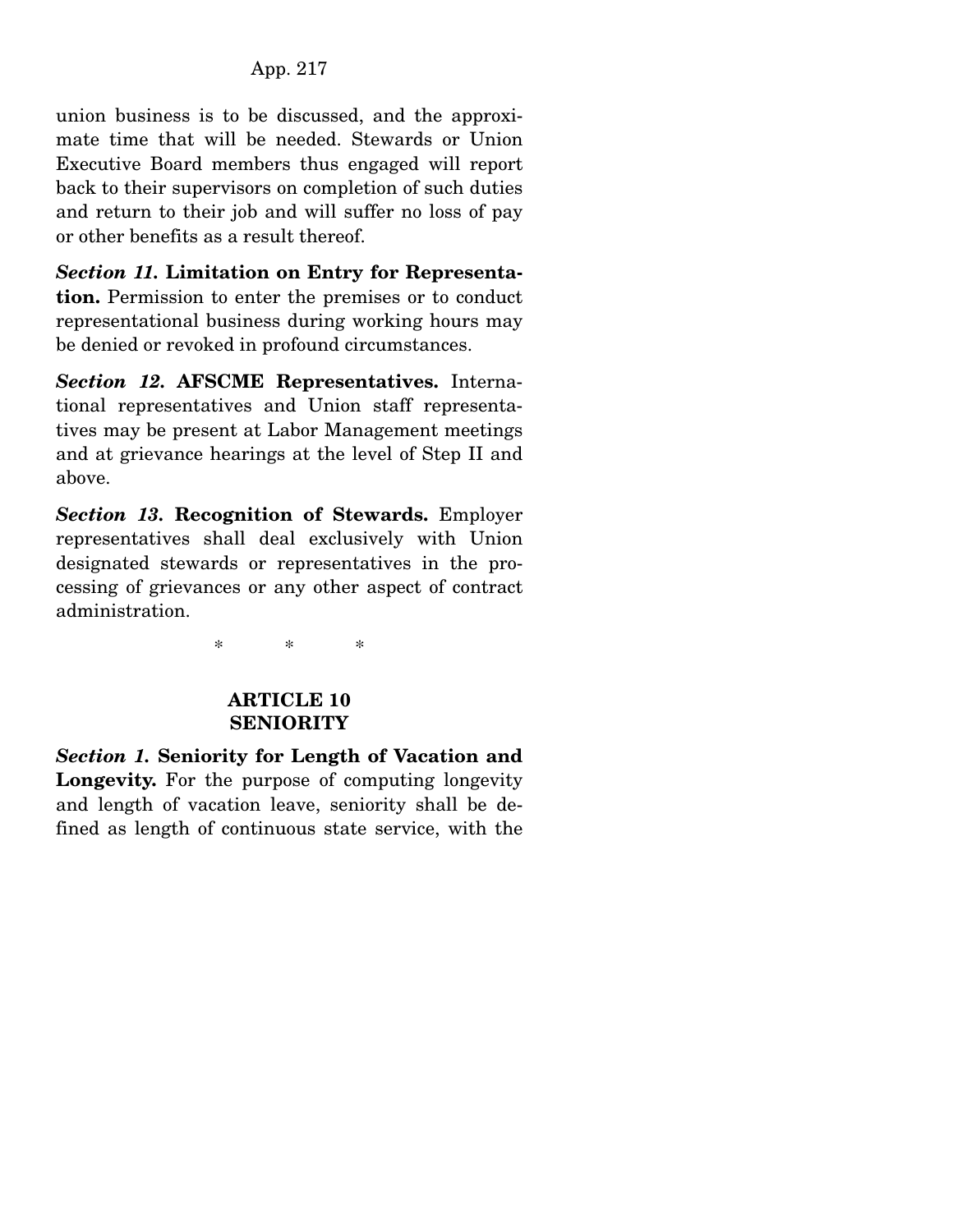inclusion of Section 5-255 and 256, including military service.

- **A. Total Service, Longevity.** Effective July 1, 1997, the calculation of service for purposes of longevity benefits shall be based upon total State service, including paid leave and war service.
- **B. Continuous Service, Vacation Accrual.**  Effective July 1, 1997, the calculation of service for purposes of vacation accrual eligibility shall be based on length of continuous State service including paid leave, war service, up to six (6) months of unpaid leave and/or to one (1) year of any period of continuous layoff provided the employee is reemployed within three (3) years.
- **C. No Effect on Pension.** The definition of seniority in this Article shall not affect pension rules.

*Section 2.* **Seniority for Vacation Scheduling and Transfer.** Seniority shall be defined as length of total service in each class from date of permanent appointment to such class, subject to the provisions of Section 3, "Seniority and Working Test Period," of this article, and shall apply as follows:

- **A. Vacation Scheduling.** In the event of conflicting schedules of vacation leave as determined by the operating needs of the facility or institution, class seniority shall be the determining factor. Ties shall be broken utilizing the employee's employee number with the lowest number having preference.
- **B. Involuntary Transfer.** Inverse class seniority shall be the basis for selecting employees for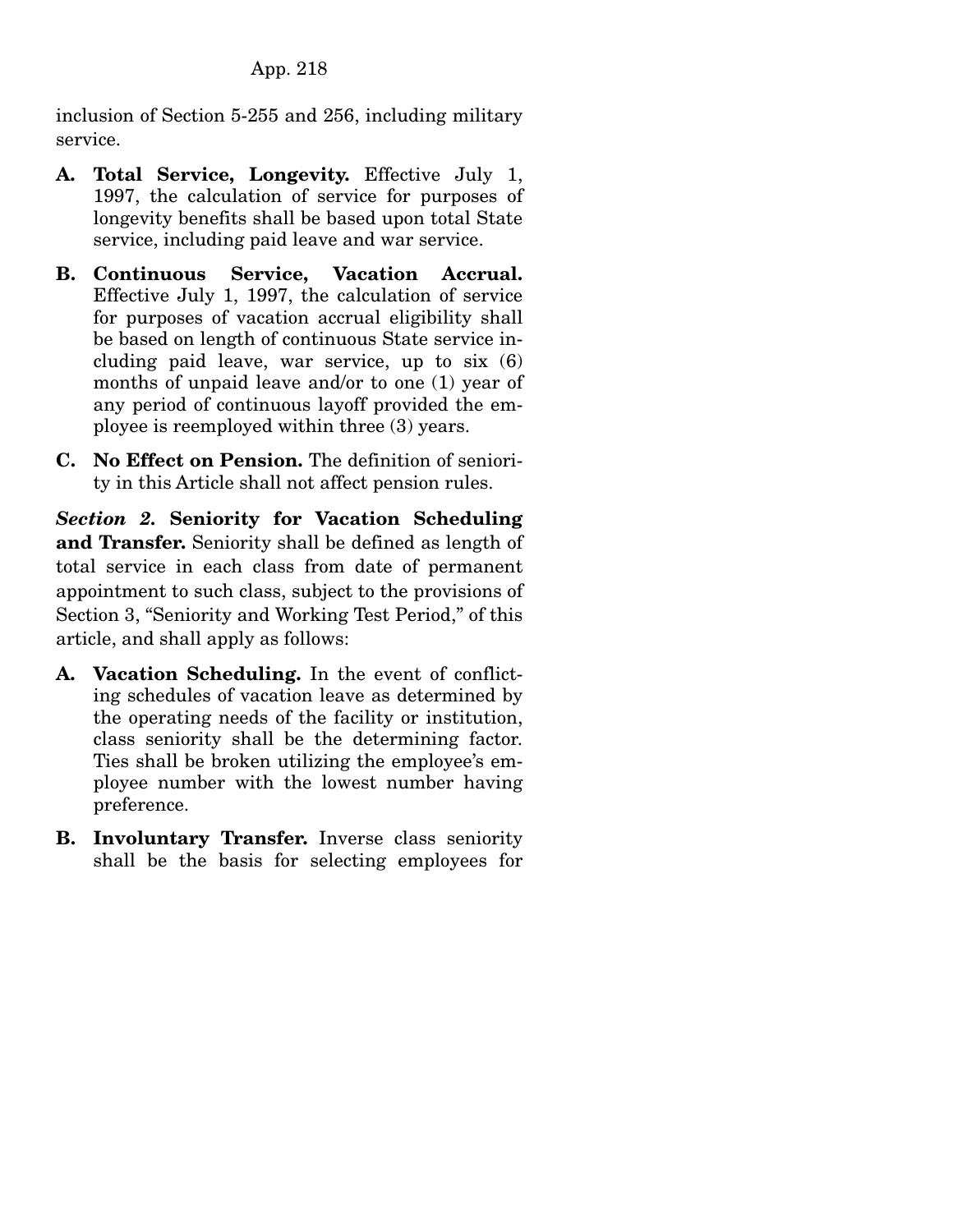non-disciplinary, involuntary transfer from one institution or facility to another.

- **C. (1) Transfer List.** As the correctional institutions and centers develop vacancies, the senior institution or center employee in the same classification whose name appears on the transfer list for institutions or centers will be transferred. An employee on workers' compensation leave will be eligible to transfer under this provision. An employee requesting transfer under this Section must put his/her name on the departmental transfer list in accordance with the departmental procedures in order to be considered. Such list will be updated quarterly.
	- **(2) Eligibility; Six Months as Permanent Status.** An employee must have worked six (6) months as a permanent employee to be eligible to have his/her name placed on the transfer list.
	- **(3) Eligibility; Rejection within Six Months.**  Employees are not eligible for transfer under this Article if they have been granted, rejected or constructively rejected a prior transfer request within the previous six (6) month period.
	- **(4) Removal of Name.** Employees may remove their names from the transfer list at any time prior to being notified of an opening at the facility of their choice. The employee must notify the employer within 24 hours upon receipt of an offer of transfer of his/her intention to accept or reject such offer.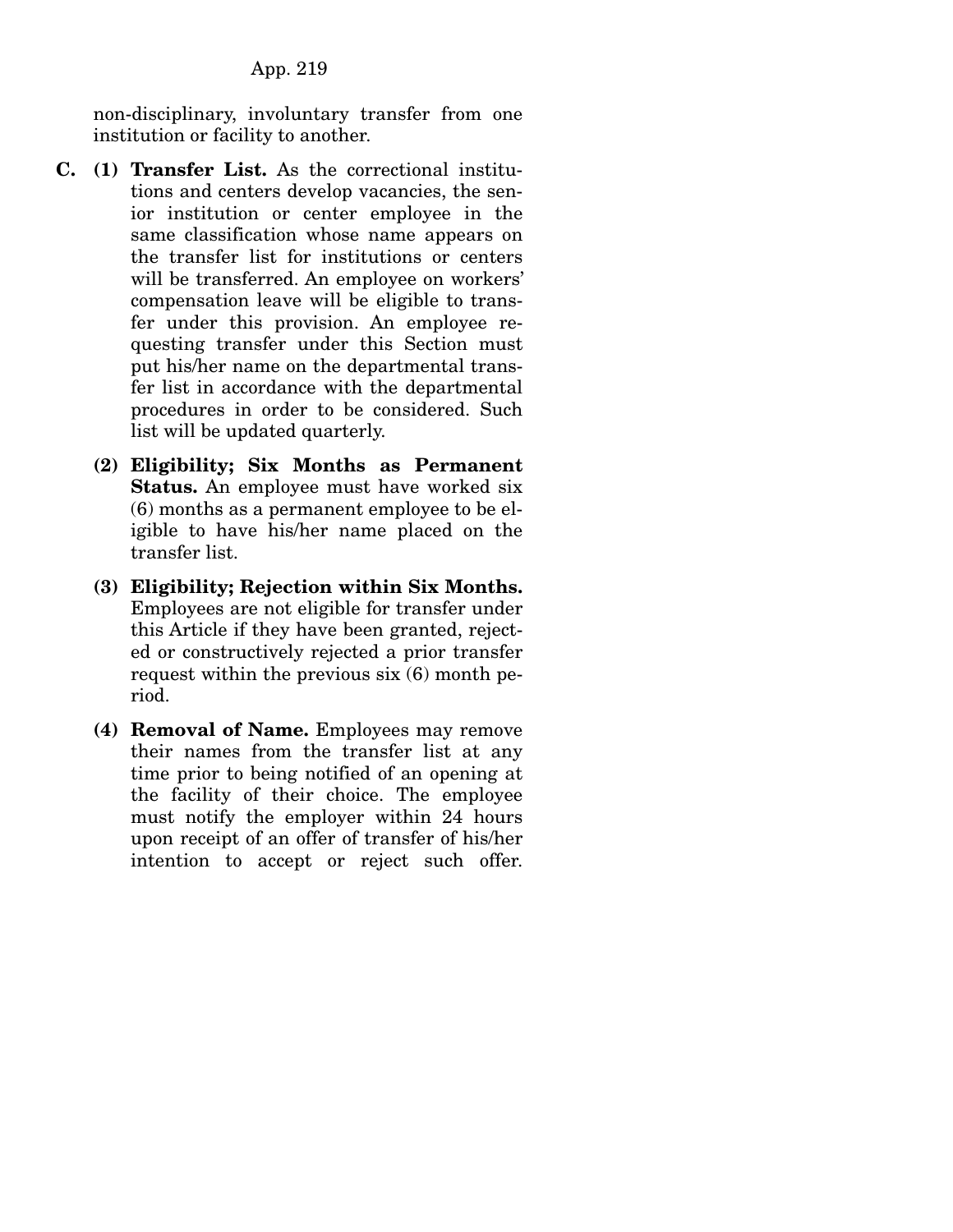Failure to comply with this provision shall be considered a constructive rejection of the offer of transfer.

 **(5) New Facilities.** When new facilities are established and opened, up to fifty (50%) percent of all bargaining unit positions will be filled by seniority transfer when there are sufficient numbers of employees on the transfer list. No more than fifteen (15%) percent of the total positions in a single facility shall be transferred to a new facility upon opening. The opening of new facilities shall be announced within ninety (90) days of the projected opening in order that interested persons can place their names on the transfer list.

*Section 3.* **Seniority and Working Test Period.**  Seniority shall not be computed until after completion of the working test period. Seniority shall be retroactive to the date of hire.

This Section shall be interpreted to include time spent in training as a Correction Officer Trainee (Cadet) as retroactive seniority applicable as a Correction Officer after completion of the working test period.

*Section 4.* **Seniority and Trainee Class.** State service while working in a trainee class shall not accrue until permanent appointment after successful completion of the training, whereupon it shall be retroactively applied to include such service.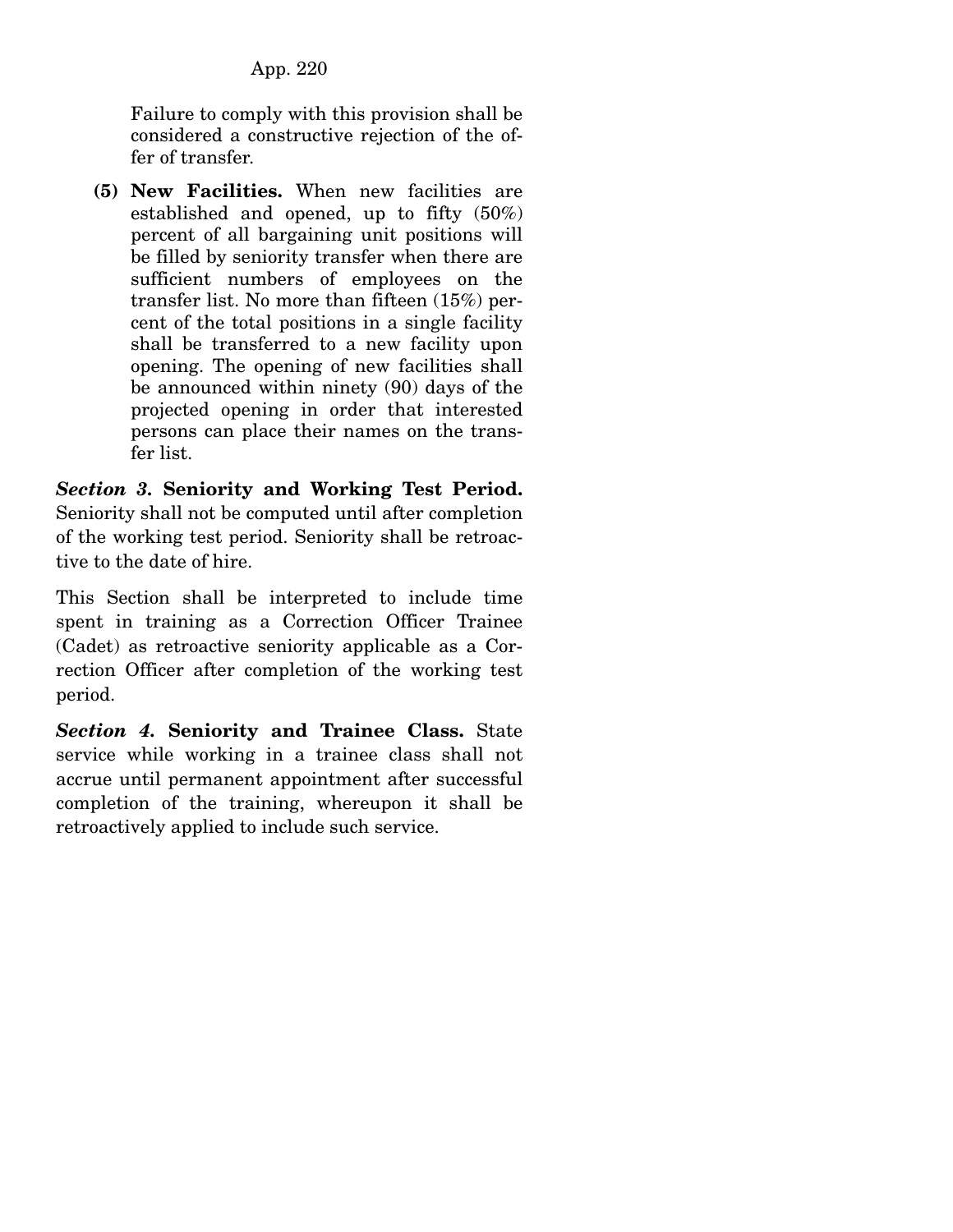*Section 5.* **Broken Seniority.** Seniority shall be deemed broken by:

- a) termination of employment caused by resignation, dismissal for just cause, or retirement;
- b) failure to report for five (5) working days without authorization.

*Section 6.* **Seniority Lists.** Seniority lists shall be maintained on a six (6) month basis with copies to local Union presidents.

**Section 7. Break in Service.** Employees who resign and are reinstated in the same classification within one (1) year from date of resignation shall have credit for seniority up to the break in service restored. At the appointing authority's discretion, credit for seniority up to the break in service may be restored to an employee who otherwise returns to service within three (3) years of a service break.

*Section 8.* **Superseniority.** Union stewards and Union Executive Board members, while serving in these capacities, shall have top class seniority for purposes of layoffs.

*Section 9.* **Shift Assignment for Continuous Operations.** Class seniority will be applied as the determining factor in shift assignment for continuous operations when all other factors are equal. Management retains the right to determine when all other factors are equal. The Union may grieve a pattern of denials of shift assignment by seniority.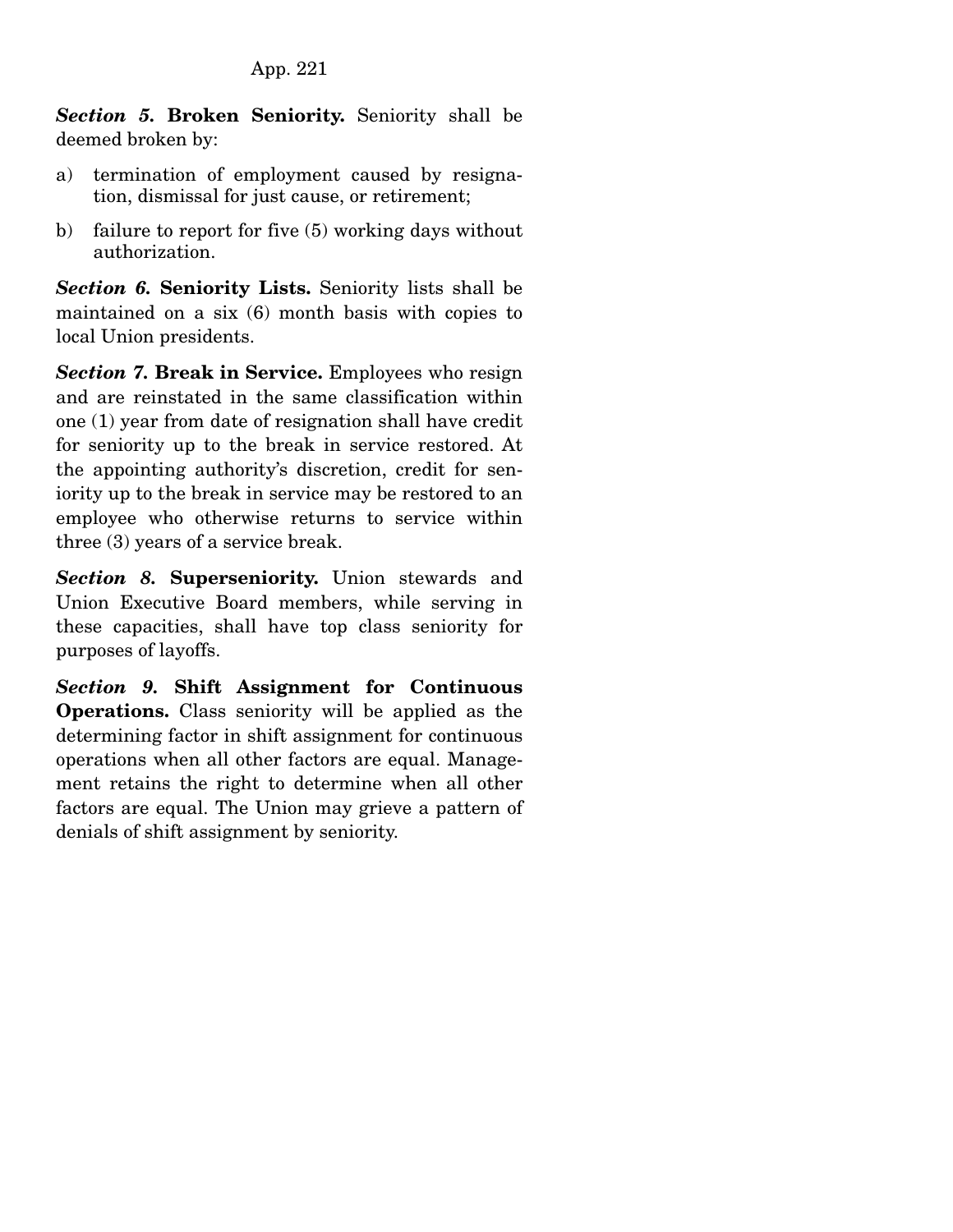*Section 10.* **Shift Transfer Lists.** Each facility shall maintain a shift transfer list which will be updated on a quarterly basis.

### **ARTICLE 11 ORDER OF LAYOFF AND REEMPLOYMENT**

*Section 1.* **Layoff by Seniority.** In the event of a reduction of the work force, employees shall be laid off by seniority with the least senior employee being laid off first. Layoff shall be by class and sub-title. In any class affected by a layoff, non-permanent employees in the affected class who are excluded from the bargaining unit in Article 1, Recognition, shall be laid off prior to any bargaining unit employee. When the Employer decides to reduce the work force in a facility, Section 2, "Bumping," of this article shall be invoked. When a layoff becomes necessary, the agency will identify the specific position to be eliminated and notify the incumbent in writing with as much notice as possible, but not less than four (4) weeks. A copy of the written notice shall be sent concurrently to the Union.

*Section 2.* **Bumping.** An employee in a class affected by layoff may, at his/her option, bump the least senior employee in his/her facility in a job in which he/she formerly held permanent status or the least senior employee in the same classification in the employee's agency, provided he/she has more seniority than the least senior employee affected.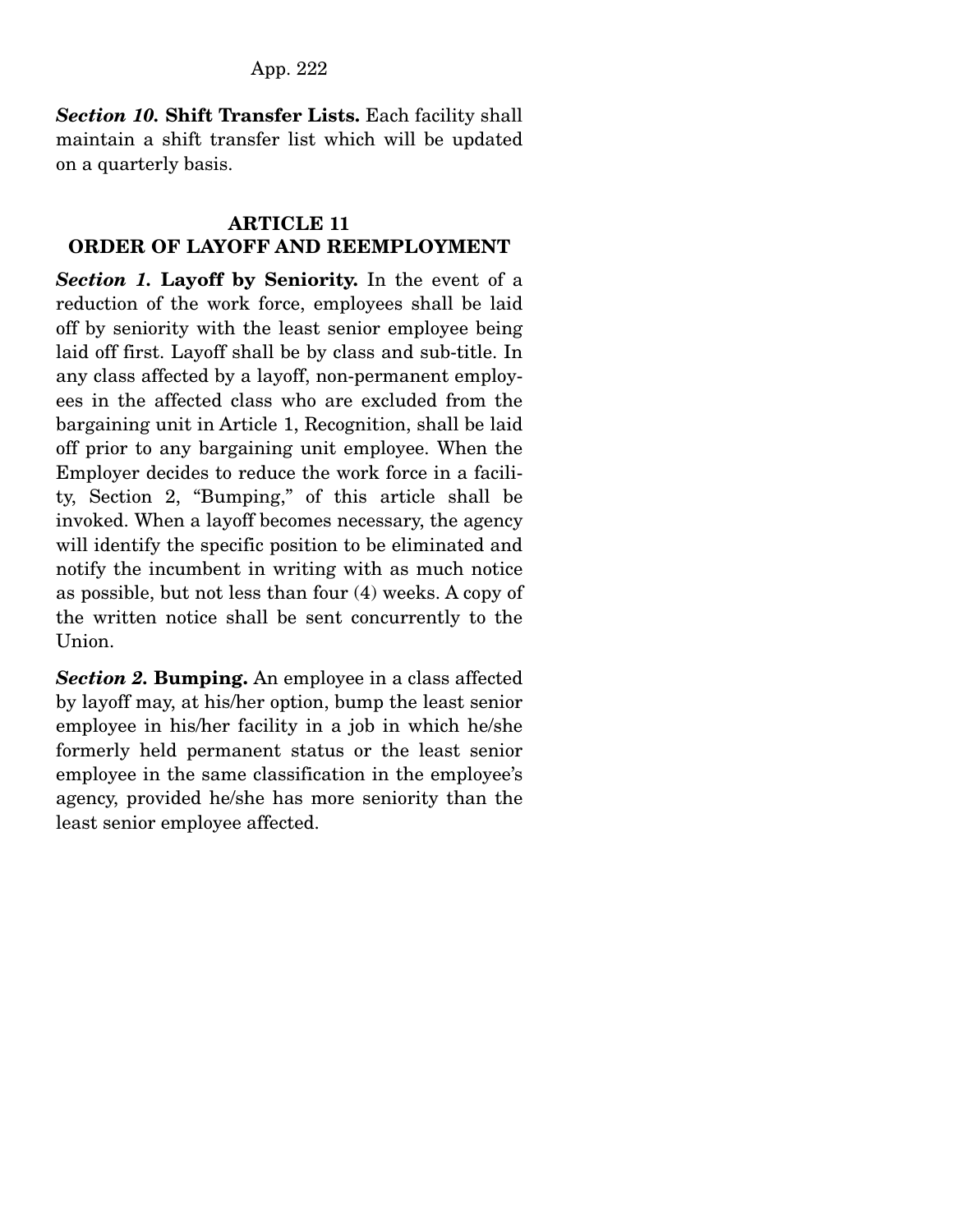- **A. Option to Bump Throughout Agency.** The least senior employee in the classification in the facility affected by the reduction in work force shall be laid off and given the option to replace the least senior employee in the same classification in the employee's agency.
- **B. Recall List.** An employee, failing to exercise this option, shall be laid off and his/her name placed on the recall list for vacancies as they occur for a period of three (3) years.
- **C. Waiver of Bumping Rights.** An employee affected by layoff shall fill an existing vacancy, if any. If an employee declines to fill a vacancy, he/she shall have waived any bumping rights. Should multiple vacancies exist, the employee shall have the option to select the facility in line with his/her seniority.

*Section 3.* **Pay Rate for Bumping Employee.** The bumping employee would be paid for services in the lower classification at the closest rate of pay in the lower salary range to the rate held by the employee at the time of reassignment, but not higher.

*Section 4.* **Reemployment.** Employees on layoff shall be recalled in the reverse order of the procedure as stated above for layoffs.

### **ARTICLE 12 GRIEVANCE PROCEDURE**

*Section 1.* **Definition of Grievance.** A grievance is defined as, and limited to, a written complaint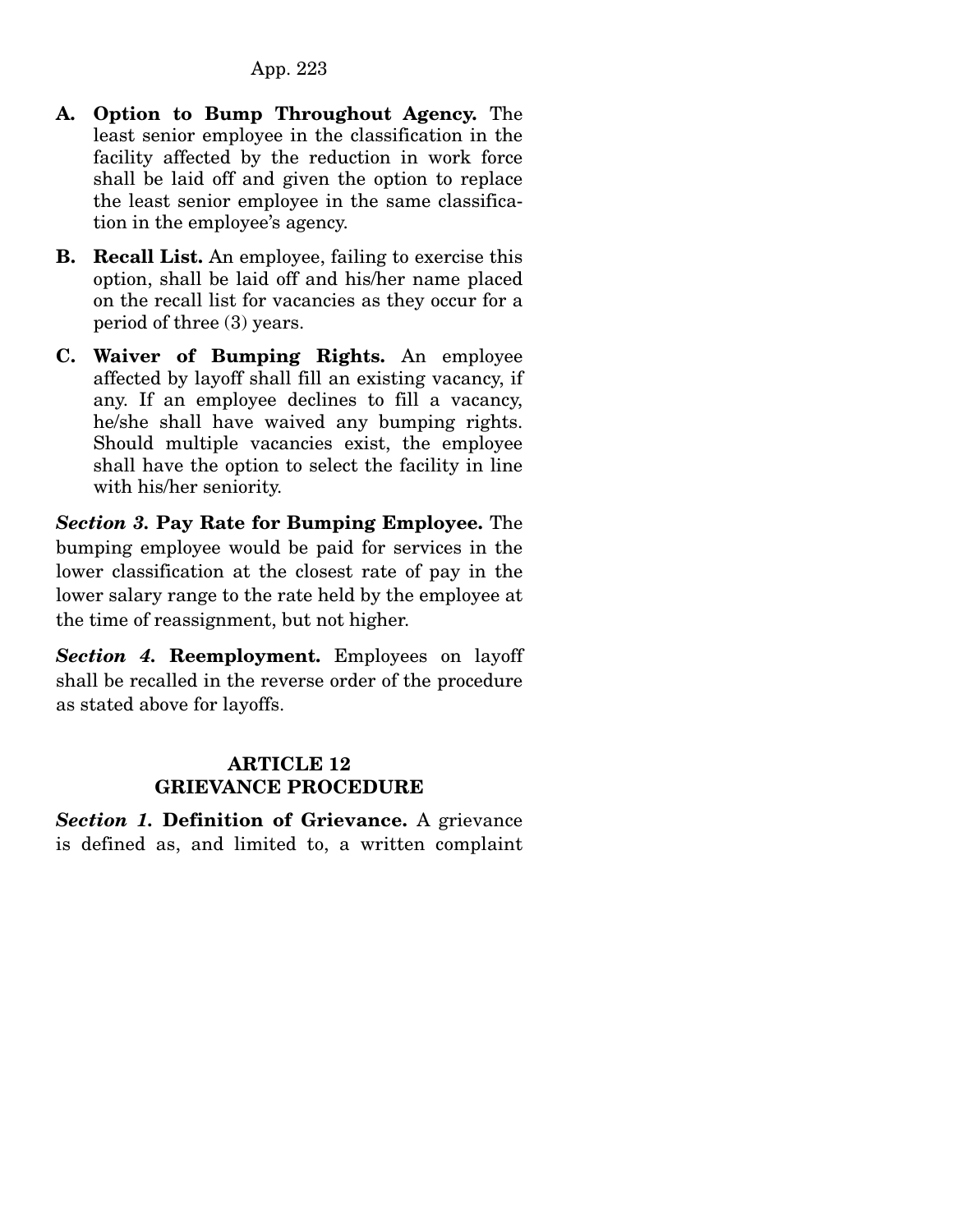involving an alleged violation or a dispute involving the application or interpretation of a specific provision of this Agreement.

**A. Amendments.** Any grievance may be amended up to and including Step III of the grievance procedure.

*Section 2.* **Grievance Form.** Grievances shall be filed on mutually agreed forms which specify:

- a) the facts,
- b) the issue,
- c) the date of the violation alleged,
- d) the specific controlling contract provision,
- e) the remedy or relief sought.

*Section 3.* **Grievant.** A Union representative, with or without the aggrieved employee, may submit a grievance and the Union may, in appropriate cases, submit an "institutional" or "general" grievance in its own behalf. When individual employee(s) or, in case of a class grievance, a group of employees elect(s) to submit a grievance without Union representation, the Union's representative or steward shall be notified of the pending grievance and shall be provided a copy thereof and shall have the right to be present at any discussion of the grievance, except that if the employee does not wish to have the steward and/or Executive Board member present, the steward and/or Executive Board member shall not attend the meeting, but shall be provided with a copy of the written response to the grievance. The steward and/or Executive Board member shall be entitled to receive upon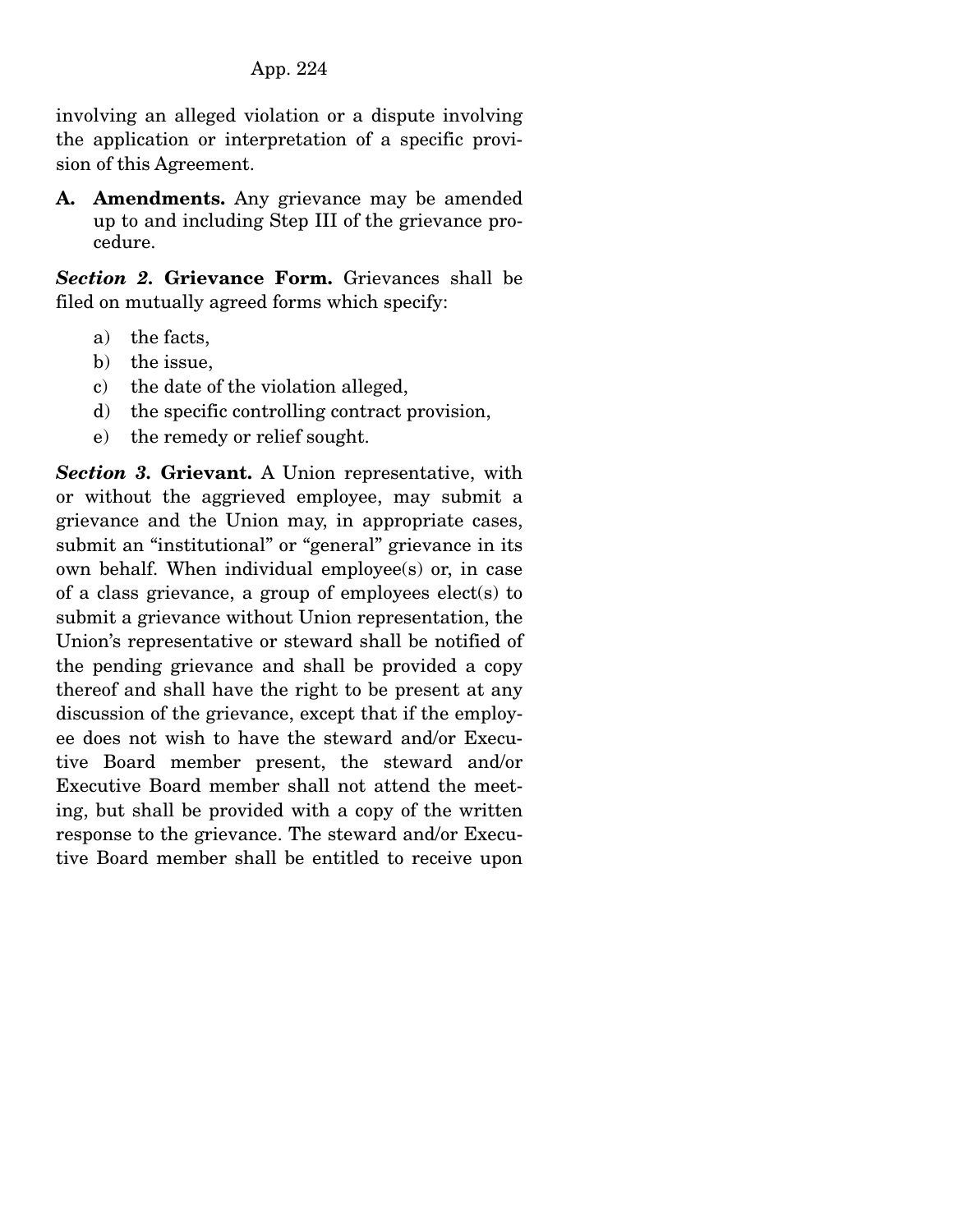request from the Employer all documents furnished to the grievant pertinent to the disposition of the grievance and to file statements of position. Any adjustment of a grievance filed by an employee(s) without representation shall not be inconsistent with the terms of this Agreement.

*Section 4.* **Informal Resolutions.** The grievance procedure outlined hereunder is designed to resolve grievances promptly at the lowest level. Informal discussions between the employee and the Union and agency managers are encouraged prior to using the grievance procedure detailed in Section 6 of this article.

*Section 5.* **Time Limits.** A grievance shall be deemed waived unless submitted at Step 1 (disciplinary grievance at Step 3) within fifteen (15) calendar days from the date of the cause of the grievance, or within fifteen (15) days from the date the grievant became aware of the cause of the grievance. As used in this Article "cause of a grievance" and "effect or impact of a grievance" are not similar. A grievance shall be deemed waived unless subsequently processed within the time limits provided in this Agreement.

# *Section 6.* **Grievance Procedure: Steps**

*Step I.* **First Supervisor.** A grievance may be submitted within the fifteen (15) day period specified in Section 5, "Time Limits," to the employee's first supervisor in the chain of command who is outside the bargaining unit. The institution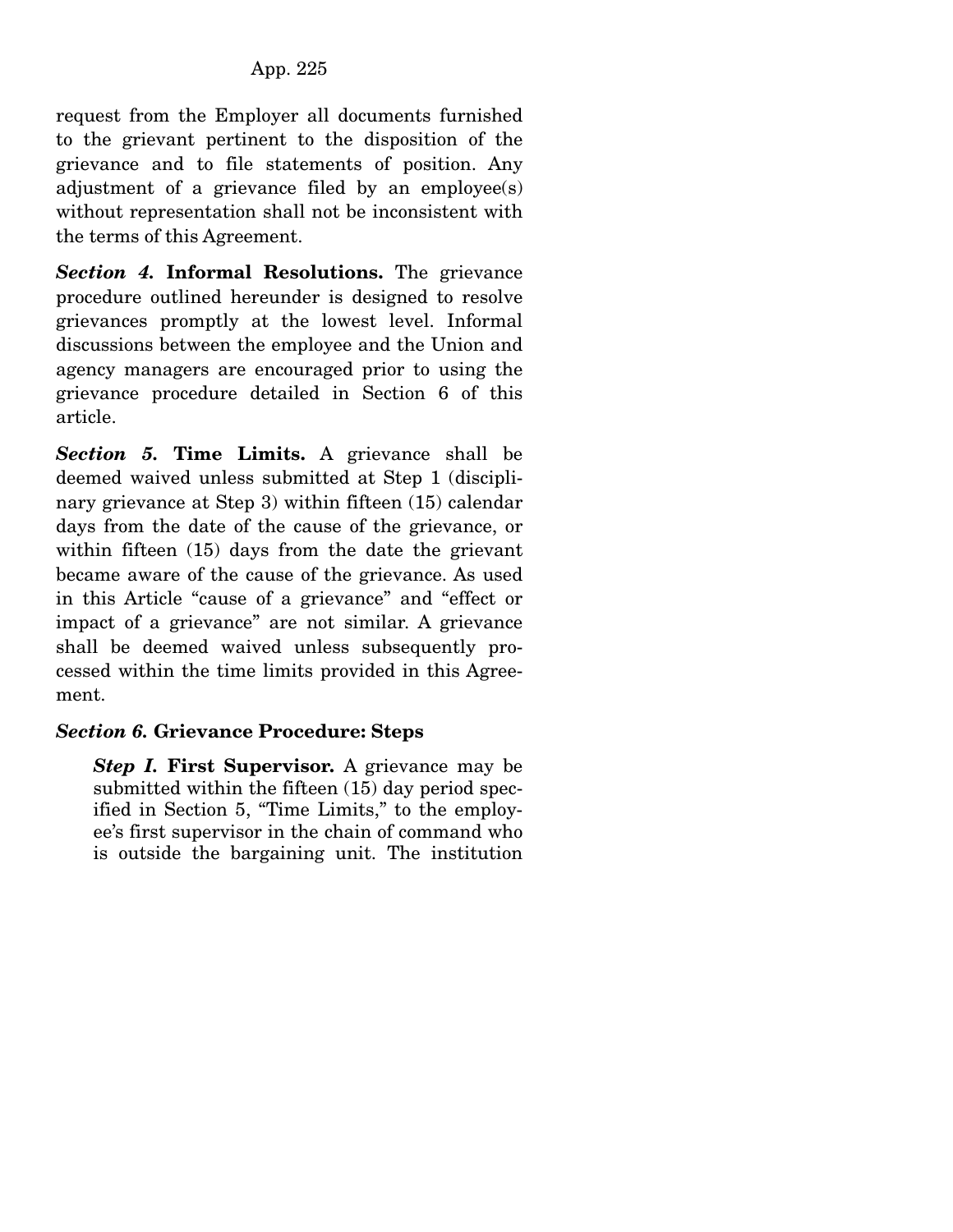head, warden, or designee shall meet with the steward or Union Executive Board member and/or the grievant and issue a written response within seven (7) days after such meeting. The meeting shall take place and the written response issued not later than ten (10) days from the date of receipt.

*Step II.* **Commissioner or Designee.** When the answer at Step I does not resolve the grievance, it shall be submitted to the Commissioner of Corrections or his/her designee within five (5) days of the due date of the previous response. Within fourteen (14) days after receipt of the grievance, a meeting will be held with the employee and/or a union representative and a written response issued within five (5) days thereafter. The grievant may be represented by the persons already designated at Step I and the local union president or his/her designee, but in no event more than two (2) representatives.

*Step III.* **Director of Labor Relations or Designee.** An unresolved grievance may be appealed to the Director of Labor Relations within seven (7) days of the date that the Step II response is due. Said Director or his/her designated representative shall hold a conference within forty-five (45) days of receipt of the grievance and issue a response within ten (10) days of the conference. The local union president or his/her designee, staff representative and steward may be present at the Step III level.

*Section 7.* **"Day" Defined.** For the purpose of the time limits hereunder "days" shall mean calendar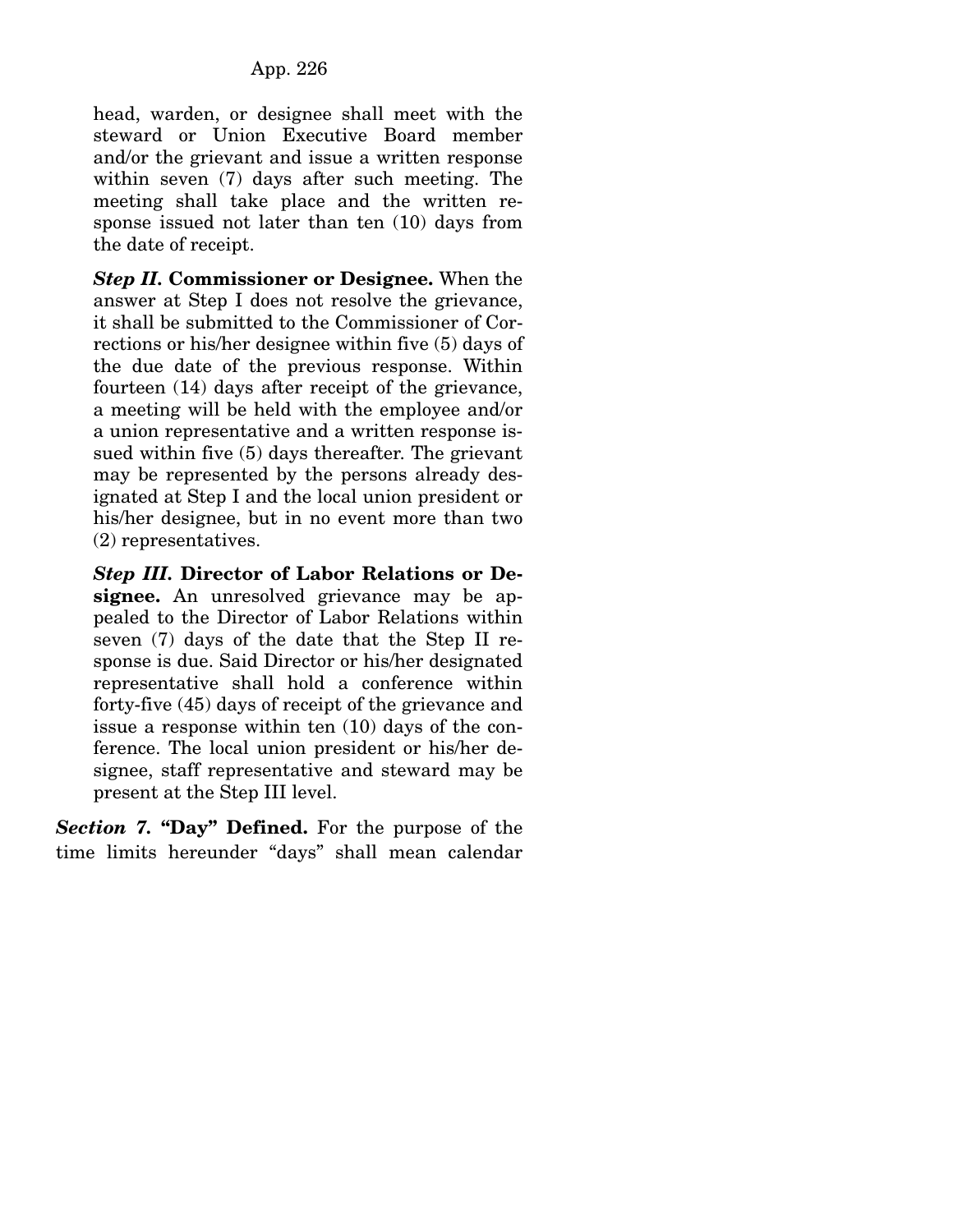days unless otherwise specified. The Union and the State, by mutual agreement, in any instance may extend time limits or waive any or all of the steps herein before cited.

*Section 8.* **Failure to Answer Grievance.** In the event that the State Employer fails to answer a grievance within the time specified, the grievance may be processed to the next higher level and the same time limits therefor shall apply as if the State Employer's answer had been timely filed on the last day.

*Section 9.* **Arbitration.** Within forty (40) days from receipt of a Step III response, or if no response, within forty (40) days of the due date, grievances, during the life of this Agreement, shall be submitted for arbitration as follows:

# **A. Dismissals.**

- **(1) Submission.** Submission shall be to the Connecticut Board of Mediation and Arbitration by letter, postage pre-paid, addressed to the Board; a copy of such letter will also be mailed concurrently to the Office of Labor Relations by certified mail;
- **(2) Cost Allocation.** Effective July 1, 1994, and for each year of this Contract, the State shall allocate \$5,000.00 to cover the cost of arbitration at a rate of \$250.00 per case. Unexpended funds in any contract year shall carry over into the next contract year. Should the yearly allocation and the carry over funds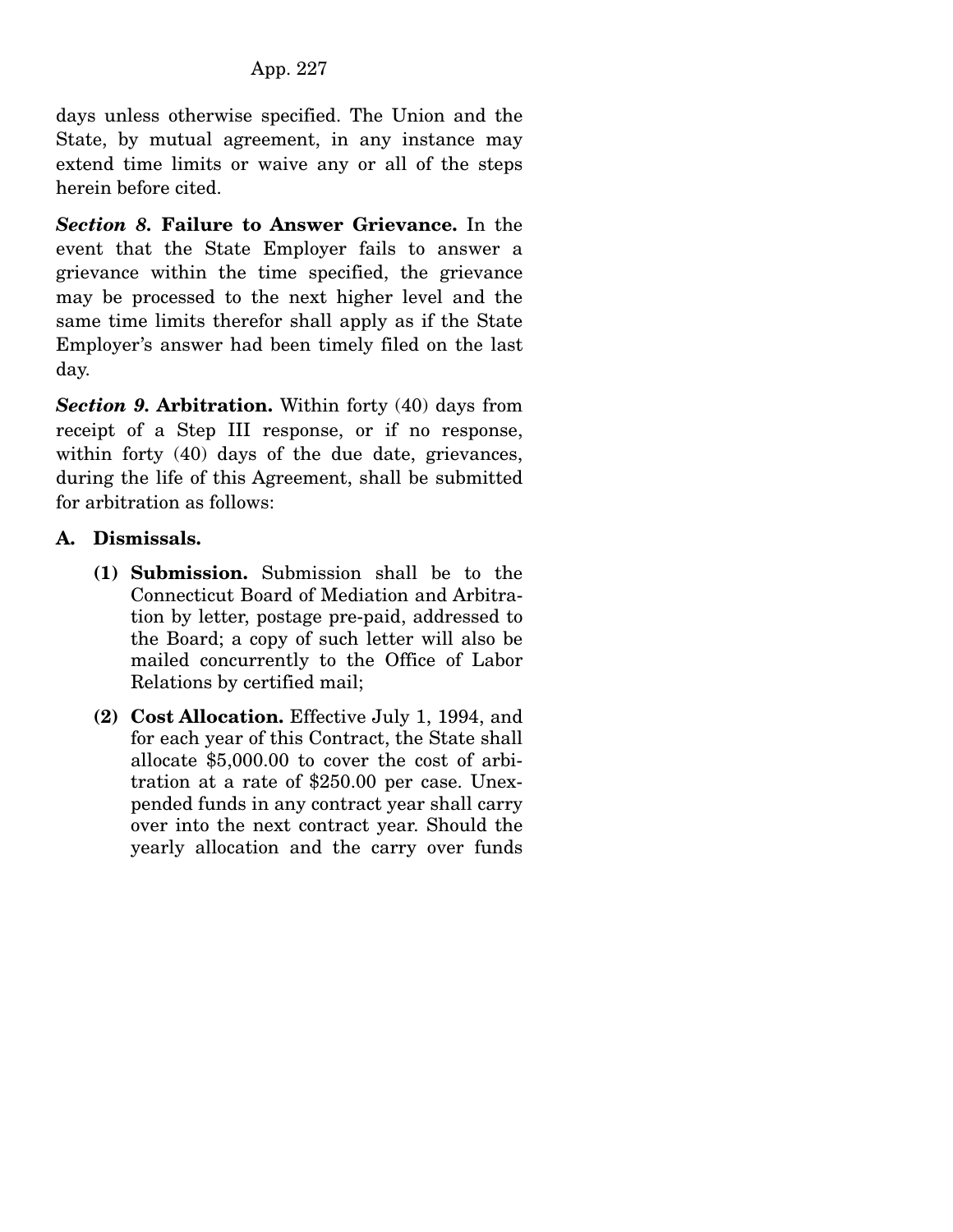combined be insufficient to pay for cases in any contract year, the parties agree to share equally in the per case cost;

- **(3) Arbitrators.** Arbitrators assigned to hear cases under this provision shall be mutually agreeable to the parties;
- **(4) Cases Submitted Under Previous Agreement.** For cases already submitted to the Board under previous contract provisions, those involving suspensions of fifteen (15) days or more shall remain with the Board. All other cases shall be processed under B. below. In the assignment of cases, discharge cases will be assigned first, all other cases will be assigned in the order of the date of filing, first filed, first assigned. Cases shall be assigned on a rotating basis to the arbitrators. For Dismissal cases resulting from progressive discipline, the underlying lesser disciplines shall also be heard by the same arbitrator.
- **B. Other Discipline and Contract Interpretation** 
	- **(1) Submission.** Submission shall be by certified letter, postage prepaid to the Office of Labor Relations.
	- **(2) Selection of Panel.** The parties shall establish a panel of five (5) arbitrators selected by mutual agreement.
	- **(3) Costs.** The parties shall share equally in the expenses of the arbitrator.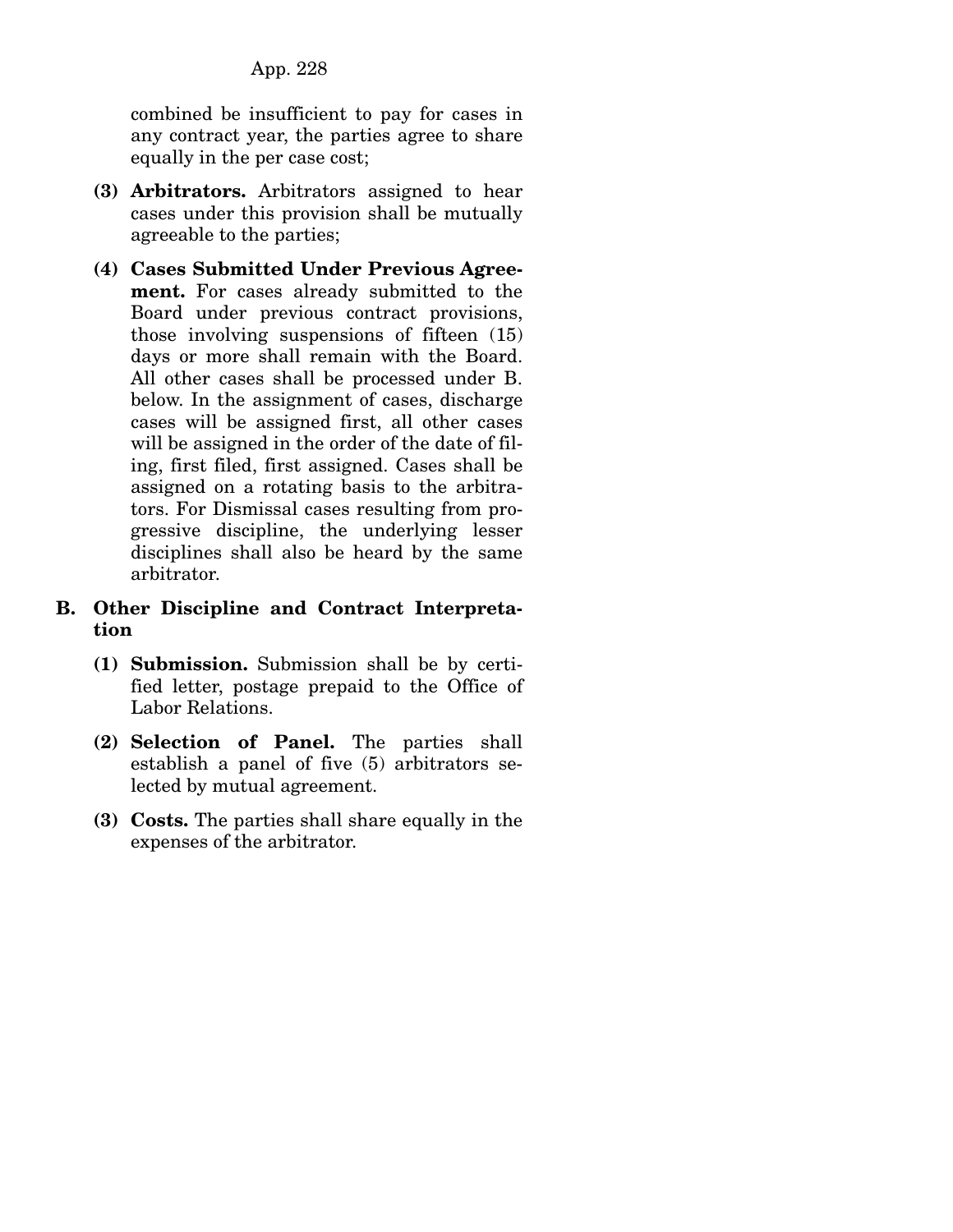- **(4) Assignment of Cases.** Cases shall be assigned on a rotating basis (alphabetically) to the arbitrator panel based on the date of filing, first filed, first assigned.
- **(5) Removal of Arbitrator.** Either party, upon written notice to the other, between March 1st and March 10th of each contract year may remove an arbitrator(s). By April 1st the parties will have a reconstituted mutually agreed upon panel of five (5) arbitrators for the succeeding contract year.
- **C. Arbitrability.** A party raising an issue of arbitrability shall do so by notifying the other party at least seven (7) working days in advance of the scheduled hearing. Such notice requirement shall be waived in instances of new evidence discovered during the arbitration hearing.
- **D. Expedited Cases.** Up to ten (10) cases per contract year by the Union and up to five (5) cases per year by the State may receive expedited arbitrator assignment as exclusions to the "first filed, first assigned" rule expressed herein.
- **E. Pending Cases.** The parties agree, immediately upon legislative approval of this Agreement, if not beforehand, to meet and discuss the backlog of pending arbitration cases with the goal of resolving, thereby reducing, the numbers of same.
- **F. Multiple Case Assignments.** The parties by mutual agreement may assign multiple cases to an individual arbitrator for expedited arbitration.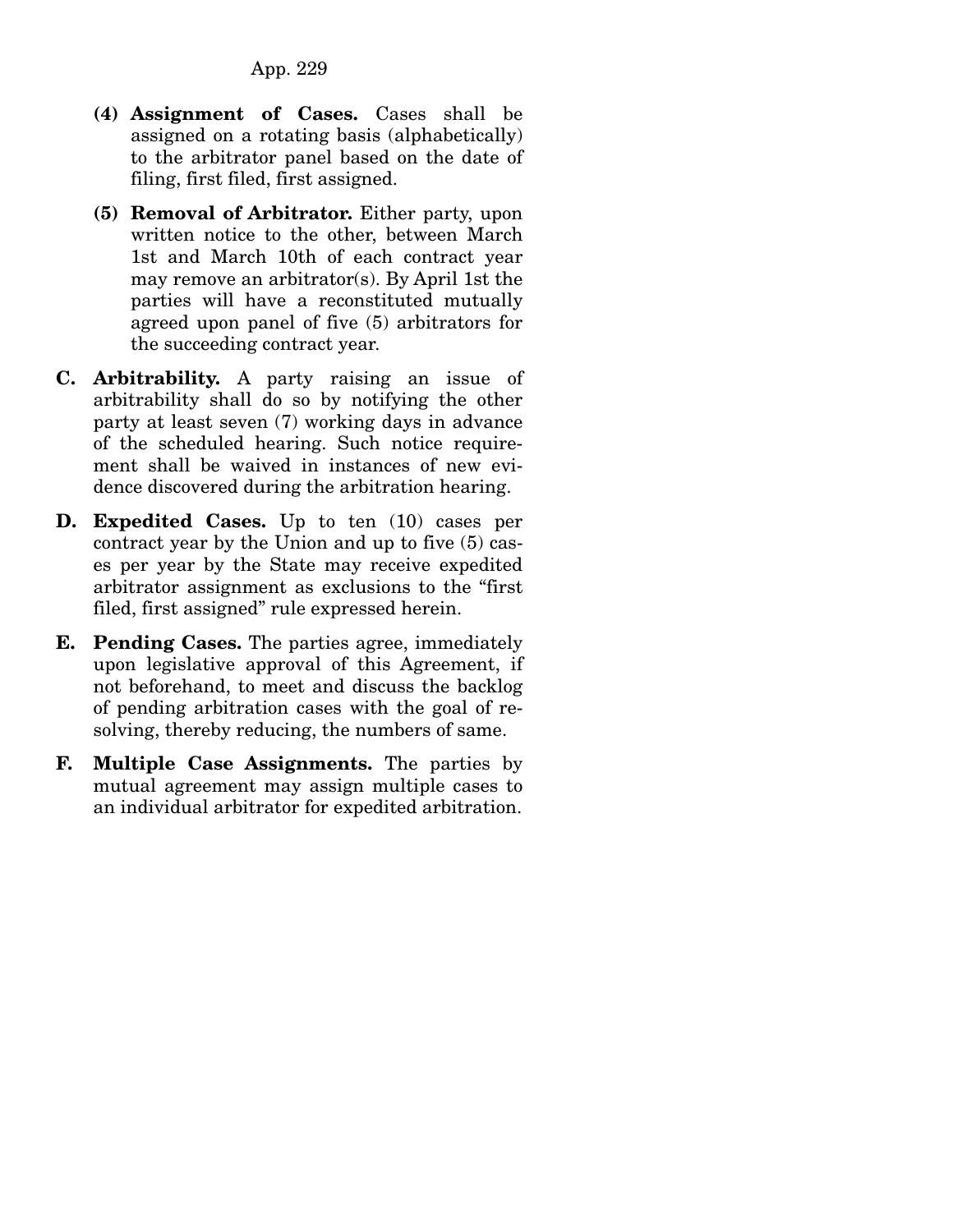- **G. Postponements.** In any individual arbitration case, each party will be allowed one postponement. Thereafter, postponements shall only be by mutual consent of the parties.
- **H. Arbitrator's Authority.** The arbitrator shall have no power to add to, subtract from, alter, or modify this Agreement, nor to grant to either party matters which were not obtained in the bargaining process, nor to impose any remedy or right of relief for any period of time prior to the effective date of the Agreement, nor to grant pay retroactively for more than thirty (30) calendar days prior to the date a grievance was submitted at Step I.
- **I. Decision Final and Binding.** The arbitrator's decision shall be final and binding on the parties in accordance with Connecticut General Statutes Section 52-418, provided, however, neither the submission of questions of arbitrability to any arbitrator in the first instance nor any voluntary submission shall be deemed to diminish the scope of judicial review over arbitral awards, including awards on arbitrability.

*Section 10.* **Grievance Subjects.** Notwithstanding any contrary provision of this Agreement, the following matters shall not be subject to the grievance or arbitration procedure:

- a) dismissal of employees during the working test period;
- b) reduction in force decision, except for order of layoff;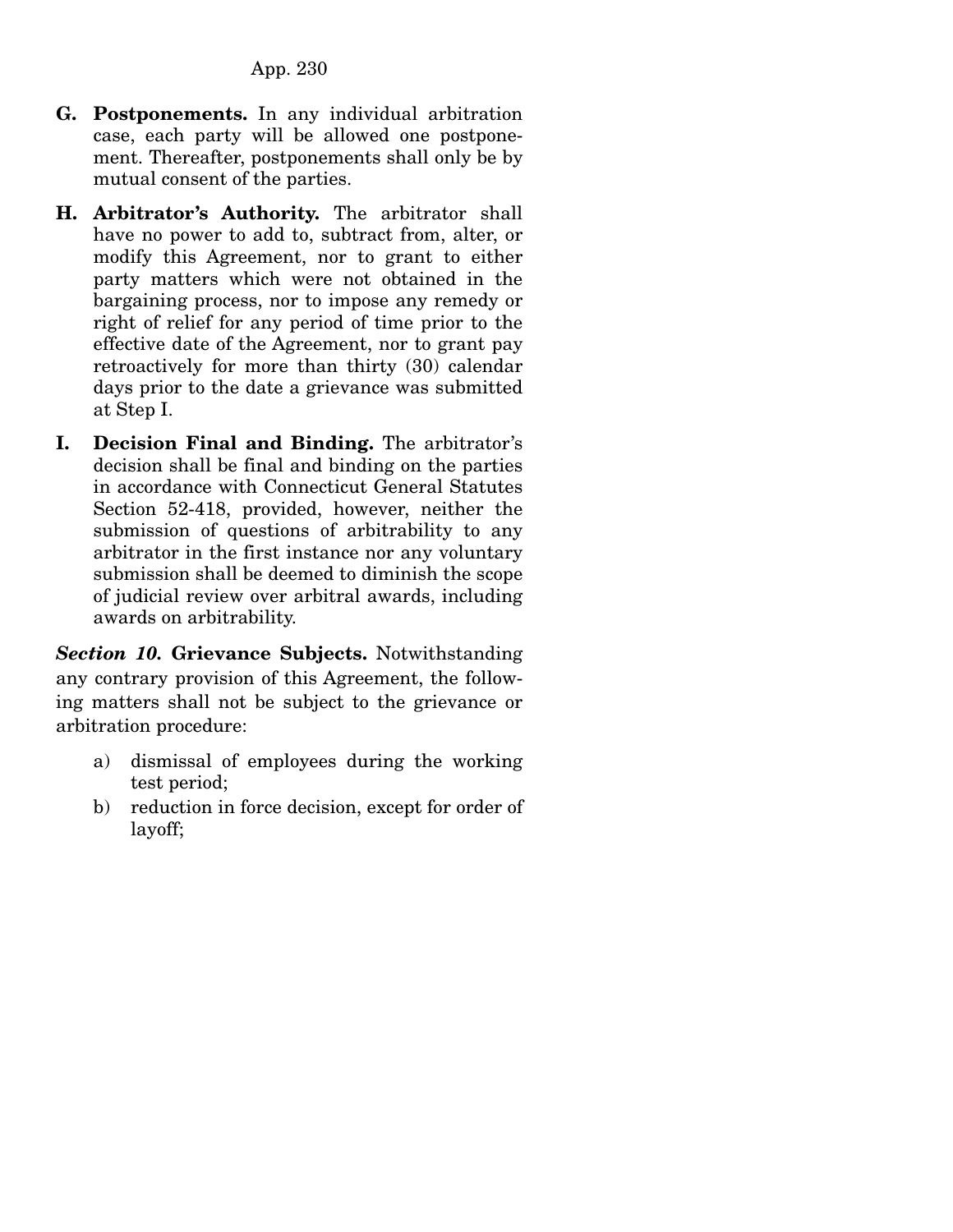- c) classification and pay grade for newly created jobs, provided, however, this clause shall neither enlarge nor diminish the Union's right to negotiate on pay grades;
- d) compliance with health and safety standards and COSHA;
- e) appeal of rejection from admission to an examination;
- f) any grievance processed in accordance with the procedures in effect at the time the grievance arose;
- g) disputes over claimed unlawful discrimination in violation of Article 3, Section 1, "Non-Discrimination and Affirmative Action," shall be subject to the grievance procedure but shall not be arbitrable in any case where the Human Rights Commission has asserted jurisdiction.

*Section 11.* **Job Classification Disputes.** Disputes over an employee's job classification (reclassification grievances) shall be subject to the grievance procedure but shall not be arbitrable. The final step shall be appeal to a three (3) person panel consisting of personnel officers from each of two (2) State agencies, each of which has more than one hundred (100) employees, and one (1) designee of the Union who is experienced in the area of job classification.

*Section 12.* **Witnesses.** The State will continue its practice of paid leave time for necessary witnesses of either party.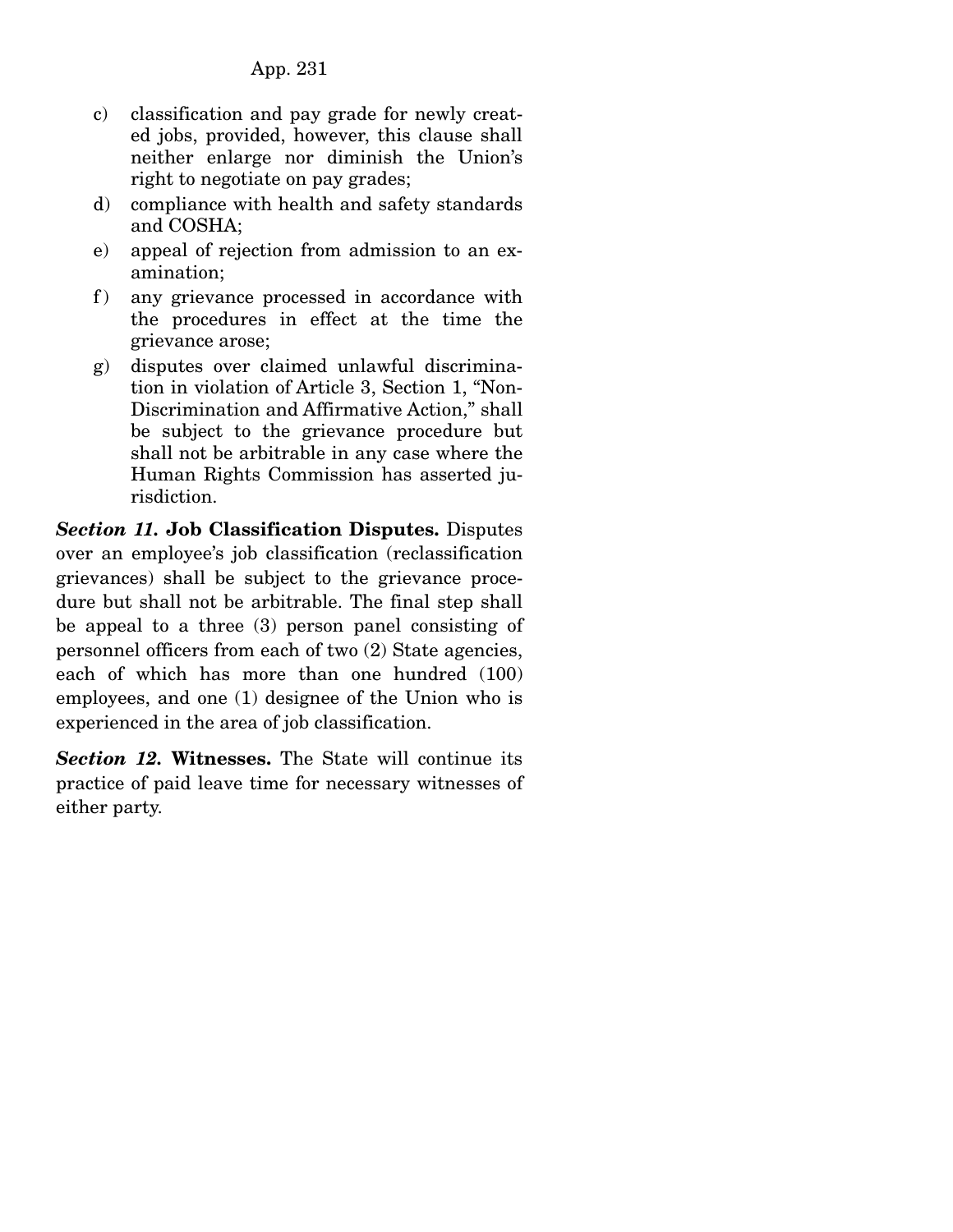*Section 13.* **Hearings.** All Arbitrations and related conferences or meetings shall be closed to the public, unless the parties jointly agree to the contrary.

# **ARTICLE 13 DISMISSAL, SUSPENSION, DEMOTION OR OTHER DISCIPLINE**

*Section 1.* **Disciplinary Actions.** Disciplinary action includes oral reprimand, written reprimand, suspension (with written notice except in emergency), demotion, discharge, transfer between facilities.

*Section 2.* **Oral and Written Reprimands.** An oral reprimand shall not be deemed to have been issued unless the employee reprimanded has been advised in writing that he/she has received an oral reprimand and a notation to that effect from the party administering the reprimand is made part of the employee's official personnel file. No written reprimand shall be deemed to have been issued unless the written communication is labeled a written reprimand and a copy of said reprimand is made part of the employee's official personnel file. Any action not complying with the above requirements shall not be deemed a reprimand and shall not be considered as disciplinary action. The record of an oral reprimand shall be removed from the employee's personnel file on the anniversary date of the issuance. The record of a written reprimand shall be removed from the employee's personnel file on the second anniversary date of the issuance. It is understood that the record of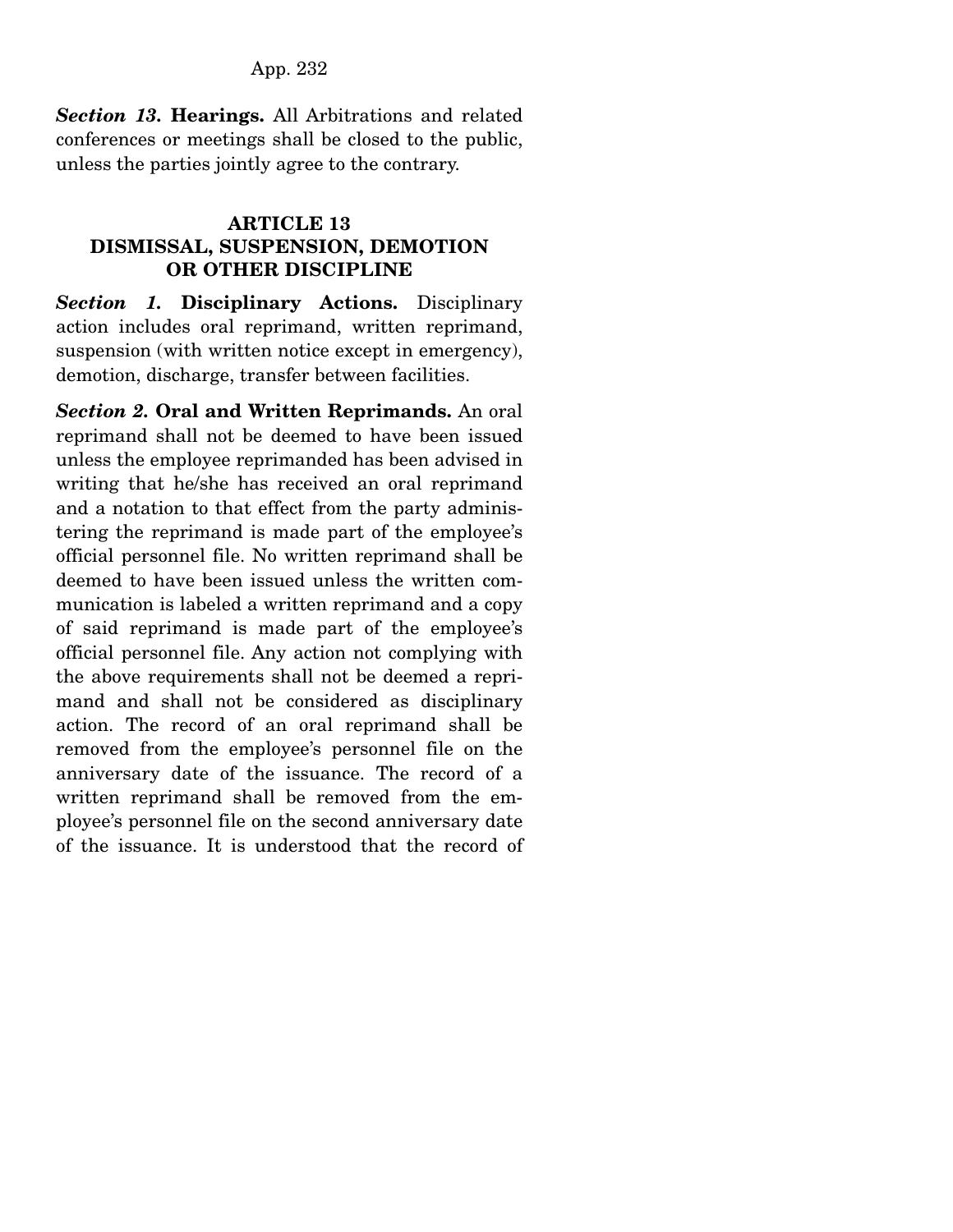reprimand shall not be removed within the above time period if the employee has received subsequent related discipline within the above specified time period.

*Section 3.* **Discipline.** No employee who has completed the working test period shall be disciplined or discharged except for just cause. In determining just cause, the regulations of the Blue Book governing disciplinary action as defined above are hereby incorporated by reference.

*Section 4.* **Expedited Procedure.** Any grievance under Section 1, "Disciplinary Action," of this article will be submitted at Step III. By mutual agreement, a grievance under Section 1 of this article may be expedited directly to arbitration.

*Section 5.* **Exclusive Forum.** The grievance procedure shall be the exclusive forum for resolving disputes over disciplinary action and shall supersede all pre-existing forums. It is understood that the arbitrator's remedial powers include reinstatement with full back pay and restoration of all other rights.

*Section 6.* **Privacy.** If an employer has reason to criticize an employee, it shall be done in a manner that will not embarrass the employee before others.

*Section 7.* **Leave for Investigations.** An appointing authority may, pending an investigation of alleged action that constitutes grounds for dismissal (including disposition of a criminal charge against the employee), place the employee on an administrative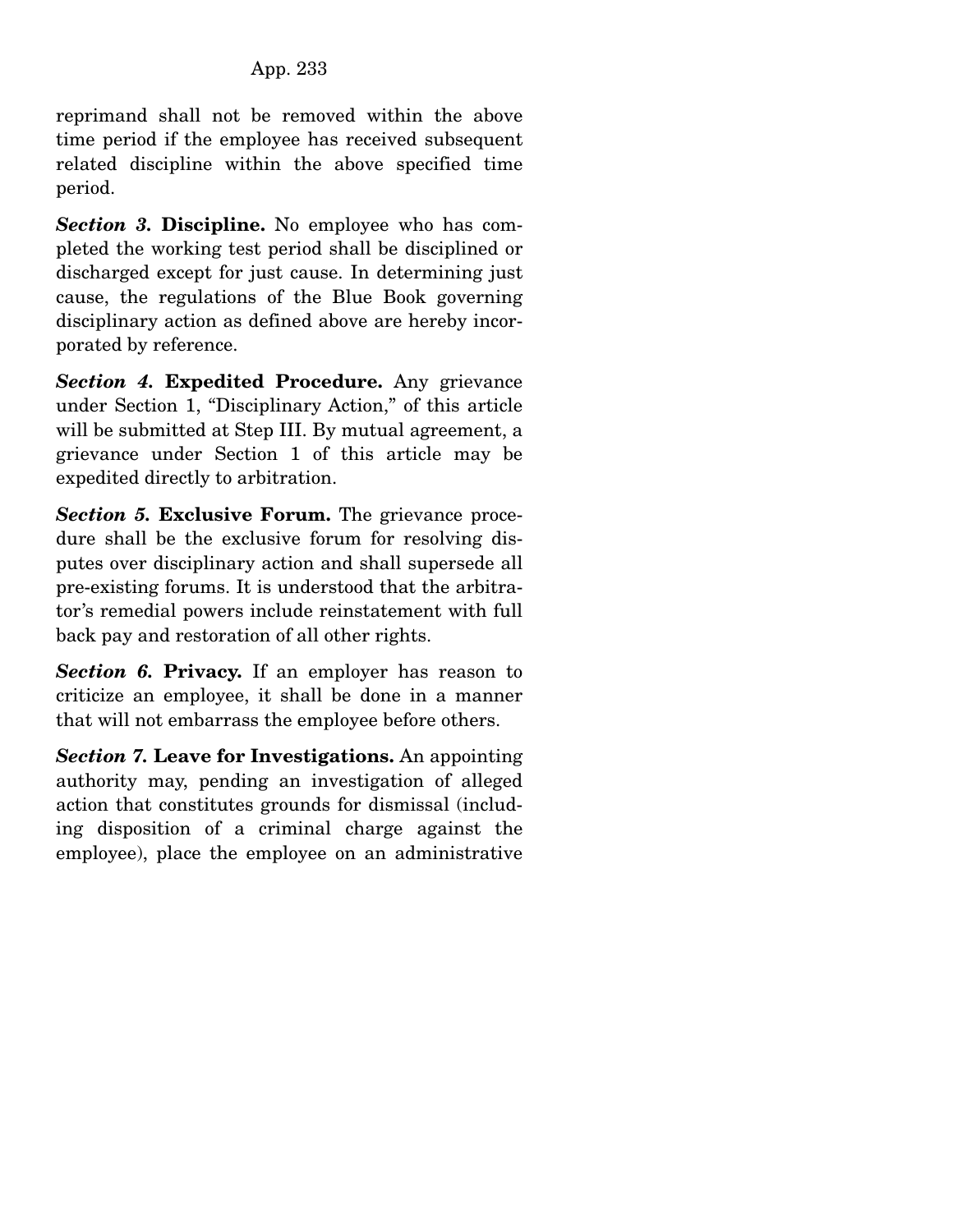leave of absence in accordance with Regulation 5-240- 5a. The appointing authority may reassign the employee to an alternative assignment during the investigation, where practicable. The provisions of this Section shall not preclude an employee from electing to be placed on an unpaid leave of absence and drawing accrued time, except sick leave.

*Section 8.* **Union Representation.** An employee who is to be interrogated concerning an incident or action which may subject him/her to disciplinary action shall be allowed to have a Union steward or other representative at the interrogation. This provision shall be applicable to interrogation before, during, or after the filing of a charge against an employee or notification to the employee of disciplinary action. Should an employee waive his/her right to have a Union steward present during an interrogation the employee must make such waiver in writing.

*Section 9.* **Investigation and Interrogation.**  Whenever practicable, the investigation, interrogation or discipline of employees shall be scheduled in a manner intended to conform with the employee's work schedule, with an intent to avoid overtime. When any employee is called to appear at any time beyond his/her normal work time, and actually testifies, he/she shall be deemed to be actually working. This provision shall not apply to Union stewards or Executive Board members.

*Section 10.* **Grounds for Dismissal, Demotion, Suspension, Reprimand.** The grounds presently